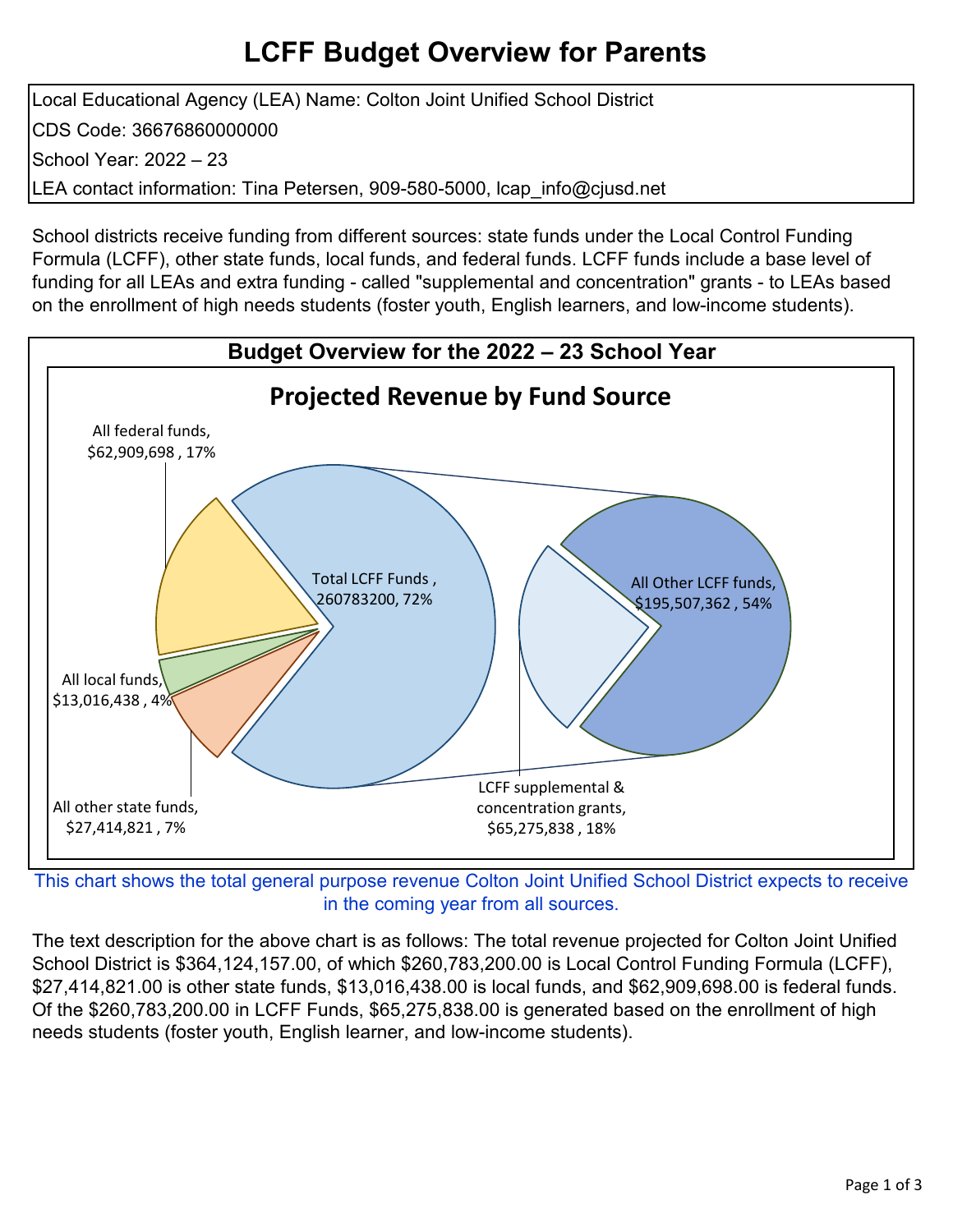# **LCFF Budget Overview for Parents**

The LCFF gives school districts more flexibility in deciding how to use state funds. In exchange, school districts must work with parents, educators, students, and the community to develop a Local Control and Accountability Plan (LCAP) that shows how they will use these funds to serve students.



This chart provides a quick summary of how much Colton Joint Unified School District plans to spend for 2022 – 23. It shows how much of the total is tied to planned actions and services in the LCAP.

The text description of the above chart is as follows: Colton Joint Unified School District plans to spend \$404,175,283.00 for the 2022 – 23 school year. Of that amount, \$92,667,563.00 is tied to actions/services in the LCAP and \$311,507,720.00 is not included in the LCAP. The budgeted expenditures that are not included in the LCAP will be used for the following:

General Fund Expenditures not included in the LCAP include staffing, textbook adoption, professional development, facility maintenance and general operating expenses in support of instruction.

## Increased or Improved Services for High Needs Students in the LCAP for the 2022 – 23 School Year

In 2022 – 23, Colton Joint Unified School District is projecting it will receive \$65,275,838.00 based on the enrollment of foster youth, English learner, and low-income students. Colton Joint Unified School District must describe how it intends to increase or improve services for high needs students in the LCAP. Colton Joint Unified School District plans to spend \$73,821,169.00 towards meeting this requirement, as described in the LCAP.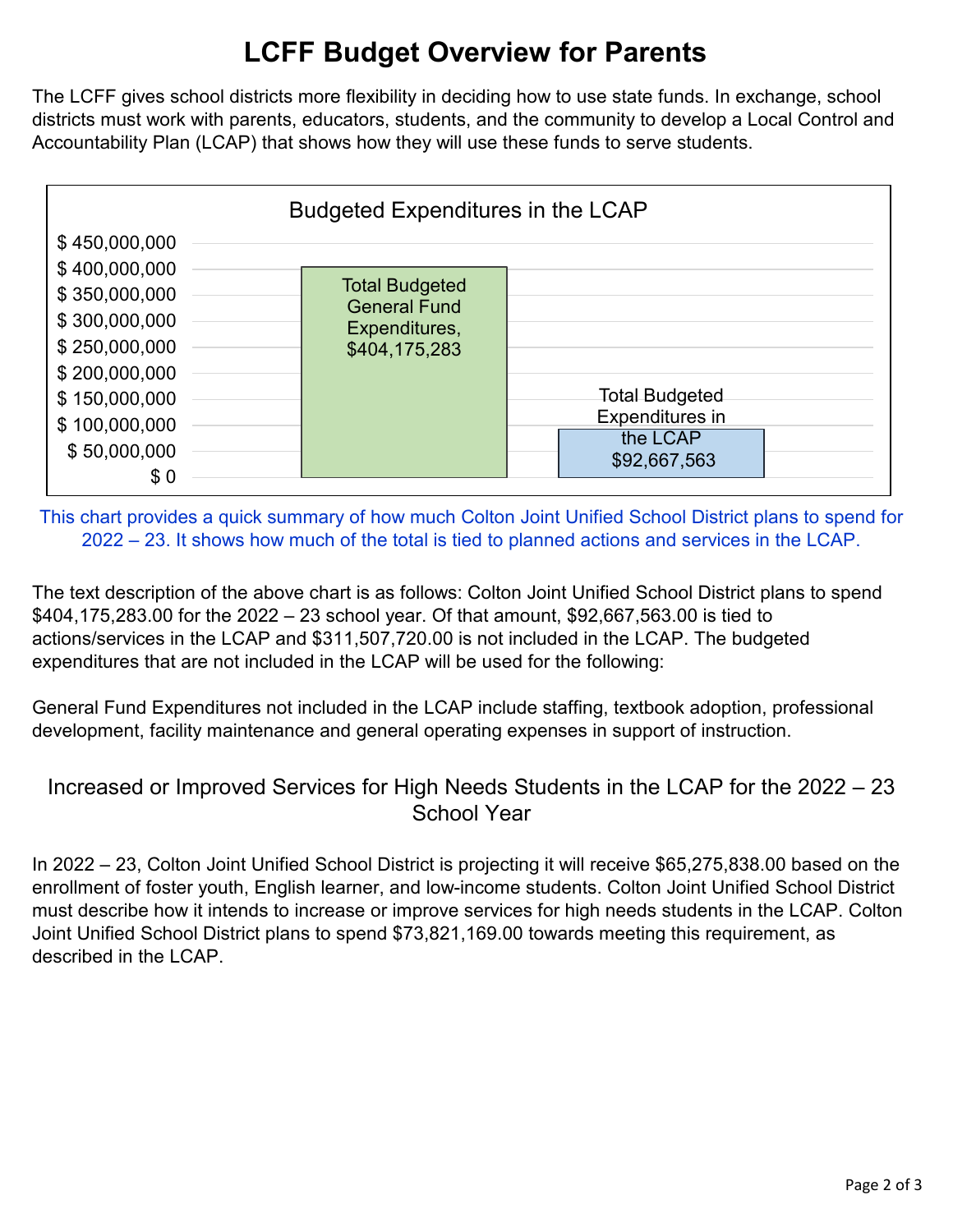# **LCFF Budget Overview for Parents**

## **Update on Increased or Improved Services for High Needs Students in 2021 – 22**



This chart compares what Colton Joint Unified School District budgeted last year in the LCAP for actions and services that contribute to increasing or improving services for high needs students with what Colton Joint Unified School District estimates it has spent on actions and services that contribute to increasing or improving services for high needs students in the current year.

The text description of the above chart is as follows: In 2021 – 22, Colton Joint Unified School District's LCAP budgeted \$52,917,128.00 for planned actions to increase or improve services for high needs students. Colton Joint Unified School District actually spent \$62,866,901.00 for actions to increase or improve services for high needs students in 2021 – 22.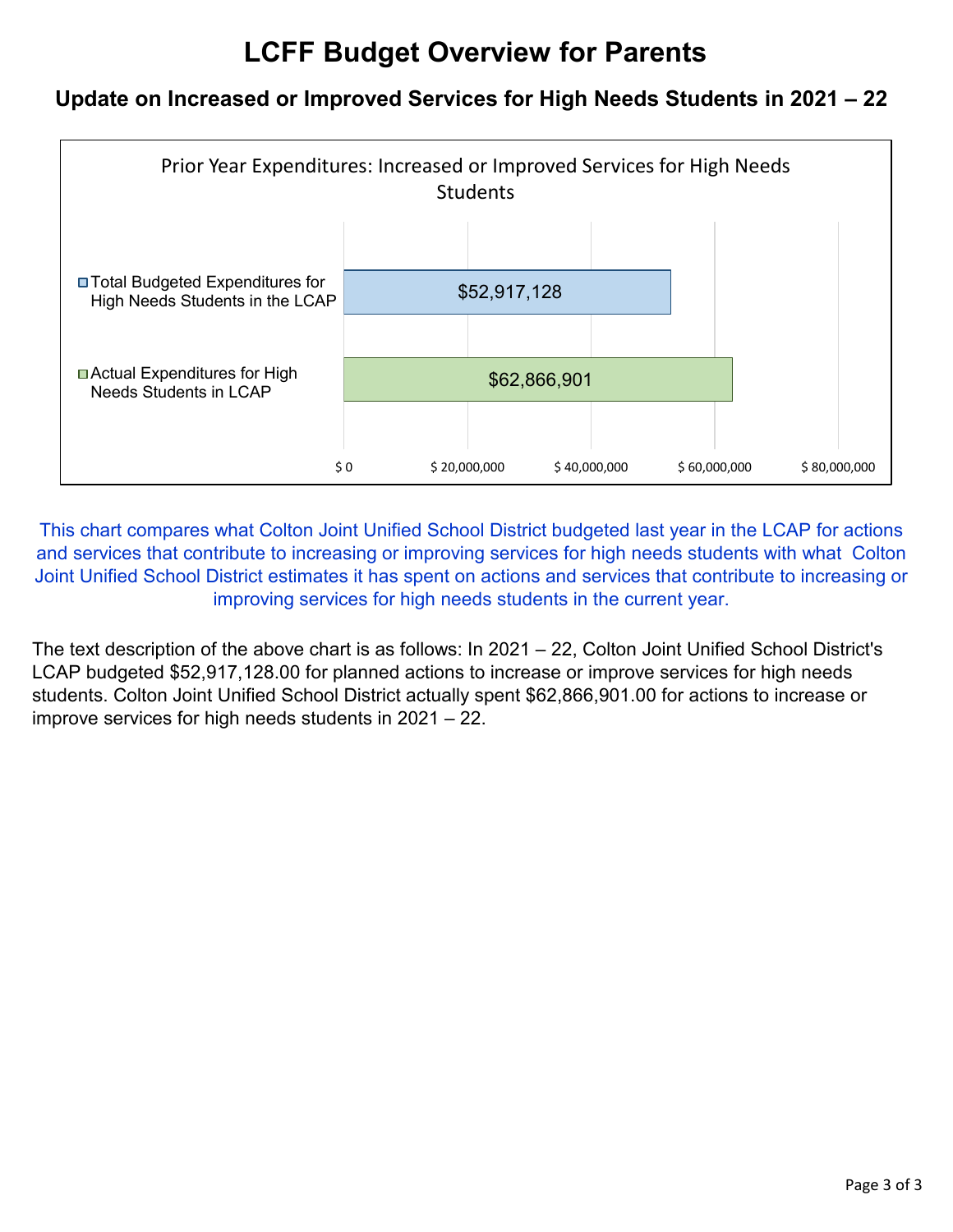### **Instructions**

## **LCFF Budget Overview for Parents Data Entry Instructions**

These instructions are for the completion of the Local Control Funding Formula (LCFF) Budget Overview for Parents.

\**NOTE:* The "High Needs Students" referred to below are Unduplicated Students for LCFF funding purposes.

### **LEA Information**

The LEA must enter the LEA name, county district school (CDS) code (14 digits), and LEA contact information (name, phone number and email address) in the corresponding blue boxes.

*Coming School Year:* This information is automatically generated.

*Current School Year:* This information is automatically generated.

### **Projected General Fund Revenue for the 2022–23 School Year**

All amounts should be entered in the boxes below the corresponding amount title. The coming school year (as indicated above) means the fiscal year for which an LCAP is adopted or updated by July 1.

- *Total LCFF Funds:* This amount is the total amount of LCFF funding (including supplemental & concentration grants) the LEA estimates it will receive pursuant to California Education Code (EC) sections 2574 (for county offices of education) and 42238.02 (for school districts and charter schools), as applicable for the coming school year. This amount is the amount indicated in the Standardized Account Code Structure (SACS) Budget Fund Form 01, Column F, row A.1 (LCFF Sources).
- *LCFF Supplemental & Concentration Grants:* This amount is the total amount of LCFF supplemental and concentration grants the LEA estimates it will receive on the basis of the number and concentration of low income, foster youth, and English learner students as determined pursuant to California Code of Regulations, Title 5 (5 CCR) Section 15496(a)(5), pursuant to EC sections 2574 and 42238.02, as applicable for the coming school year.
- *All Other State Funds:* This amount is the total amount of other state funds (do not include LCFF funds) the LEA estimates it will receive.
- *All Local Funds:* This amount is the total amount of local funds and entitlements the LEA estimates it will receive.
- *All Federal Funds:* This amount is the total amount of federal funds (including all Every Student Succeeds Act Title funds) the LEA estimates it will receive.

### The total of the Projected General Fund Revenue should equal the amount indicated in the SACS Budget Fund Form 01, Column F, row A.5 (Total Revenues).

*Brief description for General Fund Expenditures:* Briefly describe any of the General Fund Budget Expenditures for the current school year that are not included in the Local Control and Accountability Plan. The LEA's response for this prompt is limited to 450 characters.

### **Total Budgeted Expenditures for the 2022–23 School Year**

- *Total Budgeted General Fund Expenditures:* This amount is the LEA's total budgeted General Fund expenditures for the coming school year as indicated on SACS Budget Fund Form 01, column F, Row B.9 (Total Expenditures). The General Fund is the main operating fund of the LEA and accounts for all activities not accounted for in another fund. All activities are reported in the General Fund unless there is a compelling reason to account for an activity in another fund. For further information please refer to the California School Accounting Manual (http://www.cde.ca.gov/fg/ac/sa/). (Note: For some charter schools that follow governmental fund accounting, this amount is the total budgeted expenditures in the Charter Schools Special Revenue Fund. For charter schools that follow the not-for-profit accounting model, this amount is total budgeted expenses, such as those budgeted in the Charter Schools Enterprise Fund.)
- *Total Budgeted Expenditures in the LCAP:* This is the total amount of budgeted expenditures for the planned actions to meet the goals included in the LCAP for the coming school year.
- *Total Budgeted Expenditures for High Needs Students in the LCAP:* This is the total amount of the LCFF funds budgeted to implement the planned actions and services included in the LCAP that are identified as contributing to the increased or improved services for high needs students pursuant to EC Section 42238.07.
- *Expenditures Not in the LCAP:* This amount is automatically calculated.
- *Brief description for High Needs Students:* If the amount in "Total Budgeted Expenditures for High Needs Students in the LCAP" is less than the amount in "LCFF Supplemental & Concentration Grants", a prompt will appear and the LEA must provide a brief description of the additional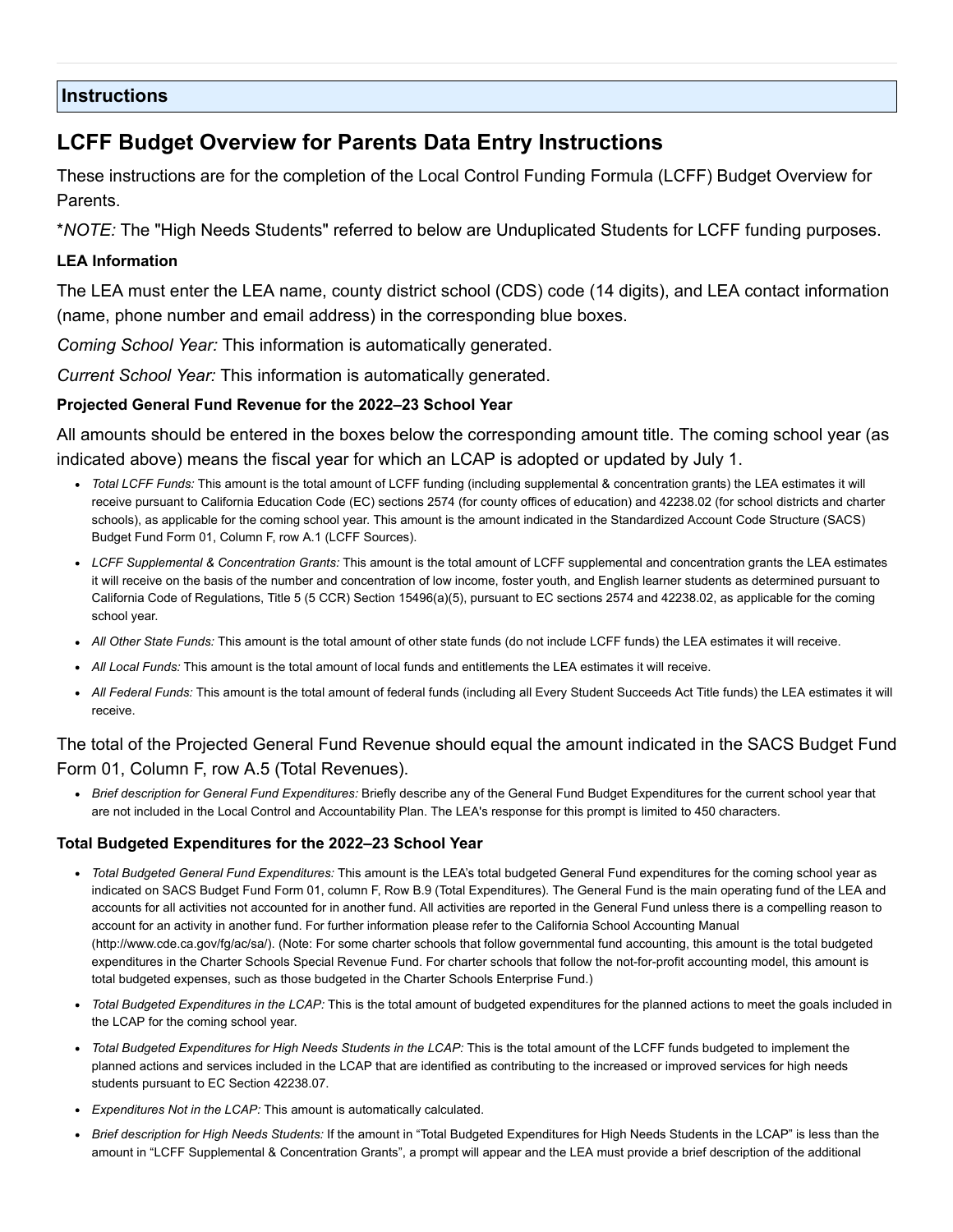actions it is taking to meet its requirement to increase or improve services for high needs students. *Note:* If no prompt appears, the LEA is not required to supply a description.

#### **Expenditures for High Needs Students in the 2021–22 School Year**

- *Total Budgeted Expenditures for High Needs Students in the LCAP:* This is the total amount of the LCFF funds budgeted to implement the planned actions and services included in the LCAP that are identified as contributing to the increased or improved services for high needs students pursuant to EC Section 42238.07 for the current school year.
- *Actual Expenditures for High Needs Students in the LCAP:* This is the total of the estimated actual expenditures of LCFF funds to implement the actions and services included in the LCAP that are identified as contributing to the increased or improved services for high needs students pursuant to EC Section 42238.07, as reflected in the Annual Update for the current LCAP year.
- *Brief description for actual expenditures for high needs students:* If the amount in "Total Budgeted Expenditures for High Needs Students in the LCAP" for the 2021–22 school year is greater than the amount in "Actual Expenditures for High Needs Students in LCAP", a prompt will appear and the LEA must provide a brief description of how the difference impacted the actions and services and overall increased or improved services for high needs students in the current fiscal year pursuant to EC Section 42238.07. *Note:* If no prompt appears, the LEA is not required to supply a description.

California Department of Education December 2021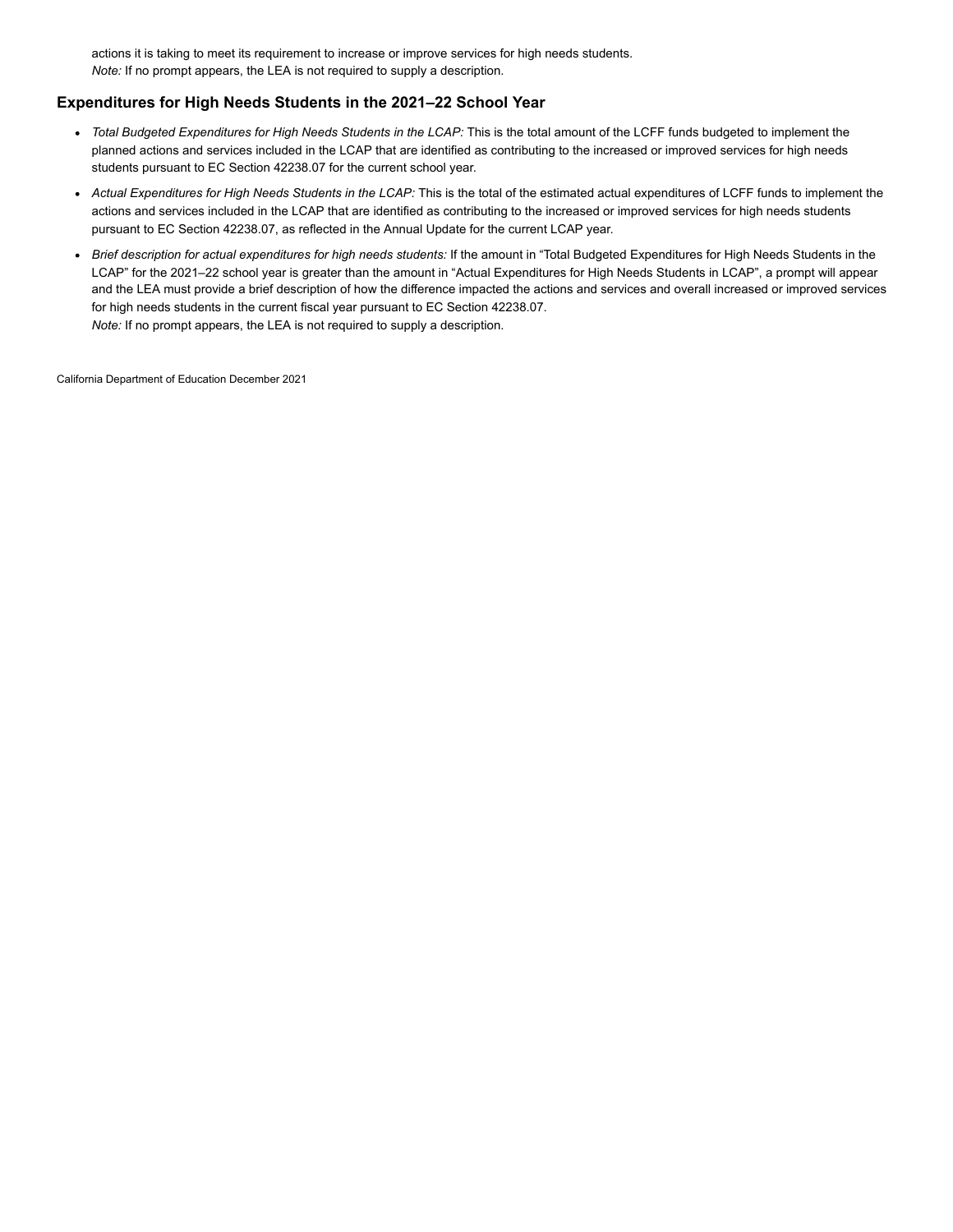# **Supplement to the Annual Update to the 2021–22 Local Control and Accountability Plan**

| Local Educational Agency (LEA) Name | <b>Contact Name and Title</b>                                                            | <b>Email and Phone</b>              |
|-------------------------------------|------------------------------------------------------------------------------------------|-------------------------------------|
| <b>Colton Joint Unified</b>         | Tina Petersen, Ed.D<br>Assistant Superintendent, Educational<br><b>Services Division</b> | lcap_info@cjusd.net<br>909-580-5000 |

California's 2021–22 Budget Act, the federal American Rescue Plan Act of 2021, and other state and federal relief acts have provided local educational agencies (LEAs) with a significant increase in funding to support students, teachers, staff, and their communities in recovering from the COVID-19 pandemic and to address the impacts of distance learning on students. The following is a one-time mid-year report to the local governing board or body and educational partners related to engagement on, and implementation of, these Acts.

A description of how and when the LEA engaged, or plans to engage, its educational partners on the use of funds provided through the Budget Act of 2021 that were not included in the 2021–22 Local Control and Accountability Plan (LCAP)

Colton Joint Unified School District has consistently engaged its educational partners in a variety of activities to conduct needs assessments and to request feedback and input. Since the 2021-22 LCAP was approved, CJUSD received an additional 15% of Concentration funds. Educator Effectiveness Funds, Expanded Learning Opportunity Program funds, and the A-G Completion Improvement Grant funds.

During the 2021-22 LCAP engagement process, educational partners expressed a need for additional instructional support in classrooms, additional mental and physical health support for students, increased enrichment activities, support for student technology and extra support for increased cleanliness at school sites with the highest unduplicated student populations (low income, English learners, and foster youth). In the fall, CJUSD held virtual meetings with our LCAP Parent Advisory Committee, District English Language Advisory Committee (DELAC), District Parent Advisory Committee (DPAC), African American Parent Advisory Committee (AAPAC), and our LCAP Steering Committee. Our LCAP Steering Committee is made up of local bargaining units, teachers, paraprofessionals, school/district administrators, and others. Our LCAP Steering Committee meetings in Fall 2021 were virtual meetings held September 15 and October 13, 2021. In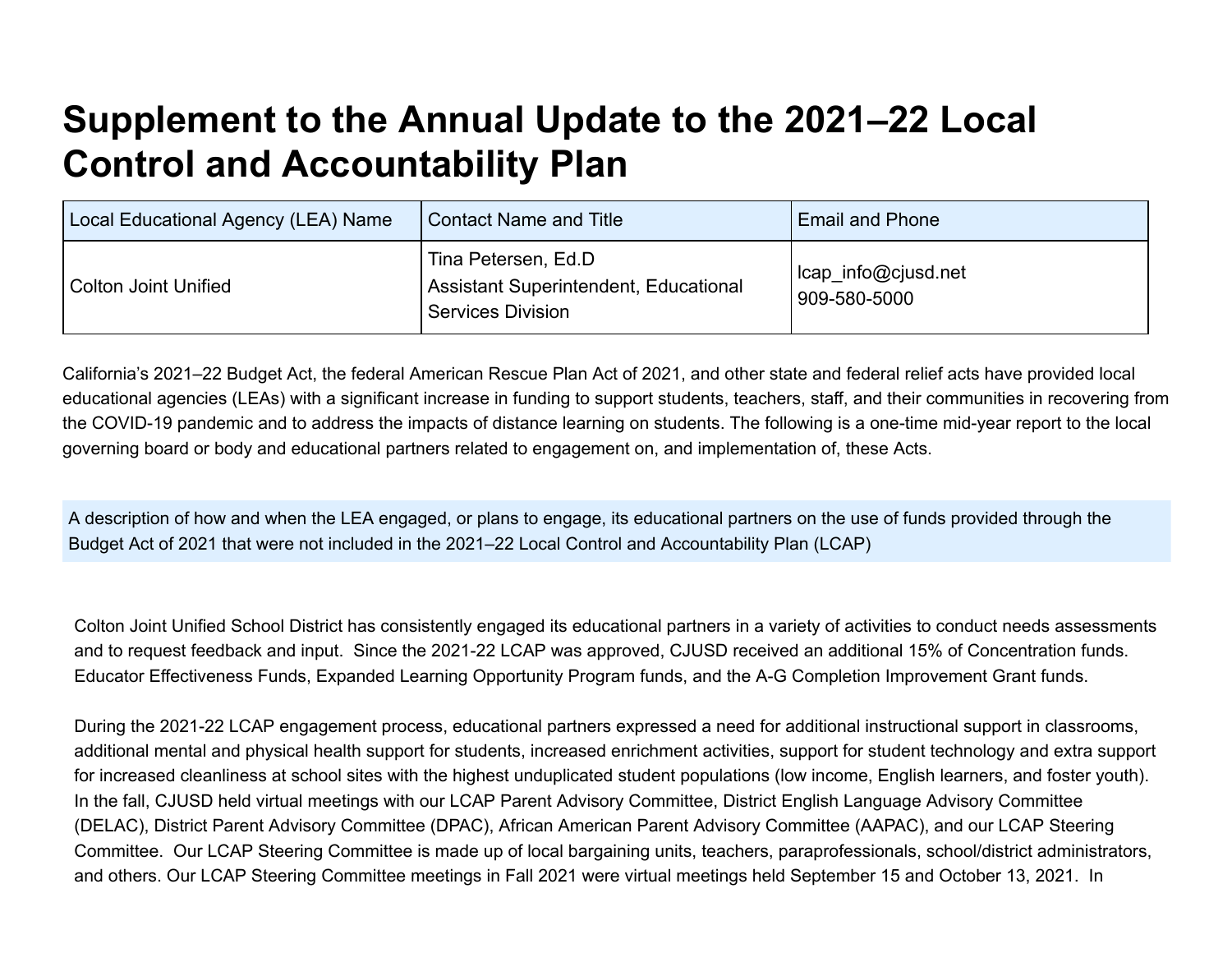addition, a Community Survey and the LCAP Survey were completed to gain additional input on priorities to support professional learning, safety measures, and the return to in-person instruction. These opportunities were advertised through district communiques, email, social media posts, and printed media.

School staff and parents both agreed that a high priority for these funds was to provide opportunities to provide staff professional learning for best instructional practices in the area of standards aligned instruction, technology, coaching, social-emotional learning, and inclusion. These priorities are reflected in the adopted Educator Effectiveness Plan on pages 2-5.

The input for the Expanded Learning Opportunity program detailed the needs of the district and the needs of our student population to provide after school, intersession and summer opportunities to provide a 9-hour day for our students grades TK-6. The committee was made up of district staff and Think Together employees who are our partner organization providing services with the grant.

Input for the A-G Improvement Grant came from a committee of teachers, counselors, administrators and curriculum program specialists who reviewed survey and data provided to determine use of funds. It was decided to focus on professional development focusing on a-g completion, Advanced Placement training, developing comprehensive advising plans for student support, expanding access to a-g course work, and supporting students with test fees for college going exams.

The district will continue to use district communiques, emails, social media posts, and printed emails to reach out and inform educational partners of feedback opportunities.

A description of how the LEA used, or plans to use, the additional concentration grant add-on funding it received to increase the number of staff who provide direct services to students on school campuses with an enrollment of students who are low-income, English learners, and/or foster youth that is greater than 55 percent.

Colton Joint Unified School District received additional concentration grant funding to provide additional direct service support to students within the district. During the 2021-22 LCAP engagement process, educational partners expressed a need for additional instructional support in classroom, additional mental and physical health support for students, increased enrichment activities, support for sustaining student use of technology and extra support for increased cleanliness surrounding students on school sites with unduplicated student populations (low income, English Learners, and Foster Youth) above 55% This year 26 of our 27 sites have an Unduplicated Pupil Percentage (UPP) over 55% with one elementary school at 49%.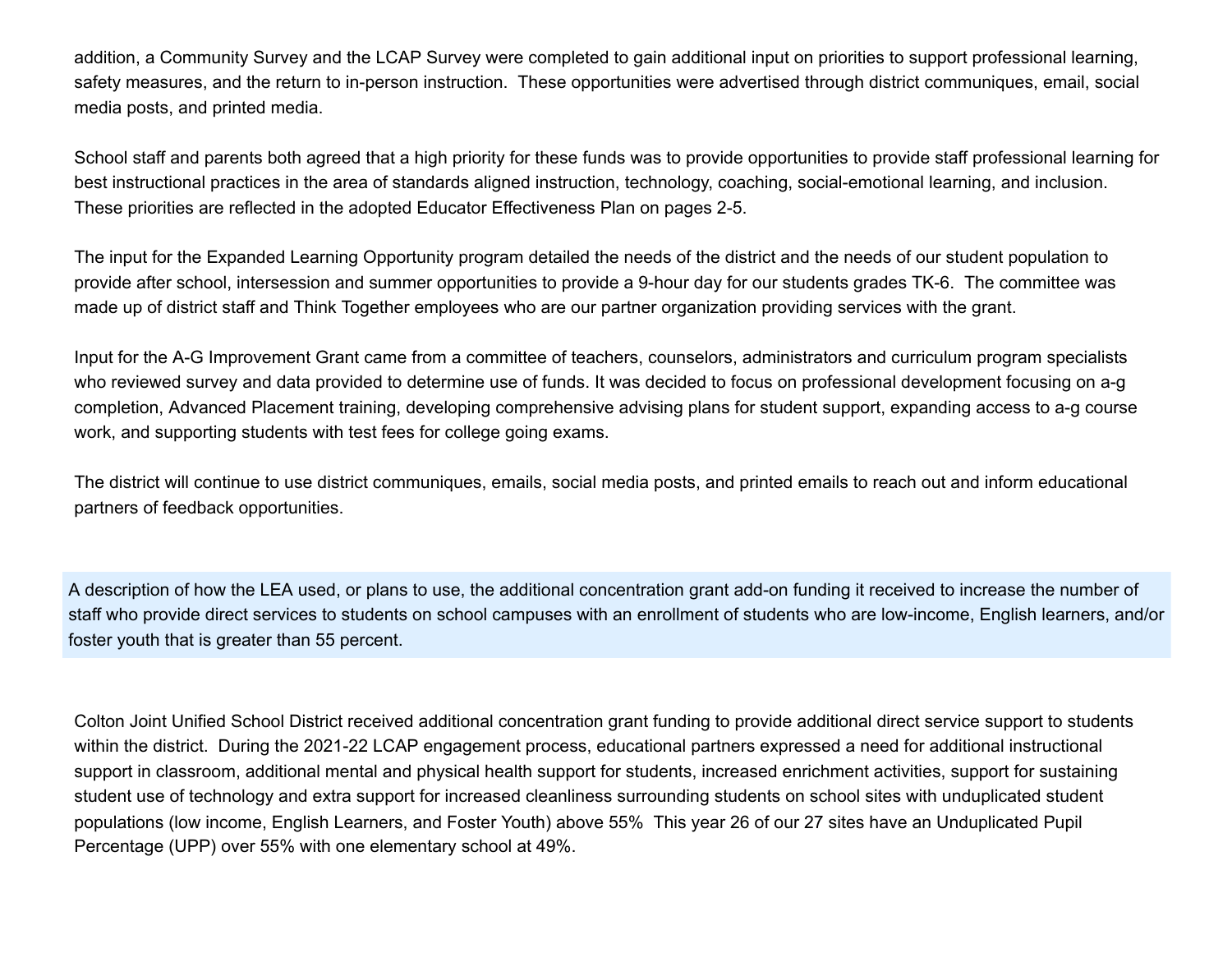CJUSD is using these additional funds to provide the following:

-For the 2021-22 school year, retain ?? teachers thereby lowering numbers in core and elective classes at the secondary level to be able to provide our Low Income, English Learners, and foster youth students opportunities for more frequent 1 to 1 support and small group support in their classes.

-instructional aides for our Transitional Kindergarten (TK) classes at 17 elementary sites with over 55% unduplicated student counts to bring the adult student ratio down to 12 to 1 to support students as we expand our TK program.

-Twenty-nine instructional aides for all elementary (17), middle (4) and comprehensive high (3) schools that have an unduplicated population above 55% to support English Language Arts and Mathematics students.

-Slover Mountain High School will be provided a bilingual instructional aide to assist English Learner students and support them in the classroom with academic language and content knowledge acquisition.

-Grimes, Alice Birney, and Grand Terrace Elementaries and Joe Baca Middle School will be provided an additional bilingual aide for their dual immersion programs to support teachers and students learning both English and Spanish languages.

-Support the mental health of students with one additional clinical supervisor who will provide direct mental health service to students and assist with student and parent outreach for mental health resources.

-Four additional nurses to provide more physical health support to our campuses with over 55% UPP.

-One additional day custodian at Colton, Joe Baca, Terrace Hills, and Ruth O-Harris middle schools and two additional custodians at Colton, Bloomington, and Grand Terrace High Schools to support cleanliness of high student traffic areas and restrooms on these sites.

-Provide an additional 2 hours to move site health technicians from 6 hour to 8 hour positions at our sites above 55% unduplicated student counts to support the times that students are on campus.

-Technology direct support to continue our 1 to 1 student chromebook, hotspot and technology program which includes increasing library technician hours from 6 to 8 at our 55% plus UPP sites and adding four site support technicians to provide access, training, and repairs to students using chromebooks and other technology devices.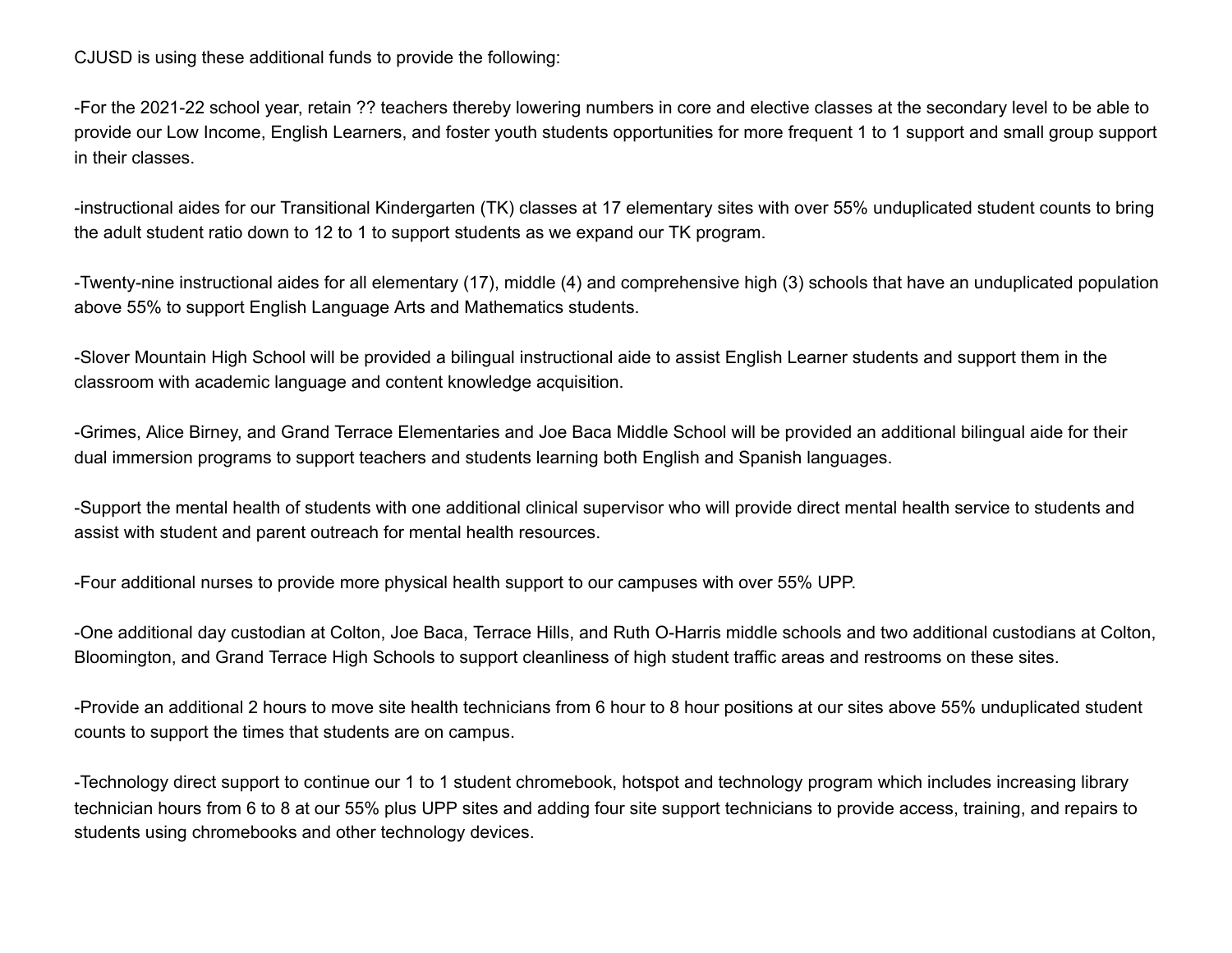-Provide our students at our nine highest UPP schools with enriched experiences in art, choral music, and physical education that will rotate amongst three schools each to provide students these experiences. Additionally, provide one additional band teacher to support each middle school site with a full time band instructor.

A description of how and when the LEA engaged its educational partners on the use of one-time federal funds received that are intended to support recovery from the COVID-19 pandemic and the impacts of distance learning on pupils.

Colton Joint Unified School District has a long-standing tradition of seeking educational partner engagement to provide input and feedback. These efforts continue to increase and improve through the Local Control and Accountability Plan (LCAP) development process. Throughout the pandemic, CJUSD's practices for gaining educational partner needs and input have increased as demonstrated through the development of the Learning Continuity and Attendance Plan, the 2021-22 LCAP, the Expanded Learning Opportunities Grant Plan and the ESSER III Expenditure Plan.

The following links and page numbers indicate how and when the LEA engaged its educational partners in the use of funds received to support recovery for the COVID-19 Pandemic.

Learning Continuity and Attendance Plan, (p. 3-7)

Expanded Learning Opportunities Grant Plan (p. 1-2)

Local Control and Accountability Plan (p. 88-91)

ESSER III Expenditure Plan, (p. 2-5)

A description of how the LEA is implementing the federal American Rescue Plan Act and federal Elementary and Secondary School Emergency Relief expenditure plan, and the successes and challenges experienced during implementation.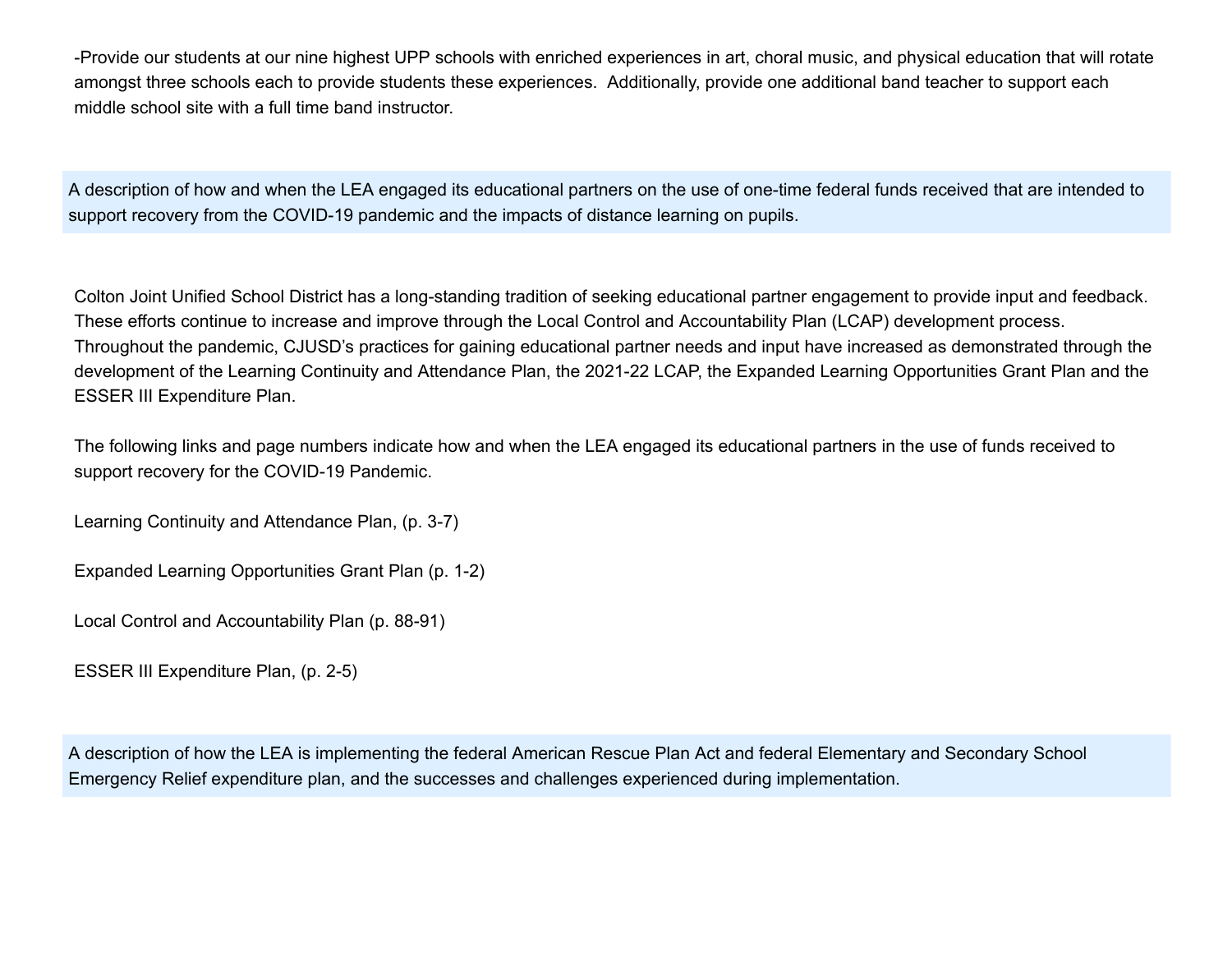CJUSD has implemented the federal Elementary and Secondary School Emergency Relief Expenditure Plan (ESSER III) as follows:

Strategies for Continuous and Safe In-Person Learning

Contract Tracing Staff: CJUSD hired 8 contact tracing staff through contract companies to conduct contact tracing for students and staff. The District hired both LVNs and CNAs to conduct the contact tracing. The program is up and running and working successfully.

Outdoor Washing and Bottle Filling Stations: All sites except for San Salvador have had the Outdoor Hand Washing and Filling stations installed and are working. The Remaining work on San Salvador is scheduled to be completed by June 2022.This has been a success as students are using the stations on a regular basis and it supports our safety goals.

Air Purifiers/Scrubbers: This work has been completed and has been used successfully. Twenty emergency air scrubbers are available for use where there is inadequate ventilation.

Tables/Benches: We have had challenges with order and delivery delays. We purchased additional benches and tables for school sites. They are expected to be delivered in March 2022.

Move Language Support Staff: This move was completed in Fall 2021. The department was successfully moved to the new district building.

Marquee: We are moving through the approval and construction processes. The project received DSA approval and the District is currently procuring a contractor to complete the work. Work should be completed by June 2022.

Additional Custodians: Although we have had challenges in hiring the number of custodians needed, we have been successful in completing this action as 44 of the 45 positions have been filled. The final position will be filled soon.

Personal Protective Equip.: Approximately 5% of ESSER III funding was used to date to purchase face shields with drapes. CJUSD received PPE shipments from the State which diminished the need to use funding at the current time. We will continue to use as needed for student and employee safety.

Sanitizing Wipes: Approximately 5% of ESSER III funding has been used to purchase Bioesque, buckets, and wipes. Prior funding was used to start the year and we will continue to fund additional as needed for student and employee safety.

COVID Testing: Implementation of COVID-19 Testing is in process. The district contracted to purchase home kits for staff who choose to self-test. Additional contracted services will be added during the 2022-2023 school year.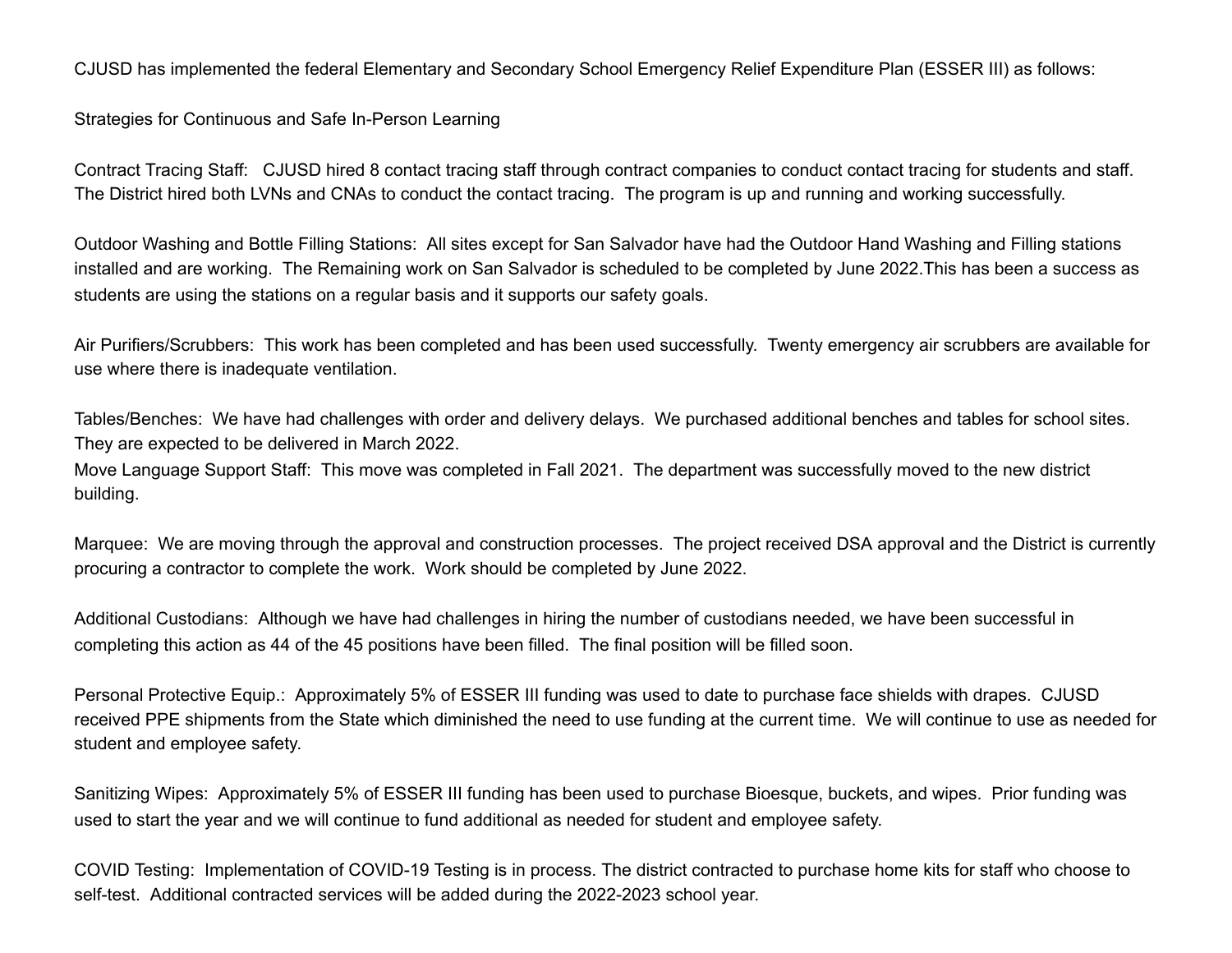COVID Coordinator: This action was successfully implemented in Fall 2021. A Coordinator for contract tracing, vaccination verification, testing tracking, and tracking of COVID leave has been hired and is currently working in the position.

COVID-19 Follow up: This action is currently in process and 45% of funding has been expended. Overtime pay has been provided to Human Resources staff who volunteer to follow up on employee leaves and absences related to COVID-19. Follow-up has included phone calls and completing laserfiche documents for contact tracing purposes and keeping absentee records.

Independent Study Classrooms: Conversion of these classrooms was completed with removal of lab equipment and new flooring, and paint.

Utility Workers - (30): The additions of these positions were approved by the board of education in October 2021. Our priority for hiring focused on hiring custodians and we have not begun hiring these positions. The goal is to begin hiring in Spring 2021.

Window Replacement: Planning has begun at Wilson Elementary and Colton High School. Colton Middle School is ready to select an architect. Other sites will be prioritized and completed in the next two years.

Nutrition Services Equipment: It has been a challenge to go through the requisition and purchasing process. Although a purchase order was created and sent to vendors these items have not been delivered to date.

Approval Workflow System: The district utilizes a digital platform called Laserfiche as the primary reporting method for all COVID-19 cases. This action was successfully implemented and due to using the electronic platform, paper forms are no longer needed and circulated between sites/departments and Human Resources.

The following actions have not been begun yet will begin in school years 2022-2023 or 2023-2024: Quarantine Room Supervision, HVAC Commissioning, Restroom Exhaust Fans, COVID-19 Triage Services, School Site COVID-19, freestanding toilet buildings at Grimes, Grand Terrace, and Lewis Elementary Schools.

Addressing the Impact of Lost Instructional Time

LTERS Literacy Support: Training in LTERS will continue in March, 2021 with training set for 2nd Grade teachers and elementary administrators. Additional LTERS training will also continue in future years.

Extended School Year: During June 2022, Special Education students will be provided a 20-day extended school year which includes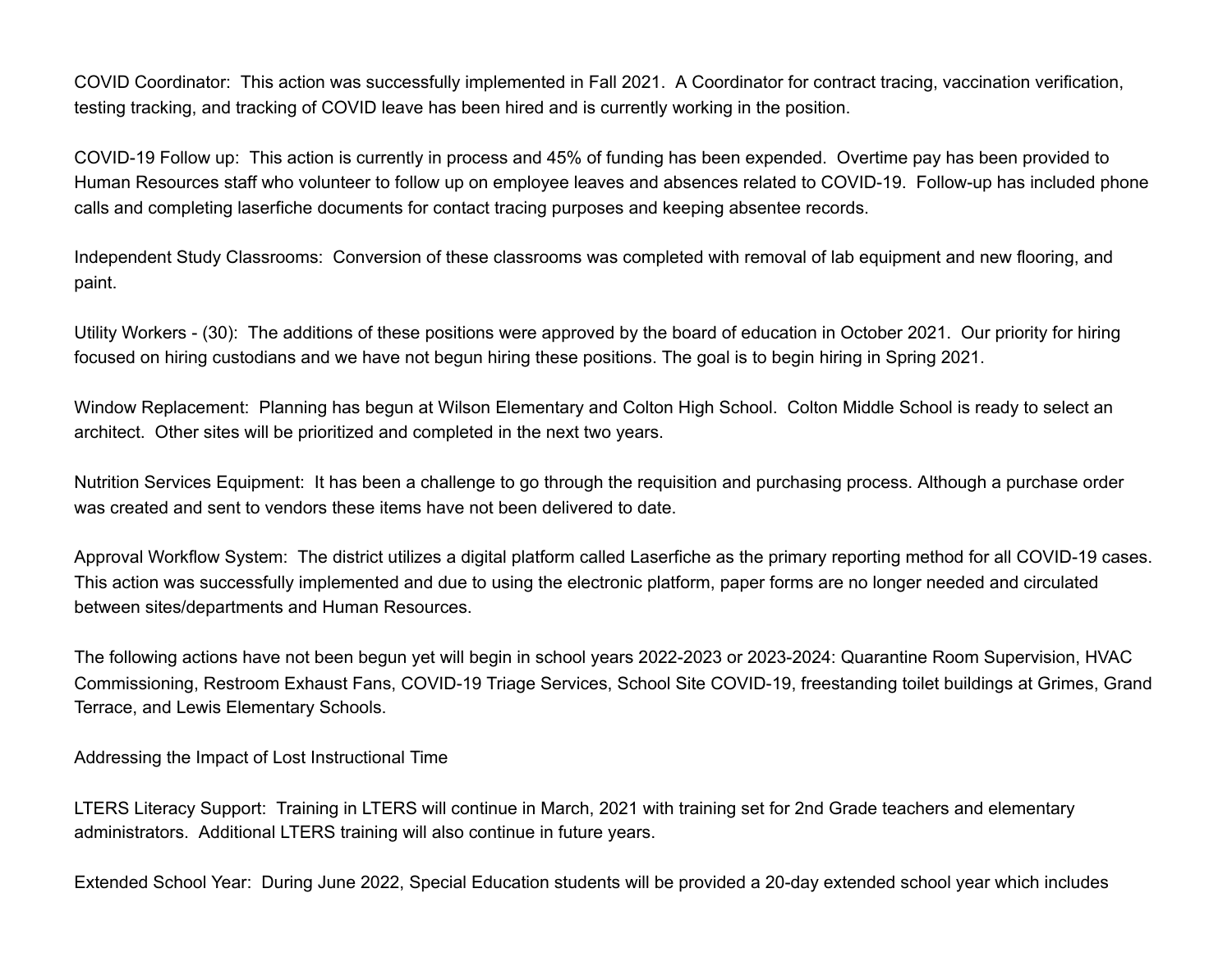support for lost instructional time. Additional programs will be offered in the 2022-2023 and 2023-2024.

Accelerated Reader: Accelerated Reader was approved and is currently in use at elementary schools to support literacy instruction and intervention.

Illustrative Mathematics: The Illustrative Mathematics program used in our middle and high schools by math teachers contain consumables that will be purchased in March to support our students in their mathematics courses during the 2022-2023 school year.

The following actions have not been spent or begun yet as other one time funding budgets are supporting these actions this year and the ESSER III support for these actions will begin in school year 2022-2033: Elementary and Secondary Summer School, High Dose Tutoring, I-Ready Elementary, NWEA Secondary, Edgenuity, Unique Learning Systems, Horizon Prep, Special Ed Comp Ed Due Process, Google Classroom, and EBD, Autism and Preschool SDC Classroom Support.

#### Use of Remaining Funds

Substitute Incentives: Incentives including increased pay and waiver of registration fees were successful in helping CJUSD sustain a pool of substitute teachers. These incentives helped us recruit substitute teachers and implement CDPH protocols. Substitute teachers who work 40 days during the semester receive a stipend. There is a need to acquire more substitute teachers; therefore, CJUSD will continue to explore other incentive methods.

Roving Substitutes: CJUSD continues to pursue placing roving substitute teachers at each school site. Due to a current nationwide labor crisis, this has proven to be a challenge as the district has not acquired an appropriate number of candidates. We will continue our recruiting efforts to provide this action.

Intern Supervision: The Mental Health program successfully contracted 4 licensed clinical supervisors to support student mental health on school campuses and provide support for Wellness Centers throughout the district. This process was successful as the mental health program processed 480 referrals 1st semester which represents 90% of the total referrals from the previous school year for both semesters.

The following actions either have not begun yet or other one time funding budgets are supporting these actions this year and the ESSER III support for these actions will begin in school year 2022-2023: Radio System Upgrade, Cisco Bluetooth Phones, Transportation Vans for Student Transportation, Additional State Unemployment Insurance (SUI) Costs, Wellness Center/Calming Room Staffing, Behavioral/Mental Health SEL Training, WebEx Services, Digital Assessments and CISCO Telepresence.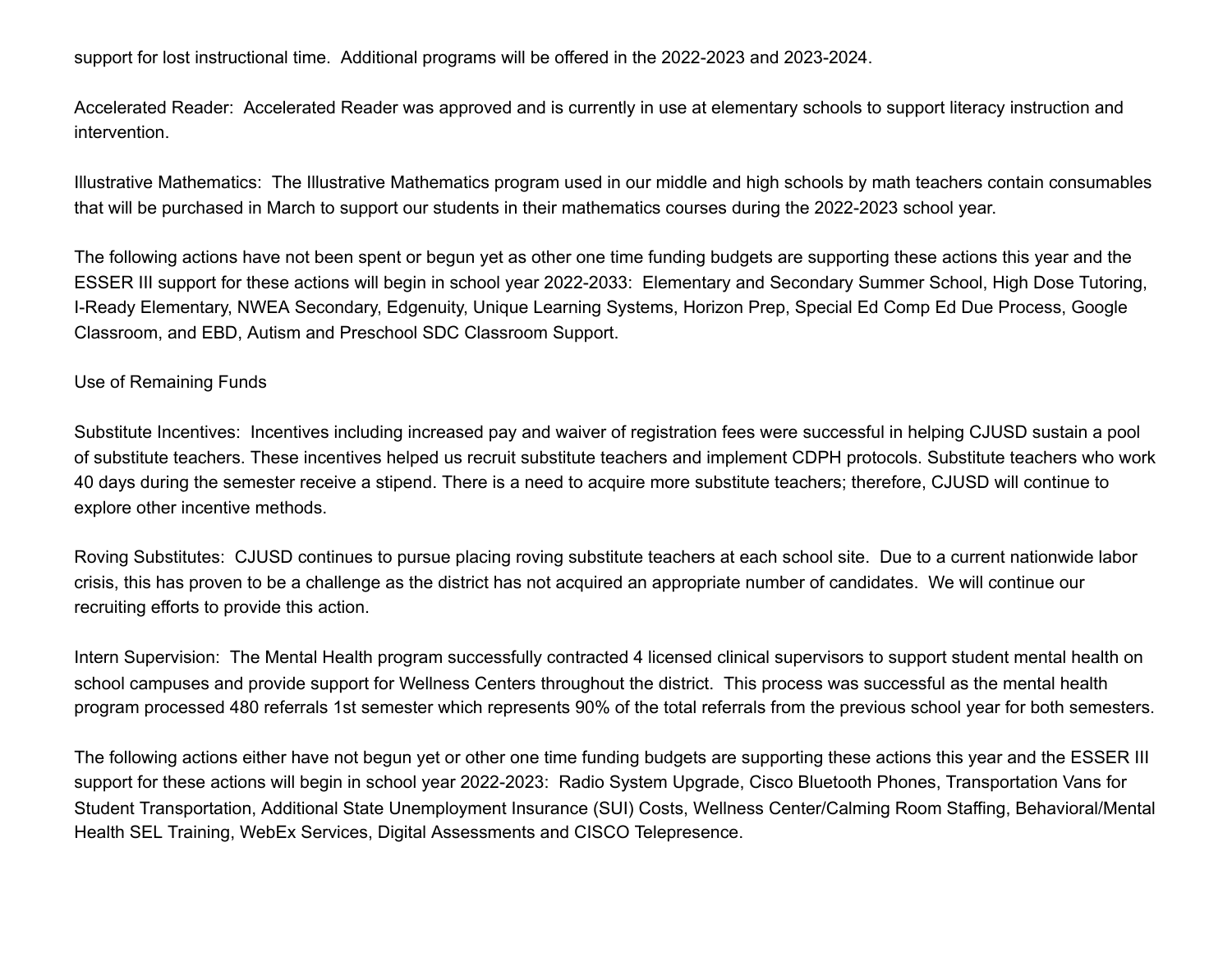A description of how the LEA is using its fiscal resources received for the 2021–22 school year in a manner that is consistent with the applicable plans and is aligned with the LEA's 2021–22 LCAP and Annual Update.

Colton Joint Unified School District received approximately \$356,345,485 for the 2021-22 school year in local, state, and federal funds. This included \$55,472,328 In Federal relief funds from the Elementary and Secondary School Emergency Relief (ESSER III) Expenditure plan. Through December 2021, approximately 77% of the total funds allocated for this school year were spent on specific actions related to the District LCAP Goals of 1) Equity, 2) Student Achievement, 3) Wellness, 4) Parent Engagement and 5) Access to Resources.

### ESSER III Expenditure Plan

The ESSER III Expenditure Plan was approved in the Fall of 2021 and includes actions that further enhance or support our LCAP Goals. The plan supports additional funding for Elementary and Secondary Summer School (LCAP, Goal 2, Actions 8 and 9). This funding supports addressing the impact of lost instructional time based on the data provided from diagnostic assessments and will allow us to increase the size of summer school to offer accelerated and recovery courses. Additionally, support for LETRS Literacy training (LCAP, Goal 2, Action 22) for training for TK through 2nd grade teachers to support increased literacy for students. This is expanding on the actions in the LCAP and will allow for increased numbers of teachers and administrators to attend training.

Safe Return to In-Person Instruction and Continuity of Services

CJUSD implemented the Safe Return to In-Person Instruction and Continuity of Services Plan by using its fiscal resources to provide additional custodial staff at each school site, increased hours and/or stipends to health and technology staff, provide contact tracing for both students and staff, Covid-19 testing, personal protective equipment, and cleaning and disinfecting supplies. In addition, most school sites were provided with signage regarding health protocols, many were provided with new desks to increase social-distance, and GPS bipolar ionization units were installed on all HVAC units to ensure safer air in classrooms and offices. These align with LCAP Goal #3, Actions 11, 12, 13, and 14 and Goal #5, Actions 10, 12, and 13.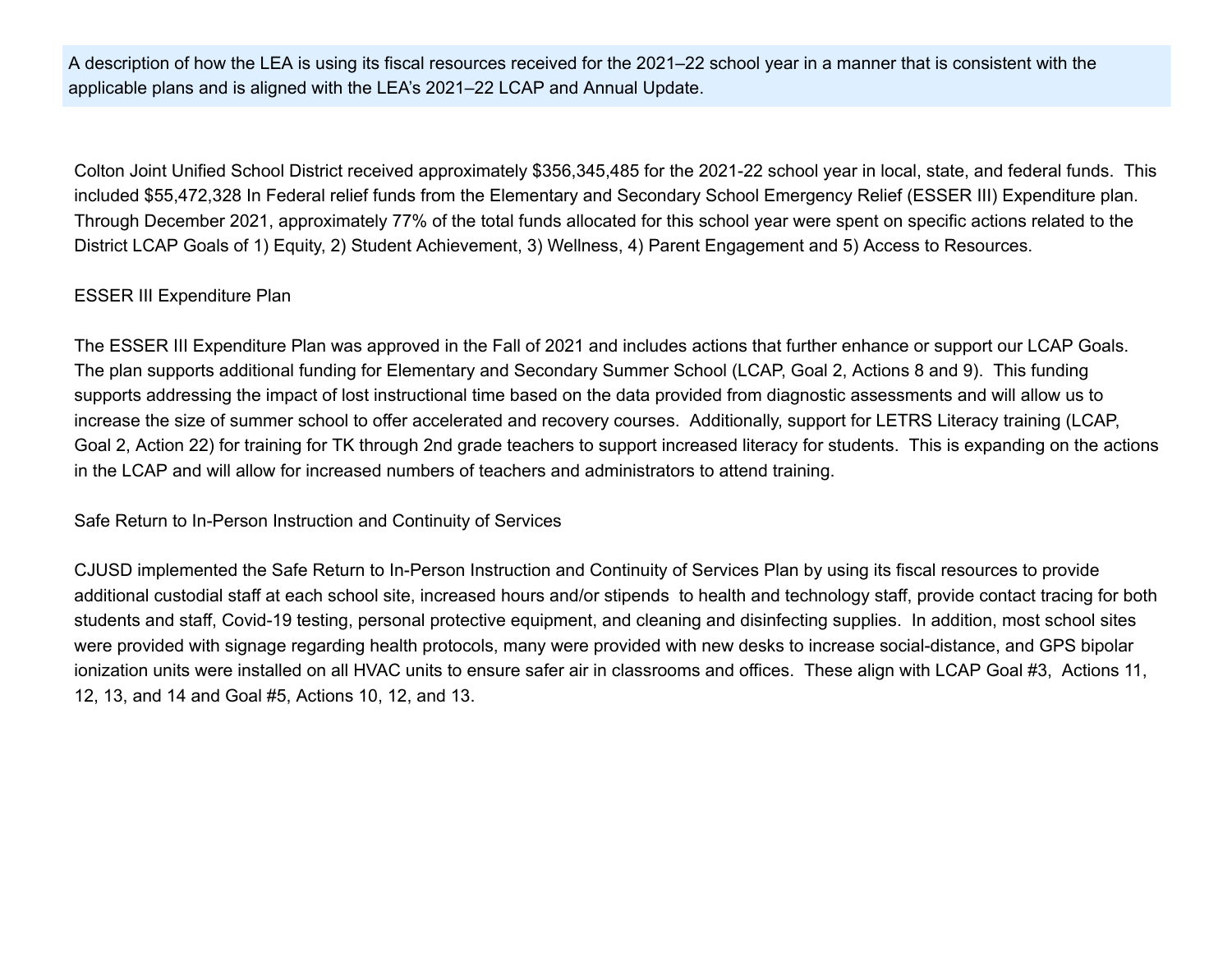## **Instructions for the Supplement to the Annual Update for the 2021–22 Local Control and Accountability Plan Year**

*For additional questions or technical assistance related to the completion of the Supplement to the Annual Update to the 2021–22 Local Control and Accountability Plan (LCAP), please contact the local county office of education (COE), or the California Department of Education's (CDE's) Local Agency Systems Support Office, by phone at 916-319-0809 or by email at lcff@cde.ca.gov.*

## **Introduction**

California's 2021–22 Budget Act, the federal American Rescue Plan Act of 2021, and other state and federal relief acts have provided local educational agencies (LEAs) with a significant increase in funding to support students, teachers, staff, and their communities in recovering from the COVID-19 pandemic and to address the impacts of distance learning on students. Section 124(e) of Assembly Bill 130 requires LEAs to present an update on the Annual Update to the 2021–22 LCAP and Budget Overview for Parents on or before February 28, 2022, at a regularly scheduled meeting of the governing board or body of the LEA. At this meeting, the LEA must include all of the following:

- The Supplement to the Annual Update for the 2021–22 LCAP (2021–22 Supplement);
- All available mid-year outcome data related to metrics identified in the 2021–22 LCAP; and  $\bullet$
- Mid-year expenditure and implementation data on all actions identified in the 2021–22 LCAP.  $\bullet$

When reporting available mid-year outcome, expenditure, and implementation data, LEAs have flexibility to provide this information as best suits the local context, provided that it is succinct and contains a level of detail that is meaningful and accessible for the LEA's educational partners.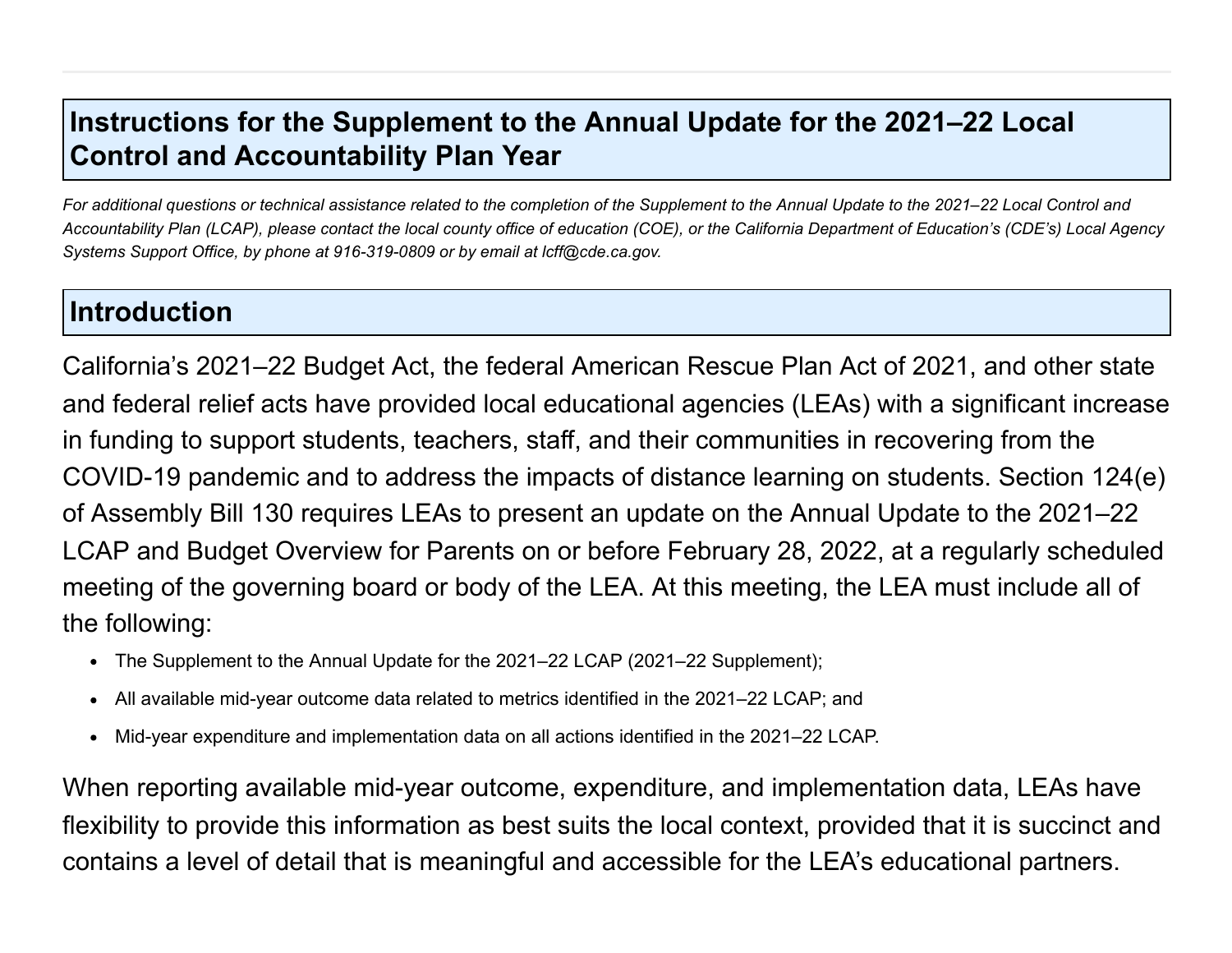The 2021–22 Supplement is considered part of the 2022–23 LCAP for the purposes of adoption, review, and approval, and must be included with the LCAP as follows:

- The 2022-23 Budget Overview for Parents
- The 2021-22 Supplement
- The 2022–23 LCAP  $\bullet$
- The Action Tables for the 2022–23 LCAP  $\bullet$
- The Instructions for the LCAP Template

As such, the 2021–22 Supplement will be submitted for review and approval as part of the LEA's 2022–23 LCAP.

## **Instructions**

Respond to the following prompts, as required. In responding to these prompts, LEAs must, to the greatest extent practicable, provide succinct responses that contain a level of detail that will be meaningful and accessible for the LEA's educational partners and the broader public and must, to the greatest extent practicable, use language that is understandable and accessible to parents.

In responding to these prompts, the LEA has flexibility to reference information provided in other planning documents. An LEA that chooses to reference information provided in other planning documents must identify the plan(s) being referenced, where the plan(s) are located (such as a link to a web page), and where in the plan the information being referenced may be found.

*Prompt 1:* "A description of how and when the LEA engaged, or plans to engage, its educational partners on the use of funds provided through the Budget Act of 2021 that were not included in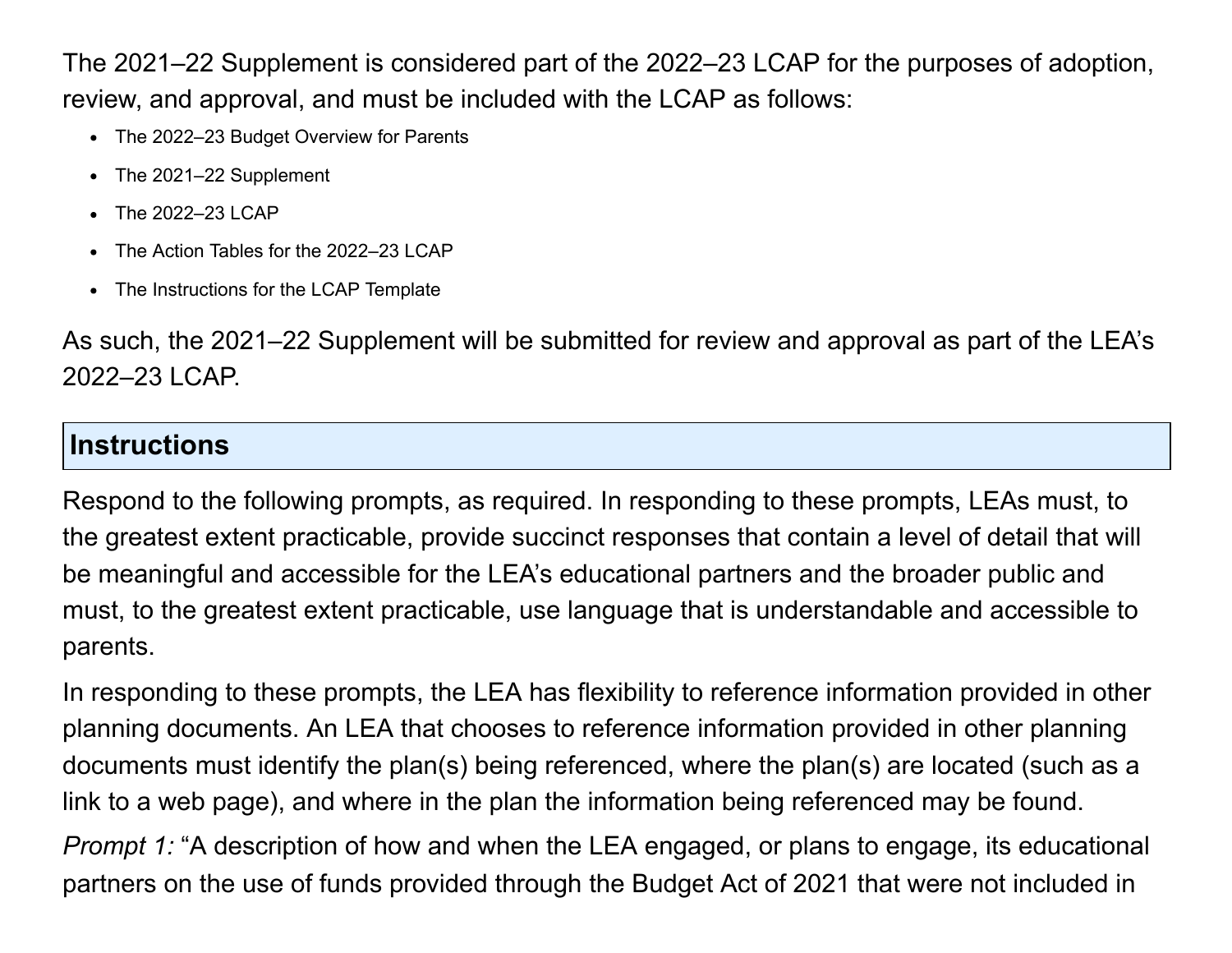the 2021–22 Local Control and Accountability Plan (LCAP)."

In general, LEAs have flexibility in deciding what funds are included in the LCAP and to what extent those funds are included. If the LEA received funding through the Budget Act of 2021 that it would have typically included within its LCAP, identify the funds provided in the Budget Act of 2021 that were not included in the LCAP and provide a description of how the LEA has engaged its educational partners on the use of funds. If an LEA included the applicable funds in its adopted 2021–22 LCAP, provide this explanation.

*Prompt 2:* "A description of how LEA used, or plans to use, the concentration grant add-on funding it received to increase the number of staff who provide direct services to students on school campuses with an enrollment of students who are low-income, English learners, and/or foster youth that is greater than 55 percent."

If LEA does not receive a concentration grant or the concentration grant add-on, provide this explanation.

Describe how the LEA is using, or plans to use, the concentration grant add-on funds received consistent with California Education Code Section 42238.02, as amended, to increase the number of certificated staff, classified staff, or both, including custodial staff, who provide direct services to students on school campuses with greater than 55 percent unduplicated pupil enrollment, as compared to schools with an enrollment of unduplicated students that is equal to or less than 55 percent.

In the event that the additional concentration grant add-on is not sufficient to increase the number of staff providing direct services to students at a school with an enrollment of unduplicated students that is greater than 55 percent, describe how the LEA is using the funds to retain staff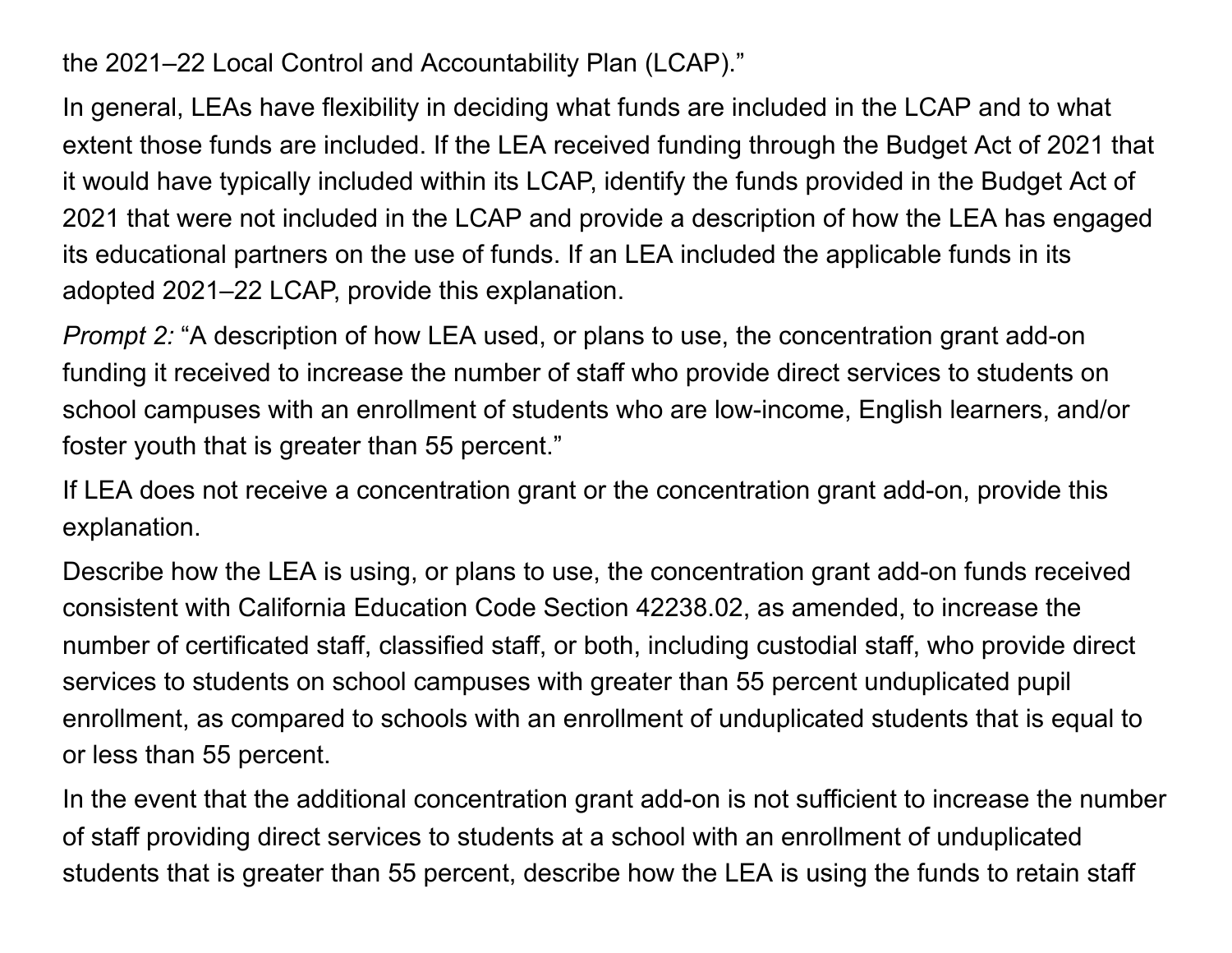providing direct services to students at a school with an enrollment of unduplicated students that is greater than 55 percent.

*Prompt 3:* "A description of how and when the LEA engaged its educational partners on the use of one-time federal funds received that are intended to support recovery from the COVID-19 pandemic and the impacts of distance learning on pupils."

If the LEA did not receive one-time federal funding to support recovery from the COVID-19 pandemic and the impacts of distance learning on students, provide this explanation.

Describe how and when the LEA engaged its educational partners on the use of one-time federal funds it received that are intended to support recovery from the COVID-19 pandemic and the impacts of distance learning on students. See the COVID-19 Relief Funding Summary Sheet web page (https://www.cde.ca.gov/fg/cr/relieffunds.asp)for a listing of COVID-19 relief funding and the Federal Stimulus Funding web page (https://www.cde.ca.gov/fg/cr/) for additional information on these funds. The LEA is not required to describe engagement that has taken place related to state funds.

*Prompt 4:* "A description of how the LEA is implementing the federal American Rescue Plan Act and federal Elementary and Secondary School Emergency Relief expenditure plan, and the successes and challenges experienced during implementation."

If an LEA does not receive ESSER III funding, provide this explanation.

Describe the LEA's implementation of its efforts to maintain the health and safety of students, educators, and other staff and ensure the continuity of services, as required by the federal American Rescue Plan Act of 2021, and its implementation of the federal Elementary and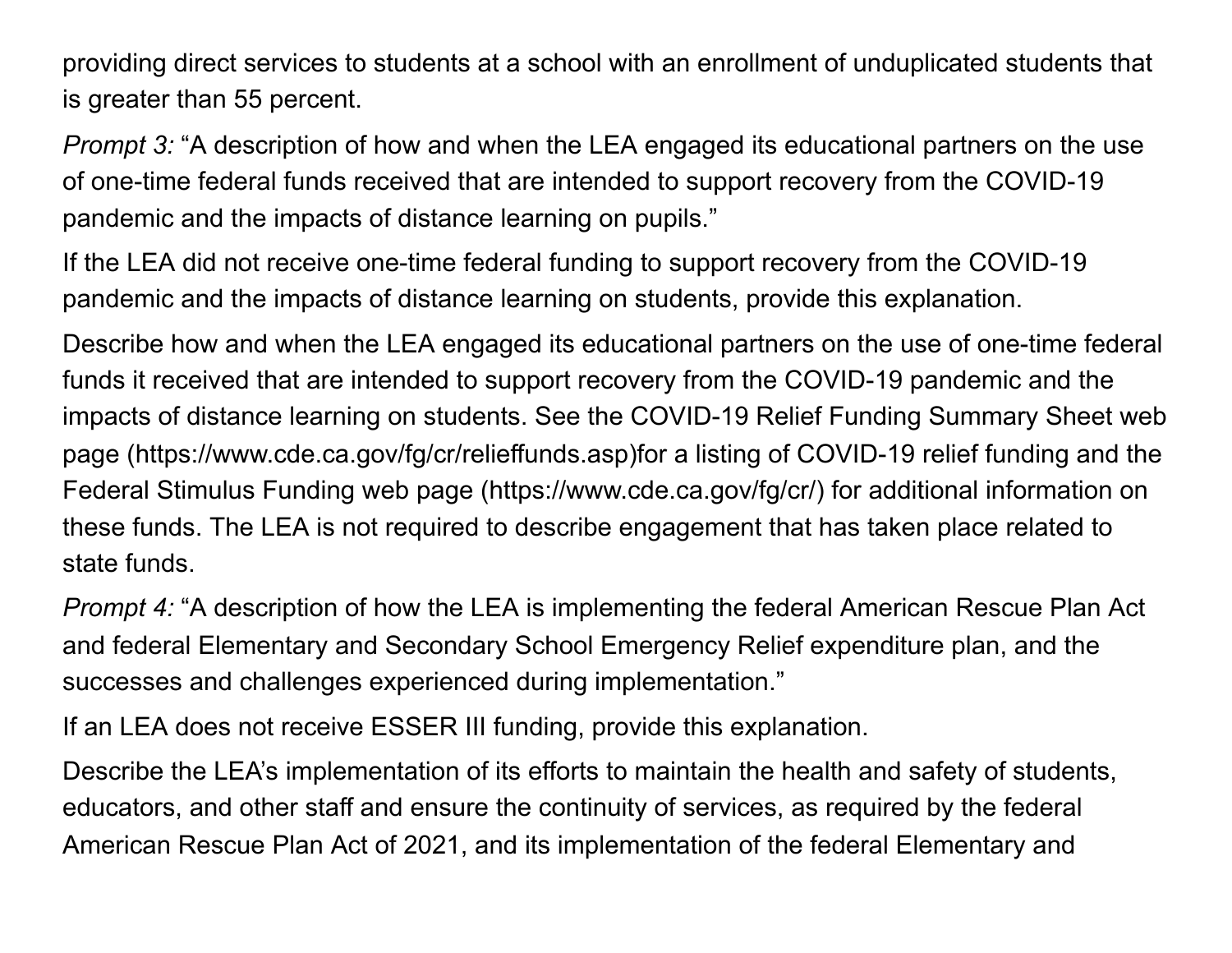Secondary School Emergency Relief (ESSER) expenditure plan to date, including successes and challenges.

*Prompt 5:* "A description of how the LEA is using its fiscal resources received for the 2021–22 school year in a manner that is consistent with the applicable plans and is aligned with the LEA's 2021–22 LCAP and Annual Update."

Summarize how the LEA is using its fiscal resources received for the 2021–22 school year to implement the requirements of applicable plans in a manner that is aligned with the LEA's 2021– 22 LCAP. For purposes of responding to this prompt, "applicable plans" include the Safe Return to In-Person Instruction and Continuity of Services Plan and the ESSER III Expenditure Plan.

California Department of Education November 2021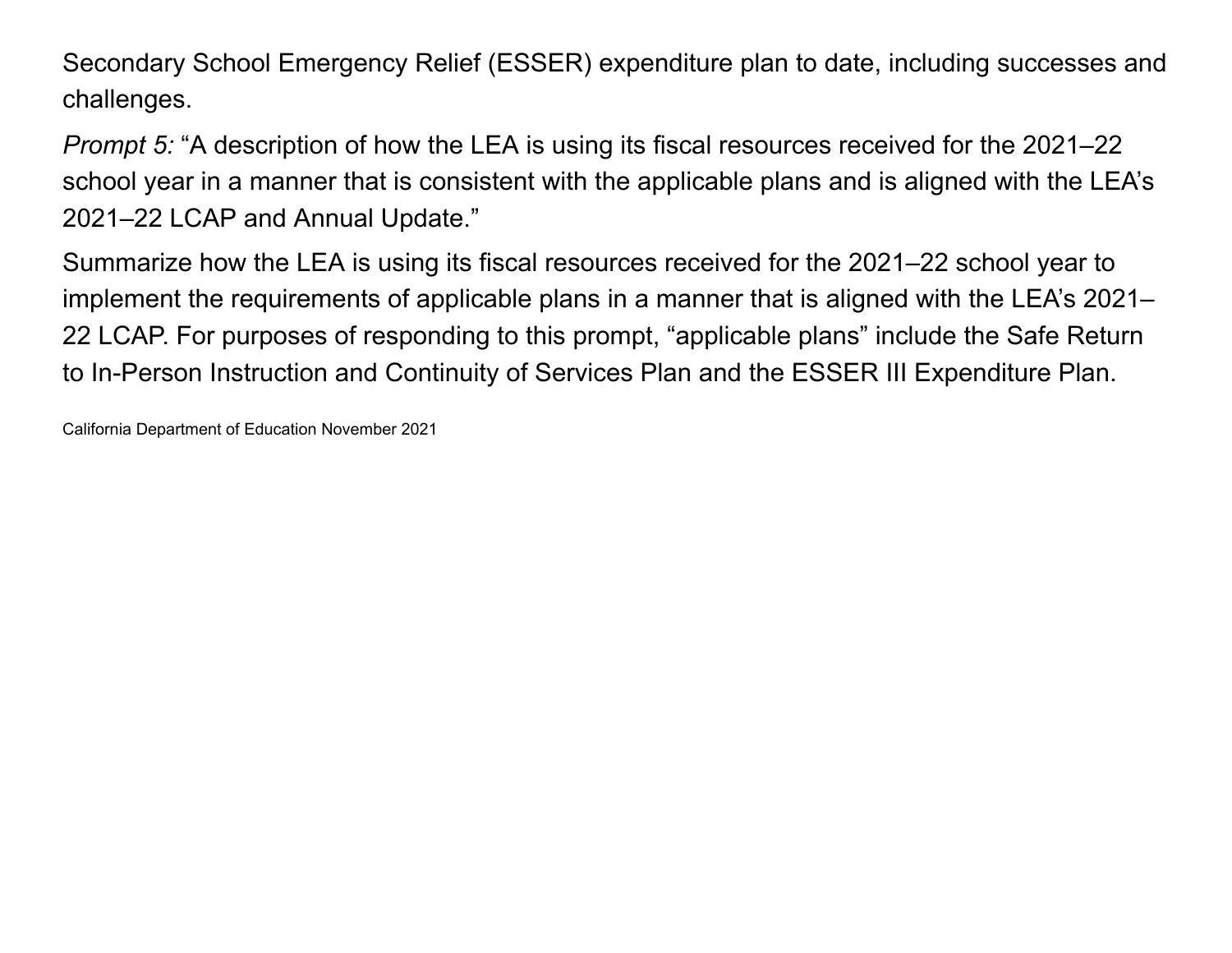# **Local Control and Accountability Plan**

**The instructions for completing the Local Control and Accountability Plan (LCAP) follow the template.**

| Local Educational Agency (LEA) Name | <b>Contact Name and Title</b>                                                            | <b>Email and Phone</b>              |
|-------------------------------------|------------------------------------------------------------------------------------------|-------------------------------------|
| <b>Colton Joint Unified</b>         | Tina Petersen, Ed.D<br>Assistant Superintendent, Educational<br><b>Services Division</b> | lcap info@cjusd.net<br>909-580-5000 |

# **Plan Summary 2022-23**

## **General Information**

A description of the LEA, its schools, and its students in grades transitional kindergarten–12, as applicable to the LEA.

The Colton Joint Unified School District (CJUSD) is located in San Bernardino County. It is a geographically large district, spanning 48 square miles and 15 miles from east to west. The District serves the cities of Colton, Bloomington, and Grand Terrace, as well portions of Fontana, Rialto, Loma Linda, and San Bernardino. Although available throughout the district to all students, TK programs are housed at 15 of the district's 18 elementary schools which serve students in grades K-6 with full implementation of TK at all 18 elementary sites by 2026. At the secondary level, the district supports four middle schools (7-8), three comprehensive high schools (9-12), a continuation high school, and an alternative high school.

Colton Joint Unified School District enjoys a diverse enrollment of 19,985 (per 2021 CALPADS count) students in a transitional kindergarten (TK) through 12th grade setting. Additional education programs include preschool, Headstart, and Children's Center pre-kindergarten programs. CJUSD provides opportunities for excellence in Gifted and Talented Education (GATE) at all K-8 schools, Advancement Via Individual Determination (AVID) at all high schools, middle schools, and 1 elementary, Advanced Placement, and 27 Career Technical Education Pathways. The District also offers alternative and continuation programs, including Independent Study, as well as continuing educational opportunities beyond the 12th grade for qualified special education students and students approved for a fifth year of high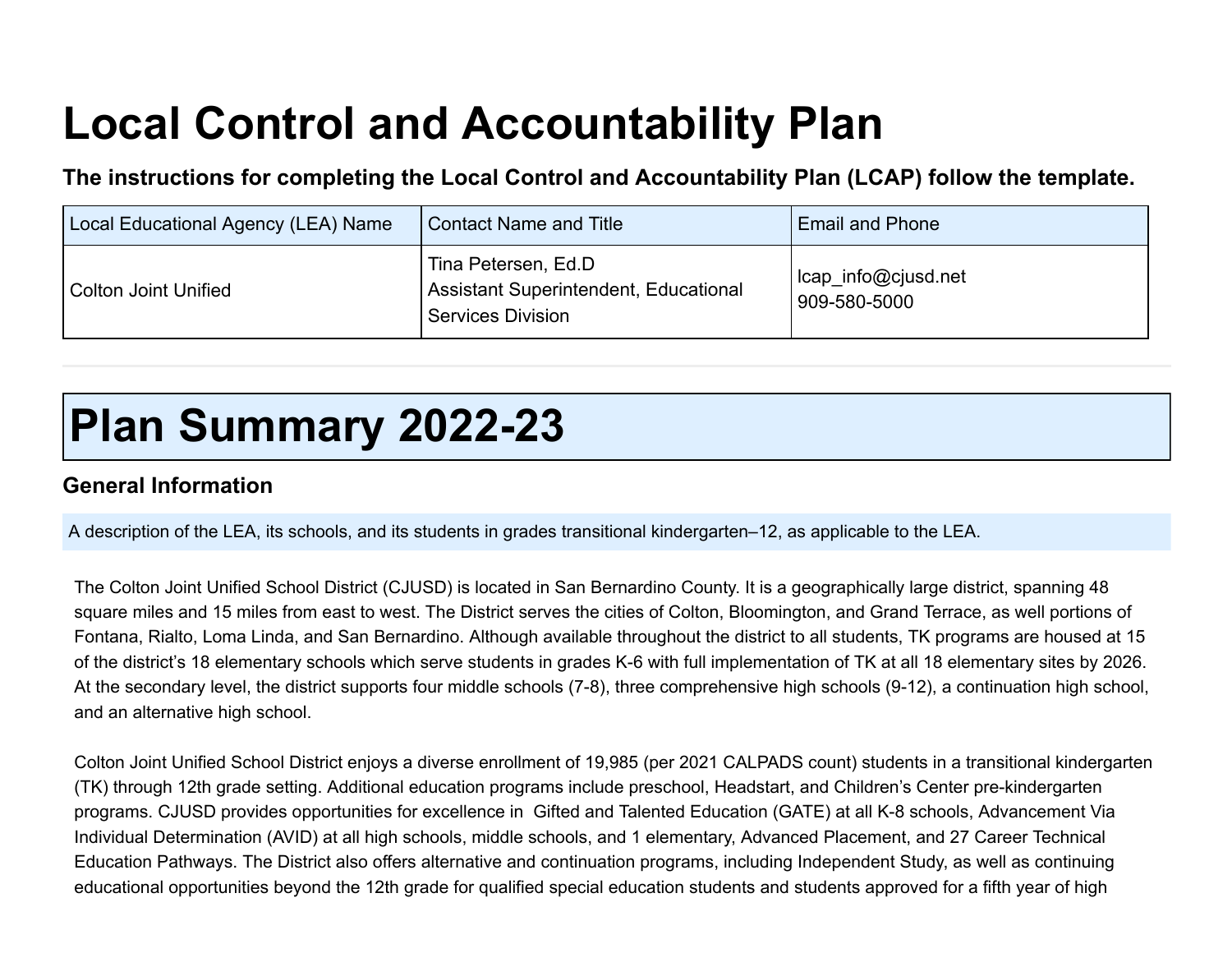school. Adult Education classes offered are grant funded using AB 86.

During the 2021-22 school year, Abraham Lincoln Elementary and Grand Terrace High School were awarded the California Pivotal Practice school award and Slover Mountain High School was named a Model Continuation High School. In addition, Bloomington High School, Colton High School and Ruth O'Harris Middle School are AVID National Demonstration Schools.

As of this reporting period, the District consists of 77.23% unduplicated pupils. The unduplicated pupil percentage is composed of 72.18% Low Income (LI), 19.90% English Learners (EL), and 0.7% Foster Youth (FY) students. Colton Joint Unified is a District like many others facing declining enrollment. This challenge has increased as a result of school closures during the COVID pandemic.

The District employs a diverse and dedicated certificated, classified and management staff who is committed to the Vision of our District that was developed through a process called the District System Design Partnership which included members from each of our educational partner groups. Through this partnership, the District developed the CJUSD Design Plan which includes the District vision as well as three distinct areas of focus for the future: Equity, Professionalism, and Professional Learning.

### The CJUSD vision states:

In the Colton Joint Unified School District, we believe each student deserves the academic proficiency and skills necessary to thrive in college and in the global workforce to earn a living wage and be responsible, productive citizens. We will do this by providing engaging, challenging, and enriching opportunities and specialized programs in a safe environment in partnership with students, families, and our diverse community.

First and foremost, our students will demonstrate academic proficiency needed for completion of postsecondary education and a profession that pays a living wage. This requires exposure to core content knowledge that allows for research, study, and inquiry. Students will graduate with the ability to critique and synthesize a variety of sources to create unique and innovative solutions.

But that is not all we want for our students. Our students will show compassion and empathy toward others who do not look like them, act like them, or agree with them. They will be risk-takers who work hard to reach their short-term and long-term goals. Students will show integrity by doing the right thing, even when it is difficult. They will be respectful toward others in the way they listen, speak, and interact.

Our students will learn the power of making ethical decisions that propel them into success beyond high school. They will be thoughtful leaders and team members who strive to make a positive impact on the world around them.

Our students will value collaboration and adapt their communication style depending on purpose, audience, and situation. They will be adept in integrating a broad range of technologies that enhance their learning and ability to transfer knowledge beyond the classroom. Our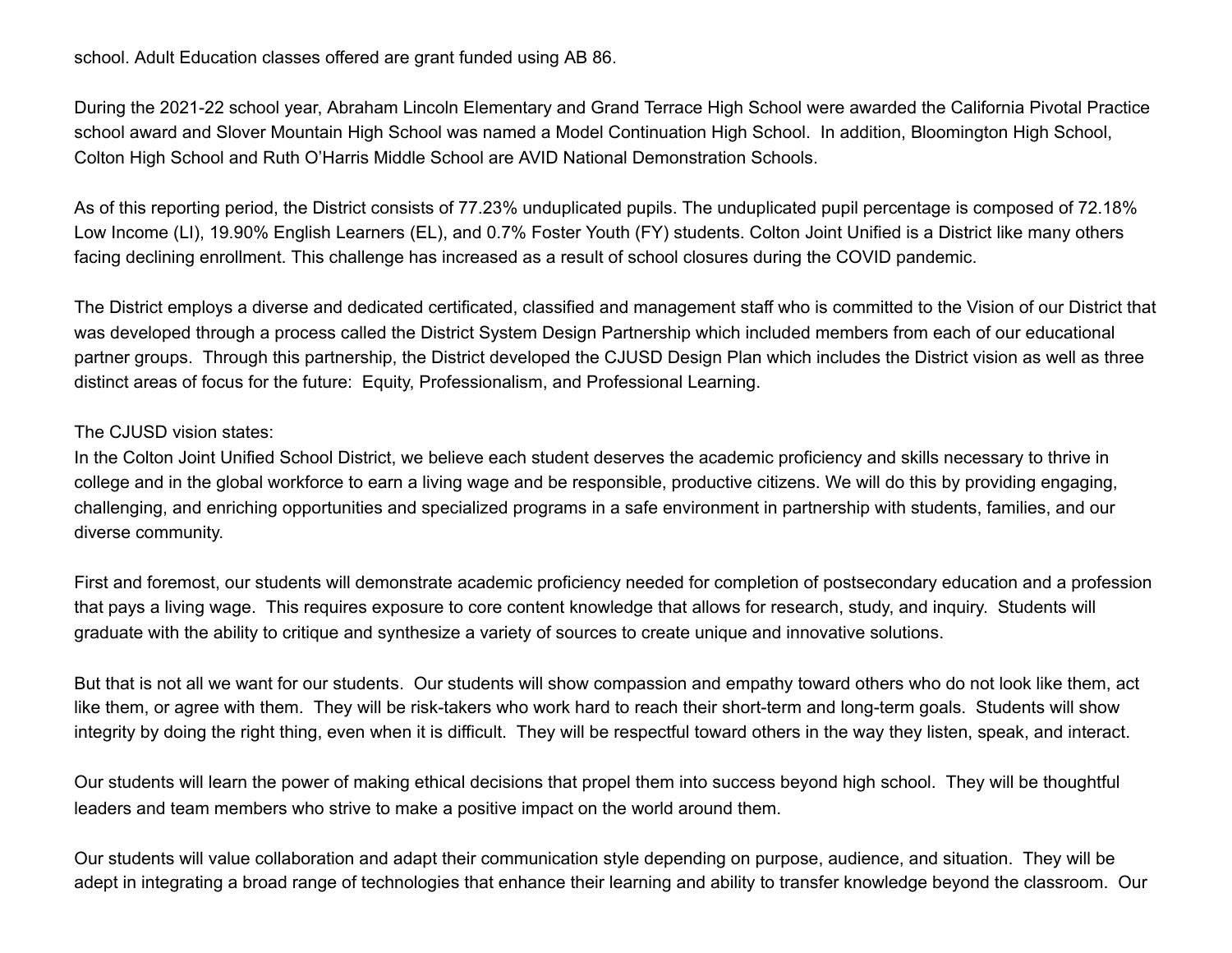students will advocate for themselves and thrive by asking the right questions and having purposeful conversations with various stakeholders.

As a team of caring professional educators and staff, we are enthusiastically dedicated to the education of our students. We will not only be committed to ensuring that all students receive what they need when they need it, but we will model these same expected behaviors for our students as they become graduates of the Colton Joint Unified School District.

## **Reflections: Successes**

A description of successes and/or progress based on a review of the California School Dashboard (Dashboard) and local data.

The focus for the district during 2021-22 was to support our students' social emotional well-being as we transitioned back from distance to in-person learning as a result of the COVID-19 pandemic. We started the year with an eight day focus on social-emotional learning and supporting students transitions back to school sites with reviewing student developmental norms and re-establishing site culture.

The District's Department of Behavioral and Mental Health operated as a comprehensive and multi-tiered system of support that worked to address the various social and emotional learning (SEL) challenges that students faced upon returning to in person learning. Our success with regards to preventative supports during the 2021-2022 school year included: 1) various mental health outreach events at secondary schools promoting mental health awareness and resources to students 2) the establishment of three Wellness Centers at each of our comprehensive high schools which have provided trauma informed interventions and support to students with the aim of improving student's readiness to learn. 3) The Case Management program provided case management assistance for basic need resources (food, clothing, assistance with access to medical care, referrals to higher level care mental health, etc.) to 215 students and families, nearly doubling the number of students and families served as compared to the previous school year. We also have partnered with a local non-profit organization, Mobil Hand-up Solutions, where we have referred our parents so they can obtain motel vouchers. These referrals to our community partners have helped 10 of our families so far from being unsheltered so students were able to continue attending school.

Along with the focus on student wellness was supporting students' academic growth and beginning to lessen the effects of lost instructional time during the pandemic. We successfully began an independent study program that was housed at 2 elementary schools, one middle school, and one high school where the full curriculum was provided to students to support their learning. Approximately 19,000 students successfully returned to in-person learning while 600+ transferred to our independent study program.

CJUSD continued its focus on Equity as an LCAP Goal and as one of the three focus areas of our CJUSD Design Plan. These plans in addition to our equity board policy provide the district office, departments, and sites guidance as we strive to provide equitable practices across the district. We began two new dual immersion programs starting with Kindergarten at Grand Terrace Elementary and Alice Birney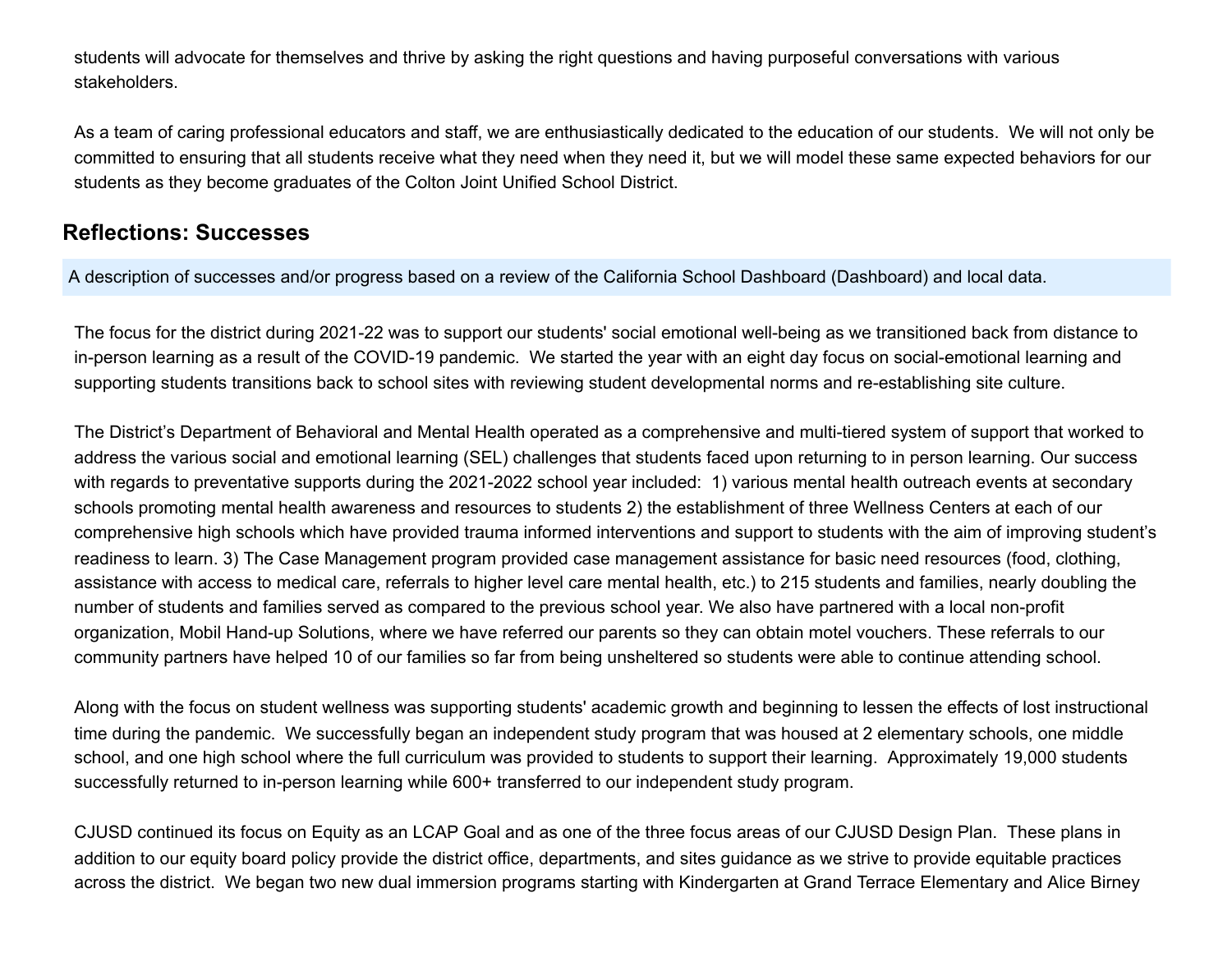Elementary providing all three major areas of the district a program.

CJUSD continues to provide Quality Teaching for English Learners (QTEL) professional development to our teachers during various school breaks and during the summer. QTEL works to provide both elementary and secondary educators with the tools they need to accelerate language development, academic literacy, and disciplinary knowledge of all students, with particular attention to our English learners (ELs) and our Long-Term English learners (LTELs). Specific staff and admin from multiple sites and the district office have attended this training to continue developing educator capacity in supporting ELs and other language students to develop their full potential linguistically and academically. We will continue to support sites in bringing this training to their teachers as well as continue to train our Administrators, Curriculum Programs Specialist's and TOA's to support this work across the district.

During the 2021-22 school year, CJUSD provided opportunities for secondary students to recover credits lost during the pandemic or for failed classes using the Edgenuity online learning platform. Students were enrolled by their counselors in courses hosted after school and on Saturdays. We had approximately 422 students with 468 enrollments across grades 7-12. With 468 enrollments, it provides an opportunity for students to recoup a maximum of 2,340 credits. During 2022-23, we will continue to provide these opportunities for students to recover credits outside the school day. In addition, our platform now connects with our NWEA assessment software to provide individualized strategies and materials to provide students with interventions and supports needed to fill gaps in learning where necessary.

During the 2021-22 school year, we had approximately 709 students with 975 enrollments across grades 7-12. With 975 enrollments, it provided an opportunity for students to recoup a combined total of 4,875 credits. This was a significant increase due to the impacts of the pandemic. Additionally, with our new NWEA assessment and its connection to Edgenuity, we provide individualized interventions and support needed to fill gaps in learning where necessary for all secondary students.

This year's LCAP Survey participation increased to 6,271 respondents. Key findings included areas of strength where student and parent respondents are overall satisfied with their education. Further, 69% of parents are somewhat or completely satisfied with their teachers. Key stakeholders understand the types of academic and social-emotional support available to students (66%) and indicate students are receiving the resources and support they need (67%). In addition, Schools and staff do a good job in communicated with parents and keeping them informed as 77% of parents indicated that their school keeps them well informed about events and activities, 74% report teachers keep them well informed about their child's progress, and 87% agree they can communicate with teachers and staff when they need.

The District continued it's consulting relationship with the National Center on Education and the Economy (NCEE) by completing the District System Design Partnership (DSDP). This work centered around working with our educational partner groups to research high-performing school systems across the globe to study their success and supporting CJUSD as we developed a new vision for the district and created a design plan. The CJUSD Design Plan includes three focus areas of Equity, Professionalism, and Professional Learning that tie into our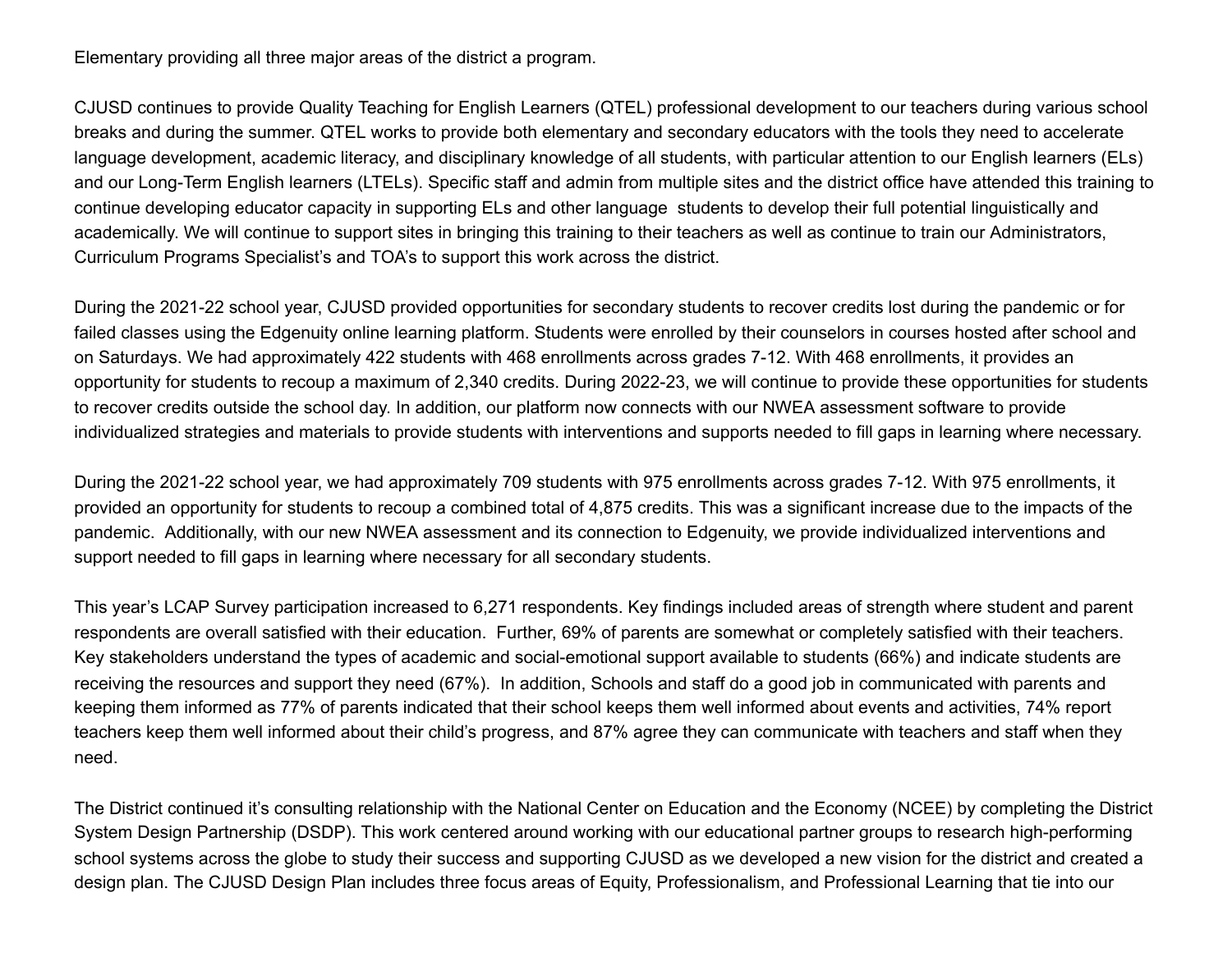LCAP goals to redesign systems to improve student outcomes. In addition, over 65 District and School site administrators have either completed or are in process to complete the National Institute of School Leadership certification with only a few remaining to begin. This training has brought about a common language and understanding of systems needed to support school improvement. We will continue to provide this opportunity for our administrators who are new or have not completed the program, as well as providing more opportunities to review the learning as we have begun the implementation of the plan that was designed for the district.

Alludo, the self-paced on-line professional development, saw much usage from the start of the school year through April 2022, with 846 users completing 5,670 activities. Within those activities, 1,919 of them were for ELL/ELD, as this was a primary professional learning activity for our certificated staff to participate in professional learning centered around our English Language Learners. The Educational Services Department will continue to look at how to provide more incentives for Alludo use through a reward store or stipends as a way to incentivize the use.

As we began this year with a full return to school sites in 2021-2022, the District continued its 1 to 1 chromebook support for all students as well as providing students with limited to no internet at home with hot spots to support access for all students. Our feedback and responses from our LCAP committees have supported this endeavor by making sure there is funding to sustain the program and support the technological needs of our district. This year the district purchased a promethean board for every classroom and telepresence kits for each school site to support continued online meetings and alternative methods of instruction and learning. These panels were delivered to classrooms during the second semester and the district secured the support of a trainer for one year to support school sites and teachers with beginning to use these panels during instruction. In addition, the district successfully held "telepresence" courses where engineering classes were taught from a GTHS classroom and used telepresence technology to allow students at BHS to attend virtually.

CJUSD now has I-Ready for Elementary and NWEA for Secondary as an assessment system that are being used at all sites. This data provides students, parents, teachers, school sites, and the district with data specific to individual student growth on meeting grade level standards. The data allows teachers to target interventions and support for students based on the specific standard students where students are struggling and supports collaboration efforts between teachers across the district.

Another area of success is our increased outreach to our foster and low income students and linkage to resources in the community. Close to 100 referrals were received in the Student Services to follow up with clothing, socks & shoes, hygiene items, food pantry items, and linkage to community resources such as employment, local commodities, free or low cost medical clinics, and housing resources. Communications across the district continues to improve as the District centralized communications into one department and transitioned to a focus on using Parent Square as the primary method of communication with parents, along with using social media applications to disseminate information. The District continued using WebEx as our main meeting method online and provided over 100+ training and or informational sessions through WebEx to parents throughout the year. We will continue to offer training and meetings through WebEx and will begin the year with some in-person meetings to support parents' ability to attend and stay involved in the educational process. In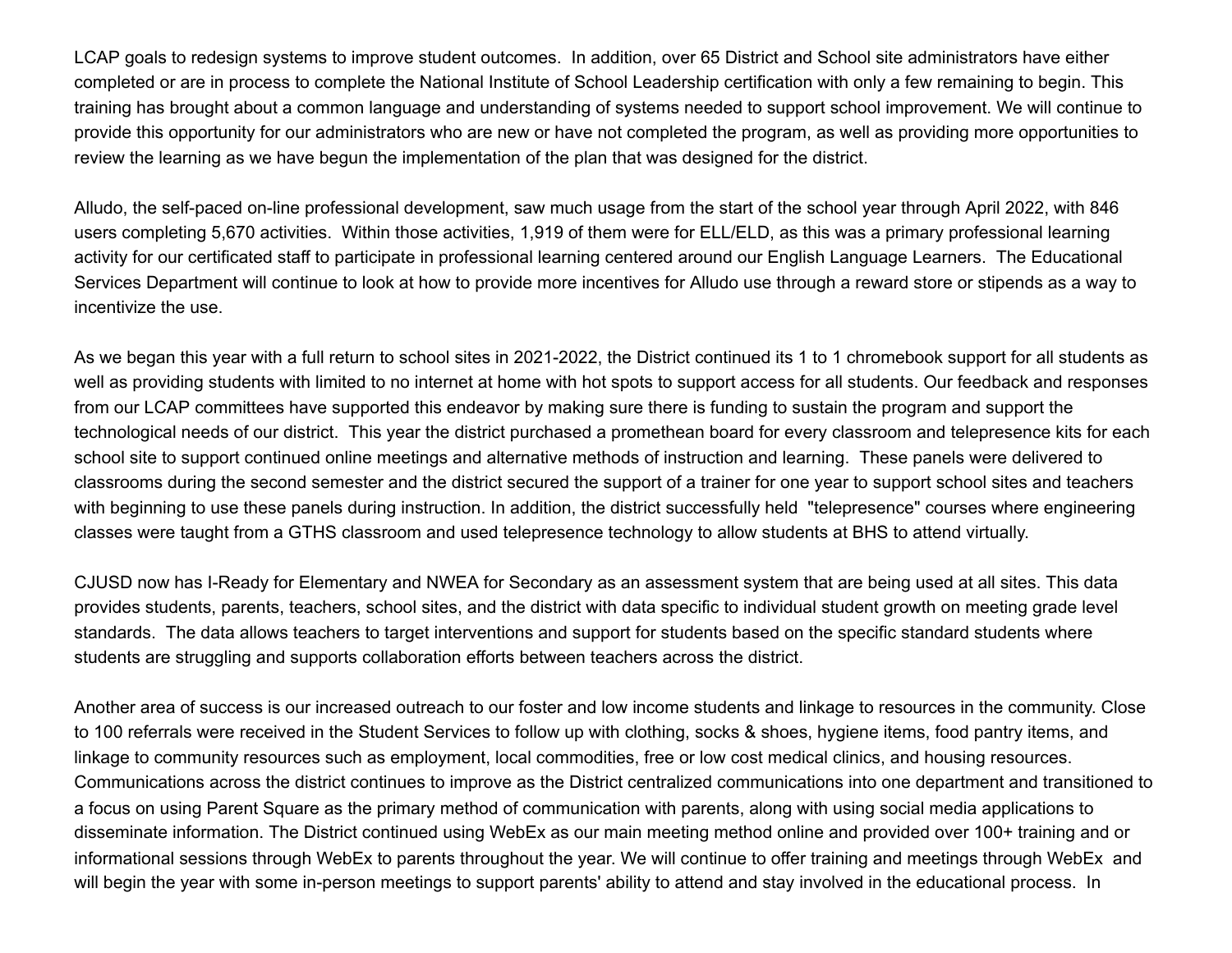addition, a transition in our communications specialist with a focus on social media has equated into a dramatic increase in instagram impressions and reflects a better understanding of ways such as the "stories" and "reels" features to get increased engagement with our account. Increases across all three platforms represent greater engagement with parents and community in positive content about school and district activities and programs as well as features about employees and the work they do to educate and support students.

## **Reflections: Identified Need**

A description of any areas that need significant improvement based on a review of Dashboard and local data, including any areas of low performance and significant performance gaps among student groups on Dashboard indicators, and any steps taken to address those areas.

Many of our district's local data and dashboard indicators decreased during the 2020-2021 school year due to struggles associated with the COVID-19 pandemic and a year spent in distance learning. These challenges have carried over into the 2021-2022 school year as we returned to in-person instruction. The return to in-person learning has brought challenges due to the lost instructional time in distance learning but also what seemed to be for many students missed developmental stages during that time. Our families and therefore our students have struggled with reconnecting at school as COVID-19 was still prevalent during the first semester and especially challenging during the months of January and February 2022. This has resulted in high absentee rates, more lost instructional time, mental health related challenges, and struggles for some engaging in the educational process.

At the elementary level, students did not take the CAASPP in Spring 2021 and instead used local metrics from the I-Ready assessment to determine student growth. Students at all 18 elementary schools were assessed remotely with the i-Ready final diagnostic. In grade 3, 74% of the students took the reading assessment and scored: 50% at or above grade level, 23% one grade level below, and 28% well below grade level. This grade level made 55% progress towards typical growth. (Typical Growth is the average annual growth for a student at their grade and baseline placement level.) In grade 4, 74% of students took the reading assessment and scored: 33% at or above grade level, 40% one grade level below, and 27% well below grade level. This grade level made 65% progress towards typical growth. In grade 5, 78% of the students took the reading assessment and scored: 29% at or above grade level, 28% one grade level below, and 43% well below grade level. This grade level made 65% progress towards typical growth. In grade 6, 78% of students took the reading assessment and scored: 31% at or above grade level, 22% one grade level below, and 48% well below grade level. This grade level made 100% progress towards typical growth.

Student scores in the English Language Arts assessment demonstrate the need for a strong foundation in reading and writing throughout the elementary grade levels. The data indicates that student performance was lower than the expected progress towards annual typical growth with the exception of the sixth grade growth. This data has prompted us to place an emphasis on building the skills needed in the primary grades as we continue to implement teacher professional development and expanding training in the LETRS (Language Essentials for Teachers of Reading and Spelling) program. Data analysis at the site level has focused on identifying areas of need and creating plans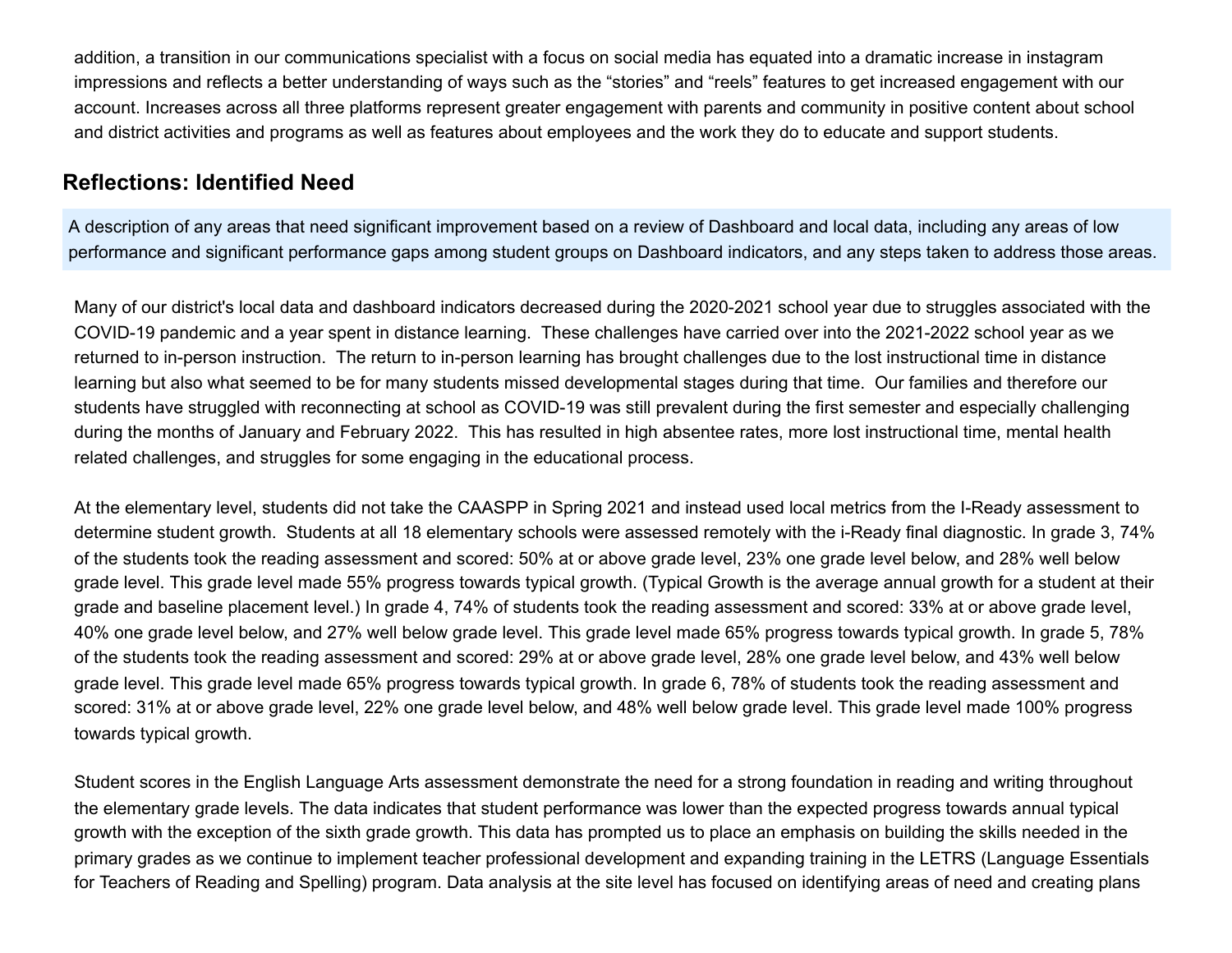to meet those needs. A group of volunteer teachers additionally piloted a Phonics for Reading program to intervene to help struggling readers in grades 3-6.

I-Ready diagnostic testing for elementary math was administered remotely as well. In grade 3, 73% of the students took the math assessment and scored: 22% at or above grade level, 47% one grade level below, and 31% well below grade level. The grade level made 38% progress towards typical growth. In grade 4, 73% of students took the math assessment and scored: 26% at or above grade level, 39% one grade level below, and 35% well below grade level. There was 35% progress to annual typical growth. In grade 5, 76% of the students took the math assessment and scored: 26% at or above grade level, 33% one grade level below, and 41% well below grade level. There was 45% progress to annual typical growth. In grade 6, 78% of the students took the math assessment and scored: 30% at or above grade level, 28% one grade level below, and 40% well below grade level. There was 80% progress to annual typical growth.

Student scores in the elementary math assessment demonstrate a struggle with number sense and the foundations to build strong conceptual understanding. While students continue to struggle towards making annual typical growth during distance learning, this information has given us a good data point as we continue to move forward in transitioning back to at school learning. Data analysis at the site level has been completed regularly with a focus on instructional strategies to support the needs of all students.

At the secondary level, middle school and high school students took the CAASPP ELA and Math. Overall at the secondary level, 36.58% of English Language Arts students and 15.41% of Mathematics students met or exceeded standards. Student overall performance was slightly lower than the 2019 CAASPP results. These results demonstrated the need for a universal assessment that measures both student achievement and academic growth at multiple points throughout the academic school year. NWEA MAPs Growth assessment will be used at both the site and district level to monitor student growth and trends. After each MAPS Growth administration school site data meetings will be held to review progress, develop goals and determine the next steps. To further support school sites Curriculum Program Specialists will work with school site leadership in understanding and utilizing NWEA MAPS Growth Reports to increase student achievement.

Significant gaps were identified with Special Education 6.80 % (ELA) and 1.59% (Math) and English Language Learners 4.74% (ELA) and 0.98% (Math) students meeting and exceeding standards. This data indicates the continued need for the District to work with general education and special education teachers to pace and align the English Language Arts and Math curriculum to ensure coverage of essential standards and curriculum is occurring in all classrooms. Quarterly school site reports and data analysis have focused on identifying areas of need and creating plans to meet those needs. In addition, they are being used to support essential standards of instruction and monitoring of Special Education and English Learner student progress.

In the area of English Language Arts 35.77% of 7th grade, 30.29% of 8th grade and 49.73% of 11th grader students met or exceeded standards. While in Mathematics 17.33% of 7th grade, 11.15% of 8th grade and 2011% of 11th grade students met or exceeded standards. To address the low areas of performance and support student growth systematic professional development in ELA and Math will focus on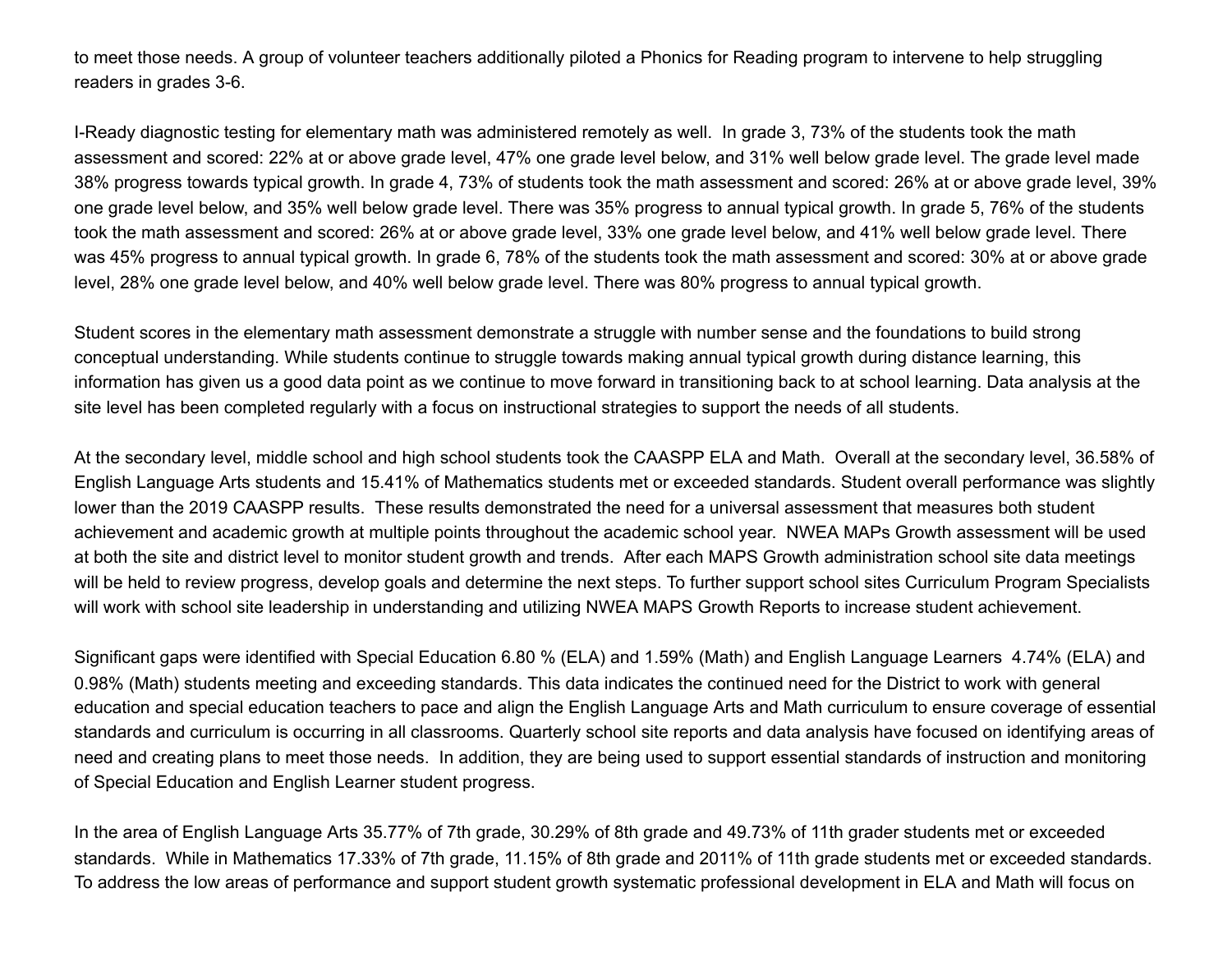differentiation, discourse and formative assessments as well as active engagement strategies in order to better serve all students. This professional development will be provided by district administration, site administration, certificated and classified staff.

The District's College and Career data have shown some decreases since our last report in 2020. The percentage of students passing Advanced Placement exams with a 3 or higher dropped from 47.4% to 44.0%, the district's a-g completion rate decreased to 24.8% from 28.3%, and the percentage of seniors completing Career Technical Education pathways decreased from 22.7% to 18%. The College and Career Readiness Indicator stands at 52.2% from 2020 as it was not available from the State on the dashboard this year. We believe these decreases are a result of the pandemic as students struggled with distance learning, some attendance concerns, and the ability to complete hands-on activities needed in some courses and pathways to show growth. Funding for these programs and their expansion will continue with emphasis on improving the number of students enrolled and passing AP exams, increased A-G completion rate, and implementation of increased work-based learning opportunities for students to support College and Career Readiness.

A large number of newly implemented WBL opportunities have been introduced during the 2021/2022 school year. These partnerships have reinvigorated the students and staff involved, creating interest in participation in college and career programs and exploration. Additionally, efforts have been made to grow programs at school sites, including such additions as two new career technical sequences at the alternative HS. All efforts combined, and participation in college and career readiness programs/activities is projected to continue to grow based upon early student scheduling counts for 2022/2023.

To increase the number of A-G offerings an audit of all courses was completed. During the 2021/2022 school year 4 courses were rewritten and approved to be "G" elective courses. These courses were the new Microsoft Specialist 2-year CTE Pathway and both Work Experience classes. In addition, 2 Engineering courses were rewritten to change the A-G classification from "G" elective to "D" Science. The changes in these 6 courses enable more students to participate in Pathways and the opportunity to complete A-G requirements.

Students receiving D and F grades were monitored by counselors and site administration. Support was provided by tutoring and Paper.co an online 24-hour online tutoring service. To increase student access to Paper.co professional development was offered to all certificated staff and students, teacher and site competitions occurred multiple times during the 2021/2022 school year. Further, students enrolled in Pathways, met with their Pathway team to discuss grades, set goals and receive academic support.

An identified need related to discipline is the number of students that have been suspended for at least 1 day. Although the 2020-2021 total suspension rate was .0001% this number was extremely low due to all students being in distance learning during the school year. As we've come back to in-person learning during 2021-2022, 1st semester results show a discipline rate of 2.9% and that has increased second semester to 5.1%.

School sites have been focusing on re-establishing and increasing implementation of PBIS and bullying prevention efforts in order to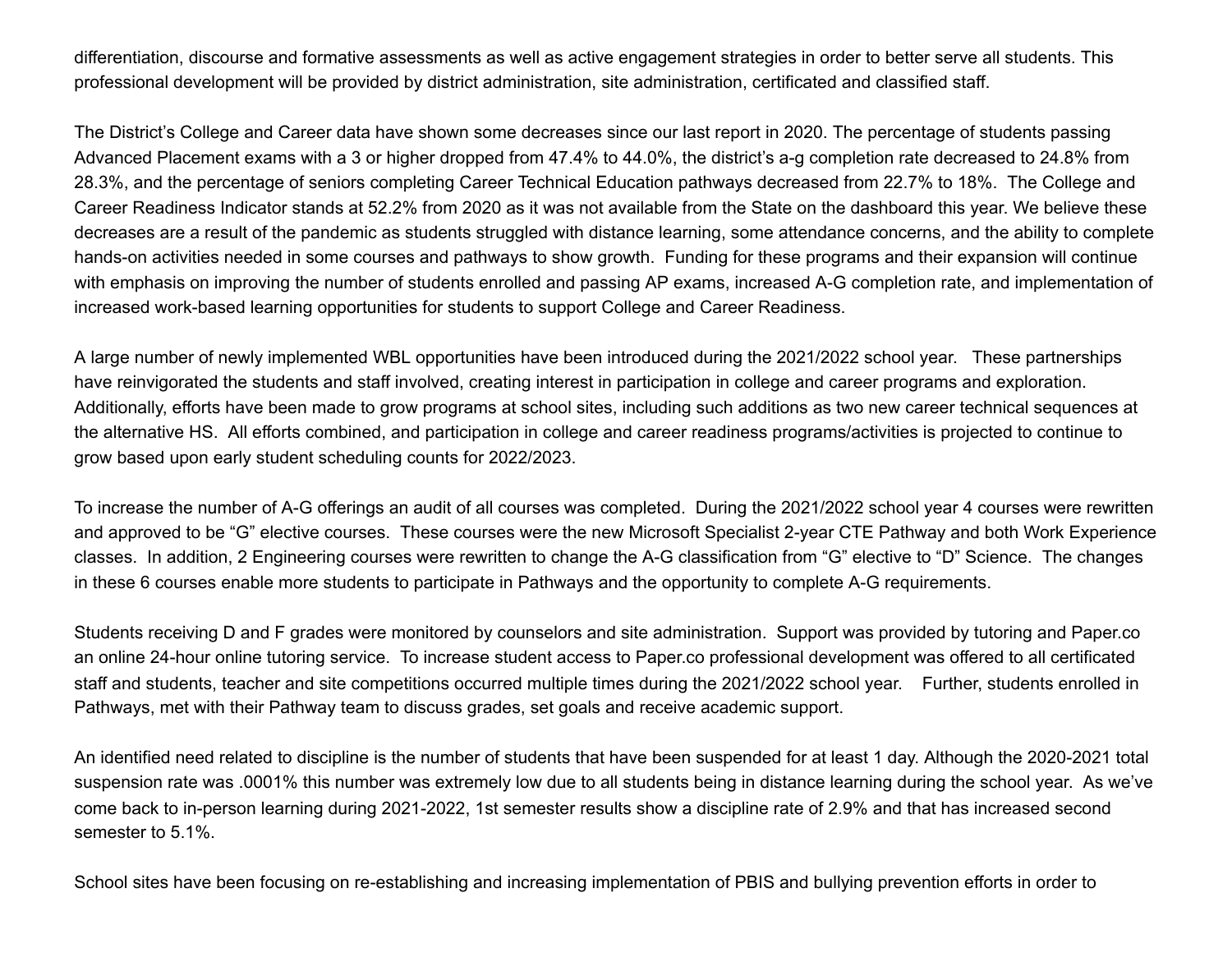address inappropriate behavior and reduce the number of students who have been suspended. Counselors have been visiting classrooms and providing SEL lessons to students to stress the importance of wellness and conflict resolution. Wellness Centers have been established at the 3 comprehensive high schools to provide a safe and welcoming place for students to go when they feel dysregulated.

The pandemic and change to 5-year graduation rate resulted in a decrease from a 90.6% graduation rate in 2020 to an 80.7% graduation rate for 2021. The high chronic absenteeism rate and the struggles to keep students engaged in distance learning led to higher drop-out and failure rates as some students struggled to reach the credits needed to graduate on time. To address this issue the district held an online summer school using Edgenuity to allow students to make up classes they struggled with during the school year, and we purchased Paper, an online tutoring program that provides 24/7 access to tutoring assistance for those needing help, continued to hold Saturday school as well as offered credit recovery courses during the period day, before and after school, and on weekends.

Due to the pandemic the district Chronic Absenteeism Rate went from 11.9% in 2019-20 to 30.27% as some students and families struggled to keep engaged in distance learning. With a return to in-person learning and as a result of positive COVID tests or exposures, a large number of students were placed on quarantine absences which has caused continued concerns this year. Students have been offered independent study for long-term absences

Areas from the 2019-20 Dashboard where student groups were two or more performance levels below the "all student" performance were the College and Career Indicator for African American and Foster Youth students and the Graduation Rates for African American Students.

Steps that were taken to improve the College and Career Indicator include the launch of Career Exploration Labs at all four middle schools where students have the opportunity to participate in modules to spur interest in our Career Technical Education Pathways, and the development of a "College and Career" Continuum for the district. The district will continue its partnership with Horizon Education to support students and families with information regarding college readiness.

The district participated in the National Equity Lab initiative to provide opportunities to students to take college credit bearing courses that highlight Ivy League and Historically Black Colleges and Universities (HBCU's) while specifically targeting underrepresented student groups on our campuses. The African American Parent Advisory Leadership maintained a college focus for each of their meetings discussing items including the HBCU's, Financial Aid, highlighting prominent black leaders in history, and sponsored buses to bring students to the Black College Expo where some students were offered admittance and scholarships on the spot. Presentations were made to Principals and support offered to school sites to partner in support of students. The addition of a district dashboard to assist in identifying individual students off track to graduate was provided to principals and counselors to help target specific students for intervention and support.

## **LCAP Highlights**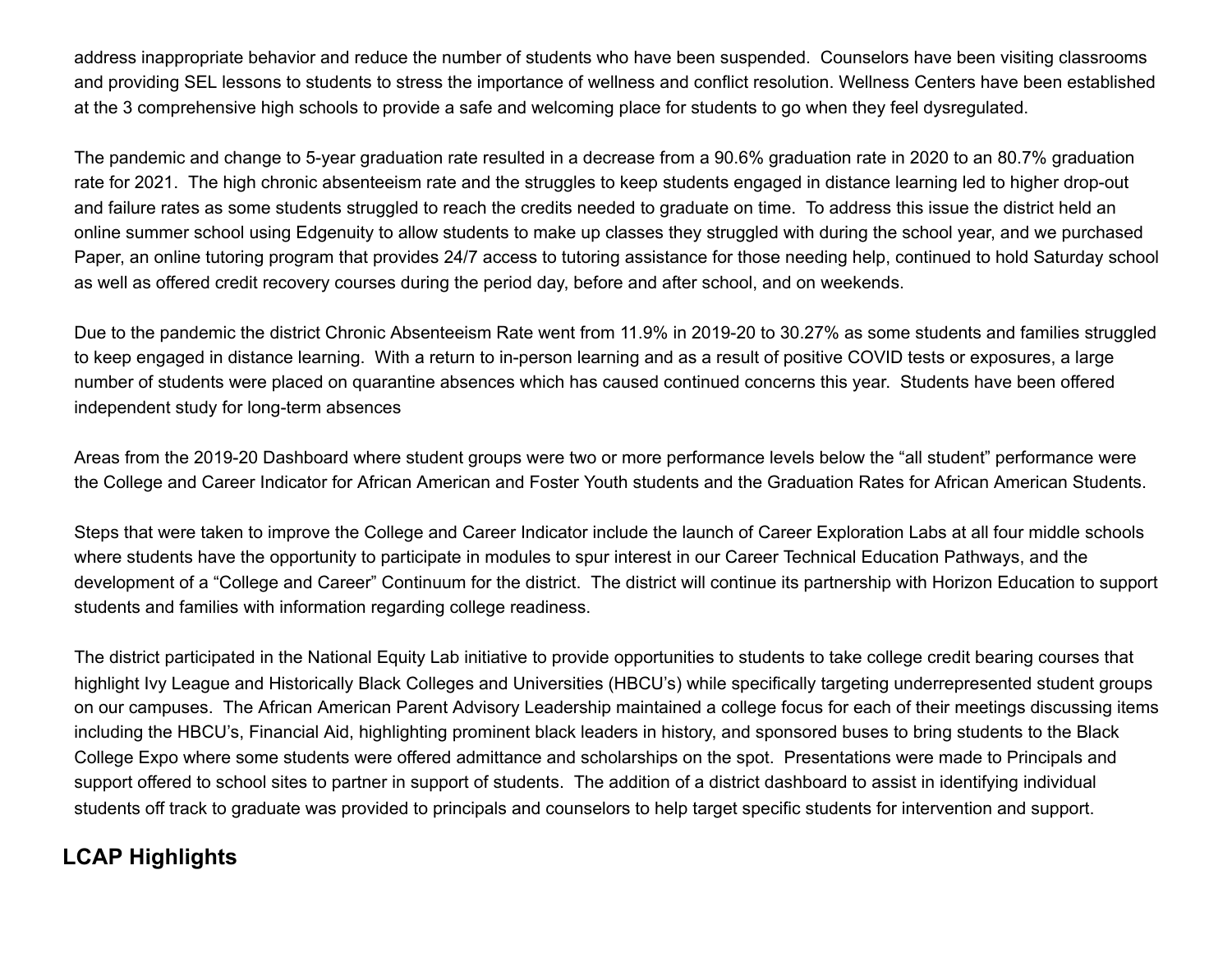### A brief overview of the LCAP, including any key features that should be emphasized.

After completing all needs assessments, surveys and meetings with educational partner groups, it was determined to keep the five goals consistent in the 2021-2024 LCAP plan. The goals for Colton Joint Unified School District include:

Goal 1: Equitable Access for All: Increase the success of ALL students by ensuring that systems are responsive and supportive to the needs of ALL students.

Goal 2: Student Achievement: Prepare ALL students for college and career success in a global society by providing a rigorous course of study in all academic areas with an emphasis on proficiency in Literacy and Mathematics.

Goal 3: Wellness: Cultivate a positive, engaging school climate in which students are provided with resources to address their social, emotional, and academic needs while providing a safe environment to succeed.

Goal 4: Family and Community Engagement: Encourage and promote parent, family, and community engagement in the education, process, providing opportunities for active input in decision making.

Goal 5: Access to Resources (maintenance goal): Ensure students have access to quality resources, facilities, and highly qualified teachers.

CJUSD decided to add a metric to Goal 2 Student Achievement which will support the assessment of our secondary students by using the Measures of Academic Progress (MAP) data. Additionally, the Dual Immersion Parent Network (DIPN) was added to our metric for parent engagement.

CJUSD was provided an additional 15% funding in additional concentration grant dollars to increase the number of staff who provide direct services to students on school campuses with a Unduplicated Population Percentage (UPP) greater than 55%. All school sites except Terrace View Elementary qualified for support with these funds. Personnel hired or soon to be hired include 18 Transitional Kindergarten (TK) Instructional Assistants, an additional elementary band teacher, 1 mental health clinical supervisor, 9 music, art, and physical education elementary teachers, 4 technology support specialists, 4 nurses, 25 instructional assistants, 5 bilingual instructional assistants, 10 middle and high school custodians, moving health assistants and library media technicians from 6 to 8 hours and 1 electronics technician.

# **Comprehensive Support and Improvement**

An LEA with a school or schools eligible for comprehensive support and improvement must respond to the following prompts.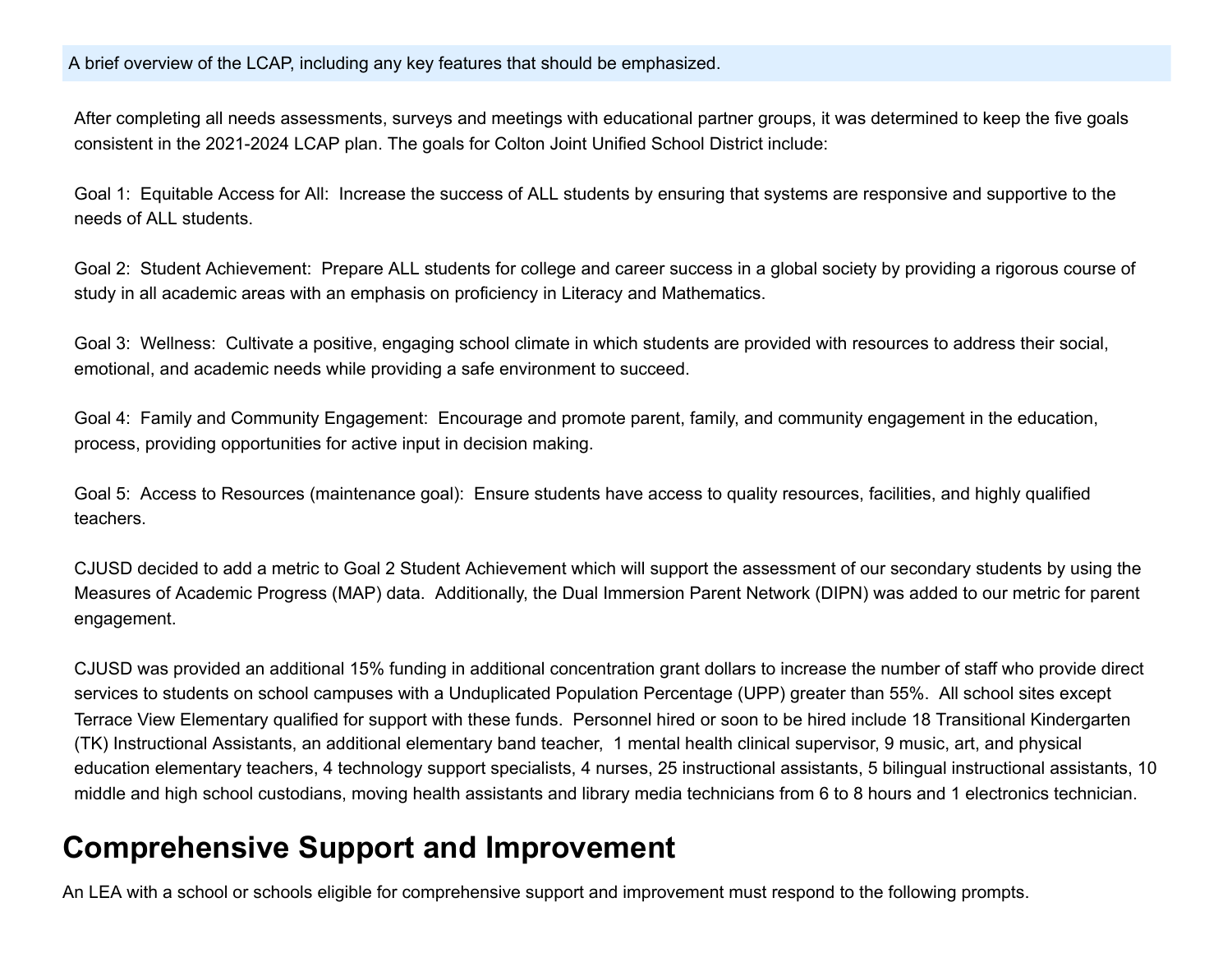# **Schools Identified**

A list of the schools in the LEA that are eligible for comprehensive support and improvement.

Five CJUSD schools have been identified for Comprehensive Support and Improvement.

Low performing schools: Jurupa Vista Elementary School, Woodrow Wilson Elementary School, Ruth O. Harris Middle School and Washington Alternative High School.

Graduation Rate: Slover Mountain High School

# **Support for Identified Schools**

A description of how the LEA has or will support its eligible schools in developing comprehensive support and improvement plans.

Working together, all school education partners review data to evaluate the effectiveness of the strategies within their CSI-SPSA School Plans. Administrators collaborate with stakeholders to analyze data and identify barriers to learning, writing evidence-based actions to address needs in student achievement, professional development, parent engagement, social emotional learning and school climate. Educational partners review and analyze the needs assessment to ensure they have identified the root causes and hidden inequities that lead to low performance in their schools and edit or delete strategies based on this analysis. Data provided for the needs assessment included ELA and Math CAASPP scores, ELPAC data, reclassification information, suspension data, attendance rates, formative assessments, grades, and survey data.

CJUSD seeks to provide rigorous learning experiences in a positive school environment for our students. School Plans for Student Achievement (SPSAs) include goals and actions to build capacity to address LCAP aligned goals in Academic Achievement, Equity, Student Wellness, and Parent and Family Engagement. Site SPSAs are reviewed, evaluated and revised and updated annually for CJUSD Board approval.

CJUSD Educational Services Division and CSI site administrators have completed the National Institute for School Leadership's (NISL) Executive Development Program which is specifically designed to help school leaders improve their schools. CSI site principals utilized these trainings, with District support and input for educational partners to drive their school plans, transforming their schools and supporting teachers and students in the changing context of education. Understanding that change in practice is the core driver of improvement, CSI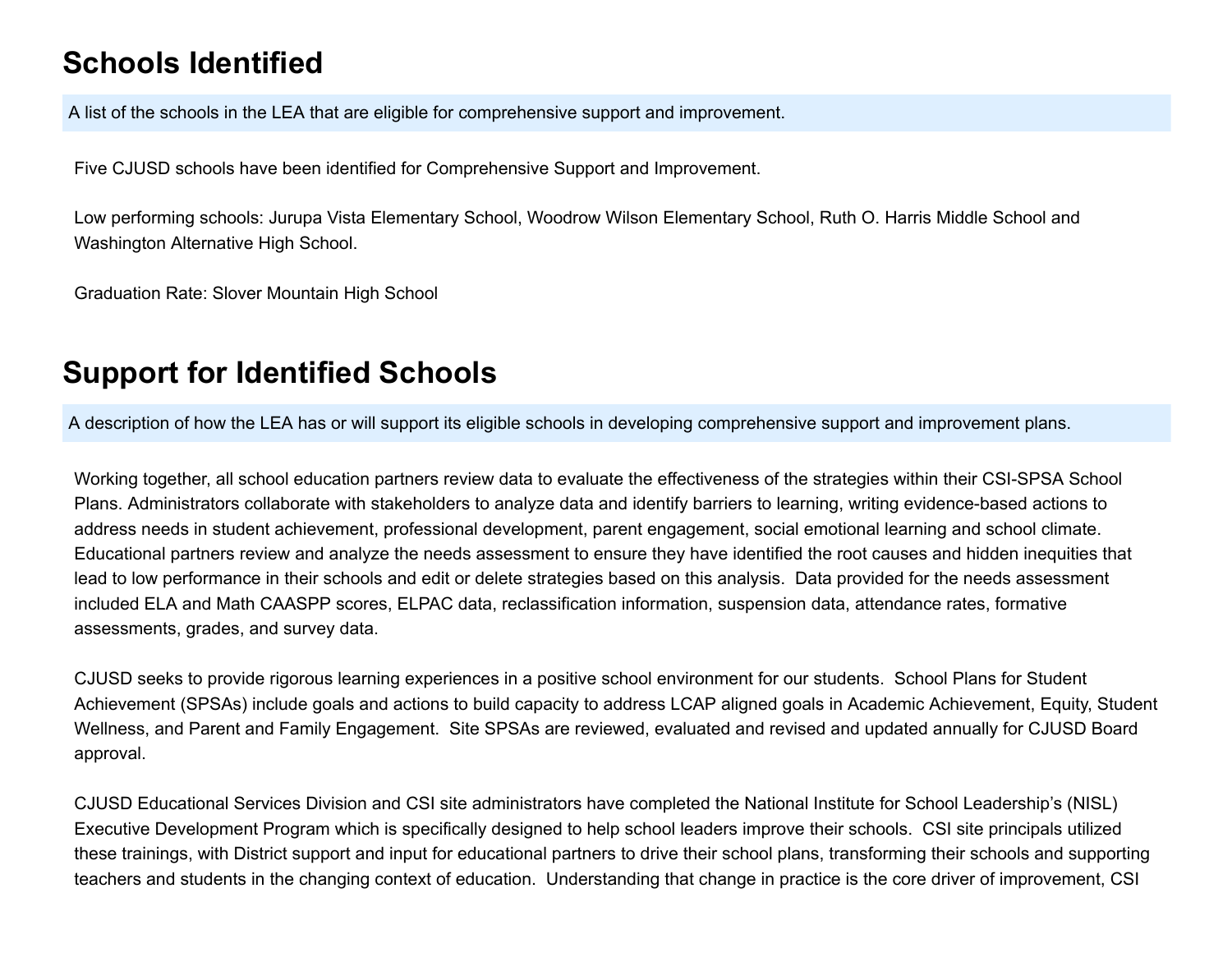schools looked towards their need to build capacity amongst staff to improve student achievement. Working with educational partners, they developed goals for comprehensive support and improvement with staff development and school culture.

Stakeholder Involvement - CJUSD schools collaborate with parent groups during regular meetings to discuss and revise CSI/SPSA plans ensuring they address students and school improvement needs. Goals and actions for the CSI plans will specifically address the areas identified as a need. Meeting minutes provide evidence of parent and community involvement in analyzing data, discussing strategies and revising and setting strategies and actions. School sites work with stakeholders, including SSC and ELAC, to monitor progress, review data and evaluate plan effectiveness throughout the school year. CSI/SPSA plans are revised and updated beginning in the winter of each year, and Board approved in June, 2022.

State indicators - CJUSD collected, disaggregated and analyzed multiple sources of data that was shared with educational partners and stakeholders to conduct the needs assessment and analyze the effectiveness of the school program. Data analysis included the 2020 California Schools Dashboard (academic and state indicators), local indicators such as I-ready, DIBELS and MAP data, grades, stakeholder survey results and other internal assessment data.

School Level needs assessment - Site principals hold regular meetings with their school staff, School Site Council, English Learner Advisory Committee and leadership teams. Principals consult with staff and parents/guardians throughout the school year through meetings, workshops and communications. The School Plan for Student Achievement is our tool to monitor program effectiveness, set goals, and create strategies and actions to best support student needs and address achievement plans. Specific actions to develop the CSI plans include meetings between site and district administration in addition to ongoing stakeholder meetings. From these meetings, new goals and areas of need have been identified and the plan has been updated.

#### Evidence Based Interventions - CJUSD identified the following needs:

-Strengthen the quality and delivery of the instructional program and build capacity among our educators by providing a robust evidencebased professional development program. The focus will center around developing and strengthening the PLCS through collaboration focusing on What do we want our students to learn? Deconstruction of CCSS & Planning Curriculum. How do we know if they have learned? Develop Common Formative Assessments. What will we do if they did not learn? Data Analysis & Plan RtI. There is a need to provide teachers with specific feedback on a regular basis after observing daily instruction.

-Increase student engagement through strong classroom instruction and a positive classroom/school environment. The focus will center around a school wide PBIS implementation of explicit behavior expectations, and tiered interventions. Professional development will center around restorative practices, cultural proficiency and an understanding of strategies to reduce the amount of referrals and discipline issues.

-Support and strengthen practices for Students with Disabilities and English Language Learners through professional development and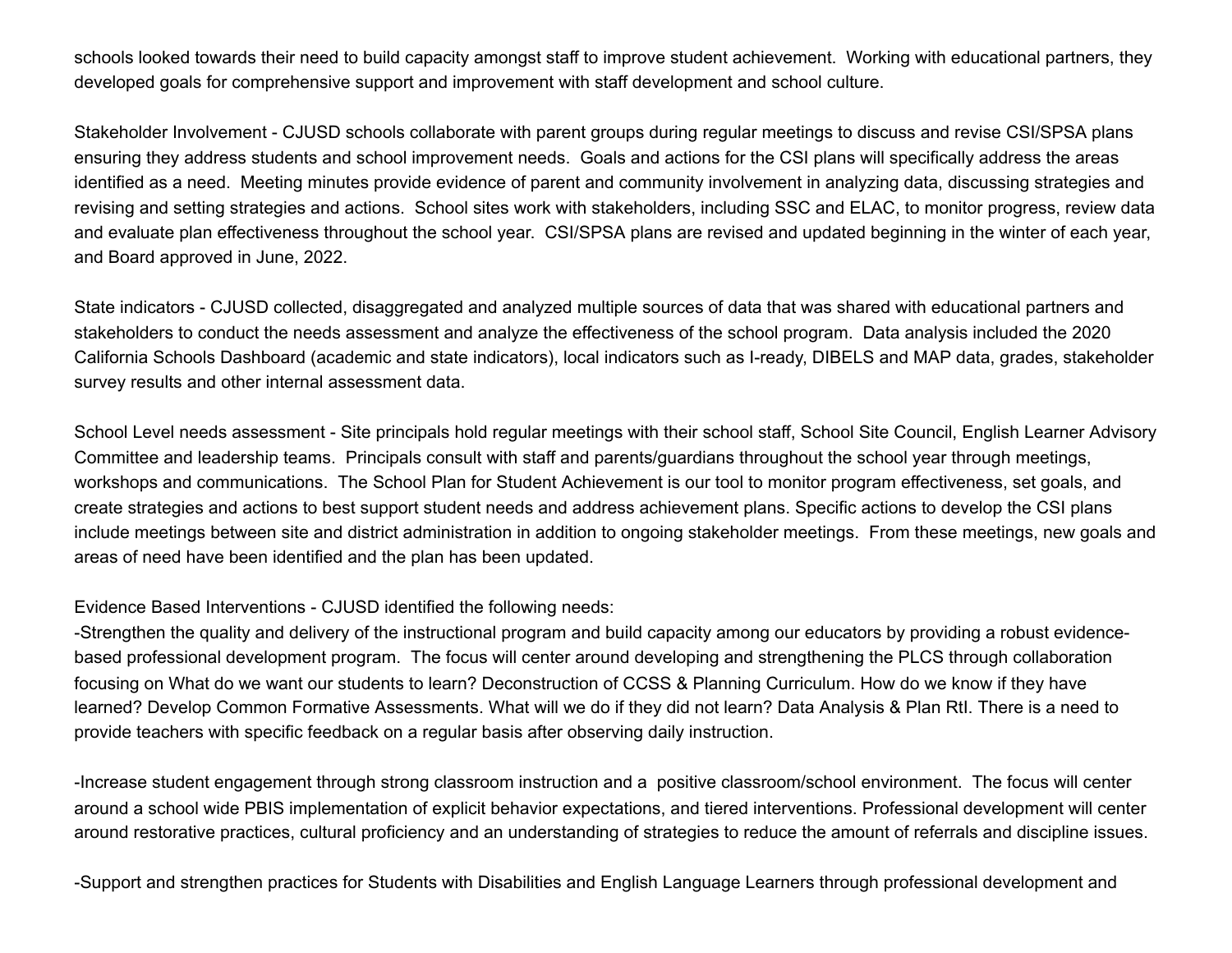collaboration.

-Expand Social-Emotional and mental health for students through social emotional learning workshops, wellness centers, counseling supports, participation in empowerment groups, and engagement in conflict resolution.

-Support college and career readiness through workshops, speakers, opportunities to visit post-secondary campuses, and college-going professional development strategies.

-Support school sites by creating, implementing and maintaining systems to support the instructional program from the district office.

CSI Funds will be used to implement the following to address CJUSD Dashboard findings: -Reading books of various genres to support literacy and reading comprehension skills

-Math consultants to provide professional development on lesson studies and common core instructional strategies

-Professional development on strengthening PLCs

- Additional collaboration time to center discussion around developing and strengthening the PLCs through collaboration focusing on What do we want our students to learn? Deconstruction of CCSS & Planning Curriculum. How do we know if they have learned? Develop Common Formative Assessments. What will we do if they did not learn? Data Analysis & Plan RtI.

-After school and intersession intervention time

-College and career readiness

# **Monitoring and Evaluating Effectiveness**

A description of how the LEA will monitor and evaluate the plan to support student and school improvement.

The CJUSD Educational Services Division provides MAP, I-ready, DIBELS, grades, and LCAP information to sites. The CJUSD Student Services Division provides school climate data, such as suspension, expulsion, attendance and the school climate survey to provide information on students' perception of connectivity and safety. These data points are to be used for data examination and reflection by the school sites.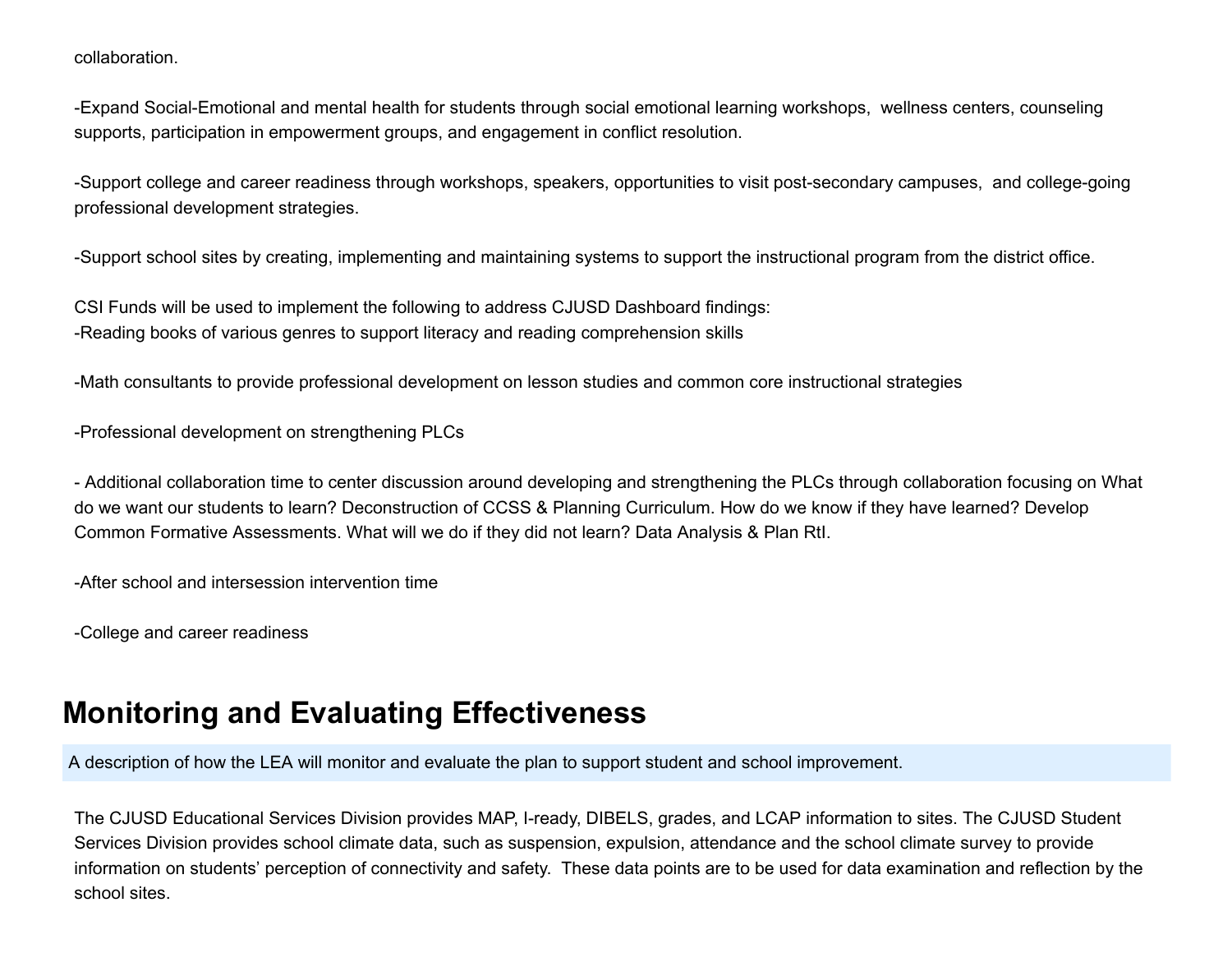School teams will measure the effectiveness of actions and services to support students based on the student outcomes in the predetermined benchmark assessments at each evaluation period. Student results will be discussed at teacher collaboration meetings, leadership meetings and ELAC and SSC to determine if changes are needed to promote student success. Counselors will evaluate the social emotional needs to provide appropriate resources as they pertain to the specific student.

The effectiveness of the school's actions and strategies will be based on the progress toward benchmark goals that are outlined in the school site's plans. The data collected to help determine the effectiveness of the plan will be presented to parents, school and District staff so that areas of strength or needs for improvement can be transparently discussed and addressed, and appropriate changes can be implemented as needed. Site plans are reviewed annually with educational partners as mentioned in the previous sections before being presented to the District's School Board.

The Director of School Improvement and Accountability meets with principal cohorts to ensure all SPSAs address the needs assessments and align with the LCAP. While individual site SPSAs are monitored by site-based School Site Councils, English Language Advisory Committees and Leadership Teams, the District monitors plan implementation by ensuring CSI-SPSA plans are fully funded and Board approved.

# **Engaging Educational Partners**

A summary of the process used to engage educational partners and how this engagement was considered before finalizing the LCAP.

CJUSD committees were presented with a review of the LCAP process and changes made by California Department of Education (CDE) to the LCAP process or requirements (including the mid-year supplement), as well as a review of the work completed by last year's educational partners. Both the LCAP Steering and Parent Advisory Committees (PAC) reviewed current actions/services and metrics to determine the need to continue, discontinue, or update them. All educational partner groups provided suggestions for use of LCAP Concentration grant Add-on funding, as well as possible uses of additional funding (if available). Using this input, the LCAP Writing committee developed the final list of actions and services for funding with LCAP dollars. Educational partner input was also sought regarding the Concentration grant Add-on funding. This predominantly took place during regularly scheduled meetings of the LCAP PAC and Steering committees, AAPAC, DELAC, DPAC, and SPED parent meetings.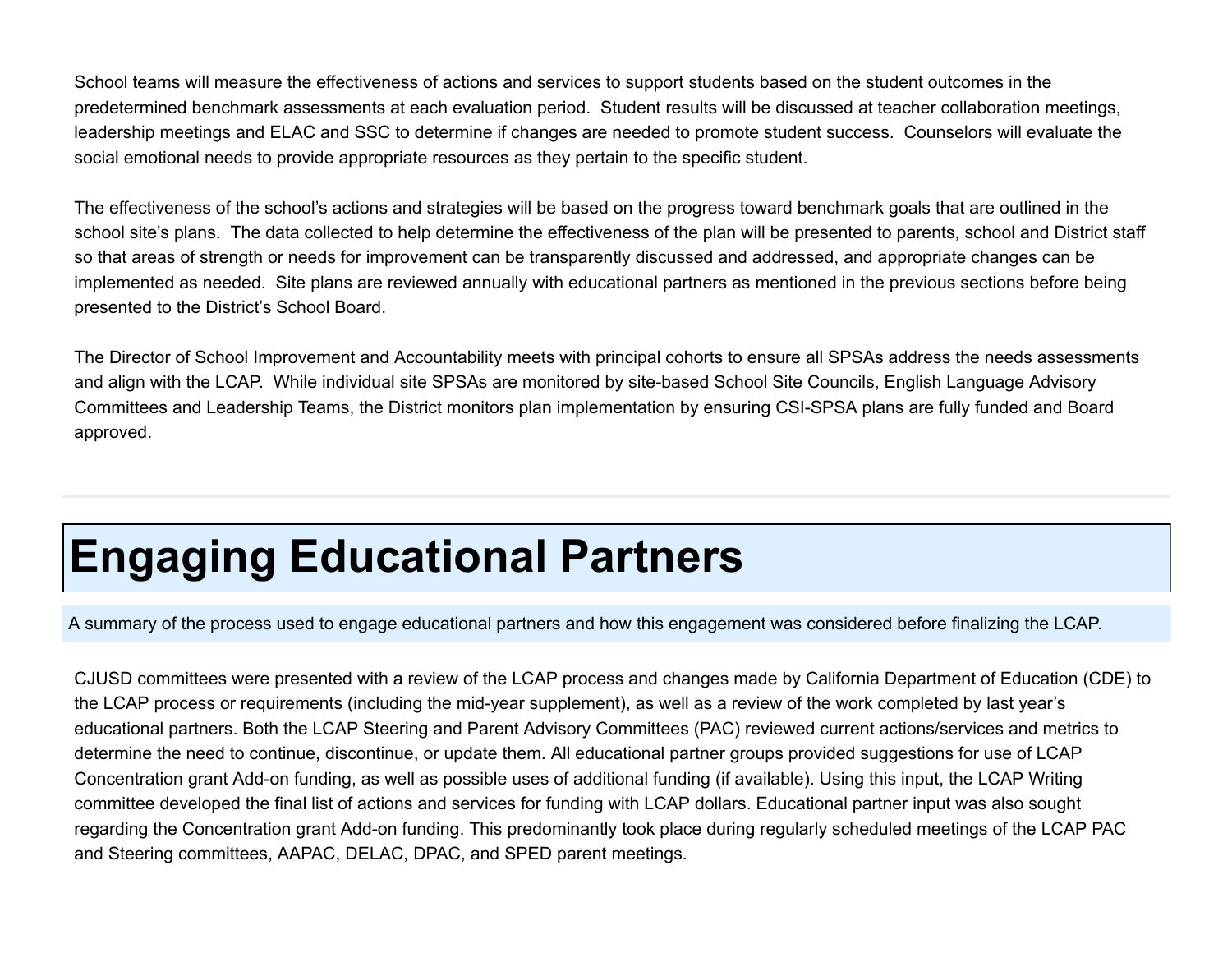The district's LCAP committee meetings (Steering, LCAP PAC, Writing) were held virtually over the course of the past year. The Steering committee is composed of certificated staff (elementary, secondary, special education teachers and counselors), certificated and classified collective bargaining representatives, classified staff, the district foster youth liaison, elementary and secondary principals, district administrators, and district parents. The Steering committee met on 9/16/21, 10/14/21, 11/4/21, 12/9/21, 1/20/22, 1/27/22, 2/3/22, and reviewed the Writing committee's 2022-23 final proposal on 3/10/22. Over the course of the following month, Steering committee members were tasked with informing their respective "groups" and collecting feedback which was provided via email (lcap\_info@cjusd.net). In addition, the 2022-23 final proposal was presented by principals to all site School Site Councils in April and May.

The LCAP Parent Advisory (PAC) meetings were held on 10/4/21, 11/15/21, 2/7/22, and 2/28/22. Spanish meetings were held in the morning and English in the evening. Parents district-wide, including parents of low income, English Learners, and Foster Youth students were invited to attend LCAP PAC meetings. At parents' request, we continued to meet virtually during the 2021/22 school year. The proposed LCAP was presented during an "all" PAC meeting on 5/9/22, Community Cabinet on 5/18/22, and a public Board meeting on 4/21/22. Parents districtwide were invited to participate including members of District English Learner Parent Advisory committee (DELAC), the African American Parent Advisory committee (AAPAC), and District Parent Advisory Committee (DPAC), as well as at a public Board meeting. During meetings, parents were invited to ask questions and supplied with an email address (Icap info@cjusd.net) to continue input after the meeting times ended. Meeting invitations were sent to parents via Parent Square (recorded message), social media, district/site websites, and email. The district Foster Youth Liaison reached out to foster parents to help facilitate participation in the LCAP process (both for meetings & survey). Additional parent input was requested at district GATE and SPED parent meetings, as well as site level parent meetings (e.g. SSC, ELAC).

In order to encourage student voice and facilitate dialog, in-person high school Student Forums were conducted during the third quarter at BHS (2/25/22), CHS (1/27/22), GTHS (3/7/22), and SMHS (3/2/22). Students from all student groups were invited to participate including low income, English learner, and foster youth. The East Valley SELPA administrator confirmed our continued efforts to support the district's special education students and parents on 5/16/22. Discussions included the district's continued effort to engage parents of children with exceptional needs and support of dually identified (EL&SPED) students.

The district's annual LCAP Survey was conducted October 18 - November 3, 2021. The District partnered with Hanover Research to update, distribute, and compile the 2021-22 LCAP responses. The survey was disseminated (via email) to all families, staff, students in grades 5-12, and was available on our website and social media. Recorded messages were also sent in both English and Spanish inviting partners to participate. With 6,271 surveys completed (70% students, 14% parents, 15% staff), an increase of 2,171 more responses than 2020-21. The LCAP survey provides the district a means to increase educational partner input in the LCAP process and provides an option for district partners to participate who cannot participate using other venues. Students responding to the survey identified as low income, English learner, special education, and foster youth. Families, staff and students were notified via email, social media, and Q Communication.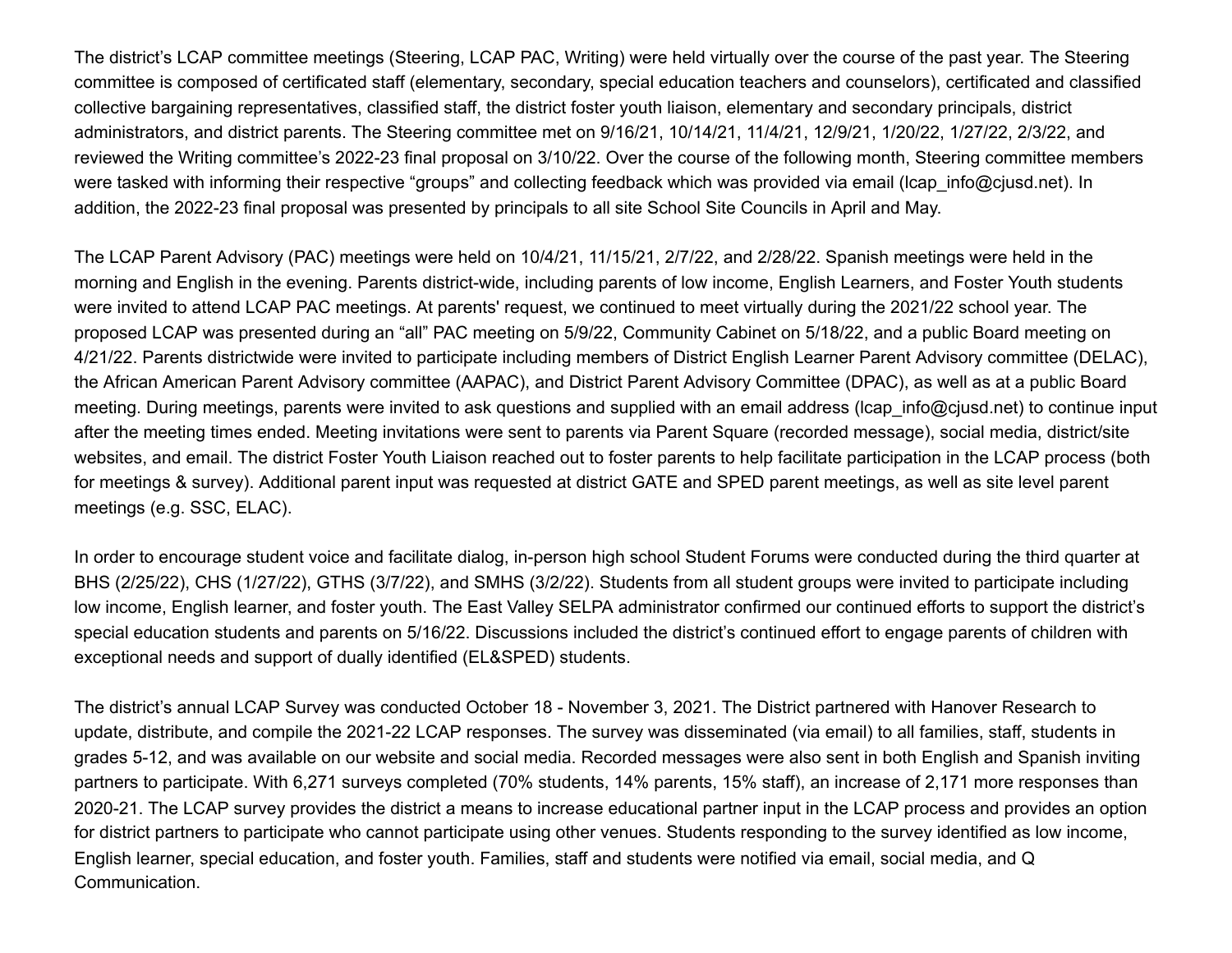#### A summary of the feedback provided by specific educational partners.

The Steering committee reviewed, updated, and modified as necessary the LCAP metrics. This included the recommendation to include the new NWEA MAP (secondary) assessment information as a local metric in Goal 2 Student Achievement, since the Dashboard has been suspended for student achievement data this year. The other recommendation was to add the Dual Immersion Parent Network Meeting to the Parent Participation metric in Goal 4 Parent Engagement. They also reviewed the list of actions currently funded to recommend reductions or eliminations when actual revenue was below projected funding for 2021-22. Recommendations for reductions and/or increases include the removal of Safety Task Force funding (3.12) and Core Textbooks (5.6) from the LCAP. Additional funding, should it become available, was requested for Technology Support 1:1 devices (1.8), AVID (1.18) to offset the increase in minimum wage and transportation costs, Visual And Performing Arts (VAPA) (1.32, 1.35), Field Trips (1.37), Athletic Support (1.38, 1.39), Secondary Summer School (2.9), Technology Support (1.16). Requests were also made for instructional aides in all kindergarten classrooms, art/music/PE teachers at the elementary level, and ongoing support for the I-Station license (1.6). Reviewed 1.28, Library support, and recommended to continue as is for another year. Additionally, requests to continue support secondary elective textbook (5.8) upcoming adoptions, as well as additional instructional materials funding for recent adoptions in Next Generation Science Standards (NGSS)/math (5.9)and additional site directed instructional material (5.1) funding.

The LCAP PAC reviewed Goal 4 (Family and Community Engagement) metrics. While they felt the metrics were appropriate, they suggested the inclusion of Dual Immersion (DI) parent network within the metric and corresponding desired outcome for 2023-24 . They also fully supported the continuation of 1:1 electronic devices and hotspot support, as well as VAPA, athletics, field trips, and the mental/physical health services provided by the district. Tutoring support was requested, as well as books in elementary classrooms (classroom libraries) for student use in both English and Spanish and expanded library services.

LCAP survey findings indicate that key partners understand the types of academic and social-emotional support offered by the district (66%) which is an increase over 2020-21 response by 41%. Respondents continued to cite cleanliness of district schools as a concern with only 44% of staff and students feeling that their school is clean. Sixty-six percent of respondents understand key academic supports available and 63% shared they are aware of the social-emotional supports available to students and 67% indicate that students receive the resources and support they need. Respondents are asking for increased support for after school activities and resources for parents. Improvements from 2020-21 include an increase in parent participation at back to school night, parent-teacher conferences, and parents ability to communicate with teachers and staff when needed and CTE pathways have enough pathway options to choose from, as well as over an 18% increase in agreement that the school or district values parent's participation, input, and other activities.

Student forums indicate increased utilization of Wellness Centers at BHS, CHS, and GTHS with return to in-person in 2021-22. Students from Slover Mountain High School couldn't say enough about the new Career Technical Education pathway that provided students with the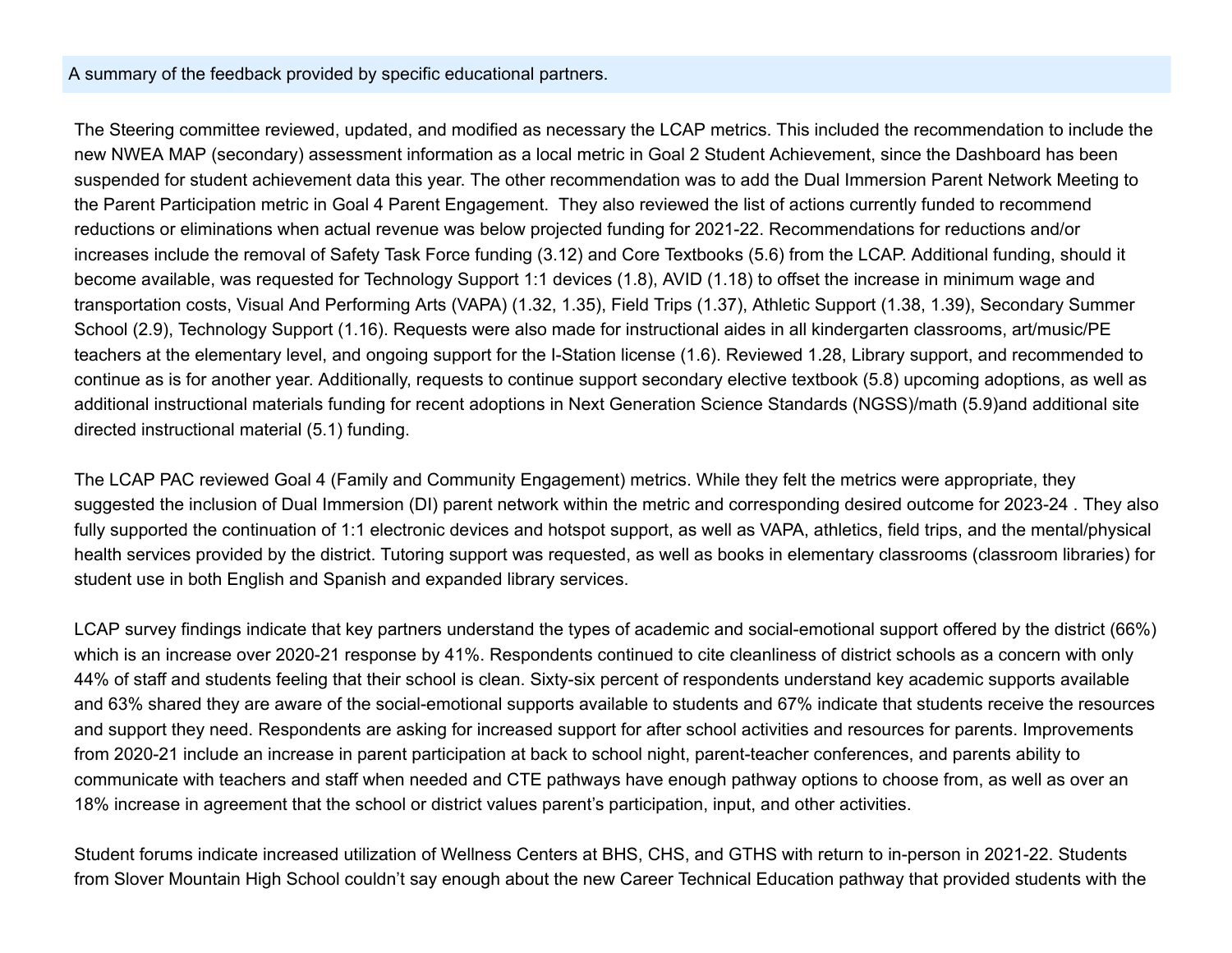hands-on learning and opportunity to gain industry certifications they've requested in the past. High school students across the district would like to see a change in menu options available to them while at school, as well as the inclusion of more life skills classes, such as Home Economics. Students across the district were concerned about the cleanliness of their respective sites and wanted to see more opportunities for college trips and field trips related to various classes.

A description of the aspects of the LCAP that were influenced by specific input from educational partners.

The Steering committee recommendations, above, were incorporated into the LCAP beginning with a new metric (NWEA MAP Assessment Growth Grades 7-11) for Goal 2, Student Achievement. Both item 3.12, Safety Task Force funding, and 5.6, Core Textbooks, were removed to be covered under the general budget. Increases to the LCAP were made to Technology Support 1:1 devices (1.8), AVID (1.18), VAPA (1.32, 1.35), Field Trips (1.37), Athletic Support (1.38, 1.39), Secondary Summer School (2.9), Technology Support (1.16). As presented in the Mid-Year Supplement, the district is adding instructional aides in all transitional kindergarten classrooms, implementation of an elementary expanded learning (art/music/PE) opportunities at the nine sites with the highest unduplicated populations, and ongoing support for I-Station license (1.6). Library support (1.28) will be revisited in 2022-23. One-time funding has been added for NGSS/math instructional materials (5.9), site directed instructional materials (5.1), and secondary elective textbooks (5.8).

In response to parents' continued request for more after school activities, educational partners supported increasing ongoing funding for middle school intramural athletics (1.38). Parents' continued request for more after school activities will be supported through the district's Expanded Learning Opportunities Programs (ELOP), will support a variety of after school activities and programs including expanding the Think Together (ASES type programs) including TK and K students and all elementary sites. Continued support of both Mental & Physical health by funding an additional Clinical Therapist (3.1) which will allow the Mental Health Intern Program to expand proportionally, adding four nurses (3.13), health assistant hours increased to eight hours a day (3.14), library tech hours increased to eight (1.27), increase to electron devices for continued 1:1 student technology (1.11) and tech support for issues with these devices (1.16).

At the recommendation of both parents and students, middle and high school custodians (10 total) were added to address their concerns about cleanliness. In the 2021-22 school year, the district unveiled Career Tech labs at all middle school sites, as well as Slover Mountain and Washington High Schools; these classes provide career exploration through hand-on learning opportunities. Many of the careers students are exposed to lead directly into the CTE Pathway programs at the comprehensive high schools. They also provide students with job requirements for a more comprehensive learning plan as they progress through the district. One-time funding was provided for sites, as well as Next Generation Science Standards (NGSS) and math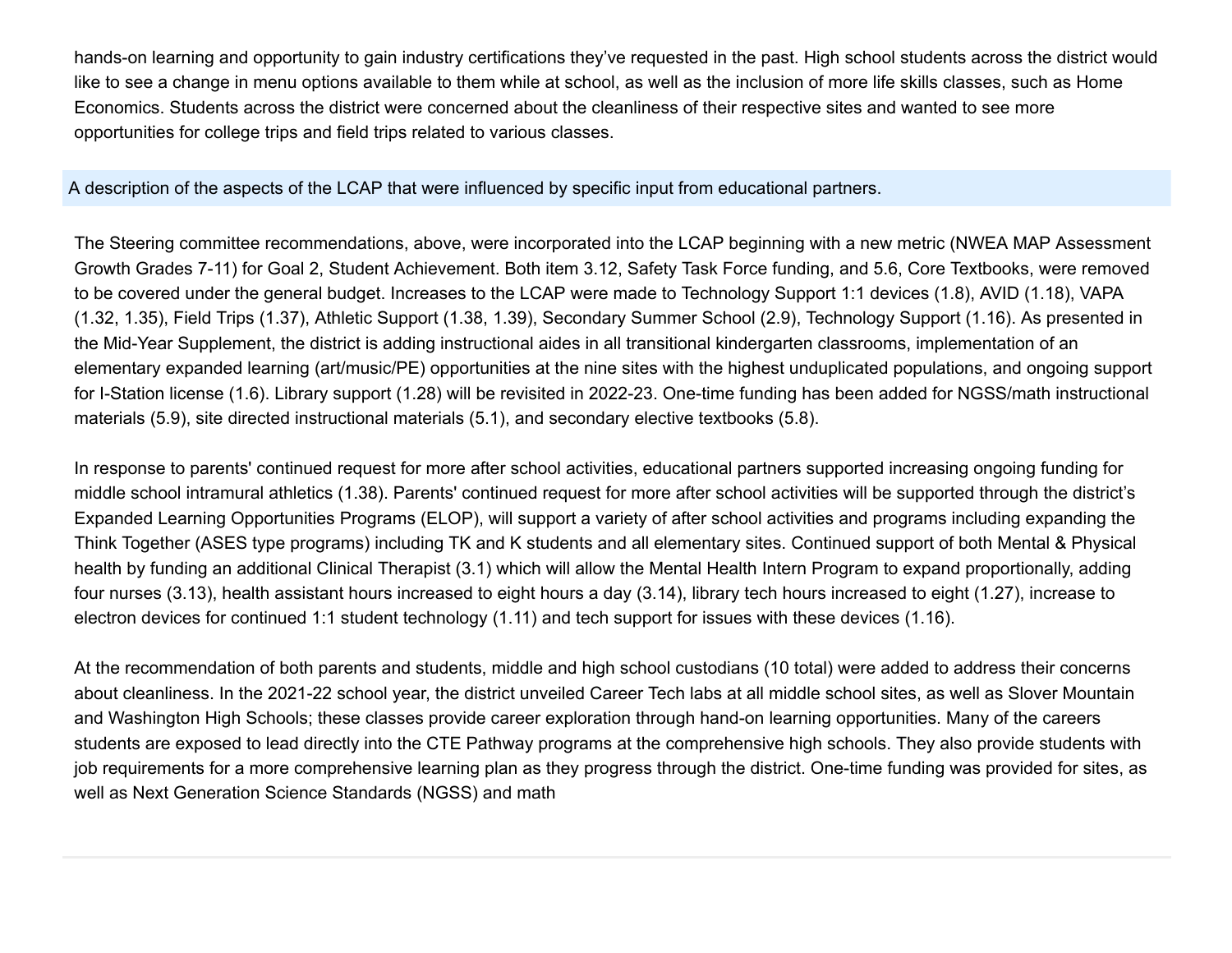# **Goals and Actions**

# **Goal**

| Goal # | <b>Description</b>                                                                                                                                   |
|--------|------------------------------------------------------------------------------------------------------------------------------------------------------|
| Goal 1 | Equitable Access for ALL Increase the success of ALL students by ensuring that systems are<br>responsive and supportive to the needs of ALL students |

An explanation of why the LEA has developed this goal.

CJUSD developed the Equitable Access for ALL goal to provide metrics specific to specialized programs and specific sub-groups to assure data is reviewed and analyzed for all student groups to assure that all student groups are represented equitably across the district in all specialized programs and in all achievement areas. This will allow for specific action plans and focus on areas where inequities may exist. This allows for a micro review of student achievement areas. By providing focus on improving these metrics, we will support increased student achievement and increased access to programs which will support achieving our goal of equitable access for ALL students. The combination of the metrics and actions will move the district towards Equitable Access for ALL by providing opportunities for both individual student growth and support to expanded student experiences.

# **Measuring and Reporting Results**

| Metric $#$                                                                                  | <b>Baseline</b> | Year 1 Outcome | Year 2 Outcome           | Year 3 Outcome           | <b>Desired Outcome</b><br>for 2023-24                       |
|---------------------------------------------------------------------------------------------|-----------------|----------------|--------------------------|--------------------------|-------------------------------------------------------------|
| Percentage of Students<br>passing AP Exams with<br>a 3 or higher State<br>Priority: 4, 7, 8 | 47.4% (2020)    | 44.0% (2021)   | [Intentionally<br>Blank] | [Intentionally<br>Blank] | 50.4% of students<br>passing AP exams<br>with a 3 or higher |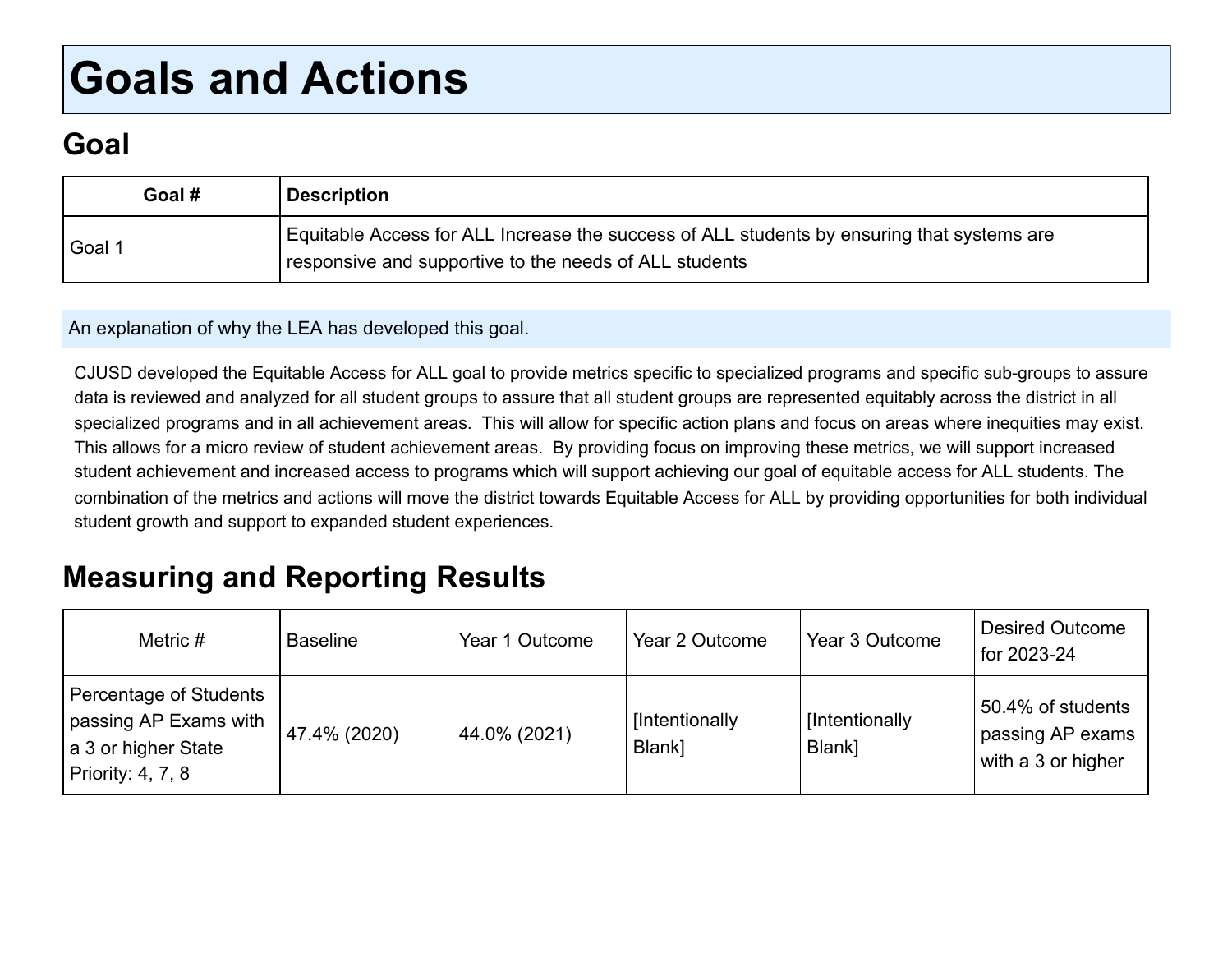| <b>Percentage of Seniors</b><br>completing UC a-g<br>requirements State<br>Priority: 4, 7, 8                                                                                                                                                                                   | 28.3% (2020)                               | 24.8 (2021)                                       | [Intentionally<br>Blank] | [Intentionally<br>Blank] | 31.3% of Seniors<br>completing UC a-g<br>requirements                                                                        |
|--------------------------------------------------------------------------------------------------------------------------------------------------------------------------------------------------------------------------------------------------------------------------------|--------------------------------------------|---------------------------------------------------|--------------------------|--------------------------|------------------------------------------------------------------------------------------------------------------------------|
| Percent of students<br>determined prepared on<br><b>Early Assessment</b><br>Program (EAP) State<br>Priority: 4, 7, 8                                                                                                                                                           | ELA: 46.4% (2019)<br>Math: 15.6%<br>(2019) | Metric unavailable<br>on CA dashboard<br>in 2021. | [Intentionally<br>Blank] | [Intentionally<br>Blank] | ELA: 52.4% of<br>students and Math:<br>30.59% of students<br>scoring prepared<br>on the Early<br>Assessment<br>Program (EAP) |
| <b>Percentage of Seniors</b><br>completing Career<br>Pathways State Priority:<br>4, 7, 8                                                                                                                                                                                       | 30.7% (2020)                               | 18.0% (2021)                                      | [Intentionally<br>Blank] | [Intentionally<br>Blank] | 36.7% of Seniors<br>completing Career<br>Pathways                                                                            |
| Percentage of LCAP<br>survey respondents who<br>feel students have<br>access to a<br>comprehensive course<br>of study including<br>programs and services<br>developed and provided<br>to unduplicated students<br>and students with<br>exceptional needs.<br>State Priority: 7 | 75% (2021)                                 | 68% (2021-22)                                     | [Intentionally<br>Blank] | [Intentionally<br>Blank] | 81% of LCAP<br>survey<br>respondents who<br>feel students have<br>access to a<br>comprehensive<br>course of study.           |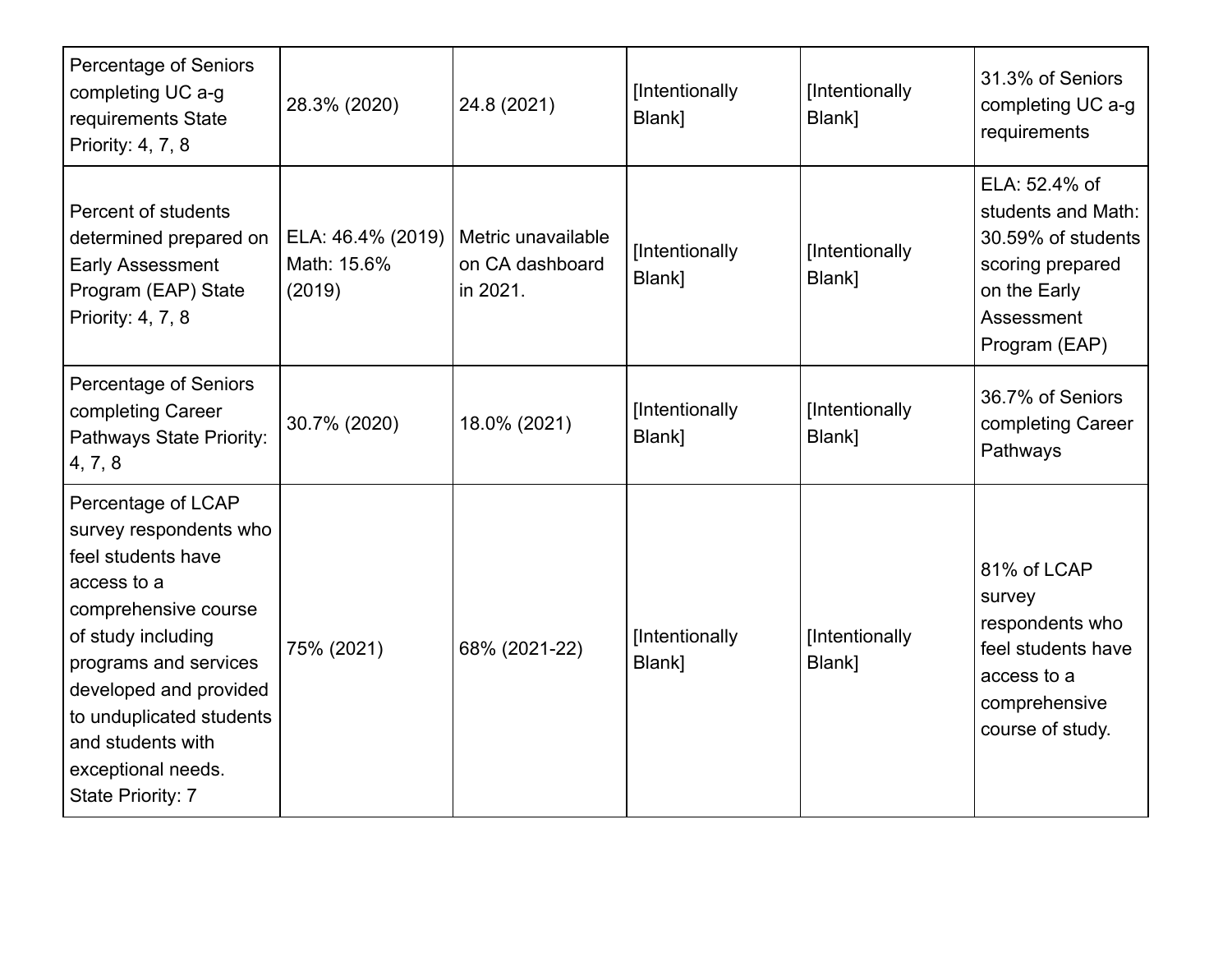| <b>English Learner</b><br><b>Reclassification Rates</b><br>State Priority: 4                                 | $3.3\%$ (2021) | 7.7% (2022)       | [Intentionally<br>Blank] | [Intentionally<br>Blank] | 17% of English<br>Learners<br>reclassified                                         |
|--------------------------------------------------------------------------------------------------------------|----------------|-------------------|--------------------------|--------------------------|------------------------------------------------------------------------------------|
| Percentage of students<br>total and across student<br>groups enrolled in GATE<br>K-6 State Priority: 4, 7, 8 | 10% (2021)     | 5% (2021-22)      | [Intentionally<br>Blank] | [Intentionally<br>Blank] | 13% of students<br>total and across<br>student groups<br>enrolled in GATE<br>$K-6$ |
| Percentage of students<br>in Least Restrictive<br><b>Environment State</b><br>Priority: 4, 7, 8              | 24.5% (18-19)  | 21.4% (Fall 2021) | [Intentionally<br>Blank] | [Intentionally<br>Blank] | 17.4% of students<br>enrolled in the<br><b>Least Restrictive</b><br>Environment    |

# **Actions**

| <b>Action #</b> | <b>Title</b>                                                     | <b>Description</b>                                                                                                                                                                                                                                                                                                                                                                                                                                                                        |                  | <b>Total Funds Contributing</b> |
|-----------------|------------------------------------------------------------------|-------------------------------------------------------------------------------------------------------------------------------------------------------------------------------------------------------------------------------------------------------------------------------------------------------------------------------------------------------------------------------------------------------------------------------------------------------------------------------------------|------------------|---------------------------------|
| Action #1       | English Learner<br>Support: Language<br><b>Assessment Center</b> | Maintain staffing at the Language Assessment Center for<br>Employees (4) to provide initial and annual testing for incoming<br>English Learner students and continuing English Learners. This<br>ensures each English Learner receives proper placement and<br>measures progress towards goals. Staffing includes Language<br>Assessment Specialists and Language Assessment and Data<br>Specialist.                                                                                      | \$362,003.00 Yes |                                 |
| Action #2       | English Learner<br>Support: Language<br><b>Support Services</b>  | Maintain the Language Support Services Staff to provide<br>program oversight, staff development and clerical to support<br>improved outcomes for our district-wide English learner<br>program. Staffing includes: Director (1), clerical (1), Curriculum<br>Program Specialists $(3 \text{ @ } 5\%)$ . These positions directly support<br>our English Learner students with curriculum, training, and<br>supports to meet English Learner educational and language<br>acquisition needs. | \$842,957.00 Yes |                                 |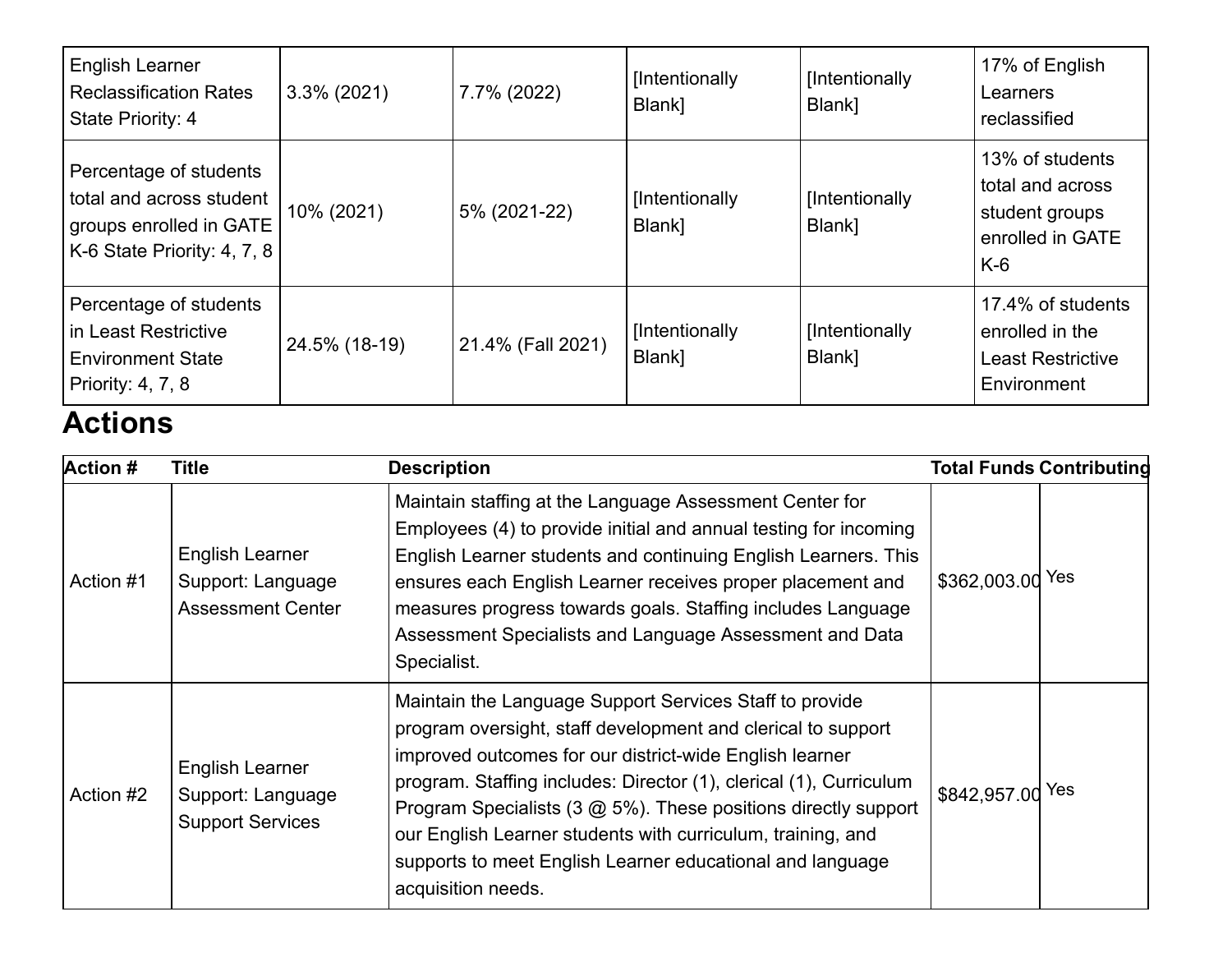| Action #  | <b>Title</b>                                                         | <b>Description</b>                                                                                                                                                                                                                                                                                                                                                                                                                                                                                                      |                  | <b>Total Funds Contributing</b> |
|-----------|----------------------------------------------------------------------|-------------------------------------------------------------------------------------------------------------------------------------------------------------------------------------------------------------------------------------------------------------------------------------------------------------------------------------------------------------------------------------------------------------------------------------------------------------------------------------------------------------------------|------------------|---------------------------------|
| Action #3 | English Learner<br>Support: English<br>Learner Site Support          | Maintain three district-wide English Learner Counselors through<br>Language Support Services, three High School TOA's at the<br>high school sites, and EL Site Lead stipends (one per site, 27<br>sites) to provide intense monitoring and support to English<br>Learner students, including R-FEP students to keep students on<br>track to graduate. This provides a team approach to supporting<br>English Learners at the site level with their language acquisition<br>needs and supports their success in classes. | \$759,307.00 Yes |                                 |
| Action #4 | <b>English Learner</b><br>Support: Instruction and<br>Technology     | The District's Language Support Services will purchase English<br>Learner instructional materials and online programs for English<br>Learners that supports EL student learning and assessment, as<br>well as to target support for English Learners where it is<br>needed.                                                                                                                                                                                                                                             | \$185,000.00 Yes |                                 |
| Action #5 | <b>English Learner</b><br>Support: Dual<br>Immersion                 | Supports the District's Language Support Services to purchase<br>instructional materials for Dual Immersion students including<br>English Learners at the 4 sites with dual immersion programs to<br>support dual immersion English Learner student achievement.                                                                                                                                                                                                                                                        | \$12,500.00      | Yes                             |
| Action #6 | <b>English Learner</b><br>Support: I-Station<br>License              | Purchase I-Station license to support our English Learner Dual<br>Immersion students with online instructional and intervention<br>support. This program supports the need for intervention<br>support in Spanish.                                                                                                                                                                                                                                                                                                      | \$25,000.00      | Yes                             |
| Action #7 | <b>English Learner</b><br>Support: Dual<br><b>Immersion Teachers</b> | Provide Dual Immersion Teachers to support the increased<br>need for sites to open dual immersion programs. This supports<br>the need for teachers that are bilingual to support all dual<br>immersion students including English Learners to enhance their<br>learning and language acquisition skills.                                                                                                                                                                                                                | \$3,732,605.00es |                                 |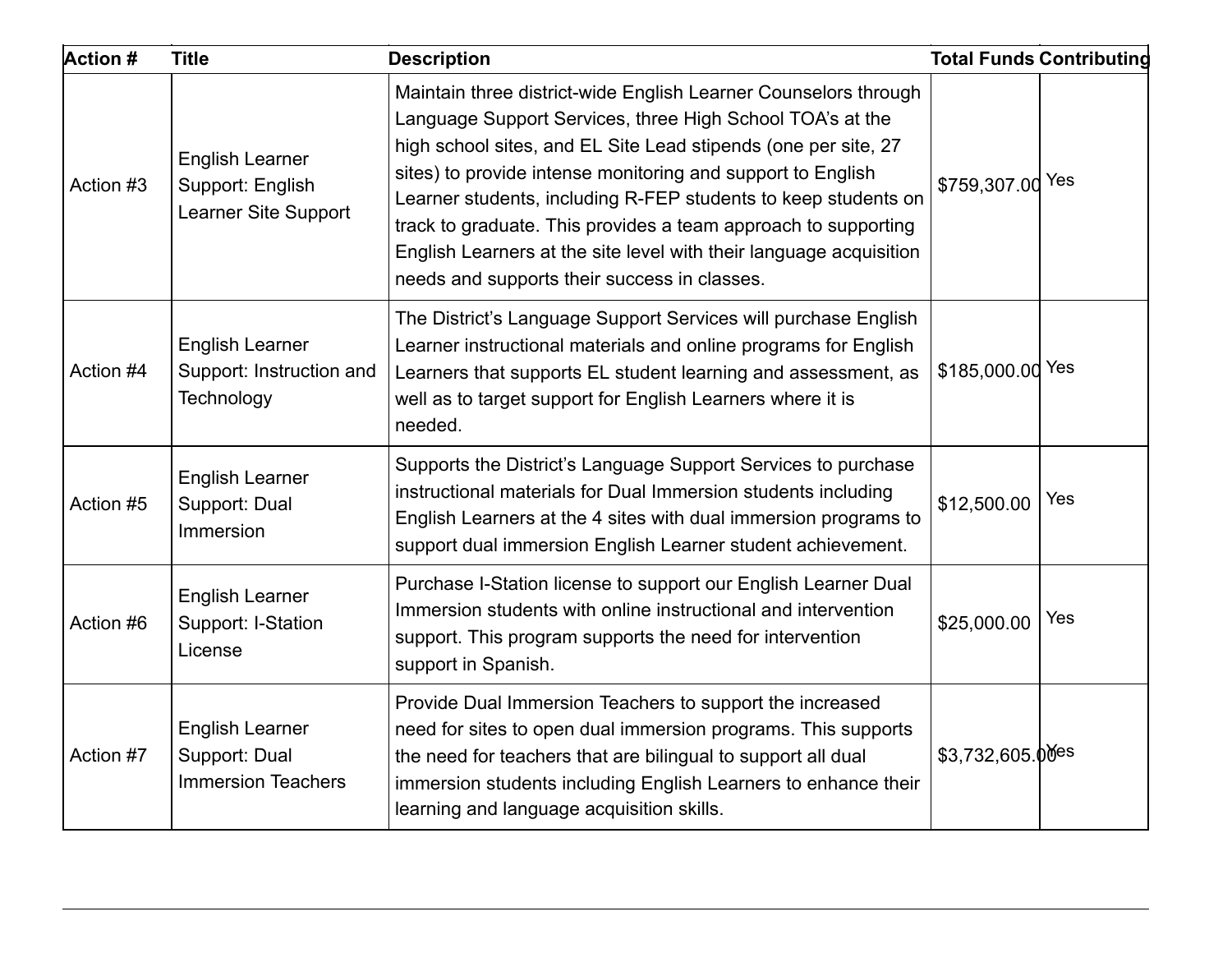| Action #   | <b>Title</b>                                                           | <b>Description</b>                                                                                                                                                                                                                                                                                                    |                    | <b>Total Funds Contributing</b> |
|------------|------------------------------------------------------------------------|-----------------------------------------------------------------------------------------------------------------------------------------------------------------------------------------------------------------------------------------------------------------------------------------------------------------------|--------------------|---------------------------------|
| Action #8  | <b>Special Education:</b><br>Middle school support                     | Provide two Special Education Teachers at select middle<br>schools to provide equitable access to grade level curriculum<br>for special education students to support special education<br>student achievement.                                                                                                       | \$277,000.00       | <b>No</b>                       |
| Action #9  | <b>Special Education:</b><br><b>Instructional Assistant</b><br>support | Provide Instructional Assistants (47) for 6-hours a day so they<br>can support special education students with core academic<br>content knowledge acquisition.                                                                                                                                                        | \$8,449,517.00     | <b>No</b>                       |
| Action #10 | <b>Special Education:</b><br>Instructional materials<br>support        | Purchase instructional materials for special education teachers<br>and special education students to use in the classroom to<br>support improved special education student outcomes in ELA<br>and Mathematics.                                                                                                        | \$50,000.00        | No                              |
| Action #11 | Student Technology: 1<br>to 1 student devices                          | Maintain current student to device ratios (1:1) to ensure<br>equitable access to technological resources for low income<br>students. These technological resources are needed to support<br>instruction in the classroom and access to resources during<br>school and after-school hours for our low income students. | $$5,557,438.00$ es |                                 |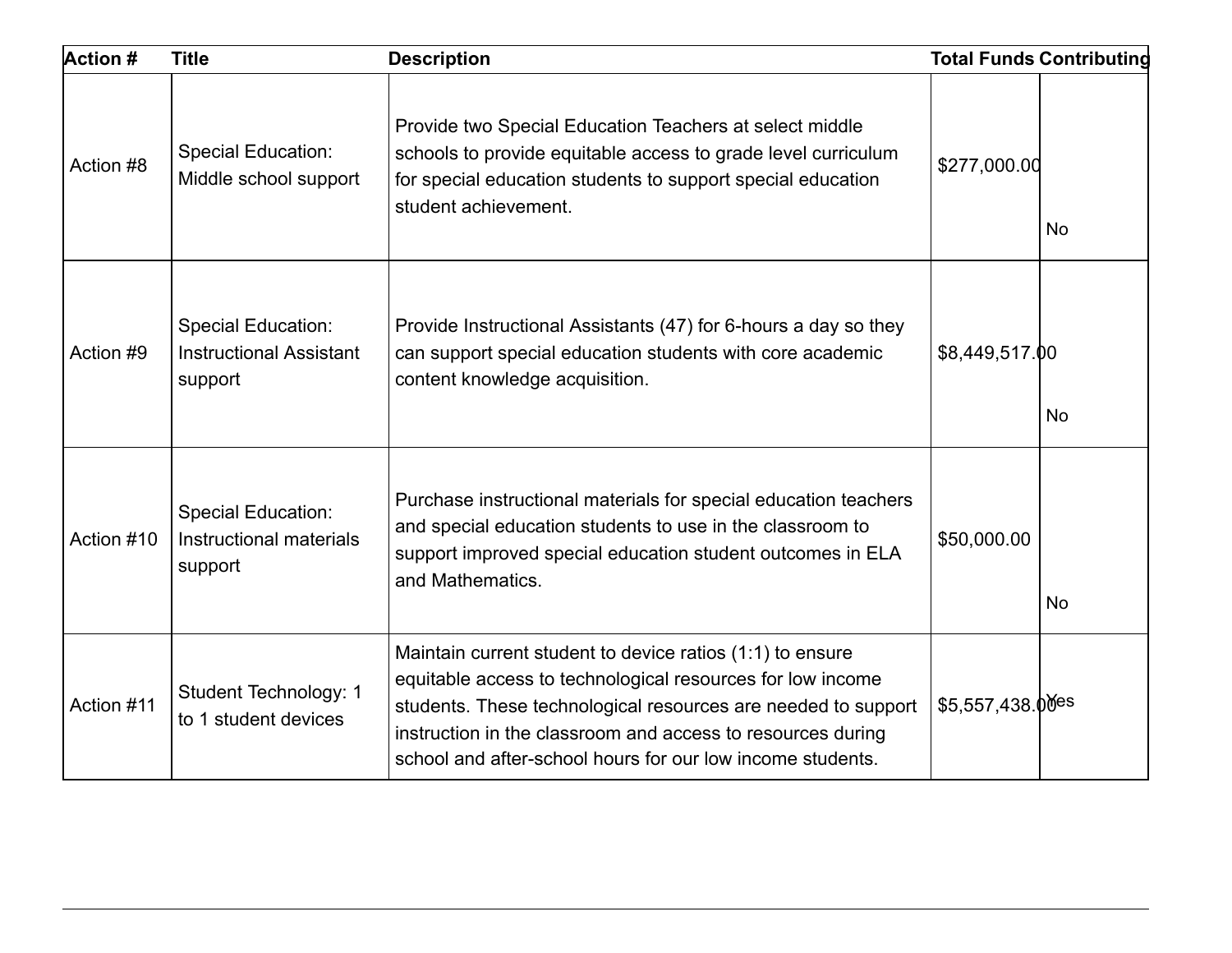| <b>Action #</b> | <b>Title</b>                                                                                     | <b>Description</b>                                                                                                                                                                                                                                                                                                                                                                                                                                                                                                                              |                  | <b>Total Funds Contributing</b> |
|-----------------|--------------------------------------------------------------------------------------------------|-------------------------------------------------------------------------------------------------------------------------------------------------------------------------------------------------------------------------------------------------------------------------------------------------------------------------------------------------------------------------------------------------------------------------------------------------------------------------------------------------------------------------------------------------|------------------|---------------------------------|
| Action #12      | <b>Career Technical</b><br><b>Education/Linked</b><br>Learning (CTE/LL): Site<br>Pathway support | Purchase instructional materials, equipment, and supplies for<br>each Linked Learning pathway to provide classrooms with<br>pathway specific needs for instruction, recruiting and marketing.<br>This will support low income students in making selections of<br>pathways to enroll and provide pathway specific and work-<br>based learning curriculum and opportunities to support low<br>income students to become pathway completers.                                                                                                      | \$361,115.00 Yes |                                 |
| Action #13      | CTE/LL: Work-based<br>learning                                                                   | Increase work-based learning opportunities for CTE/LL<br>pathways for low income students to provide job experiences<br>such as, internships, job shadowing, field trips, and virtual<br>activities for low income students to practice and improve their<br>pathway skills.                                                                                                                                                                                                                                                                    | \$341,423.00 Yes |                                 |
| Action #14      | CTE/LL: Pathway<br>Promotion                                                                     | Develop marketing materials to increase awareness,<br>understanding, and participation of CTE/LL pathways across<br>the district for low income students in CTE/LL pathways. This<br>will support increased completing CTE pathways (currently<br>18%) and improved outcomes on the College and Career<br>Indicator (52.2% in 2019, not reported on 2021 Dashboard).                                                                                                                                                                            | \$30,000.00      | Yes                             |
| Action #15      | <b>CTE/LL: Professional</b><br>Development                                                       | Provide opportunities for CTE/LL teachers to collaborate with<br>teachers or attend professional development conferences to<br>support teacher knowledge and skills for instructing low income<br>students in pathways and to provide work-based learning<br>opportunities. This includes, registration, sub costs, and/or<br>extra-duty pay where needed. An improved outcome will be an<br>increase in Seniors completing a career pathway (currently<br>18%) which results in a higher number of students being college<br>and career ready. | \$30,000.00      | Yes                             |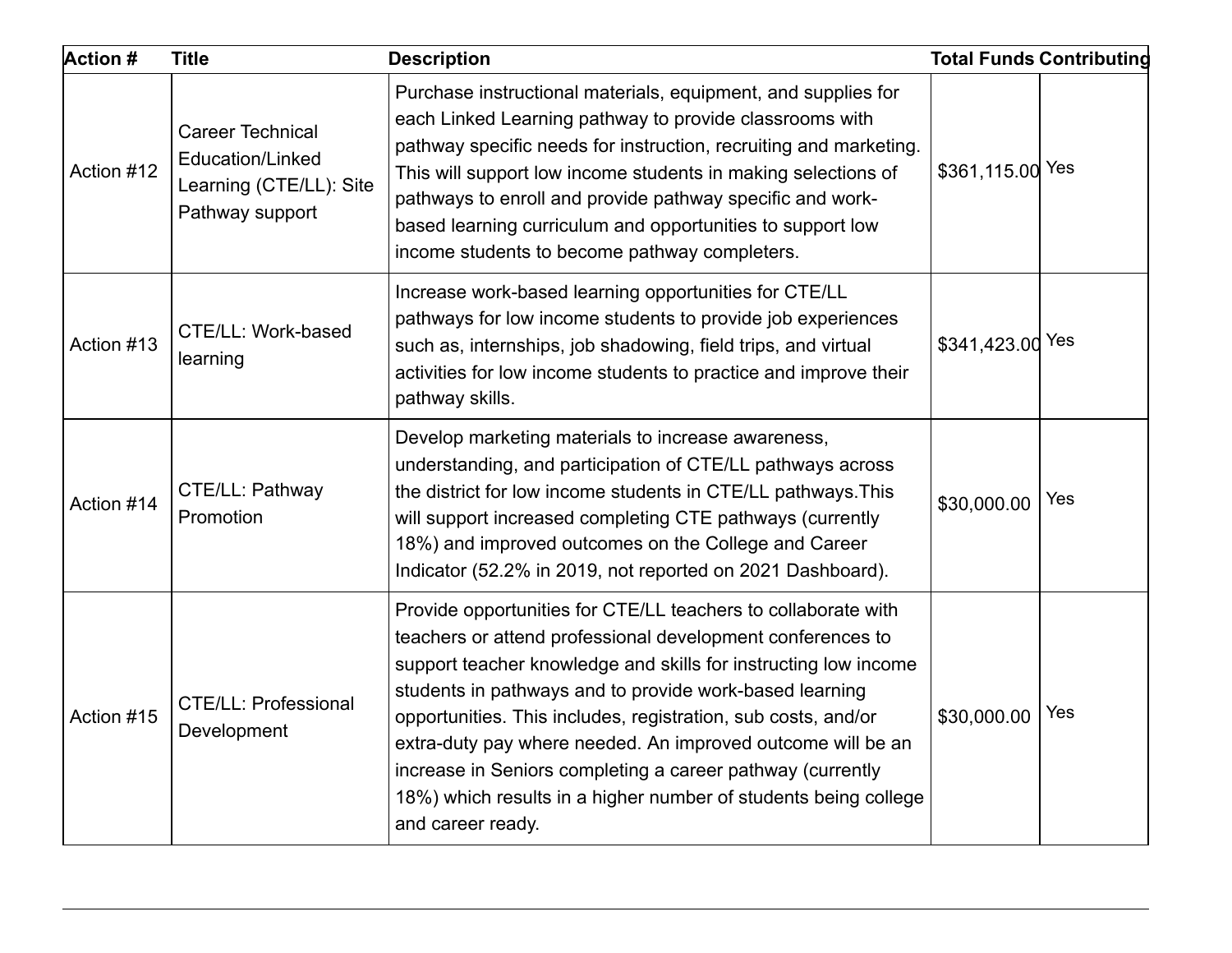| <b>Action #</b> | <b>Title</b>                                                               | <b>Description</b>                                                                                                                                                                                                                                                                                                                                                                                                                                                                                                                             |                    | <b>Total Funds Contributing</b> |
|-----------------|----------------------------------------------------------------------------|------------------------------------------------------------------------------------------------------------------------------------------------------------------------------------------------------------------------------------------------------------------------------------------------------------------------------------------------------------------------------------------------------------------------------------------------------------------------------------------------------------------------------------------------|--------------------|---------------------------------|
| Action #16      | <b>CTE/LL: Curriculum</b><br><b>Program Specialist</b>                     | Maintain the Curriculum Program Specialist for CTE/LL to<br>provide instructional and pathway support for teachers, as well<br>as support the implementation of work-based learning programs<br>for low income students. This supports our low income students<br>by providing highly qualified teachers who have specific industry<br>related skills and supports the acquisition of industry related<br>materials and opportunities for work-based learning to support<br>low income student learning in pathway classes.                    | \$141,496.00 Yes   |                                 |
| Action #17      | <b>Career Technical</b><br><b>Education: ROP</b><br>Program                | Provide ROP/CTE programs, classes, and pathways for English<br>Learners, foster youth, and low income students with<br>opportunities for work-based learning experiences, increase the<br>college and career indicator, and prepare students to be college<br>and career ready upon graduation.                                                                                                                                                                                                                                                | $$5,254,332.00$ es |                                 |
| Action #18      | Advancement Via<br><b>Individual Determination</b><br>(AVID): Site Support | Provide tutors, field trips, and instructional materials for AVID<br>students in AVID classrooms and prepare low income and<br>English Learner students for college and careers. Low income<br>students will benefit through tutors, college field trips and<br>improved instructional materials that will support low income<br>and English Learner students with their preparation for college<br>and careers and increasing the likelihood of their success in all<br>classes in support of their a-g completion for college<br>acceptance. | \$680,212.00 Yes   |                                 |
| Action #19      | <b>AVID: PSAT Testing for</b><br>8th grade                                 | Provide the PSAT 8 to our 8th grade students. This is principally<br>directed to our low income and English Learner students. This<br>will benefit our low income and English Learner students<br>through assessment, counseling, preparing and providing<br>access to college going courses in high school.                                                                                                                                                                                                                                   | \$140,000.00 Yes   |                                 |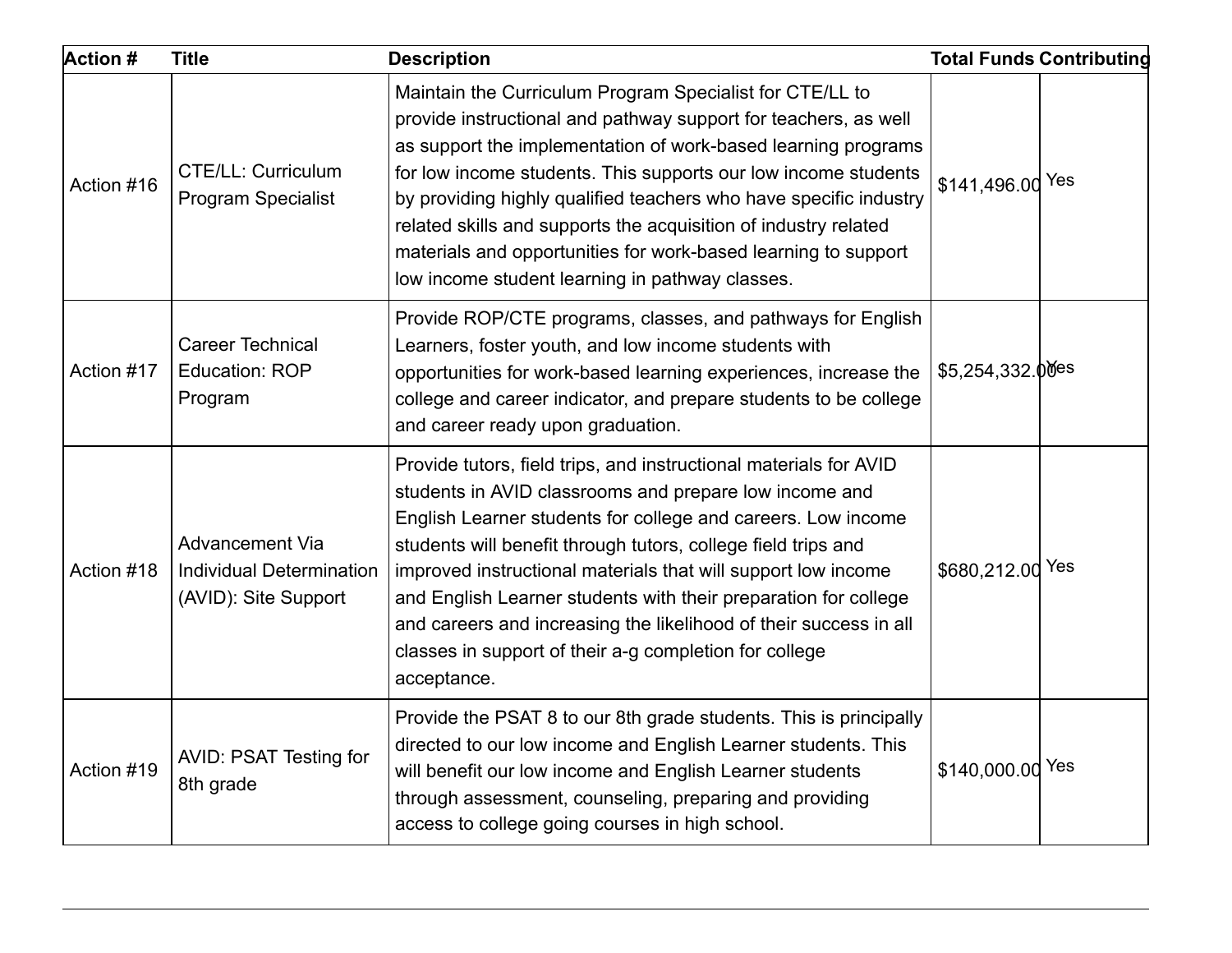| <b>Action #</b> | <b>Title</b>                                                               | <b>Description</b>                                                                                                                                                                                                                                                                                                                                                                                 |                               | <b>Total Funds Contributing</b> |
|-----------------|----------------------------------------------------------------------------|----------------------------------------------------------------------------------------------------------------------------------------------------------------------------------------------------------------------------------------------------------------------------------------------------------------------------------------------------------------------------------------------------|-------------------------------|---------------------------------|
| Action #20      | <b>AVID: AVID Teachers</b>                                                 | Provide AVID teachers to support low income and English<br>Learner students with their preparation for college and careers,<br>increasing the likelihood of their success in all classes, and to<br>support their a-g completion for acceptance to college.                                                                                                                                        | $$1,343,333.0$ <sup>yes</sup> |                                 |
| Action #21      | <b>Gifted and Talented</b><br>Education (GATE):<br><b>Teacher Stipends</b> | Conduct co-curricular activities, field trips, and student supports<br>GATE teachers stipends and extra duty hours to support low<br>income and English Learner students enrolled in the GATE<br>program at elementary school sites. This program provides<br>learning acceleration activities for low income and English<br>Learner students.                                                     | \$48,638.00                   | Yes                             |
| Action #22      | <b>GATE: Teacher</b><br>Conferences                                        | Provide substitute teachers for teachers to attend conferences<br>to support professional learning for GATE teachers to improve<br>their skills to accelerate instruction for our low income and<br>English Learner GATE students.                                                                                                                                                                 | \$7,000.00                    | Yes                             |
| Action #23      | <b>GATE: Elementary Site</b><br><b>GATE Funds</b>                          | Provide instructional materials, co-curricular activities and<br>student field trips for GATE elementary school programs for low<br>income and English Learner GATE students to provide learning<br>acceleration activities at elementary school sites. This provides<br>sites the opportunity to support the specific needs of their low<br>income and English Learner students enrolled in GATE. | \$46,085.00                   | Yes                             |
| Action #24      | <b>GATE: Middle School</b><br>Site GATE funds                              | Provide instructional materials, co-curricular activities and<br>student field trips for GATE middle school programs for low<br>income and English Learner GATE students to provide learning<br>acceleration activities at middle school sites. This provides sites<br>the opportunity to support the specific needs of their low income<br>and English Learner students enrolled in GATE.         | \$40,000.00                   | Yes                             |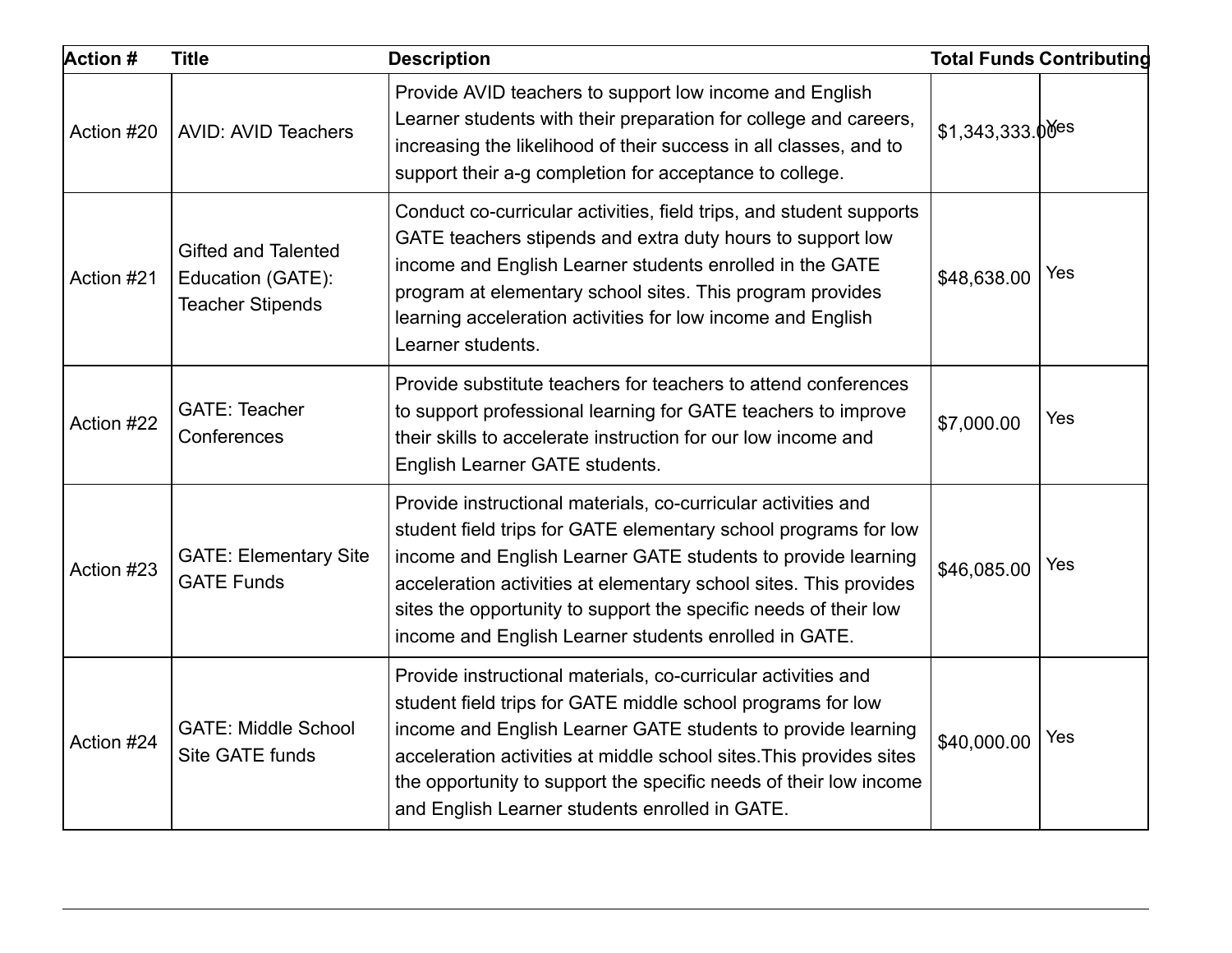| <b>Action #</b> | <b>Title</b>                             | <b>Description</b>                                                                                                                                                                                                                                                                                                                                                                                                                                                                                                                                                                                                                                                                                                                                                              |                    | <b>Total Funds Contributing</b> |
|-----------------|------------------------------------------|---------------------------------------------------------------------------------------------------------------------------------------------------------------------------------------------------------------------------------------------------------------------------------------------------------------------------------------------------------------------------------------------------------------------------------------------------------------------------------------------------------------------------------------------------------------------------------------------------------------------------------------------------------------------------------------------------------------------------------------------------------------------------------|--------------------|---------------------------------|
| Action #25      | <b>GATE: AP Testing</b><br>Support       | Provide substitute teachers for Advanced Placement teachers<br>to proctor Advanced Placement tests to provide a positive and<br>quality testing environment to support student success for low<br>income and English Learner students on the AP exams.<br>Research shows students are more likely to be comfortable in a<br>testing environment provided by their teachers.                                                                                                                                                                                                                                                                                                                                                                                                     | \$15,000.00        | Yes                             |
| Action #26      | Library: Middle School<br>Librarians (4) | Reinforce Literacy at the secondary school level by increasing<br>access to school libraries by supporting one credentialed school<br>librarian at each middle school. Library access for low income,<br>English Learners, and Foster Youth supports the success of our<br>students in these populations and supports parent engagement<br>activities on school sites. Additionally, Increased access to<br>libraries supports unduplicated students with increased equity<br>and supports outcomes for a-g completion (currently 24.8%),<br>scoring a 3 or higher on AP exams (44.0%), scoring a 3 or<br>higher on the ELA portion of the CAASPP (38.2%, 7-8 and 11<br>grade) and English proficiency on the ELPAC (39.7%).                                                    | \$558,237.00 Yes   |                                 |
| Action #27      | Library: Library Media<br>Technicians    | Increase elementary school library availability by providing<br>library media technicians for 8 hours per day to support access<br>and literacy for low income, English Learners, and Foster Youth<br>students, parents, and staff use of libraries. Library access for<br>low income, English Learners, and Foster Youth supports the<br>success of our students in these populations and supports<br>parent engagement activities on school sites. Increased access<br>to libraries also supports unduplicated students with increased<br>equity and supports outcomes for a-g completion (currently<br>24.8%), scoring a 3 or higher on AP exams (44.0%), scoring a 3<br>or higher on the ELA portion of the CAASPP (38.2%) and<br>English proficiency on the ELPAC (39.7%). | $$1,880,088.00$ es |                                 |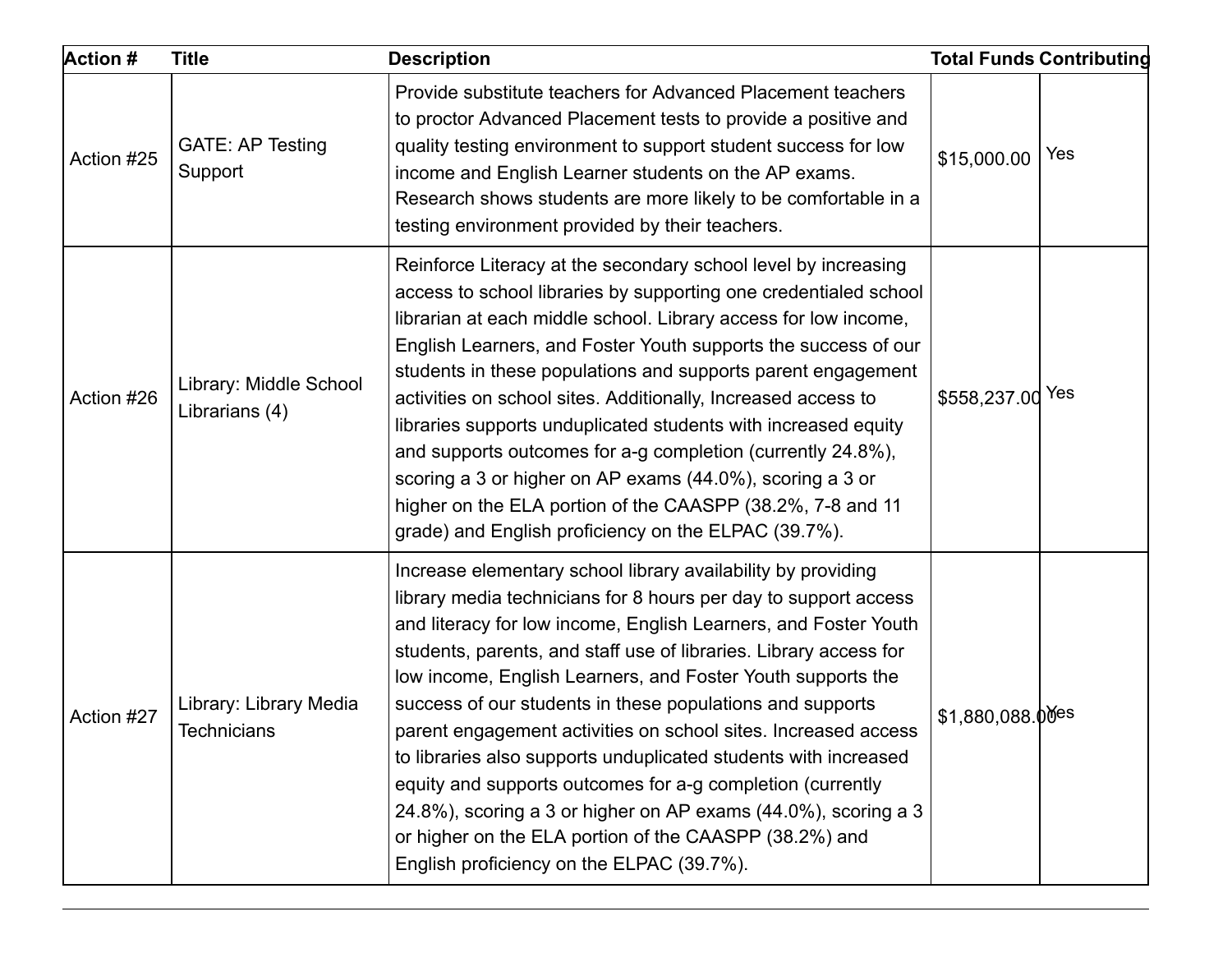| <b>Action #</b> | <b>Title</b>                           | <b>Description</b>                                                                                                                                                                                                                                                                                                                                                                                                                                                                                                                                                                                                                                                          |                  | <b>Total Funds Contributing</b> |
|-----------------|----------------------------------------|-----------------------------------------------------------------------------------------------------------------------------------------------------------------------------------------------------------------------------------------------------------------------------------------------------------------------------------------------------------------------------------------------------------------------------------------------------------------------------------------------------------------------------------------------------------------------------------------------------------------------------------------------------------------------------|------------------|---------------------------------|
| Action #28      | Library: K-12 Library<br>Support       | Provide district-wide support for libraries including developing<br>collections of both print and digital literacy and information<br>resources that meet the needs of low income, English Learners,<br>and Foster Youth learners, to support the curriculum, and<br>support district goals and initiatives for these unduplicated<br>populations. Increased access to library support helps<br>unduplicated students with increased equity and supports<br>outcomes for a-g completion (currently 24.8%), scoring a 3 or<br>higher on AP exams (44.0%), scoring a 3 or higher on the ELA<br>portion of the CAASPP (38.2%) and English proficiency on the<br>ELPAC (39.7%). | \$350,000.00 Yes |                                 |
| Action #29      | Library: Books in<br>English & Spanish | Purchase books in English and Spanish for school libraries at<br>each site. This purchase directly supports our English Learner<br>students and parents by providing library books with<br>Spanish/English translation. Increased access to these books in<br>libraries supports unduplicated students with increased equity<br>and supports outcomes for a-g completion (currently 24.8%),<br>scoring a 3 or higher on AP exams (44.0%), scoring a 3 or<br>higher on the ELA portion of the CAASPP (38.2%) and English<br>proficiency on the ELPAC (39.7%).                                                                                                                | \$600,000.00 Yes |                                 |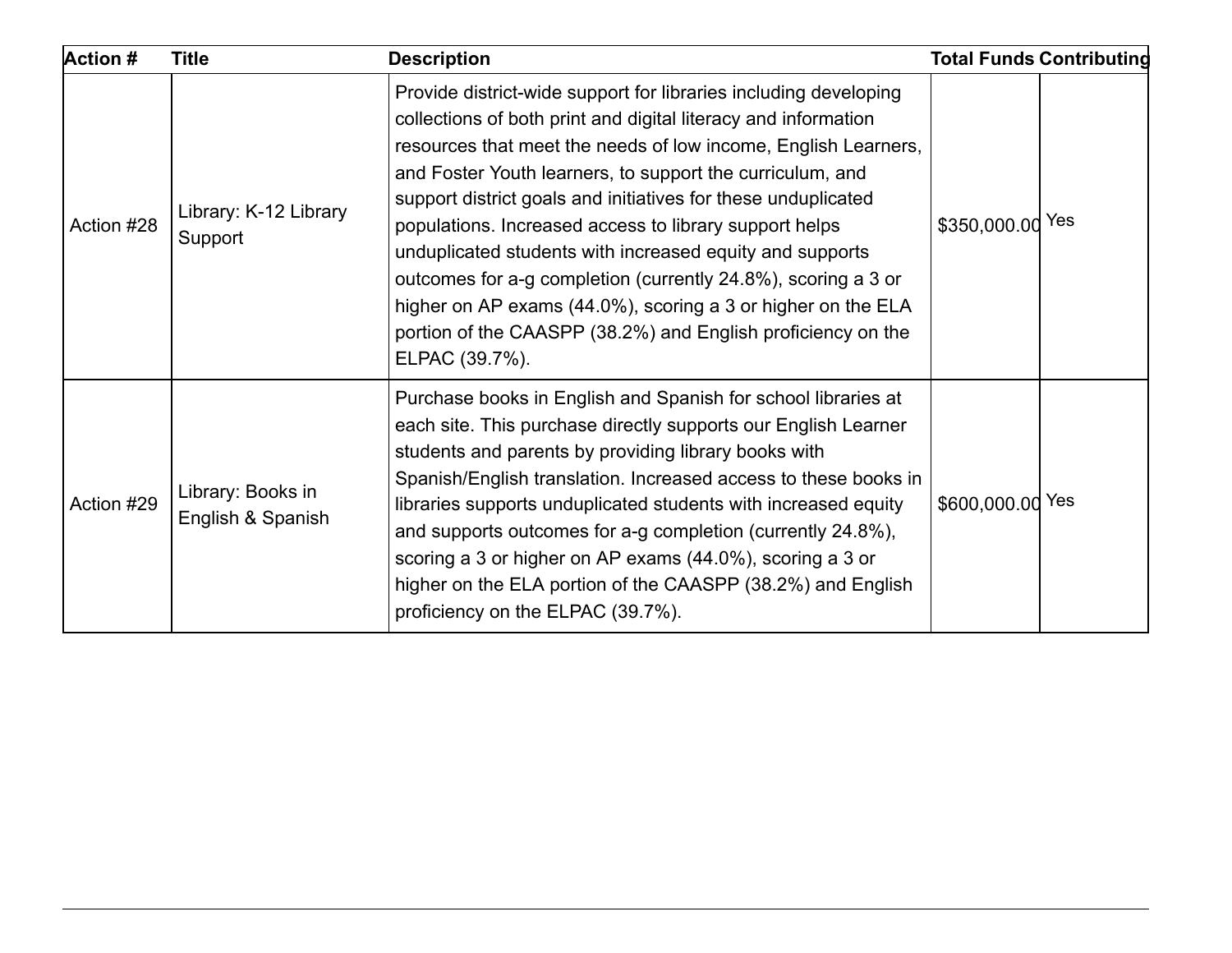| <b>Action #</b> | <b>Title</b>                                                                 | <b>Description</b>                                                                                                                                                                                                                                                                                                                                                                                                                                                                                                                                                                                                                   |                  | <b>Total Funds Contributing</b> |
|-----------------|------------------------------------------------------------------------------|--------------------------------------------------------------------------------------------------------------------------------------------------------------------------------------------------------------------------------------------------------------------------------------------------------------------------------------------------------------------------------------------------------------------------------------------------------------------------------------------------------------------------------------------------------------------------------------------------------------------------------------|------------------|---------------------------------|
| Action #30      | <b>Visual and Performing</b><br>Arts (VAPA): Elementary<br><b>VAPA Funds</b> | Promote a positive school environment and school connectivity<br>for our low income students by enhancing the elementary Visual<br>and Performing Arts (VAPA) program by providing equitable<br>materials and supplies including musical instruments and sheet<br>music. This purchase provides the opportunity for our low<br>income students to participate in Visual & Performing Arts<br>programs in the district that may not otherwise be able to<br>participate and supports the increased outcome in the metric<br>that students are provided a comprehensive course of study<br>based on the LCAP survey respondents (68%). | \$100,000.00 Yes |                                 |
| Action #31      | <b>VAPA: Elementary</b><br><b>Expanded Learning</b><br>Teachers (9)          | Provide nine additional elementary expanded learning teachers<br>to provide direct instructional services in the area of Art (3 fte),<br>Music vocals (3 fte), and Physical Education (3 fte). These fte's<br>are targeted to serve at the nine schools with highest<br>unduplicated populations and support English Learners, foster<br>youth and low income students and provide expanded learning<br>opportunities principally directed to unduplicated students<br>across the district.                                                                                                                                          | \$1,359,427.00es |                                 |
| Action #32      | VAPA: High School and<br>Middle School VAPA<br>Support                       | Support VAPA programs at the comprehensive middle and high<br>schools by providing VAPA courses, as well as extra and co-<br>curricular activities (including music, theatre, and fine arts) to<br>support low income student experiences in VAPA programs.<br>This purchase provides the opportunity for our low income<br>students to participate in Visual & Performing Arts programs in<br>the district that may not otherwise be able to participate and<br>supports the increased outcome in the metric that students are<br>provided a comprehensive course of study based on the LCAP<br>survey respondents (68%).           | \$230,000.00 Yes |                                 |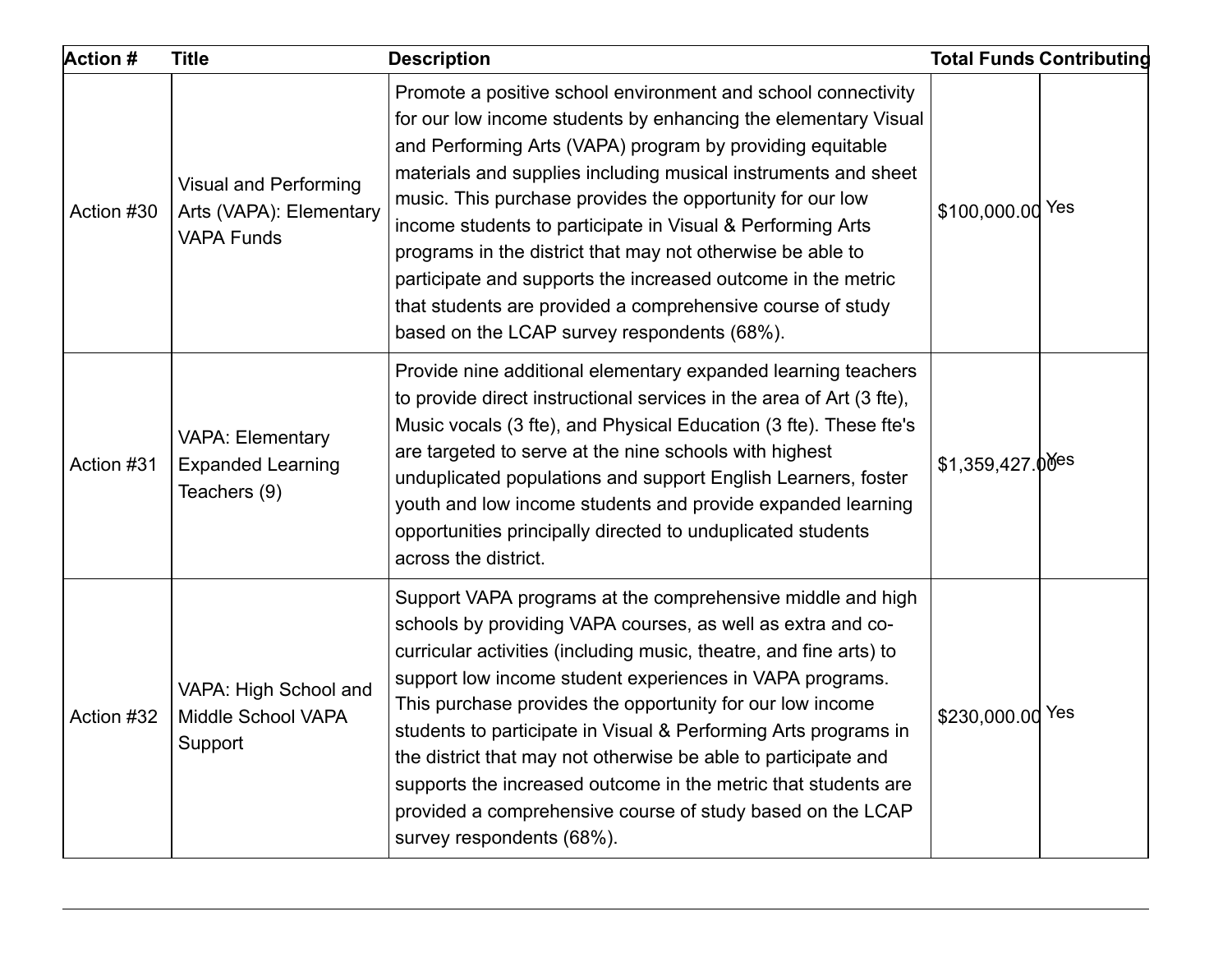| <b>Action #</b> | <b>Title</b>                                                                                                | <b>Description</b>                                                                                                                                                                                                                                                                                                                                                                                                                                 |                  | <b>Total Funds Contributing</b> |
|-----------------|-------------------------------------------------------------------------------------------------------------|----------------------------------------------------------------------------------------------------------------------------------------------------------------------------------------------------------------------------------------------------------------------------------------------------------------------------------------------------------------------------------------------------------------------------------------------------|------------------|---------------------------------|
| Action #33      | <b>English Learner</b><br>Support: Bilingual<br><b>Instructional Assistants</b><br>(new action for 2022-23) | For 2022-23, provide Bilingual Instructional Assistants (5 fte) for<br>6-hours a day principally directed toward English learner<br>students in grades TK-3 at elementary and grades 7-8 at middle<br>school and 9-12 at the high school with core academic content<br>and language knowledge acquisition. This is part of the 15%<br>LCAP add on.                                                                                                 | \$237,707.00 Yes |                                 |
| Action #34      | <b>VAPA: Band and Music</b><br><b>Teachers</b>                                                              | Principally directed to our English Learners, foster youth and<br>low income students, provide 9 district band and music teachers<br>and stipends for high school band directors to expand program<br>availability, serve additional students and provide equity of<br>services to unduplicated students across the district.                                                                                                                      | \$736,677.00 Yes |                                 |
| Action #35      | VAPA: Site Band<br>Support                                                                                  | Provide additional band support for High Schools, Middle<br>Schools and elementary schools for instructional materials,<br>equipment, and/or student field trips to support low income<br>student experiences in band programs. This provides the<br>opportunity for our low income students to participate in band<br>programs and allows the school sites to support the specific<br>needs in the music program for these unduplicated students. | \$236,000.00 Yes |                                 |
| Action #36      | <b>VAPA: NJROTC Support</b>                                                                                 | Provide NJROTC support for Bloomington and Colton High<br>Schools for instructional materials, equipment, and/or student<br>field trips to support low income student experiences in<br>NJROTC programs. This provides the opportunity for our low<br>income students to participate in the NJROTC program and<br>allows the school sites to support the specific needs in NJROTC<br>for these unduplicated students.                              | \$10,000.00      | Yes                             |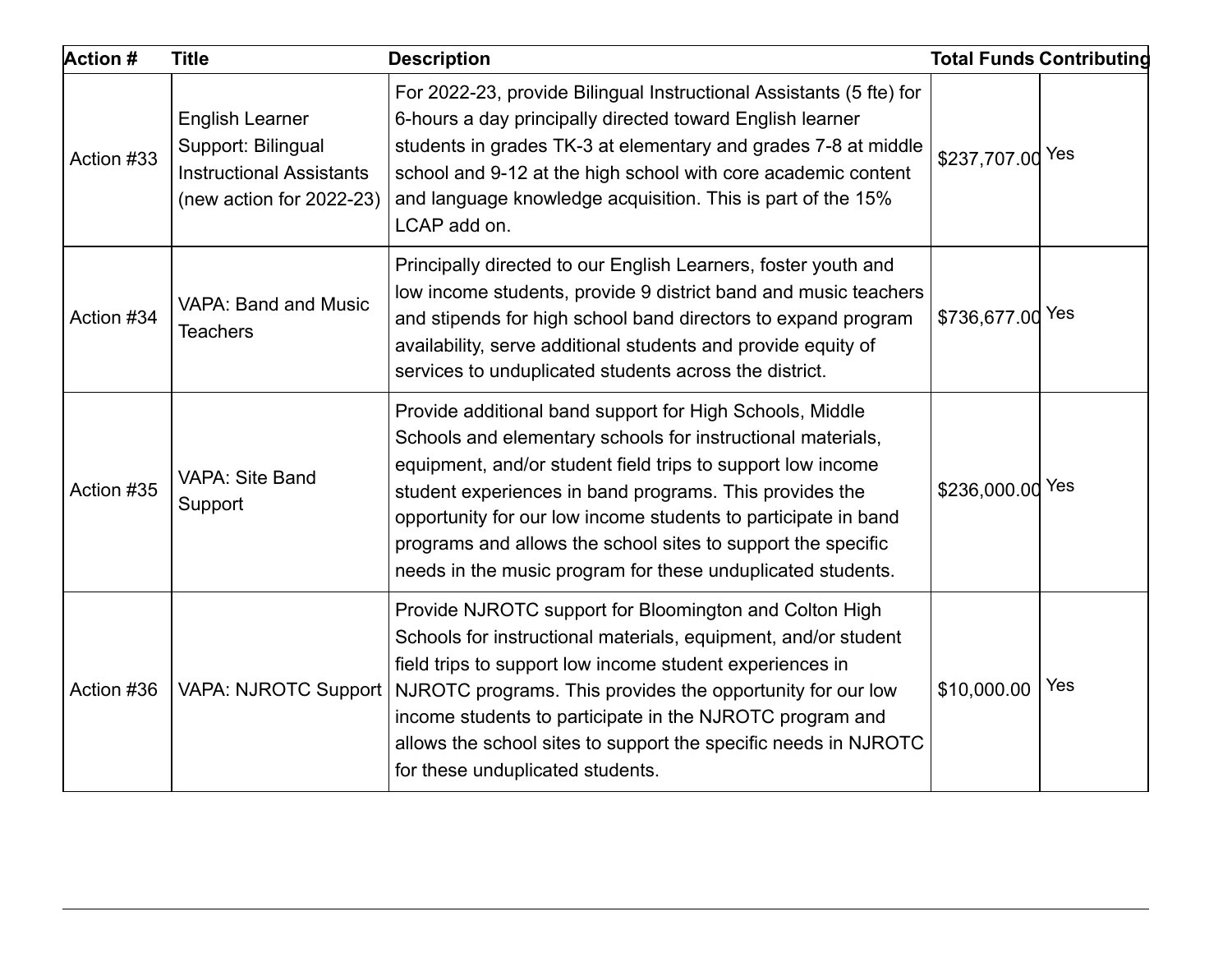| <b>Action #</b> | <b>Title</b>                                                                                    | <b>Description</b>                                                                                                                                                                                                                                                                                                                                                                                                                                                                          |                  | <b>Total Funds Contributing</b> |
|-----------------|-------------------------------------------------------------------------------------------------|---------------------------------------------------------------------------------------------------------------------------------------------------------------------------------------------------------------------------------------------------------------------------------------------------------------------------------------------------------------------------------------------------------------------------------------------------------------------------------------------|------------------|---------------------------------|
| Action #37      | <b>Student Field Trips</b>                                                                      | Provide opportunities for low income, English Learners, and<br>Foster Youth students to gain experiences outside the<br>classroom by supporting work-based learning and co-curricular<br>student field trips for unduplicated students at all sites. These<br>trips provide the opportunity for our low income, English<br>Learners, and foster youth to have experiential learning<br>opportunities tied to the curriculum to increase learning and<br>student engagement on school sites. | \$148,263.00 Yes |                                 |
| Action #38      | <b>Athletics: Middle School</b><br>and Alternative Ed<br><b>Intramural Athletics</b>            | Provide intramural athletics for low income students to<br>participate in extracurricular activities at the middle school level<br>and at alternative educaiton to increase student engagement,<br>motivation, school spirit, and support physical and mental health<br>of our low income students.                                                                                                                                                                                         | \$130,000.00 Yes |                                 |
| Action #39      | <b>Athletics: High School</b><br><b>Athletics Programs</b>                                      | Provide high school athletics for low income students to<br>participate in extracurricular activities at comprehensive high<br>schools to increase student engagement, motivation, school<br>spirit, and support physical and mental health of our low income<br>students.                                                                                                                                                                                                                  | \$1,065,000.00   | <b>No</b>                       |
| Action #40      | <b>Athletics: Additional</b><br>Support (One-time<br>funded in 2021-22, not<br>in 2022-23 LCAP) | Purchase additional athletic equipment to ensure our low<br>income students have access to proper equipment that<br>promotes student safety during participation in athletics and<br>intramurals. (One-time funded in 2021-22, not in 2022-23<br>LCAP)                                                                                                                                                                                                                                      | \$0.00           | No                              |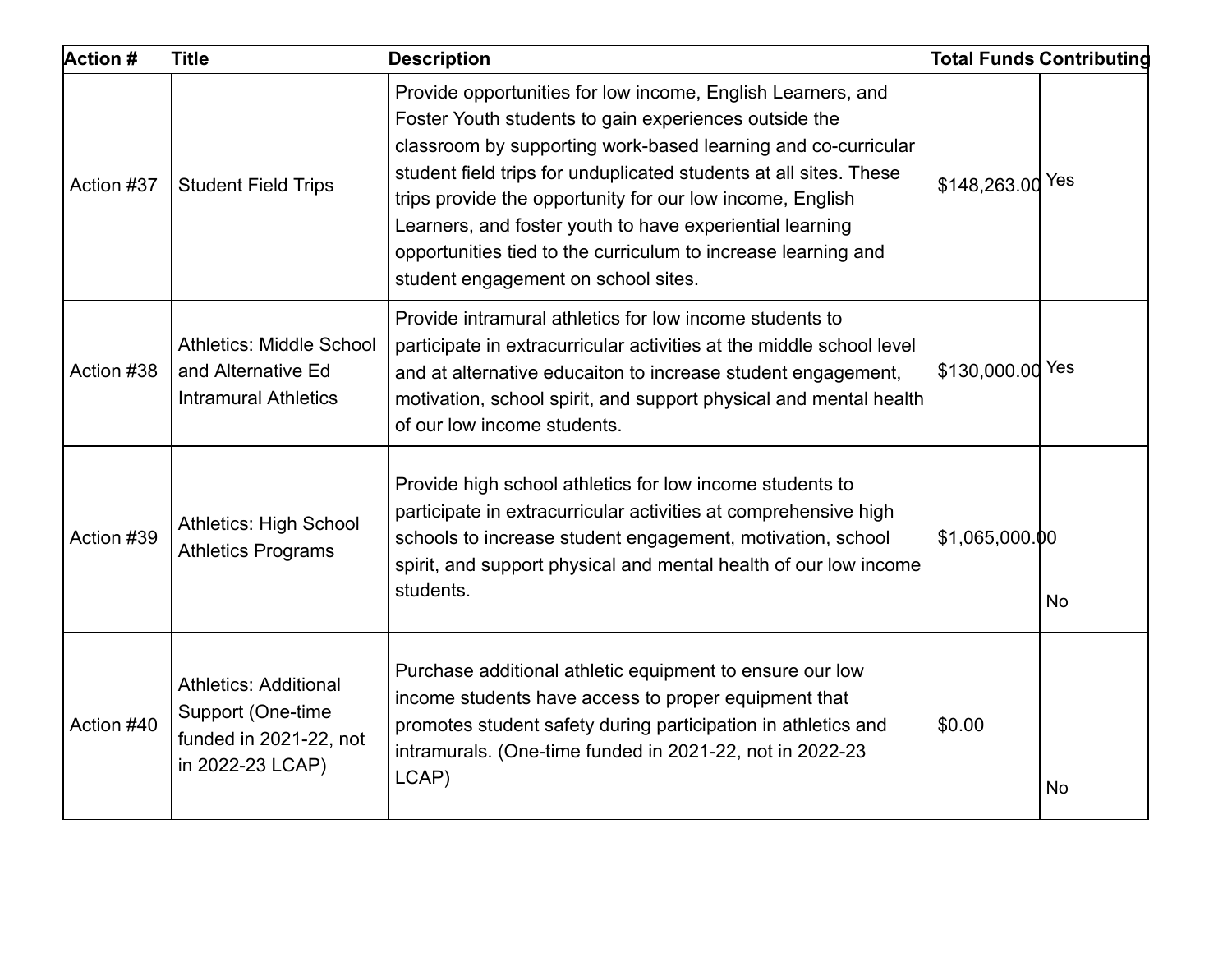| <b>Action #</b> | <b>Title</b>                                   | <b>Description</b>                                                                                                                                                                                                                                                                                                                                                   |                  | <b>Total Funds Contributing</b> |
|-----------------|------------------------------------------------|----------------------------------------------------------------------------------------------------------------------------------------------------------------------------------------------------------------------------------------------------------------------------------------------------------------------------------------------------------------------|------------------|---------------------------------|
| Action #41      | <b>Athletics: Athletic</b><br><b>Directors</b> | Provide an Athletic Director at each comprehensive high school<br>(3 fte) to support the planning, coordination, and implementation $\frac{1}{3}365,035.00$<br>of the athletic program and supervision of coaches and athletes.                                                                                                                                      |                  | No                              |
| Action #42      | <b>District Design Plan</b><br>implementation  | Implement the CJUSD Design Plan to support the aligning of<br>systems within the district principally directed to support<br>improved outcomes for low income, English Learners and foster<br>youth students. This plan will focus on improving all success<br>outcomes as well as increasing parent engagement for our<br>unduplicated populations in our programs. | \$200,000.00 Yes |                                 |

## **Goal Analysis 2021-22**

An analysis of how this goal was carried out in the previous year.

A description of any substantive differences in planned actions and actual implementation of these actions.

Overall we had a successful year implementing Goal 1 which is our Equity goal to provide equitable access to all CJUSD students. This goal has many of our actions that are principally directed towards English Learner students. Although this year was significantly challenging due to the COVID-19 pandemic we were able to return to in-person instruction after a year in distance learning and provide almost all the planned actions and services. We supported our English Learner students with our Language Support Services Department and families with the Language Assessment Center resources. We were able to provide needed interventions and language acquisition support with EL TOA's, EL Counselors, and EL Site Leaders. A highlight was the expansion of dual immersion to an additional two elementary schools. We provided additional support to our Special Education students, provided opportunities for our students to continue to take career pathway classes while moving support to the middle schools, and provided vital support for GATE, AVID, and AP students to support their accelerated learning needs. Most challenges were as a result of the pandemic with lower scores in learning loss due to a year in distance learning, social emotional support needed and quarantining protocols for students and staff. Our teachers, staff, and administrators did an excellent job of supporting our students and providing instruction and learning support.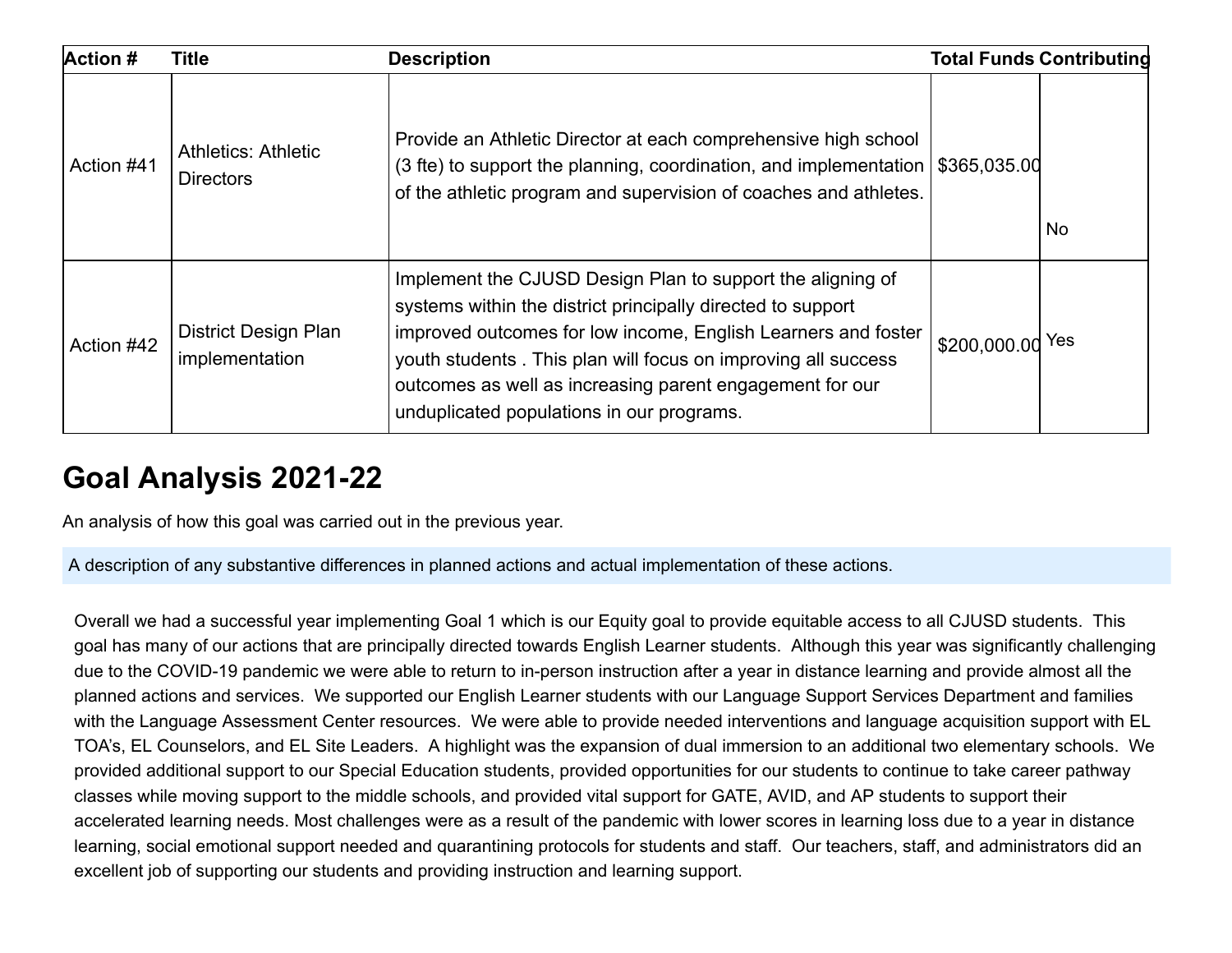Areas of substantive differences in planned actions and implementation of these actions for Goal 1 are the following:

Goal 1, Action 37, Student Field Trips. Due to the COVID-19 pandemic students were unable to go on field trips for most of the year so any "trips" would have been virtual.

An explanation of material differences between Budgeted Expenditures and Estimated Actual Expenditures and/or Planned Percentages of Improved Services and Estimated Actual Percentages of Improved Services.

In Goal 1, Equity there were some material differences between Budgeted Expenditures and Estimated Actual Expenditures. These Actions and Services included:

Goal 1, Action 7, Dual Immersion Teachers: Several teachers in the general fund were not listed as dual immersion teachers so we had an inaccurate account for budgeted expenditures for the 2021-22 school year that was discovered and adjustments were made which increased the amount budgeted for this action.

Goal 1, Action 8, Student Technology: In the prior year other funding was used to purchase student technology as we went to 1 to 1 student devices when we were in distance learning. There was less of a need this year for devices due to those purchases therefore we overestimated the costs for this year. We have a 5 year replacement plan in place that will support future spending.

Goal 1, Action 34, Student Field Trips: As a result of the COVID-19 pandemic, student field trips were not allowed until March 2022. This resulted in the large amount of unspent funds compared to what was budgeted for field trips.

Goal 1, Action 35, Intramural Athletics: As a result of the COVID-19 pandemic, middle school intramural athletics were not conducted in the first semester. These activities started in the 2nd semester which account for the gap between what was planned and expended.

There was no qualitative planned percentage of improved services for this goal.

An explanation of how effective the specific actions were in making progress toward the goal.

The 2020-21 school year was a struggle for Colton Joint Unified School District as students returned to in-person learning after a year and one-quarter in distance learning. Due to the continued effects of the COVID-19 pandemic it was difficult to have consistency in classroom instruction and learning as both students and teachers continued to be quarantined throughout the school year. These struggles made implementing the actions in goal 1 difficult at times and therefore affected our ability to meet some improvement metrics for Goal 1 while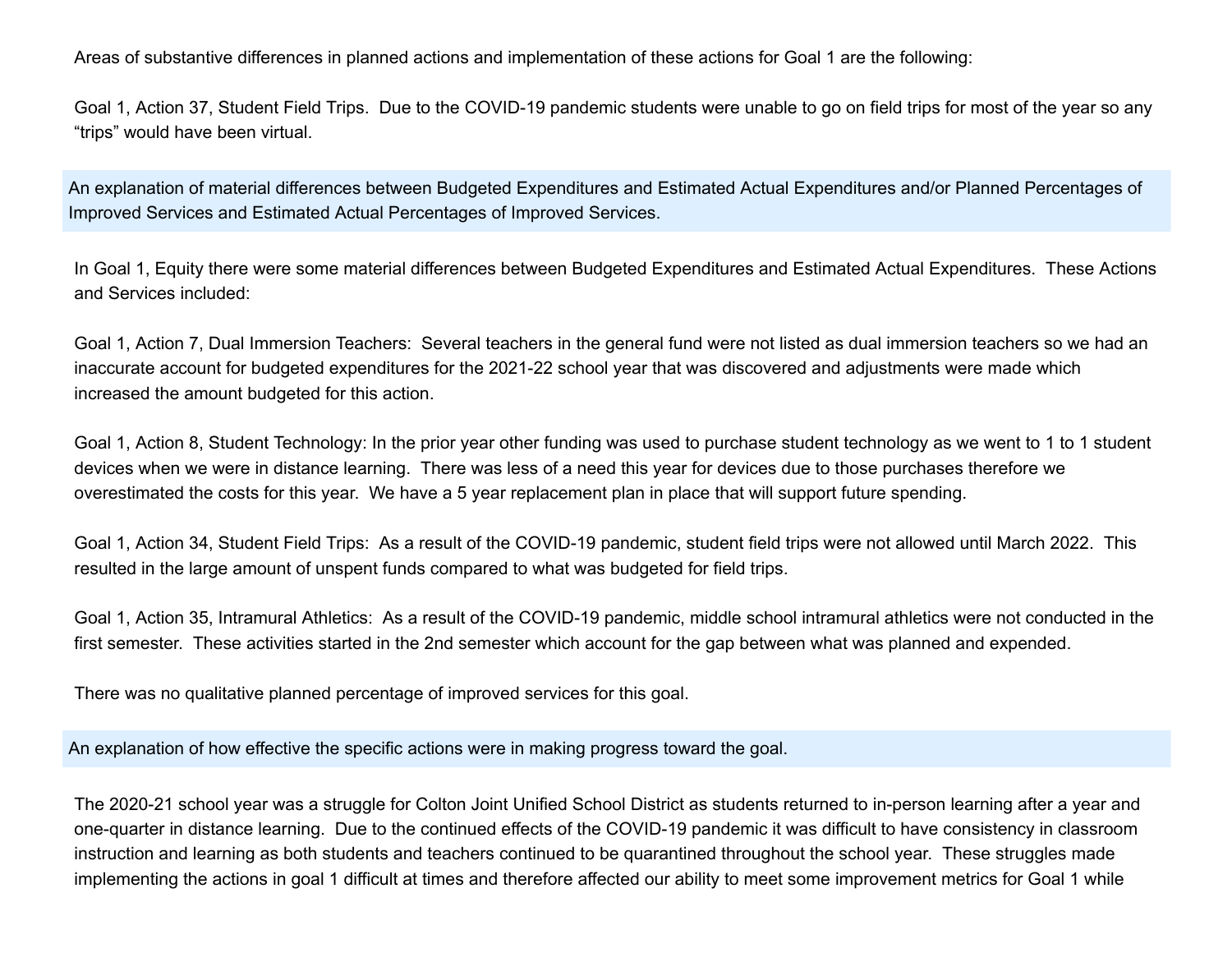meeting them in others. Even with these struggles, equity was a continual focus of our district as we went through the year and we were able to provide many items and opportunities for students to support and enrich their learning. The funding with Goal 1 when combined with Goal 2 Student achievement helps each area meet the overall goal and metrics since they are very intertwined.

The following discussion concerns metrics that were provided for the 2020-21 school year during distance learning that support attainment of Goal 1, Equity.

Our metrics in Goal 1 that support college and career readiness with percentage of students passing the Advanced Placement exams (47.4% to 44.0%), our a-g completers (28.3% to 24.8%), and seniors completing career pathways (30.7% to 18%) decreased this year. Although small decreases in AP exams and a-g completers for 2020-21 we felt being in distance learning for the entire year affected these numbers. We feel the support in place with the Actions and Services (12-25), specifically those related to AVID, helped provide a smaller decrease than what otherwise would have occurred without support as decreases of 3-4% were noted. We had a rather substantial decrease of about 12% for Seniors completing pathways as we had a high failure rate during distance learning in CTE courses as these classes that are usually hands-on or done in shop or lab environments were negatively impacted by being in distance learning. We are expecting these numbers to rebound with support provided in this year's LCAP for CTE when we get the dashboard results for 2021-22.

The following discussion concerns metrics that were provided for the 2021-22 school year as we returned to in-person learning that supports attainment of Goal 1, Equity.

Similar to our AP metric for Secondary, our metric for GATE enrollment (10% to 5%) decreased during this school year. We feel this is a direct result of lost instructional time during the pandemic and spending last year in distance learning. The actions and services (21-24) support this metric and elementary and middle school along with AVID at the middle school will provide support to begin to increase access to these programs for all students and provide better results in 2022-23.

Actions and Services (1-7) that Support our English Learner students were effective in allowing us to increase the metric for our EL Reclassification Rate from 3.3% in 2020-21 to 7.7% in 2021-22. This is significant coming out of a year in distance learning and changes that occurred to use state level metrics instead of local metrics for reclassification as we were able to increase this rate for the year. These actions helped focus our support to target students' learning loss and continue to move them on to become reclassified fluent English proficient students.

Actions and Services (8-10) that support our Special Education students were effective in allowing us to decrease the metric for our Least Restrictive Environment percentage which moved from 24.5% to 21.4% in the Fall of 2021. This means more special education students were included in the general education classes which helps meet our equity goal. We hope to continue decreasing this number in future years with the support system that is now in place which includes the actions and services in the LCAP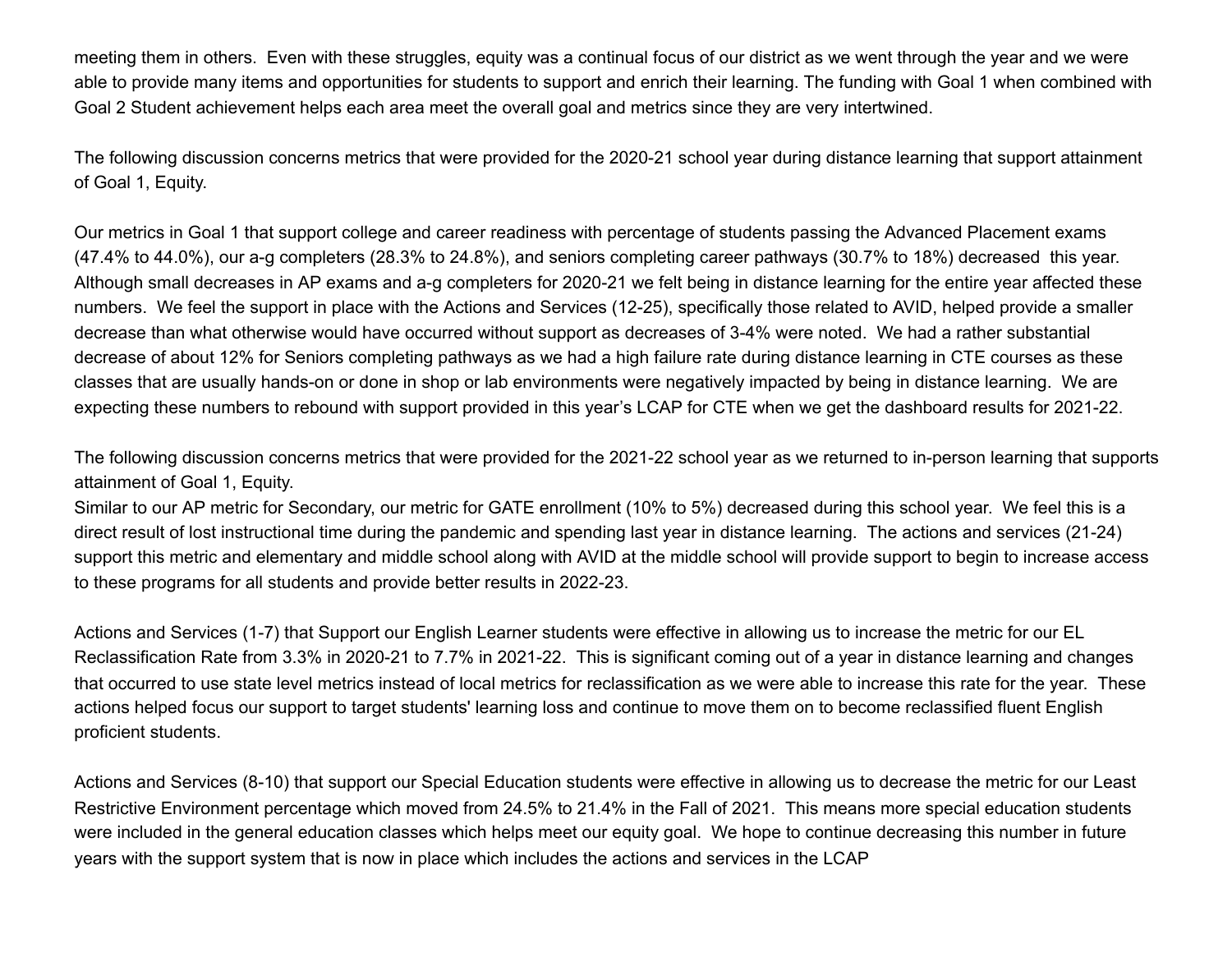Actions and Services (26-42) supporting our site libraries and enrichment programs including Visual and Performing Arts and Athletics provide students equitable opportunities and access to improve student outcomes in support of the metrics to continue to move forward to attain Goal 1.

A description of any changes made to the planned goal, metrics, desired outcomes, or actions for the coming year that resulted from reflections on prior practice.

After discussions with our educational partners and review by the LCAP writing committee it was determined to keep the same planned goal and metrics for Goal 1, Equity. A few changes were made to the desired outcomes. Due to the pandemic and lost instruction during that time some areas were adjusted using this year's number as a new baseline. The Advanced Placement pass rate was adjusted from 53.4% to 50.4%, UC a-g from 36.3 to 31.3, EL Reclassification rate from 20% to 17%, percentage GATE enrollment from 16% to 13%, and percentage of students in Least Restrictive Environment from 42.5% to 17.4% as this outcome was mistakenly increased instead of decreased in percentage. These changes are reflected in the 2022-23 LCAP.

**A report of the Total Estimated Actual Expenditures for last year's actions may be found in the Annual Update Table. A report of the Estimated Actual Percentages of Improved Services for last year's actions may be found in the Contributing Actions Annual Update Table.**

#### **Goal**

| Goal # | <b>Description</b>                                                                                                                                                                                                           |
|--------|------------------------------------------------------------------------------------------------------------------------------------------------------------------------------------------------------------------------------|
| Goal 2 | Student Achievement Prepare all students for college and career success in a global society by<br>providing a rigorous course of study in all academic areas with an emphasis on proficiency in Literacy<br>and Mathematics. |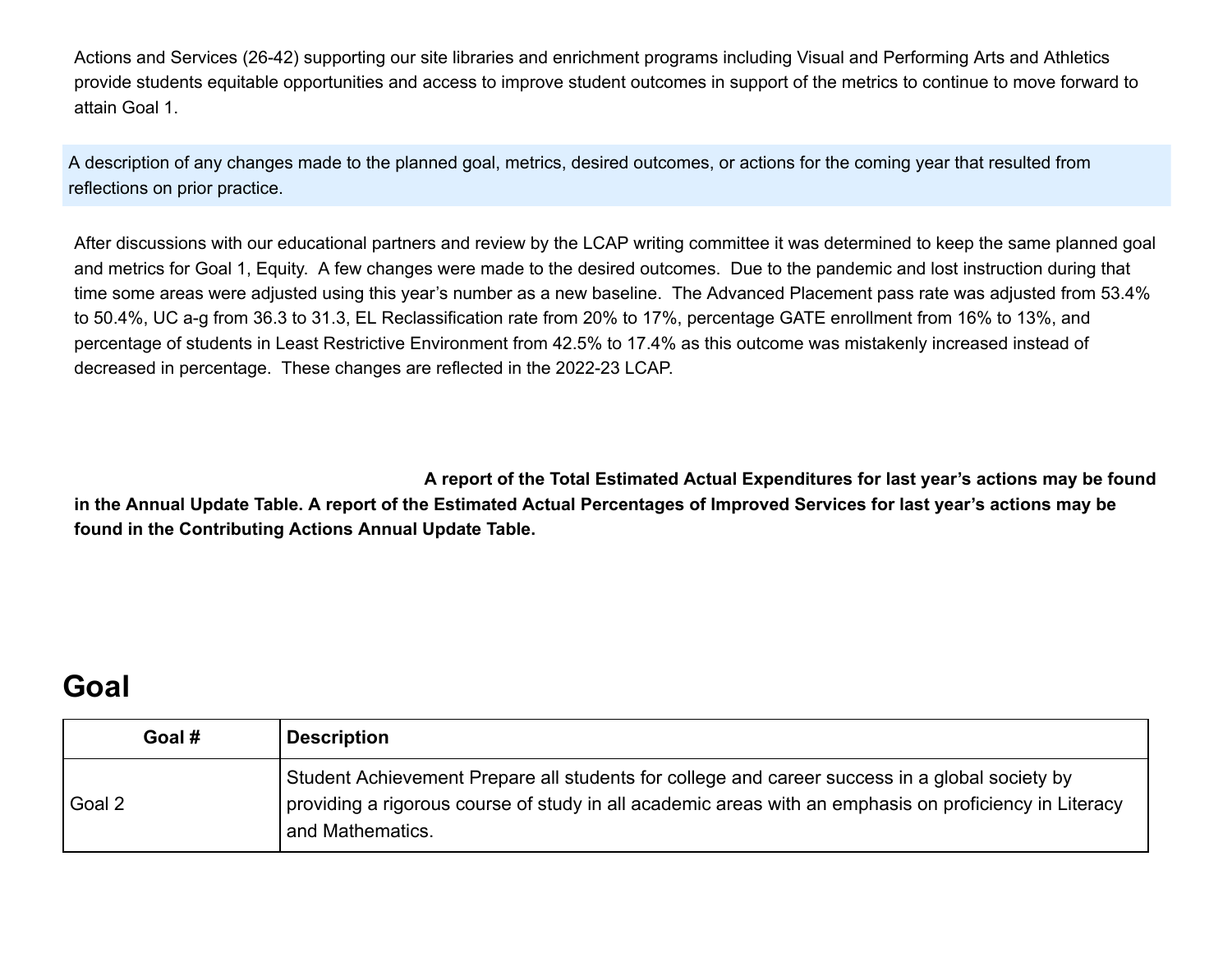#### An explanation of why the LEA has developed this goal.

CJUSD developed the Student Achievement goal to focus on the areas of the dashboard that are specific to student achievement at the macro or district level. Focusing on student achievement will provide data to show the progress the district is making in support of our students academic growth and areas where additional support is necessary. The actions and metrics when grouped together for our goal will provide the instructional supports, assessment, and interventions necessary to support our teachers as they work with our focus students in our unduplicated populations including support for all students to increase student achievement.

#### **Measuring and Reporting Results**

| Metric $#$                                                                                                                       | <b>Baseline</b> | Year 1 Outcome                              | Year 2 Outcome           | Year 3 Outcome           | <b>Desired Outcome</b><br>for 2023-24                                                       |
|----------------------------------------------------------------------------------------------------------------------------------|-----------------|---------------------------------------------|--------------------------|--------------------------|---------------------------------------------------------------------------------------------|
| Maintain 90% or higher<br>Dashboard Graduation<br>Rate State Priority: 4, 5                                                      | 90.6% (2020)    | 80.7% (2021)                                | [Intentionally<br>Blank] | [Intentionally<br>Blank] | 92.6% Dashboard<br><b>Graduation Rate</b>                                                   |
| Maintain 90% or higher<br><b>Dashboard Graduation</b><br>Rate State Priority: 4, 5                                               | 90.6% (2020)    | 80.7% (2021)                                | [Intentionally<br>Blank] | [Intentionally<br>Blank] | 92.6% Dashboard<br><b>Graduation Rate</b>                                                   |
| Increase percentage of<br>students prepared on<br>the College and Career<br>Readiness Indicator by<br>3% State Priority: 4, 7, 8 | 52.2% (2020)    | Not available on<br>CA Dashboard in<br>2021 | [Intentionally<br>Blank] | [Intentionally<br>Blank] | 56.2% of students<br>prepared on the<br>College and<br><b>Career Readiness</b><br>Indicator |
| Increase percentage of<br>students prepared on<br>the College and Career<br>Readiness Indicator by<br>3% State Priority: 4, 7, 8 | 52.2% (2020)    | Not available on<br>CA Dashboard in<br>2021 | [Intentionally<br>Blank] | [Intentionally<br>Blank] | 56.2% of students<br>prepared on the<br>College and<br><b>Career Readiness</b><br>Indicator |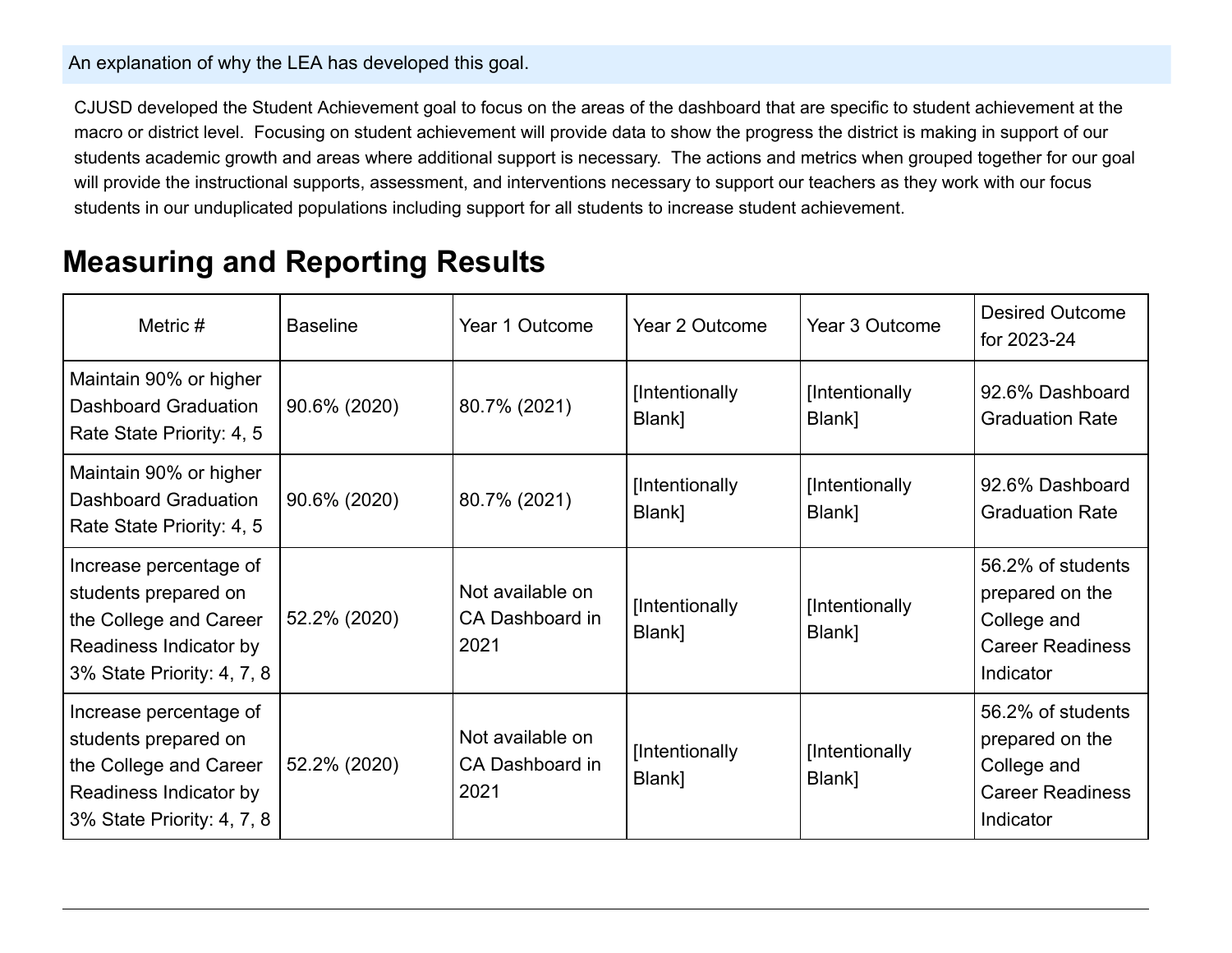| Increase percentage of<br>students who meet or<br>exceed in English<br>Language Arts on<br>CAASPP by 3% State<br>Priority: 2, 4, 7, 8                  | ELA: 38.6% (2019)     | ELA: 38.2 (2021)*<br>*7th, 8th, and 11th<br>grades only                 | [Intentionally<br>Blank] | [Intentionally<br>Blank] | 47.6% of students<br>who meet or<br>exceed in English<br>Language Arts on<br><b>CAASPP</b>  |
|--------------------------------------------------------------------------------------------------------------------------------------------------------|-----------------------|-------------------------------------------------------------------------|--------------------------|--------------------------|---------------------------------------------------------------------------------------------|
| Increase percentage of<br>students who meet or<br>exceed in English<br>Language Arts on<br>CAASPP by 3% State<br>Priority: 2, 4, 7, 8                  | ELA: 38.6% (2019)     | ELA: 38.2%<br>(2021)* *7th, 8th,<br>and 11th grades<br>only             | [Intentionally<br>Blank] | [Intentionally<br>Blank] | 47.6% of students<br>who meet or<br>exceed in English<br>Language Arts on<br><b>CAASPP</b>  |
| Increase percentage of<br>students who meet or<br>exceed in Mathematics<br>on the CAASPP by 3%<br>State Priority: 2, 4, 7, 8                           | Math: 25.1%<br>(2019) | Math: 15.8%<br>(2021) <sup>*</sup> *7th, 8th,<br>and 11th grade<br>only | [Intentionally<br>Blank] | [Intentionally<br>Blank] | 34.1% of students<br>who meet or<br>exceed in<br>Mathematics on<br>the CAASPP               |
| Increase percentage of<br>students who meet or<br>exceed in Mathematics<br>on the CAASPP by 3%<br>State Priority: 2, 4, 7, 8                           | Math: 25.1%<br>(2019) | Math: 15.8%<br>(2021)* 7th, 8th,<br>and 11th grade<br>only              | [Intentionally<br>Blank] | [Intentionally<br>Blank] | 34.1% of students<br>who meet or<br>exceed in<br>Mathematics on<br>the CAASPP               |
| Increase the percentage<br>of students making<br>progress towards<br><b>English Proficiency on</b><br>ELPAC Scores by 3%<br>State Priority: 2, 4, 7, 8 | 42% (2019)            | 39.7% (2021)                                                            | [Intentionally<br>Blank] | [Intentionally<br>Blank] | 48% of students<br>making progress<br>towards English<br>proficiency on the<br><b>ELPAC</b> |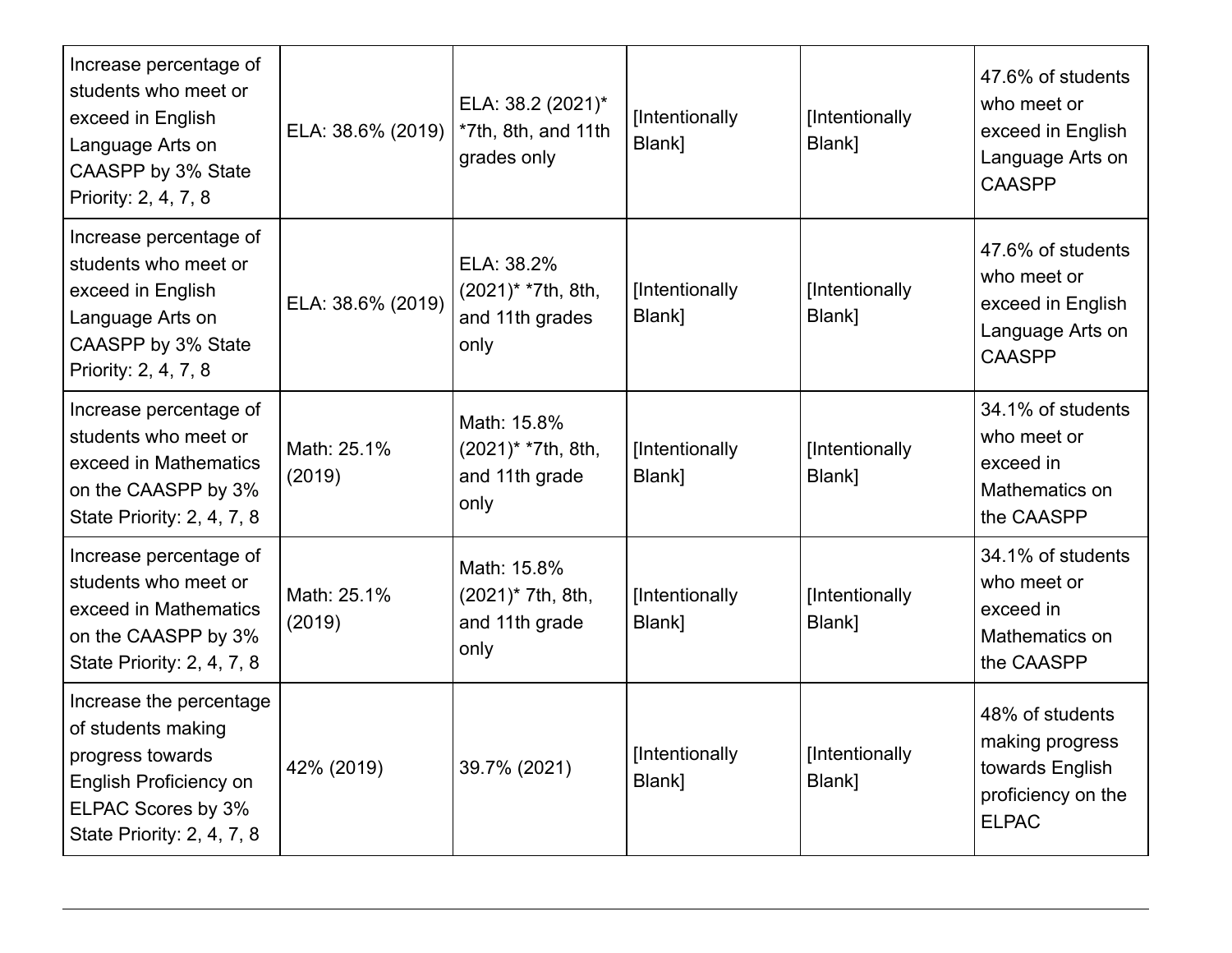| Increase the percentage<br>of students making<br>progress towards<br>English Proficiency on<br>ELPAC Scores by 3%<br>State Priority: 2, 4, 7, 8 | 42% (2019)                                 | 39.7% (2021)                               | [Intentionally<br>Blank] | [Intentionally<br>Blank] | 48% of students<br>making progress<br>towards English<br>proficiency on the<br><b>ELPAC</b>                    |
|-------------------------------------------------------------------------------------------------------------------------------------------------|--------------------------------------------|--------------------------------------------|--------------------------|--------------------------|----------------------------------------------------------------------------------------------------------------|
| K-1 Reading Fluency<br><b>DIBELS</b> at or above<br>benchmark State<br>Priority: 4, 8                                                           | K: 20% (2021) 1st:<br>29% (2021)           | K: 27% (2022) 1st:<br>29% (2022)           | [Intentionally<br>Blank] | [Intentionally<br>Blank] | K: 29% and 1st:<br>38% of students at<br>or above<br>benchmark on<br><b>DIBELS</b> reading<br>fluency          |
| K-1 Reading Fluency<br><b>DIBELS</b> at or above<br>benchmark State<br>Priority: 4, 8                                                           | K: 20% (2021) 1st:<br>29% (2021)           | K: 27% (2022) 1st:<br>29% (2022)           | [Intentionally<br>Blank] | [Intentionally<br>Blank] | K: 29% and 1st:<br>38% of students at<br>or above<br>benchmark on<br><b>DIBELS</b> reading<br>fluency          |
| <b>iReady Diagnostic</b><br>results grades 2-6 at<br>Tier 1 State Priority: 4, 8                                                                | Reading: 39%<br>(2021) Math: 27%<br>(2021) | Reading: 31%<br>(2022) Math: 27%<br>(2022) | [Intentionally<br>Blank] | [Intentionally<br>Blank] | Increase the<br>number of Tier 1<br>students in grades<br>2-6 on iReady<br>Reading to 48%,<br>and Math to 36%. |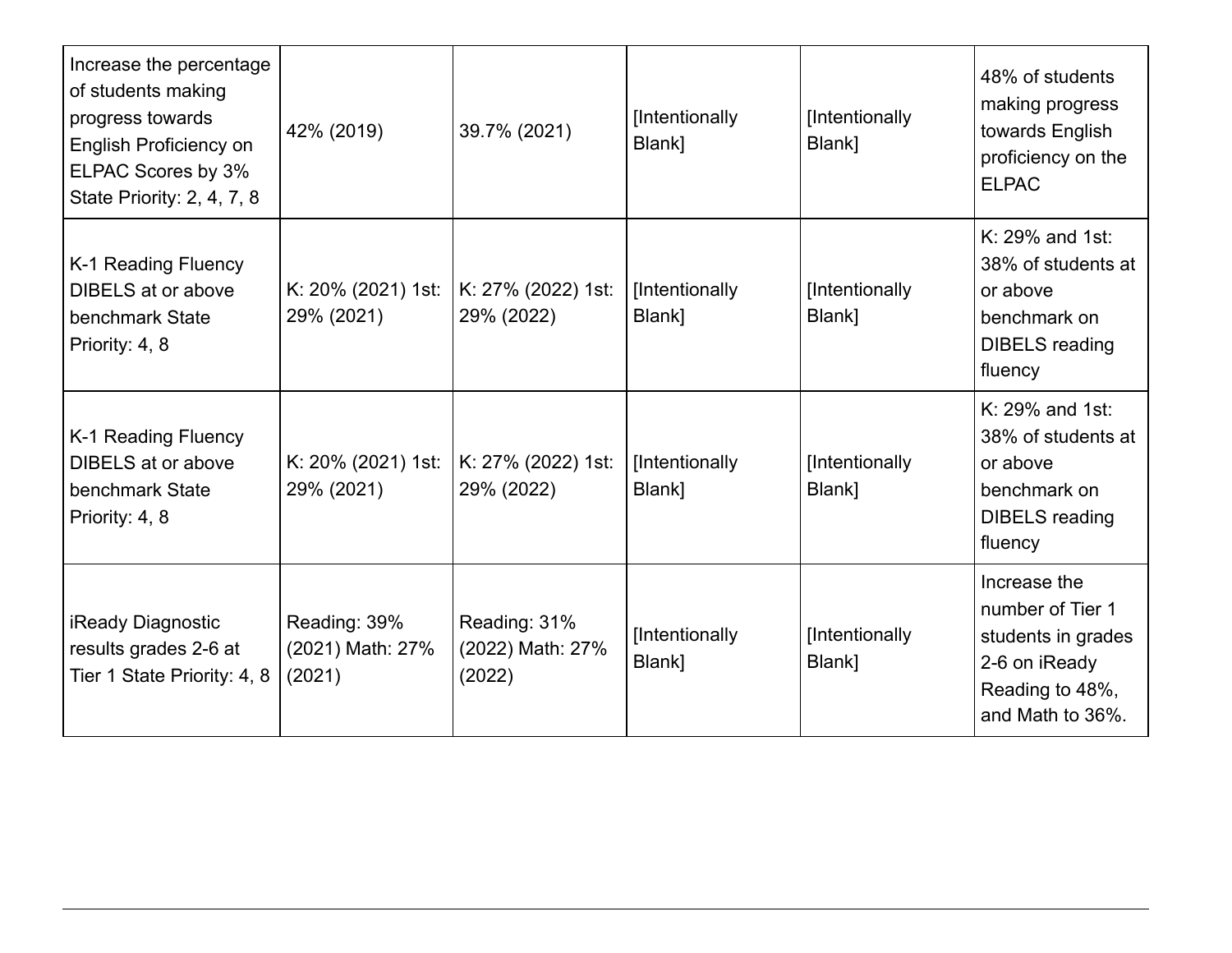| <b>iReady Diagnostic</b><br>results grades 2-6 at<br>Tier 1 State Priority: 4, 8 | Reading: 39%<br>(2021) Math: 27%<br>(2021)                                       | Reading: 31%<br>(2022) Math: 27%<br>(2022)                                                                                                                                                      | [Intentionally<br>Blank] | [Intentionally<br>Blank] | Increase the<br>number of Tier 1<br>students in grades<br>2-6 on iReady<br>Reading to 48%,<br>and Math to 36%.                                                                   |
|----------------------------------------------------------------------------------|----------------------------------------------------------------------------------|-------------------------------------------------------------------------------------------------------------------------------------------------------------------------------------------------|--------------------------|--------------------------|----------------------------------------------------------------------------------------------------------------------------------------------------------------------------------|
| PSAT results for grades<br>7-10 State Priority: 4                                | Avg Total Score:<br>22% (2020)<br><b>EBRW: 21%</b><br>(2020) Math: 31%<br>(2020) | <b>EBRW: 27% Math:</b><br>24%                                                                                                                                                                   | [Intentionally<br>Blank] | [Intentionally<br>Blank] | Increase EBRW to<br>30% and Math to<br>40% on the PSAT<br>for grades 7-10                                                                                                        |
| PSAT results for grades<br>7-10 State Priority: 4                                | Avg Total Score:<br>22% (2020)<br><b>EBRW: 21%</b><br>(2020) Math: 31%<br>(2020) | Avg. Total Score:<br>Not provided in<br>3031 EBRW: 27%<br>(2021) Math: 24%<br>(2021)                                                                                                            | [Intentionally<br>Blank] | [Intentionally<br>Blank] | Increase EBRW to<br>30%, and Math to<br>40% on the PSAT<br>for grades 7-10                                                                                                       |
| <b>NWEA MAP</b><br><b>Assessment Growth</b><br>Grades 7-11                       | Not a metric in<br>2021/22                                                       | Math 7 39% 8 39%<br>9 42% 10 38% 11<br>38% Language<br>Use 7 39% 8 48%<br>9 38% 10 35% 11<br>34% Reading 7<br>38% 8 32% 9 32%<br>10 25% 11 28%<br>Science 7 37% 8<br>35% 9 34% 10<br>34% 11 N/A | [Intentionally<br>Blank] | [Intentionally<br>Blank] | Math 7 45% 8 45%<br>9 48% 10 44% 11<br>44% Lang Use 7<br>45% 8 54% 9 44%<br>10 41% 11 40%<br>Read 7 44% 8 38%<br>9 33% 10 32% 11<br>34% Sci 7 44% 8<br>41% 940% 10<br>40% 11 N/A |

### **Actions**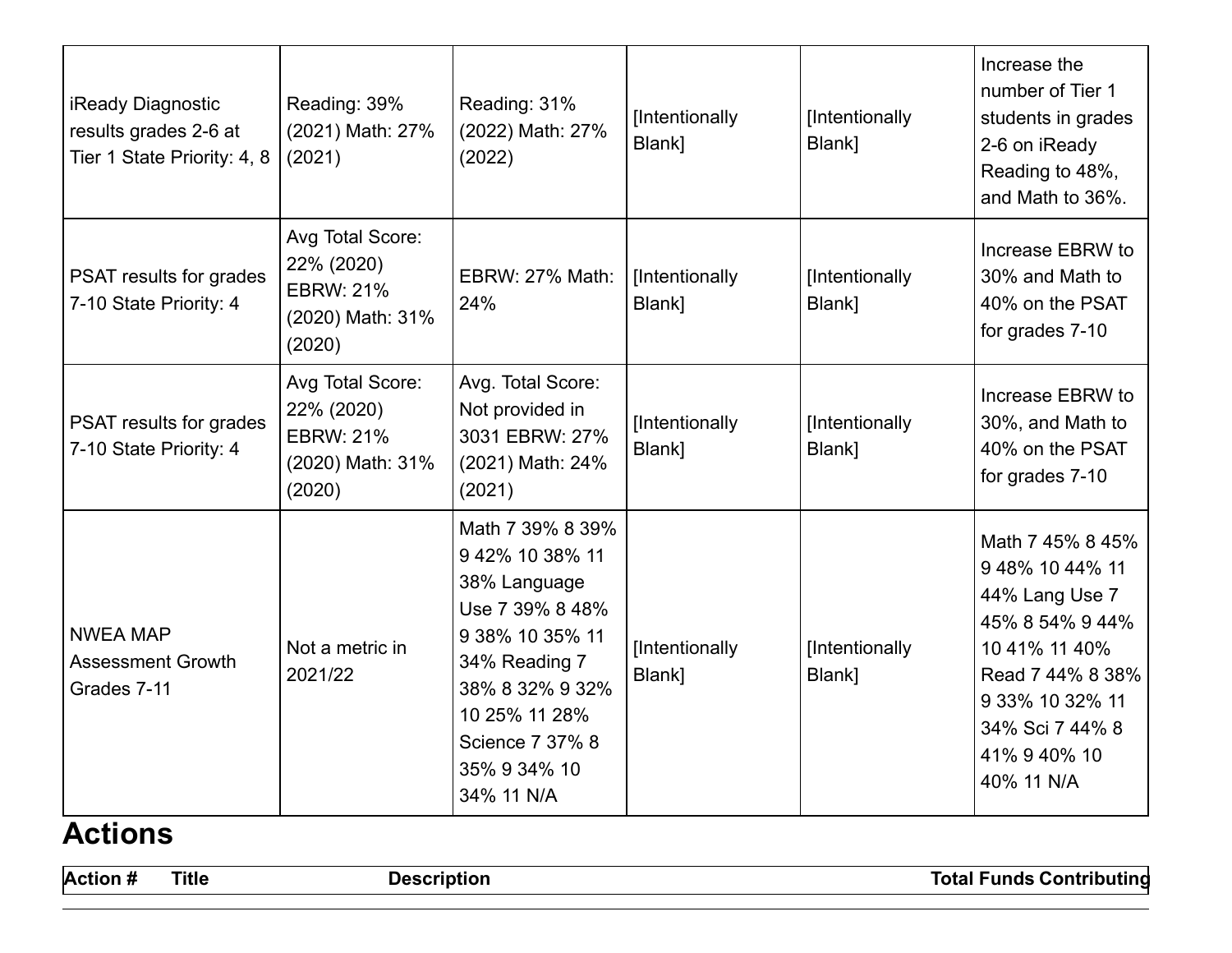| <b>Action #</b> | <b>Title</b>                                                             | <b>Description</b>                                                                                                                                                                                                                                                                                                                                                                                                                                                                                                                                                                        |                  | <b>Total Funds Contributing</b> |
|-----------------|--------------------------------------------------------------------------|-------------------------------------------------------------------------------------------------------------------------------------------------------------------------------------------------------------------------------------------------------------------------------------------------------------------------------------------------------------------------------------------------------------------------------------------------------------------------------------------------------------------------------------------------------------------------------------------|------------------|---------------------------------|
| Action #1       | <b>English Language Arts</b><br>(ELA): MS ELA Support<br><b>Teachers</b> | Provide one additional English Language Arts (ELA) Teacher at<br>each middle school (4) to lower the class size across school<br>sites and/or provide ELA Support to provide for intervention and<br>support for low income, English Learners and Foster youth<br>students who are below grade level and will benefit from smaller<br>class sizes and more teacher supports. This supports our<br>metrics for increasing the percentage of students who meet or<br>exceed in ELA on CAASPP and students making progress<br>towards English proficiency on ELPAC.                          | \$500,175.00 Yes |                                 |
| Action #2       | ELA: HS ELA Support<br><b>Teachers</b>                                   | Provide one additional English Language Arts (ELA) Teacher at<br>each comprehensive high school (3) to lower the class size<br>across school sites and/or provide ELA Support to provide more<br>time for intervention and support for low income, English<br>Learners and Foster youth students who are below grade level<br>and will benefit from smaller class sizes and more teacher<br>supports. This supports our metrics for increasing the<br>percentage of students who meet or exceed in ELA on<br>CAASPP and students making progress towards English<br>proficiency on ELPAC. | \$217,699.00 Yes |                                 |
| Action #3       | ELA: HS ELA TOA's                                                        | Provide each comprehensive high school (3) with one ELA<br>Teacher on Assignment (TOA). The TOA's will provide<br>intervention and support for low income, English Learner, and<br>Foster Youth students below grade expectations who will benefit<br>from extra support in ELA from an additional teacher. This<br>supports our metrics for increasing the percentage of students<br>who meet or exceed in ELA on CAASPP and students making<br>progress towards English proficiency on ELPAC.                                                                                           | \$375,068.00 Yes |                                 |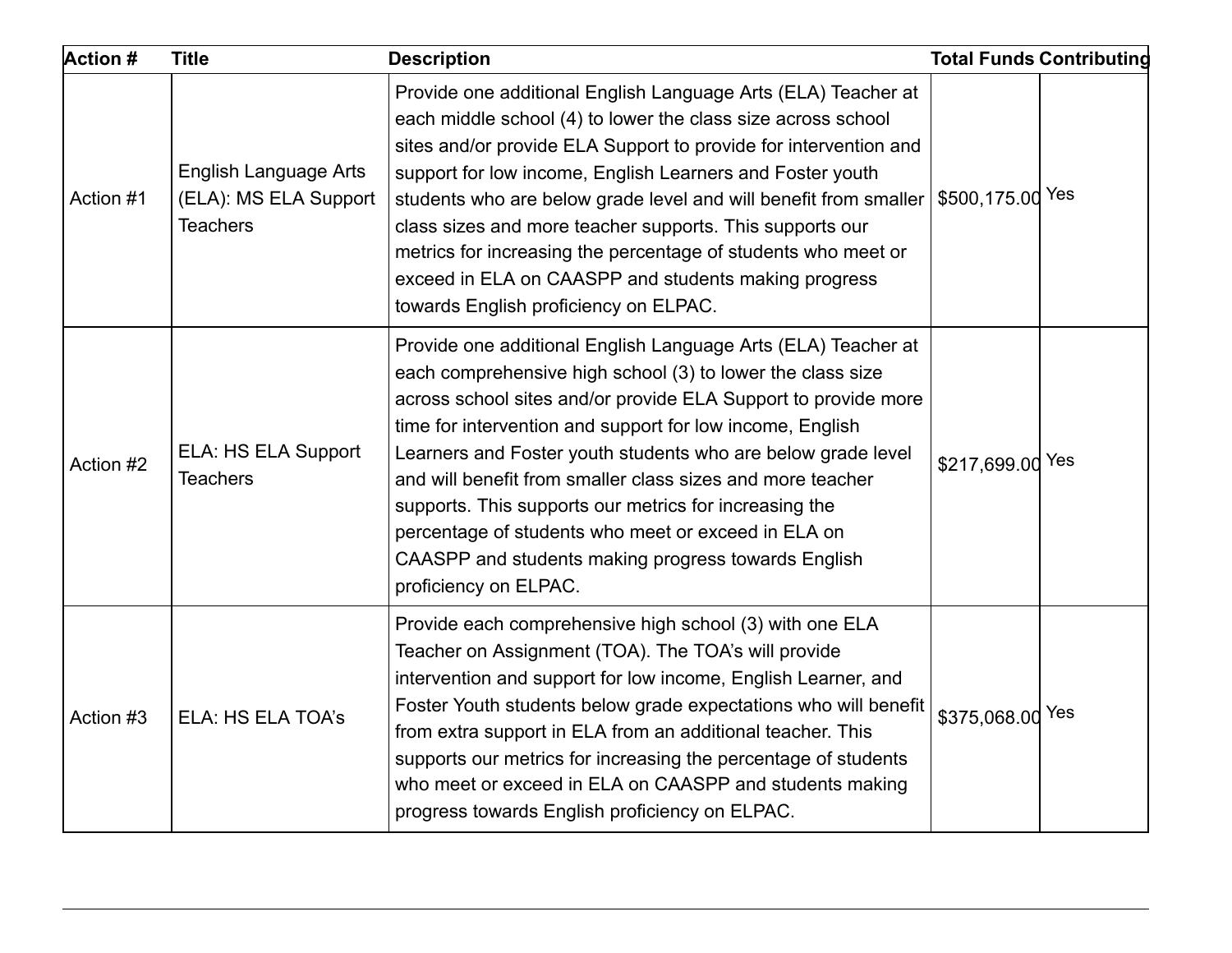| <b>Action #</b> | <b>Title</b>                                                                                               | <b>Description</b>                                                                                                                                                                                                                                                                                                                                                                                                                                                                                  |                  | <b>Total Funds Contributing</b> |
|-----------------|------------------------------------------------------------------------------------------------------------|-----------------------------------------------------------------------------------------------------------------------------------------------------------------------------------------------------------------------------------------------------------------------------------------------------------------------------------------------------------------------------------------------------------------------------------------------------------------------------------------------------|------------------|---------------------------------|
| Action #4       | <b>English Language Arts</b><br>(ELA) Curriculum<br>Program Specialist (no<br>longer in LCAP in 22-<br>23) | Provide one English Language Arts (ELA) Curriculum Program<br>Specialist for the District to provide ELA instructional and<br>assessment support for ELA Teachers throughout the District.<br>This supports our metrics for increasing the percentage of<br>unduplicated students who meet or exceed in ELA on CAASPP<br>and English Learners making progress towards English<br>proficiency on ELPAC. (no longer funded using LCAP in 22-23)                                                       | \$0.00           | Yes                             |
| Action #5       | Mathematics (Math): MS<br><b>Math Support Teachers</b>                                                     | Provide one additional Mathematics Teacher at each middle<br>school (4) to lower the class size across school sites and/or<br>provide math support to provide for intervention and support for<br>low income, English Learners and Foster youth students who<br>are below grade level and will benefit from smaller class sizes<br>and more teacher supports. This supports our metrics for<br>increasing the percentage of students who meet or exceed in<br>Math on CAASPP.                       | \$490,493.00 Yes |                                 |
| Action #6       | Math: HS Math Support<br><b>Teachers</b>                                                                   | Provide one additional Mathematics Teacher at each<br>comprehensive high school (3) to lower the class size across<br>school sites and/or provide math support to provide more time<br>for intervention and support for low income, English Learners<br>and Foster youth students who are below grade level and will<br>benefit from smaller class sizes and more teacher supports.<br>This supports our metrics for increasing the percentage of<br>students who meet or exceed in Math on CAASPP. | \$383,321.00 Yes |                                 |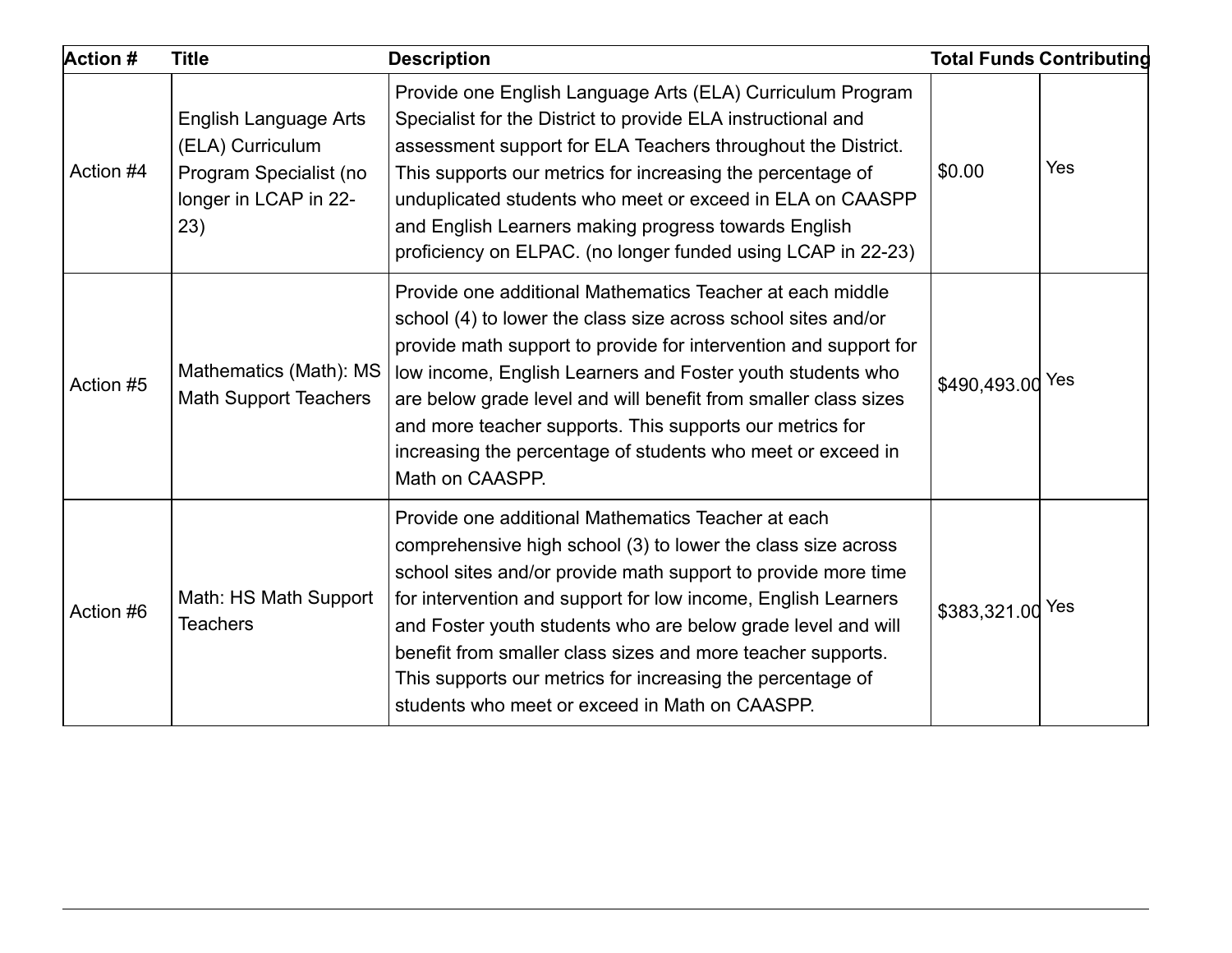| <b>Action #</b> | <b>Title</b>                                          | <b>Description</b>                                                                                                                                                                                                                                                                                                                                                                                                                                                                                                                                                                                                                                                                                                                                                                                           |                  | <b>Total Funds Contributing</b> |
|-----------------|-------------------------------------------------------|--------------------------------------------------------------------------------------------------------------------------------------------------------------------------------------------------------------------------------------------------------------------------------------------------------------------------------------------------------------------------------------------------------------------------------------------------------------------------------------------------------------------------------------------------------------------------------------------------------------------------------------------------------------------------------------------------------------------------------------------------------------------------------------------------------------|------------------|---------------------------------|
| Action #7       | Math: HS Math TOA's                                   | Provide each comprehensive high school (3) with one<br>Mathematics Teacher on Assignment (TOA). The TOA's will<br>provide intervention and support for low income, English<br>Learner, and Foster Youth students below grade expectations<br>who will benefit from extra support in Math from an additional<br>teacher. This supports our metrics for increasing the percentage<br>of students who meet or exceed in Math on CAASPP.                                                                                                                                                                                                                                                                                                                                                                         | \$383,320.00 Yes |                                 |
| Action #8       | Summer School (SS):<br><b>Instructional Materials</b> | Maintain the summer school program at the middle and high<br>schools to allow unduplicated students to remediate classes<br>and to take classes to gain schedule flexibility to enroll in and<br>complete CTE pathways and UC/CSU course requirements.<br>This action provides materials and supplies for summer school<br>to support instruction in the classroom. This principally benefits<br>our low-socioeconomic, English Learner, and Foster Youth<br>students to provide class instructional materials and supplies<br>that would not otherwise be available. This supports multiple<br>metrics for our unduplicated students including proficiency on<br>CAASPP in ELA and Math, progress on ELPAC, maintaining<br>graduation rate, and increasing preparedness on College and<br>Career Indicator. | \$25,000.00      | Yes                             |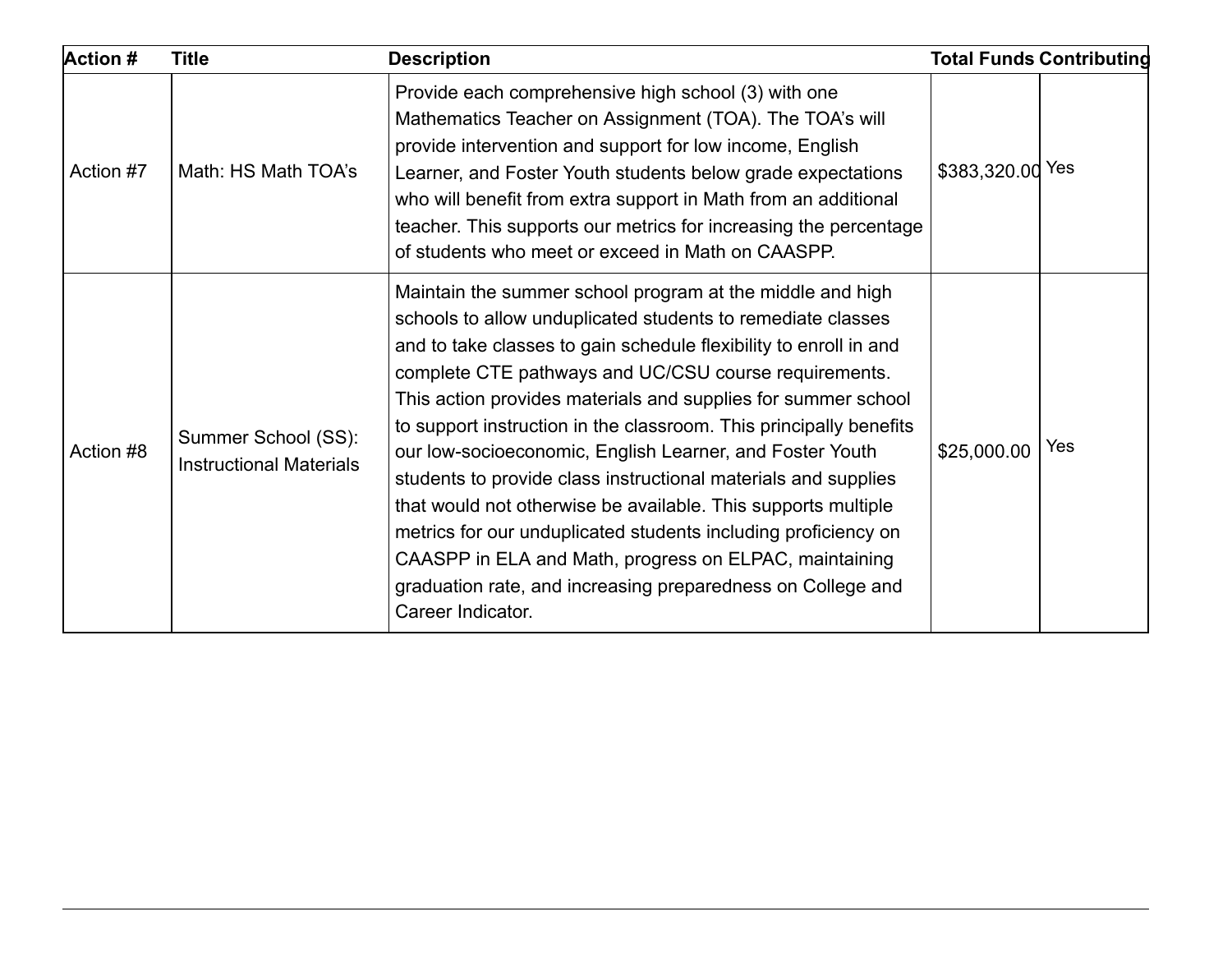| <b>Action #</b> | <b>Title</b>                                                    | <b>Description</b>                                                                                                                                                                                                                                                                                                                                                                                                                                                                                                                                                                                                                                                                                                    |                              | <b>Total Funds Contributing</b> |
|-----------------|-----------------------------------------------------------------|-----------------------------------------------------------------------------------------------------------------------------------------------------------------------------------------------------------------------------------------------------------------------------------------------------------------------------------------------------------------------------------------------------------------------------------------------------------------------------------------------------------------------------------------------------------------------------------------------------------------------------------------------------------------------------------------------------------------------|------------------------------|---------------------------------|
| Action #9       | Summer School (SS):<br><b>Salaries and Benefits</b>             | Maintain the summer school program at the middle and high<br>schools to allow students to remediate classes and to take<br>classes to gain schedule flexibility to enroll in and complete<br>CTE pathways and UC/CSU course requirements. This action<br>provides teachers, classified staff, administrators to support<br>participation by our low income, English Learners, and Foster<br>Youth students who may not otherwise be able to graduate<br>without participation in the summer school program. This<br>supports multiple metrics including proficiency on CAASPP in<br>ELA and Math, progress on ELPAC, maintaining graduation<br>rate, increasing students prepared on College and Career<br>Readiness. | $$1,075,000.00$ es           |                                 |
| Action #10      | Elementary TOA's: One<br>per site (18)                          | Continue the 18 elementary teachers on assignment to provide<br>coordinated interventions to low income, English Learner, and<br>Foster Youth students below grade level expectations as<br>needed at elementary sites to support unduplicated students on<br>site with interventions in reading, mathematics, and<br>assessment. This supports metrics for increasing I-ready<br>diagnostic scores, DIBELS fluency increases, CAASPP<br>increases in Math and ELA, and ELPAC scores.                                                                                                                                                                                                                                 | $$2,604,268.0$ <sup>es</sup> |                                 |
| Action #11      | <b>Elementary TOA's:</b><br>training, supplies and<br>equipment | Provide professional learning, instructional materials and<br>equipment support for Elementary TOA"s to support their work<br>with low income, English Learner, and Foster Youth students<br>below grade level expectations as needed at elementary sites<br>to support unduplicated students on site with interventions in<br>reading, mathematics, and assessment. This supports metrics<br>for increasing I-ready diagnostic scores, DIBELS fluency<br>increases, CAASPP increases in Math and ELA, and ELPAC<br>scores.                                                                                                                                                                                           | \$414,984.00 Yes             |                                 |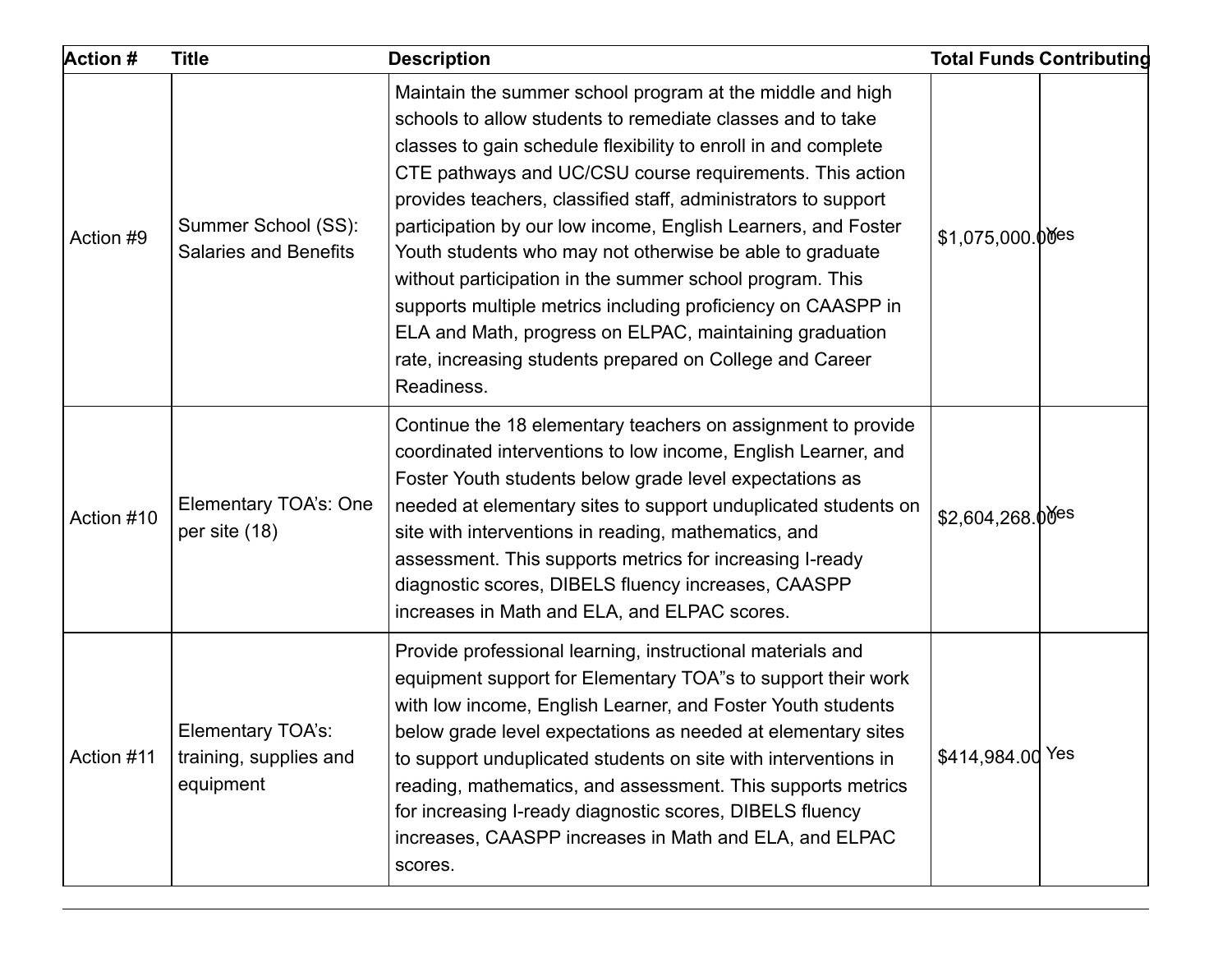| <b>Action #</b> | <b>Title</b>                               | <b>Description</b>                                                                                                                                                                                                                                                                                                                                                                                                                                                                                                                                                                                                                                                                                                     |                  | <b>Total Funds Contributing</b> |
|-----------------|--------------------------------------------|------------------------------------------------------------------------------------------------------------------------------------------------------------------------------------------------------------------------------------------------------------------------------------------------------------------------------------------------------------------------------------------------------------------------------------------------------------------------------------------------------------------------------------------------------------------------------------------------------------------------------------------------------------------------------------------------------------------------|------------------|---------------------------------|
| Action #12      | Literacy: DIBELS<br><b>Amplify Online</b>  | Continue the use of an assessment program to measure<br>reading proficiency and identify English Learners, foster youth<br>and low income students in need of interventions in order to<br>achieve grade level reading proficiency. Implement DIBELS<br>Amplify Online assessment districtwide to K-1. Funds used to<br>support purchase of the online program and to provide K-1<br>teacher release time for unduplicated student testing. This<br>supports our metric for K-1 reading fluency at or above<br>benchmark on DIBELS.                                                                                                                                                                                    | \$206,241.00 Yes |                                 |
| Action #13      | <b>MS MESA: MESA</b><br>Teachers (4)       | Support the integration of career education at the middle school<br>level for low income and English Learner students through the<br>creation of elective courses for students which articulate to the<br>high school career education options. Provide one teacher at<br>each middle school site (4). This provides the opportunity for<br>our low income and English Learner students to participate in<br>career education programs in the district that may not otherwise<br>be able to participate. This supports multiple metrics including<br>proficiency on CAASPP in ELA and Math, progress on ELPAC,<br>maintaining graduation rate, increasing students prepared on<br><b>College and Career Readiness.</b> | \$469,975.00 Yes |                                 |
| Action #14      | <b>MS MESA: Instructional</b><br>materials | Provide funding for each middle school (4) to support the<br>purchase of instructional materials, supplies and equipment for<br>middle school MESA courses. This provides the opportunity for<br>our low income and English Learner students to participate in<br>career education programs in the district that may not otherwise<br>be able to participate. This supports multiple metrics including<br>proficiency on CAASPP in ELA and Math, progress on ELPAC,<br>maintaining graduation rate, increasing students prepared on<br><b>College and Career Readiness.</b>                                                                                                                                            | \$30,000.00      | Yes                             |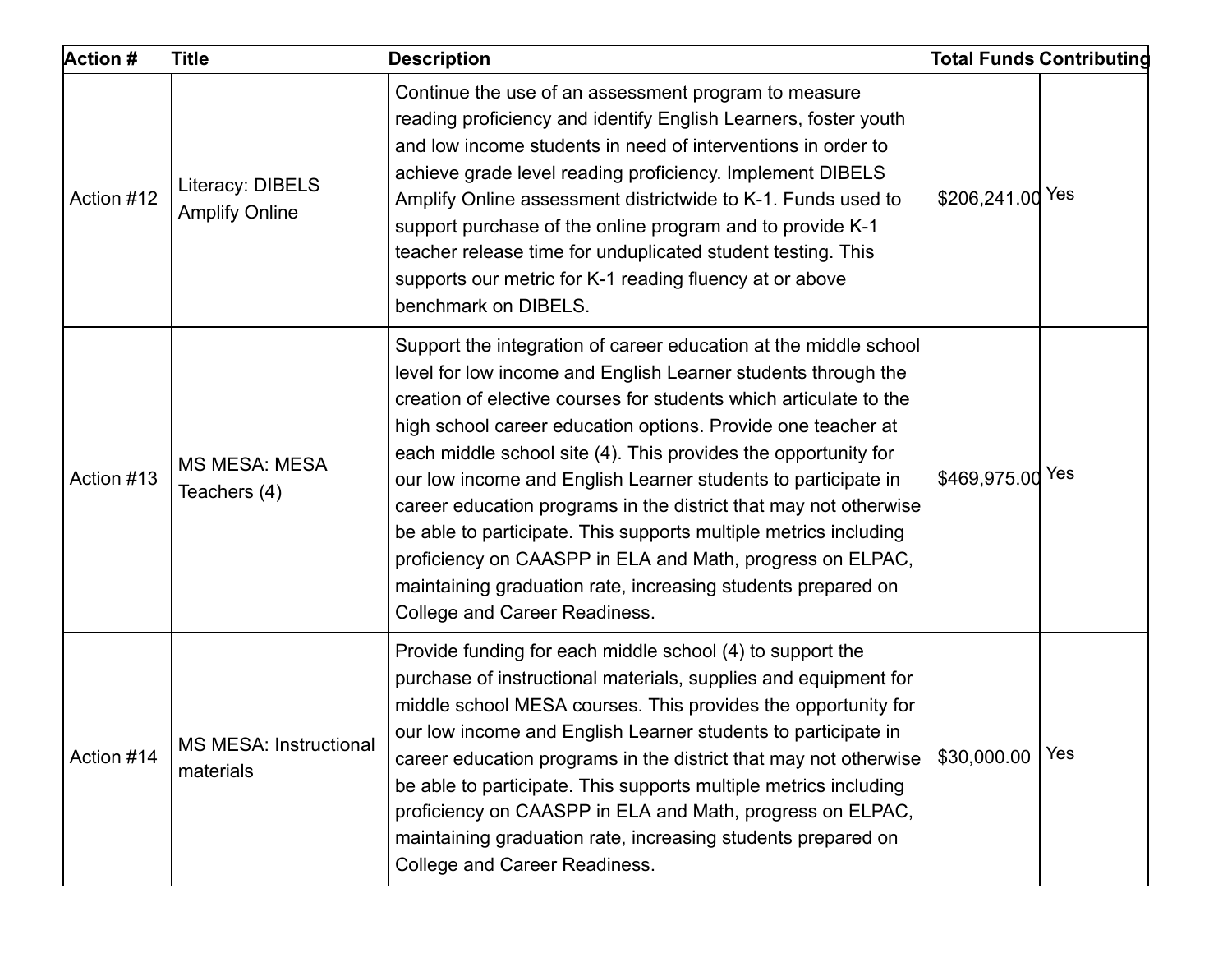| <b>Action #</b> | <b>Title</b>                                      | <b>Description</b>                                                                                                                                                                                                                                                                                                                                                                                                                                                                                                                                                                                        |                  | <b>Total Funds Contributing</b> |
|-----------------|---------------------------------------------------|-----------------------------------------------------------------------------------------------------------------------------------------------------------------------------------------------------------------------------------------------------------------------------------------------------------------------------------------------------------------------------------------------------------------------------------------------------------------------------------------------------------------------------------------------------------------------------------------------------------|------------------|---------------------------------|
| Action #15      | Technology: Curriculum<br>Program Specialists (4) | Provide educational technology Curriculum Program Specialists<br>(4) to assist teachers in integrating technology into lessons<br>aligned with the Common Core State Standards. This support is<br>principally directed toward our low income, English Learner, and<br>Foster Youth students who will benefit from the use of<br>technology in instruction and increased engagement in classes.<br>This supports multiple metrics including proficiency on CAASPP<br>in ELA and Math, progress on ELPAC, maintaining graduation<br>rate, increasing students prepared on College and Career<br>Readiness. | \$650,750.00 Yes |                                 |
| Action #16      | Technology: Technology<br><b>Support Staff</b>    | Maintain technology support staff (20 fte) to assist teachers and<br>school sites with maintenance and support of instructional<br>technology. This support is principally directed toward our low<br>income, English Learner, and Foster Youth students who will<br>benefit from the use of technology in instruction and increased<br>engagement in classes. This supports multiple metrics including<br>proficiency on CAASPP in ELA and Math, progress on ELPAC,<br>maintaining graduation rate, increasing students prepared on<br><b>College and Career Readiness.</b>                              | \$2,824,012.00es |                                 |
| Action #17      | Teacher Collaboration:<br>Teacher Prep Days (2)   | Include two non-student collaboration days in the certificated<br>work year calendar to provide teachers with planning and<br>collaboration opportunities. The two additional days will be<br>subject to the development of guiding principles for the effective<br>preparation and student achievement-centered use of time and<br>will support student achievement.                                                                                                                                                                                                                                     | \$1,687,688.00   | No                              |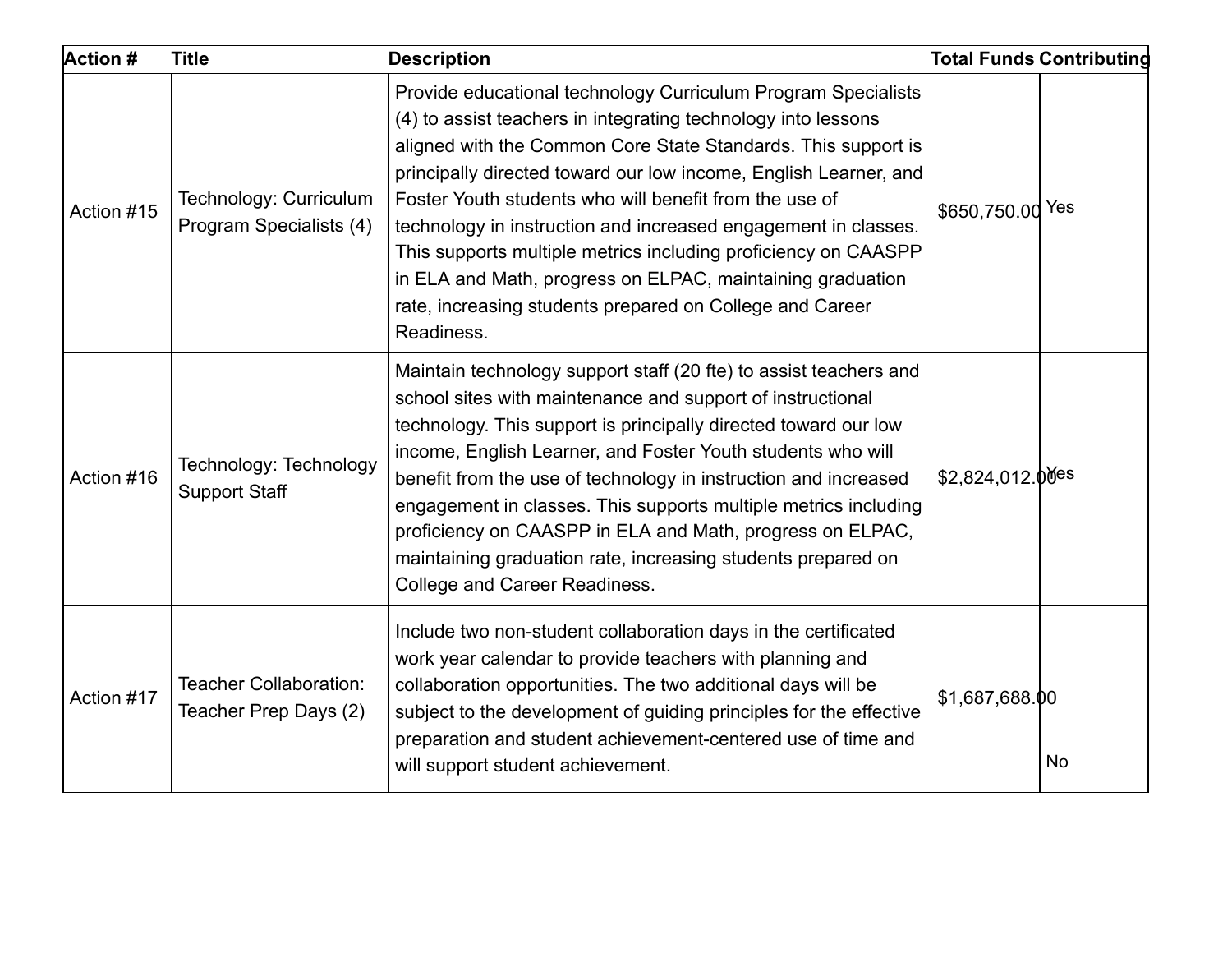| <b>Action #</b> | <b>Title</b>                                                                            | <b>Description</b>                                                                                                                                                                                                                                                                                                                                                                                                                                                                                                                                                                                                                                                                              |                    | <b>Total Funds Contributing</b> |
|-----------------|-----------------------------------------------------------------------------------------|-------------------------------------------------------------------------------------------------------------------------------------------------------------------------------------------------------------------------------------------------------------------------------------------------------------------------------------------------------------------------------------------------------------------------------------------------------------------------------------------------------------------------------------------------------------------------------------------------------------------------------------------------------------------------------------------------|--------------------|---------------------------------|
| Action #18      | Teacher Collaboration:<br><b>Teacher Collaboration</b><br>Day                           | Continue to support teacher collaboration to design and<br>implement Common Core based lessons, review assessment<br>data, and support increased student achievement. This is<br>principally directed toward our low income, English Learners,<br>and Foster youth students by supporting improved lesson<br>design and implementation in the classroom thereby increasing<br>student engagement and success. Provide one teacher day<br>outside the work calendar. This supports multiple metrics<br>including proficiency on CAASPP in ELA and Math, progress on<br>ELPAC, maintaining graduation rate, PSAT results, and<br>increasing students prepared on College and Career<br>Readiness. | \$368,839.00 Yes   |                                 |
| Action #19      | <b>Instructional Assistants</b>                                                         | For 2022-23, provide Instructional Assistants (43 fte) for 6-hours<br>a day principally directed toward Low income, foster youth and<br>English learner students in grades TK-3 at elementary and<br>grades 7-8 at middle school and 9-12 at the high school with<br>core academic content and language knowledge acquisition.                                                                                                                                                                                                                                                                                                                                                                  | $$1,972,345.0$ des |                                 |
| Action #20      | <b>Professional Learning</b><br>(PL): Online<br><b>Professional Learning</b><br>Stipend | To reduce the amount of time teachers are out of the classroom<br>for staff development, provide elementary teachers an<br>opportunity to participate in online project driven staff<br>development. This will support improved instruction in the<br>classroom and is principally directed towards our English<br>Learners, foster youth, and low income students.                                                                                                                                                                                                                                                                                                                             | \$64,000.00        | Yes                             |
| Action #21      | PL: Alludo License                                                                      | Purchase a license for Alludo, a technology platform to store the<br>district's online professional learning software program to<br>support teacher professional learning. This program allows<br>teachers to access online learning at any time and do so at their<br>own pace to support instruction for our English Learners, foster<br>youth, and low income students.                                                                                                                                                                                                                                                                                                                      | \$23,000.00        | Yes                             |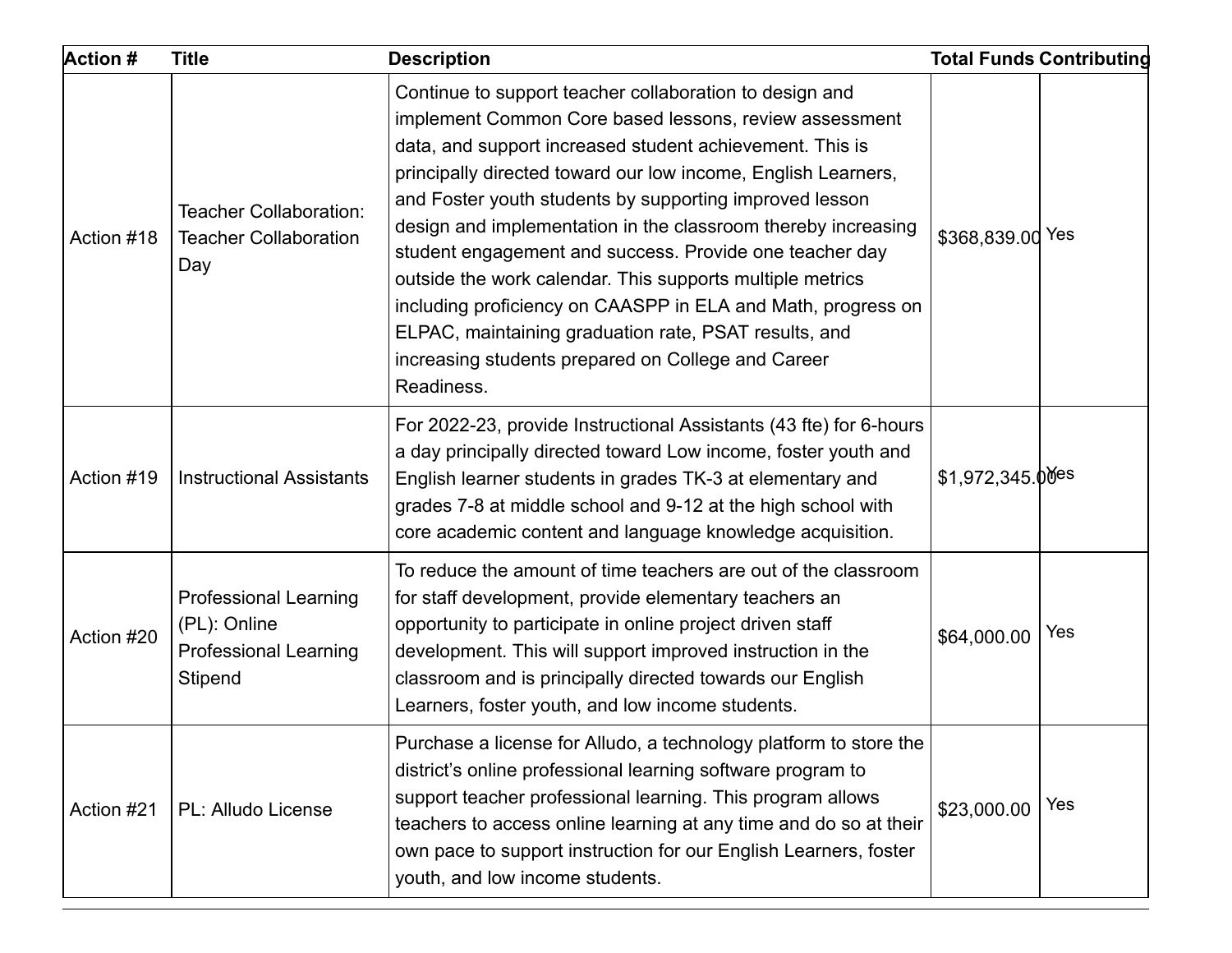| <b>Action #</b> | <b>Title</b>                                                                                                                        | <b>Description</b>                                                                                                                                                                                                                                                                                                                                                                                                                                                                                                                                                                                                                            |        | <b>Total Funds Contributing</b> |
|-----------------|-------------------------------------------------------------------------------------------------------------------------------------|-----------------------------------------------------------------------------------------------------------------------------------------------------------------------------------------------------------------------------------------------------------------------------------------------------------------------------------------------------------------------------------------------------------------------------------------------------------------------------------------------------------------------------------------------------------------------------------------------------------------------------------------------|--------|---------------------------------|
| Action #22      | PL: LETRS Training<br>(one-time funded in 21-<br>22 not in LCAP for 22-<br>23)                                                      | Provide 2nd Grade teachers and Elementary Teachers on<br>Assignment to participate in LETRS Training to support literacy<br>of our low income and English Learner students. This supports<br>metrics for increasing I-ready diagnostic scores, DIBELS<br>fluency increases, CAASPP increases in Math and ELA, and<br>ELPAC scores. (one-time funded in 21-22 other funding used<br>for 22-23)                                                                                                                                                                                                                                                 | \$0.00 | <b>No</b>                       |
| Action #23      | <b>PL: Elementary Science</b><br>& Social Studies (one-<br>time funded in 21-22 not<br>in LCAP for 22-23)                           | Provide elementary Science and Social Studies teachers<br>professional learning to support Core instruction. This is<br>principally directed toward our low income, English Learners,<br>and Foster youth students by supporting improved lesson<br>design and implementation in the classroom thereby increasing<br>student engagement and success. This supports multiple<br>metrics including proficiency on CAASPP in ELA and Math,<br>progress on ELPAC, maintaining graduation rate, PSAT results,<br>and increasing students prepared on College and Career<br>Readiness. (one-time funded in 21-22 other funding used for<br>$22-23)$ | \$0.00 | No                              |
| Action #24      | PL: Support for<br><b>Professional Learning</b><br>without substitutes.<br>(one-time funded in 21-<br>22 not in LCAP for 22-<br>23) | Provide professional learning options to teachers to participate<br>outside the school day. This benefits the students by providing<br>their teacher of record in the classroom as much as possible.<br>(one-time funded in 21-22 other funding used for 22-23)                                                                                                                                                                                                                                                                                                                                                                               | \$0.00 | No                              |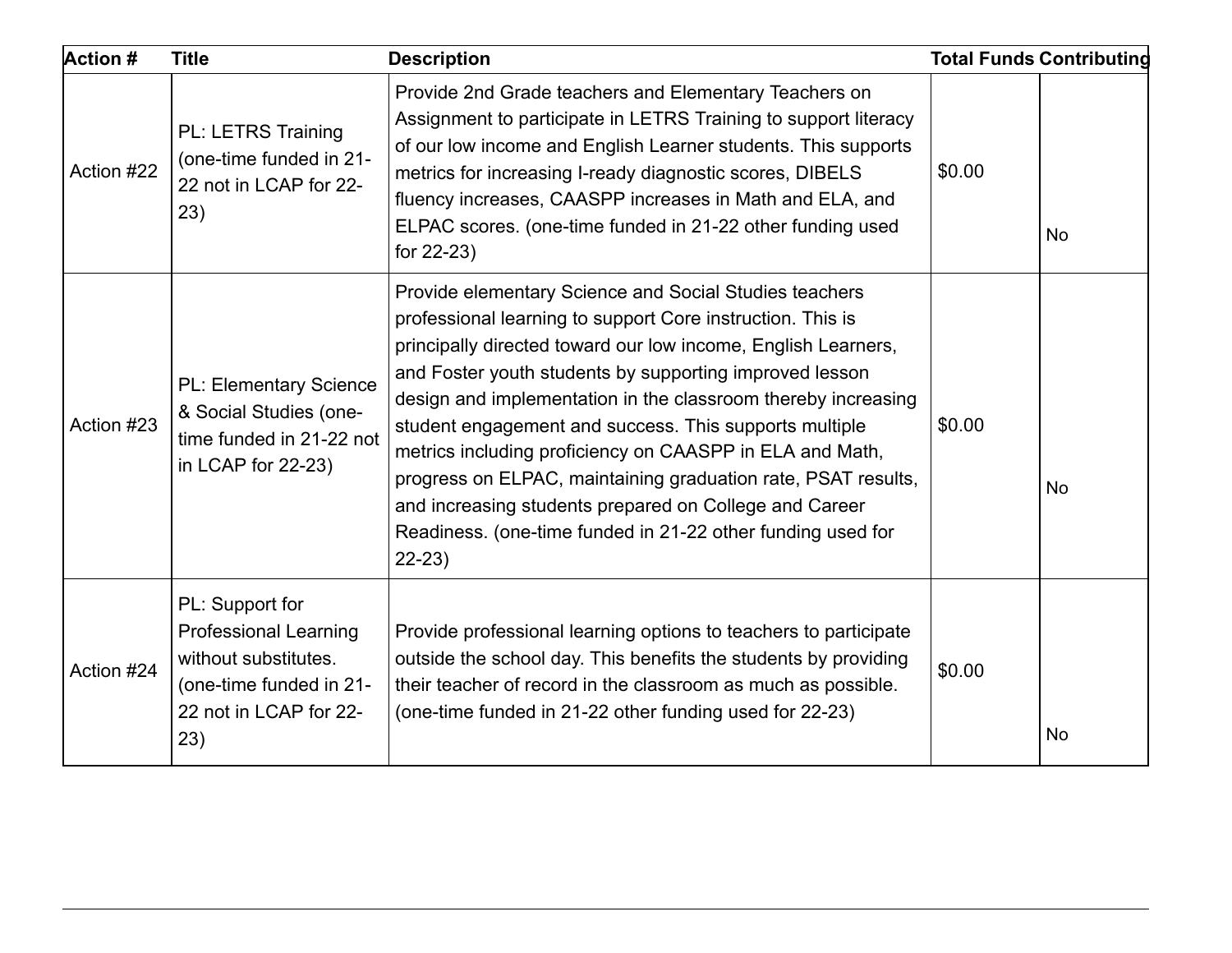| <b>Action #</b> | <b>Title</b>                                                                                                                  | <b>Description</b>                                                                                                                                                                                                                                                                                                                                                                                                                                                                                                                                                                                                                                |                  | <b>Total Funds Contributing</b> |
|-----------------|-------------------------------------------------------------------------------------------------------------------------------|---------------------------------------------------------------------------------------------------------------------------------------------------------------------------------------------------------------------------------------------------------------------------------------------------------------------------------------------------------------------------------------------------------------------------------------------------------------------------------------------------------------------------------------------------------------------------------------------------------------------------------------------------|------------------|---------------------------------|
| Action #25      | <b>PL: Cultural Proficiency</b><br>and Equity Professional<br>Learning (one-time<br>funded in 21-22 not in<br>LCAP for 22-23) | Purchase supplies and materials to support Cultural Proficiency<br>and Equity Professional Learning for all District Certificated and<br>Classified Staff. This training will support teacher understanding<br>of the needs of our low income, English Learner, and foster<br>youth and how to support their individual learning needs during<br>instruction. This supports multiple metrics including proficiency<br>on CAASPP in ELA and Math, progress on ELPAC, maintaining<br>graduation rate, PSAT results, and increasing students<br>prepared on College and Career Readiness. (one-time funded<br>in 21-22 other funding used for 22-23) | \$0.00           | No                              |
| Action #26      | <b>Elementary Illuminate</b><br>License                                                                                       | Continue to utilize Illuminate to support elementary teacher<br>assessment and student interventions principally directed to our<br>low income, English learners, and foster youth students. This<br>allows teachers to effectively use assessment data to<br>understand the needs of our unduplicated students and modify<br>instruction as necessary for their continued improvement or<br>acceleration.                                                                                                                                                                                                                                        | \$174,000.00 Yes |                                 |
| Action #27      | <b>Science Fair: Science</b><br><b>Fair Support</b>                                                                           | Continue to support implementation of NGSS standards and the<br>engagement of English Learners, foster youth, and low income<br>students and support for participation in the Science Fair. This<br>is principally directed at our low income, English Learners, and<br>Foster Youth students to increase student engagement outside<br>of class in the Science Fair and provide the opportunity to<br>participate that would not otherwise be provided.                                                                                                                                                                                          | \$50,000.00      | Yes                             |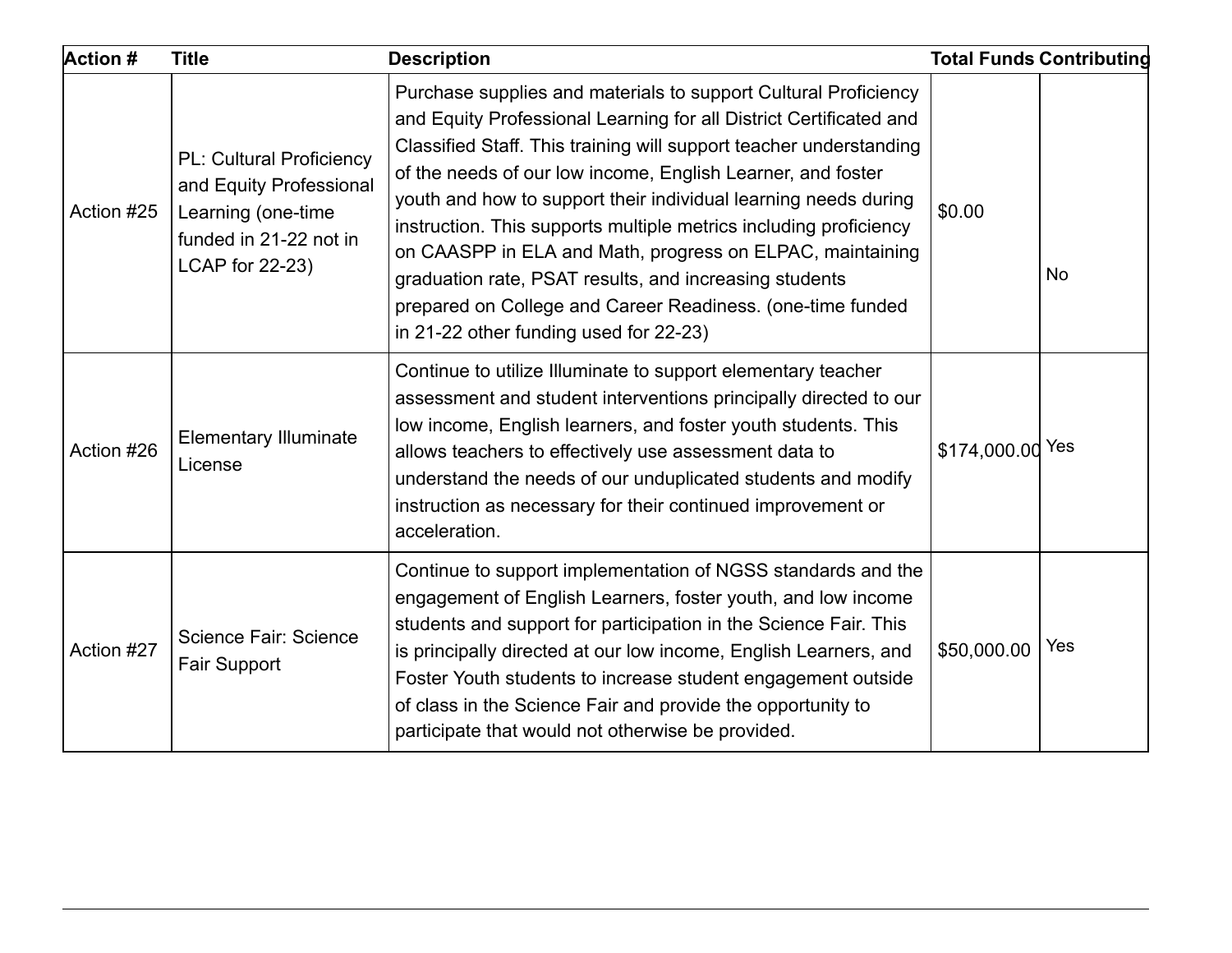| <b>Action #</b> | <b>Title</b>                                                                      | <b>Description</b>                                                                                                                                                                                                                                                                                                                                                                                                                                                                                                                                     |        | <b>Total Funds Contributing</b> |
|-----------------|-----------------------------------------------------------------------------------|--------------------------------------------------------------------------------------------------------------------------------------------------------------------------------------------------------------------------------------------------------------------------------------------------------------------------------------------------------------------------------------------------------------------------------------------------------------------------------------------------------------------------------------------------------|--------|---------------------------------|
| Action #28      | Science Fair: Z Fairs<br>(one-time funded in 21-<br>22 not in LCAP for 22-<br>23) | Provide Z Fair software for providing online support and<br>management for the District Science Fair to support students<br>participating in Science Fair and the presentation of their<br>projects online. (one-time funded in 21-22 other funding used<br>for $22-23$ )                                                                                                                                                                                                                                                                              | \$0.00 | No                              |
| Action #29      | <b>Retention of Secondary</b><br>Teachers (not in LCAP<br>for 22-23)              | Retain ?? Secondary Teachers to support our Low Income,<br>English Learners, and foster youth during the 2021-22 school<br>year with more individualized 1 on 1 support and small group<br>support in smaller classes to support the academic and social<br>emotional affect of lost instructional time due to a year in<br>distance learning and the return to in-person instruction and to<br>improve student outcomes. This will be supported with the 15%<br>add on to provide direct support to unduplicated students. (not<br>in LCAP for 22-23) |        | No                              |

#### **Goal Analysis 2021-22**

An analysis of how this goal was carried out in the previous year.

A description of any substantive differences in planned actions and actual implementation of these actions.

Overall we had a successful year implementing Goal 2 which is our Student Achievement Goal. Although we did not have many Dashboard metrics available we were able to use internal metrics to diagnose achievement gaps and also to show the growth of our students throughout the year. A highlight was the ability to use I-Ready and NWEA MAP assessments districtwide to demonstrate student attainment of standards, show growth throughout the year, and provide support for standards where students were less successful. Another highlight was the ability to continue to support secondary sites with math and English support as well as hold summer school in June 2022. At the elementary level we were able to provide Elementary TOA's and although not currently LCAP funded we were able to use other funding to host Summer School for the first time in 2021 and will be able to continue in June 2022. We did struggle with the ability to provide professional learning that is necessary for our teachers as we did not have the availability of substitute teachers during the year and it was a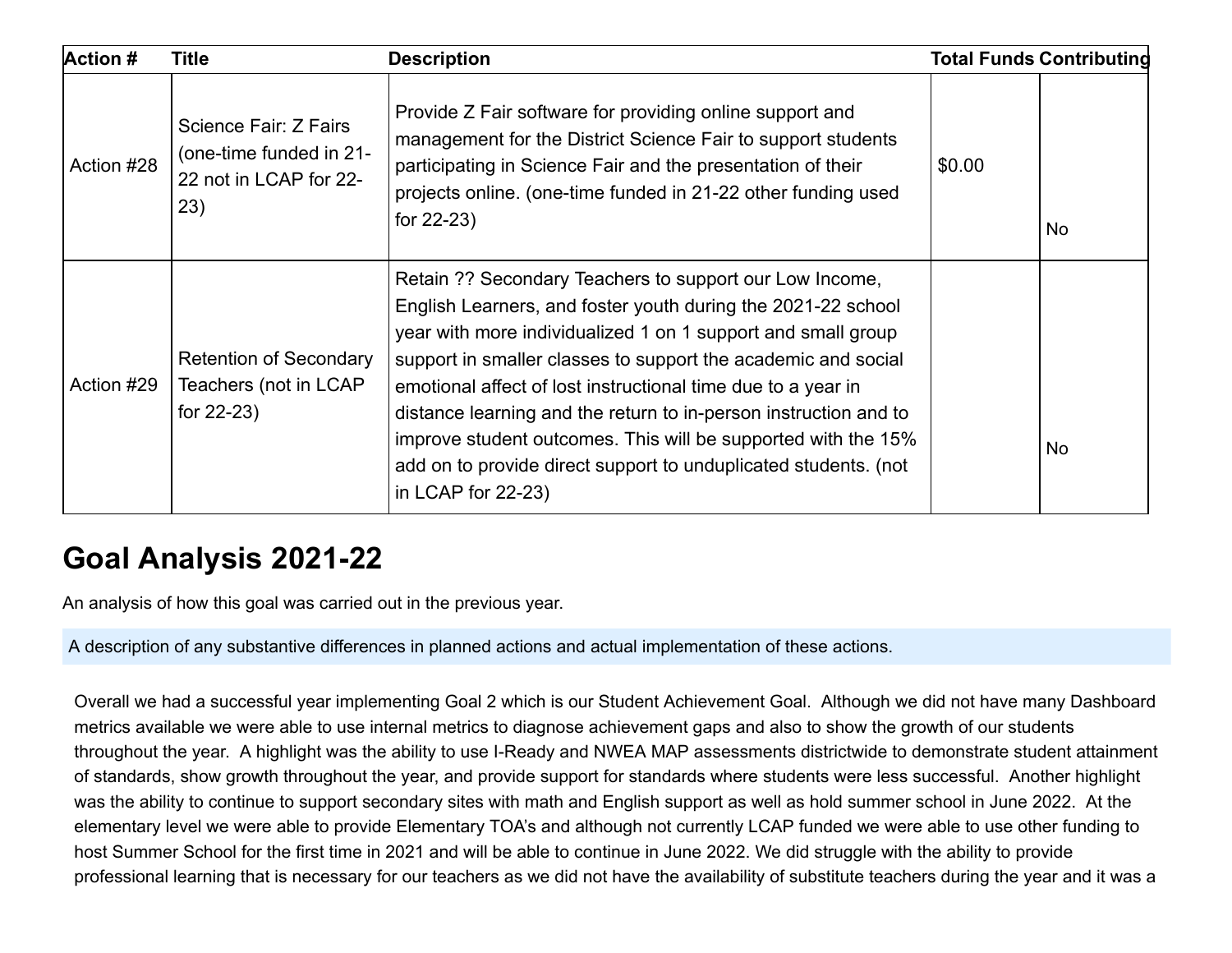struggle for teachers to come to professional learning after their duty hours since many were using that time to support students. We were able to host some intersession professional development activities during school breaks which provided some ability to provide professional development and through our online Alludo program which continues to grow to provide support to teachers and staff.

One area of substantive differences in planned actions and implementation of these actions for Goal 2, Student Achievement is the following:

Goal 2, Action 19, Teacher Collaboration SPED & Gen Ed. Due to the COVID-19 pandemic and substitute shortages we were unable to conduct a 1-day in-person collaboration day for Special Education and General Education teachers so this action was not implemented.

Goal 2, Action 29, Retention of Secondary Teachers. Due to the COVID-19 pandemic and its effects on learning loss and increase in social emotional and academic supports for students, it was determined to retain ??? secondary teachers to increase support for low income, English learners, and foster youth students with more 1 on 1 time and small group support for students in the classroom. By providing smaller classes, teachers are able to support more students individual needs and support improved student outcomes. This action will be part of the 15% add-on to LCFF for direct support for unduplicated students.

An explanation of material differences between Budgeted Expenditures and Estimated Actual Expenditures and/or Planned Percentages of Improved Services and Estimated Actual Percentages of Improved Services.

In Goal 2, Student Achievement, there were some material differences between Budgeted Expenditures and Estimated Actual Expenditures. These Actions and Services included:

Goal 2, Action 4, ELA Curriculum Program Specialist: It was determined to use federal funding to align our Core Curriculum Program Specialists therefore the expenditure was moved to Title I and there were no funds expended on this action and service item.

Goal 2, Action 8, Summer School Instructional Materials: The 2020-21 Secondary Summer School was conducted online due to the COVID-19 pandemic and Edgenuity, an online curriculum program was used for classes which made the need for in-school instructional materials not necessary and therefore these funds were not spent.

Goal 2, Action 9, Summer School Salaries and Benefits: Due to the number of students requesting summer school and courses needing to be repeated or for those to get ahead, we expanded Secondary Summer School to include more teachers to fill the student need so expenditures for Summer School Salaries and Benefits had a substantial increase.

Goal 2, Action 10, Elementary TOA's: Due to retirements, resignations, and promotions, there were several instances of positions not being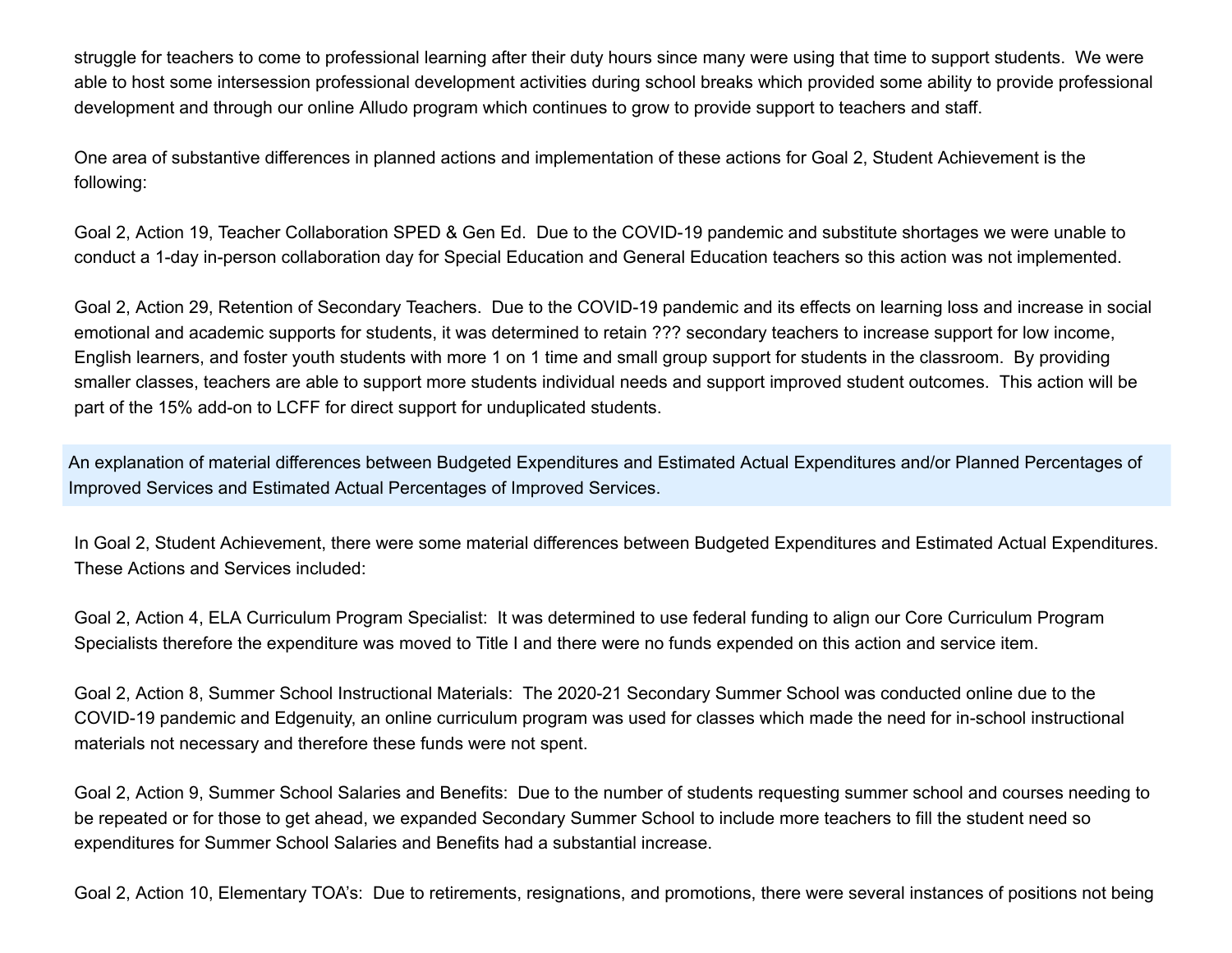filled throughout the year with our elementary TOA's which led to the discrepancy between budgeted and actual expenditures.

Goal 2, Action 12, DIBELs: Due to the lack of substitute teachers available we were unable to provide teachers release time to provide this assessment which led to the discrepancy between budgeted and actual expenditures.

Goal 2, Action 17, Teacher Collaboration Day: Due to the lack of substitute teachers available we were unable to provide release time so this was offered as a paid day during off contract time. With the increased demands of this school year many teachers were unable to provide the additional time or the number of teachers needed to collaborate were not available to utilize these funds. This created a smaller expenditure than what was budgeted.

There was no qualitative planned percentage of improved services for this goal.

An explanation of how effective the specific actions were in making progress toward the goal.

The 2020-21 school year was a struggle for Colton Joint Unified School District as students returned to in-person learning after a year and one-quarter in distance learning. Due to the continued effects of the COVID-19 pandemic it was difficult to have consistency in classroom instruction and learning as both students and teachers continued to be quarantined throughout the school year. These struggles made implementing the actions in goal 2 difficult at times and therefore affected our ability to meet some improvement metrics for Goal 2 while meeting them in others. Even with these struggles, student achievement was a continual focus of our district as we went through the year and we were able to provide support for students in reaching their academic goals and goals specific to English Language Arts and mathematics. Many of the metrics in Goal 2 are metrics geared toward improvements on California Dashboard items. The funding with Goal 2 when combined with Goal 1 Equity helps each area meet the overall goal and metrics since they are intertwined.

The following discussion concerns metrics that were provided for the 2020-21 school year during distance learning that support attainment of Goal 2, Student Achievement.

Metrics in Goal 2 that support student achievement with ELA (1-3,10-12,19) showed decreases in both the 2020-21 metrics and the 2021-22 metrics respectively. The extra support provided to sites with ELA Support Teachers for secondary and Teachers on assignment for elementary when not subbing in classrooms have allowed targeted support for students in literacy and overall supported smaller decreases in distance learning and this year with in-person learning. The inconsistencies brought about by quarantines and absences throughout the school year have had a negative impact on learning which we believe will improve in the future and has improved during the 4th quarter of the year. Teachers have found success in small group instruction in support of students who are behind and our TOA's have been supportive of that on site.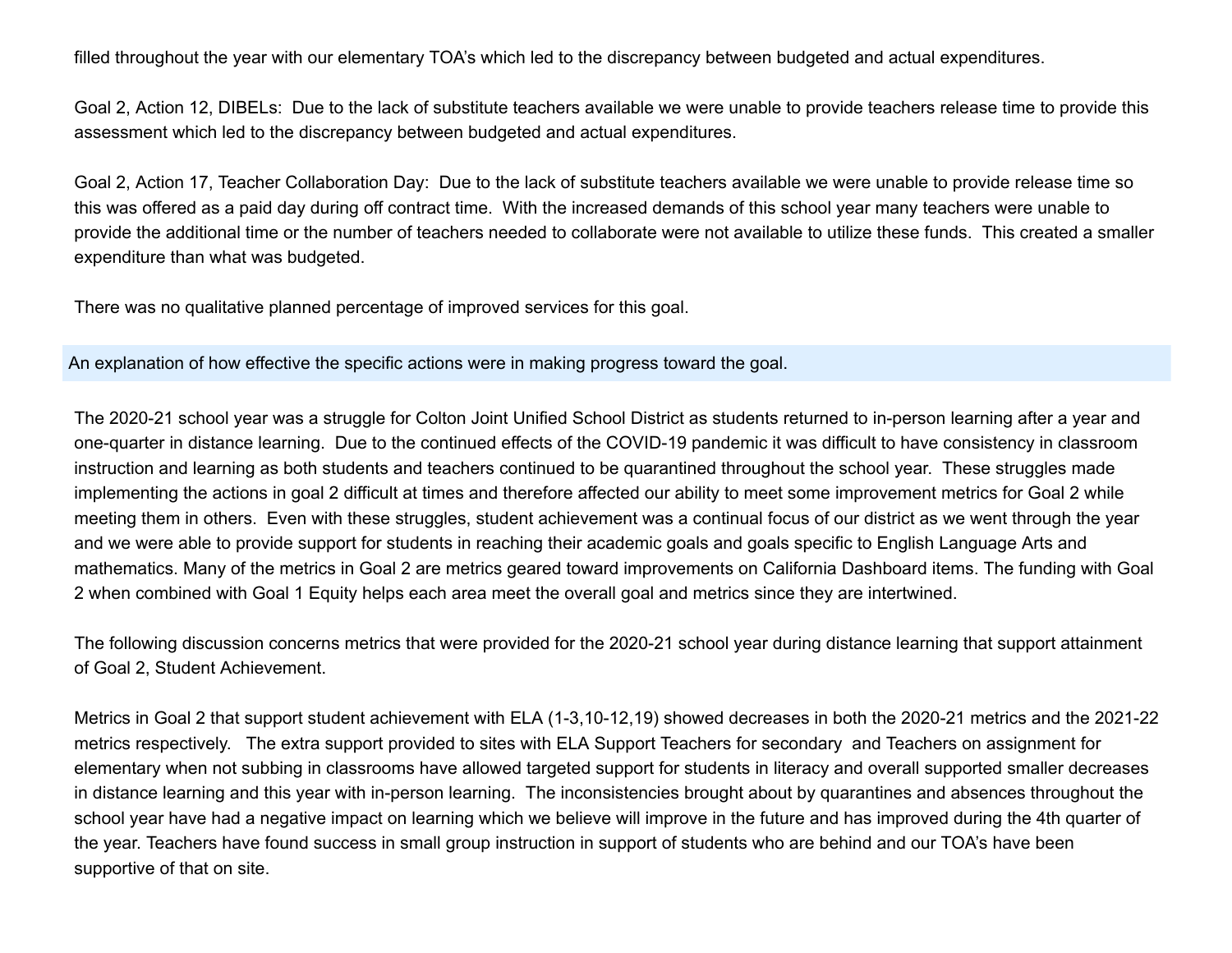Metrics in goal 2 that support student achievement with Math (5-7, 13) have had larger decreases as a result of the pandemic. Teachers cited the lack of being able to use manipulatives while in distance learning, as well as lost instructional time as being barriers to overall achievement but our I-ready and DIBELS data for elementary schools and MAP for Secondary show the growth made by our students throughout the school year.

The decrease in graduation rate from 90.6% in 2020 to 80.7% in 2021 are a result of the change to a 5 year graduation rate as well as the impact of failed classes during the pandemic during distance learning. With the changes from the state to implement the minimum State graduation requirement for all districts and the return to in-person learning should have a positive impact in supporting improvements on this metric. The actions and services for Summer School (8-9) and technology (15-16) have been positive for students who failed classes allowing them the opportunity to make up courses in support of graduating on time.

A description of any changes made to the planned goal, metrics, desired outcomes, or actions for the coming year that resulted from reflections on prior practice.

After discussions with our educational partners and review by the LCAP writing committee it was determined to add a metric for our 7-11th grade district assessment that began this year to show student growth during the school year. The metric added is for our NWEA MAP Assessment for Growth in Math, Language usage, Reading, and Science. All other metrics for Goal 2, Student Achievement will remain the same. A few changes were made to the desired outcomes. Due to the pandemic and lost instructional time some areas were adjusted using this year's numbers as a new baseline. Graduation Rate was adjusted from 93.6% to 92.6%, College and Career Indicator from 61.2% to 56.2%, ELPAC progress from 51% to 48%, as well as new outcomes for NWEA MAP assessment growth. Changes to actions and services included removing items that were one time funded or had a change in funding from LCAP to other funding in 2022-23 including Action 4 Curriculum Program Specialist: English, Action 19 Teacher Collaboration: SPED & Gen Ed, Action 22 LETRS Training, Action 23 Elementary Professional Learning, Action 24 Professional Learning without subs, Action 25 Professional Learning Cultural Proficiency and Equity, Action 28 Additional Science Fair Support. New actions added include Action 16 which includes adding 5 fte to our Technology staff and Action 19 which includes 43 fte for Instructional assistants using the 15% LCAP add on. These changes are reflected in the 2022-23 LCAP.

**A report of the Total Estimated Actual Expenditures for last year's actions may be found in the Annual Update Table. A report of the Estimated Actual Percentages of Improved Services for last year's actions may be**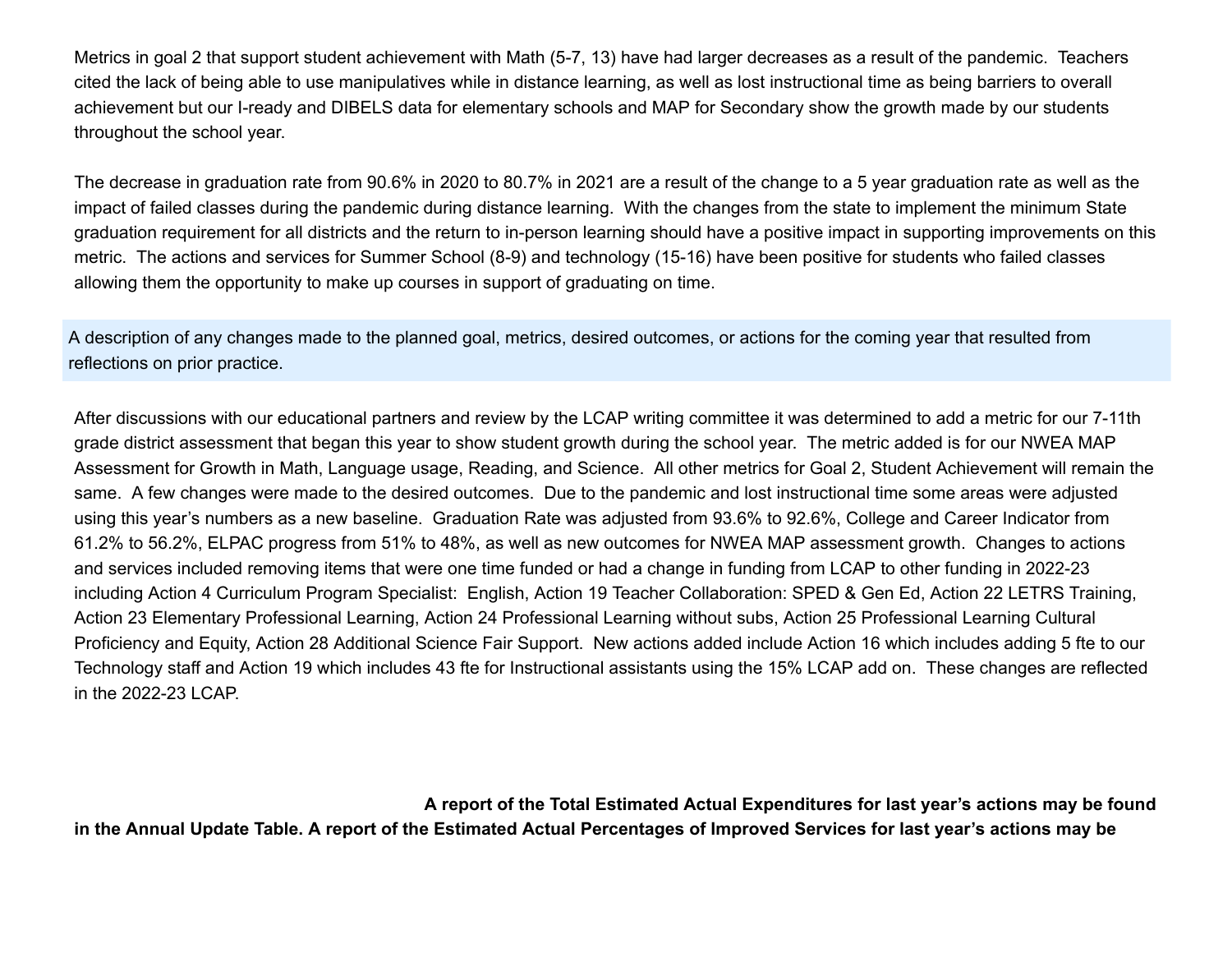### **Goal**

| Goal # | Description                                                                                                                                                                                                    |
|--------|----------------------------------------------------------------------------------------------------------------------------------------------------------------------------------------------------------------|
| Goal 3 | Wellness Cultivate a positive, engaging school climate in which students are provided with resources to  <br>address their social, emotional and academic needs while providing a safe environment to succeed. |

An explanation of why the LEA has developed this goal.

CJUSD developed the Wellness goal to support our students' social, emotional, and academic needs. In order for students to succeed academically students need to feel safe, supported, and have their social and emotional needs met. This is especially true as we continue to feel the effects of the pandemic. The metrics and actions grouped within this goal upon analysis will allow the district and school sites to identify specific students that are struggling and provide the staffing, training, and materials necessary to target support to meet student needs.

#### **Measuring and Reporting Results**

| Metric $#$                                                                                                 | <b>Baseline</b> | Year 1 Outcome  | Year 2 Outcome           | Year 3 Outcome           | <b>Desired Outcome</b><br>for 2023-24                                                             |
|------------------------------------------------------------------------------------------------------------|-----------------|-----------------|--------------------------|--------------------------|---------------------------------------------------------------------------------------------------|
| <b>Chronic Absenteeism:</b><br>less than or equal to<br>11% of school<br>population State Priority:<br>l 5 | 11.9% (2019-20) | 30.3% (2020-21) | [Intentionally<br>Blank] | [Intentionally<br>Blank] | Decrease Chronic<br>absenteeism to<br>less than or equal<br>to 10.9% of the<br>school population. |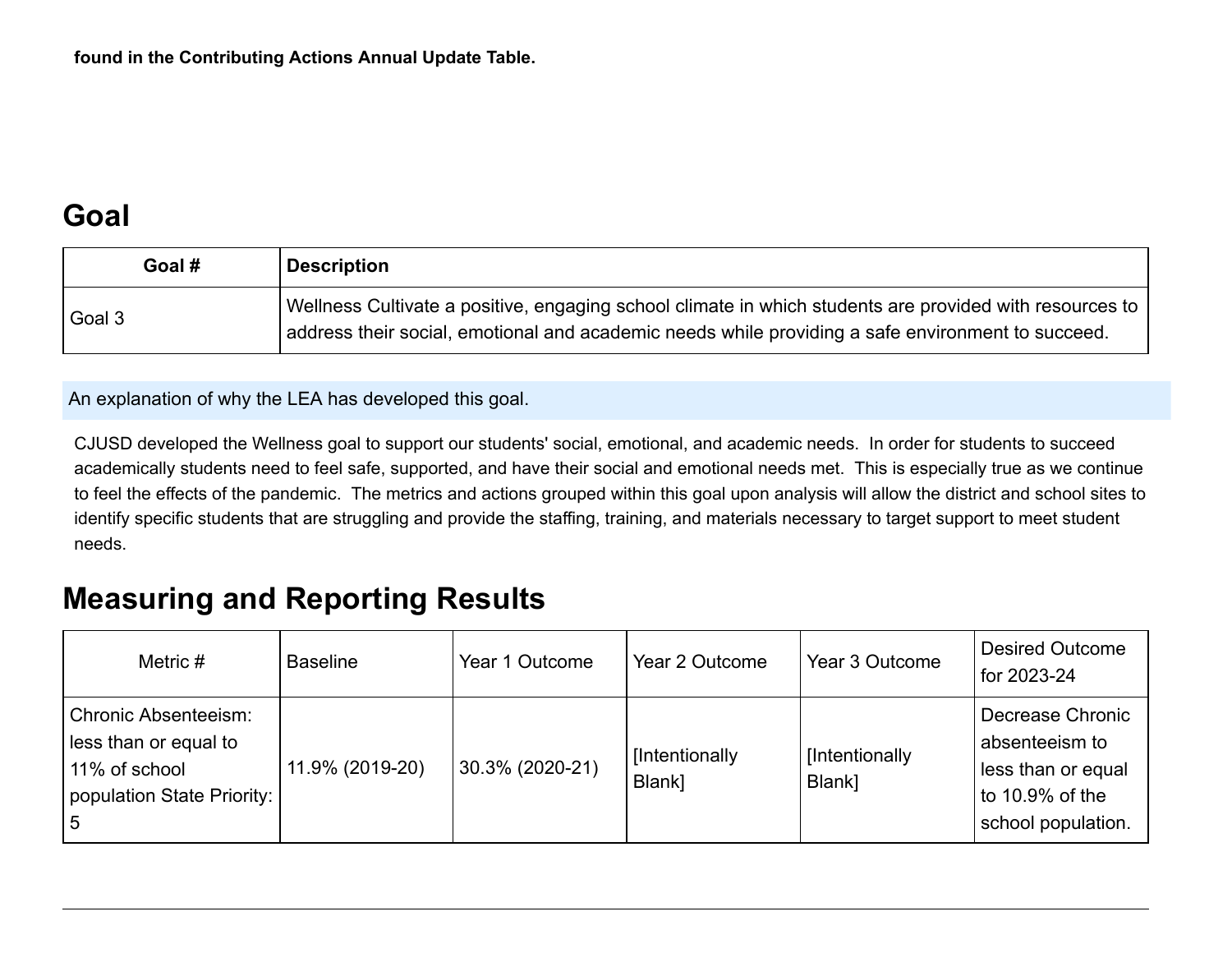| <b>Chronic Absenteeism:</b><br>less than or equal to<br>11% of school<br>population State Priority:<br>5 | 11.9% (2019-20)    | 30.3% (2020-21)   | [Intentionally<br>Blank] | [Intentionally<br>Blank] | Decrease Chronic<br>absenteeism to<br>less than or equal<br>to $10.9\%$ of the<br>school population. |
|----------------------------------------------------------------------------------------------------------|--------------------|-------------------|--------------------------|--------------------------|------------------------------------------------------------------------------------------------------|
| <b>Attendance Rates:</b><br>Comprehensive sites<br>will maintain an average<br>of 96% State Priority: 5  | 92.32% (2019-20)   | 93.3% (2020-21)   | [Intentionally<br>Blank] | [Intentionally<br>Blank] | Maintain an<br>average<br>attendance rates of<br>96% at<br>comprehensive<br>sites                    |
| <b>Attendance Rates:</b><br>Comprehensive sites<br>will maintain an average<br>of 96% State Priority: 5  | 92.32% (2019-20)   | 93.3% (2020-21)   | [Intentionally<br>Blank] | [Intentionally<br>Blank] | Maintain an<br>average<br>attendance rates of<br>95% at<br>comprehensive<br>sites                    |
| <b>Pupil Suspension Rate:</b><br><2.5 percent State<br>Priority: 6                                       | 3.9% (2019-20)     | 0.0001% (2020-21) | [Intentionally<br>Blank] | [Intentionally<br>Blank] | Reduce the pupil<br>suspension rate to<br>less than or equal<br>to 2.4%.                             |
| Expulsion Rate: <0.5<br>percent State Priority: 6                                                        | $0.12\%$ (2019-20) | $0.0\%$ (2020-21) | [Intentionally<br>Blank] | [Intentionally<br>Blank] | Decrease the<br><b>Expulsion Rate to</b><br>less than or equal<br>to 0.09%.                          |
| <b>Pupil Suspension Rate:</b><br><2.5 percent State<br>Priority: 6                                       | 3.9% (2019-20)     | .0001% (2020-21)  | [Intentionally<br>Blank] | [Intentionally<br>Blank] | Reduce the pupil<br>suspension rate to<br>less than or equal<br>to 2.4%.                             |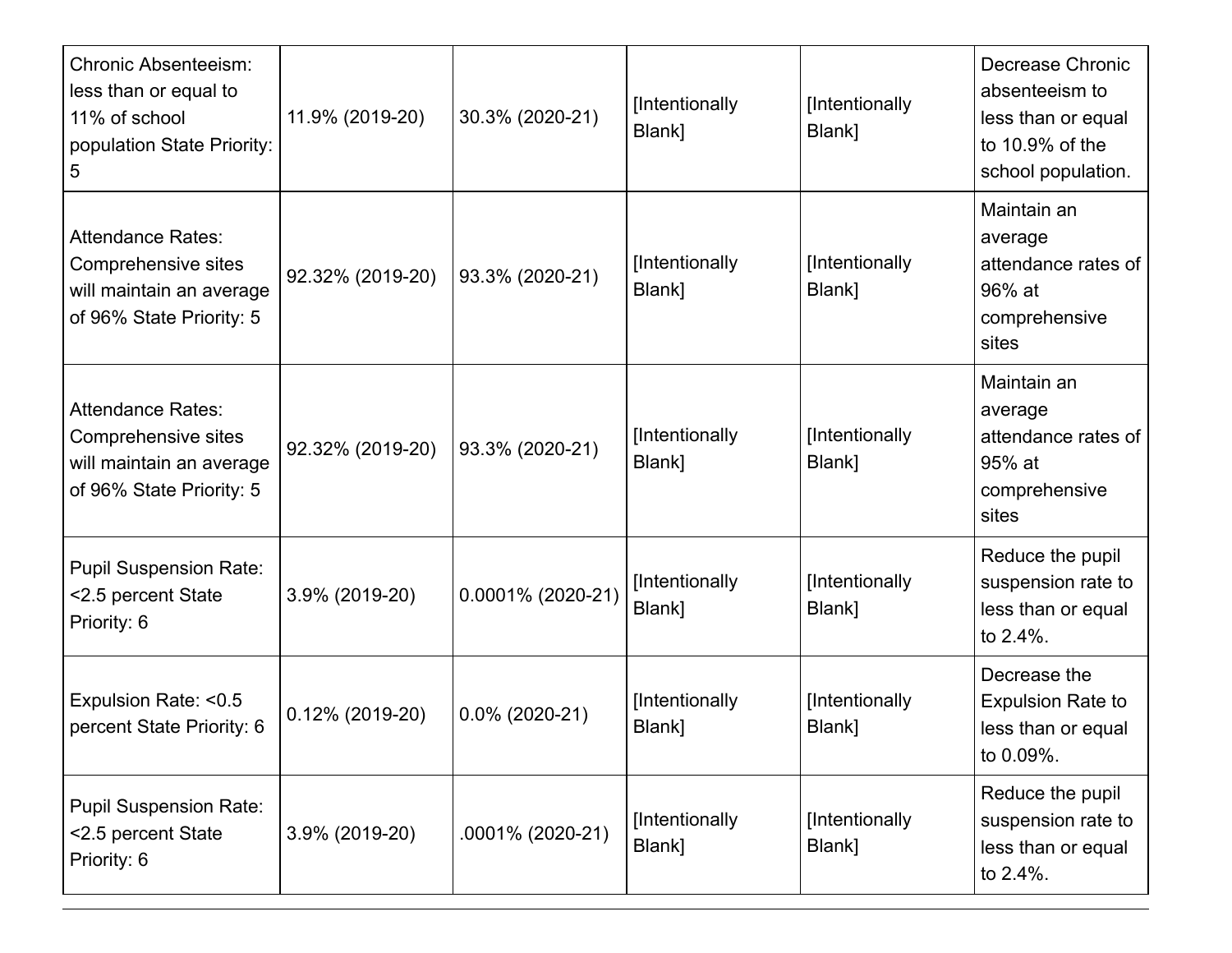| Drop out Rate: <5%<br>high school <1% Middle<br>School State Priority: 5            | HS: 6.2% (2019-<br>20) MS: 0.2%<br>$(2019-20)$                                                     | HS: 12% (2020-21)<br>MS: 0.5% (2020-<br>21)                                                       | [Intentionally<br>Blank] | [Intentionally<br>Blank] | Decrease the high<br>school dropout rate<br>to less than 5%<br>and maintain less<br>than 1% middle<br>school dropout<br>rate.                                                       |
|-------------------------------------------------------------------------------------|----------------------------------------------------------------------------------------------------|---------------------------------------------------------------------------------------------------|--------------------------|--------------------------|-------------------------------------------------------------------------------------------------------------------------------------------------------------------------------------|
| <b>PBIS School Climate</b><br>Survey: Average 3 or<br>higher State Priority: 6      | Elementary: 3.14<br>Middle School:<br>2.90 High School:<br>2.78 Alternative<br>Ed: 2.98 (all 2020) | Elementary: 3.17<br>Middle School: 3.0<br>High School: 2.86<br>Alternative Ed:<br>2.91 (all 2021) | [Intentionally<br>Blank] | [Intentionally<br>Blank] | Obtain an average<br>score or higher on<br>the PBIS School<br><b>Climate Survey for:</b><br>Elementary: 3.44<br>Middle School:<br>3.20 High School:<br>3.08 Alternative<br>Ed: 3.28 |
| Expulsion Rate: <0.5<br>percent State Priority: 6                                   | $0.12\%$ (2019-20)                                                                                 | 0% (2020-21)                                                                                      | [Intentionally<br>Blank] | [Intentionally<br>Blank] | Decrease the<br><b>Expulsion Rate to</b><br>less than or equal<br>to 0.09%.                                                                                                         |
| Participation in LCAP<br>Survey: 3% per year<br>State Priority: 1, 2, 3, 5,<br>6, 7 | 4141 total<br>responses (2021)                                                                     | 6271 total<br>responses (2021-<br>(22)                                                            | [Intentionally<br>Blank] | [Intentionally<br>Blank] | Increase<br>participation in the<br>LCAP survey to<br>over 8000 total<br>responses                                                                                                  |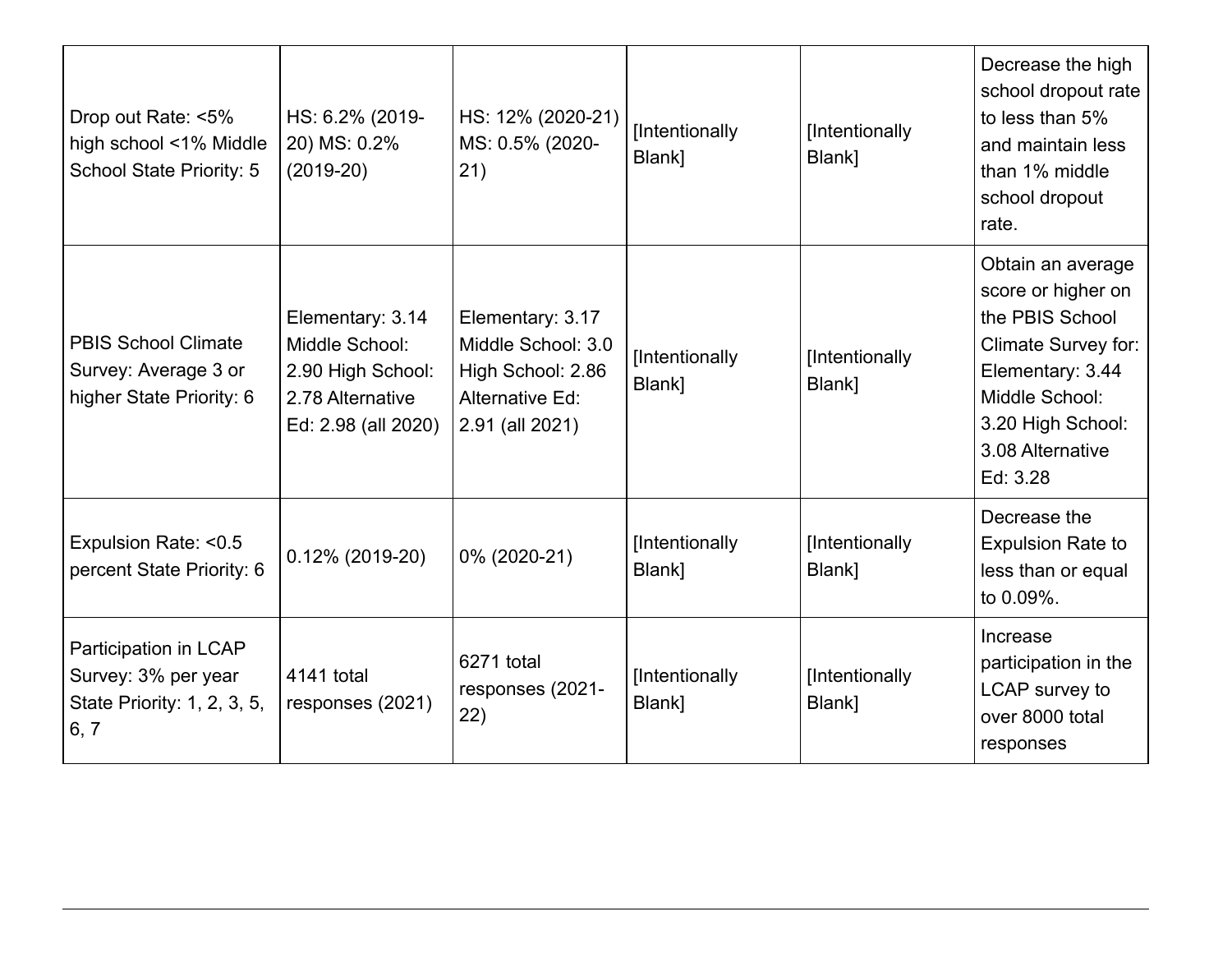| <b>Maintain Mental Health</b><br>Positions at minimum 2<br>Staff & 20 interns State<br>Priority: 4, 5, 6                               | 2 staff 20+ interns<br>(2021)                                                                      | 2 staff 20+ interns<br>$(2021-22)$                                                                | [Intentionally<br>Blank] | [Intentionally<br>Blank] | Maintain a<br>minimum of 2 staff<br>and $20+$ interns for<br>mental health<br>positions.                                                                                     |
|----------------------------------------------------------------------------------------------------------------------------------------|----------------------------------------------------------------------------------------------------|---------------------------------------------------------------------------------------------------|--------------------------|--------------------------|------------------------------------------------------------------------------------------------------------------------------------------------------------------------------|
| Drop out Rate: <5%<br>high school <1% Middle<br>School State Priority: 5                                                               | HS: 6.2% (2019-<br>20) MS: 0.2%<br>$(2019-20)$                                                     | HS: 12% (2020-21)<br>MS: 0.5% (2020-<br>21)                                                       | [Intentionally<br>Blank] | [Intentionally<br>Blank] | Decrease the high<br>school dropout rate<br>to less than 5%<br>and maintain less<br>than 1% middle<br>school dropout<br>rate.                                                |
| Increase the number of<br>identified students<br>referred to CJUSD<br><b>Mental Health Program</b><br>by 5% State Priority: 4,<br>5, 6 | Referrals: 523<br>(2021)                                                                           | Referrals: 823<br>$(2021 - 22)$                                                                   | [Intentionally<br>Blank] | [Intentionally<br>Blank] | Increase the<br>number of referrals<br>to the CJUSD<br><b>Mental Health</b><br>Program to: 1000                                                                              |
| <b>PBIS School Climate</b><br>Survey: Average 3 or<br>higher State Priority: 6                                                         | Elementary: 3.14<br>Middle School:<br>2.90 High School:<br>2.78 Alternative<br>Ed: 2.98 (all 2020) | Elementary: 3.17<br>Middle School: 3.0<br>High School: 2.86<br>Alternative Ed:<br>2.91 (all 2021) | [Intentionally<br>Blank] | [Intentionally<br>Blank] | Obtain an average<br>score or higher on<br>the PBIS School<br>Climate Survey for:<br>Elementary: 3.44<br>Middle School:<br>3.20 High School:<br>3.08 Alternative<br>Ed: 3.28 |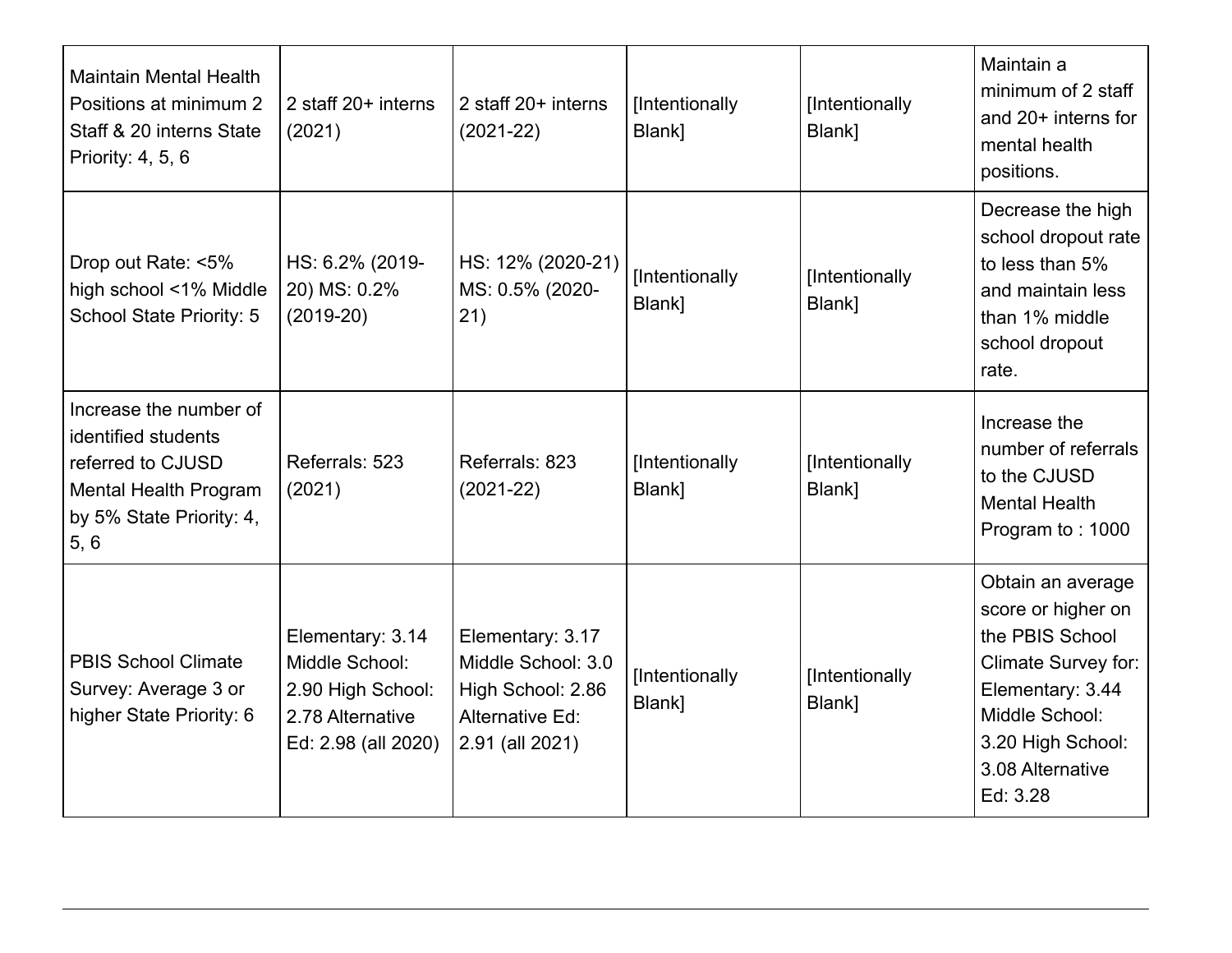| Participation in LCAP<br>Survey: 3% per year<br>State Priority: 1, 2, 3, 5,<br>6, 7                                                    | 4141 total<br>responses (2021)  | 6271 total<br>responses (2021-<br>22) | [Intentionally<br>Blank] | [Intentionally<br>Blank] | Increase<br>participation in the<br>LCAP survey to<br>over 8000 total<br>responses              |
|----------------------------------------------------------------------------------------------------------------------------------------|---------------------------------|---------------------------------------|--------------------------|--------------------------|-------------------------------------------------------------------------------------------------|
| <b>Maintain Mental Health</b><br>Positions at minimum 2<br>Staff & 20 interns State<br>Priority: 4, 5, 6                               | 2 staff $20+$ interns<br>(2021) | 2 staff 20+ interns<br>$(2021-22)$    | [Intentionally<br>Blank] | [Intentionally<br>Blank] | Maintain a<br>minimum of 2 staff<br>and $20+$ interns for<br>mental health<br>positions.        |
| Increase the number of<br>identified students<br>referred to CJUSD<br><b>Mental Health Program</b><br>by 5% State Priority: 4,<br>5, 6 | Referrals: 523<br>(2021)        | Referrals: 823                        | [Intentionally<br>Blank] | [Intentionally<br>Blank] | Increase the<br>number of referrals<br>to the CJUSD<br><b>Mental Health</b><br>Program to: 1000 |

### **Actions**

| <b>Action #</b> | <b>Title</b>                                                                         | <b>Description</b>                                                                                                                                                                                                                                                                                                                                                                  |                  | <b>Total Funds Contributing</b> |
|-----------------|--------------------------------------------------------------------------------------|-------------------------------------------------------------------------------------------------------------------------------------------------------------------------------------------------------------------------------------------------------------------------------------------------------------------------------------------------------------------------------------|------------------|---------------------------------|
| Action #1       | <b>Positive Behavior</b><br>Interventions & Support<br>(PBIS): Clinical<br>Therapist | Provide Clinical Therapists (1.3 fte) to support low income,<br>English Learner and foster youth students at school sites<br>focusing on the unduplicated students' wellness and mental<br>health.                                                                                                                                                                                  | \$329,517.00     | Yes                             |
| Action #2       | <b>PBIS: Student Support</b>                                                         | Continue the components of the Positive Behavior Intervention<br>and Supports (PBIS) framework principally directed to our low<br>income, foster youth, and English Learners to encourage<br>student behaviors that promote learning, including good<br>attendance, study habits, and respect, to keep unduplicated<br>students enrolled in school and on-track towards graduation. | \$486,790.00 Yes |                                 |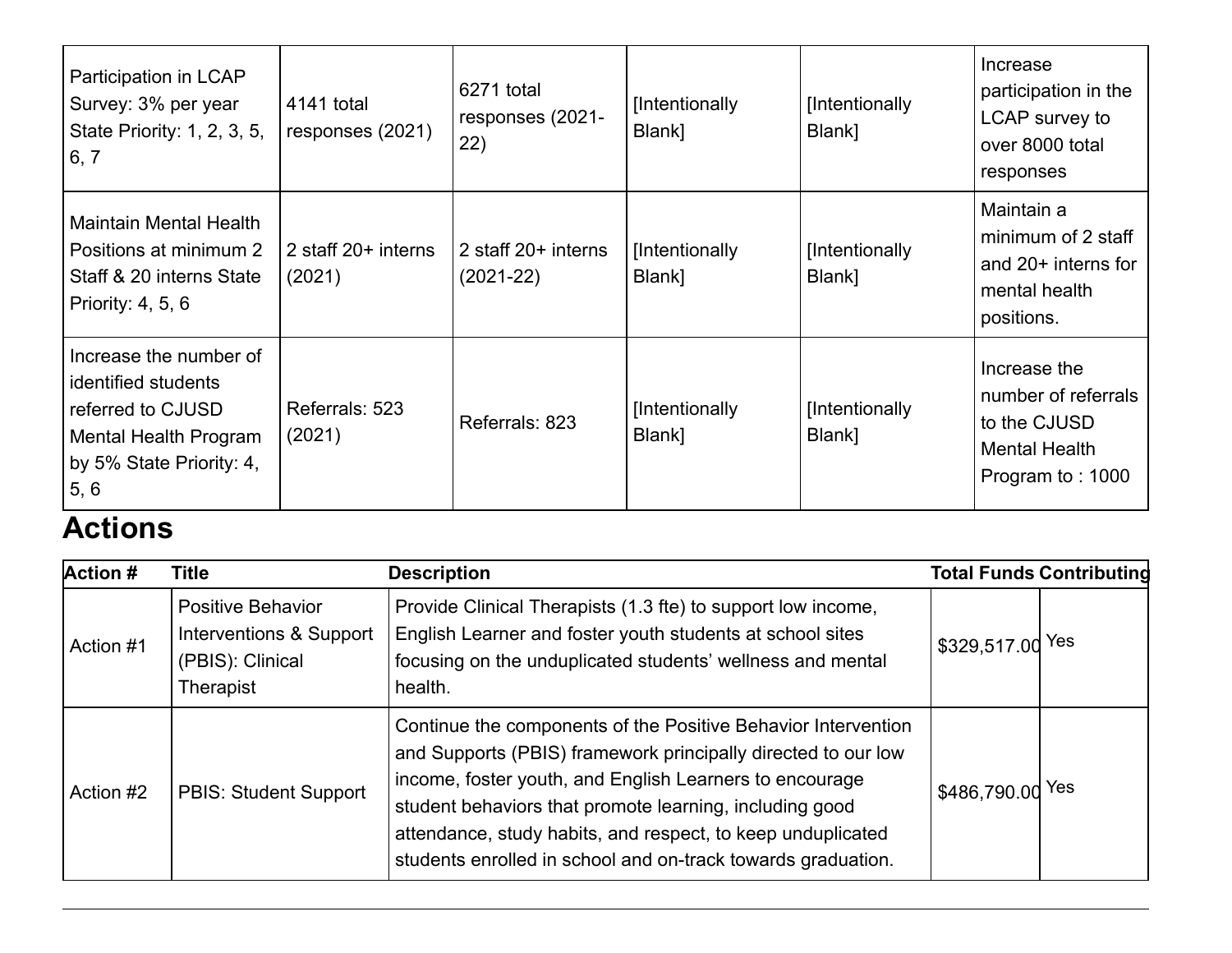| <b>Action #</b> | <b>Title</b>                                                            | <b>Description</b>                                                                                                                                                                                                                                                                                                                                     |                               | <b>Total Funds Contributing</b> |
|-----------------|-------------------------------------------------------------------------|--------------------------------------------------------------------------------------------------------------------------------------------------------------------------------------------------------------------------------------------------------------------------------------------------------------------------------------------------------|-------------------------------|---------------------------------|
| Action #3       | <b>PBIS: Assistant</b><br><b>Principals Elementary</b>                  | Maintain full-time assistant principals at the elementary school<br>sites (18) to provide additional administrative support for low<br>income, English Learners, Foster Youth This support includes<br>behavior interventions, instructional interventions, and<br>emotional support.                                                                  | $$2,876,316.00$ <sup>es</sup> |                                 |
| Action #4       | <b>PBIS: Assistant</b><br>Principals/Instructional<br>Deans High School | Maintain full-time assistant principals (11) and provide<br>instructional deans (3) at the comprehensive high school sites<br>to provide additional administrative support for low income,<br>English Learners, and Foster Youth. This support includes<br>behavior interventions, instructional and academic<br>interventions, and emotional support. | $$2,343,122.0$ <sup>des</sup> |                                 |
| Action #5       | <b>PBIS: SART &amp; SARB</b><br>Misc. Services                          | Continue to use the State recognized SARB program and<br>school level SART program to address absences, particularly<br>chronic absenteeism. Provide incentives for increasing<br>attendance and to increase student engagement at school.                                                                                                             | \$1,000.00                    | <b>No</b>                       |
| Action #6       | PBIS: Foster & Low<br>Income Support<br>Services                        | Provide low income and foster youth families with resources<br>and connections to support services designed to keep their<br>students in school.                                                                                                                                                                                                       | \$100,000.00 Yes              |                                 |
| Action #7       | PBIS: Extra-Duty (no<br>longer funded using<br>LCAP in 22-23)           | The Student Services Division will provide extra-duty to staff to<br>support PBIS, Mental Health, and safety needs to increase<br>student engagement and connectedness at school. (no longer<br>funded using LCAP in 22-23)                                                                                                                            | \$0.00                        | No                              |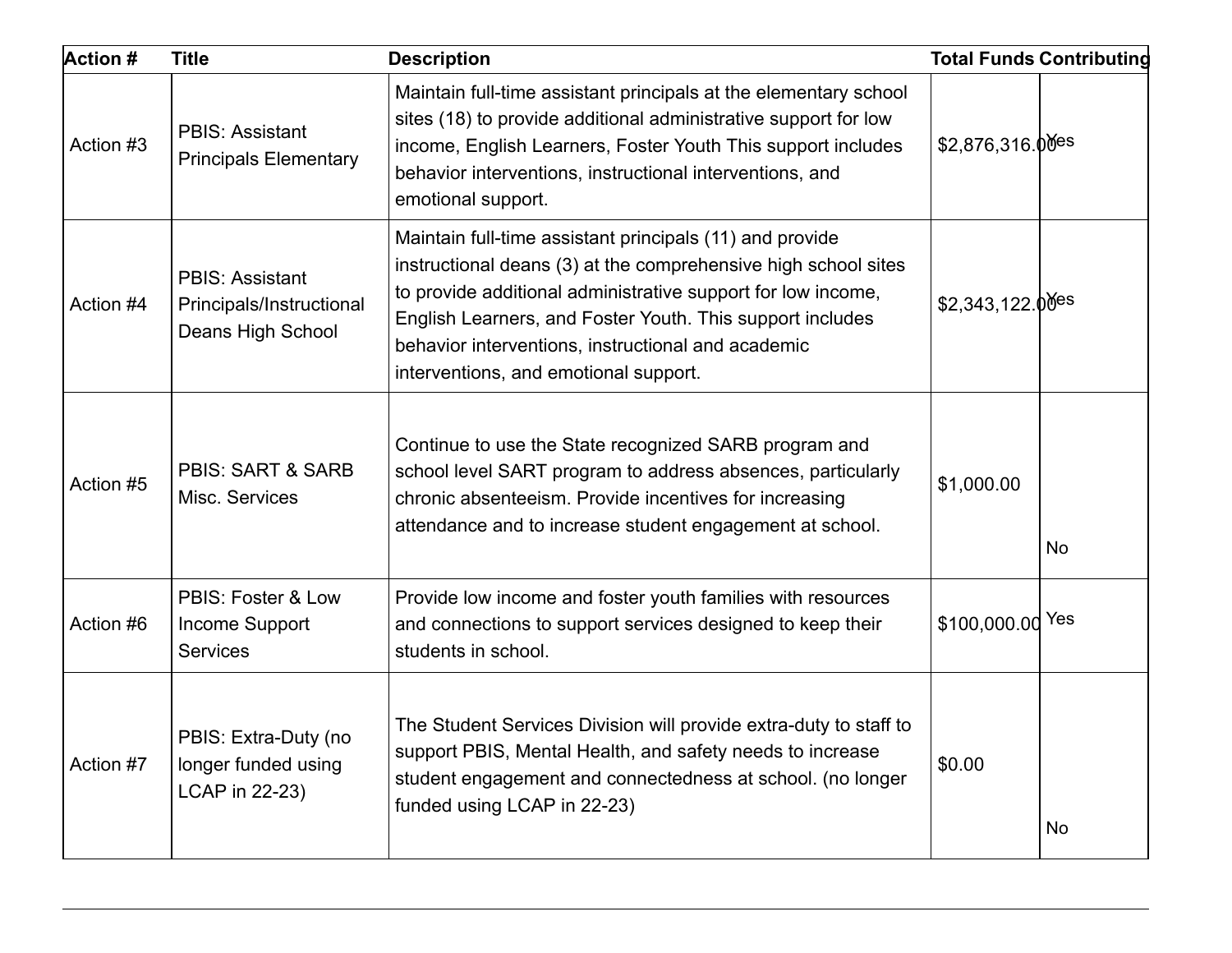| <b>Action #</b> | <b>Title</b>                                                                            | <b>Description</b>                                                                                                                                                                                                                                                        |                  | <b>Total Funds Contributing</b> |
|-----------------|-----------------------------------------------------------------------------------------|---------------------------------------------------------------------------------------------------------------------------------------------------------------------------------------------------------------------------------------------------------------------------|------------------|---------------------------------|
| Action #8       | <b>Student Safety:</b><br><b>Crossing Guards</b>                                        | The district will continue to provide crossing guard services<br>through a contracted company to ensure our low income<br>students feel safe while walking to and from school. This is<br>principally directed to our low income students to provide for<br>their safety. | \$325,909.00 Yes |                                 |
| Action #9       | <b>Student Safety: School</b><br><b>Resource Officers</b>                               | Provide three School Based Resource Officers and associated<br>salaries and benefits, one at each of the comprehensive high<br>schools, to provide support, guidance, and interventions for<br>students at all district elementary, middle and high school sites.         | \$669,243.00     | <b>No</b>                       |
| Action #10      | <b>Student Safety:</b><br><b>Probation Officer-offset</b><br>by County                  | Support the SARB and SART process by leveraging the use of<br>a school based probation officer to support student engagement<br>and attendance at school. Funding provided for salary and<br>associated benefits and is partially offset by a county grant.               | \$32,235.00      | No                              |
| Action #11      | <b>Student Safety: Safety</b><br>Supplies (no longer<br>funded using LCAP in<br>$22-23$ | Provide safety supplies and updated classroom emergency<br>backpack supplies for all students to feel safe at school. (no<br>longer funded using LCAP in 22-23)                                                                                                           | \$0.00           | <b>No</b>                       |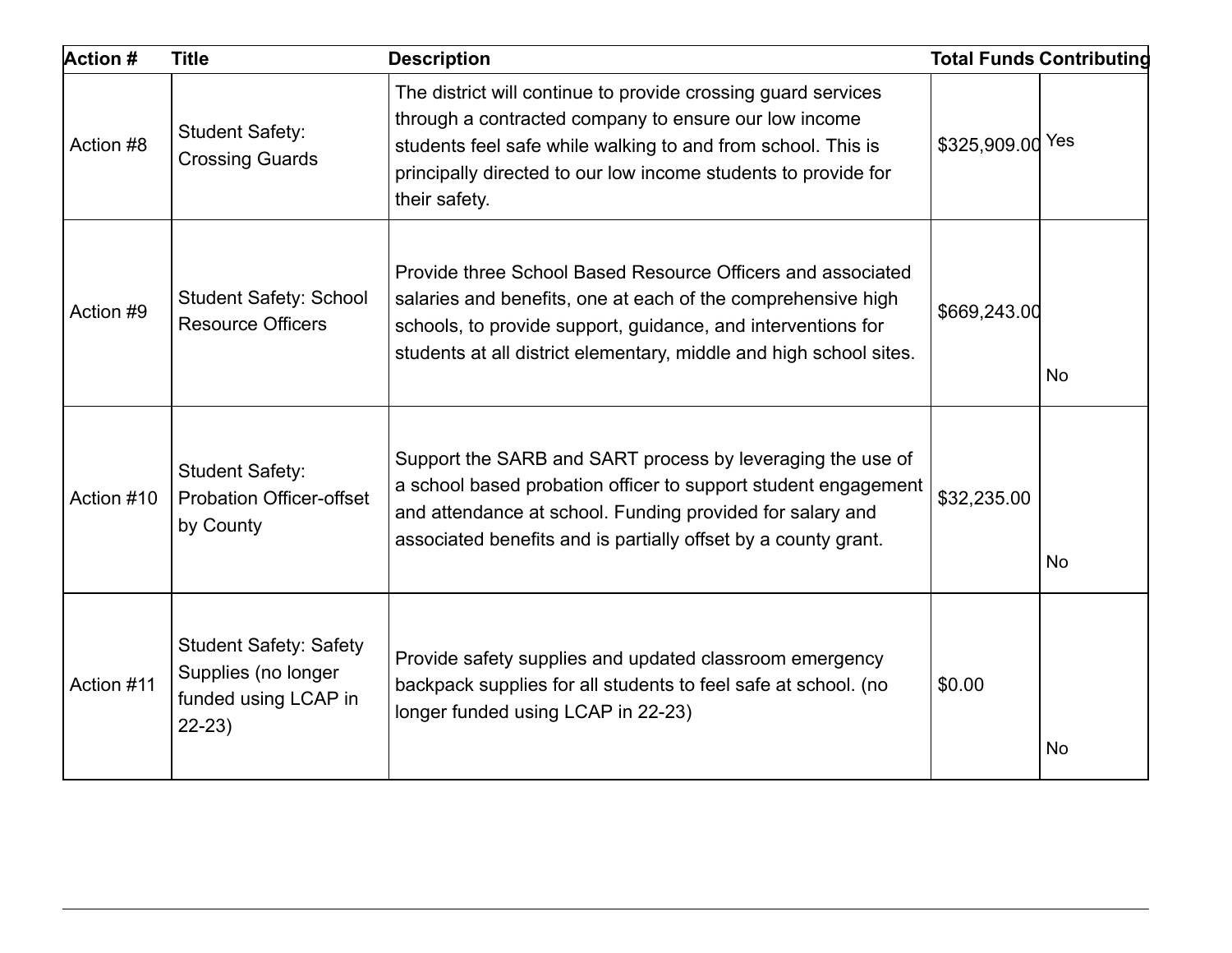| <b>Action #</b> | <b>Title</b>                                                                                              | <b>Description</b>                                                                                                                                                                                                                                                                                                                                                                                                                                                                                                                                                                                                                                                                           |                              | <b>Total Funds Contributing</b> |
|-----------------|-----------------------------------------------------------------------------------------------------------|----------------------------------------------------------------------------------------------------------------------------------------------------------------------------------------------------------------------------------------------------------------------------------------------------------------------------------------------------------------------------------------------------------------------------------------------------------------------------------------------------------------------------------------------------------------------------------------------------------------------------------------------------------------------------------------------|------------------------------|---------------------------------|
| Action #12      | <b>Student Safety: Safety</b><br><b>Executive Task Force</b><br>(no longer funded using<br>LCAP in 22-23) | Support District and School Site safety initiatives by developing<br>and implementing a safety executive task force to review district<br>safety procedures and operations and provide for increased<br>support of safety initiatives and for all students to feel safe. (no<br>longer funded using LCAP in 22-23)                                                                                                                                                                                                                                                                                                                                                                           | \$0.00                       | <b>No</b>                       |
| Action #13      | <b>Physical &amp; Mental</b><br>Health: Nurses (8)                                                        | Maintain School Nurses (8) to meet the health needs principally<br>directed at our low income, English Learners, and foster youth<br>students throughout the district.                                                                                                                                                                                                                                                                                                                                                                                                                                                                                                                       | $$1,624,311.0$ <sup>es</sup> |                                 |
| Action #14      | <b>Physical &amp; Mental</b><br>Health: Health<br>Assistants (25)                                         | Maintain on-site health support principally directed at our low<br>income, English Learners, and foster youth students throughout<br>the district by providing 8-hour Health Assistants with<br>associated salary and benefits to support unduplicated student<br>health needs.                                                                                                                                                                                                                                                                                                                                                                                                              | $$1,199,426.00$ es           |                                 |
| Action #15      | Physical & Mental<br>Health: Behavioral &<br><b>Mental Health Manager</b><br>(1)                          | Maintain the mental health support system principally directed<br>at our low income, English Learners, and foster youth students<br>throughout the district by providing a licensed clinical supervisor<br>who will serve as the district mental health manager. This<br>position will oversee internship students within the same field to<br>expand the number of low income, English Learners, and foster<br>youth students who receive support services. These positions<br>will integrate with Student Services and Pupil Personnel<br>Services to provide support for low income, English Learners,<br>and foster youth students academically, socially, emotionally,<br>and mentally. | \$204,536.00 Yes             |                                 |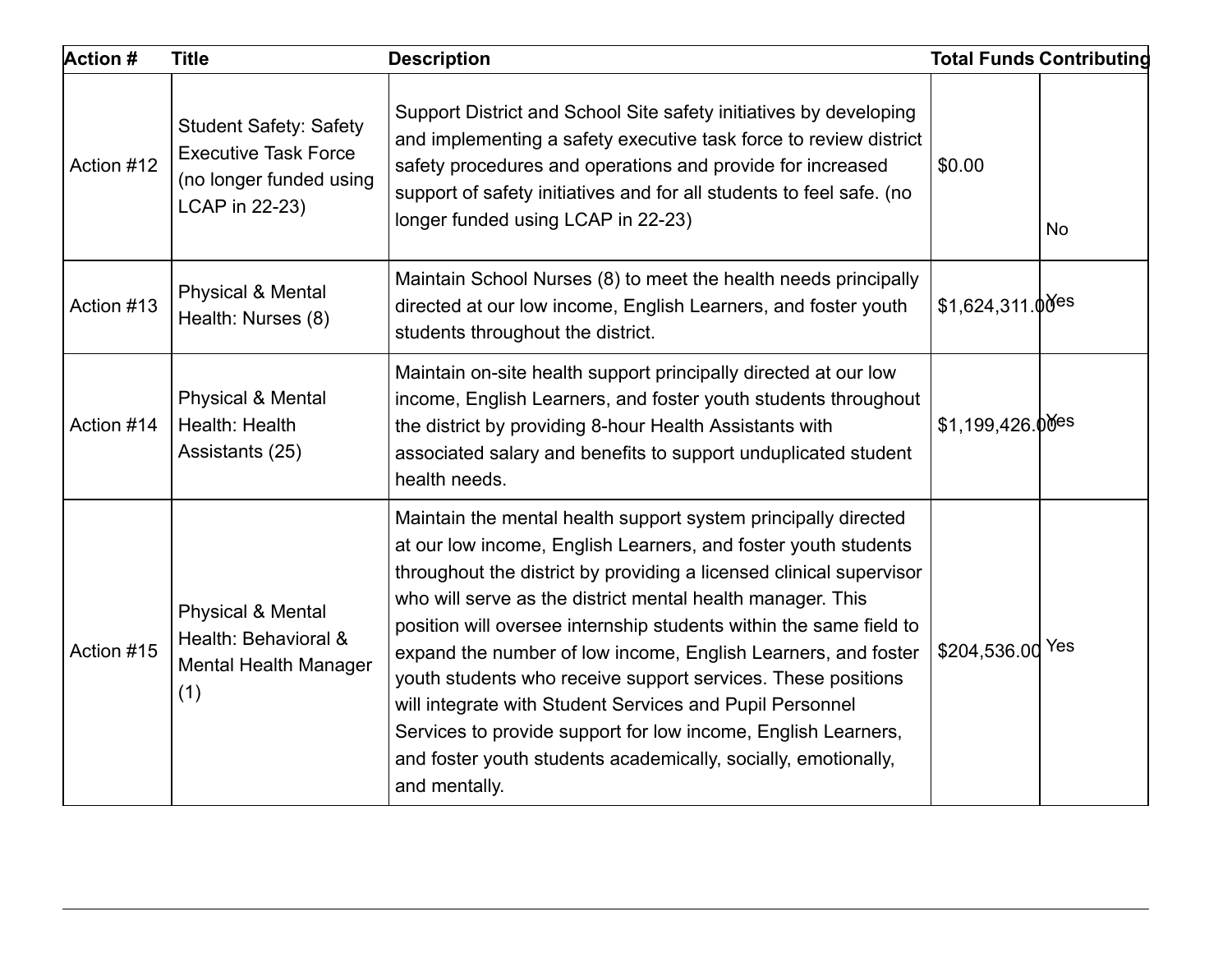| Action #   | <b>Title</b>                                                                                | <b>Description</b>                                                                                                                                                                                                                                                                                                                                                                                                                                                                                                                                                                                                                                                                                         |                                | <b>Total Funds Contributing</b> |
|------------|---------------------------------------------------------------------------------------------|------------------------------------------------------------------------------------------------------------------------------------------------------------------------------------------------------------------------------------------------------------------------------------------------------------------------------------------------------------------------------------------------------------------------------------------------------------------------------------------------------------------------------------------------------------------------------------------------------------------------------------------------------------------------------------------------------------|--------------------------------|---------------------------------|
| Action #16 | Physical & Mental<br>Health: Comprehensive<br><b>School Counseling</b>                      | Maintain 18 elementary counselors, 12 middle school<br>counselors, and 16 high school counselors to support Low<br>Income, English Learners, and foster youth to address barriers<br>for positive school attendance, mental health referrals, and<br>assist with implementation of Positive Behavioral and<br>Intervention Supports Frameworks (MTSS). All counselors will<br>be provided professional development and support to develop<br>American School Counseling Association (ASCA)<br>comprehensive counseling program with Hatchings training<br>which includes MTSS Tier 2 and Tier 3 data-driven tiered<br>support systems for academic, social emotional and college and<br>career counseling. | $$6,456,785.0$ <sup>ofes</sup> |                                 |
| Action #17 | <b>Physical &amp; Mental</b><br>Health: Speech<br>Therapist Stipends (15)                   | Provide stipends and associated benefits costs for Speech<br>Therapists as both a recruitment tool and a retention incentive<br>to support the speech needs of our English Learners, foster<br>youth and low income students.                                                                                                                                                                                                                                                                                                                                                                                                                                                                              | \$181,575.00 Yes               |                                 |
| Action #18 | Physical & Mental<br>Health: Psychologist<br>Stipends (19)                                  | Maintain stipends and associated benefits costs for School<br>Psychologists as both a recruitment tool and a retention<br>incentive to support the Psychological needs of our English<br>Learners, foster youth and low income students.                                                                                                                                                                                                                                                                                                                                                                                                                                                                   | \$304,181.00 Yes               |                                 |
| Action #19 | <b>Physical &amp; Mental</b><br><b>Health: Activity Centers</b><br>(new action for 2022-23) | Provide activity centers that include playground equipment and<br>physical fitness areas at elementary schools that are principally<br>directed to low income, English Learners, and foster youth to<br>support student physical and mental health and engagement at<br>school.                                                                                                                                                                                                                                                                                                                                                                                                                            | $$1,500,000.00$ es             |                                 |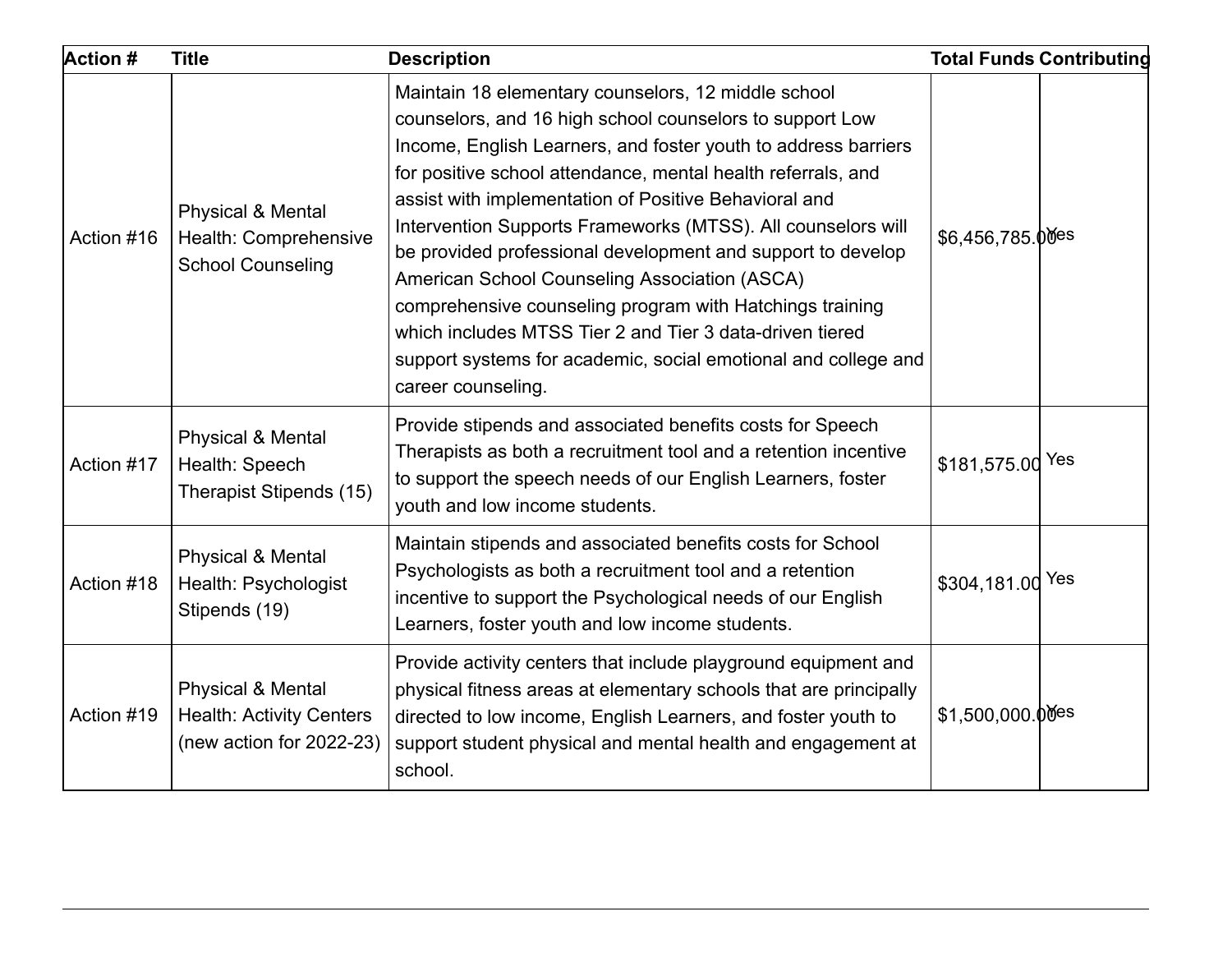| Action #   | <b>Title</b>                                                                                    | <b>Description</b>                                                                                                                                                                                                                              |        | <b>Total Funds Contributing</b> |
|------------|-------------------------------------------------------------------------------------------------|-------------------------------------------------------------------------------------------------------------------------------------------------------------------------------------------------------------------------------------------------|--------|---------------------------------|
| Action #20 | <b>Physical &amp; Mental</b><br>Health: Counselor<br>Training (no longer an<br>action in 22-23) | Provide mental health training for a comprehensive counseling<br>program to provide support for Low Income, English Learners,<br>and foster youth students academically, socially, emotionally,<br>and mentally. (no longer an action in 22-23) | \$0.00 | <b>No</b>                       |

### **Goal Analysis 2021-22**

An analysis of how this goal was carried out in the previous year.

A description of any substantive differences in planned actions and actual implementation of these actions.

If there was a program that not only improved dramatically but also provided the most needed support for our students and families it was the items in Goal 3, Wellness. We started the year with the first eight days focused on social-emotional support for students and continued that focus throughout the year. Our mental health program provided immeasurable resources to our students and families and made quite a positive impact on our students who were struggling with the effects of the pandemic or with the return to in-person learning. These actions and services provide for Assistant Principals at elementary and secondary sites, PBIS support for students and sites, elementary counselors, and additional support from our Psychologists and Speech Therapists. Our nurses and health assistants had such a positive impact as they were tasked with supporting students, contract tracing, and caring for those who were ill during the school day throughout the year.

Areas of substantive differences in planned actions and implementation of these actions for Goal 3, Wellness are the following:

Goal 3, Action 11: Safety Supplies, Updated Safety Backpacks. This action was not implemented as defined and will be implemented for the 2022-23 school year using other available funding.

Goal 3, Action 21: Physical & Mental Health: Comprehensive Counseling-Middle School & High School Counselors. As we began the 2021-22 school year with in-person instruction it was determined there was a need to not only begin our Comprehensive Counseling Program for Elementary Counselors (Action 16), but with middle school and high school counselors as well. Primarily to support Low Income, English Learners, and foster youth this program and counselors address barriers for positive school attendance, mental health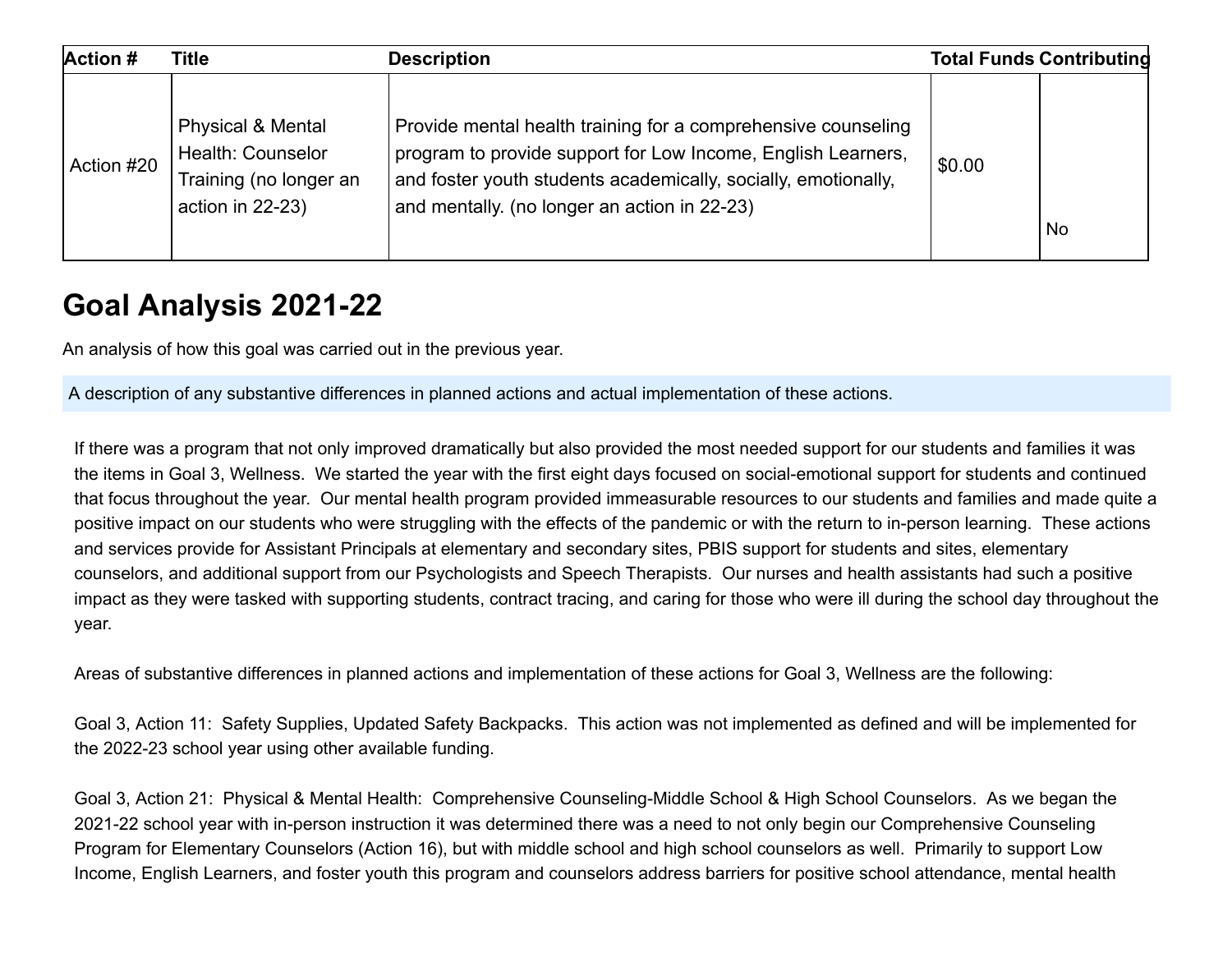referrals, and assist with implementation of Multi Tiered Systems of Support (MTSS). In addition, all counselors were provided professional development and support to develop American School Counseling Association (ASCA) comprehensive counseling program with Hatchings training which includes MTSS Tier 2 and Tier 3 data-driven tiered support systems for academic, social emotional and college and career counseling.

An explanation of material differences between Budgeted Expenditures and Estimated Actual Expenditures and/or Planned Percentages of Improved Services and Estimated Actual Percentages of Improved Services.

In Goal 3, Wellness, there were no material differences between Budgeted Expenditures and Estimated Actual Expenditures.

There was no qualitative planned percentage of improved services for this goal.

An explanation of how effective the specific actions were in making progress toward the goal.

The 2020-21 school year was a struggle for Colton Joint Unified School District as students returned to in-person learning after a year and one-quarter in distance learning. Due to the continued effects of the COVID-19 pandemic it was difficult to have consistency in classroom instruction and learning as both students and teachers continued to be quarantined throughout the school year. These struggles made implementing the actions in goal 3 difficult at times but paramount to our students wellbeing and preparedness for being successful in school this year. Students and teachers struggled at the beginning of the year upon return to school with establishing routines and procedures and the effects of not only a year in distance learning but the effects of the pandemic on their families or their worries with returning to school as the pandemic continued and concern for their safety. This affected our ability to meet some improvement metrics for Goal 3 while meeting them in others. Even with these struggles, social emotional learning and mental health was a continual focus of our district as we went through the year and we were able to provide support for students and families struggling in this area. Some of the metrics in Goal 3 are metrics geared toward improvements on California Dashboard items. Since some of these were not provided we used our internal data system to provide these metrics.

The majority of CJUSD's attendance (92.32% to 93.3%) and discipline data (suspension rate 3.9% to .0001%; expulsion rate 0.12% to 0%) improved during the year in distance learning which would be expected since students were not at school sites. However Chronic Absenteeism during distance learning increased from 11.9% to 30.3% which showed a level of disengagement from students which supported our prognosis within the LCAP to prepare for absenteeism issues and behavioral issues in 2021-22. The actions that support the work of the district during this year include those surrounding Positive Behavior Interventions and Support in the classroom with teachers and students at all sites (Actions 1-7).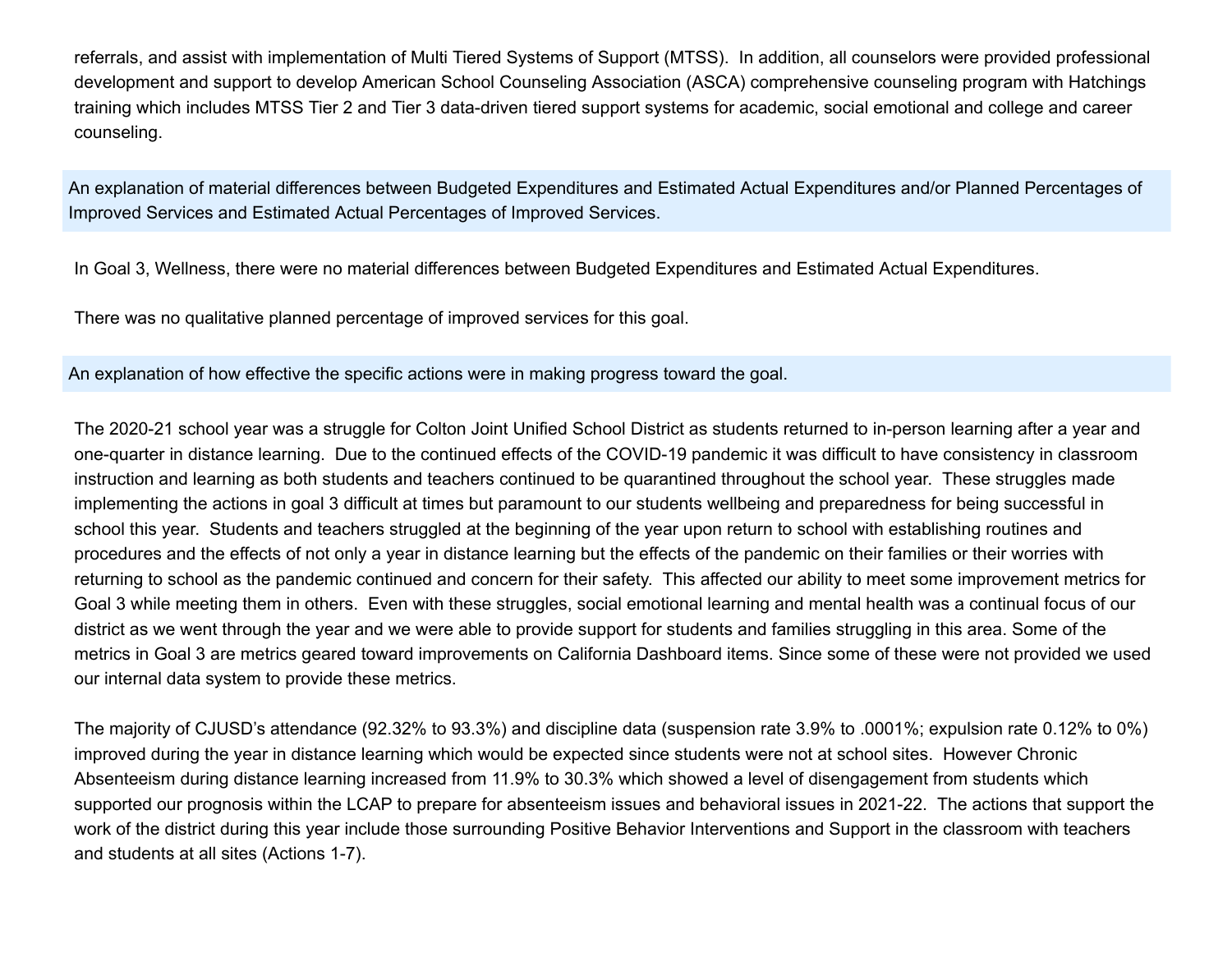Due to effects of the pandemic we met our metrics in mental and physical health with not only maintaining but increasing mental health support (maintain 2 staff, 20+ interns) and increased mental health referrals considerably (523 to 823). These support the actions and services (13-20) related to mental and physical health in attainment of Goal 2 Wellness for the 2021-22 school year.

A description of any changes made to the planned goal, metrics, desired outcomes, or actions for the coming year that resulted from reflections on prior practice.

After discussions with our educational partners and review by the LCAP writing committee it was determined to keep the same planned goal and metrics for Goal 3, Wellness. A few changes were made to the desired outcomes. Due to the pandemic which resulted in high absenteeism due to quarantines and lost instructional time some desired outcome areas were adjusted using this year's number as a new baseline. The Attendance Rates were adjusted from 96% to 95%, and participation in LCAP Survey from 6265 to 8000. Mental Health Referrals were adjusted from 550 to 1000 as the goal was reached in 2021-22. Changes to actions and services included removing items that were one time funded in 2021-22 to other funding in 2022-23 including Action 7 PBIS extra duty, Action 11 Safety Supplies, Action 12 Executive Safety Task Force, Action 19 SEL Kelvin Licenses, and Action 20 Counseling Hatchings Training. A Change to actions and services included Action 13 with the addition of 4 additional nurses using the 15% LCAP add on. The other change was combining the added Action 21 in the 2021-22 Annual Update to Action 16 in 2022-23 to Comprehensive Counseling Program. These changes are reflected in the 2022-23 LCAP.

**A report of the Total Estimated Actual Expenditures for last year's actions may be found in the Annual Update Table. A report of the Estimated Actual Percentages of Improved Services for last year's actions may be found in the Contributing Actions Annual Update Table.**

### **Goal**

| . .<br>$3$ oal # | <b>Description</b> |
|------------------|--------------------|
|------------------|--------------------|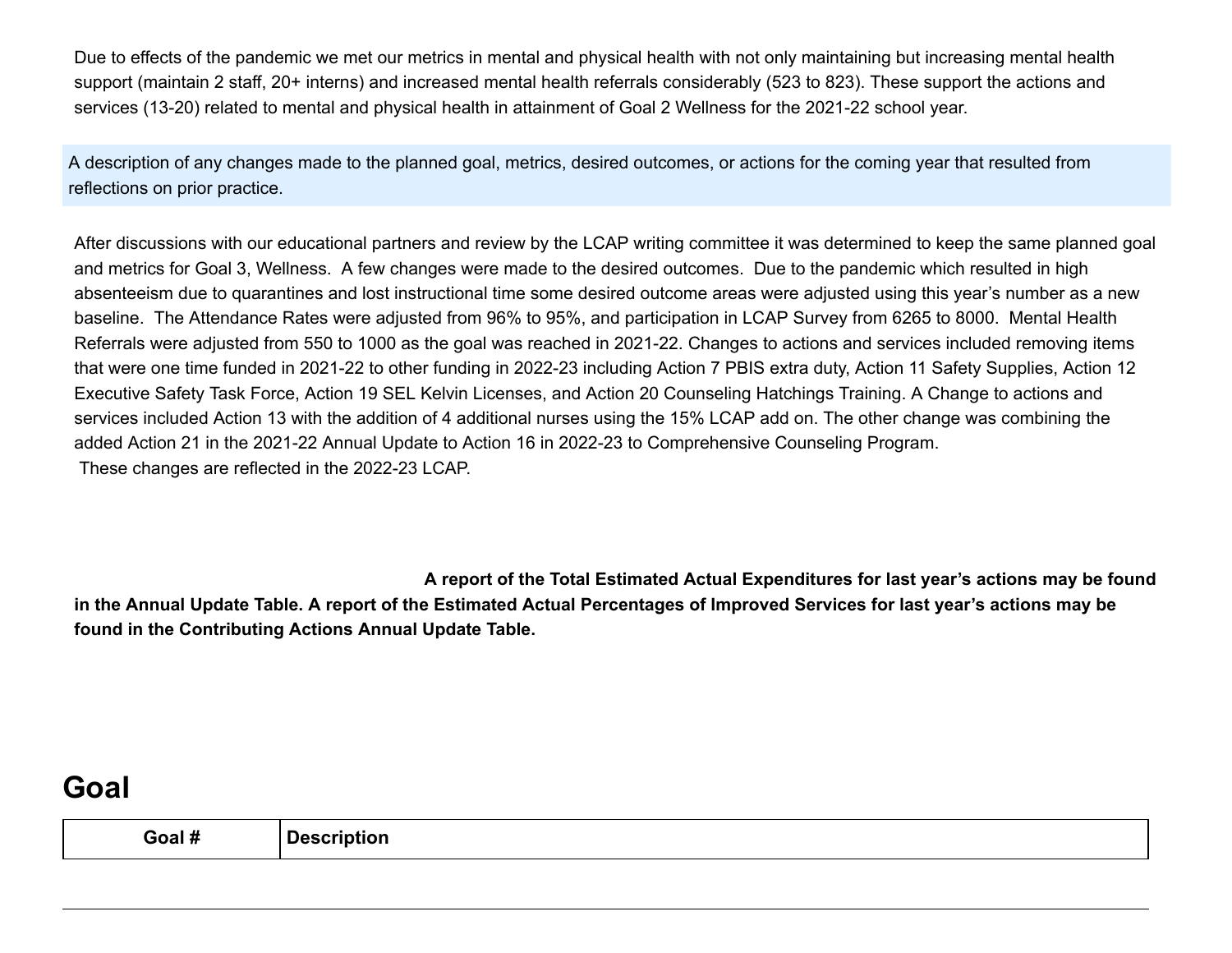| Goal 4 | Family and Community Engagement Encourage and promote parent, family and community                |  |  |  |  |
|--------|---------------------------------------------------------------------------------------------------|--|--|--|--|
|        | engagement in the education process, providing opportunities for active input in decision making. |  |  |  |  |

An explanation of why the LEA has developed this goal.

CJUSD developed the Family and Community Engagement goal to increase the involvement of families and the community in the educational processes of the district. This goal will support involvement and communication to and from families and the community regarding their needs and allow the district to target support where needed. In addition, this goal allows the district to support increasing needs for communication with our families and community stakeholders. The actions and metrics below will support achievement of increasing active input in decision making through family and community engagement.

### **Measuring and Reporting Results**

| Metric $#$                                                                                                                                                                                                                       | <b>Baseline</b>                                                                                                                                                            | Year 1 Outcome                                                                                                                                                                                                                              | Year 2 Outcome           | Year 3 Outcome           | <b>Desired Outcome</b><br>for 2023-24                                                                                                                                                                                                                                                           |
|----------------------------------------------------------------------------------------------------------------------------------------------------------------------------------------------------------------------------------|----------------------------------------------------------------------------------------------------------------------------------------------------------------------------|---------------------------------------------------------------------------------------------------------------------------------------------------------------------------------------------------------------------------------------------|--------------------------|--------------------------|-------------------------------------------------------------------------------------------------------------------------------------------------------------------------------------------------------------------------------------------------------------------------------------------------|
| Increase average<br>attendance at District<br><b>Parent Meetings</b><br>seeking input in decision<br>making, programs for<br>unduplicated pupils, and<br>programs for individuals<br>with exceptional needs<br>State Priority: 3 | <b>DPAC: 100</b><br><b>DELAC: 100</b><br>AAPAC: 15 LCAP:<br>20 Community<br>Cabinet: 75<br><b>Special Ed Parent</b><br>Nights: 50 GATE<br>Parent Nights: 100<br>(all 2021) | <b>DPAC: 354</b><br><b>DELAC: 108</b><br>AAPAC: 21 LCAP:<br>20 Community<br>Cabinet: 53<br><b>Special Ed Parent</b><br>Nights: 20 GATE<br>Parent Nights: 50<br>Dual Immersion<br><b>Parent Network</b><br>Meetings: 46 (all<br>$2021 - 22)$ | [Intentionally<br>Blank] | [Intentionally<br>Blank] | Increase average<br>attendance at<br>District parent<br>meetings to the<br>following: DPAC:<br>400 DELAC: 115<br>AAPAC: 25 LCAP:<br>35 Community<br>Cabinet: 85<br><b>Special Ed Parent</b><br>Nights: 80 GATE<br>Parent Nights: 115<br>Dual Immersion<br><b>Parent Network</b><br>Meetings: 60 |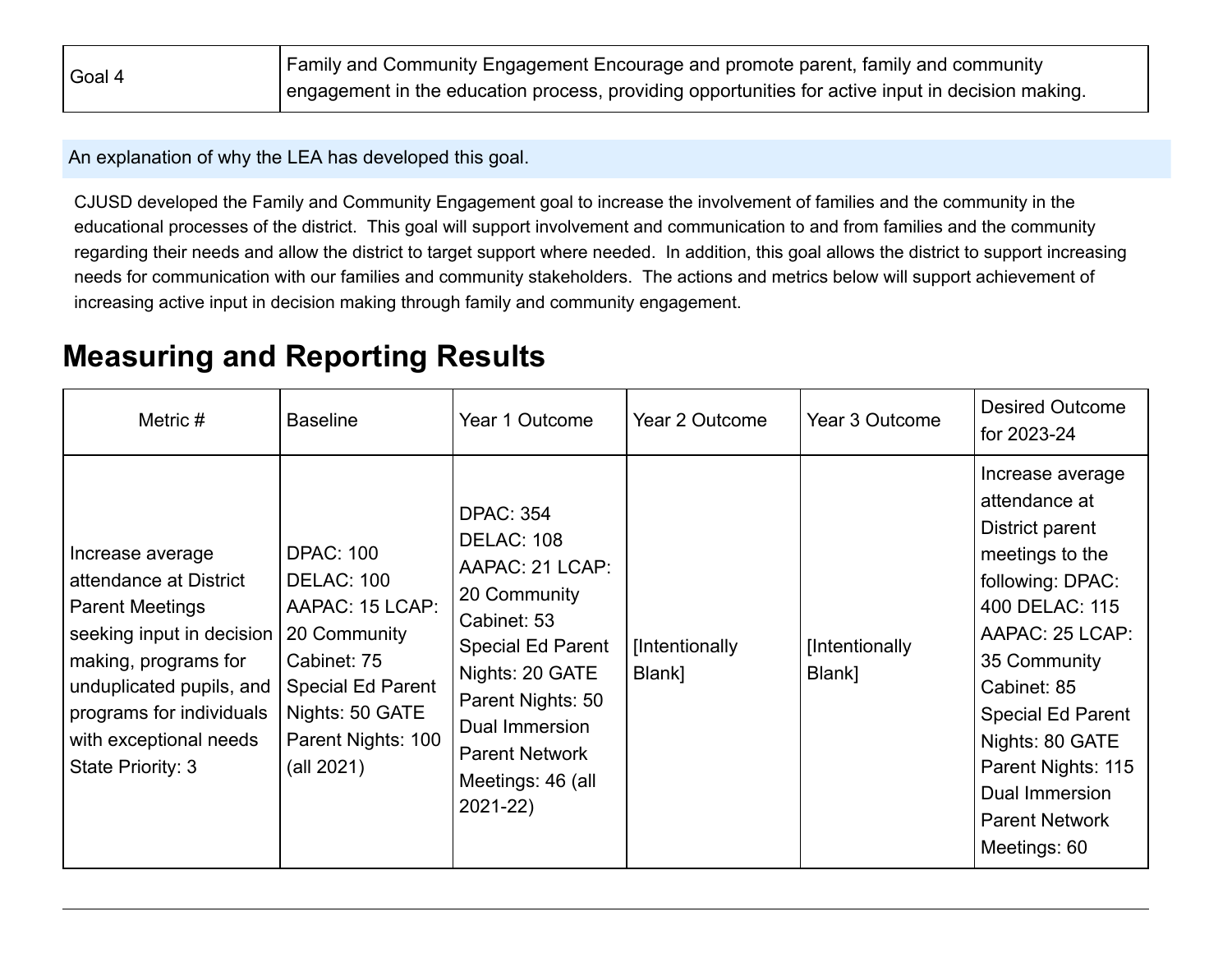| Increase parent<br>participation in LCAP<br>Survey by 5% State<br>Priority: 3, 6                                                                                                                                                              | 1030 parent<br>responses (2021)                                       | 870 parent<br>responses (2021-<br>22)                                                | [Intentionally<br>Blank] | [Intentionally<br>Blank] | Increase parent<br>responses to the<br>LCAP survey to<br>more than 1200.                                                                                                                                                                                                          |
|-----------------------------------------------------------------------------------------------------------------------------------------------------------------------------------------------------------------------------------------------|-----------------------------------------------------------------------|--------------------------------------------------------------------------------------|--------------------------|--------------------------|-----------------------------------------------------------------------------------------------------------------------------------------------------------------------------------------------------------------------------------------------------------------------------------|
| Increase number of<br>cohorts of parents<br>completing parent<br>leadership training by<br>10% State Priority: 3                                                                                                                              | 50 parents (2020)                                                     | 21 parents (2021-<br>22)                                                             | [Intentionally<br>Blank] | [Intentionally<br>Blank] | 65 parents<br>completing the<br>parent leadership<br>training                                                                                                                                                                                                                     |
| Increase number of<br>monthly social media<br>impressions and reach<br>by 5% to support parent<br>involvement in district<br>programs including<br>programs for<br>unduplicated and<br>exceptional needs<br>students. State Priority:<br>3, 6 | Facebook: 18,000<br>Tweets: 48,500<br>Instagram: 50,000<br>(all 2021) | Facebook: 119,246<br>Tweets: 289,900<br>Instagram:<br>1,036,136 (all<br>$2021 - 22)$ | [Intentionally<br>Blank] | [Intentionally<br>Blank] | Increase the<br>number of social<br>media impressions<br>and reach to<br>support parent<br>involvement in<br>district programs<br>including programs<br>for unduplicated<br>and exceptional<br>needs students:<br>Facebook: 250,000<br>Tweets: 500,000<br>Instagram:<br>2,000,000 |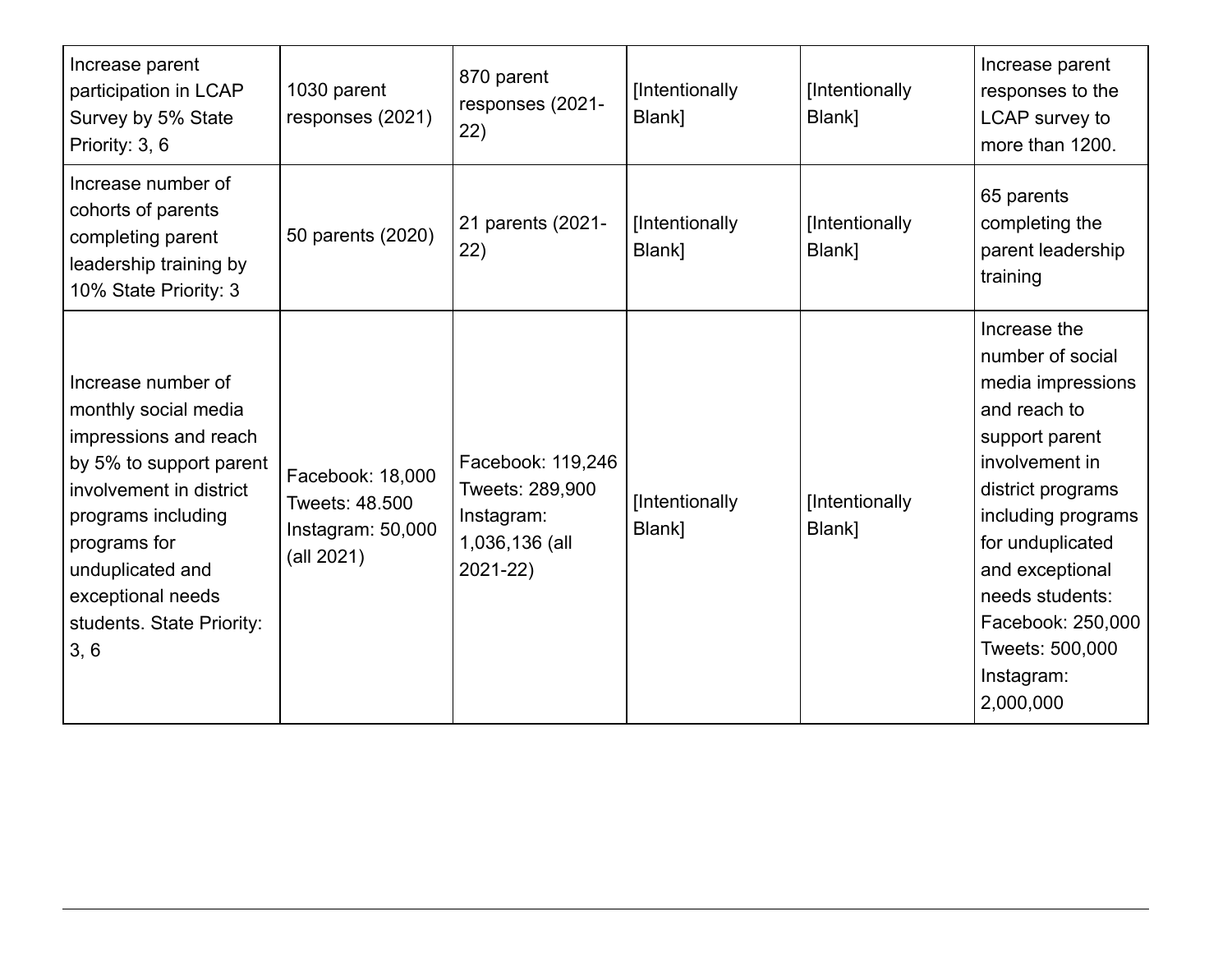| Increase parent<br>involvement in District<br>workshops by 10% to<br>support parent<br>involvement in district<br>programs including<br>programs for<br>unduplicated and<br>exceptional needs<br>students. State Priority:<br>3  | 200 parents (2021)                                                                                                                                                         | 2023 parents<br>$(2021 - 22)$                                                                                                                                                                                               | [Intentionally<br>Blank] | [Intentionally<br>Blank] | Increase to 2600<br>parents<br>participating in<br>District workshops<br>to support parent<br>involvement in<br>district programs<br>including programs<br>for unduplicated<br>and exceptional<br>needs students.                                                                  |
|----------------------------------------------------------------------------------------------------------------------------------------------------------------------------------------------------------------------------------|----------------------------------------------------------------------------------------------------------------------------------------------------------------------------|-----------------------------------------------------------------------------------------------------------------------------------------------------------------------------------------------------------------------------|--------------------------|--------------------------|------------------------------------------------------------------------------------------------------------------------------------------------------------------------------------------------------------------------------------------------------------------------------------|
| Increase average<br>attendance at District<br><b>Parent Meetings</b><br>seeking input in decision<br>making, programs for<br>unduplicated pupils, and<br>programs for individuals<br>with exceptional needs<br>State Priority: 3 | <b>DPAC: 100</b><br><b>DELAC: 100</b><br>AAPAC: 15 LCAP:<br>20 Community<br>Cabinet: 75<br><b>Special Ed Parent</b><br>Nights: 50 GATE<br>Parent Nights: 100<br>(all 2021) | <b>DPAC: 354</b><br><b>DELAC: 108</b><br>AAPAC: 21 LCAP:<br>20 Community<br>Cabinet: 53<br><b>Special Ed Parent</b><br>Nights: 20 GATE<br>Parent Nights: 50<br><b>Dual Immersion</b><br>Parent Network: 46<br>(all 2021-22) | [Intentionally<br>Blank] | [Intentionally<br>Blank] | Increase average<br>attendance at<br>District parent<br>meetings to the<br>following: DPAC:<br>115 DELAC: 115<br>AAPAC: 25 LCAP:<br>35 Community<br>Cabinet: 85<br><b>Special Ed Parent</b><br>Nights: 80 GATE<br>Parent Nights: 115<br><b>Dual Immersion</b><br>Parent Nights: 60 |
| Increase parent<br>participation in LCAP<br>Survey by 5% State<br>Priority: 3, 6                                                                                                                                                 | 1030 parent<br>responses (2021)                                                                                                                                            | 870 parent<br>responses (2021-<br>22)                                                                                                                                                                                       | [Intentionally<br>Blank] | [Intentionally<br>Blank] | Increase parent<br>responses to the<br>LCAP survey to<br>more than 1200.                                                                                                                                                                                                           |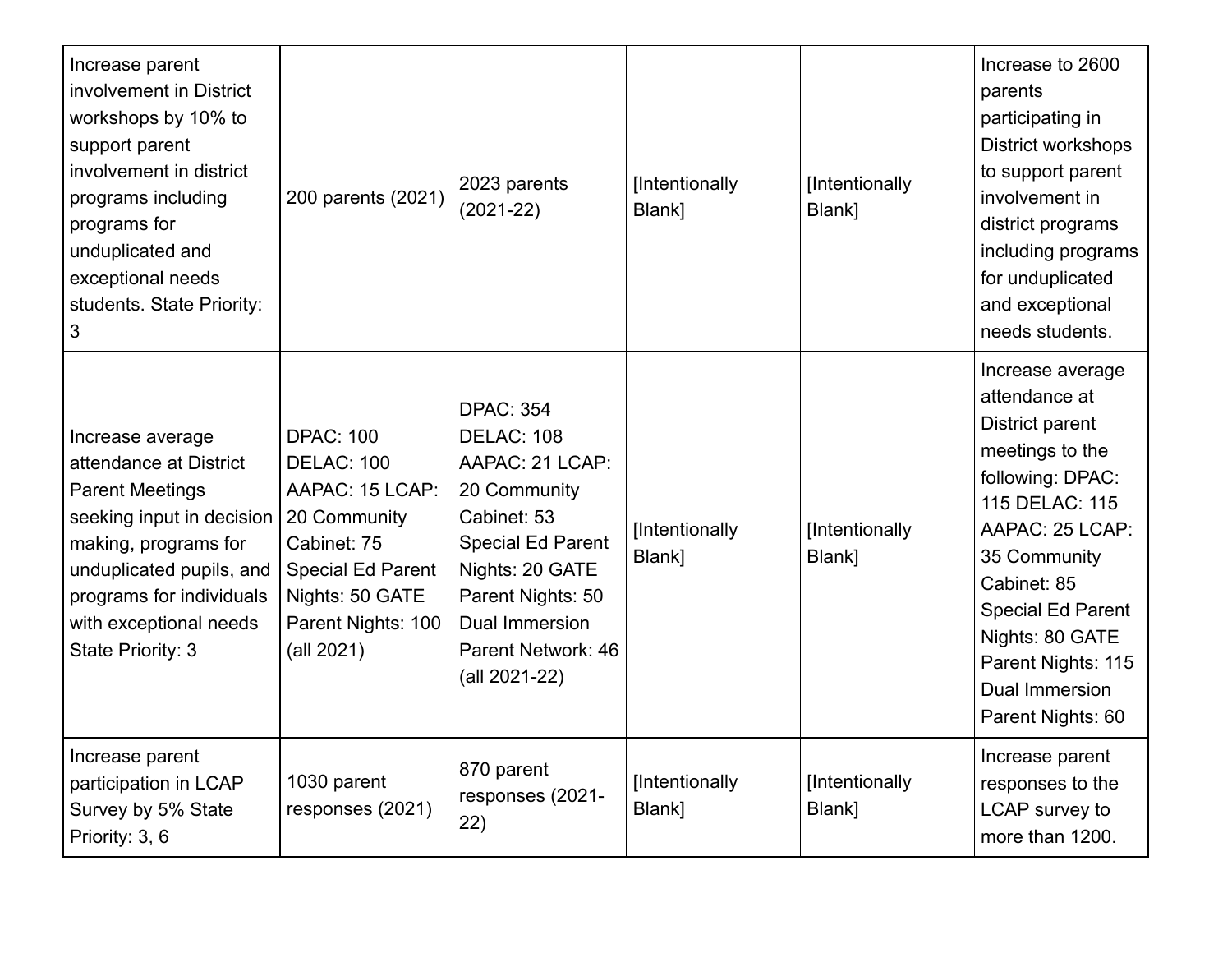| Increase number of<br>cohorts of parents<br>completing parent<br>leadership training by<br>10% State Priority: 3                                                                                                                              | 50 parents (2020)                                                     | 21 parents (2021-<br>22)                                                         | [Intentionally<br>Blank] | [Intentionally<br>Blank] | 65 parents<br>completing the<br>parent leadership<br>training                                                                                                                                                                                                                     |
|-----------------------------------------------------------------------------------------------------------------------------------------------------------------------------------------------------------------------------------------------|-----------------------------------------------------------------------|----------------------------------------------------------------------------------|--------------------------|--------------------------|-----------------------------------------------------------------------------------------------------------------------------------------------------------------------------------------------------------------------------------------------------------------------------------|
| Increase number of<br>monthly social media<br>impressions and reach<br>by 5% to support parent<br>involvement in district<br>programs including<br>programs for<br>unduplicated and<br>exceptional needs<br>students. State Priority:<br>3, 6 | Facebook: 18,000<br>Tweets: 48.500<br>Instagram: 50,000<br>(all 2021) | Facebook: 119,246<br>Tweets: 289,900<br>Instagram:<br>1,036,136 (all<br>2021-22) | [Intentionally<br>Blank] | [Intentionally<br>Blank] | Increase the<br>number of social<br>media impressions<br>and reach to<br>support parent<br>involvement in<br>district programs<br>including programs<br>for unduplicated<br>and exceptional<br>needs students:<br>Facebook: 250,000<br>Tweets: 500,000<br>Instagram:<br>2,000,000 |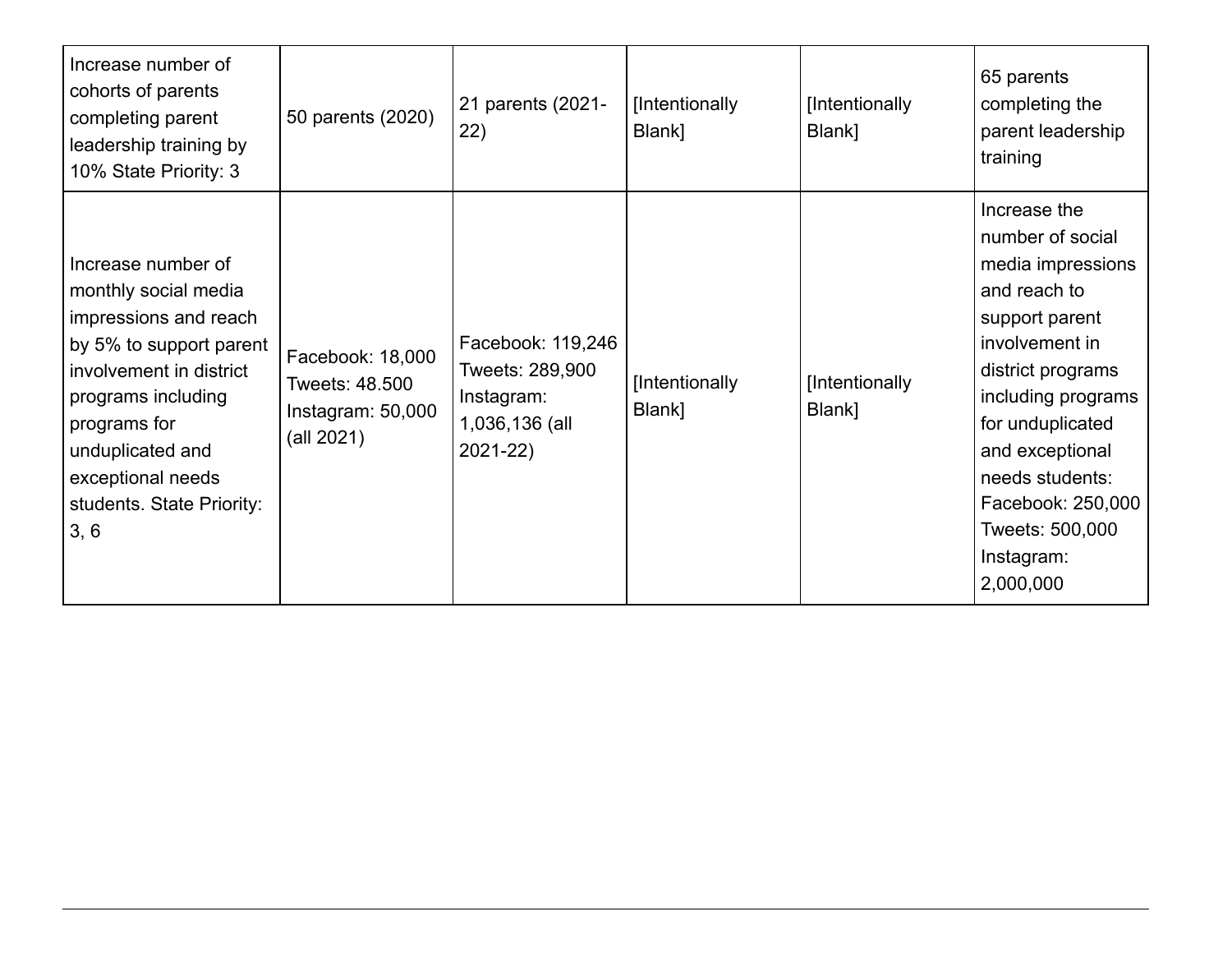| Increase parent<br>involvement in District<br>workshops by 10% to<br>support parent<br>involvement in district<br>programs including<br>programs for<br>unduplicated and<br>exceptional needs<br>students. State Priority: | 200 parents (2021) | 2023 parents<br>$(2021 - 22)$ | [Intentionally<br>Blank] | [Intentionally<br>Blank] | Increase to 2600<br>parents<br>participating in<br><b>District workshops</b><br>to support parent<br>involvement in<br>district programs<br>including programs<br>for unduplicated<br>and exceptional<br>needs students. |
|----------------------------------------------------------------------------------------------------------------------------------------------------------------------------------------------------------------------------|--------------------|-------------------------------|--------------------------|--------------------------|--------------------------------------------------------------------------------------------------------------------------------------------------------------------------------------------------------------------------|
|----------------------------------------------------------------------------------------------------------------------------------------------------------------------------------------------------------------------------|--------------------|-------------------------------|--------------------------|--------------------------|--------------------------------------------------------------------------------------------------------------------------------------------------------------------------------------------------------------------------|

# **Actions**

| <b>Action #</b> | Title                                              | <b>Description</b>                                                                                                                                                                                                                                                                                                  |                  | <b>Total Funds Contributing</b> |
|-----------------|----------------------------------------------------|---------------------------------------------------------------------------------------------------------------------------------------------------------------------------------------------------------------------------------------------------------------------------------------------------------------------|------------------|---------------------------------|
| Action #1       | <b>Parent Engagement</b><br>(PE): Parent Workshops | Host parent workshops principally designed to support and<br>engage parents of low income, English Learners, and foster<br>youth students and provide leadership opportunities in the<br>educational environment by increasing their understanding of<br>educational standards and child development.               | \$304,254.00 Yes |                                 |
| Action #2       | <b>PE: Communications</b><br>Specialist (1)        | Maintain the district Communications Specialist position which<br>is principally designed to support and engage parents of low<br>income, English Learners, and foster youth students to facilitate<br>open communications with parents through social media, web<br>presence, community events, and school events. | \$124,384.00 Yes |                                 |
| Action #3       | PE: Community<br>Liaisons: Student<br>Services (2) | Maintain two Community Liaison positions (bilingual) to serve<br>as an intermediary to parents and the school to support<br>increased parent engagement. This is principally designed for<br>parents of our low income, English Learners, and foster youth.                                                         | \$164,337.00 Yes |                                 |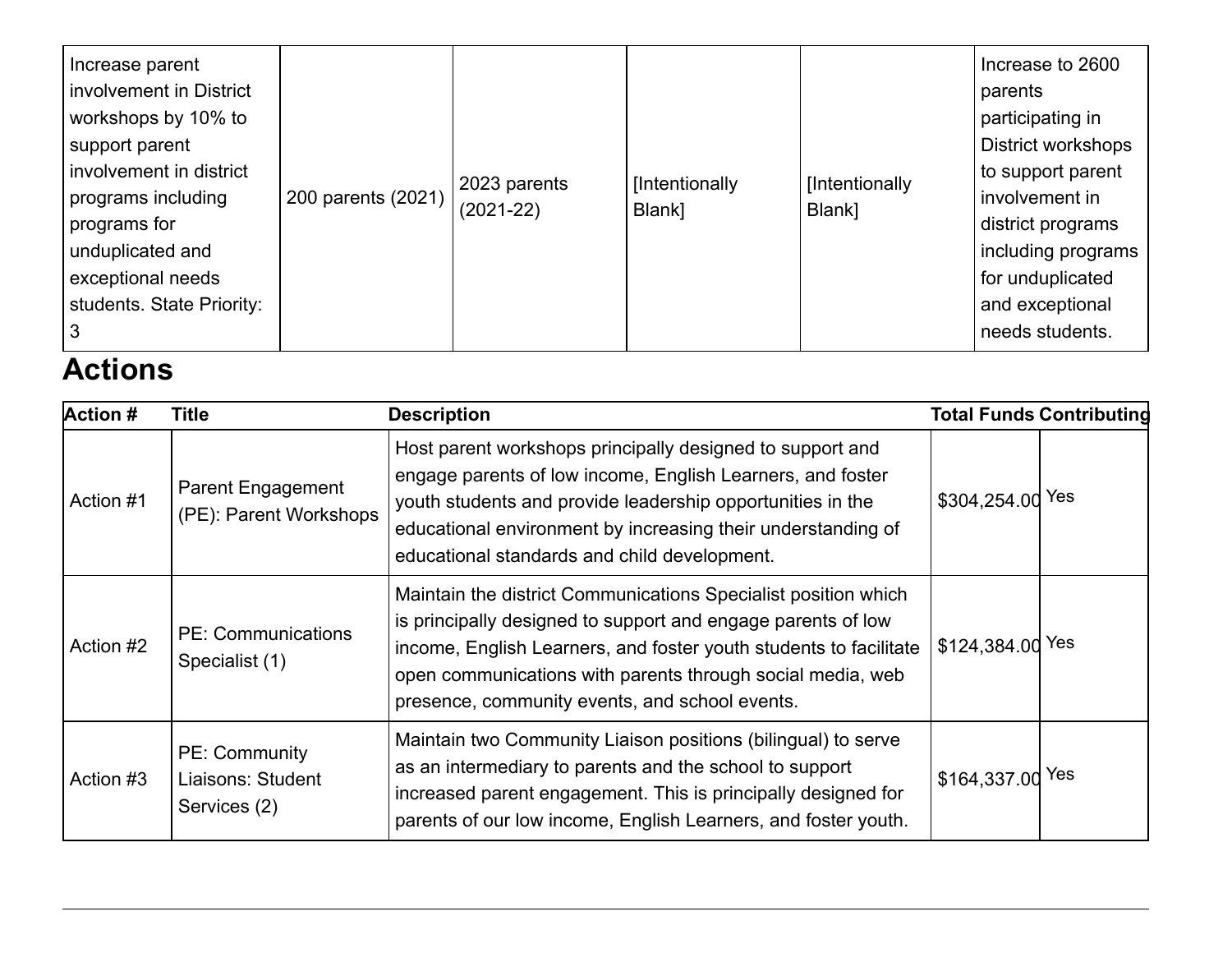| <b>Action #</b> | <b>Title</b>                                                           | <b>Description</b>                                                                                                                                                                                                                                                                                                               |                               | <b>Total Funds Contributing</b> |
|-----------------|------------------------------------------------------------------------|----------------------------------------------------------------------------------------------------------------------------------------------------------------------------------------------------------------------------------------------------------------------------------------------------------------------------------|-------------------------------|---------------------------------|
| Action #4       | PE:<br>Translator/Interpreter                                          | Maintain translator/interpreter positions (4) to provide translation<br>services for parents. This is principally designed for parents of<br>our English Learners to increase communication and support<br>for their students.                                                                                                   | ' \$340,233.0d <sup>Yes</sup> |                                 |
| Action #5       | <b>English Learner Parent</b><br>Support: Bilingual<br><b>Stipends</b> | Increase bilingual stipend and associated benefits for classified<br>staff to support work on school sites, translation for site<br>meetings, and increased retention of staff seeking stipend. This<br>is principally designed for parents of our English Learners to<br>increase communication and support for their students. | $$111,338.00$ Yes             |                                 |

### **Goal Analysis 2021-22**

An analysis of how this goal was carried out in the previous year.

A description of any substantive differences in planned actions and actual implementation of these actions.

Our Goal 4 Parent Engagement efforts were increased as we were able to provide a substantial number of online trainings, workshops, and meetings for our parents in both English and Spanish. Our Parent Engagement Manager frequently led parent meetings with District Leaders providing relevant information to families regarding effects of the pandemic, how they can support their students after a year in distance learning, wellness supports, changes to school start times for 2022-23, and our many parent advisory groups. In addition, our community liaisons provide vital resources to our foster youth families, our communications specialist has supported our increase in social media communications, and translators/interpreters have been able to support our English Learner parents and educational partners. Challenges were seen at times where technology or log-in issues arose and we had some challenges as we switched our communication application to Parent Square during the year.

There were no areas of substantive differences in planned actions and actual implementation for Goal 4, Parent Engagement.

An explanation of material differences between Budgeted Expenditures and Estimated Actual Expenditures and/or Planned Percentages of Improved Services and Estimated Actual Percentages of Improved Services.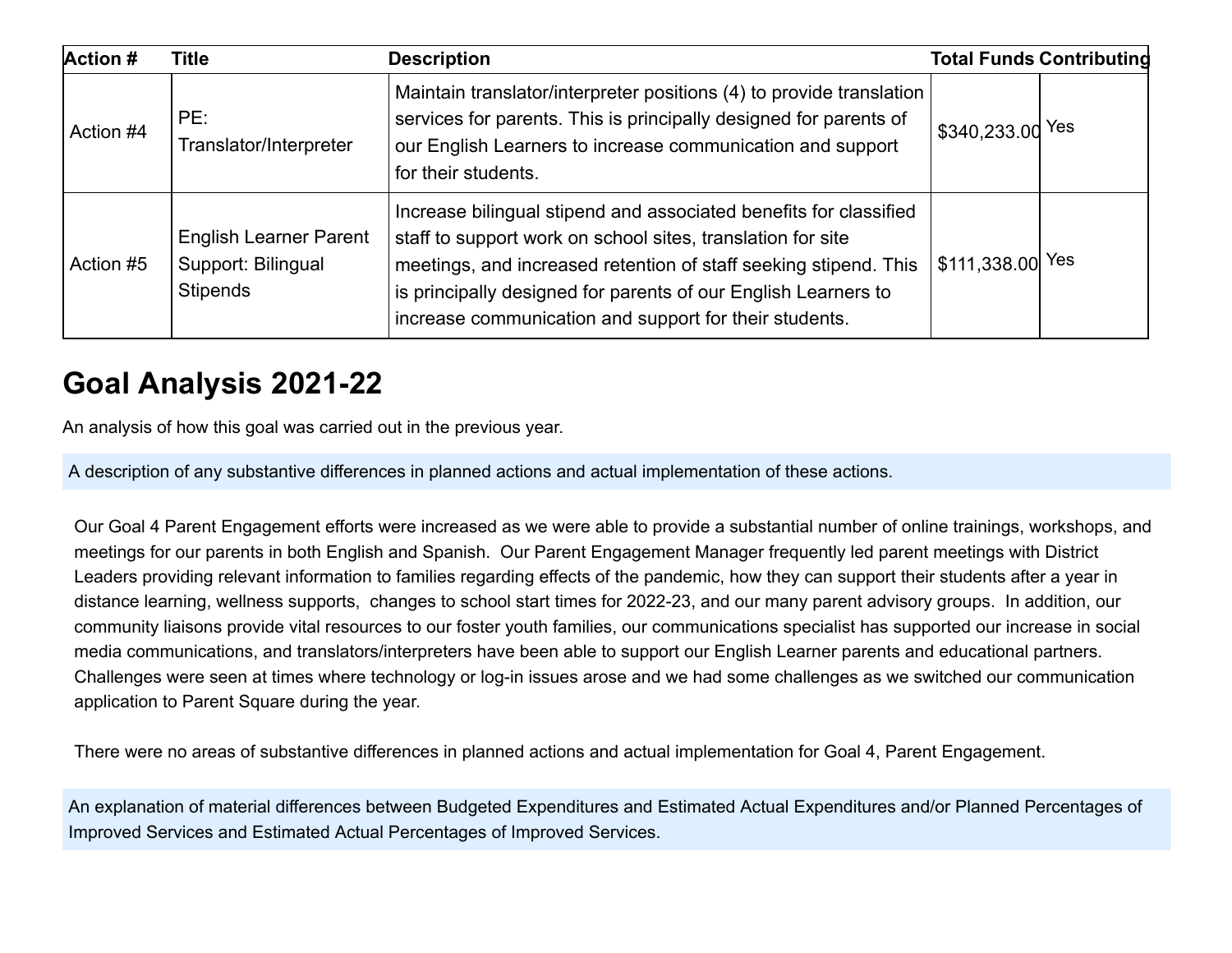In Goal 4, Parent Engagement, there were no material differences between Budgeted Expenditures and Estimated Actual Expenditures.

There was no qualitative planned percentage of improved services for this goal.

An explanation of how effective the specific actions were in making progress toward the goal.

The 2020-21 school year was a struggle for Colton Joint Unified School District as students returned to in-person learning after a year and one-quarter in distance learning. Due to the continued effects of the COVID-19 pandemic it was difficult to have consistency in classroom instruction and learning as both students and teachers continued to be quarantined throughout the school year. It was also harder to engage parents as many had requested in-person meetings but due to the continued effects of the pandemic we spent the year conducting parent meetings and trainings mostly virtual. Although more difficult, we believe we were successful in improving communication and engagement of parents in meetings and workshops for 2021-22 in support of our metrics.

We conducted over 100 parent meetings at the District level throughout the year and increased average attendance at most parent committee meetings. With the change from Q Communique to Parent Square, although rough to begin with, provided more resources and better overall communication by the end of the school year. In addition, a transition in our Communications Specialist led to an increased presence on social media. The Actions and Services (1-5) for Goal 4 Parent Engagement helped to support these increases and attainment of metrics thereby supporting our attainment of the goal.

A description of any changes made to the planned goal, metrics, desired outcomes, or actions for the coming year that resulted from reflections on prior practice.

After discussion with our educational partners and review by the LCAP writing committee it was determined to keep the same planned goal and metrics for Goal 4, Parent Engagement except for adding the Dual Immersion Parent Network (DIPN) to the parent meeting metric. A change was made to the desired outcome for parents participating in district workshops from 260 to 2600. This number increased due to the ability to provide parent workshops in both virtual and in-person. The actions and services for Goal 4 remained the same. These changes are reflected in the 2022-23 LCAP.

After discussions with our educational partners and review by the LCAP writing committee it was determined to keep the same planned goal and metrics for Goal 1, Equity. A few changes were made to the desired outcomes. Due to the pandemic and lost instruction during that time some areas were adjusted using this year's number as a new baseline. The Advanced Placement pass rate was adjusted from 53.4% to 50.4%, UC a-g from 36.3 to 31.3, EL Reclassification rate from 20% to 17%, percentage GATE enrollment from 16% to 13%, and percentage of students in Least Restrictive Environment from 42.5% to 17.4% as this outcome was mistakenly increased instead of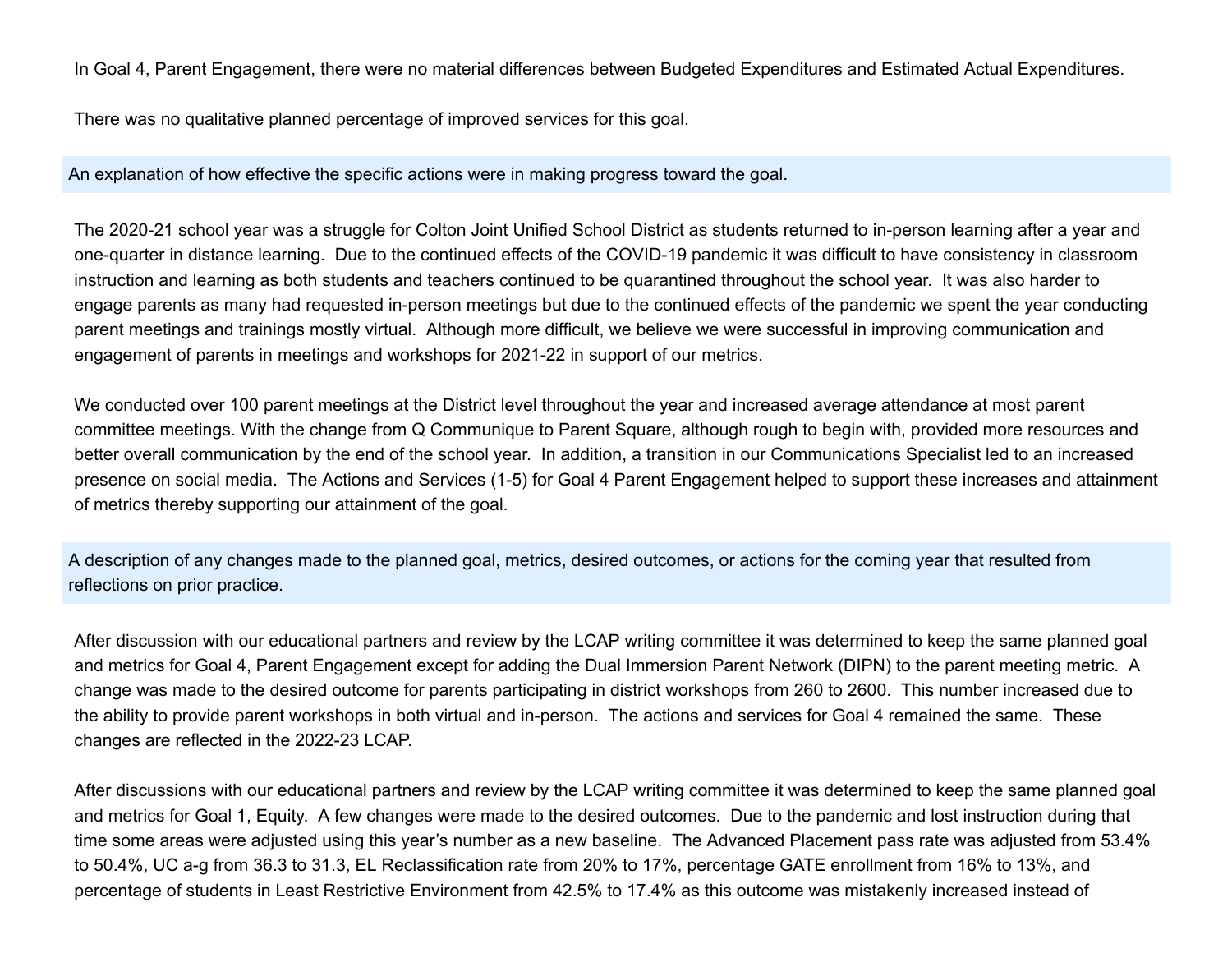decreased in percentage. Changes to actions and services included removing items that were one time funded in 2021-22 including Action 33 which was the Music First License and Action 40 with additional athletics support. Action 27, Library Media Techs moved from 6 to 8 hours with our 15% LCAP add on, Action 31 Elementary band teacher was added to the other band teachers in Action 34 and the new Action 31 is the Elementary Expanded Learning Teachers. Action 33 is now Bilingual instructional assistants as part of our 15% LCAP add on. These changes are reflected in the 2022-23 LCAP.

**A report of the Total Estimated Actual Expenditures for last year's actions may be found in the Annual Update Table. A report of the Estimated Actual Percentages of Improved Services for last year's actions may be found in the Contributing Actions Annual Update Table.**

### **Goal**

| Goal # | <b>Description</b>                                                                                                 |
|--------|--------------------------------------------------------------------------------------------------------------------|
| Goal 5 | Access to Resources Ensure students have access to quality resources, facilities, and highly qualified<br>teachers |

An explanation of why the LEA has developed this goal.

CJUSD developed the Access to Resources goal as a maintenance goal to meet the needs for instructional materials, facilities, and teachers that the district must maintain in order to offer a high quality educational experience for our students. The actions and metrics listed below grouped together ensure a baseline of support required to maintain quality resources, facilities, teachers, and staff to support learning.

### **Measuring and Reporting Results**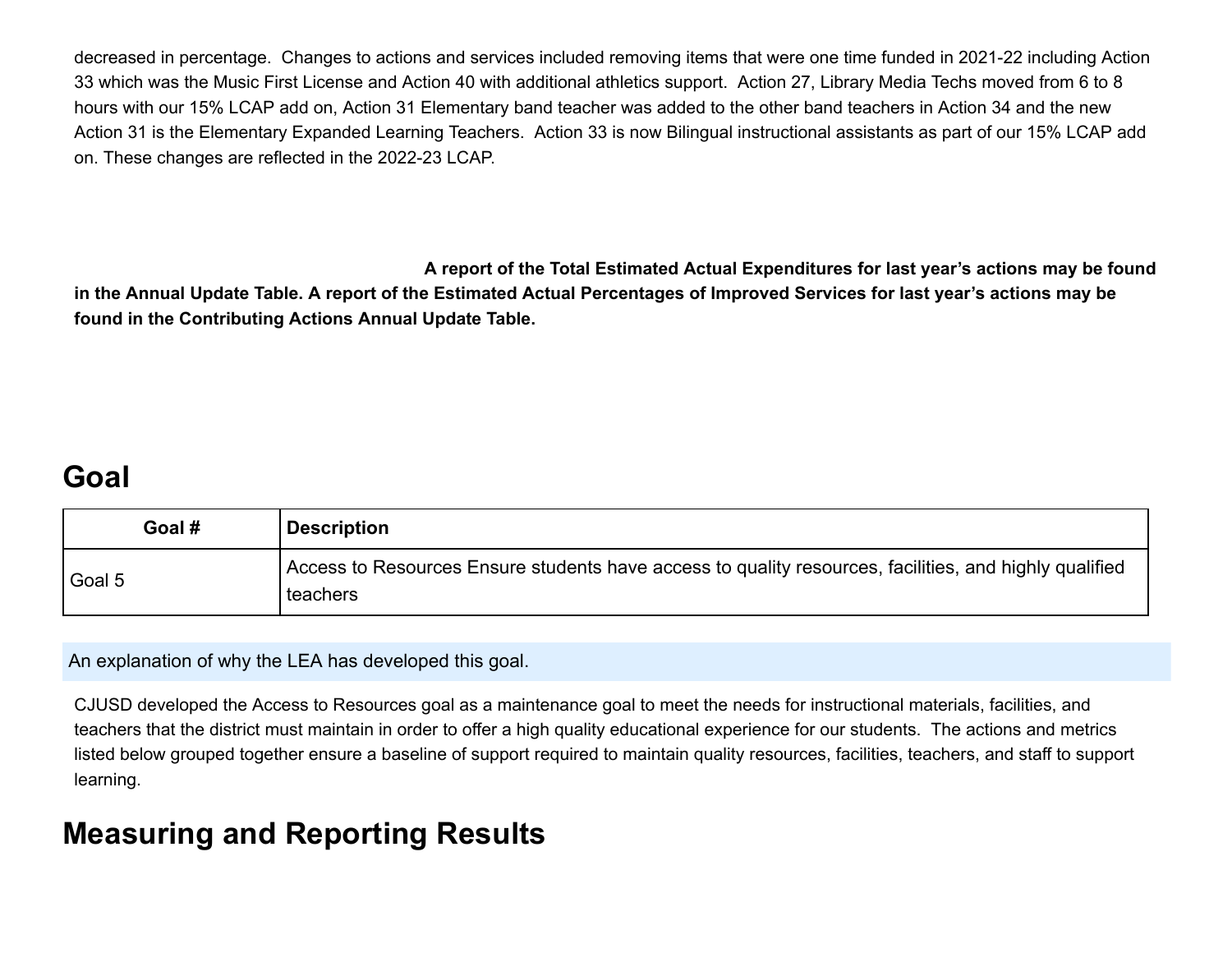| Metric #                                                                                                                                                                           | <b>Baseline</b>         | Year 1 Outcome                                | Year 2 Outcome           | Year 3 Outcome           | <b>Desired Outcome</b><br>for 2023-24                                                                                                                                                       |  |
|------------------------------------------------------------------------------------------------------------------------------------------------------------------------------------|-------------------------|-----------------------------------------------|--------------------------|--------------------------|---------------------------------------------------------------------------------------------------------------------------------------------------------------------------------------------|--|
| Zero Instructional<br>Materials findings on<br>Williams supporting<br>student access to<br>standards aligned<br>instructional materials<br>and courses. State<br>Priority: 1, 2, 7 | Zero findings<br>(2021) | Zero findings<br>$(2021 - 22)$                | [Intentionally<br>Blank] | [Intentionally<br>Blank] | Continue to receive<br>Zero Findings on<br>Instructional<br>materials for<br>Williams<br>supporting student<br>access to<br>standards aligned<br>instructional<br>materials and<br>courses. |  |
| Zero school facilities<br>findings on Williams.<br>State Priority: 1                                                                                                               | Zero findings<br>(2021) | 2 Findings (2021-<br>22)                      | [Intentionally<br>Blank] | [Intentionally<br>Blank] | Continue to receive<br>zero findings on<br>facilities for<br>Williams.                                                                                                                      |  |
| Zero findings Teacher<br>Credentialing<br>assignments. State<br>Priority: 1                                                                                                        | Zero findings<br>(2021) | Zero findings<br>$(2021 - 22)$                | [Intentionally<br>Blank] | [Intentionally<br>Blank] | Continue to receive<br>zero finding for<br>teacher<br>credentialing<br>assignments.                                                                                                         |  |
| Zero findings Teacher<br>Credentialing<br>compliance<br>w/authorization. State<br>Priority: 1                                                                                      | Zero findings<br>(2021) | 7 working outside<br>credential (2021-<br>22) | [Intentionally<br>Blank] | [Intentionally<br>Blank] | Continue to receive<br>zero finding for<br>teacher credential<br>compliance with<br>authorizations.                                                                                         |  |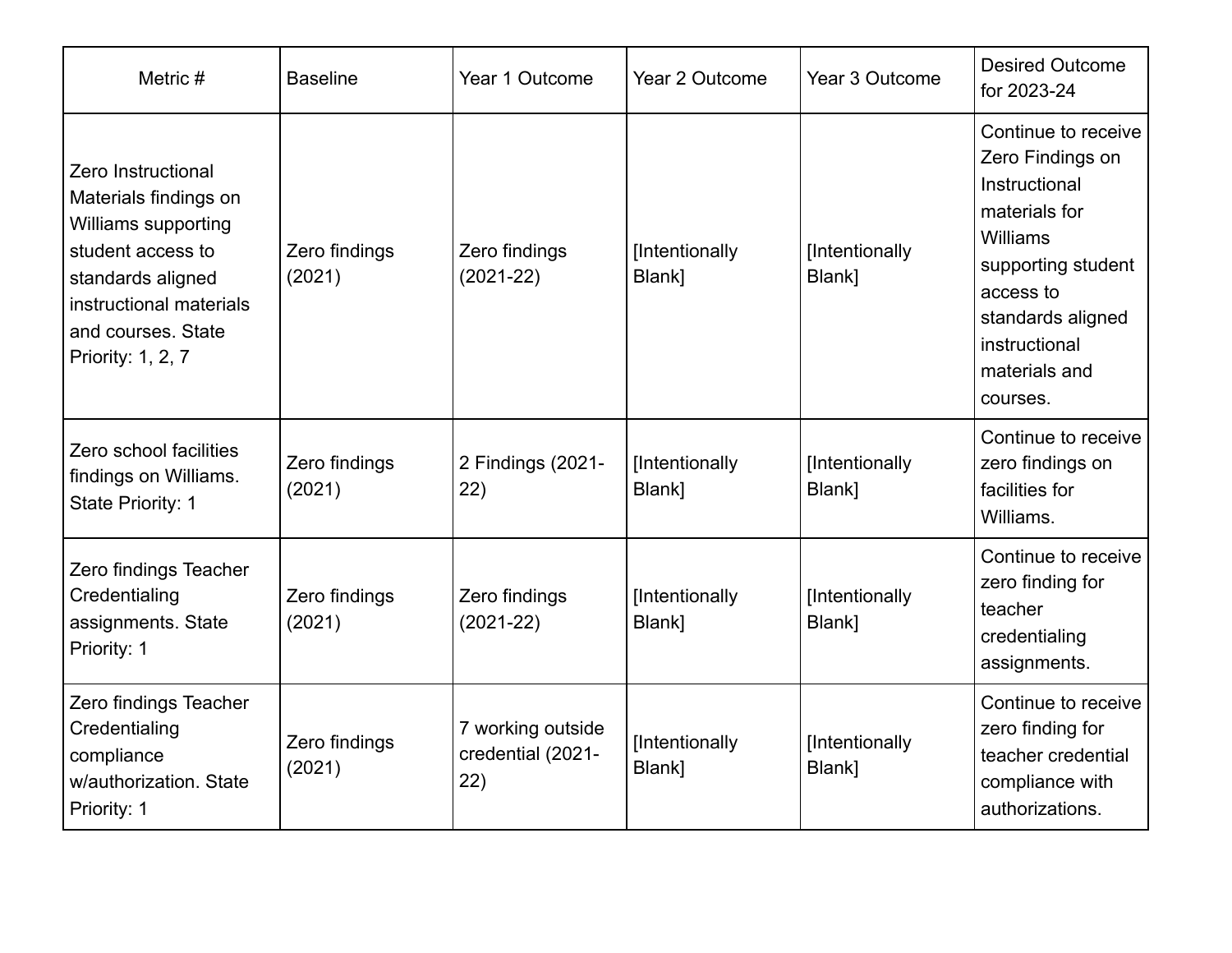| Teachers continue to<br>attend professional<br>development on state<br>standards and<br>frameworks including<br>integrating ELD into<br>instruction. State<br>Priority: 1, 2, 4                             | 100% teachers<br>provided pd on<br>frameworks as<br>needed. (2021) | 100% teachers<br>provided pd on<br>frameworks as<br>needed (2022) | [Intentionally<br>Blank] | [Intentionally<br>Blank] | 100% teachers<br>provided pd on<br>frameworks<br>including<br>integrating ELD<br>into instruction as<br>needed.                                                                             |
|-------------------------------------------------------------------------------------------------------------------------------------------------------------------------------------------------------------|--------------------------------------------------------------------|-------------------------------------------------------------------|--------------------------|--------------------------|---------------------------------------------------------------------------------------------------------------------------------------------------------------------------------------------|
| Pacing guide completion<br>within current adoptions<br>supporting student<br>access to standards<br>aligned instructional<br>materials including ELD<br>standards in courses.<br>State Priority: 1, 2, 7, 8 | MS: 81% (2021)<br>HS: 90% (2021)                                   | MS: 81% (2022)<br>HS: 90% (2022)                                  | [Intentionally<br>Blank] | [Intentionally<br>Blank] | Increase pacing<br>guide completion<br>to support student<br>access to<br>standards aligned<br>instructional<br>materials including<br>ELD standards in<br>courses: MS: 90%<br>HS: 95%      |
| Zero Instructional<br>Materials findings on<br>Williams supporting<br>student access to<br>standards aligned<br>instructional materials<br>and courses. State<br>Priority: 1, 2, 7                          | Zero findings<br>(2021)                                            | Zero findings<br>$(2021 - 22)$                                    | [Intentionally<br>Blank] | [Intentionally<br>Blank] | Continue to receive<br>Zero Findings on<br>Instructional<br>materials for<br>Williams<br>supporting student<br>access to<br>standards aligned<br>instructional<br>materials and<br>courses. |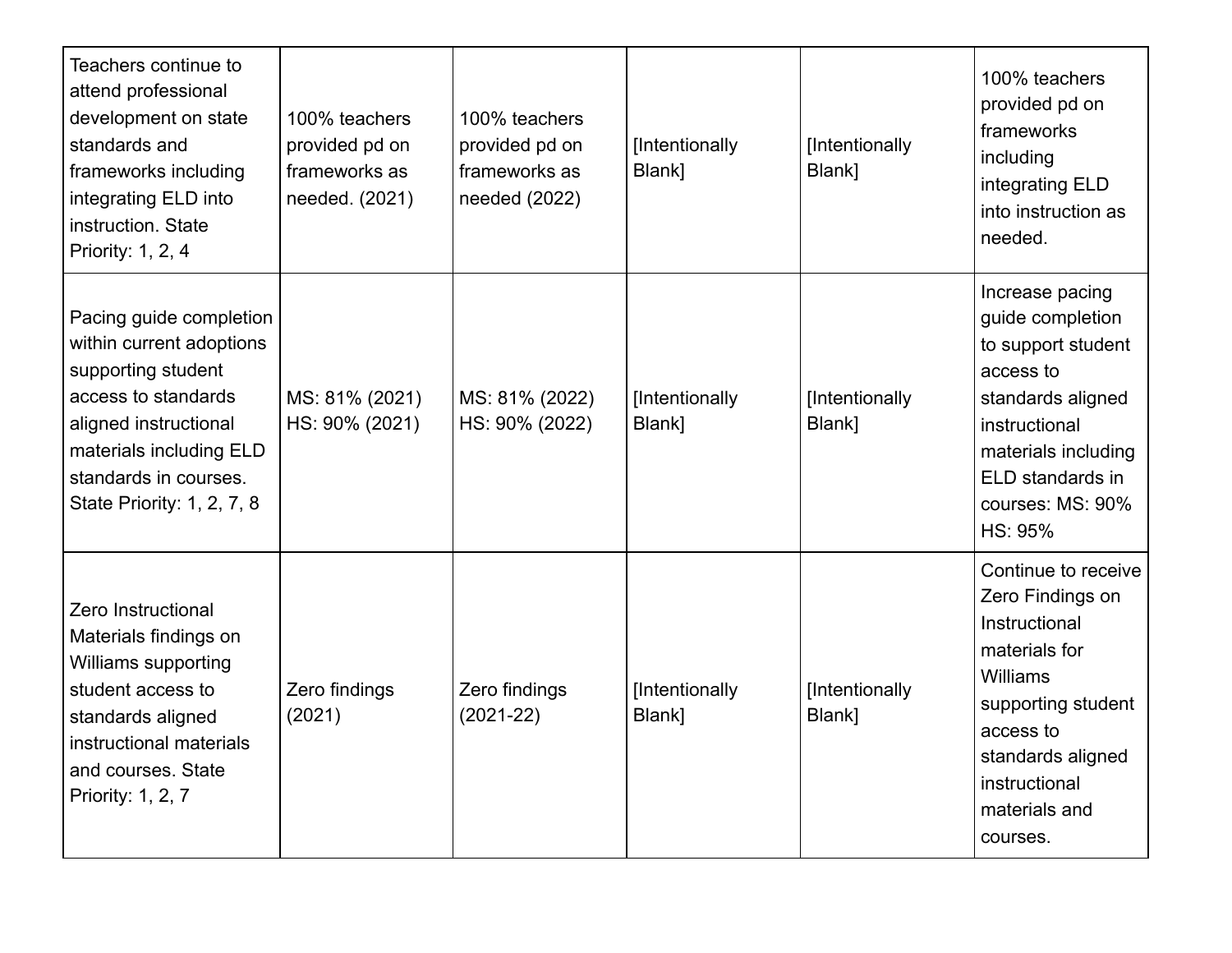| Zero school facilities<br>findings on Williams.<br>State Priority: 1                                                                                                            | Zero findings<br>(2021)                                            | 2 findings (2021-<br>22)                                           | [Intentionally<br>Blank] | [Intentionally<br>Blank] | Continue to receive<br>zero findings on<br>facilities for<br>Williams.                                          |
|---------------------------------------------------------------------------------------------------------------------------------------------------------------------------------|--------------------------------------------------------------------|--------------------------------------------------------------------|--------------------------|--------------------------|-----------------------------------------------------------------------------------------------------------------|
| Zero findings Teacher<br>Credentialing<br>assignments. State<br>Priority: 1                                                                                                     | Zero findings<br>(2021)                                            | Zero findings<br>$(2021-22)$                                       | [Intentionally<br>Blank] | [Intentionally<br>Blank] | Continue to receive<br>zero finding for<br>teacher<br>credentialing<br>assignments.                             |
| Zero findings Teacher<br>Credentialing<br>compliance<br>w/authorization. State<br>Priority: 1                                                                                   | Zero findings<br>(2021)                                            | 7 working outside<br>credential (2021-<br>22)                      | [Intentionally<br>Blank] | [Intentionally<br>Blank] | Continue to receive<br>zero finding for<br>teacher credential<br>compliance with<br>authorizations.             |
| Teachers continue to<br>attend professional<br>development on state<br>standards and<br>frameworks including<br>integrating ELD into<br>instruction. State<br>Priority: 1, 2, 4 | 100% teachers<br>provided pd on<br>frameworks as<br>needed. (2021) | 100% teachers<br>provided pd on<br>frameworks as<br>needed. (2021) | [Intentionally<br>Blank] | [Intentionally<br>Blank] | 100% teachers<br>provided pd on<br>frameworks<br>including<br>integrating ELD<br>into instruction as<br>needed. |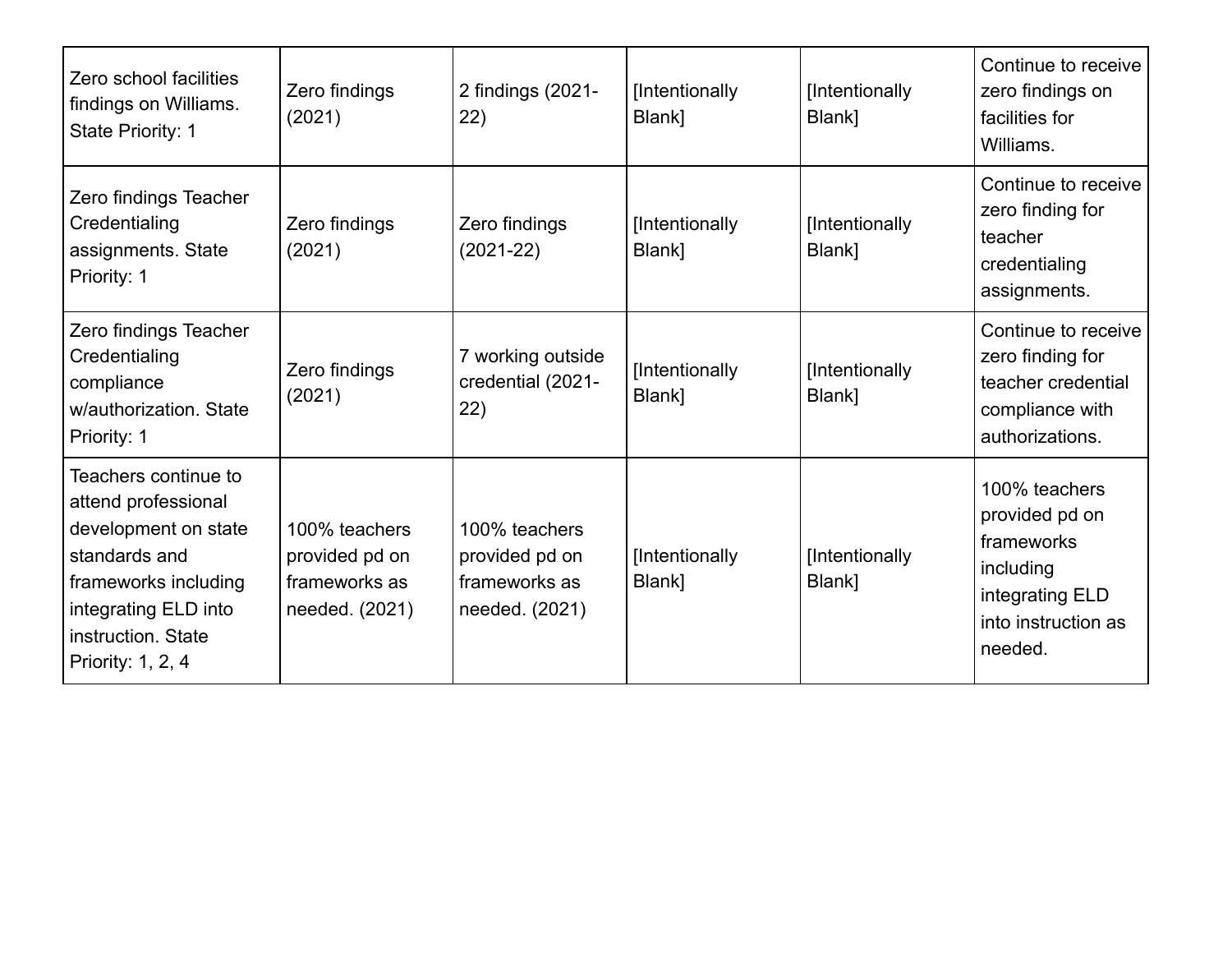|                            |                |                |                |                | Increase pacing     |
|----------------------------|----------------|----------------|----------------|----------------|---------------------|
| Pacing guide completion    |                |                |                |                | guide completion    |
| within current adoptions   |                |                |                |                | to support student  |
| supporting student         |                |                |                |                | access to           |
| access to standards        | MS: 81% (2021) | MS: 81% (2022) | [Intentionally | [Intentionally | standards aligned   |
| aligned instructional      | HS: 90% (2021) | HS: 90% (2022) | Blank]         | Blank]         | instructional       |
| materials including ELD    |                |                |                |                | materials including |
| standards in courses.      |                |                |                |                | ELD standards in    |
| State Priority: 1, 2, 7, 8 |                |                |                |                | courses: MS: 90%    |
|                            |                |                |                |                | HS: 95%             |

## **Actions**

| <b>Action #</b> | Title                                                 | <b>Description</b>                                                                                                                                                                                                                                                                                                                                                                           |                    | <b>Total Funds Contributing</b> |
|-----------------|-------------------------------------------------------|----------------------------------------------------------------------------------------------------------------------------------------------------------------------------------------------------------------------------------------------------------------------------------------------------------------------------------------------------------------------------------------------|--------------------|---------------------------------|
| Action #1       | Site/Department<br><b>Allocations</b>                 | Continue to support the direction of school sites to target the<br>specific needs of their low income, English Learners, and foster<br>youth with interventions, field trips, technology, assemblies and<br>professional development for teachers to promote Low Income,<br>English Learners, and Foster Youth student achievement.                                                          | $$7,488,097.00$ es |                                 |
| Action #2       | Certificated \$250:<br><b>Instructional Materials</b> | Continue to provide classroom and itinerant certificated staff<br>\$250 for instructional supplies based on the unique needs of<br>each staff member and/or classroom. These supplies are<br>primarily directed to support our English Learners, foster youth,<br>and low income students.                                                                                                   | \$400,000.00 Yes   |                                 |
| Action #3       | <b>Teacher Induction</b>                              | Continue to participate in an induction program to assist new<br>teachers in obtaining support in their first years of teaching.<br>Focus is placed on feedback directed at lesson planning,<br>instructional delivery and assessment of student needs. This is<br>principally designed for teachers of our low income, English<br>Learners, and to increase student engagement and support. | \$282,125.00 Yes   |                                 |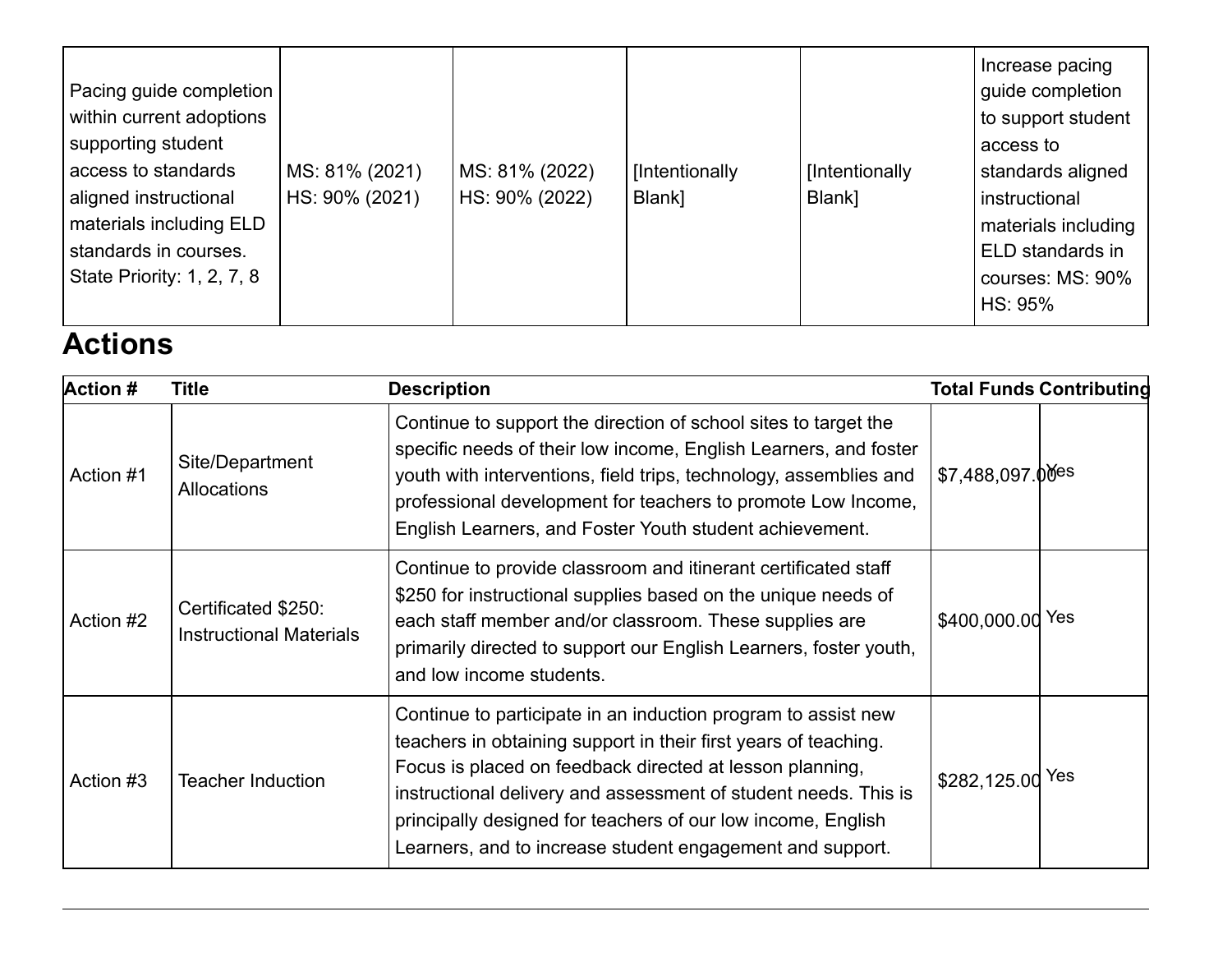| <b>Action #</b> | <b>Title</b>                                  | <b>Description</b>                                                                                                                                                                                                                                                                          |                  | <b>Total Funds Contributing</b> |
|-----------------|-----------------------------------------------|---------------------------------------------------------------------------------------------------------------------------------------------------------------------------------------------------------------------------------------------------------------------------------------------|------------------|---------------------------------|
| Action #4       | New Employee<br>Onboarding                    | Provide a new employee orientation to allow staff members to<br>become familiar with district and site procedures prior to or at<br>the start of the school year.                                                                                                                           | \$10,000.00      | <b>No</b>                       |
| Action #5       | <b>Classified Staff</b><br>Development        | Allow classified staff an opportunity to update their skills and<br>expand their knowledge base through professional learning<br>opportunities.                                                                                                                                             | \$10,000.00      | <b>No</b>                       |
| Action #6       | Custodians                                    | Support from the additional 15% Concentration funds for direct<br>services to students including custodial support to keep high<br>traffic areas of the school including restrooms, classrooms,<br>lunch areas, clean and safe for students.                                                | \$751,804.00     | <b>No</b>                       |
| Action #7       | <b>Secondary Elective</b><br><b>Textbooks</b> | Provide new and replacement non-core and elective textbooks<br>to provide student access to standards aligned instructional<br>materials, adequate resources to support Low Income, English<br>Learners, and Foster Youth students to increase engagement<br>and learning in the classroom. | \$400,000.00 Yes |                                 |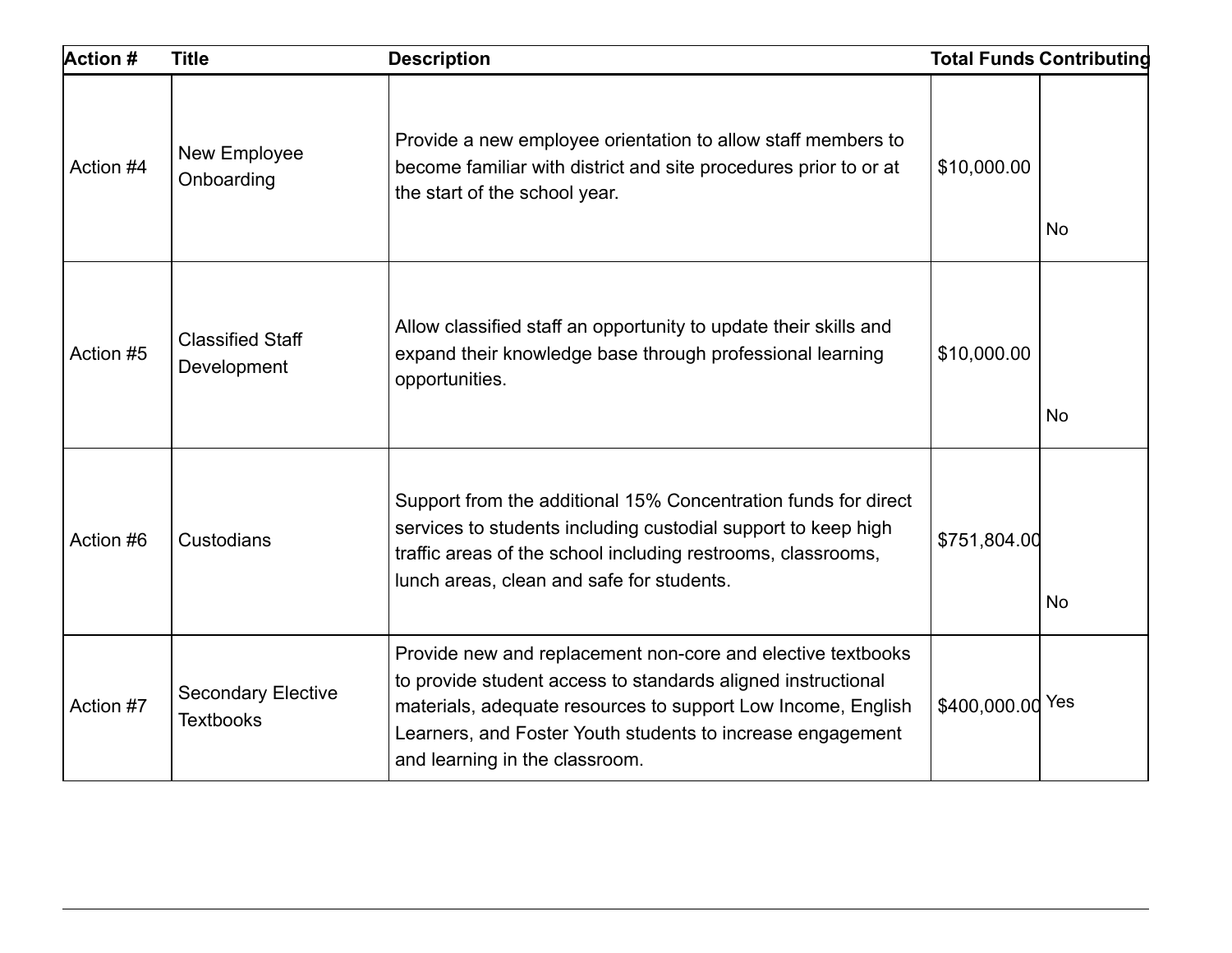| Action #   | <b>Title</b>                                                                                   | <b>Description</b>                                                                                                                                                                                                                                                                                                                                                                                                                                                                             |                  | <b>Total Funds Contributing</b> |
|------------|------------------------------------------------------------------------------------------------|------------------------------------------------------------------------------------------------------------------------------------------------------------------------------------------------------------------------------------------------------------------------------------------------------------------------------------------------------------------------------------------------------------------------------------------------------------------------------------------------|------------------|---------------------------------|
| Action #8  | <b>Additional Secondary</b><br>Elective Textbooks (no<br>longer funded using<br>LCAP in 22-23) | Provide new and replacement non-core and elective textbooks<br>to provide student access to standards aligned instructional<br>materials, adequate resources to support low income, English<br>Learners, and foster youth students to increase engagement<br>and learning in the classroom. (no longer funded using LCAP in<br>$22-23$                                                                                                                                                         | \$0.00           | <b>No</b>                       |
| Action #9  | <b>NGSS/Math Materials</b><br><b>TK-12</b>                                                     | Provide Supplementary instructional materials to enhance and<br>support academic instruction and to provide adequate<br>resources to support low income, English Learners, and foster<br>youth students to increase engagement and learning in the<br>classroom. This academic enrichment will augment instruction<br>and ensure supplemental materials are current, relevant, and<br>beneficial Current focus will be on K-12 Next Generation<br>Science Standards and Mathematics materials. | \$400,000.00 Yes |                                 |
| Action #10 | <b>M&amp;O Staff and Materials</b>                                                             | All school facilities will be maintained in good repair by<br>continuing the Maintenance and Operations staff hired as<br>additional school site support.                                                                                                                                                                                                                                                                                                                                      | \$2,842,092.00   | No                              |
| Action #11 | Asset Manager &<br><b>Materials</b>                                                            | Maintain an Asset Manager to oversee the inventory of<br>instructional technology and instructional materials, to ensure<br>students and teachers have timely access to both.                                                                                                                                                                                                                                                                                                                  | \$131,474.00     | No                              |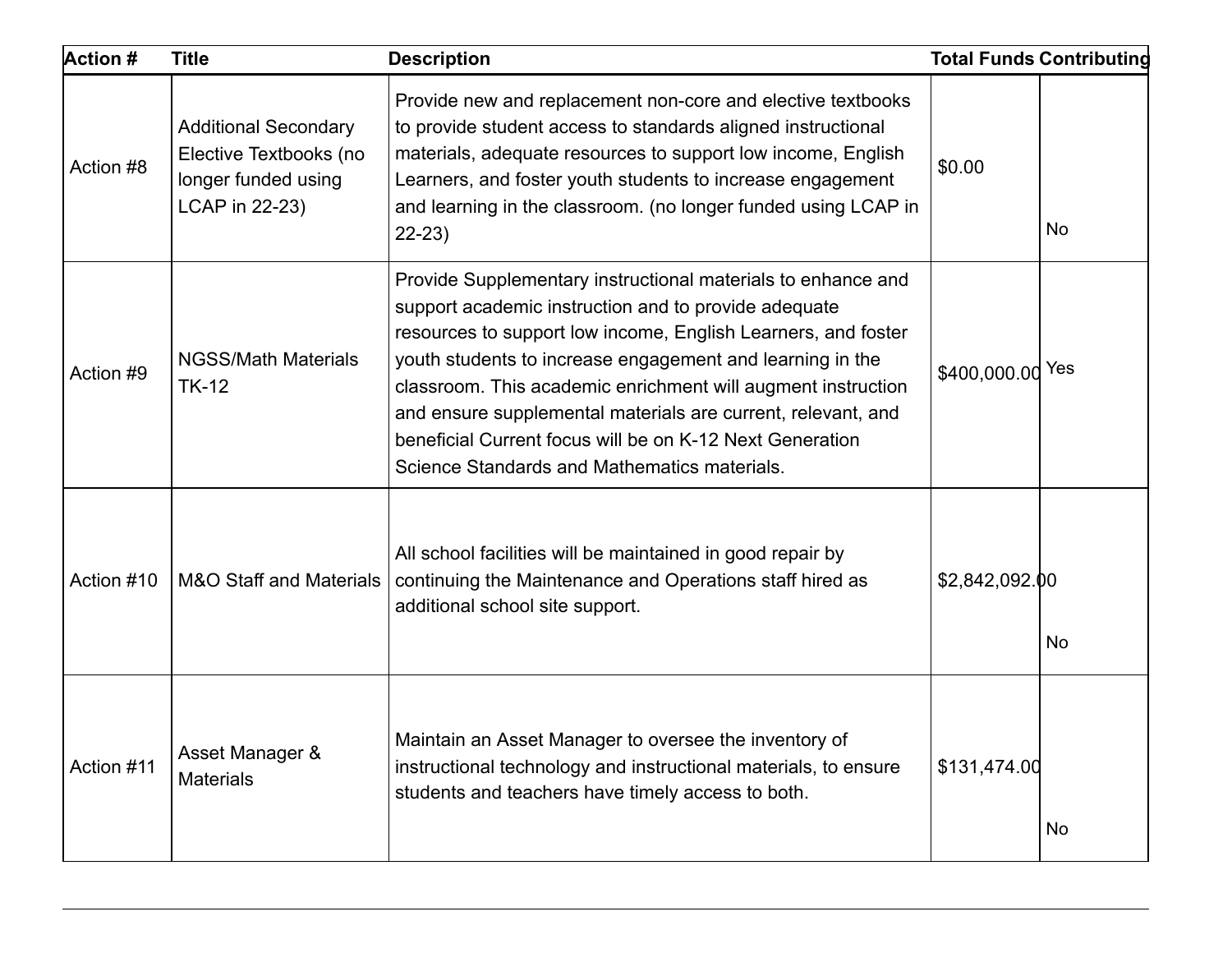| Action #   | <b>Title</b>                                                             | <b>Description</b>                                                                                                                                                                                                                               |                              | <b>Total Funds Contributing</b> |
|------------|--------------------------------------------------------------------------|--------------------------------------------------------------------------------------------------------------------------------------------------------------------------------------------------------------------------------------------------|------------------------------|---------------------------------|
| Action #12 | Home-to-School<br>Transportation                                         | Principally directed and effective for English Learners, foster<br>youth, and low income students, provide home to school<br>transportation to provide for student safety, decrease<br>absenteeism, and improve unduplicated student engagement. | $$7,220,176.0$ <sup>es</sup> |                                 |
| Action #13 | <b>Playground Equipment</b><br>(no longer funded using<br>LCAP in 22-23) | Provide replacements for defective or out-dated playground<br>equipment with new equipment that supports a safe school<br>environment and supports student engagement at school sites.<br>(no longer funded using LCAP in 22-23)                 | \$0.00                       | No                              |
| Action #14 | <b>Substitute Costs</b>                                                  | Provide substitutes when it is necessary for school sites to<br>support a teacher with a substitute for school site and student<br>support meetings (IEP/504) or for collaboration amongst<br>teachers at sites to support student success.      | \$1,123,730.00               | No                              |

### **Goal Analysis 2021-22**

An analysis of how this goal was carried out in the previous year.

A description of any substantive differences in planned actions and actual implementation of these actions.

Overall, we had a successful year implementing Goal 5 which is our maintenance goal for allocation of resources. We were able to hire qualified teachers and classified staff, provide all required instructional materials, provide busing for students with home-to-school transportation, and facilities that improved throughout the year. Due to COVID-19 pandemic and unavailability of substitute teachers some of our Actions were not able to be implemented and other challenges arose as a result of staffing at times with lack of available qualified candidates. Providing needed repairs to facilities after a year without use was also a challenge but many of these items were cleared up by the end of the school year or are in process of replacing or repairing.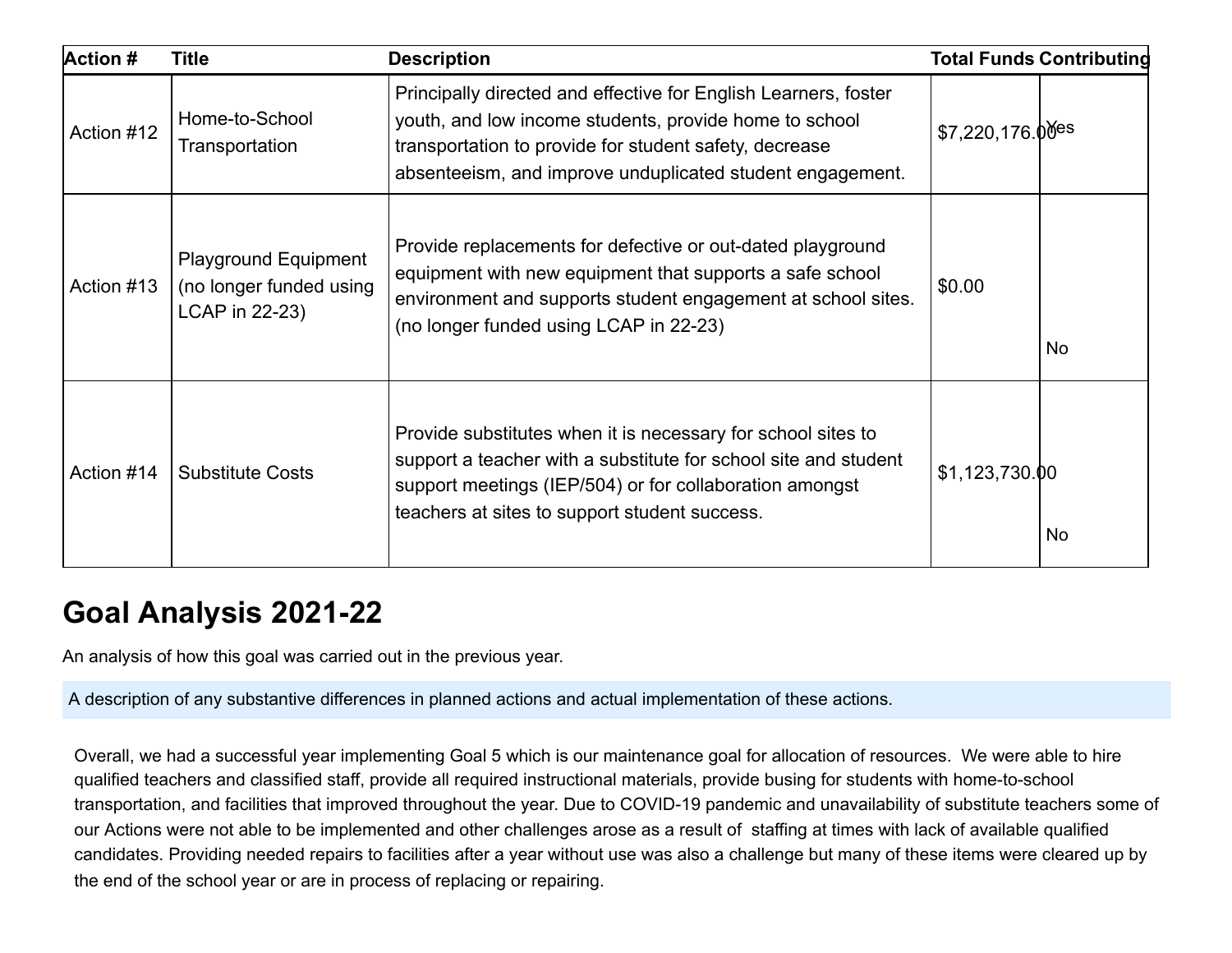Areas of substantive differences in planned actions and implementation of these actions for Goal 5, Access to Resources are the following:

Goal 5, Action 4, New Employee Onboarding. Due to the COVID-19 pandemic and staffing changes staff were unable to conduct a substantial in-person onboarding at the beginning of the school year so this action was not implemented.

Goal 5, Action 7, Secondary Elective Textbooks, Action 8, Additional Secondary Elective Textbooks. Due to unavailability of substitutes the writing of new curriculum for Visual and Performing Arts is still ongoing so implementation of these actions did not occur.

Goal 5, Action 9, NGSS Materials. Supplemental instructional materials were not purchased for Science during the 2021-22 School Year so implementation did not occur.

There was no qualitative planned percentage of improved services for this goal.

An explanation of material differences between Budgeted Expenditures and Estimated Actual Expenditures and/or Planned Percentages of Improved Services and Estimated Actual Percentages of Improved Services.

In Goal 5, Access to Resources, there were some material differences between Budgeted Expenditures and Estimated Actual Expenditures. These Actions and Services included:

Goal 5, Action 1, Site Allocations; Due to the COVID-19 pandemic, sites reported prior expenditures that did not happen. These expenditures included money spent on field trips, site support staff that either could not be hired or replaced that were site funded, as well as co-curricular, extracurricular activities and instructional activities that could not be held as there were limitations to non-school staff on campuses until March 2022. Additionally, sites reported encumbered expenses that were budgeted but did not occur that created lower actual expenditures than budgeted.

Goal 5, Action 4, Secondary Elective Textbooks: Due to the lack of substitutes and ability to work with teachers on new textbook adoptions our plan for Visual and Performing Arts Textbooks did not occur as we could not complete the process. Therefore, the funds budgeted for this action were not spent.

Goal 5, Action 4, Additional Secondary Elective Textbooks: Due to the lack of substitutes and ability to work with teachers on new textbook adoptions our plan for Visual and Performing Arts Textbooks did not occur as we could not complete the process. Therefore, the funds budgeted for this action were not spent.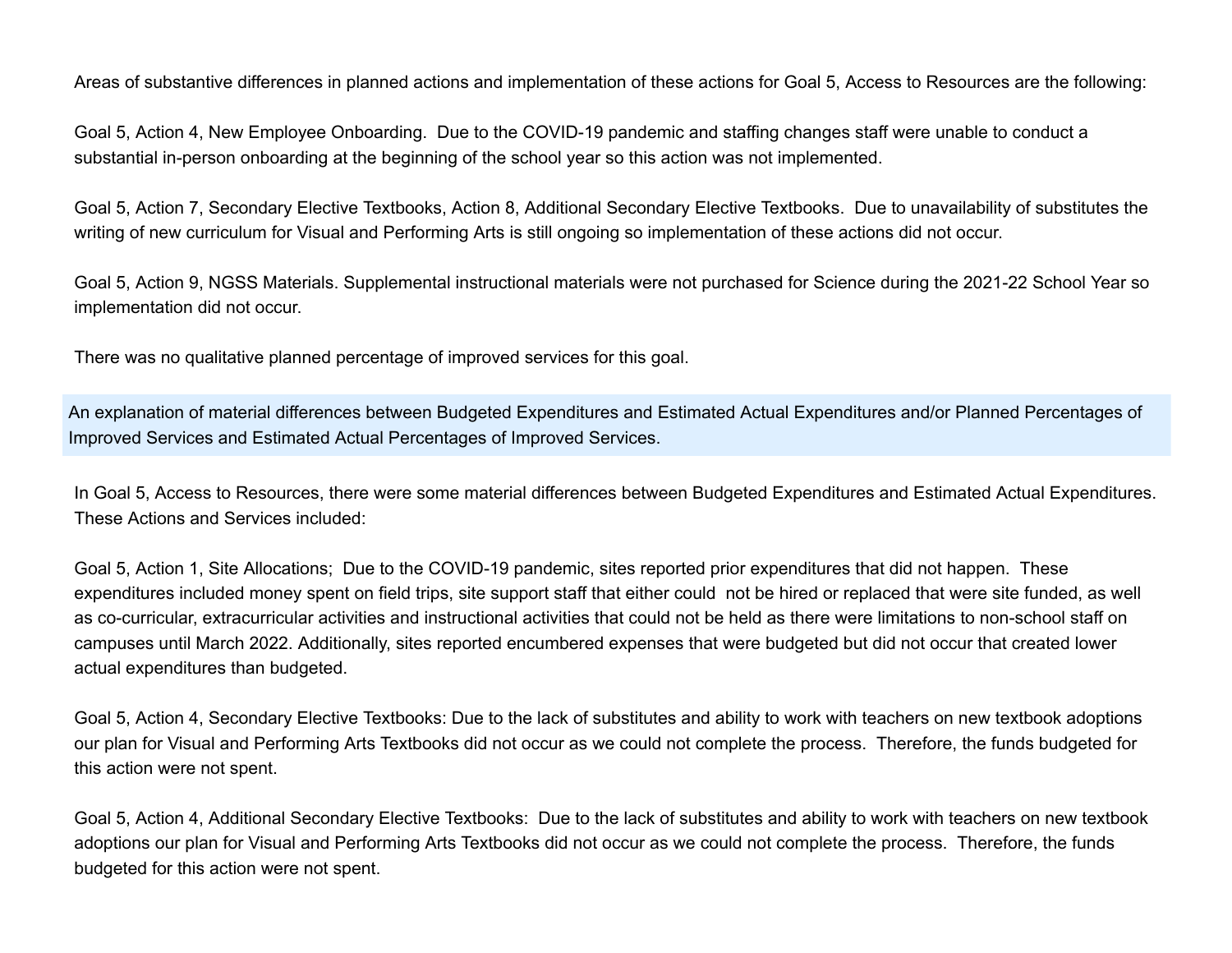Goal 5, Action 6, NGSS Materials K-12: Supplemental instructional materials were not purchased for Science during the 2021-22 School Year so funds budgeted for this action were not spent.

Goal 5, Action 7, Home-to-School Transportation; Federal funding specific to transportation was used to purchase buses that were originally planned and as a result expenditures were less than what was budgeted.

An explanation of how effective the specific actions were in making progress toward the goal.

The 2020-21 school year was a struggle for Colton Joint Unified School District as students returned to in-person learning after a year and one-quarter in distance learning. Due to the continued effects of the COVID-19 pandemic it was difficult to have consistency in classroom instruction and learning as both students and teachers continued to be quarantined throughout the school year. These struggles made implementing a few of the actions in goal 5 Access to Resources difficult at times and therefore affected our ability to meet some improvement metrics for Goal 5 while meeting them in others. Even with these struggles, overall basic services and access to resources was a success for the school year.

The metrics for goal 5 Access to resources included our Williams findings and although we had 2 extreme facilities findings we focused much effort during the year on fixing these but also upgrading our facilities for the in-person return to school and for safety measures with regard to COVID-19. These were supported by our actions and services (10-14) in goal 5

With the return to in-person learning CJUSD had no findings for instructional materials and 7 for teachers working outside credentials as students were provided resources both physical and technological for their classes throughout the year and we were able to continue our 1 to 1 electronic device system put in place during distance learning so all students had access to an electronic device. While we did have a shortage of substitutes and teachers at the beginning of the year, certificated staff including TOA's, Counselors, and administrators pitched in to sub when needed and some elementary TOA's taught in the classroom until a qualified teacher could be hired. These were supported by our actions and services (1-4, 7-9) and helped support attainment of goal 5 of providing access to quality resources for our students.

A description of any changes made to the planned goal, metrics, desired outcomes, or actions for the coming year that resulted from reflections on prior practice.

After discussions with our educational partners and review by the LCAP writing committee it was determined to keep the same planned goal and metrics for our maintenance Goal 5, Access to Resources. In addition no changes were made to the desired outcomes for Goal 5 metrics. Changes to actions and services included removing items that were one time funded in 2021-22 to other funding in 2022-23. These removed items include Action 6 replacement textbooks and Action 8 Additional Secondary Elective Textbooks. One addition to the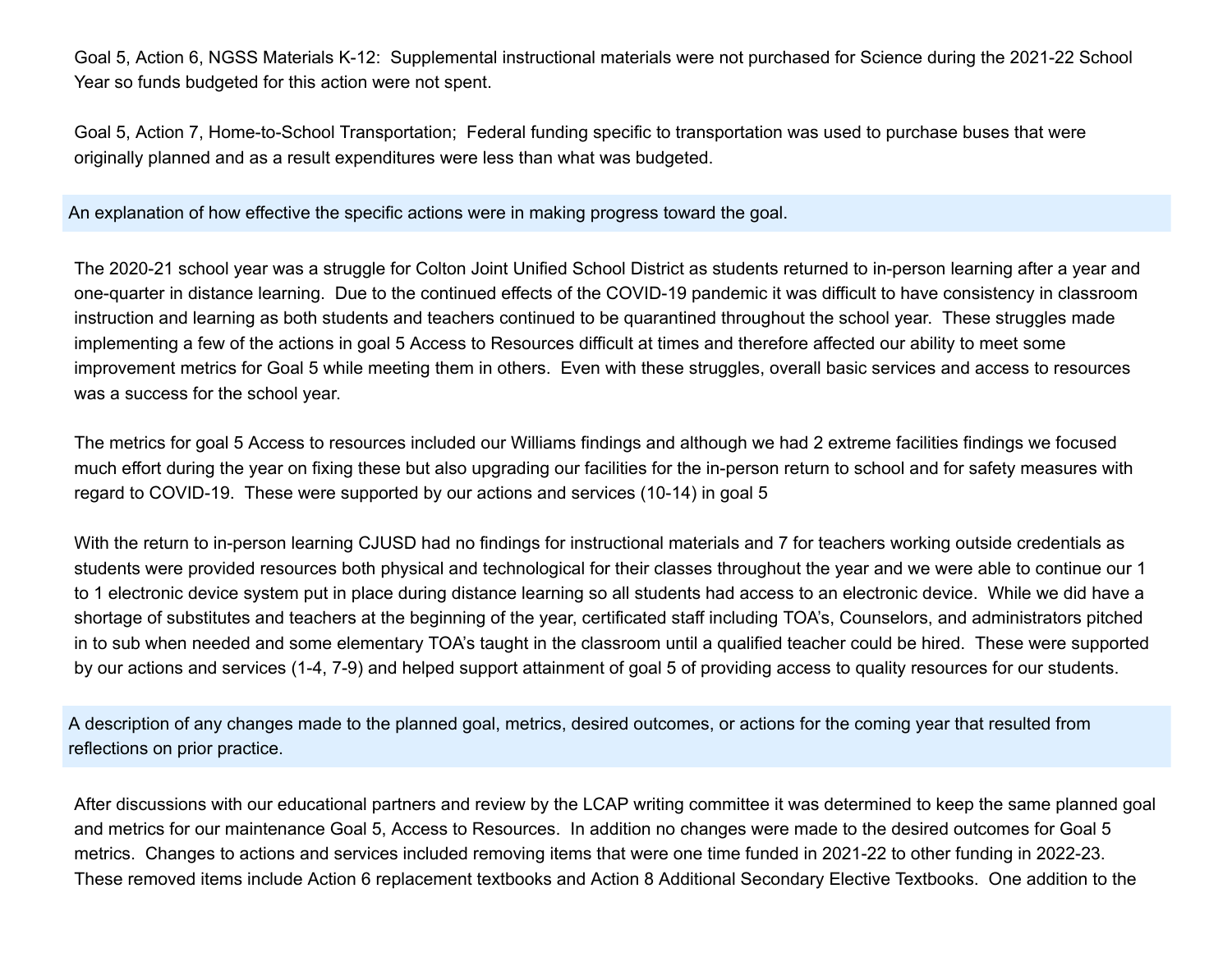LCAP for 2022-23 include a new Action 6 with 10 fte additional for custodian support using our 15% LCAP add on to support the health and safety of our middle school and high school students on the bigger campuses in the district. These changes are reflected in the 2022-23 LCAP.

**A report of the Total Estimated Actual Expenditures for last year's actions may be found in the Annual Update Table. A report of the Estimated Actual Percentages of Improved Services for last year's actions may be found in the Contributing Actions Annual Update Table.**

# **Increased or Improved Services for Foster Youth, English Learners, and Low-Income Students for 2022-23**

| Projected LCFF Base Grant | Projected LCFF Supplemental and/or<br><b>Concentration Grants</b> | Projected Additional LCFF Concentration<br>Grant (15 percent) |
|---------------------------|-------------------------------------------------------------------|---------------------------------------------------------------|
| \$193,481,550.00          | \$65,275,838.00                                                   | 1\$7,763,448.00                                               |

#### **Required Percentage to Increase or Improve Services for the LCAP Year**

| Projected Percentage to<br>Increase or Improve Services<br>for the Coming School Year | LCFF Carryover — Percentage   LCFF Carryover — Dollar |        | Total Percentage to Increase<br>or Improve Services for the<br><b>Coming School Year</b> |
|---------------------------------------------------------------------------------------|-------------------------------------------------------|--------|------------------------------------------------------------------------------------------|
| 33.74%                                                                                | $0\%$                                                 | \$0.00 | 33.74%                                                                                   |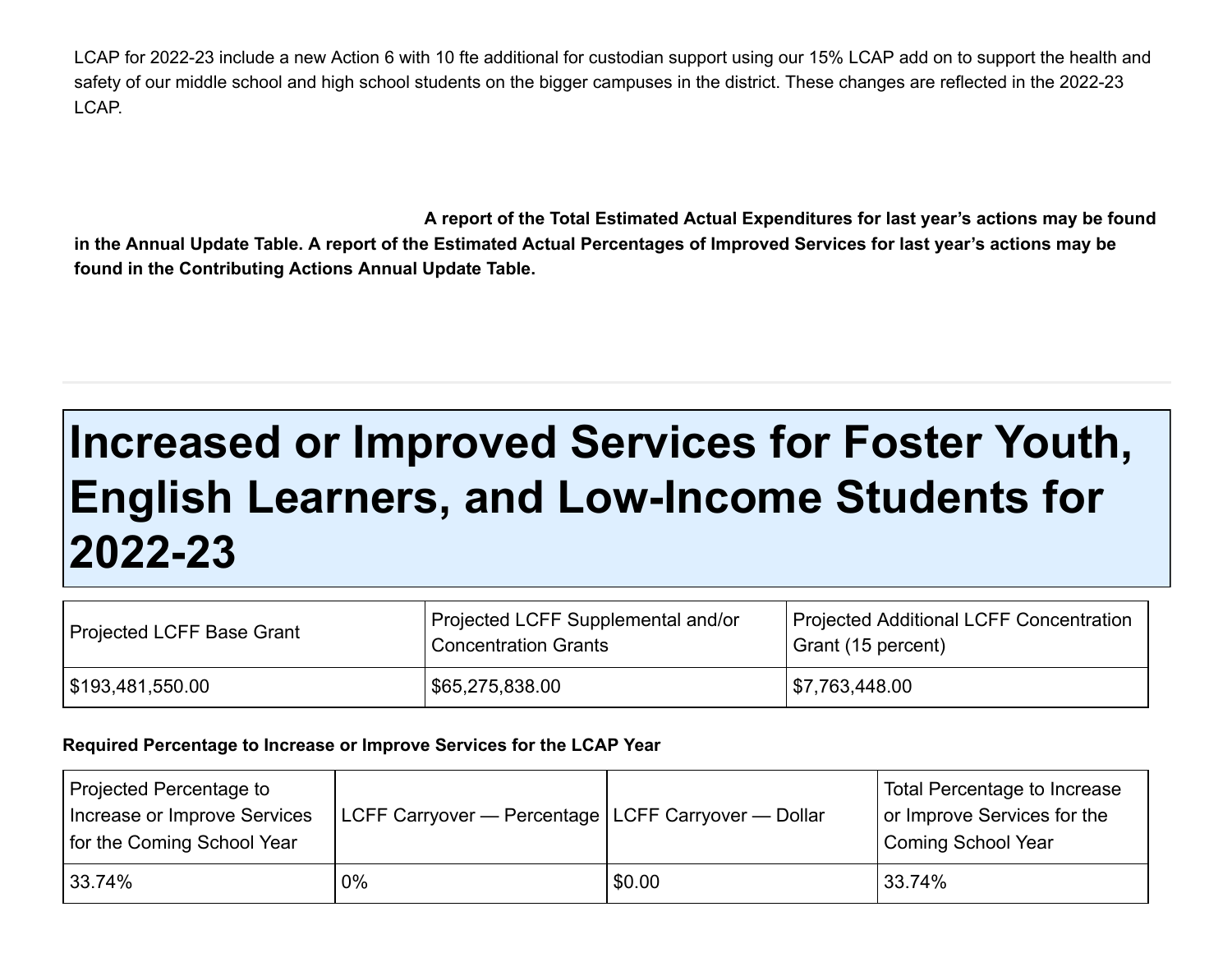**The Budgeted Expenditures for Actions identified as Contributing may be found in the Contributing Actions Table.**

### **Required Descriptions**

For each action being provided to an entire school, or across the entire school district or county office of education (COE), an explanation of (1) how the needs of foster youth, English learners, and low-income students were considered first, and (2) how these actions are effective in meeting the goals for these students.

The District continues to provide targeted services to our low income, foster youth, and English learners (unduplicated pupil population) while supplementing the programs available to all students (5 CCR 15496).

Dual Immersion Goal 1, Action 5 : Dual Immersion (DI) Goal 1, Action 6: I-Station Licenses Goal 1, Action 7: DI Teachers

#### Needs, Conditions, and Circumstances

During the 2021-22 School Year we expanded the Dual Immersion (DI) program from one cohort to three with new Kindergarten DI classes at Birney and Grand Terrace Elementary in addition to our DI classes at Grimes Elementary. The District English Language Advisory Committee (DELAC) Needs Assessment from parents specifically asked for the continued expansion of dual immersion in their assessment meeting. Additionally, input from school sites and the CJUSD community have continued to request the expansion of our Dual Immersion Program. Current enrollment numbers show 423 DI students. Out of these 144 are English Learners, and 37 students representing 26% of the DI enrollment are newcomers. This program also supports the California Department of Education Initiative of Global 2030.

#### Purpose

To address the DELAC and school site request for expanding dual immersion, we will continue in 2022-23 to increase the numbers of classes in our new cohorts to include Kindergarten and 1st Grade at the new sites as well as begin the process of selecting a new cohort for the 2023- 24 school year to begin another DI site. These actions provide for instructional materials for our dual immersion teachers and students, an I-Station license to support students with intervention supports specific to our English Learners as it provides intervention with Spanish language materials, and supporting the additional teachers needed to support the dual immersion program as it begins in Kindergarten and expands to the remaining grade levels. CJUSD students enrolled in a Dual Immersion program receive academic instruction in Spanish and English following the 90/10 model K-6. In middle school they enroll in two, out of seven, academic periods that are taught in Spanish (History and a Spanish Language class). This dual path provides students with access to advanced Spanish classes in high school and an opportunity to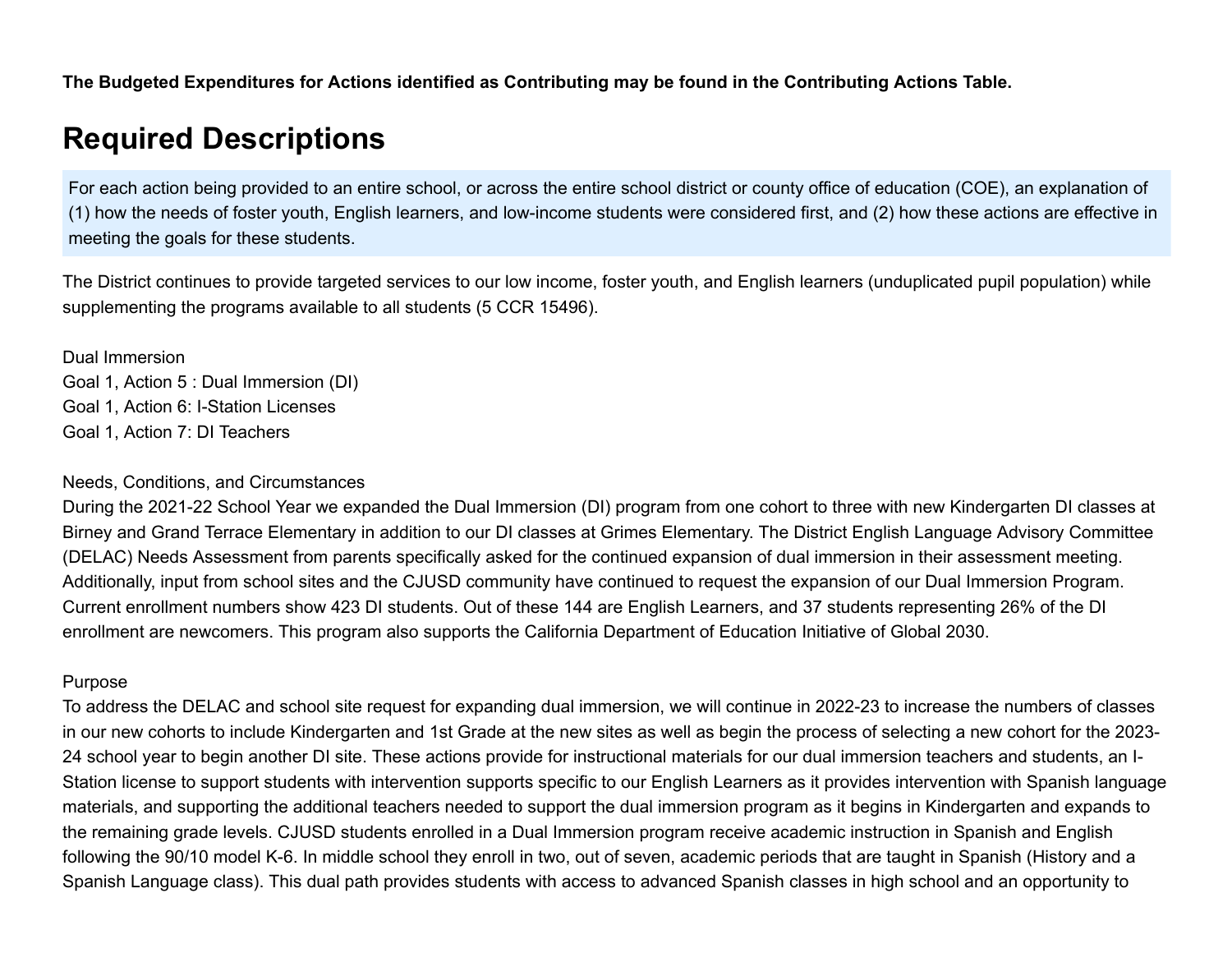achieve the State Seal of Biliteracy. Our DI program offers an innovative educational environment which is engaging, promotes bilingualism and biliteracy, cross-cultural competence, critical thinking skills, problem-solving skills, and grade level academic proficiency.

#### Justification to Continue Action/Measurement of Effectiveness:

The justification for the continuation of providing DI classroom teachers and instructional materials from the 2021-22 LCAP is the effectiveness shown as our cohorts of DI students at Ruth Grimes Elementary are now one of our highest performing schools with all dual immersion students scoring 0.1 points above standard in English Language Arts on California Assessment of Student Performance and Progress (CAASPP) and 17.6 points behind standard. In Mathematics. This compared to our overall district totals of -31.4% of all students in English Language Arts and -72.3 below in Mathematics.

We will continue to measure the effectiveness of this program with scores on the CAASPP assessment, English Learner Reclassification rates, and an increased percentage of English Learners making progress toward English Proficiency on English Language Proficiency Assessments for California (ELPAC) scores (39.7%).

#### Career Technical Education/Linked Learning

Goal 1, Action 12 : Career Technical Education/Linked Learning (CTE/LL) Site Pathways Support Goal 1, Action 13: CTE/LL Work-based learning Goal 1, Action 14: CTE/LL Pathway promotion Goal 1, Action 15 CTE/LL Professional Development Goal 1, Action 16: CTE/LL Curriculum Program Specialist Goal 1, Action 17: CTE/LL ROP Program

#### Needs, Conditions, and Circumstances:

Educational Partner input requested continued support for hands-on learning and classes that support postgraduate education/employment including courses at the middle school and exposure at elementary to provide opportunities for our English Learner, low-income and foster youth students. CJUSD Results from the 2021-22 LCAP Survey report that 22% (+1%) of students participated in CTE courses, 68% (-7%) of students feel they have access to a comprehensive course of study, only 18% (-12%) of Seniors completed a Career Pathway. Our percentage of students prepared on the College and Career Dashboard Indicator stands at 52.2% for 2020 including 36.1% for English Learners, 51.4% for low income students, and 30.4% for foster youth. There is a need to decrease the gap between our unduplicated students completing pathways and scoring prepared on the CCI to support all students graduating college and career ready.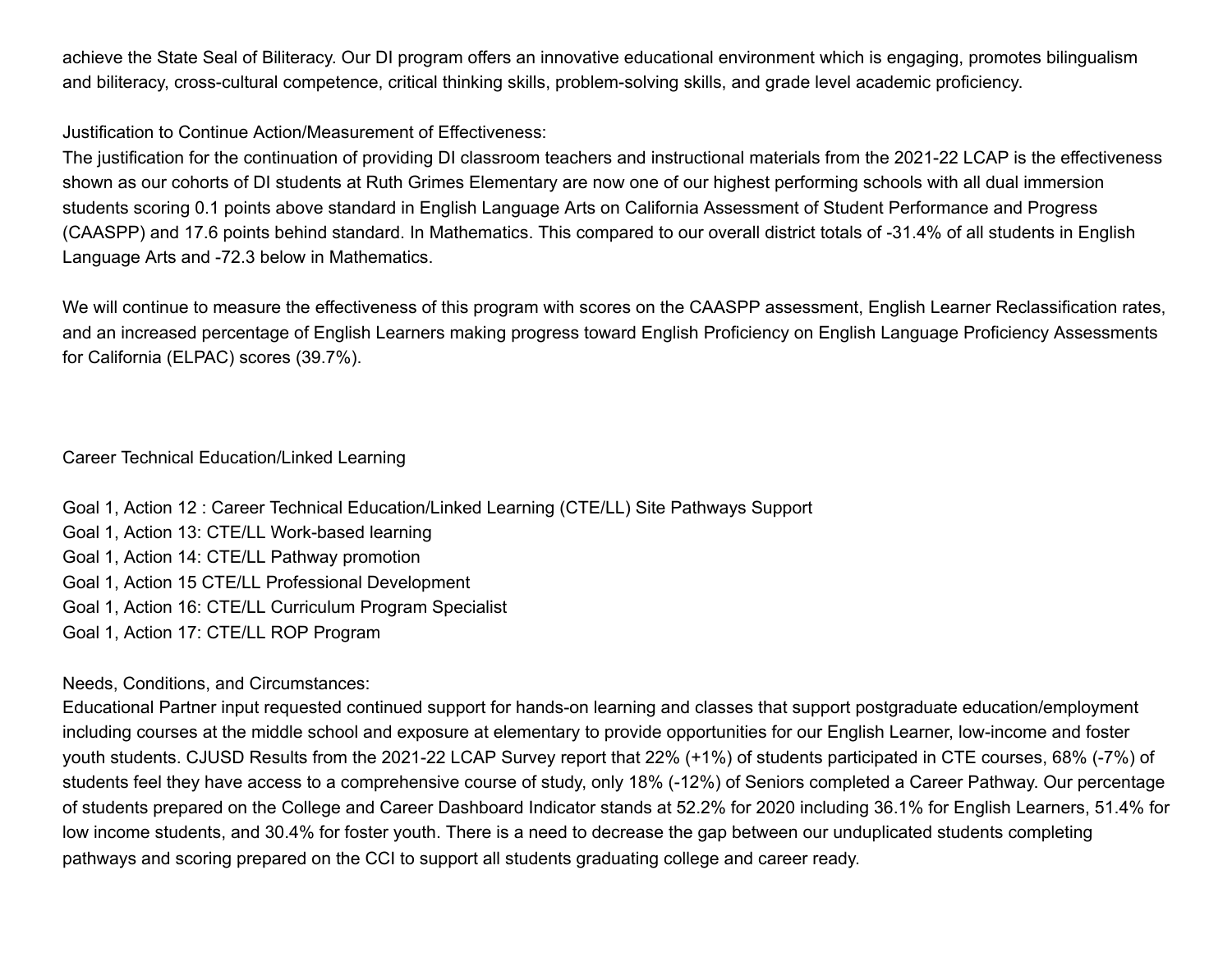Purpose:

CJUSD provides a comprehensive Career Technical Education/Linked Learning program serving students at each high school. These programs are principally directed toward providing our low income, English Learners, and foster youth students with opportunities for career exploration activities at the elementary and middle school level, and work-based learning opportunities including internships, volunteer work, job-shadowing, and certification for students in specific industries. Currently, CJUSD offers 9 Linked learning pathways and over 20 career pathways for students to enroll with the actions and services provided.

Justification to Continue Action/Measure of Effectiveness:

The justification to continue supporting our students with high quality CTE, addresses the goals of college and career readiness and provides learning options that are closing the gap and preparing our English Learners, low income and foster youth students to be prepared for a college or career upon high school graduation. We will continue to measure the effectiveness of our CTE/LL program through the District's College and Career data. The data is low in some areas and we have seen decreases this past year due to distance learning and attendance related issues due to COVID-19 as many of these classes are hands-on and hard to accomplish virtually. We expect that participation in these courses will support improvement from the 2020-21 school year metrics for the district's a-g completion rate 24.8%, the percentage of seniors completing Career Technical Education pathways (18%) which included 12 English Learners, 12 Special Education students, and 0 foster youth. Additionally, the College and Career Readiness Indicator which improved from 51.4% to 52.2% in 2019 including 36.1% for English Learners, 51.4% for low income students, and 30.4% for foster youth. Funding for these programs and their expansion will continue with emphasis on improving access to unduplicated students to a broad course of study, increased A-G completion rate of these students, and implementation of increased work-based learning opportunities for these students to support College and Career Readiness.

Advancement Via Individual Determination (AVID) Goal 1, Action 18: Advancement Via Individual Determination (AVID) Site Support Goal 1, Action 19: AVID PSAT testing for 8th grade Goal 1, Action 20: AVID Teachers

Needs, Conditions, and Circumstances:

CJUSD is committed to continuing to support our English Learners, foster youth, and low income students in AVID at all secondary sites including our National Demonstration School AVID sites. Input from our LCAP Parent Advisory, teachers, and counselors at LCAP meetings regarding the AVID program continue to demonstrate a lack of funding to support our unduplicated population within the AVID program. AVID is a program principally directed toward low-income and what will be first generation college students. Areas needing support include the need for additional AVID Tutors, instructional materials, specific tutoring for Advanced Placement testing, the need to support the school wide PSAT testing of unduplicated students to continue the sites demonstration status and support their college preparedness, increased AVID teachers in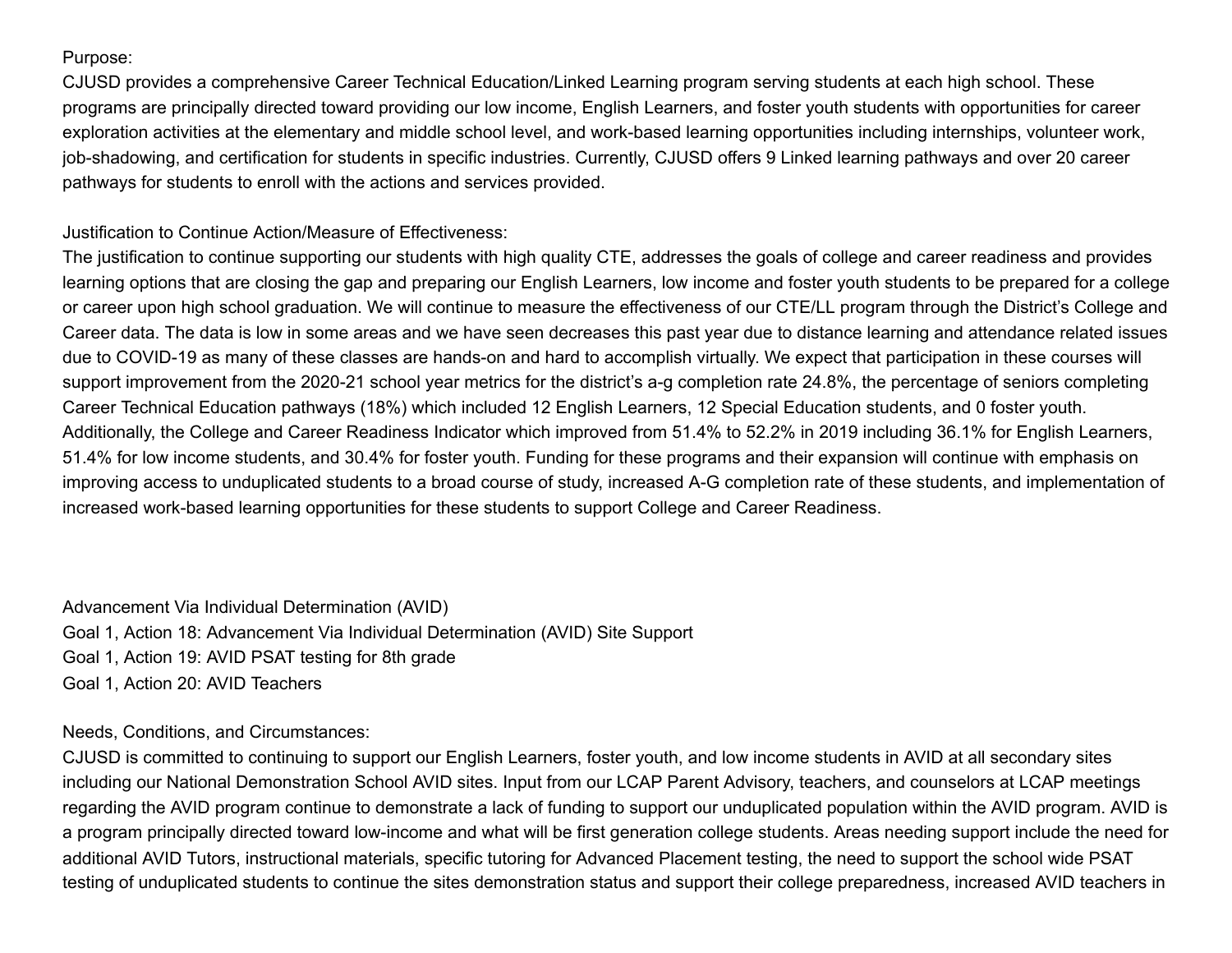all CORE subjects, and college field trip experiences.

#### Purpose:

The District continues to support the Advancement Via Individual Determination (AVID) program. AVID students that are English Learners, low income, or foster youth make up 71.6% of the 847 AVID High School Students, and 84.0% of the 732 AVID Middle school students. The actions and services are used to support programs at all levels and used to hire 2 partial FTE AVID Teachers, AVID Tutors, purchase instructional materials, pay for participation in the AVID program, support students to take AVID field trips to local colleges and universities, and provide a measurement for our teachers and counselors to use the results of the PSAT test for 8th graders to support access to high school Advanced Placement (AP) classes or areas where intervention may be needed. The AVID program is principally directed towards providing our low income, English Learners, and foster youth students meeting requirements with opportunities to prepare for college readiness.

#### Justification to Continue Action/Measurement of Effectiveness:

The justification for the continuation of the support from the 2021-22 LCAP of AVID unduplicated students is the success the students have in the program and its effectiveness in meeting our student outcomes in most areas. Currently, 77.3% of AVID students are either low income, English Learners, or Foster Youth. AVID's effectiveness is supported in our dashboard metrics in the number of AVID students passing AP Exams (2021: 38% ). AVID also supports the completion of UC a-g and, although our overall metric decreased from 28.3% to 24.8%, over 63% of AVID students complete these requirements. We believe the decreases in meeting a-g, passing AP exams and decreases in enrollment from 2019-20 to 2021-22 have been mainly due to the pandemic and distance learning where students struggled with attendance and also impacted recruiting into AVID. CJUSD will continue to measure the effectiveness of this program using the AP exam pass rate and in reviewing the metrics for students meeting UC a-g requirements.

#### Gifted and Talented Education

Goal 1, Action 21: Gifted and Talented Education (GATE) Teacher Stipends Goal 1, Action 22: GATE: Teacher Conferences Goal 1, Action 23: Elementary Site GATE Funds Goal 1, Action 24: Middle School Site GATE Funds Goal 1, Action 25: GATE AP Testing Support

#### Needs, Conditions, and Circumstances:

As provided in our Educational Partner responses in meetings and surveys and the LCAP metric section, data shows our GATE students are higher performing than our non GATE students on the CAASPP. In order to promote equity for our unduplicated students this is one area we would like to focus on increasing access to the program. Current enrollment numbers for grades 3 through 6 show 5% (524) of our overall students (10,000+) are GATE students for 2021-22. Of these students 132 are English Learners (also includes Reclassified Fluent English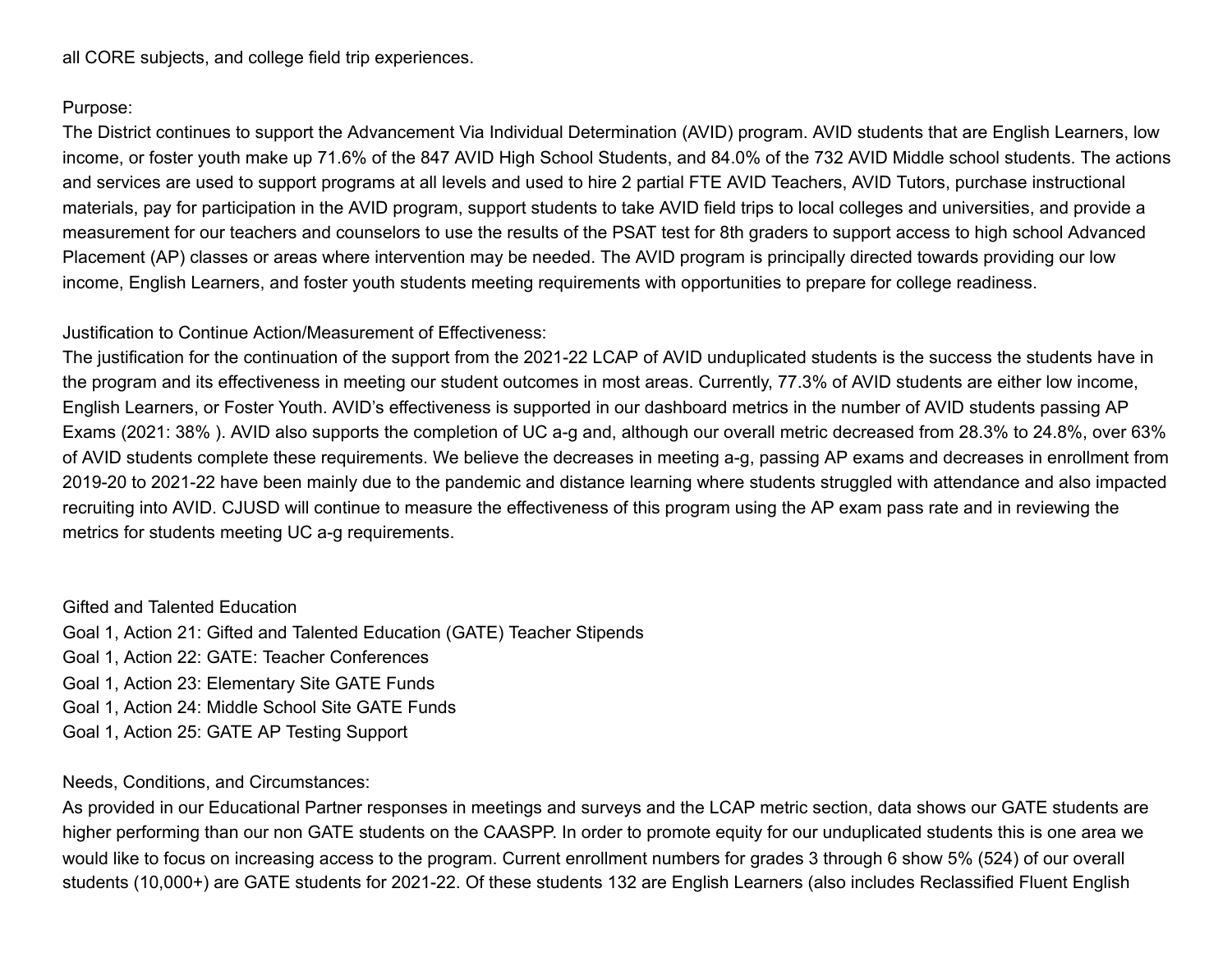Proficient) which represent 25% of the 524 total GATE students.

#### Purpose:

The district continues to support the needs of our English Learners, low income, and foster youth students in Gifted and Talented Education in grades 3-12 with acceleration and enrichment activities at the elementary and middle school level and support for students in AVID and Advanced Placement classes at the high school level. The actions and services at the elementary and middle school level provide teacher stipends, conferences, and instructional materials for the additional time and support needed for these students and the overall program. Each site is provided opportunities for students to attend field trips that support their academic needs. At the high school level, we provide testing support for our Advanced Placement GATE students by providing our teachers to proctor AP exams in all but their assigned subject areas to provide a more conducive testing environment.

#### Justification to Continue Action/Measurement of Effectiveness:

The continuation from the 2020-2021 LCAP of providing GATE Teacher stipends along with unduplicated students support affirms our goals for increasing our performance on 2019-2020 CAASPP as GATE students as a whole scored 73 points above standard in English Language Arts on CAASPP compared with overall district students scoring 31 points behind standard. In Mathematics, CAASPP scores show all GATE students scoring 48 points above standard compared with overall district students scoring 62 points below. In addition, our Advanced Placement pass rate was 44% for 2022 a decrease of 3.4% from the previous year. We believe this decrease was due to a year in distance learning.

We will continue to measure the effectiveness of this program through access for our unduplicated population, increased academic achievement with scores on the CAASPP assessment and percentage of Advanced Placement students scoring a 3 or higher on the Advanced Placement exams in high school.

Library Resources Goal 1, Action 26: Middle School Librarians Goal 1, Action 27: Library Media Technicians Goal 1, Action 28: K-12 Library Support

Needs, Conditions, and Circumstances:

CJUSD would be without library services district-wide without support for these actions and services. Critically in need of support for literacy are our English Learners who were 57.9 points below and foster youth who were 70.8 points below the average distance from the standard on CAASPP on English Language Arts in 2019-20. In addition, our English Learners scored at 39.7% for making progress towards English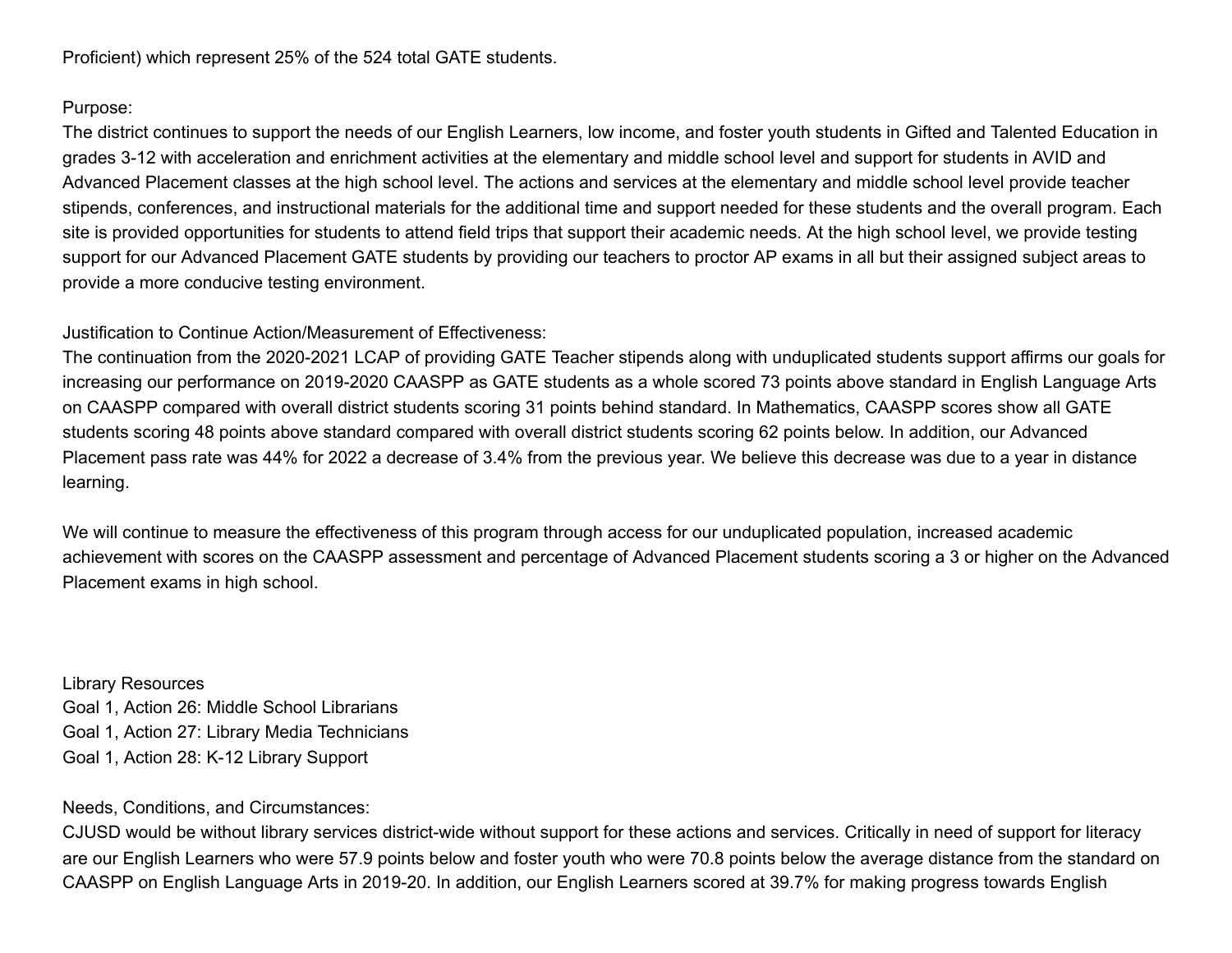language proficiency on the 2021 ELPAC. In elementary during the 2021-22 school year i-Ready data for grades 1-6 show 31% of all students at grade level in ELA and 27% at grade level in Mathematics. Additionally, results of our unduplicated populations show 8% of English learners, 27% of foster youth, and 29% of low income students at grade level. In secondary, the percentage of students who met or exceeded the standard for the ELA CAASPP in 2021 for 7, 8, and 11th grade decreased slightly from 38.6% to 38.22% in the 2020 - 2021 school year. Results of our unduplicated populations show 4.74% of English learners, 16.61% of foster youth, and 36.79% of low income students who met or exceeded the standard.

#### Purpose:

While the actions and services support our library program our first consideration was for the needs of our unduplicated students. The addition of middle school librarians, library technicians at all sites, and increased funding to improve the physical and digital collections at all school sites are focused to improve literacy rates among our unduplicated students and improve their ELA performance on CAASPP, English proficiency on the ELPAC, students prepared on the Early Assessment Program (EAP), and EL Reclassification rates.

#### Justification to Continue Action/Measurement of Effectiveness:

Literacy continues to be a focus for our district. ELA performance from 2017 to 2020 improved from 34.5% on CAASPP to 43% of students meeting or exceeding standards. At the elementary level, i-Ready data for 2021-22 grades 1-6 show 31% of all students at grade level in ELA. Additionally, results of our unduplicated populations show 8% of English learners, 27% of foster youth, and 29% of low income students at grade level. . Our Secondary ELA performance decreased slightly on the 2021-22 ELA CAASPP from 38.65% to 38.22% overall and with unduplicated groups as 4.7% of EL's, 16.6% of foster youth, and 36.8% of low income students met or exceeded standards. We believe the pandemic had an effect on these scores specifically for English Learners but prior consistent improvement over time shows justification to continue supporting our libraries, librarians and media technicians. Students scoring prepared on the EAP English improved from 46% in 2017 to 52% in 2019. This information was not provided for 2020 or 2021. COVID-19 distance learning and quarantines have affected our EL students reclassification results as our rates dropped to 2.5% in 2021. CJUSD is looking to continue the work done to support our EL population in our district with a focus on reclassification and improvement in our LCAP progress on the Dashboard. As these measures also support our college going students, we will continue to measure the effectiveness of these actions and services on these metrics on the 2022- 23 LCAP.

Enrichment Offerings Supporting Academics, Equity, Student Engagement and School Climate Goal 1, Action 30: Visual & Performing Arts (VAPA) Elementary Funds Goal 1, Action 31: Elementary Expanded Learning Teachers Goal 1, Action 32: High School & Middle School VAPA Funds Goal 1, Action 34: Band and Music Teachers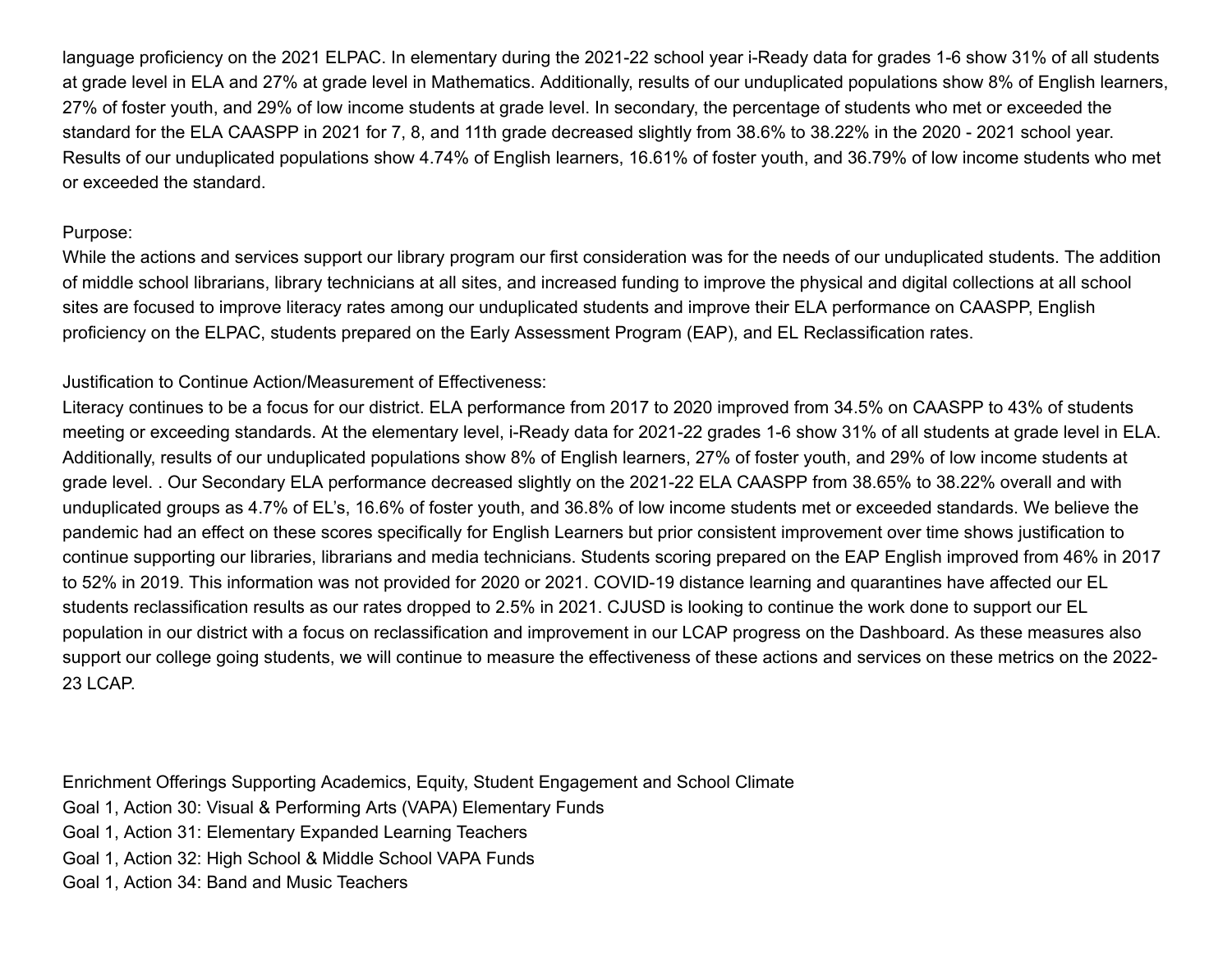Goal 1, Action 35: Site Band Support Goal 1, Action 36: NJROTC Support Goal 1, Action 37: Student Field Trips Goal 1, Action 38: Middle School Intramural Athletics Goal 2, Action 27: Science Fair (SF) Support

#### Needs, Conditions, and Circumstances:

During the 2020-21 school year, CJUSD data showed a dramatic rise in Chronic Absenteeism to 30.27% up from 11.9% in 2019-20 with an attendance rate of 93.3% which is below the 96% average of prior years. The Chronic Absenteeism rate for 2020-21for low income students was 32.5%, foster youth was 25.6% and English Learners with 33.7%. In addition, on the 2021-22 LCAP Survey, only 46% of English Learners parents and 52% of foster youth students parents were satisfied with after school activities and only 68% of all students feel they have access to a comprehensive course of study. CJUSD would be without any form of band or music program, as well as any support for Arts programs, intramural athletics, or science fair at the school sites without support from the LCAP.

#### Purpose:

Principally directed to our English Learners, foster youth, and low income students and to increase student engagement, participation in school activities, and support for student success and creativity outside the core content of academics, CJUSD continues to support Visual and Performing Arts (VAPA), Student extra and co-curricular field trips, middle school intramural athletics, and the district Science Fair. These programs have increased access to music programs and science fair for unduplicated students at the elementary and for those wishing to participate in VAPA and intramural athletics at the middle and VAPA at the high school level.

#### Justification to Continue Action/Measurement of Effectiveness:

Justification for the continuation from the 2021-22 LCAP for music teachers and other supports listed for our unduplicated populations come from the data below. Currently, all students at elementary receive some form of musical support through the actions and services for Visual & Performing Arts. At the Middle School Level 303 students are enrolled into Band and Choir courses. Research shows musical training helps develop language and reasoning skills, enhances fine motor skills and prepares the brain for achievement. Ancillary evidence shows that music helps improve student achievement in Mathematics and English Language Arts. Although we do not have any hard data to back up this information, our CAASPP rates have continued to improve since the inception of the LCAP and over the last 3 year cycle in English Language Arts from 34.5% meeting or exceeding standards in 2016-17 to 38.6% in 2019-20 and in Mathematics from 21.7% to 25.1% respectively. With regard to intramural athletics, in the 2021/22 school year, over 2,000 students tried out for the various teams. Approximately 800 students throughout the 4 middle schools participated in the team sport games, including softball, basketball, cheer, ESports, volleyball and track.These actions support our metrics by providing access and increasing school climate. The school climate measure increased from 2017 (2.9) to meet the goal of a 3 or higher in 2020. The school climate numbers in 2021-22 were 3.17 for elementary, 3.0 for middle school, 2.86 for high school, and 2.91 for alternative ed sites. These metrics in addition to the LCAP Survey responses, chronic absenteeism and absence rates will be used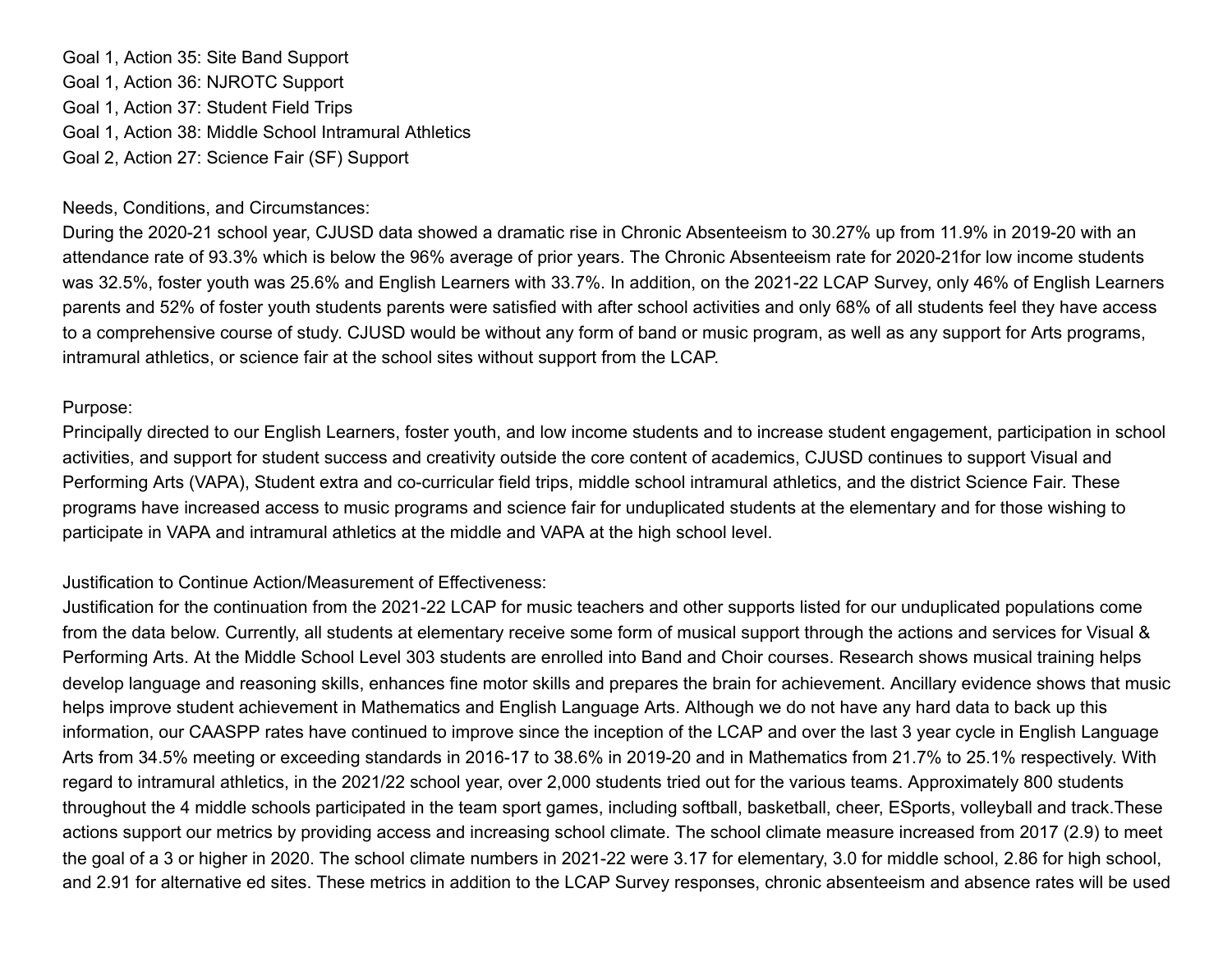Teacher Instructional Support and Student Intervention Goal 1, Action 26: Elementary Illuminate License Goal 2, Action 1: English Language Arts (ELA) Middle School (MS) ELA Support Teachers Goal 2, Action 2: High School (HS) ELA Support Goal 2, Action 3: HS ELA TOA's Goal 2, Action 5: MS Math Support Teachers Goal 2, Action 6: HS Math Support Teachers Goal 2, Action 7: HS Math TOA's Goal 2, Action 10: Elementary TOA's one per site Goal 2, Action 11: Elementary TOA's: training, supplies, and equipment Goal 2, Action 12: Literacy DIBELs Amplify Online Goal 2, Action 13: MS MESA Teachers Goal 2, Action 14: MS MESA Instructional Materials Goal 2, Action 19: Instructional Assistants Goal 5, Action 7: Secondary Elective Textbooks Goal 5, Action 9: NGSS and Math Materials K-12

Needs, Conditions, and Circumstances:

Results from our 2021 CAASPP scores for 7, 8, and 11th grade show all students districtwide scoring 48.8 points below the standard in ELA and 114.7 points below the standard in Math. Results of our unduplicated populations show English Learners scoring 148.5 points below standard in ELA and 188.8 points below the standard in Math. Foster youth scored on average 62.7 points below the standard in ELA and 127.7 points below the standard in Math. Low income students scored 52.9 points below standard in ELA and 119.2 points below the standard in Math. These data points demonstrate the need for extra instructional support for teachers and intervention support for students and support the concerns from all community partner groups. During the 2021-22 school year i-Ready elementary data for grades 1-6 show 31% of all students at grade level in ELA. Results of our unduplicated populations show 8% of English learners, 27% of foster youth, and 29% of low income students at grade level. In elementary Math, 27% of students scored at grade level. Results of our unduplicated populations show 6% of English learners, 17% of foster youth, and 24% of low income students at grade level in math.

#### Purpose:

Goal 2 Actions provide support for instruction and intervention specifically thought of and principally directed to low income, EL's, and Foster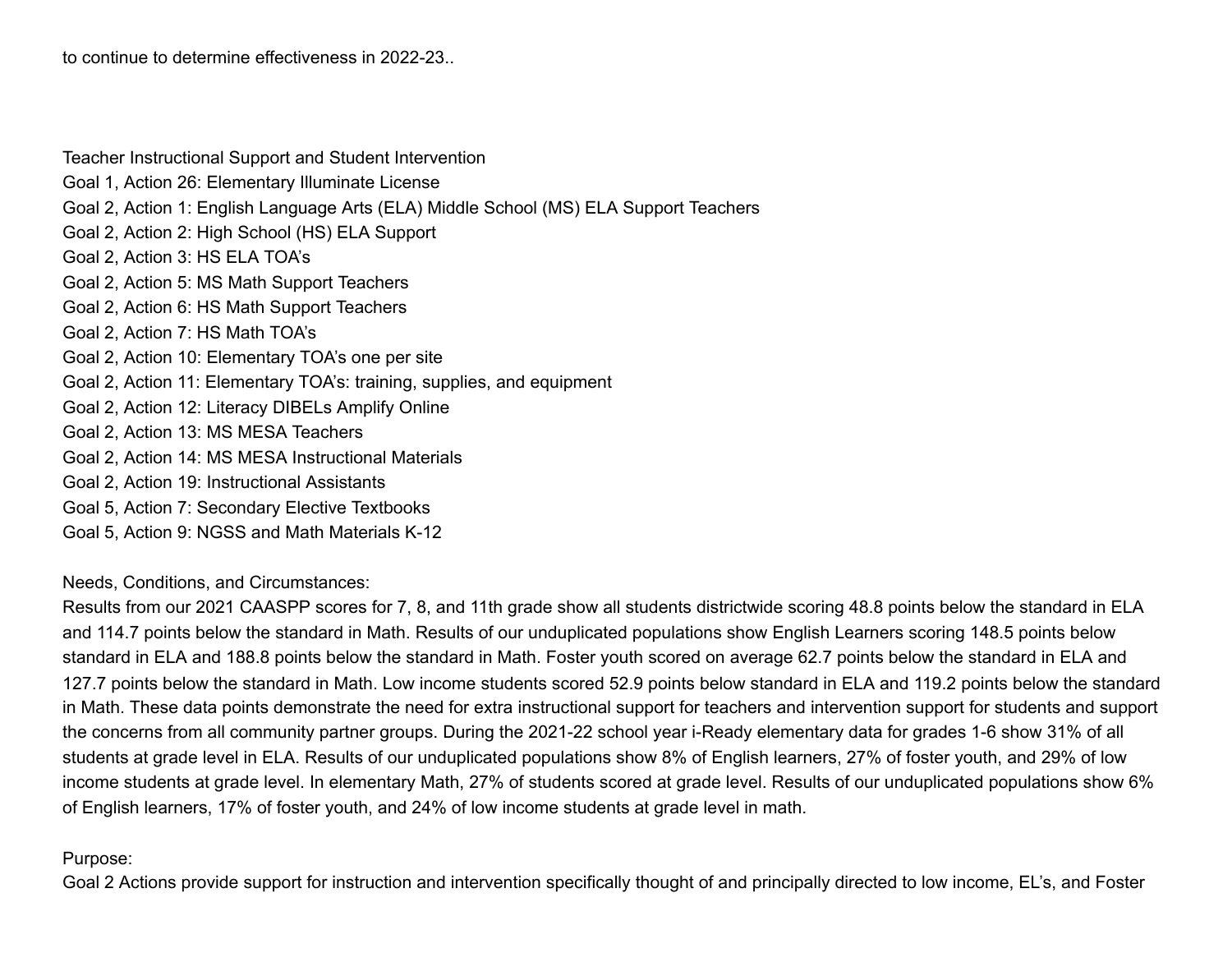Youth and effective in supporting improved academic achievement in English and Mathematics. These actions and services support our unduplicated pupil student achievement metrics including graduation rate, CAASPP scores in English and Math, % of students prepared on the College and Career indicator (CCI), students making progress toward English proficiency, DIBELS, I-Ready, and PSAT results.

Justification to Continue Action/Measurement of Effectiveness:

Pre-pandemic these actions and services tied into the former LCAP metrics from 2017-2020 and we made the decision to continue funding these positions and instructional materials. Although we had mixed reviews on some sub-groups our overall performance on the Dashboard each year was improved as a result. Our 2020-21 metrics showed a decrease in most areas as we spend the year in distance learning. Our graduation rate decreased in 2021 to 80.7% with EL's at 65%, low income students 80.0% and foster youth at 53.8% Results for the CCI were not provided in 2021 with the last reported results from 2020 show 52.2% prepared with English Learners at 36.1%, foster youth 30.4% and low income students 51.4%. Results from our 2021 CAASPP scores for 7, 8, and 11th grade show all students districtwide scoring 48.8 points below the standard in ELA and 114.7 points below the standard in Math. Results of our unduplicated populations show English Learners scoring 148.5 points below standard in ELA and 188.8 points below the standard in Math. Foster youth scored on average 62.7 points below the standard in ELA and 127.7 points below the standard in Math. Low income students scored 52.9 points below standard in ELA and 119.2 points below the standard in Math. During the 2021-22 school year i-Ready elementary data for grades 1-6 show 31% of all students at grade level in ELA. Results of our unduplicated populations show 8% of English learners, 27% of foster youth, and 29% of low income students at grade level. In elementary Math, 27% of students scored at grade level. Results of our unduplicated populations show 6% of English learners, 17% of foster youth, and 24% of low income students at grade level in math.

Based on interventions and support for students due to lost instructional time during the pandemic we expect our math and English scores to show improvement in future years. Data from 2019 show a baseline for EL students making progress toward English proficiency at 42% and our current results for 2021 show a slight decrease to 39.7%. Our 2020-21 DIBEL's grades K-1 results showed reading fluency for K at 27% and at 1st grade 29% as this established our baseline and for grades 2-6 we recorded baseline numbers for i-Ready which took the place of CAASPP for elementary with Reading at 39% and Mathematics at 27%. This data really shows a need for continued focus specifically on our unduplicated populations including our English Learners. We will continue to use the same metrics to evaluate the effectiveness of these actions and services.

Summer School Goal 2, Action 8: Summer School (SS) Instructional Materials Goal 2, Action 9: SS Salaries and Benefits

Needs, Conditions, and Circumstances: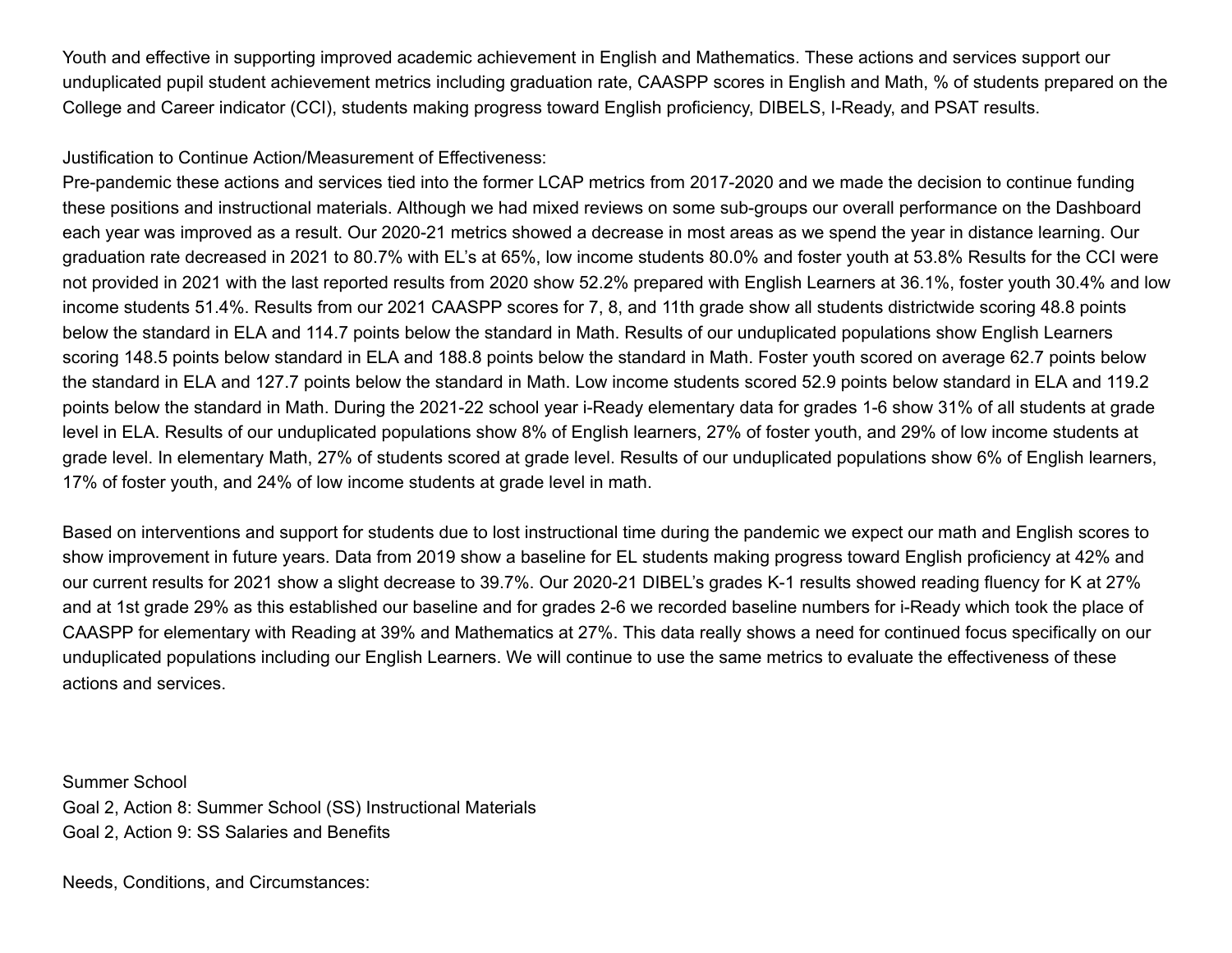There is a continued need to support our English Learners, foster youth and low income students with interventions during the summer with middle school focused on ELA and Math interventions and support and for high school unduplicated students earning additional credits to make up for failed or incomplete courses to meet graduation requirements and graduate in 4 years with their class. As a result of COVID-19 and distance learning our graduation rate went from 90.6% in 2020 to 80.7% in 2021 and drop-out rate went from 6.2% in 2019-20 to 12% in 2020 which further supports the need for Summer School.

#### Purpose:

Middle School and High School summer school is funded using LCAP dollars and is principally directed to our unduplicated students to makeup credits for graduation or get ahead in order to take pathways or AVID at the high school level. Summer school is focused at the middle schools to support students who are not at grade level in math and English, and for high school to support students who fall behind in credits or are in danger of not graduating.

# Justification to Continue Action/Measurement of Effectiveness:

Data show effectiveness in results for students and justification for the continuation of providing these actions and services in the 2022-23 LCAP. In 2019, summer school data show 65 students completing requirements to graduate an increase of 16 the prior year and total high school attendance of 2205 students and middle school attendance of 387. In 2020, Summer School provided approximately 30 high school students an opportunity to complete graduation requirements and comprehensive HS students were able to recoup a total of 5,685 credits in core subject areas. We do not have these prior years data broken down into subgroups available. Data for Summer 2021 show 13596 credits awarded at the HS level of which 445 English Learners, 19 foster youth, and 2786 low income students were enrolled out of 3241 total students. Of these, 69 students graduated in the summer. Middle school statistics show total enrollment of 67 English Learners, 3 foster youth, and 294 low income students out of 341 students completing 222 credits.The high numbers of unduplicated students participating in summer school to make up credit demonstrates the need to continue with these students and the justification for these actions and services to be contributing. For the 2022-23 LCAP we will use enrollment numbers, credit completion, high school graduates and provide this information for our English Learners, foster youth, and low income students to measure effectiveness.

Technology Access and Resources Goal 2, Action 15: Technology Curriculum Program Specialists Goal 2, Action 16: Technology Support Staff.

# Needs, Conditions, and Circumstances:

There is a need to provide access to technology and resources to both teachers and students across the district at all times. As a result of the pandemic and continuing effects there is the need for the district to continue its 1 to 1 Chromebook as well as providing hotspots for internet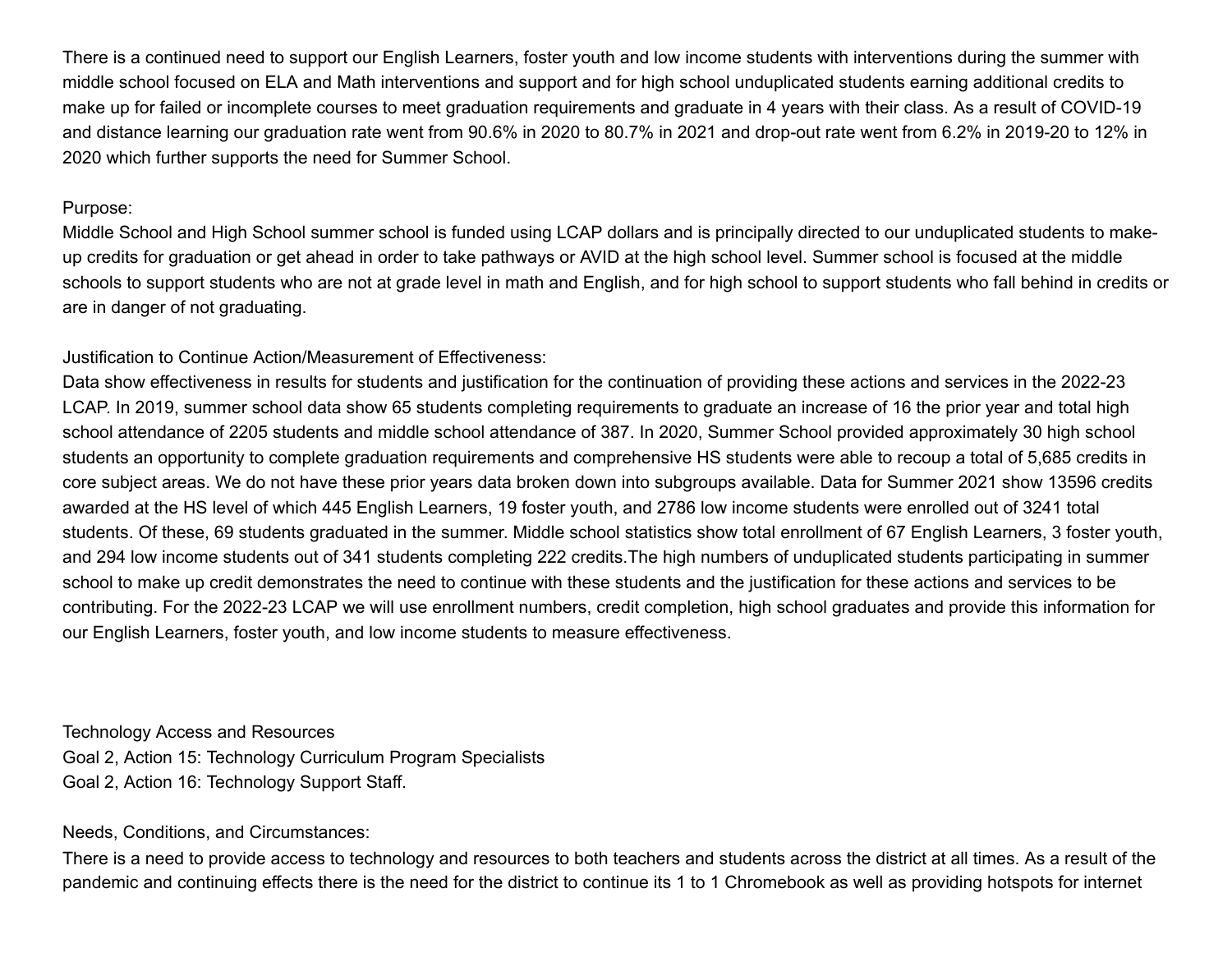access to our students most in need. This requires the replacement of 25% of Chromebooks per year and support staff to assure technology is in working order to be used in school and at home. After spending 2020-2021 educating students in distance learning many teachers have continued to instruct students using technology and the need to support this process as well as our new teachers with professional development continues. Additionally, over 450 students spent the 2021-22 school year in Independent Study from home. Supporting our district goal of student achievement,Results from our 2021 CAASPP scores for 7, 8, and 11th grade show all students districtwide scoring 48.8 points below the standard in ELA and 114.7 points below the standard in Math. Results of our unduplicated populations show English Learners scoring 148.5 points below standard in ELA and 188.8 points below the standard in Math. Foster youth scored on average 62.7 points below the standard in ELA and 127.7 points below the standard in Math. Low income students scored 52.9 points below standard in ELA and 119.2 points below the standard in Math. During the 2021-22 school year i-Ready elementary data for grades 1-6 show 31% of all students at grade level in ELA. Results of our unduplicated populations show 8% of English learners, 27% of foster youth, and 29% of low income students at grade level. In elementary Math, 27% of students scored at grade level. Results of our unduplicated populations show 6% of English learners, 17% of foster youth, and 24% of low income students at grade level in math. These data points demonstrate the need for extra instructional support for teachers and intervention support for students. Some of this support comes from our online programs including Edgenuity, DIBELS, i-Ready, ALEKS, and Alludo applications.

#### Purpose:

Technology access and resources provide support for instruction and intervention for all students but specifically thought of and principally directed to low income, EL's, and Foster Youth and effective in supporting improved academic achievement in all areas but specifically in focus areas of English and Mathematics. These actions and services support our student achievement metrics including CAASPP scores in English and Math, MAPS, DIBELS, and I-Ready results.

#### Justification to Continue Action/Measurement of Effectiveness:

Justification to continue our actions and services related to technology support in our 2022-23 LCAP include our 2021 CAASPP scores for 7, 8, and 11th grade show all students districtwide scoring 48.8 points below the standard in ELA and 114.7 points below the standard in Math. Results of our unduplicated populations show English Learners scoring 148.5 points below standard in ELA and 188.8 points below the standard in Math. Foster youth scored on average 62.7 points below the standard in ELA and 127.7 points below the standard in Math. Low income students scored 52.9 points below standard in ELA and 119.2 points below the standard in Math. During the 2021-22 school year i-Ready elementary data for grades 1-6 show 31% of all students at grade level in ELA. Results of our unduplicated populations show 8% of English learners, 27% of foster youth, and 29% of low income students at grade level. In elementary Math, 27% of students scored at grade level. Results of our unduplicated populations show 6% of English learners, 17% of foster youth, and 24% of low income students at grade level in math. Based on interventions and support for students due to lost instructional time during the pandemic we expect our math and English scores to show improvement in future years. Data for EL students making progress toward English proficiency at 42% decreased slightly to 39.7%. Our DIBELS K-1 results on reading fluency for 2021-22 set the baseline at 27% for Kindergarten and 29% for 1st graders at or above the grade level benchmark. I-Ready results for grades 2-6 recorded baseline numbers this year which took the place of CAASPP with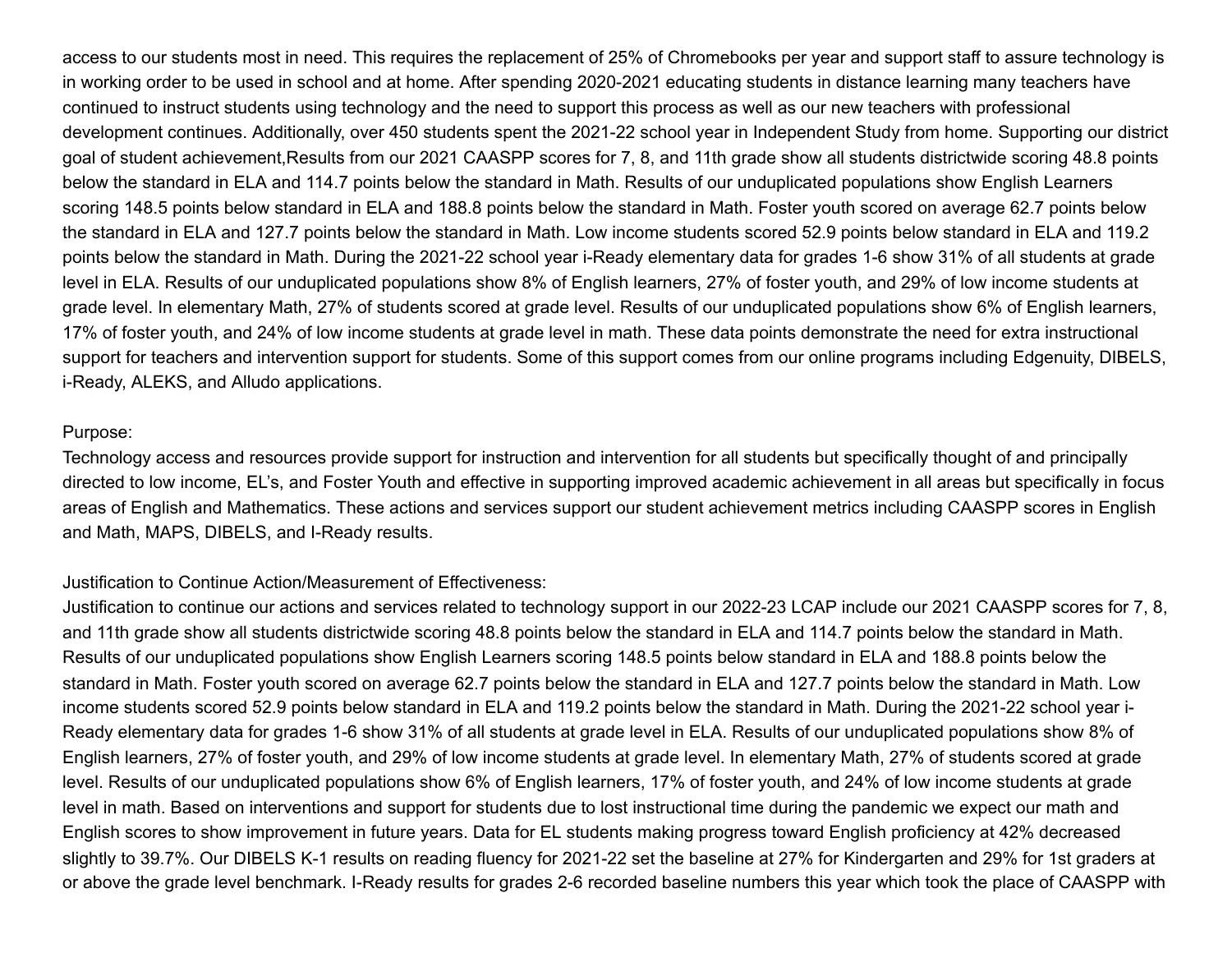students scoring at grade level in Reading at 39% and Mathematics at 27%.

Professional Development Goal 1, Action 42: District Design Plan Implementation Goal 2, Action 18: Teacher Collaboration Day Goal 2, Action 20: Professional Learning (PL), Online Professional Learning Stipend Goal 2, Action 21: PL Alludo License Goal 5, Action 3: Teacher Induction

#### Needs, Conditions, and Circumstances:

Results from our 2021 CAASPP scores for 7, 8, and 11th grade show all students districtwide scoring 48.8 points below the standard in ELA and 114.7 points below the standard in Math. Results of our unduplicated populations show English Learners scoring 148.5 points below standard in ELA and 188.8 points below the standard in Math. Foster youth scored on average 62.7 points below the standard in ELA and 127.7 points below the standard in Math. Low income students scored 52.9 points below standard in ELA and 119.2 points below the standard in Math. These data points demonstrate the need for continued professional development and support for existing and new teachers and intervention support for students.

#### Purpose:

The district will continue to provide targeted professional development in all core content areas including a focus on integrating ELD standards and integrating technology into instruction. Collaboration days for teachers allows teachers to review data, have discussions regarding improvement or interventions, and supports planning for instruction. The Alludo online professional development platform provides a place for storage and access to professional development and the ability to video sessions so teachers can return on their own when needed for support.

#### Justification to Continue Action/Measurement of Effectiveness:

Justification to continue, in our 2022-23 LCAP, providing professional development and collaboration time for our teacher include all metrics of the dashboard. Our graduation rate decreased in 2021 to 80.7% with EL's at 65%, low income students 80.0% and foster youth at 53.8%. Results for the CCI were not provided in 2021 with the last reported results from 2020 show 52.2% prepared with English Learners at 36.1%, foster youth 30.4% and low income students 51.4%. Results from our 2021 CAASPP scores for 7, 8, and 11th grade show all students districtwide scoring 48.8 points below the standard in ELA and 114.7 points below the standard in Math. Results of our unduplicated populations show English Learners scoring 148.5 points below standard in ELA and 188.8 points below the standard in Math. Foster youth scored on average 62.7 points below the standard in ELA and 127.7 points below the standard in Math. Low income students scored 52.9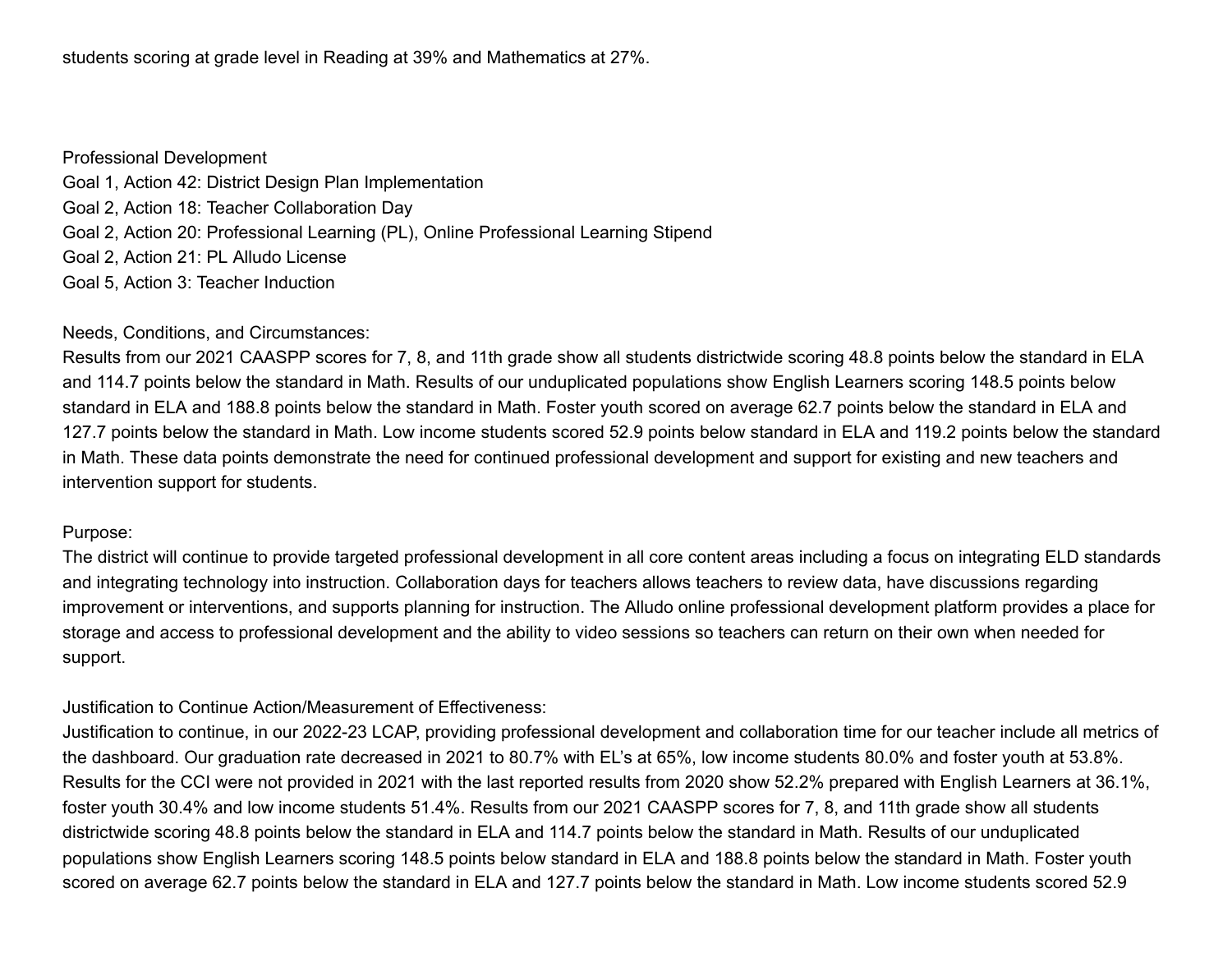points below standard in ELA and 119.2 points below the standard in Math.

Based on interventions and support for students due to lost instructional time during the pandemic we expect our math and English scores to show improvement in future years. Data for EL students making progress toward English proficiency at 42% decreased slightly to 39.7%. We will continue to use these metrics to measure the effectiveness of these actions and services.

Positive Behavior Interventions and Support Goal 3, Action 1: Positive Behavior Interventions and Support (PBIS) Clinical Therapist Goal 3, Action 2: PBIS Student Support Goal 3, Action 3: PBIS Assistant Principals Elementary, Goal 3, Action 4: PBIS Assistant Principals High School Needs, Conditions, or Circumstances Goal 3, Action 8: Student Safety-Crossing Guards

Needs, Conditions, and Circumstances:

As students returned to school this year after a year of distance learning and several grade levels had not been on their campuses before there was and still is an increased need to promote a positive school climate and support the positive behaviors expected of students while at school and in the community. Further justification includes the increase we saw in Chronic Absenteeism prior to school closures for all students to 13.23% and the continued increase as a result of student quarantines during the 2021-22 school year which has caused our Chronic Absenteeism to increase again to 30.3%. In addition, 33.7% of English Learners, 25.6% of foster youth and 32.6% of low income students were considered chronically absent. Attendance rates for 2019-20 up to school closures included 96.99% for all students, a rate of 97.09% for English Learners, a rate of 92.40% for foster youth and 96.81% for low income students. We were unable to obtain this information for 2020- 21. The suspension rate for 2019-20 up to school closures included 4.1% for all students, a rate of 4.3% for English Learners, and a rate of 7.7% for foster youth. This number decreased to .0001% for overall and low income students and 0% for English Learners and Foster Youth in 2021-22 during distance learning. We expect these numbers to increase on this year's dashboard due to the return to in-person learning.

#### Purpose:

Positive Behavior Interventions and Supports (PBIS) encourages behaviors that promote learning, including good attendance, study habits, and respect. PBIS supports efforts to keep students enrolled in school, maintain student safety, encourage positive school climate, and keep students on-track towards graduation. Also included with this support are crossing guards to promote positive behaviors out in the community.

Justification to Continue Action/Measurement of Effectiveness:

Justification to continue supporting Positive Behavior Intervention and Support actions and services in our 2022-23 LCAP include the ongoing support that will be needed for students as a result of the pandemic and continued quarantines and return to in-person instruction. In addition,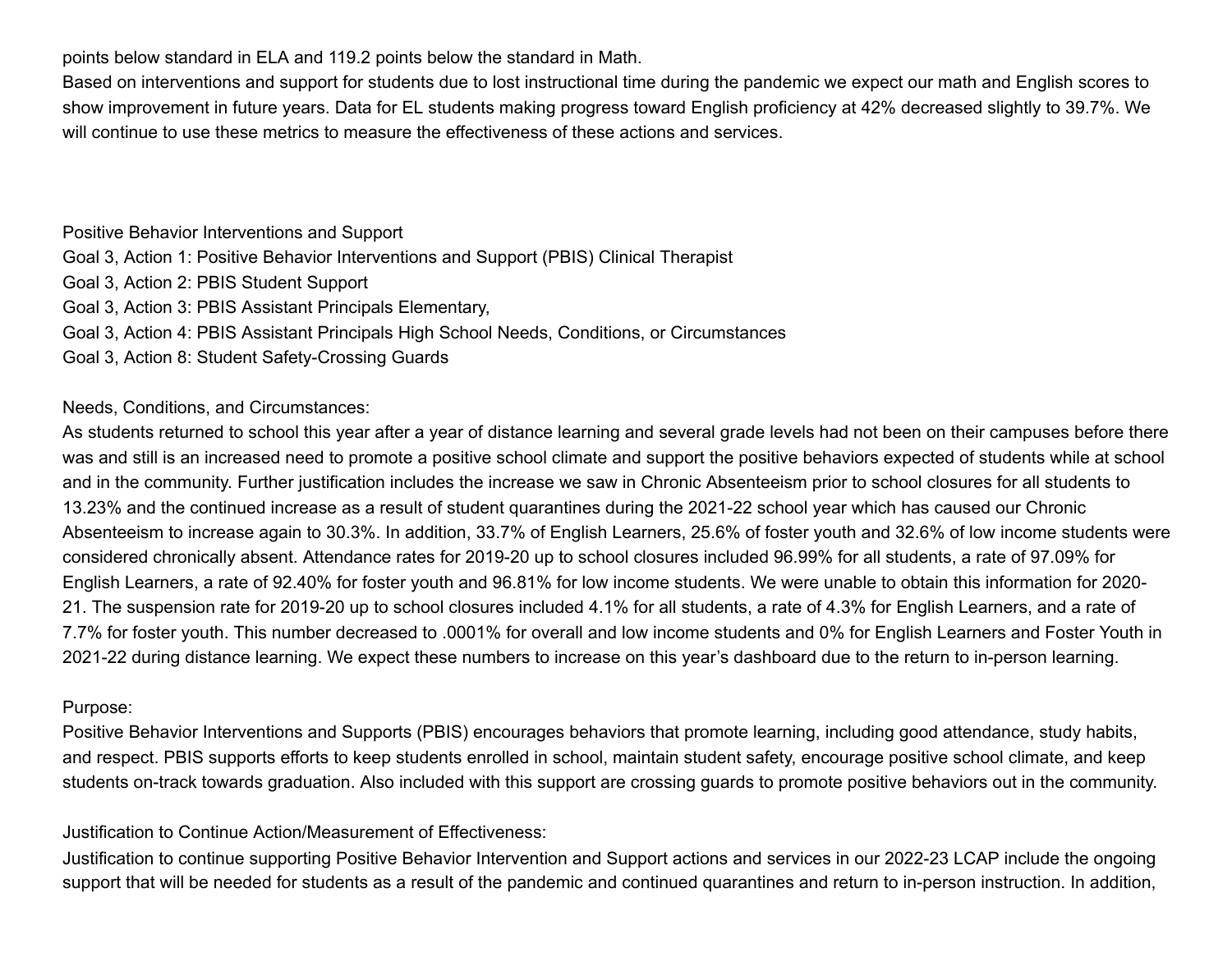these actions and services are justified to continue based on our comparison of subgroups from the 2020-21 school year using self reported data. The Chronic Absenteeism rate for 2020-21 was 30.3% for all students, 33.7 % for English Learners, 25.6 % for Foster Youth, and 32.6% for low income students. Due to the number of quarantined students during the 2021-22 school year we expect this number to rise. The Dashboard results for suspension rates pre-pandemic showed improvements to support the effectiveness of these supports as the 2018 suspension rates for all students was reported as 4.6%, 3.7% for English learners,10.1 % for foster youth, and 5% for low income students. The 2019 Dashboard results show a decrease in these statistics to 4.5% for all students, 3.6% for English Learners, 7.5% for foster youth, and 4.7% for low income students. Suspension rates for the year spent in distance learning include an overall and low income student rate of .0001% and 0% for English Learners and Foster Youth. Effectiveness will continue to be measured reviewing Chronic Absenteeism, suspension rates, and attendance rates for our English Learners, foster youth and low income students.

Physical and Mental Health Goal 3, Action 13: Physical & Mental Health (MH) Nurses Goal 3, Action 14: Health Assistants Goal 3, Action 15: Behavioral & Mental Health Manager Goal 3, Action 16: Elementary Counselors Goal 3, Action 17: Speech Therapist Stipends Goal 3, Action 18: Psychologist Stipends Goal 3, Action 19: Activity Centers

Needs, Conditions, and Circumstances:

Coming out of a year in distance learning and the COVID-19 pandemic there has been an increasing need for the mental health services provided by the district. During distance learning in 2020-21, we established our new baseline for mental health referrals at 417 students. Of the student referrals 137 were specifically for students identified as English Learners. Three general trends have emerged to continue to make mental and physical health a necessity. These include difficulties with school, mood disturbances and grief and loss issues. In addition to these concerns During the 2020-21 school year, we saw an increase in Chronic Absenteeism during school closures for all students to 30.3%. In addition, 33.7% of English Learners, 25.6% of foster youth and 32.6% of low income students were considered chronically absent. Attendance rates for 2020-21 during school closures included 93.3% for all students. We were unable to break this number down for sub-groups which we will be able to do in the future..

#### Purpose:

Principally directed and effective for our students who are low income, EL and Foster Youth are actions that include physical and mental health nurses, site health assistants, elementary counselors, a Behavioral and Mental Health Manager and stipends for speech therapists and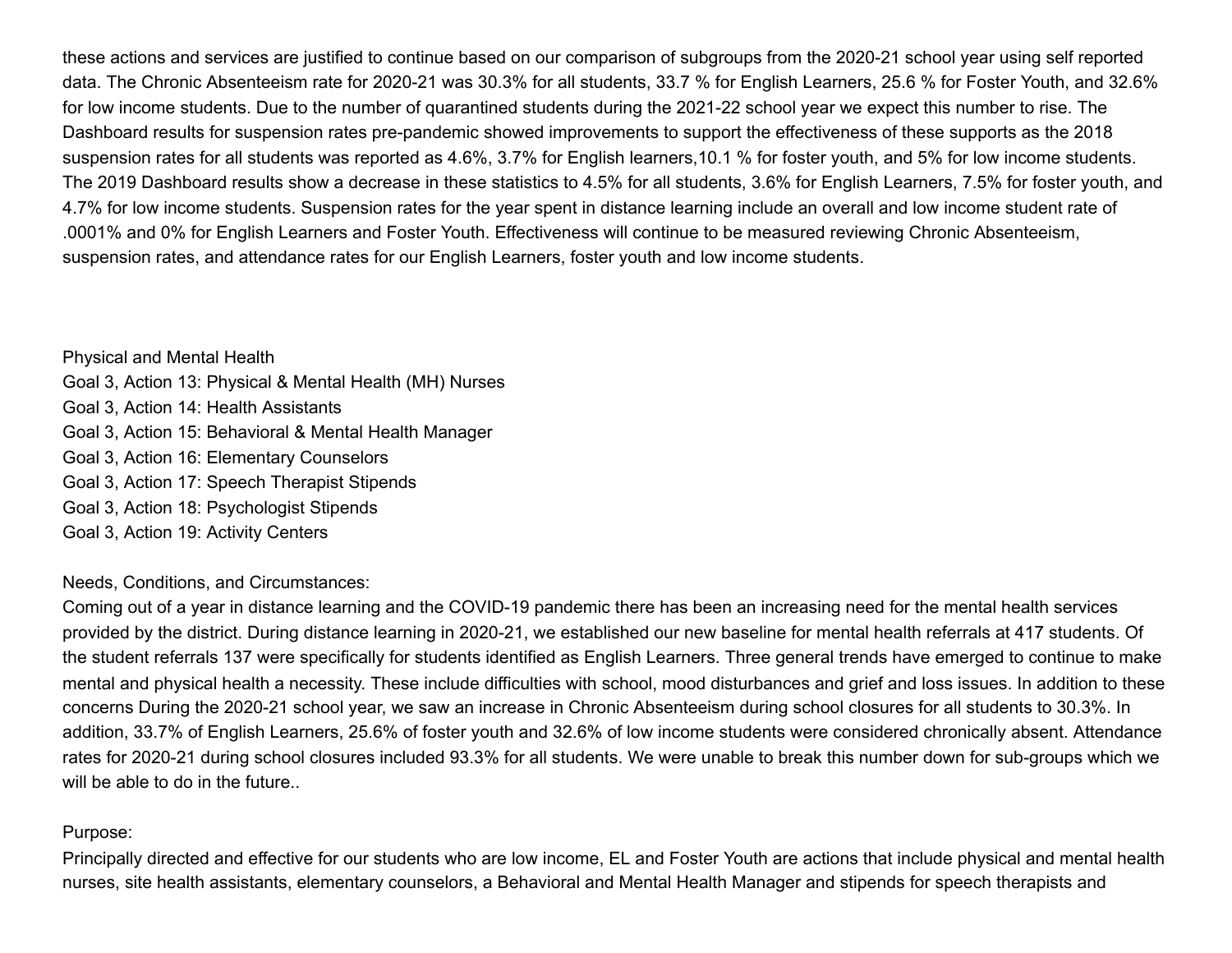psychologists. The CJUSD Department of Behavioral and Mental Health operates in a tiered system to ensure that students receive the appropriate service and level of support required for their health needs.

# Justification to Continue Action/Measurement of Effectiveness:

Justification to continue supporting the physical and mental health needs of the students in the 2022-23 LCAP include the ongoing support that is needed for students as a result of the pandemic continuing. In addition, this action and service is justified to continue based on our comparison of these sub-groups on the Chronic Absenteeism rate for 2020-21 was 30.3% for all students, 33.7 % for English Learners, 25.6 % for Foster Youth, and 32.6% for low income students. Due to the number of quarantined students during the 2021-22 school year we expect this number to rise.The Dashboard results for suspension rates pre-pandemic showed improvements to support the effectiveness of these supports as the 2018 suspension rates for all students was reported as 4.6%, 3.7% for English learners,10.1 % for foster youth, and 5% for low income students. The 2019 Dashboard results show a decrease in these statistics to 4.5% for all students, 3.6% for English Learners, 7.5% for foster youth, and 4.7% for low income students. Suspension rates for the year spent in distance learning include an overall and low income student rate of .0001% and 0% for English Learners and Foster Youth. Effectiveness will be measured by the number of mental health referrals, reviewing Chronic Absenteeism, suspension rates, and attendance rates for our English Learners, foster youth and low income students.

Parent Engagement Goal 4, Action 1: Parent Engagement (PE) Parent Workshops, Goal 4, Action 2: PE Communications Specialist

#### Needs, Conditions, and Circumstances:

One of our five district LCAP goals is parent engagement. Based on our language survey results, 8220 students live in a household who declared Spanish as the primary language compared to 11,955 who listed their primary language as English, among other languages spoken. Therefore, it is imperative that we are able to communicate in both English and Spanish to our households. Additionally, from our parent groups and specifically from our DELAC needs assessment, parents requested assistance with how they can support students to master their grade level, how to interpret assessment results, and how to understand the workings of a school site and the district. Therefore, there is a continued need for parent workshops to support their students educationally. This represents the need to continue to provide parent engagement activities in the form of workshops and the need for a communications specialist to support the activities occurring throughout the district and communication with parents.

#### Purpose:

The District continues to look for ways to increase parent engagement especially among our English Learners, foster youth, and low income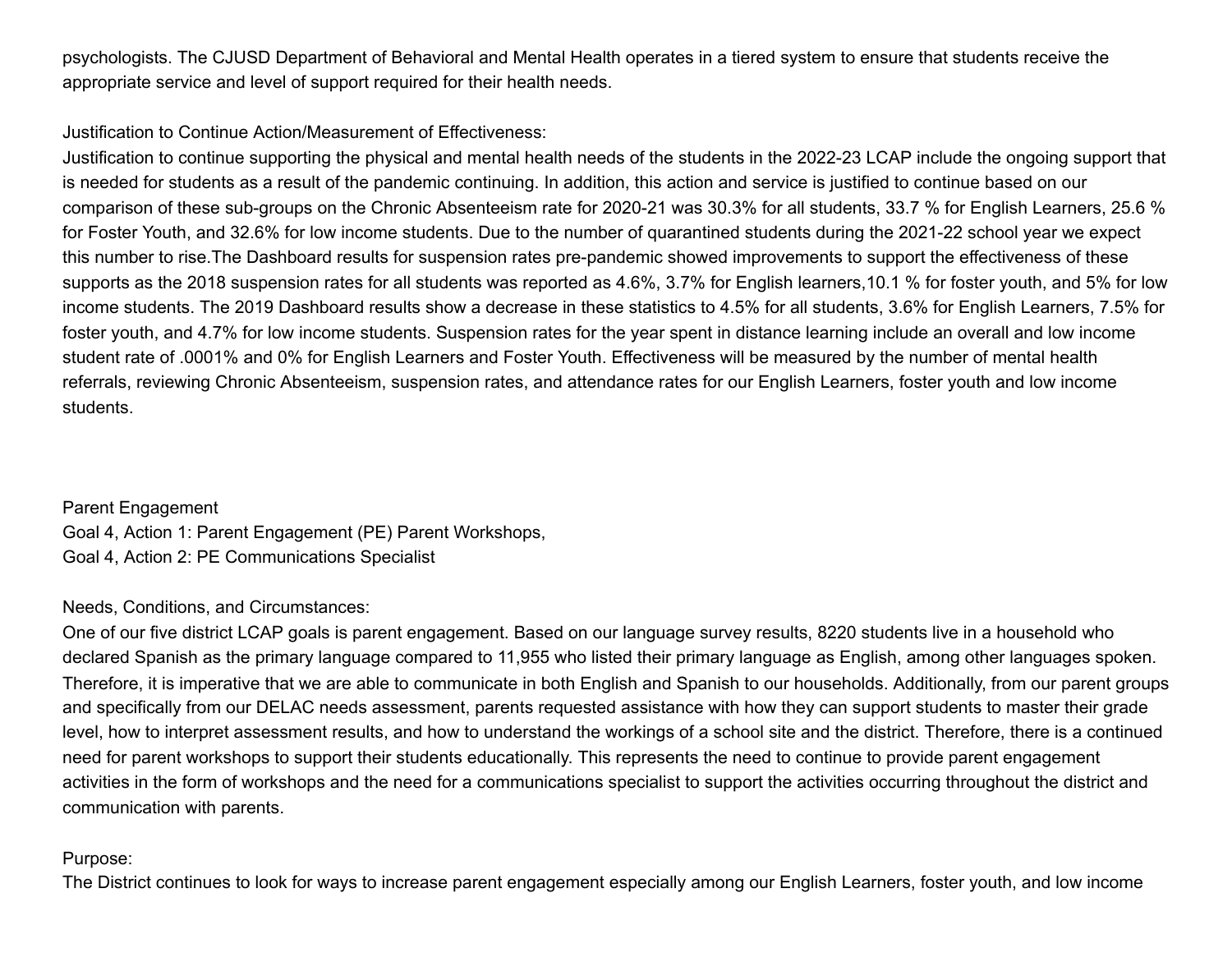families. These actions and services specifically provide for parent workshops and parent leadership opportunities to understand the educational environment (specific to standards in the District), child development, and support of their students. Additionally, supporting effective communication among our stakeholders is our communications specialist who ensures effective communication occurring with social media posts, parent participation in the LCAP survey, and involvement in the District's Community Cabinet sessions.

# Justification to Continue Action/Measurement of Effectiveness:

The justification to continue these actions and services in the 2022-23 LCAP are supported by our metrics to increase parent attendance, as well as increase the number of parents completing leadership training. Parent attendance increased for the 2021-22 school year as we held all meetings online this past year. Measures of effectiveness for 2021-22 include average attendance at parent meetings including DELAC at 108, AAPAC 14, DPAC 354, LCAP 25 respectively to targeted low income, English Learner, and foster youth parents. Parent leadership classes resumed after being suspended for distance learning to 21 parents completing the training virtually. In addition, social media impressions and reach have both increased from 1797 posts in 2017 to over 100,000 total this past year and participation by parents in the LCAP parent survey this year with 870 and overall participation at 6271 responses. We will continue to use attendance at parent meetings, participation in the LCAP survey, the number of parents completing leadership training and social media usage.

# School Site Funds Goal 5: Action 1: Site/Department Allocations Goal 5, Action 2: Certificated \$250 Instructional Materials

# Needs, Conditions, and Circumstances:

Principally directed to our English Learners, foster youth, and low income students, there is a need to support the individual goals and needs of school sites and their unduplicated populations as no two school sites or cities are the same and each site is supported by their Single Plan for Student Achievement which is aligned to LCAP and district goals. Results from our 2021 CAASPP scores for 7, 8, and 11th grade show all students districtwide scoring 48.8 points below the standard in ELA and 114.7 points below the standard in Math. Results of our unduplicated populations show English Learners scoring 148.5 points below standard in ELA and 188.8 points below the standard in Math. Foster youth scored on average 62.7 points below the standard in ELA and 127.7 points below the standard in Math. Low income students scored 52.9 points below standard in ELA and 119.2 points below the standard in Math. During the 2021-22 school year i-Ready elementary data for grades 1-6 show 31% of all students at grade level in ELA. Results of our unduplicated populations show 8% of English learners, 27% of foster youth, and 29% of low income students at grade level. In elementary Math, 27% of students scored at grade level. Results of our unduplicated populations show 6% of English learners, 17% of foster youth, and 24% of low income students at grade level in math.

These data points demonstrate the need for continued professional development at sites and support for existing and new teachers and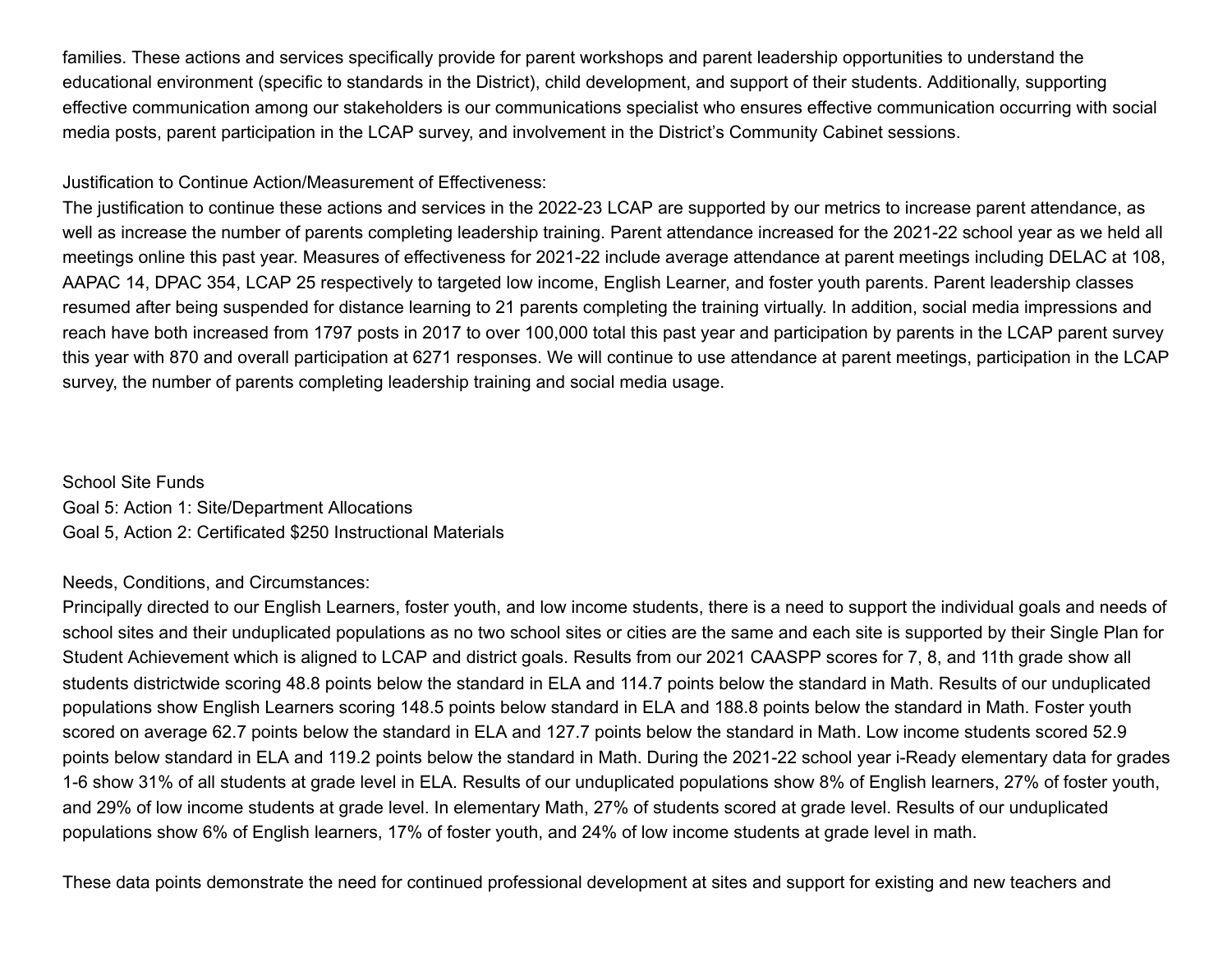intervention support for students. Our overall graduation rate decreased from our 2019-20 rate of 90.6% to 80.7% in 2020-21 with English Learners going from 84.7 to 65.0%, foster youth 75.0% to 53.8%, and low income students from 90.8% to 80.0% respectively. Results for the CCI were not provided in 2021 with the last reported results from 2020 show 52.2% prepared with English Learners at 36.1%, foster youth 30.4% and low income students 51.4%.

## Purpose:

Allocate site funds principally directed toward low income, EL, and foster youth by supporting sites based on their percentage of unduplicated students. This funding will allow each site to provide for the specific needs of their student population and specifically their unduplicated students. Each site has a different percentage of students and will develop a School Plan for Student Achievement that will specifically state the goals and actions they will provide to meet their site goals and district LCAP goals. This will provide student resources which include instructional materials, equipment, professional development, and student experiences across the district.

# Justification to Continue Action/Measurement of Effectiveness:

Justification to continue providing these actions and services in our 2022-23 LCAP include our 2021 CAASPP scores for 7, 8, and 11th grade show all students districtwide scoring 48.8 points below the standard in ELA and 114.7 points below the standard in Math. Results of our unduplicated populations show English Learners scoring 148.5 points below standard in ELA and 188.8 points below the standard in Math. Foster youth scored on average 62.7 points below the standard in ELA and 127.7 points below the standard in Math. Low income students scored 52.9 points below standard in ELA and 119.2 points below the standard in Math. During the 2021-22 school year i-Ready elementary data for grades 1-6 show 31% of all students at grade level in ELA. Results of our unduplicated populations show 8% of English learners, 27% of foster youth, and 29% of low income students at grade level. In elementary Math, 27% of students scored at grade level. Results of our unduplicated populations show 6% of English learners, 17% of foster youth, and 24% of low income students at grade level in math. Based on improvements in curriculum and understanding of standards we expect our math scores to show improvement in future years.Data for EL students making progress toward English proficiency at 42% decreased slightly to 39.7%. Our graduation rate decreased in 2021 to 80.7% with EL's at 65%, low income students 80.0% and foster youth at 53.8%. Results for the CCI were not provided in 2021 with the last reported results from 2020 show 52.2% prepared with English Learners at 36.1%, foster youth 30.4% and low income students 51.4%. We will continue to measure the effectiveness of the use of these funds using these measures.

Home to School Transportation Goal 5, Action 12: Home-to-school Transportation

Needs, Conditions, and Circumstances:

The Chronic Absenteeism rate for 2020-21 was 30.3% for all students, 33.7 % for English Learners, 25.6 % for Foster Youth, and 32.6% for low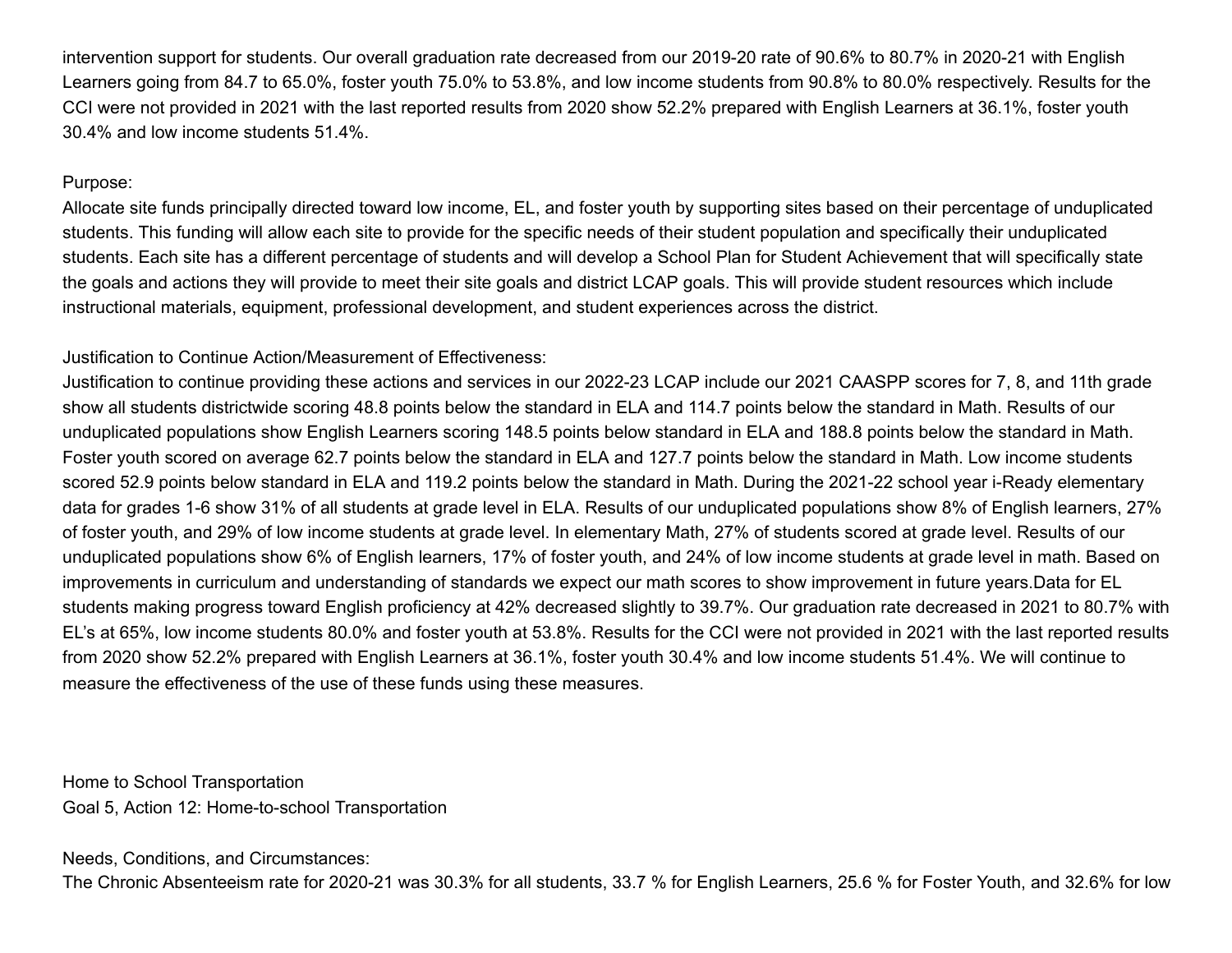income students. Due to the number of quarantined students during the 2021-22 school year we expect this number to rise for 2021-22. Attendance rates for 2019-20 included 96.99% for all students, a rate of 97.09% for English Learners, a rate of 92.40% for foster youth and 96.81% for low-income students. The attendance rate for 2020-21 was 93.3% We do not have these numbers by sub-group but will in the future. As we look to reduce Chronic absenteeism below 11% and increase attendance rates our home to school transportation will continue to support these numbers and our students and families.

#### Purpose:

The District continues to provide busing to and from specific areas in the district. This action is principally directed and effective at providing safe transportation to and from school for our low income, English Learner, and foster youth students. This action supports home to school transportation and supports staff, drivers, and maintenance for our school buses.

Justification to Continue Action/Measurement of Effectiveness:

This action and service is justified to continue in 2022-23. The Chronic Absenteeism rate for 2020-21 was 30.3% for all students, 33.7 % for English Learners, 25.6 % for Foster Youth, and 32.6% for low income students. Due to the number of quarantined students during the 2021-22 school year we expect this number to rise. We expect decreasing this rate to be a focus in 2022-23 and hope for big improvements with our unduplicated sub-groups. We will continue to use Chronic Absenteeism and Attendance rates to measure success with this goal.

A description of how services for foster youth, English learners, and low-income students are being increased or improved by the percentage required.

The LEA-wide services described above, coupled with the limited actions described here, allow the district to meet or exceed the percentage to increase or improve services of 33.74% quantitatively.

English Learner Supports Goal 1, Action 1: English Learner (EL) Support: Language Assessment Center Goal 1, Action 2: Language Support Services Goal 1, Action 3: EL Site Support Goal 1, Action 4: EL Instruction and technology Goal 1, Action 33: Bilingual Instructional Assistants

Needs, Conditions, and Circumstances:

The need for language support services and EL site support stems from the high number of EL students and their parents. Out of 20,000+ students in CJUSD, 8520 of those identify a language other than English on the home language survey. Of those identifying a language other than English, 96.4% report their language as Spanish while the remaining 3.6% represent 17 other languages. Results from our 2021 CAASPP scores for 7, 8, and 11th grade show all students districtwide scoring 48.8 points below the standard in ELA and 114.7 points below the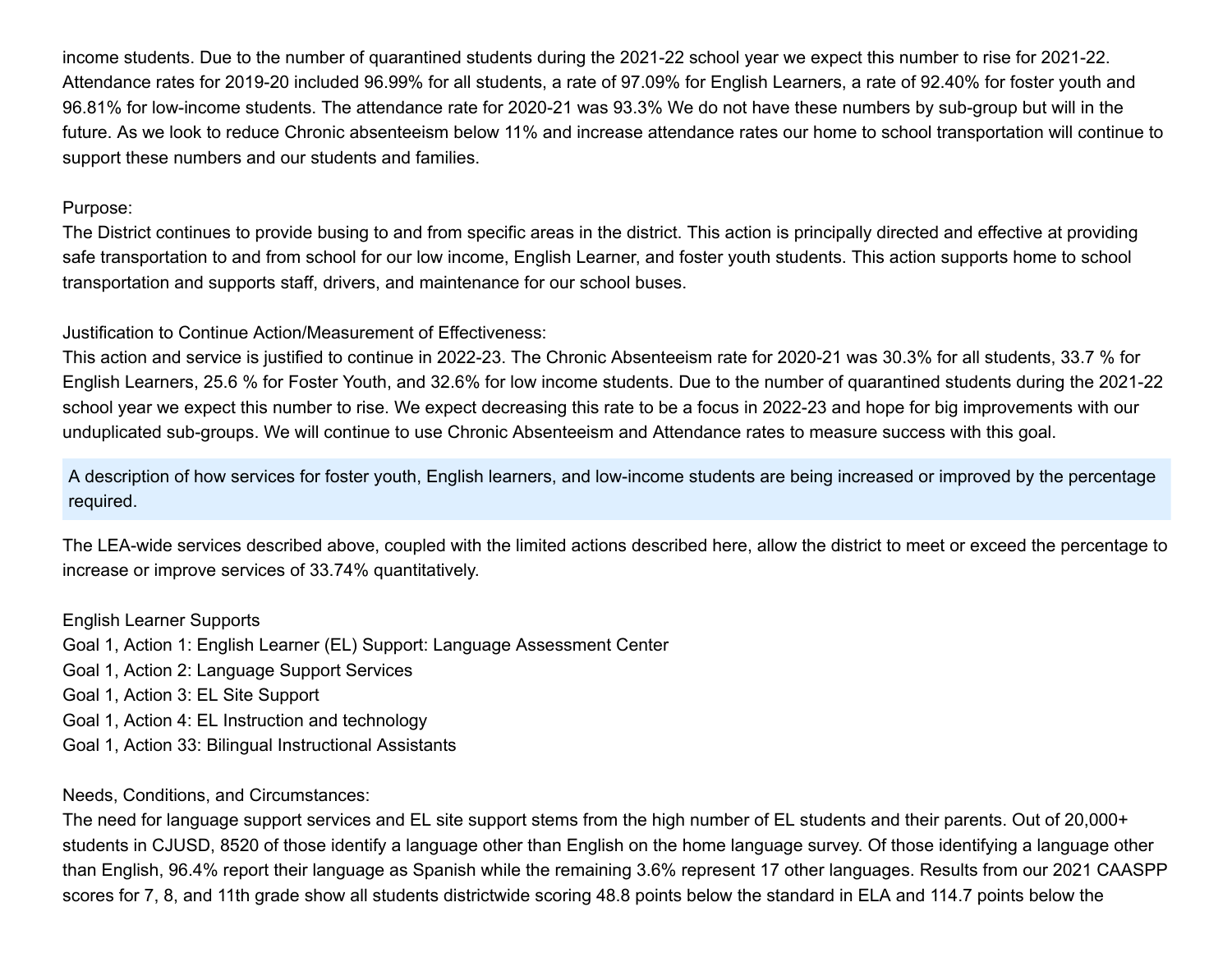standard in Math. Results of our unduplicated populations show English Learners scoring 148.5 points below standard in ELA and 188.8 points below the standard in Math. Foster youth scored on average 62.7 points below the standard in ELA and 127.7 points below the standard in Math. Low income students scored 52.9 points below standard in ELA and 119.2 points below the standard in Math. During the 2021-22 school year i-Ready elementary data for grades 1-6 show 31% of all students at grade level in ELA. Results of our unduplicated populations show 8% of English learners, 27% of foster youth, and 29% of low income students at grade level. In elementary Math, 27% of students scored at grade level. Results of our unduplicated populations show 6% of English learners, 17% of foster youth, and 24% of low income students at grade level in math. These data points demonstrate the need for extra instructional support for teachers and intervention support for students. In addition, we saw an increase as a result of the pandemic. The Chronic Absenteeism rate for 2020-21 was 30.3% for all students, 33.7 % for English Learners, 25.6 % for Foster Youth, and 32.6% for low income students. Due to the number of quarantined students during the 2021-22 school year we expect this number to rise.

#### Purpose:

Language Support Services oversees, guides, and maintains the district's English Learner (EL) programs while the Language Assessment Center provides districtwide ELPAC testing and oversight. The EL Curriculum Program Specialists provide professional development and administrative support and Instructional Leadership Teams (ILTs) to deliver EL specific supplemental instructional support above the core instructional program. Bilingual Instructional Assistants provide support to English Learner students to support the content knowledge and academic language acquisition.

#### Justification to Continue Action/Measurement of Effectiveness:

These actions and services are specifically designated to our unduplicated population and more specifically our English Learners and tie into the former LCAP metrics. We have made the decision to continue funding these positions in the 2022-23 LCAP. Dashboard indicators show the graduation rate decreased in 2021 to 80.7% with English Learners at 65%. Results for the CCI were not provided in 2021 with the last reported results from 2020 show 52.2% prepared with English Learners at 36.1%.Results from our 2021 CAASPP scores for 7, 8, and 11th grade show all students districtwide scoring 48.8 points below the standard in ELA and 114.7 points below the standard in Math. Results of our unduplicated populations show English Learners scoring 148.5 points below standard in ELA and 188.8 points below the standard in Math. Foster youth scored on average 62.7 points below the standard in ELA and 127.7 points below the standard in Math. Low income students scored 52.9 points below standard in ELA and 119.2 points below the standard in Math. During the 2021-22 school year i-Ready elementary data for grades 1-6 show 31% of all students at grade level in ELA. Results of our unduplicated populations show 8% of English learners, 27% of foster youth, and 29% of low income students at grade level. In elementary Math, 27% of students scored at grade level. Results of our unduplicated populations show 6% of English learners, 17% of foster youth, and 24% of low income students at grade level in math. Our DIBEL's K-1 results 27% at or above benchmark for Kindergarten and 29% for 1st grade respectively. This data really shows a need for continued focus on English learner populations. We will continue to use the same metrics to evaluate the effectiveness of these actions and services.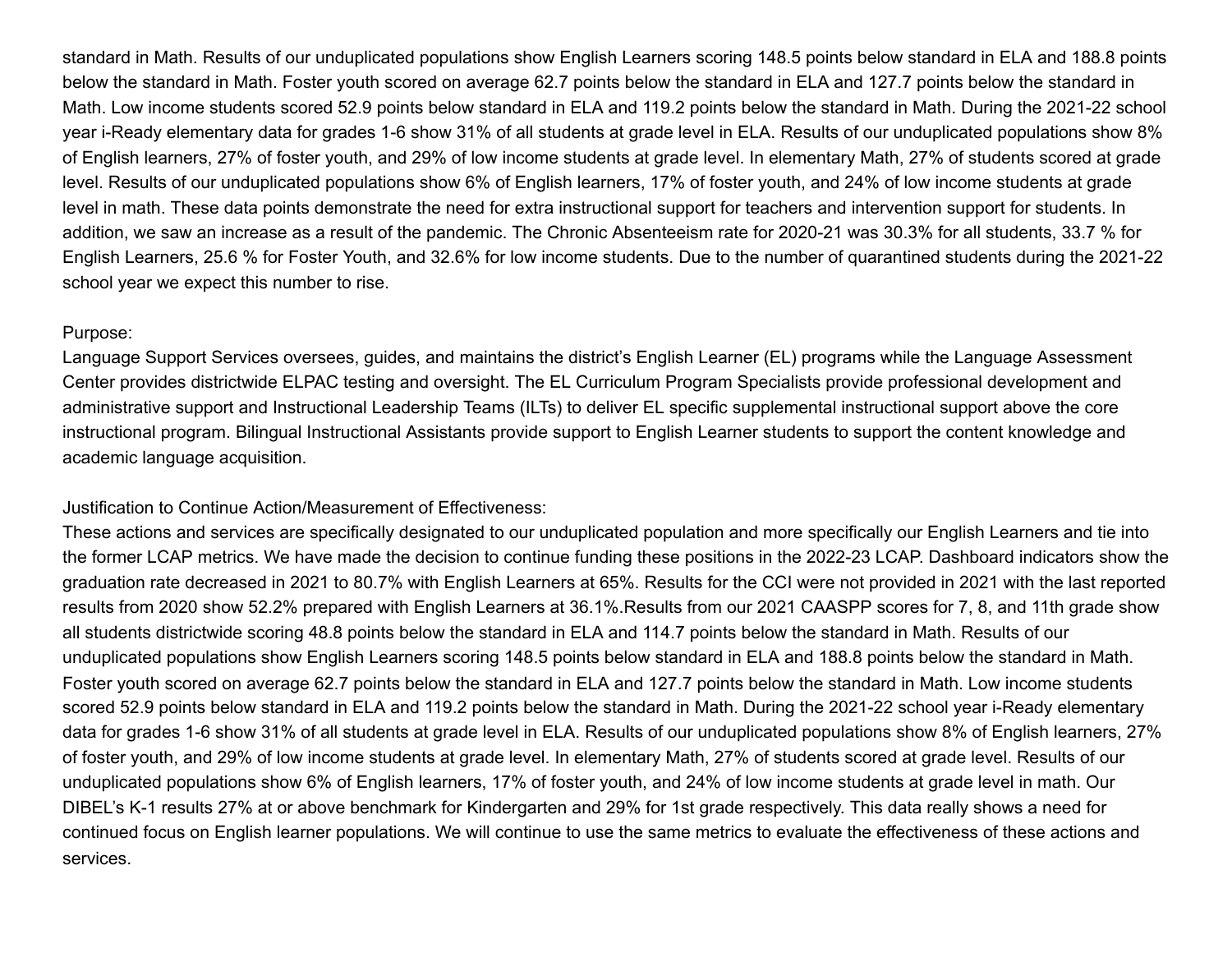#### Student Technology

Goal 1, Action 11: Student Technology 1 to 1 devices

#### Needs, Conditions, and Circumstances:

As a result of the school closures in March 2020 and principally directed towards our low income, foster youth, and English Learners CJUSD quickly instituted a 1 to 1 student device program for those who had no access to a computer or internet by providing a Chromebook and/or a hotspot. As the use of technology in instruction increased so did the need to continue providing these tools and services to our unduplicated students. This fulfills the need supported by our LCAP survey and DELAC needs assessment to continue to provide technology support for students. Results from the LCAP survey show approximately 80% of students, parents and staff feel the school provides English Learners and approximately 74% feel the school provides foster youth with enough learning materials and technologies. Additionally, approximately 71% feel their school has facilities with up to date technology. This number is down 3% for English Learners and up 1% for Foster youth.

#### Purpose:

Continue providing unduplicated students with 1 to 1 technology devices that include either a Chromebook, I-pad, or laptop to support work in the classroom, as well as provide access to students at home and outside of school hours. This provides unduplicated students with equitable access to technology resources which now include textbooks, assessments, tutoring supports, and some enrichment or intervention options.

#### Justification to Continue Action/Measurement of Effectiveness:

The justification to continue these actions in our 2022-23 LCAP, by providing 1 to 1 devices is the need for our unduplicated students to be able to use technology at all times. Many of the district's textbooks are now in virtual form and accessible on student Chromebooks. Online assessment programs including i-Ready, ALEKS, and MAPS offer students access to these programs which also provide intervention exercises. Students can access our extensive online library collection online as well as our online tutoring program. This further supports progress needed as a result of the pandemic on increasing results from our 2021 CAASPP scores for 7, 8, and 11th grade show all students districtwide scoring 48.8 points below the standard in ELA and 114.7 points below the standard in Math. Results of our unduplicated populations show English Learners scoring 148.5 points below standard in ELA and 188.8 points below the standard in Math. Foster youth scored on average 62.7 points below the standard in ELA and 127.7 points below the standard in Math. Low income students scored 52.9 points below standard in ELA and 119.2 points below the standard in Math. Additionally, i-Ready elementary data for grades 1-6 show 31% of all students at grade level in ELA. Results of our unduplicated populations show 8% of English learners, 27% of foster youth, and 29% of low income students at grade level. In elementary Math, 27% of students scored at grade level. Results of our unduplicated populations show 6% of English learners, 17% of foster youth, and 24% of low income students at grade level in math. Effectiveness of actions and services will be measured by increases in our LCAP survey results asking about access to technology and improvements in our ELA and Math CAASPP scores.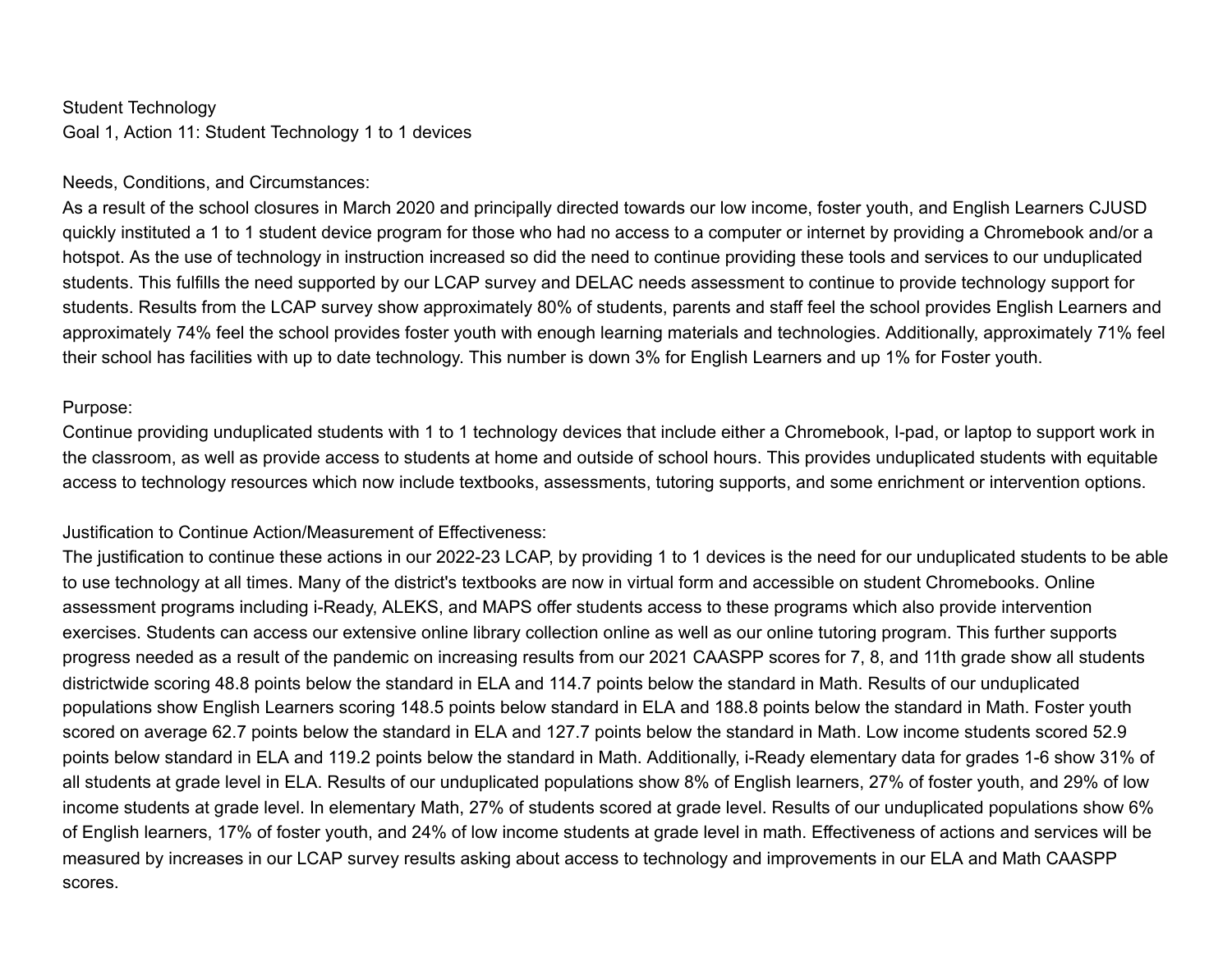Library Support Goal 1, Action 29: Library Books in English & Spanish

# Needs, Conditions, and Circumstances:

During DELAC meetings discussing the LCAP in 2020-21 they made a specific request for libraries to have books that have both English and Spanish translations to support our Spanish speakers. This is not something our libraries have had available to have on hand. Therefore it was determined to provide for these books at each school site library. Out of 20,000+ students in CJUSD, 8520 of those identify a language other than English on the home language survey. Of those identifying a language other than English, 96.4% report their language as Spanish while the remaining 3.6% represent 17 other languages.

#### Purpose:

Support literacy and language acquisition needs of our Spanish speaking English Learners to provide books that have both an English and Spanish translation to the site libraries.

## Justification to Continue Action/Measurement of Effectiveness:

The effectiveness of this action will be measured by the increases in academic achievement on the English Language Arts portion of the CAASPP. Results from our 2021 CAASPP scores for 7, 8, and 11th grade show all students districtwide scoring 48.8 points below the standard in ELA. Results of our unduplicated populations show English Learners scoring 148.5 points below standard, Foster youth scored on average 62.7 points below the standard, and low income students scored 52.9 points below standard. During the 2021-22 school year i-Ready elementary data for grades 1-6 show 31% of all students at grade level in ELA. Results of our unduplicated populations show 8% of English learners, 27% of foster youth, and 29% of low income students at grade level. Reclassification rates increased from 3.3% in 2020-21 to 7.7% in 2021-22. These numbers are still well below our pre-pandemic percentages of 13-15%. We hope to continue to focus on this measure and see improvement in 2022-23.

Foster Youth Supports Goal 3, Action 6: PBIS Foster & Low Income Support Services

Needs, Conditions, and Circumstances:

As a result of the pandemic we saw an increase in Chronic Absenteeism prior to school closures for all students to 13.23% and the continued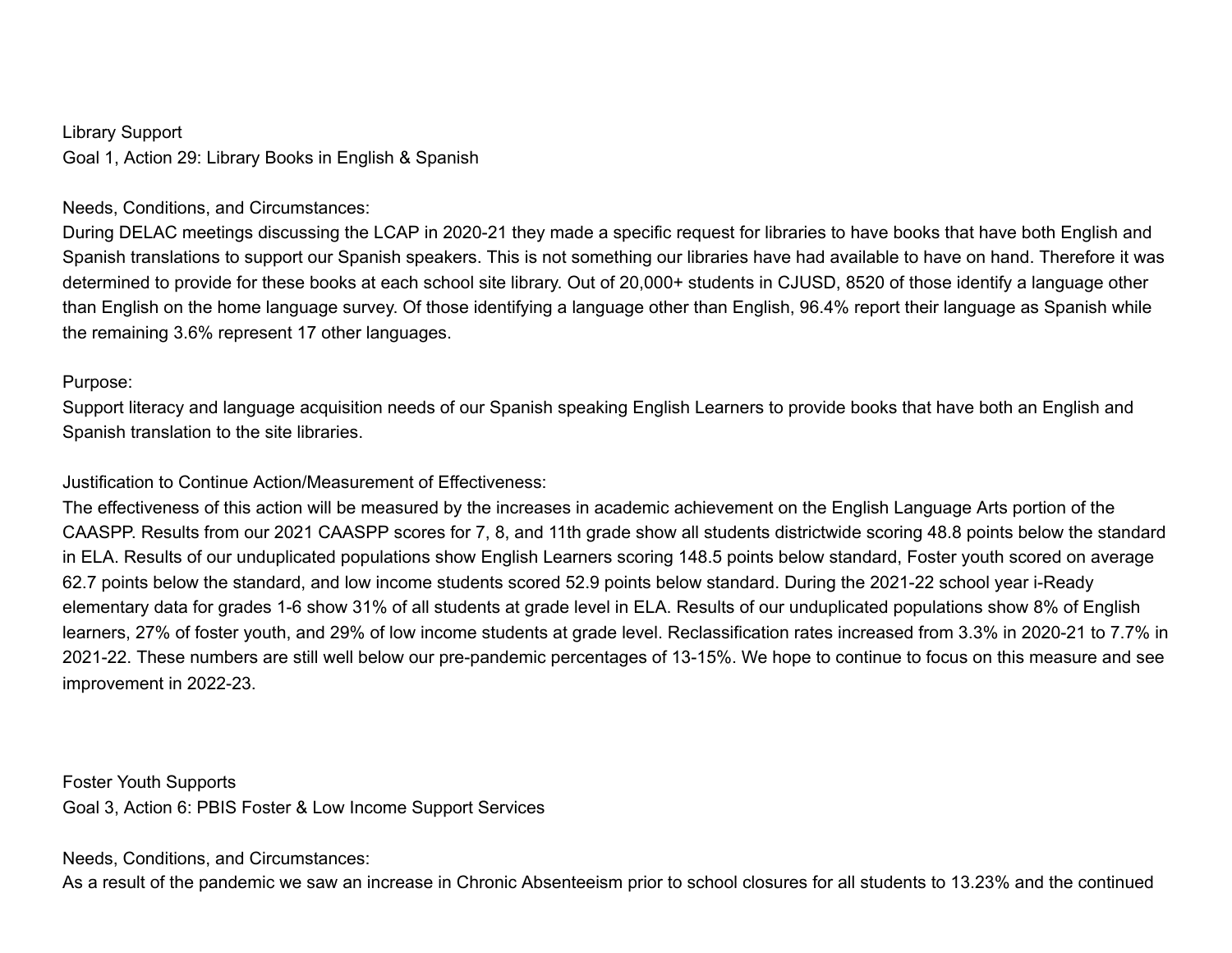increase as a result of student quarantines during the 2021-22 school year which has caused our Chronic Absenteeism to increase again to 30.3%. In addition, 25.6% of foster youth were considered chronically absent. Attendance rates for 2019-20 up to school closures included 96.99% for all students and a rate of 92.40% for foster youth. We were unable to obtain this information broken down by subgroup for 2020-21. The suspension rate for 2019-20 up to school closures included 4.1% for all students and a rate of 7.7% for foster youth. This number decreased to .0001% for overall 0% for Foster Youth in 2021-22 during distance learning. We expect these numbers to increase on this year's dashboard due to the return to in-person learning.

# Purpose:

Funding is dedicated to foster youth and low income students to support their unique needs. Services include targeted outreach, support for nutrition, connectivity, school supplies, and support to engage community resources. The Foster Youth Liaison ensures that both students and guardians are aware of the resources available both outside and inside the district.

# Justification to Continue Action/Measurement of Effectiveness:

Justification to continue supporting these actions and services include the ongoing support that will be needed for students as the pandemic continues and students return to campuses in-person. In addition, this action and service is justified to continue based on our comparison of subgroups from the chronic absenteeism and suspension rates. Chronic Absenteeism for 2020-21 increased to 30.3%. In addition, 25.6% of foster youth were considered chronically absent. Attendance rates for 2019-20 up to school closures included 96.99% for all students and a rate of 92.40% for foster youth. We were unable to obtain this information broken down by subgroup for 2020-21. The suspension rate for 2019-20 up to school closures included 4.1% for all students and a rate of 7.7% for foster youth. This number decreased to .0001% for overall 0% for Foster Youth in 2021-22 during distance learning. We expect these numbers to increase on this year's dashboard due to the return to inperson learning The effectiveness of the supports will be measured by decreases in the rates for Chronic Absenteeism and suspensions for our foster youth and low income students.

Parent Engagement Goal 4, Action 3: Parent Engagement (PE) Community Liaisons Student Services Goal 4, Action 4: PE Translator/Interpreter Goal 4, Action 5: EL Parent Support-Bilingual Stipends

# Needs, Conditions, and Circumstances:

The need for language support services and EL site support stems from the high number of EL students and their parents. Out of 20,000+ students in CJUSD, 8520 of those identify a language other than English on the home language survey. Of those identifying a language other than English, 96.4% report their language as Spanish while the remaining 3.6% represent 17 other languages. This provides the need for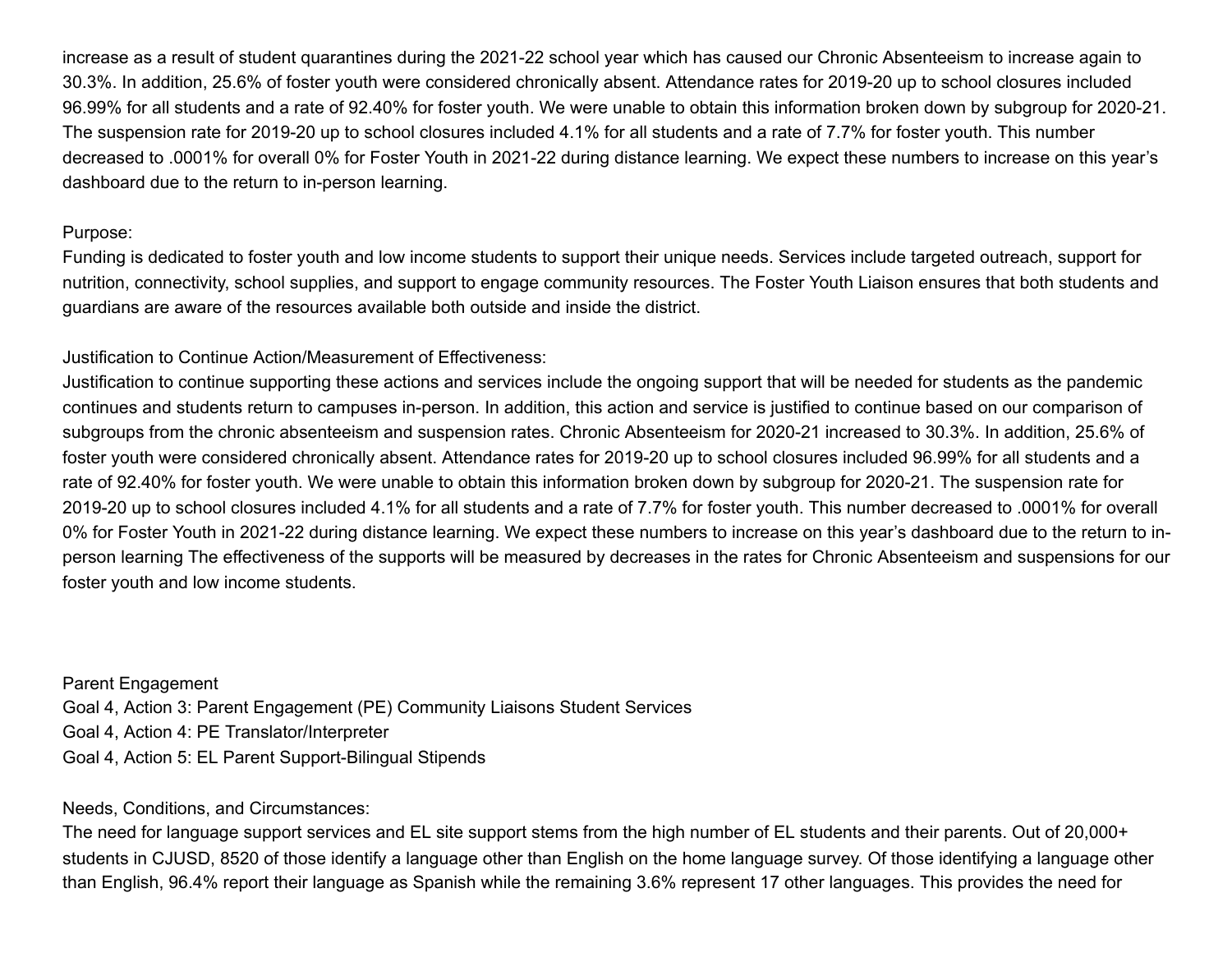providing community liaisons, translator/interpreters and bilingual stipends for employees who support bilingual communication with parents.

# Purpose:

The Community Liaisons conduct outreach to ensure academic engagement and participation, as well as review of available resources. Tutoring is available to English learners and foster youth and they are offered small groups and one-on-one tutoring resources. translator/interpreters and bilingual stipends for site and district staff support communication between the District and school sites with parents.

# Justification to Continue Action/Measurement of Effectiveness:

The justification to continue these actions and services from 2017-2020 comes from the LCAP Survey. The Spring 2021 LCAP survey shows 87% of our parents were able to communicate with staff when needed (+3%), over 77% felt schools kept them well informed of events, activities, and their child's progress (+7%) and 74% agreed district schools encourage parent involvement (-7%). We will continue to measure effectiveness of these actions and services using our LCAP survey and parent feedback.

A description of the plan for how the additional concentration grant add-on funding identified above will be used to increase the number of staff providing direct services to students at schools that have a high concentration (above 55 percent) of foster youth, English learners, and low-income students, as applicable.

The Colton Joint Unified School District received 15% additional concentration grant funding to provide additional direct services support to our students. During the 2021-22 LCAP engagement process, educational partners expressed a need for additional instructional support in classroom, additional mental and physical health support for students, increased enrichment activities, support for sustaining student use of technology and extra support for increased cleanliness surrounding students on school sites with unduplicated student populations (low income, English Learners, and Foster Youth) above 55% This year 26 of our 27 sites have an Unduplicated Pupil Percentage (UPP) over 55% with one elementary school at 49%.

CJUSD utilized these funds to hire or are trying to hire the following:

Goal 2, Action 29 - For the 2021-22 school year retain 20 middle school and 31 high school teachers due to the COVID-19 pandemic and its effects on learning loss and increase in social emotional and academic support for students, it was determined to retain these secondary teachers to increase support for low income, English learners, and foster youth students with more 1 on 1 time and small group support for students in the classroom. By providing smaller classes, teachers are able to support more students' individual needs and support improved student outcomes.

This brought the middle school certificated classroom support ratio down from 18.06:1 to 16.17:1 for the 2021-22 school year. This brought the high school certificated classroom support ratio down from 18.56:1 to 17.14. This is in comparison to the certificated staff support ratio for our school with less than 55% UPP which is at 21.56:1.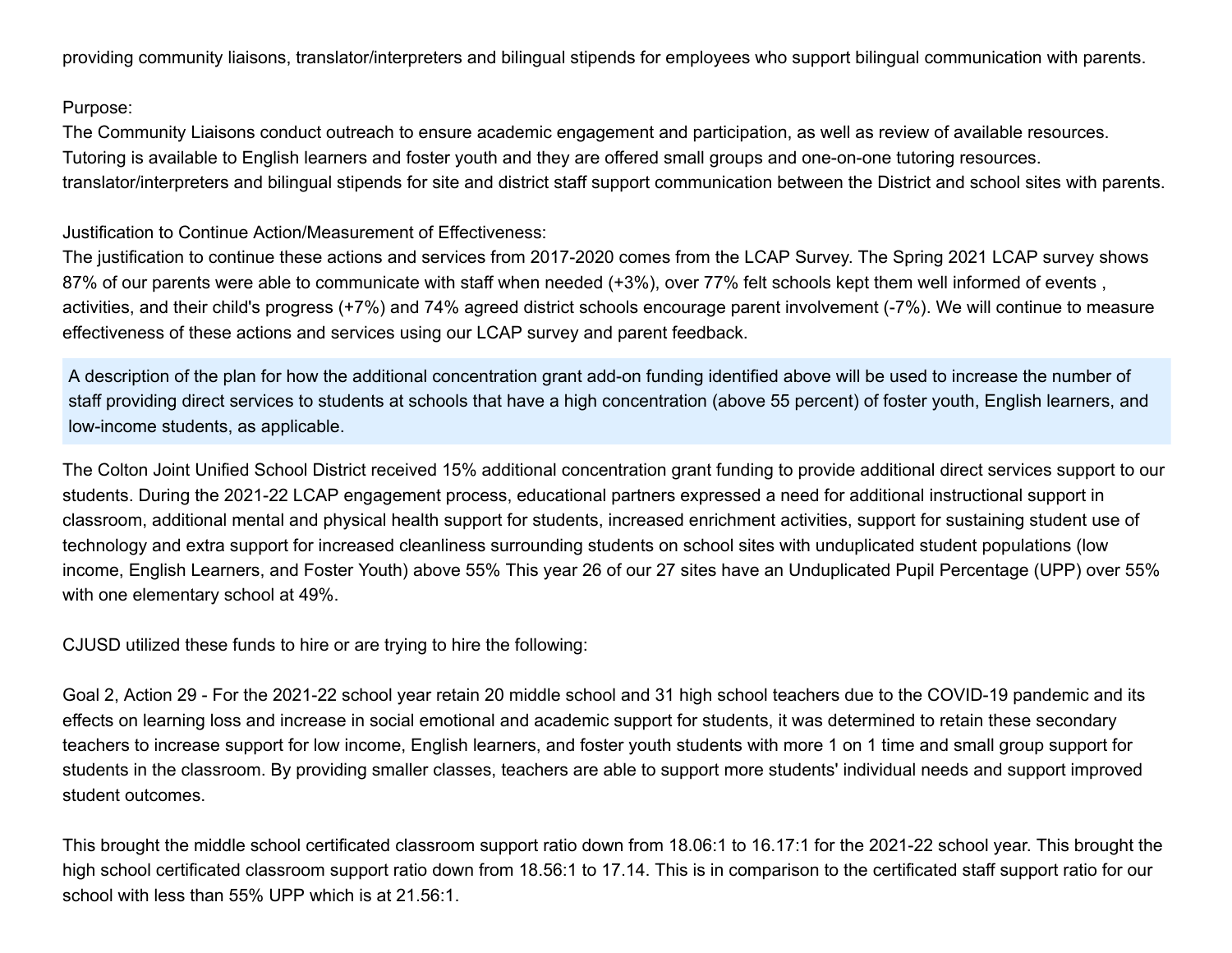Goal 2, Action 19;-includes instructional assistants (43 fte) including instructional assistants for our Transitional Kindergarten (TK) classes at 17 elementary sites with over 55% unduplicated student counts to bring the adult student ratio down to 12 to 1 in TK classes to provide direct support for students' early literacy, numeracy, and skill building as we expand our TK program. This brought the student to classified staff support ratio down from 41.63:1 at the 17 elementary schools, to 39.61:1. The additional 26 instructional aides provide classified staff support for students in elementary (17), middle (4), comprehensive high (3) and alternative (2) schools that have an unduplicated population above 55% to provide direct support for students' literacy in English Language Arts and support for Mathematics students at all grade levels.

This brings the student to classroom support ratio down from 41.631 to 37.49:1 at the 17 elementary schools, from 56.16:1 at our middle schools to 52.36, 71.54:1 at our comprehensive high schools to 69.12:1 and from 14.29:1 at our alternative sites to 12.79:1. This is in comparison to the classified staff support ratio for our school with less than 55% UPP which is at 49.29:1.

Goal 1, Action 33;-Provide bilingual instructional assistants (5fte) to Slover Mountain High School (SMHS) to assist English Learner students and support them in the classroom with academic language and content knowledge acquisition. This brings the student to classroom support ratio at SMHS down from 42.8:1 to 35.67:1. This is in comparison to the classified staff support ratio for our school with less than 55% UPP which is at 49.29:1. In addition, Grimes, Alice Birney, and Grand Terrace Elementaries and Joe Baca Middle School (JBMS) will be provided an additional bilingual aide for their dual immersion programs to support teachers and students learning both English and Spanish languages. This brings the student to staff support ratio down from 44.95:1 to 41.81:1 at the dual immersion elementaries and from 64.91:1 to 59.50:1 at JBMS our dual immersion middle school. This is in comparison to the classified staff support ratio for our school with less than 55% UPP which is at 49.29:1.

Goal 3, Action 1;-Support the mental health of students with one additional clinical supervisor who will provide direct mental health service to students and assist with student and parent outreach for mental health resources at our 26 sites with unduplicated populations above 55%. This brings the district wide student to staff support ratio down from 49.03:1 at our UPP schools to 48.90 and supports the district LCAP goal of Wellness for our students and parents of unduplicated students. This is in comparison to the classified staff support ratio for our school with less than 55% UPP which is at 49.29:1.

Goal 3, Action 4;-Four additional nurses to provide more physical health support to our campuses with over 55% UPP. This brings the student to classroom support ratio down from 17.99:1 to 17.92 at all of our sites with unduplicated populations over 55% compared to the 21.56:1 at our site with less than 55% UPP.

Goal 5, Action 6;-One additional day custodian (10 total fte) at Colton, Joe Baca, Terrace Hills, and Ruth O-Harris middle schools and two additional custodians at Colton, Bloomington, and Grand Terrace High Schools to support cleanliness of high student traffic areas and restrooms on these sites. This brings the student to staff support ratio at our middle schools from 56.16 :1 to 52.36:1 and brings our high school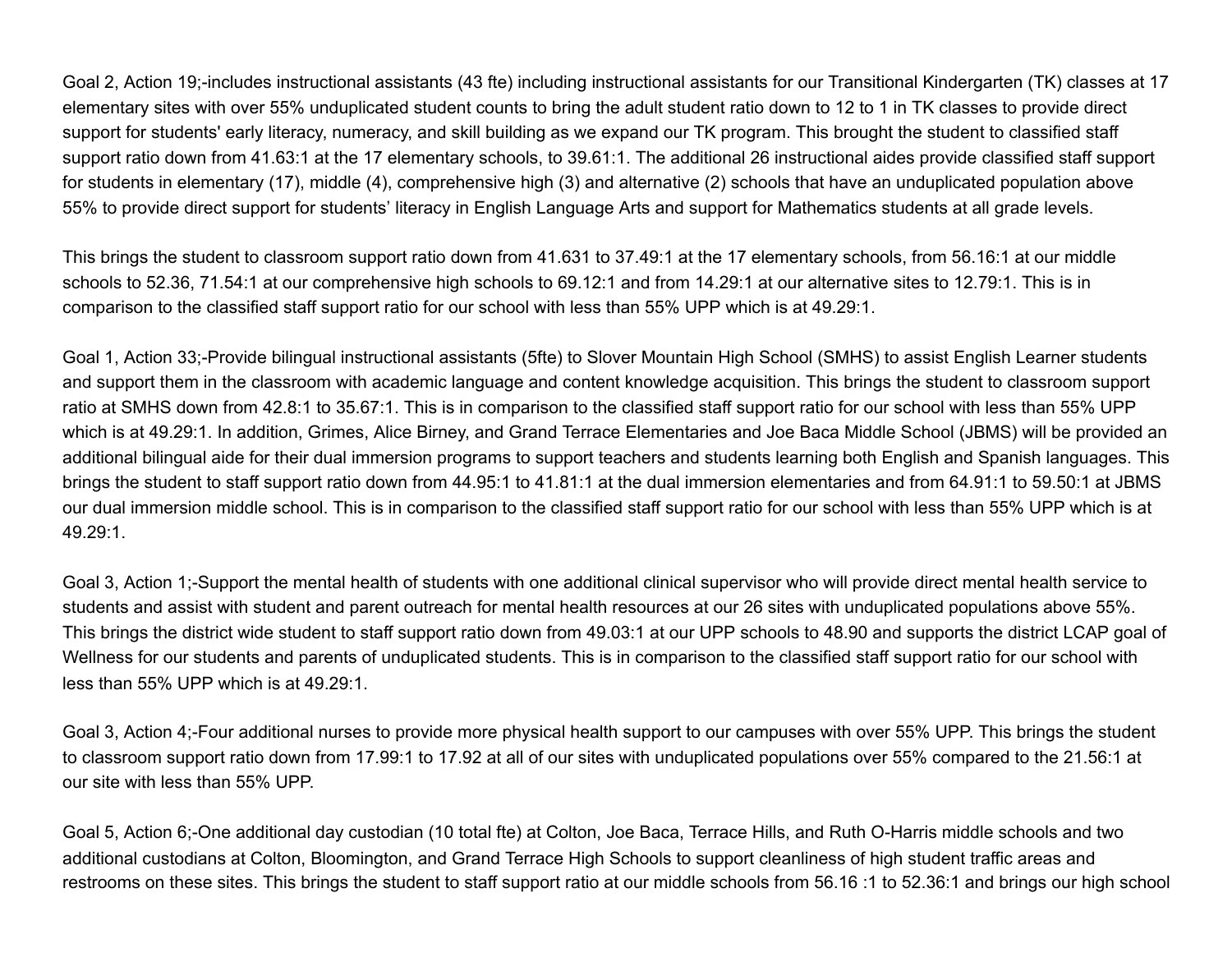staff support ratio 71.54:1 to 66.86:1. This is in comparison to the classified staff support ratio for our school with less than 55% UPP which is at 49.29:1.

Goal 3, Action 14;-Provide an additional 2 hours to move site health technicians from 6 hour to 8 hour positions at our sites above 55% unduplicated student counts to support the times that students are on campus. Although this does not change the ratio of staff to students this does allow us to provide a needed 8-hour work day to these staff to fully support the needs of our unduplicated students. Due to the COVID-19 Pandemic it is essential to have health technicians at school sites for extended times during the school day so they can provide needed support to students and families with regard to both physical and mental health.

Goal 2, Action 16; Goal 5, Action 8-Provide Technology direct support to continue our 1 to 1 student chromebook, hotspot and technology program which includes increasing library technician hours from 6 to 8 at our 55% plus UPP sites and adding 4 site support technicians and 1 electronics technician to provide support, access, and training, to students using chromebooks and other technology devices. This brings the district wide student to staff support ratio down from 49.03:1 at our UPP schools to 48.41 and supports the district LCAP goals of Student Achievement and Equity for our students and parents of unduplicated students.

Goal 1, Action 31-Provide our students at our 9 highest UPP elementary schools with enriched experiences in art, choral music, and physical education that will rotate amongst three schools each to provide students these experiences. These schools include Alice Birney, Crestmore, Grant, Lincoln, McKinley, Rogers, Smith, Wilson, and Zimmerman. Additionally, provide one additional band teacher to support each middle school site with a full time band instructor.

This brings the student to certificated classroom support ratio down from 19.25:1 at the 9 elementary schools to 18.63:1. This brings the middle school certificated classroom support ratio down from 16.17:1 to 16.09:1 This is in comparison to the certificated staff support ratio for our school with less than 55% UPP which is at 21.56:1. Research shows that students who have a background in the arts perform better in school than those students who are not provided those opportunities. This funding allows CJUSD to provide its students with the highest UPP percentage a well-rounded education with a goal being to increase student outcomes.

| <b>Staff-to-student ratios</b><br>by type of school and<br>concentration of<br>unduplicated students | Schools with a student concentration of 55 percent Schools with a student concentration of greater<br>or less | than 55 percent                                                                    |
|------------------------------------------------------------------------------------------------------|---------------------------------------------------------------------------------------------------------------|------------------------------------------------------------------------------------|
| Staff-to-student ratio of<br>classified staff providing<br>direct services to<br>students            | Terrace View Elementary 49:1                                                                                  | Elementary 41.63:1, Middle School 56.16:1, High<br>Schools 71.54:1, alt ed 14.29:1 |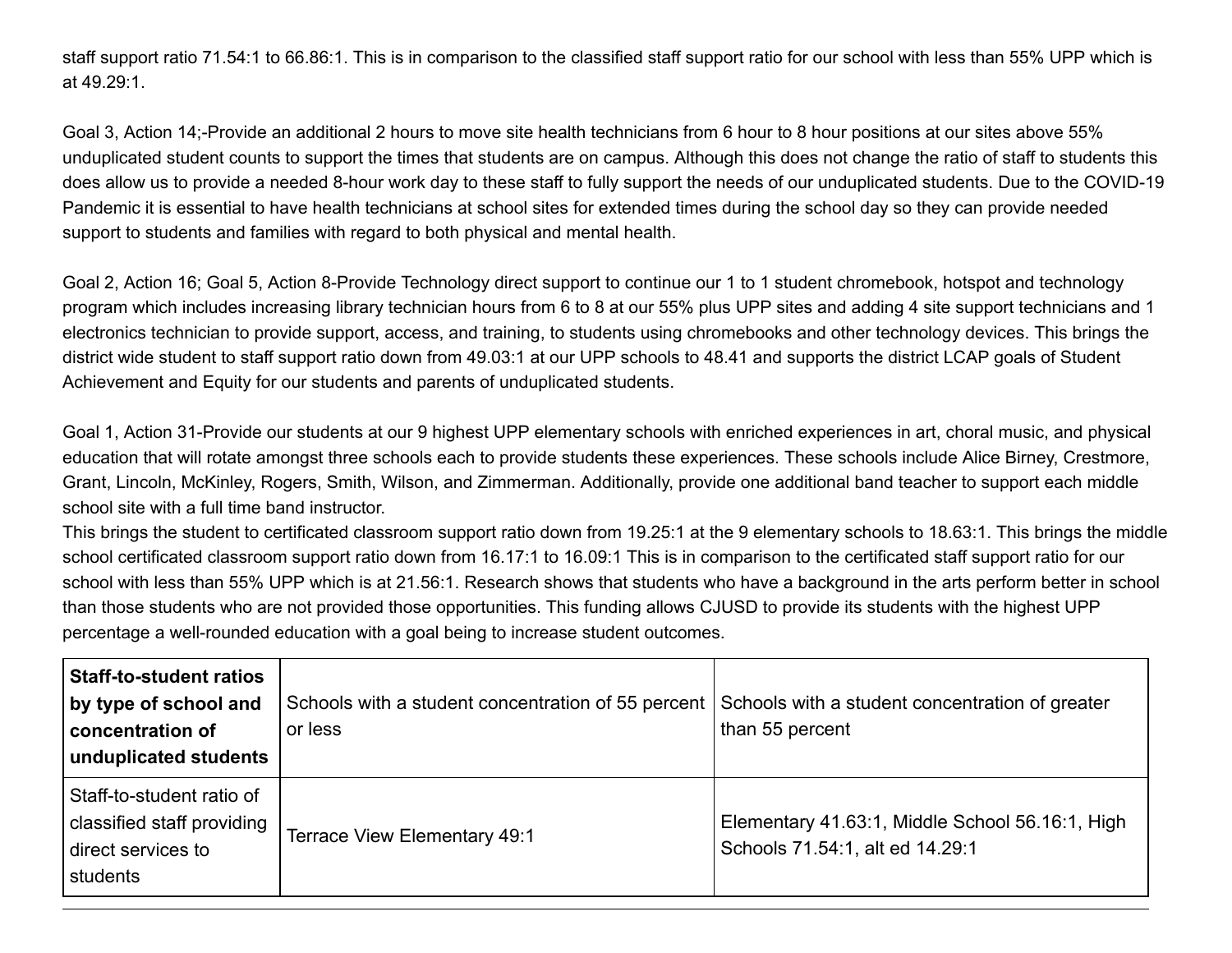| Staff-to-student ratio of<br>certificated staff |                              | Elementary 18.85:1, Middle School 16.17:1, High |
|-------------------------------------------------|------------------------------|-------------------------------------------------|
| providing direct services<br>l to students      | Terrace View Elementary 22:1 | School 18.76:1, Alt Ed 7.36:1                   |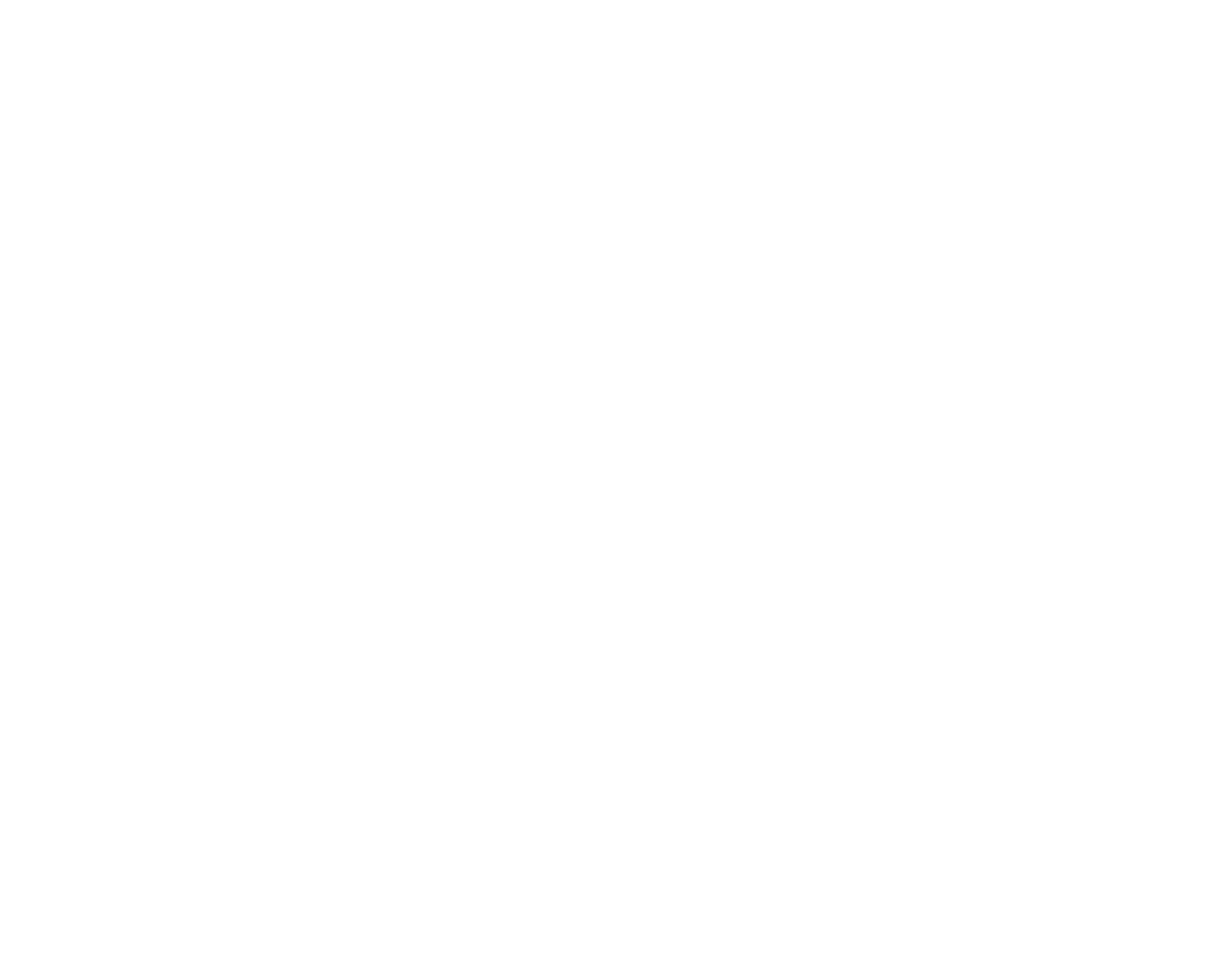# **2022-23 Total Planned Expenditures Table**

| <b>Totals</b> | <b>LCFF Funds</b>                                                               | <b>Other State</b><br><b>Funds</b> |                           | Local Funds Federal Funds Total Funds Total Personnel       | Total Non-<br>Personnel |
|---------------|---------------------------------------------------------------------------------|------------------------------------|---------------------------|-------------------------------------------------------------|-------------------------|
| <b>Totals</b> | $\frac{1}{2}$ \$83,182,217.00 $\frac{1}{2}$ \$2,242,857.00 $\frac{1}{2}$ \$0.00 |                                    | $\frac{1}{2}$ ,242,489.00 | $ $ \$92,667,563.00 $ $ \$60,992,978.00 $ $ \$31,674,585.00 |                         |

| #              | <b>Goal Action</b><br># | <b>Action Title</b>                                                         | <b>Student</b><br>Group(s) | <b>LCFF Funds</b> | <b>Other State</b><br><b>Funds</b> |        | <b>Local Funds Federal Funds</b> | <b>Total Funds</b> |
|----------------|-------------------------|-----------------------------------------------------------------------------|----------------------------|-------------------|------------------------------------|--------|----------------------------------|--------------------|
| $\overline{1}$ | $\mathbf 1$             | English<br>Learner<br>Support:<br>Language<br>Assessment<br>Center          |                            | \$362,003.00      | \$0.00                             | \$0.00 | \$0.00                           | \$362,003.00       |
| $\overline{1}$ | $\overline{2}$          | English<br>Learner<br>Support:<br>Language<br>Support<br><b>Services</b>    |                            | \$345,580.00      | \$0.00                             | \$0.00 | \$497,377.00                     | \$842,957.00       |
| $\overline{1}$ | 3                       | English<br>Learner<br>Support:<br>English<br><b>Learner Site</b><br>Support |                            | \$759,307.00      | \$0.00                             | \$0.00 | \$0.00                           | \$759,307.00       |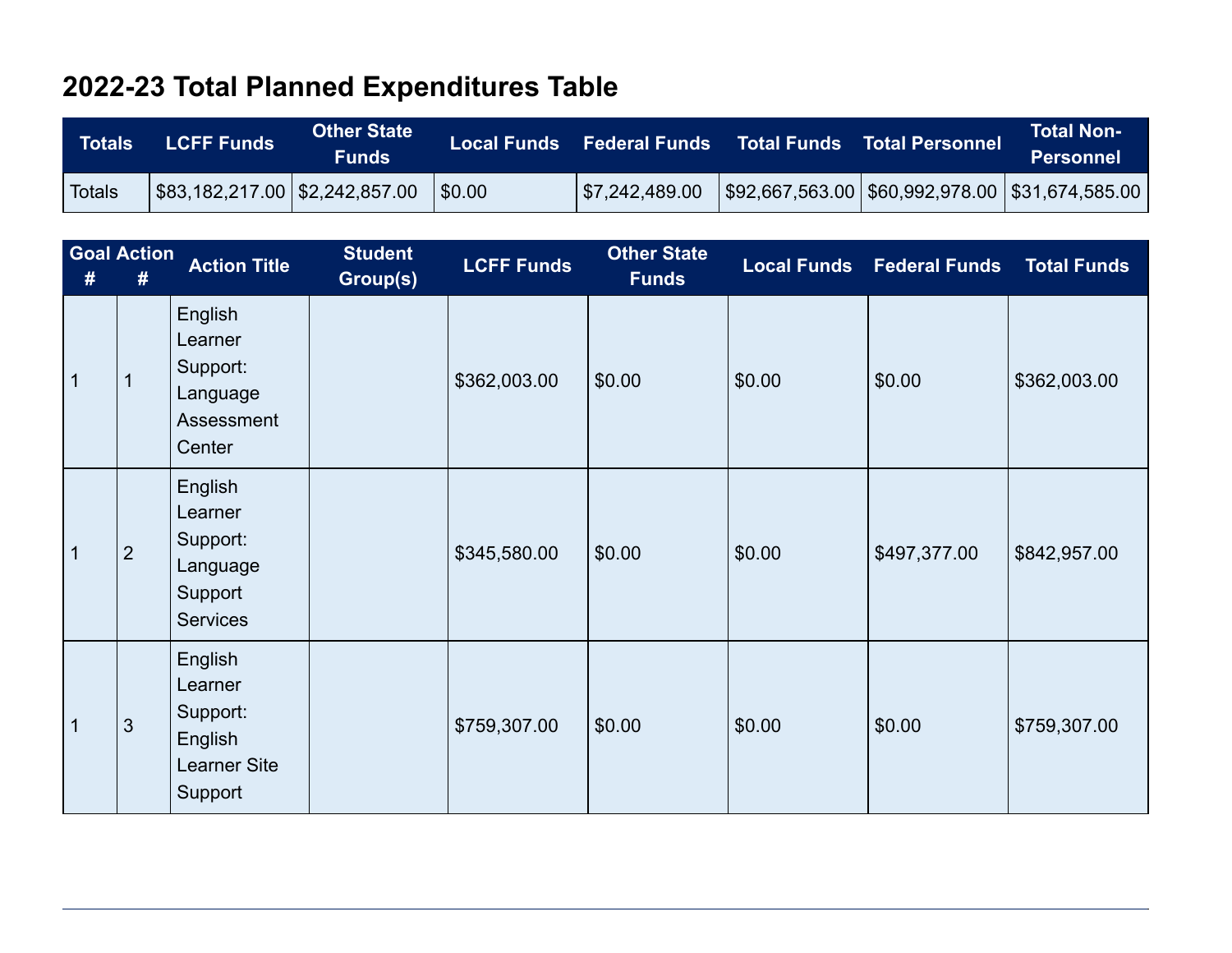| #            | <b>Goal Action</b><br># | <b>Action Title</b>                                                    | <b>Student</b><br>Group(s) | <b>LCFF Funds</b> | <b>Other State</b><br><b>Funds</b> |        | <b>Local Funds</b> Federal Funds | <b>Total Funds</b> |
|--------------|-------------------------|------------------------------------------------------------------------|----------------------------|-------------------|------------------------------------|--------|----------------------------------|--------------------|
| 1            | $\overline{4}$          | English<br>Learner<br>Support:<br>Instruction and<br><b>Technology</b> |                            | \$185,000.00      | \$0.00                             | \$0.00 | \$0.00                           | \$185,000.00       |
| $\mathbf 1$  | 5                       | English<br>Learner<br>Support: Dual<br><b>Immersion</b>                | All                        | \$12,500.00       | \$0.00                             | \$0.00 | \$0.00                           | \$12,500.00        |
| $\mathbf{1}$ | $6\phantom{1}$          | English<br>Learner<br>Support: I-<br><b>Station</b><br>License         | All                        | \$25,000.00       | \$0.00                             | \$0.00 | \$0.00                           | \$25,000.00        |
| $\mathbf{1}$ | $\overline{7}$          | English<br>Learner<br>Support: Dual<br>Immersion<br><b>Teachers</b>    | All                        | \$3,732,605.00    | \$0.00                             | \$0.00 | \$0.00                           | \$3,732,605.00     |
| 1            | 8                       | Special<br>Education:<br>Middle school<br>support                      | <b>SPED</b>                | \$277,000.00      | \$0.00                             | \$0.00 | \$0.00                           | \$277,000.00       |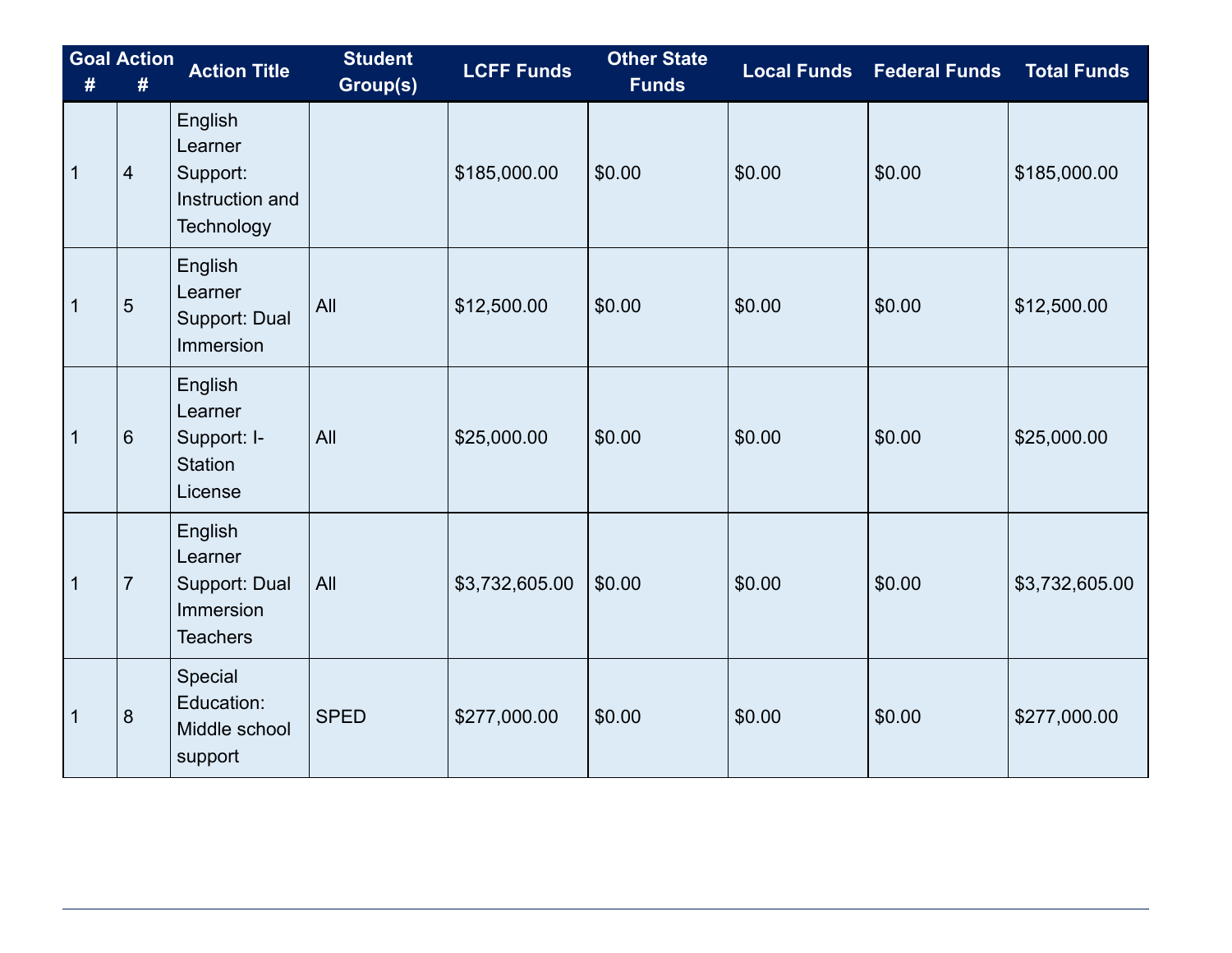| #            | <b>Goal Action</b><br># | <b>Action Title</b>                                                                                | <b>Student</b><br>Group(s) | <b>LCFF Funds</b> | <b>Other State</b><br>Funds | <b>Local Funds</b> | <b>Federal Funds</b> | <b>Total Funds</b> |
|--------------|-------------------------|----------------------------------------------------------------------------------------------------|----------------------------|-------------------|-----------------------------|--------------------|----------------------|--------------------|
| $\mathbf 1$  | 9                       | Special<br>Education:<br>Instructional<br><b>Assistant</b><br>support                              | <b>SPED</b>                | \$344,747.00      | \$2,209,477.00              | \$0.00             | \$5,895,293.00       | \$8,449,517.00     |
| 1            | 10                      | Special<br>Education:<br>Instructional<br>materials<br>support                                     | <b>SPED</b>                | \$50,000.00       | \$0.00                      | \$0.00             | \$0.00               | \$50,000.00        |
| 1            | 11                      | <b>Student</b><br>Technology: 1<br>to 1 student<br>devices                                         |                            | \$5,557,438.00    | \$0.00                      | \$0.00             | \$0.00               | \$5,557,438.00     |
| $\mathbf 1$  | 12                      | Career<br><b>Technical</b><br>Education/Linked<br>Learning<br>(CTE/LL): Site<br>Pathway<br>support |                            | \$162,000.00      | \$0.00                      | \$0.00             | \$199,115.00         | \$361,115.00       |
|              | 13                      | CTE/LL: Work-<br>based learning                                                                    |                            | \$341,423.00      | \$0.00                      | \$0.00             | \$0.00               | \$341,423.00       |
| $\mathbf{1}$ | 14                      | CTE/LL:<br>Pathway<br>Promotion                                                                    |                            | \$30,000.00       | \$0.00                      | \$0.00             | \$0.00               | \$30,000.00        |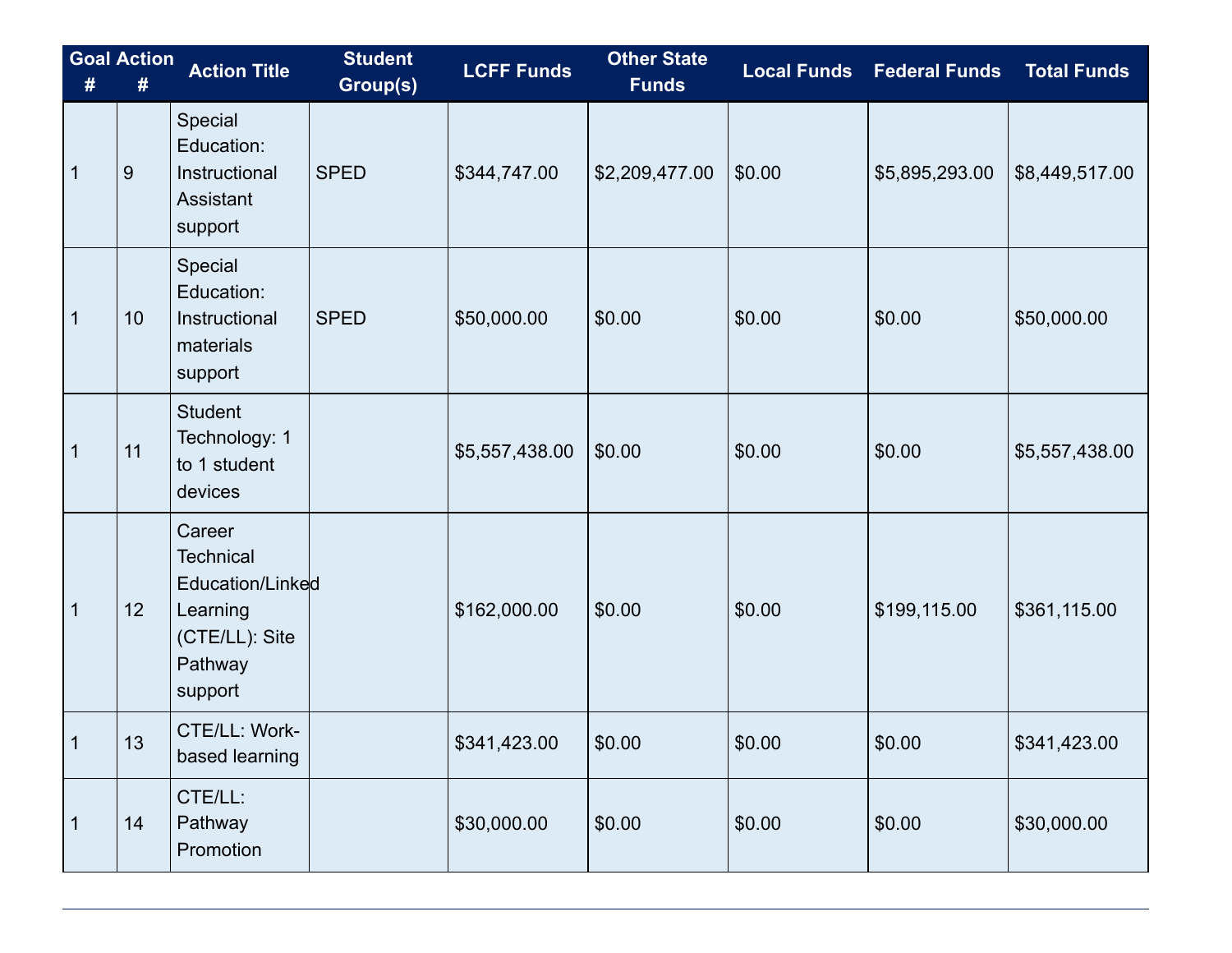| #            | <b>Goal Action</b><br># | <b>Action Title</b>                                                       | <b>Student</b><br>Group(s) | <b>LCFF Funds</b> | <b>Other State</b><br><b>Funds</b> | <b>Local Funds</b> | <b>Federal Funds</b> | <b>Total Funds</b> |
|--------------|-------------------------|---------------------------------------------------------------------------|----------------------------|-------------------|------------------------------------|--------------------|----------------------|--------------------|
| $\mathbf{1}$ | 15                      | CTE/LL:<br>Professional<br>Development                                    |                            | \$30,000.00       | \$0.00                             | \$0.00             | \$0.00               | \$30,000.00        |
| $\mathbf{1}$ | 16                      | CTE/LL:<br>Curriculum<br>Program<br>Specialist                            |                            | \$141,496.00      | \$0.00                             | \$0.00             | \$0.00               | \$141,496.00       |
| $\mathbf{1}$ | 17                      | Career<br><b>Technical</b><br>Education:<br><b>ROP Program</b>            | All                        | \$5,254,332.00    | \$0.00                             | \$0.00             | \$0.00               | \$5,254,332.00     |
| $\mathbf{1}$ | 18                      | Advancement<br>Via Individual<br>Determination<br>(AVID): Site<br>Support |                            | \$680,212.00      | \$0.00                             | \$0.00             | \$0.00               | \$680,212.00       |
| $\mathbf{1}$ | 19                      | <b>AVID: PSAT</b><br>Testing for 8th<br>grade                             |                            | \$25,000.00       | \$0.00                             | \$0.00             | \$115,000.00         | \$140,000.00       |
| $\mathbf 1$  | 20                      | <b>AVID: AVID</b><br><b>Teachers</b>                                      |                            | \$1,343,333.00    | \$0.00                             | \$0.00             | \$0.00               | \$1,343,333.00     |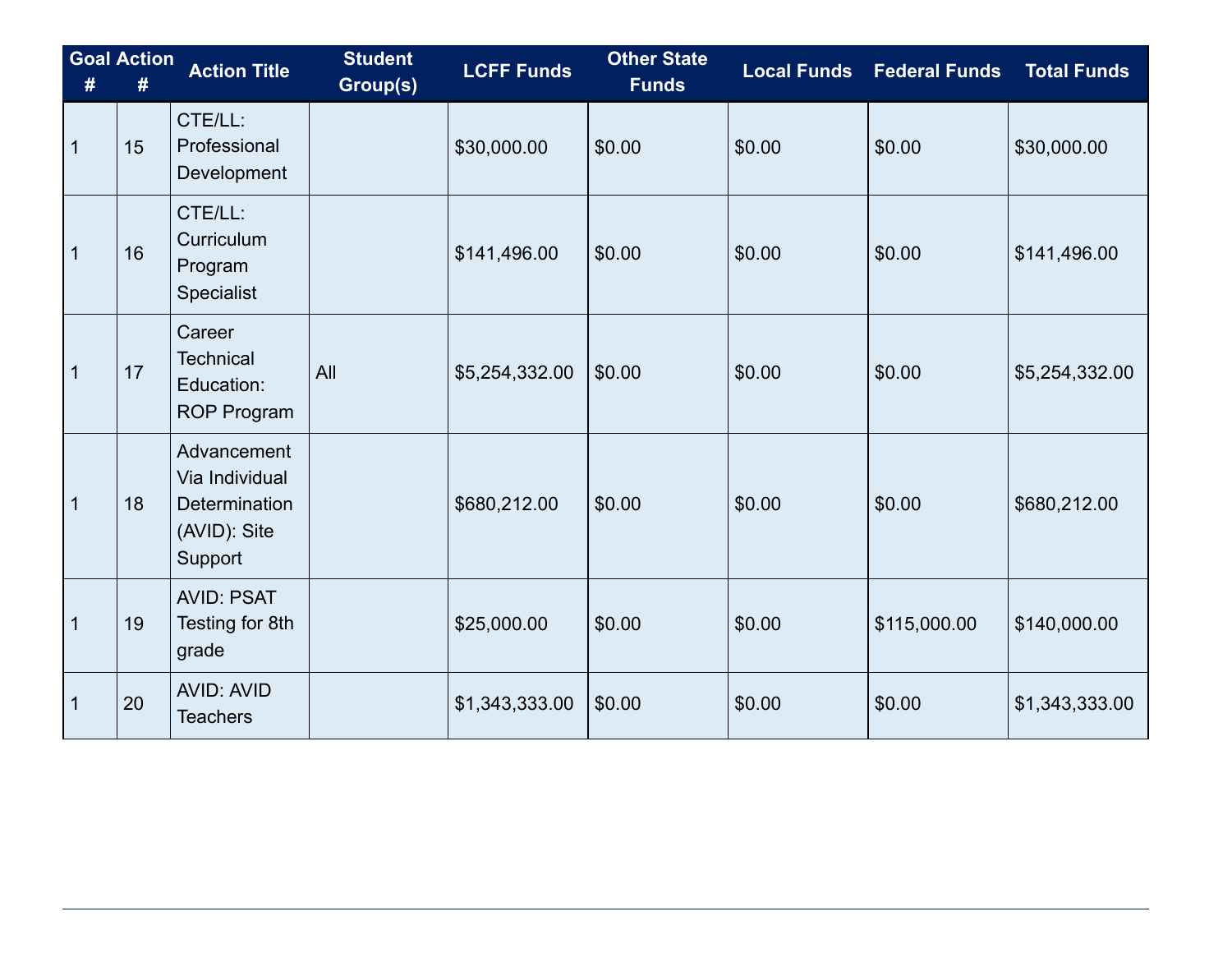| #            | <b>Goal Action</b><br># | <b>Action Title</b>                                                                           | <b>Student</b><br>Group(s) | <b>LCFF Funds</b> | <b>Other State</b><br><b>Funds</b> | <b>Local Funds</b> | <b>Federal Funds</b> | <b>Total Funds</b> |
|--------------|-------------------------|-----------------------------------------------------------------------------------------------|----------------------------|-------------------|------------------------------------|--------------------|----------------------|--------------------|
| $\mathbf{1}$ | 21                      | Gifted and<br><b>Talented</b><br>Education<br>$(GATE)$ :<br><b>Teacher</b><br><b>Stipends</b> | All                        | \$48,638.00       | \$0.00                             | \$0.00             | \$0.00               | \$48,638.00        |
| 1            | 22                      | GATE:<br><b>Teacher</b><br>Conferences                                                        |                            | \$7,000.00        | \$0.00                             | \$0.00             | \$0.00               | \$7,000.00         |
| $\mathbf 1$  | 23                      | GATE:<br>Elementary<br><b>Site GATE</b><br>Funds                                              |                            | \$46,085.00       | \$0.00                             | \$0.00             | \$0.00               | \$46,085.00        |
| $\mathbf 1$  | 24                      | <b>GATE: Middle</b><br><b>School Site</b><br><b>GATE</b> funds                                |                            | \$40,000.00       | \$0.00                             | \$0.00             | \$0.00               | \$40,000.00        |
| 1            | 25                      | <b>GATE: AP</b><br><b>Testing</b><br>Support                                                  |                            | \$15,000.00       | \$0.00                             | \$0.00             | \$0.00               | \$15,000.00        |
| $\mathbf{1}$ | 26                      | Library: Middle<br>School<br>Librarians (4)                                                   |                            | \$558,237.00      | \$0.00                             | \$0.00             | \$0.00               | \$558,237.00       |
| 1            | 27                      | Library: Library<br>Media<br><b>Technicians</b>                                               |                            | \$1,880,088.00    | \$0.00                             | \$0.00             | \$0.00               | \$1,880,088.00     |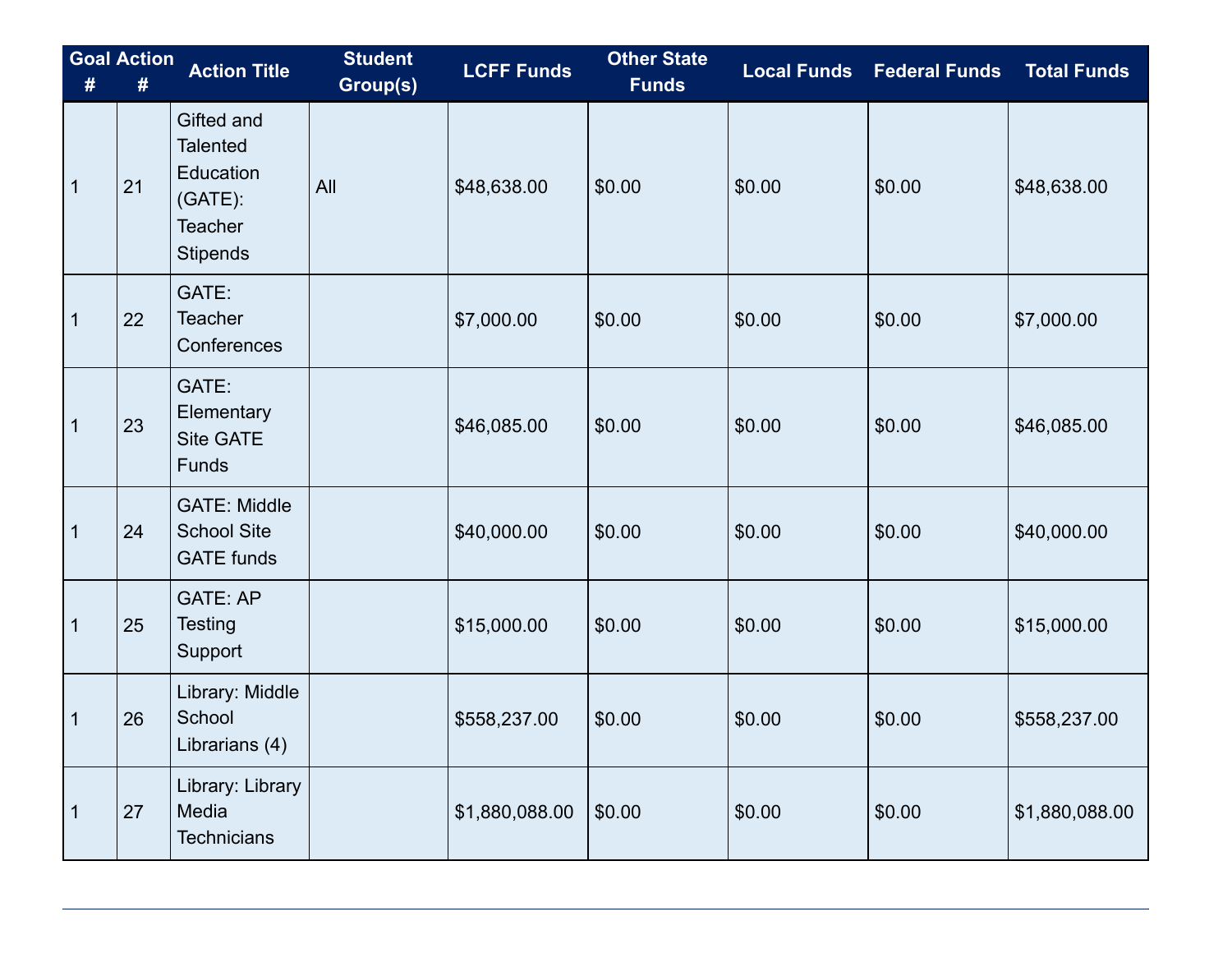| #           | <b>Goal Action</b> | <b>Action Title</b>                                                                | <b>Student</b><br>Group(s) | <b>LCFF Funds</b> | <b>Other State</b><br><b>Funds</b> | <b>Local Funds</b> | <b>Federal Funds</b> | <b>Total Funds</b> |
|-------------|--------------------|------------------------------------------------------------------------------------|----------------------------|-------------------|------------------------------------|--------------------|----------------------|--------------------|
| $\mathbf 1$ | 28                 | Library: K-12<br>Library<br>Support                                                |                            | \$350,000.00      | \$0.00                             | \$0.00             | \$0.00               | \$350,000.00       |
| 1           | 29                 | Library: Books<br>in English &<br>Spanish                                          |                            | \$600,000.00      | \$0.00                             | \$0.00             | \$0.00               | \$600,000.00       |
| $\mathbf 1$ | 30                 | <b>Visual and</b><br>Performing<br>Arts (VAPA):<br>Elementary<br><b>VAPA Funds</b> |                            | \$100,000.00      | \$0.00                             | \$0.00             | \$0.00               | \$100,000.00       |
| $\mathbf 1$ | 31                 | VAPA:<br>Elementary<br>Expanded<br>Learning<br>Teachers (9)                        | All                        | \$1,359,427.00    | \$0.00                             | \$0.00             | \$0.00               | \$1,359,427.00     |
| $\mathbf 1$ | 32                 | VAPA: High<br>School and<br>Middle School<br><b>VAPA Support</b>                   |                            | \$230,000.00      | \$0.00                             | \$0.00             | \$0.00               | \$230,000.00       |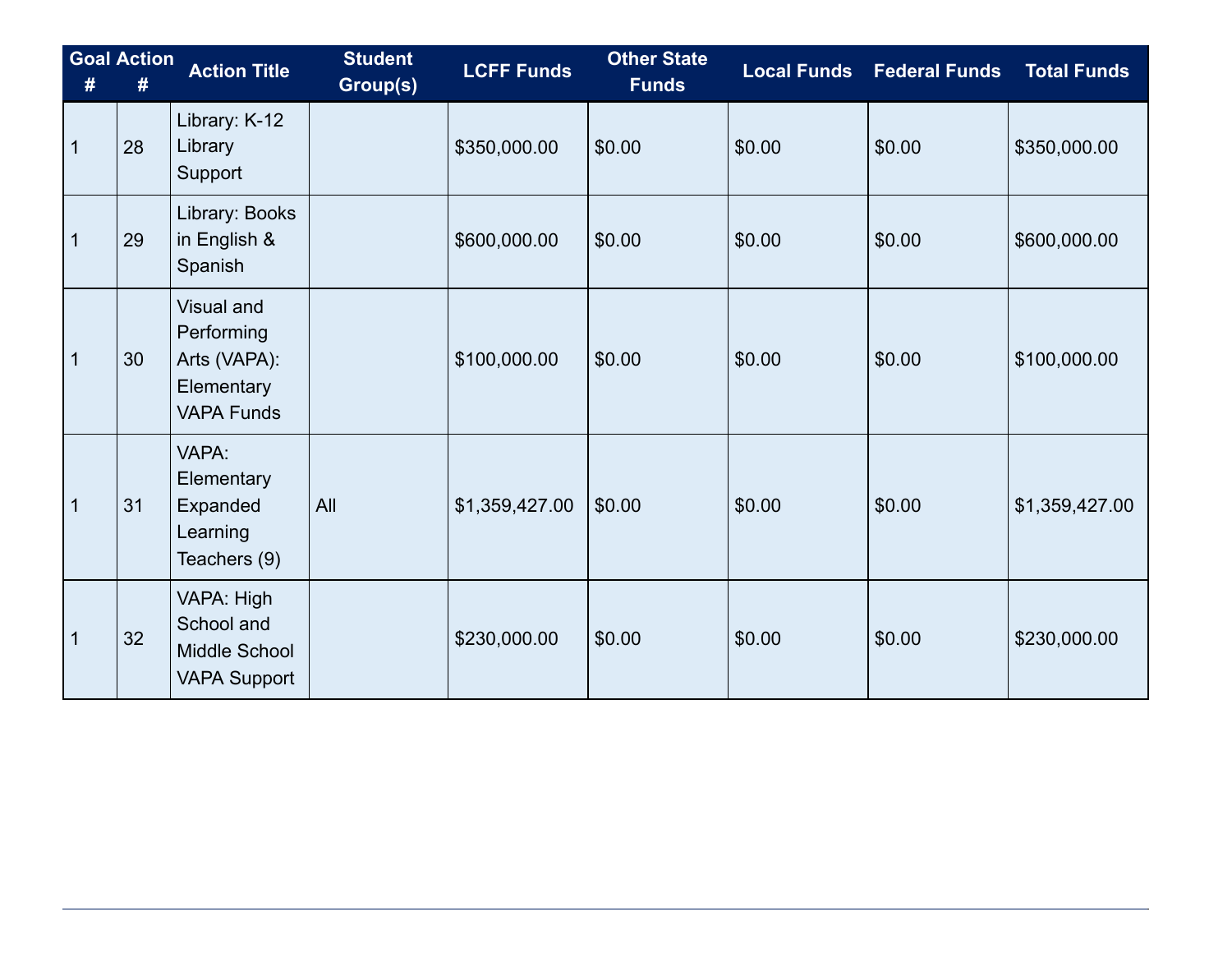| #           | <b>Goal Action</b><br># | <b>Action Title</b>                                                                                                        | <b>Student</b><br>Group(s) | <b>LCFF Funds</b> | <b>Other State</b><br><b>Funds</b> | <b>Local Funds</b> | <b>Federal Funds</b> | <b>Total Funds</b> |
|-------------|-------------------------|----------------------------------------------------------------------------------------------------------------------------|----------------------------|-------------------|------------------------------------|--------------------|----------------------|--------------------|
| $\mathbf 1$ | 33                      | English<br>Learner<br>Support:<br><b>Bilingual</b><br>Instructional<br><b>Assistants</b><br>(new action for<br>$2022 - 23$ |                            | \$237,707.00      | \$0.00                             | \$0.00             | \$0.00               | \$237,707.00       |
| 1           | 34                      | VAPA: Band<br>and Music<br><b>Teachers</b>                                                                                 | All                        | \$736,677.00      | \$0.00                             | \$0.00             | \$0.00               | \$736,677.00       |
| $\mathbf 1$ | 35                      | <b>VAPA: Site</b><br><b>Band Support</b>                                                                                   |                            | \$236,000.00      | \$0.00                             | \$0.00             | \$0.00               | \$236,000.00       |
| 1           | 36                      | VAPA:<br><b>NJROTC</b><br>Support                                                                                          |                            | \$10,000.00       | \$0.00                             | \$0.00             | \$0.00               | \$10,000.00        |
| $\mathbf 1$ | 37                      | <b>Student Field</b><br><b>Trips</b>                                                                                       |                            | \$148,263.00      | \$0.00                             | \$0.00             | \$0.00               | \$148,263.00       |
| 1           | 38                      | Athletics:<br>Middle School<br>and Alternative<br>Ed Intramural<br><b>Athletics</b>                                        |                            | \$130,000.00      | \$0.00                             | \$0.00             | \$0.00               | \$130,000.00       |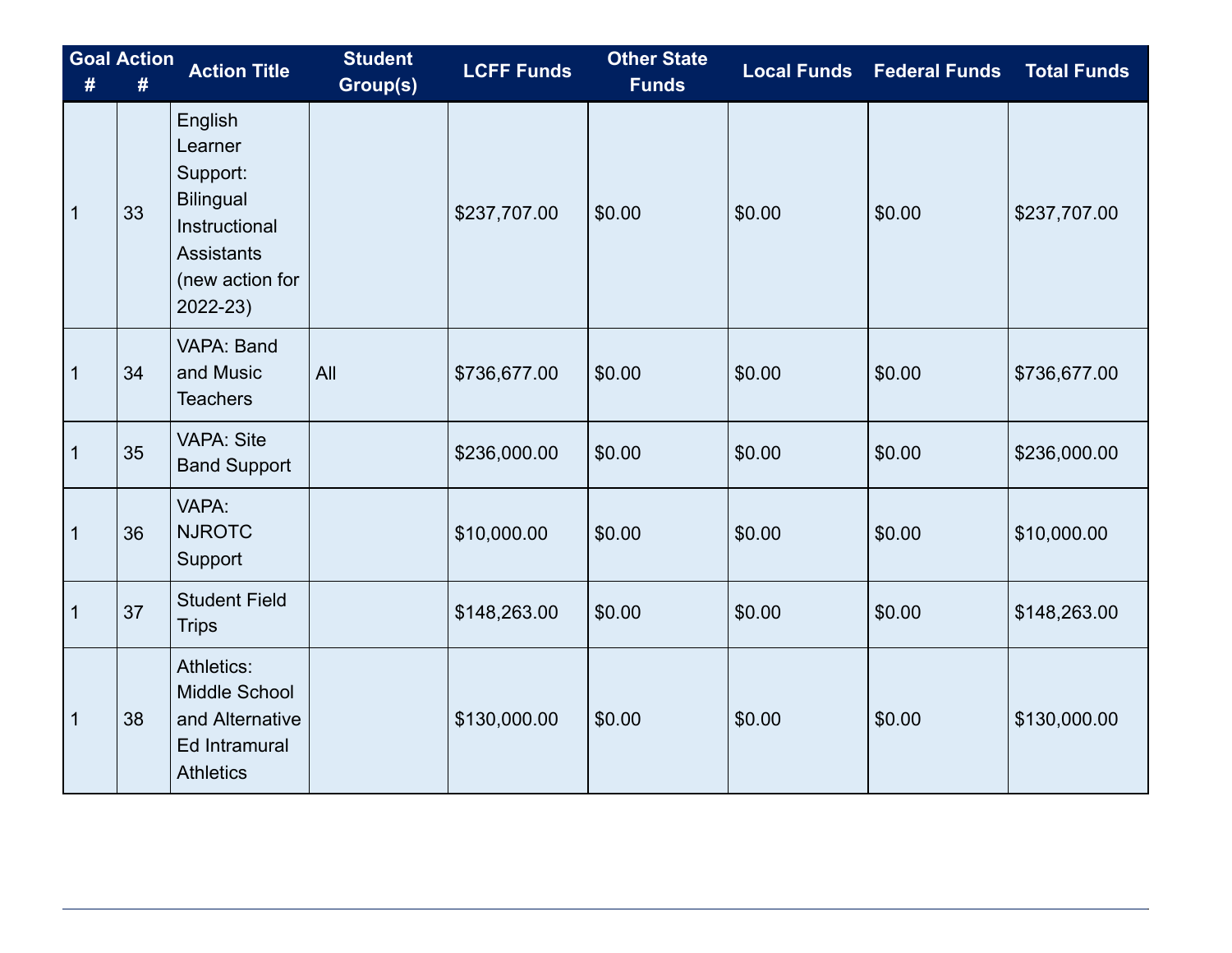| #              | <b>Goal Action</b><br># | <b>Action Title</b>                                                                                | <b>Student</b><br>Group(s) | <b>LCFF Funds</b> | <b>Other State</b><br><b>Funds</b> | <b>Local Funds</b> | <b>Federal Funds</b> | <b>Total Funds</b> |
|----------------|-------------------------|----------------------------------------------------------------------------------------------------|----------------------------|-------------------|------------------------------------|--------------------|----------------------|--------------------|
| $\mathbf{1}$   | 39                      | <b>Athletics: High</b><br>School<br><b>Athletics</b><br>Programs                                   | All                        | \$1,065,000.00    | \$0.00                             | \$0.00             | \$0.00               | \$1,065,000.00     |
| $\mathbf{1}$   | 40                      | Athletics:<br>Additional<br>Support (One-<br>time funded in<br>2021-22, not in<br>2022-23<br>LCAP) | All                        | \$0.00            | \$0.00                             | \$0.00             | \$0.00               | \$0.00             |
| 1              | 41                      | Athletics:<br>Athletic<br><b>Directors</b>                                                         | All                        | \$365,035.00      | \$0.00                             | \$0.00             | \$0.00               | \$365,035.00       |
| $\mathbf{1}$   | 42                      | <b>District Design</b><br>Plan<br>implementation                                                   | All                        | \$200,000.00      | \$0.00                             | \$0.00             | \$0.00               | \$200,000.00       |
| $\overline{2}$ | $\mathbf 1$             | English<br>Language Arts<br>(ELA): MS<br><b>ELA Support</b><br><b>Teachers</b>                     |                            | \$500,175.00      | \$0.00                             | \$0.00             | \$0.00               | \$500,175.00       |
| $\overline{2}$ | $\overline{2}$          | ELA: HS ELA<br>Support<br><b>Teachers</b>                                                          |                            | \$217,699.00      | \$0.00                             | \$0.00             | \$0.00               | \$217,699.00       |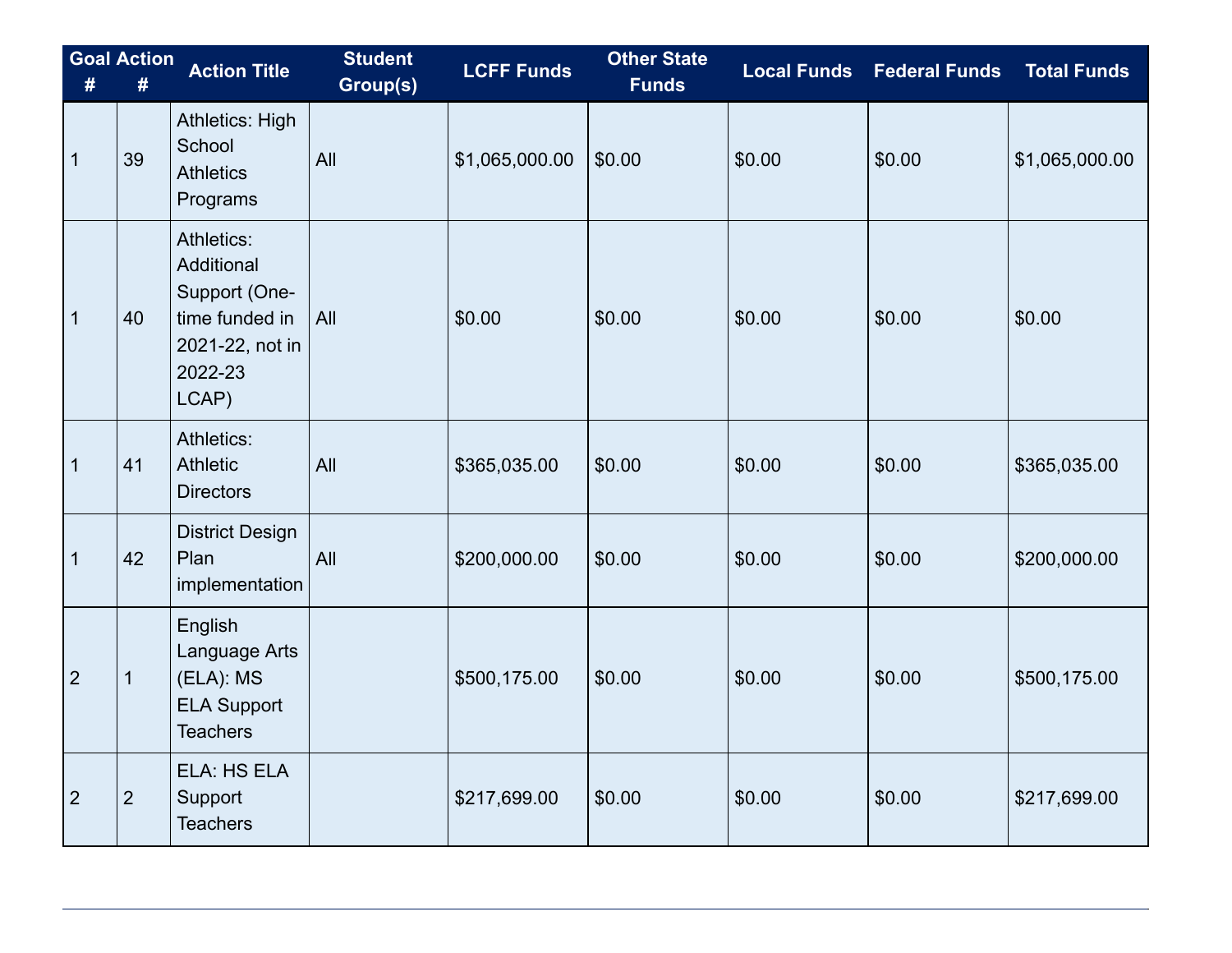| #              | <b>Goal Action</b><br># | <b>Action Title</b>                                                                                         | <b>Student</b><br>Group(s) | <b>LCFF Funds</b> | <b>Other State</b><br><b>Funds</b> | <b>Local Funds</b> | <b>Federal Funds</b> | <b>Total Funds</b> |
|----------------|-------------------------|-------------------------------------------------------------------------------------------------------------|----------------------------|-------------------|------------------------------------|--------------------|----------------------|--------------------|
| $\overline{2}$ | $\mathfrak{S}$          | ELA: HS ELA<br>TOA's                                                                                        |                            | \$375,068.00      | \$0.00                             | \$0.00             | \$0.00               | \$375,068.00       |
| $\overline{2}$ | $\overline{4}$          | English<br>Language Arts<br>(ELA)<br>Curriculum<br>Program<br>Specialist (no<br>longer in LCAP<br>in 22-23) | All                        | \$0.00            | \$0.00                             | \$0.00             | \$0.00               | \$0.00             |
| $\overline{2}$ | $5\phantom{.}$          | <b>Mathematics</b><br>(Math): MS<br><b>Math Support</b><br><b>Teachers</b>                                  |                            | \$490,493.00      | \$0.00                             | \$0.00             | \$0.00               | \$490,493.00       |
| $\overline{2}$ | $6\phantom{1}6$         | Math: HS Math<br>Support<br><b>Teachers</b>                                                                 |                            | \$383,321.00      | \$0.00                             | \$0.00             | \$0.00               | \$383,321.00       |
| $\overline{2}$ | $\overline{7}$          | Math: HS Math<br><b>TOA's</b>                                                                               |                            | \$383,320.00      | \$0.00                             | \$0.00             | \$0.00               | \$383,320.00       |
| $\overline{2}$ | 8                       | <b>Summer</b><br>School (SS):<br>Instructional<br><b>Materials</b>                                          |                            | \$25,000.00       | \$0.00                             | \$0.00             | \$0.00               | \$25,000.00        |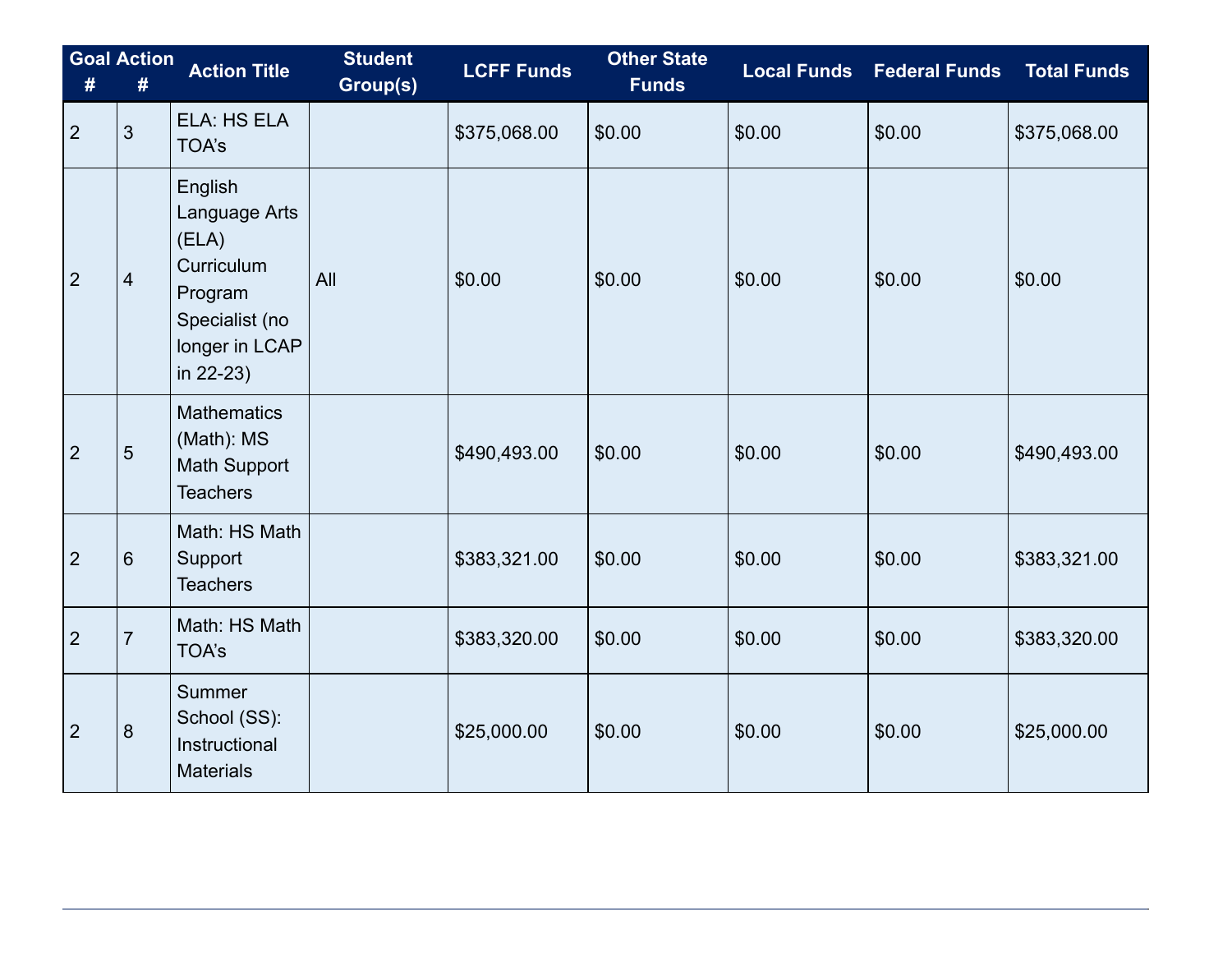| #              | <b>Goal Action</b><br># | <b>Action Title</b>                                            | <b>Student</b><br>Group(s) | <b>LCFF Funds</b> | <b>Other State</b><br><b>Funds</b> | <b>Local Funds</b> | <b>Federal Funds</b> | <b>Total Funds</b> |
|----------------|-------------------------|----------------------------------------------------------------|----------------------------|-------------------|------------------------------------|--------------------|----------------------|--------------------|
| $\overline{2}$ | 9                       | Summer<br>School (SS):<br>Salaries and<br><b>Benefits</b>      |                            | \$1,075,000.00    | \$0.00                             | \$0.00             | \$0.00               | \$1,075,000.00     |
| $\overline{2}$ | 10                      | Elementary<br>TOA's: One<br>per site (18)                      |                            | \$2,604,268.00    | \$0.00                             | \$0.00             | \$0.00               | \$2,604,268.00     |
| $\overline{2}$ | 11                      | Elementary<br>TOA's:<br>training,<br>supplies and<br>equipment | All                        | \$414,984.00      | \$0.00                             | \$0.00             | \$0.00               | \$414,984.00       |
| $\overline{2}$ | 12                      | Literacy:<br><b>DIBELS</b><br><b>Amplify Online</b>            | All                        | \$206,241.00      | \$0.00                             | \$0.00             | \$0.00               | \$206,241.00       |
| $\overline{2}$ | 13                      | <b>MS MESA:</b><br><b>MESA</b><br>Teachers (4)                 |                            | \$469,975.00      | \$0.00                             | \$0.00             | \$0.00               | \$469,975.00       |
| $\overline{2}$ | 14                      | <b>MS MESA:</b><br>Instructional<br>materials                  |                            | \$30,000.00       | \$0.00                             | \$0.00             | \$0.00               | \$30,000.00        |
| $\overline{2}$ | 15                      | Technology:<br>Curriculum<br>Program<br>Specialists (4)        |                            | \$650,750.00      | \$0.00                             | \$0.00             | \$0.00               | \$650,750.00       |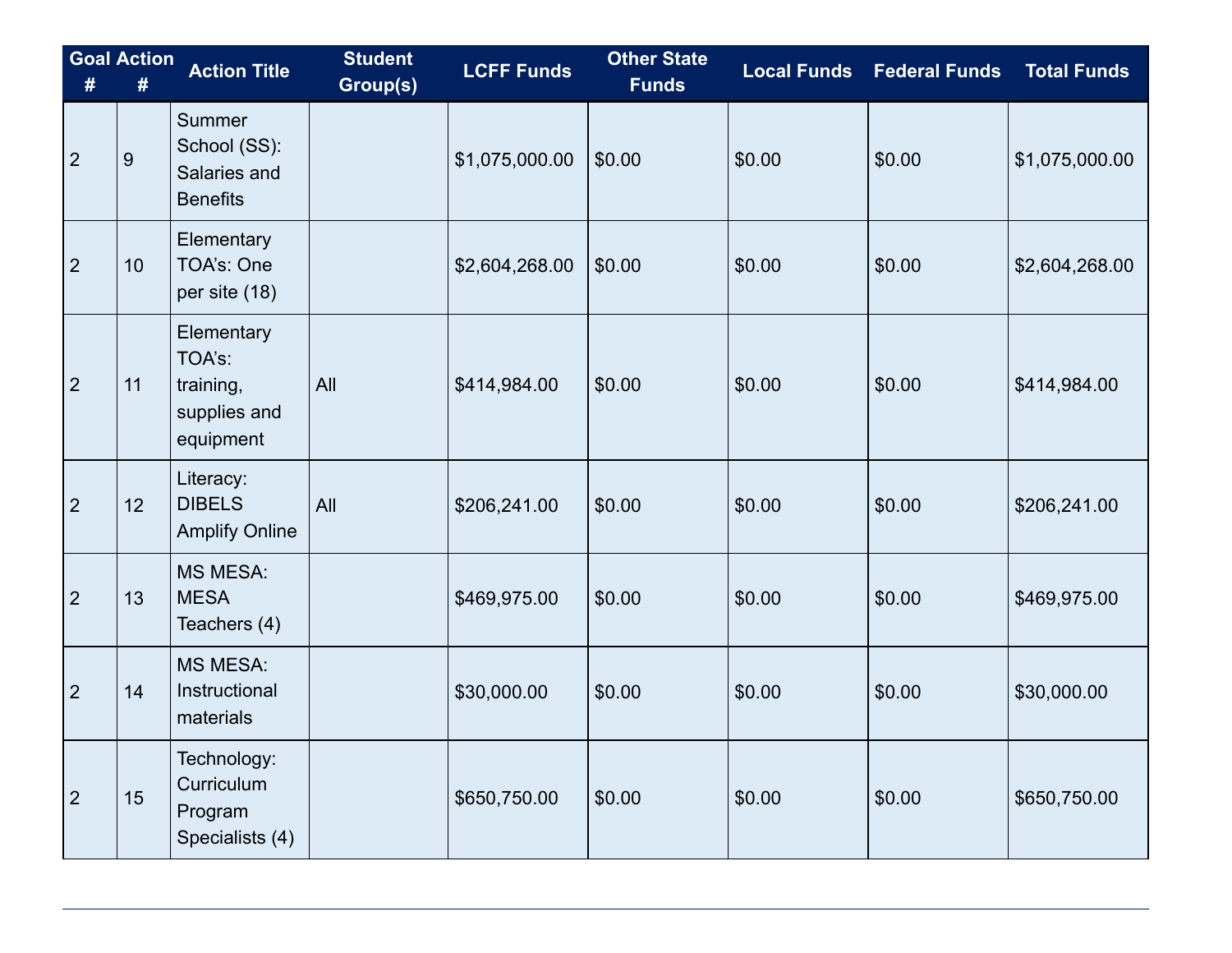| #              | <b>Goal Action</b><br># | <b>Action Title</b>                                                                    | <b>Student</b><br>Group(s) | <b>LCFF Funds</b> | <b>Other State</b><br><b>Funds</b> | <b>Local Funds</b> | <b>Federal Funds</b> | <b>Total Funds</b> |
|----------------|-------------------------|----------------------------------------------------------------------------------------|----------------------------|-------------------|------------------------------------|--------------------|----------------------|--------------------|
| $\overline{2}$ | 16                      | Technology:<br>Technology<br><b>Support Staff</b>                                      | All                        | \$2,824,012.00    | \$0.00                             | \$0.00             | \$0.00               | \$2,824,012.00     |
| $\overline{2}$ | 17                      | <b>Teacher</b><br>Collaboration:<br><b>Teacher Prep</b><br>Days (2)                    | All                        | \$1,687,688.00    | \$0.00                             | \$0.00             | \$0.00               | \$1,687,688.00     |
| $\overline{2}$ | 18                      | <b>Teacher</b><br>Collaboration:<br><b>Teacher</b><br>Collaboration<br>Day             |                            | \$368,839.00      | \$0.00                             | \$0.00             | \$0.00               | \$368,839.00       |
| $\overline{2}$ | 19                      | Instructional<br><b>Assistants</b>                                                     | <b>SPED</b>                | \$1,972,345.00    | \$0.00                             | \$0.00             | \$0.00               | \$1,972,345.00     |
| $\overline{2}$ | 20                      | Professional<br>Learning (PL):<br>Online<br>Professional<br>Learning<br><b>Stipend</b> | All                        | \$50,000.00       | \$0.00                             | \$0.00             | \$14,000.00          | \$64,000.00        |
| $\overline{2}$ | 21                      | PL: Alludo<br>License                                                                  | All                        | \$11,500.00       | \$0.00                             | \$0.00             | \$11,500.00          | \$23,000.00        |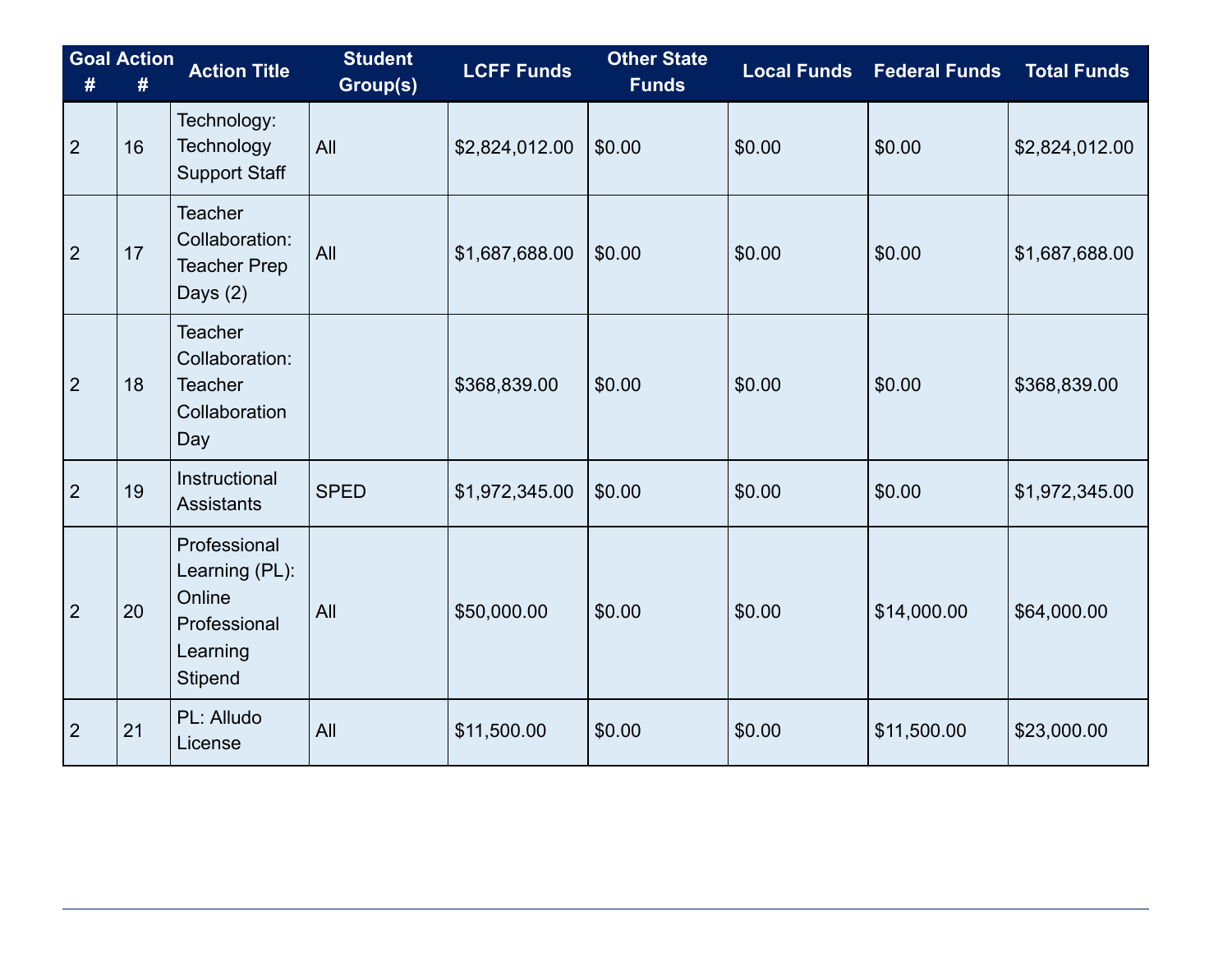| #              | <b>Goal Action</b><br># | <b>Action Title</b>                                                                                                                  | <b>Student</b><br>Group(s) | <b>LCFF Funds</b> | <b>Other State</b><br><b>Funds</b> |        | Local Funds Federal Funds Total Funds |        |
|----------------|-------------------------|--------------------------------------------------------------------------------------------------------------------------------------|----------------------------|-------------------|------------------------------------|--------|---------------------------------------|--------|
| $\overline{2}$ | 22                      | <b>PL: LETRS</b><br>Training (one-<br>time funded in<br>21-22 not in<br>LCAP for 22-<br>23)                                          | All                        | \$0.00            | \$0.00                             | \$0.00 | \$0.00                                | \$0.00 |
| $\overline{2}$ | 23                      | PL:<br>Elementary<br>Science &<br><b>Social Studies</b><br>(one-time<br>funded in 21-<br>22 not in LCAP<br>for 22-23)                | All                        | \$0.00            | \$0.00                             | \$0.00 | \$0.00                                | \$0.00 |
| $\overline{2}$ | 24                      | PL: Support for<br>Professional<br>Learning<br>without<br>substitutes.<br>(one-time<br>funded in 21-<br>22 not in LCAP<br>for 22-23) | All                        | \$0.00            | \$0.00                             | \$0.00 | \$0.00                                | \$0.00 |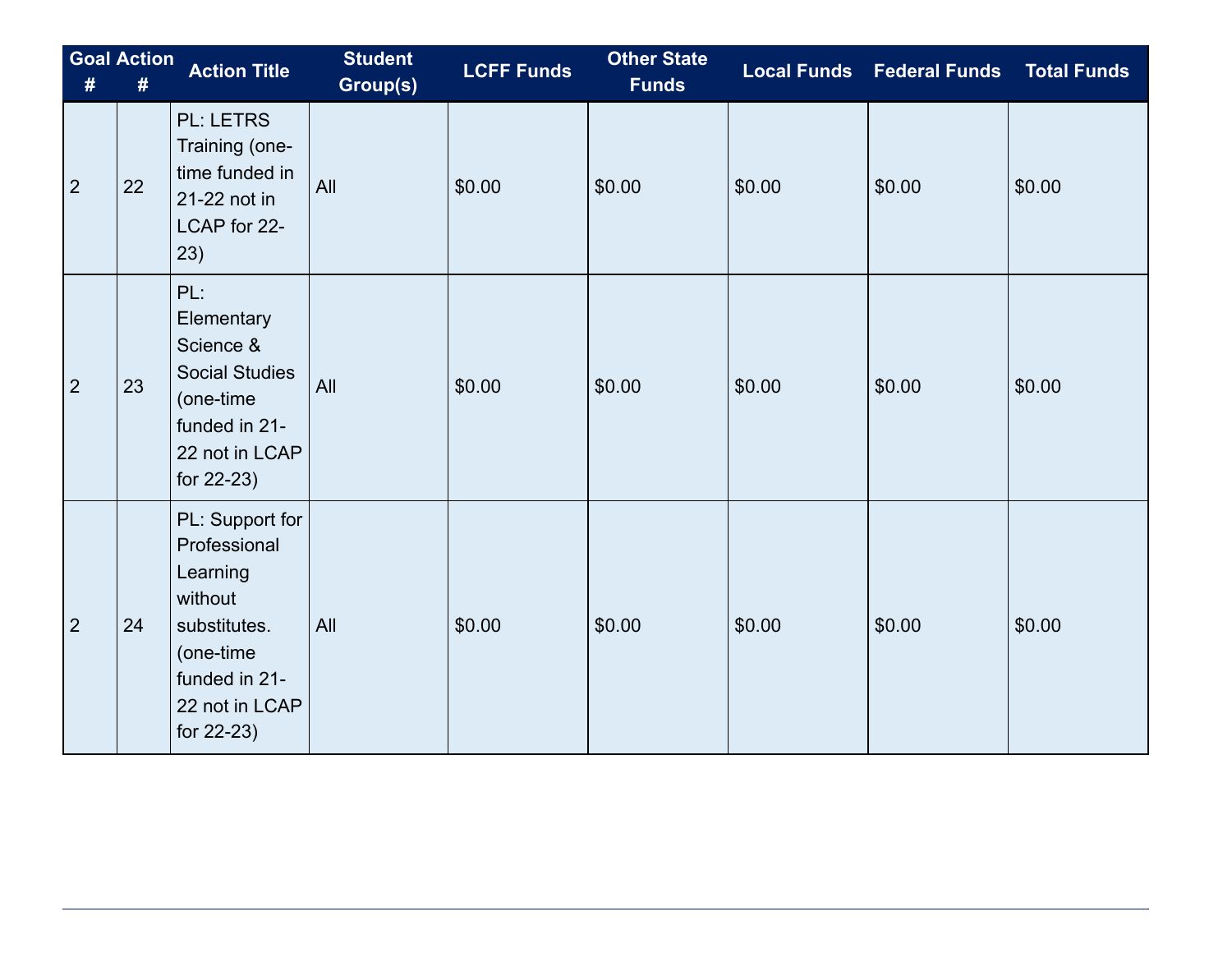| #              | <b>Goal Action</b><br># | <b>Action Title</b>                                                                                                                         | <b>Student</b><br>Group(s) | <b>LCFF Funds</b> | <b>Other State</b><br><b>Funds</b> |        | <b>Local Funds Federal Funds</b> | <b>Total Funds</b> |
|----------------|-------------------------|---------------------------------------------------------------------------------------------------------------------------------------------|----------------------------|-------------------|------------------------------------|--------|----------------------------------|--------------------|
| $\overline{2}$ | 25                      | <b>PL: Cultural</b><br>Proficiency<br>and Equity<br>Professional<br>Learning (one-<br>time funded in<br>21-22 not in<br>LCAP for 22-<br>23) | All                        | \$0.00            | \$0.00                             | \$0.00 | \$0.00                           | \$0.00             |
| $\overline{2}$ | 26                      | Elementary<br>Illuminate<br>License                                                                                                         | All                        | \$174,000.00      | \$0.00                             | \$0.00 | \$0.00                           | \$174,000.00       |
| $\overline{2}$ | 27                      | <b>Science Fair:</b><br><b>Science Fair</b><br>Support                                                                                      | All                        | \$50,000.00       | \$0.00                             | \$0.00 | \$0.00                           | \$50,000.00        |
| $\overline{2}$ | 28                      | Science Fair: Z<br>Fairs (one-time<br>funded in 21-<br>22 not in LCAP<br>for 22-23)                                                         | All                        | \$0.00            | \$0.00                             | \$0.00 | \$0.00                           | \$0.00             |
| $\overline{2}$ | 29                      | Retention of<br>Secondary<br>Teachers (not<br>in LCAP for<br>$22-23)$                                                                       | N/A                        | \$0.00            | \$0.00                             | \$0.00 | \$0.00                           | \$0.00             |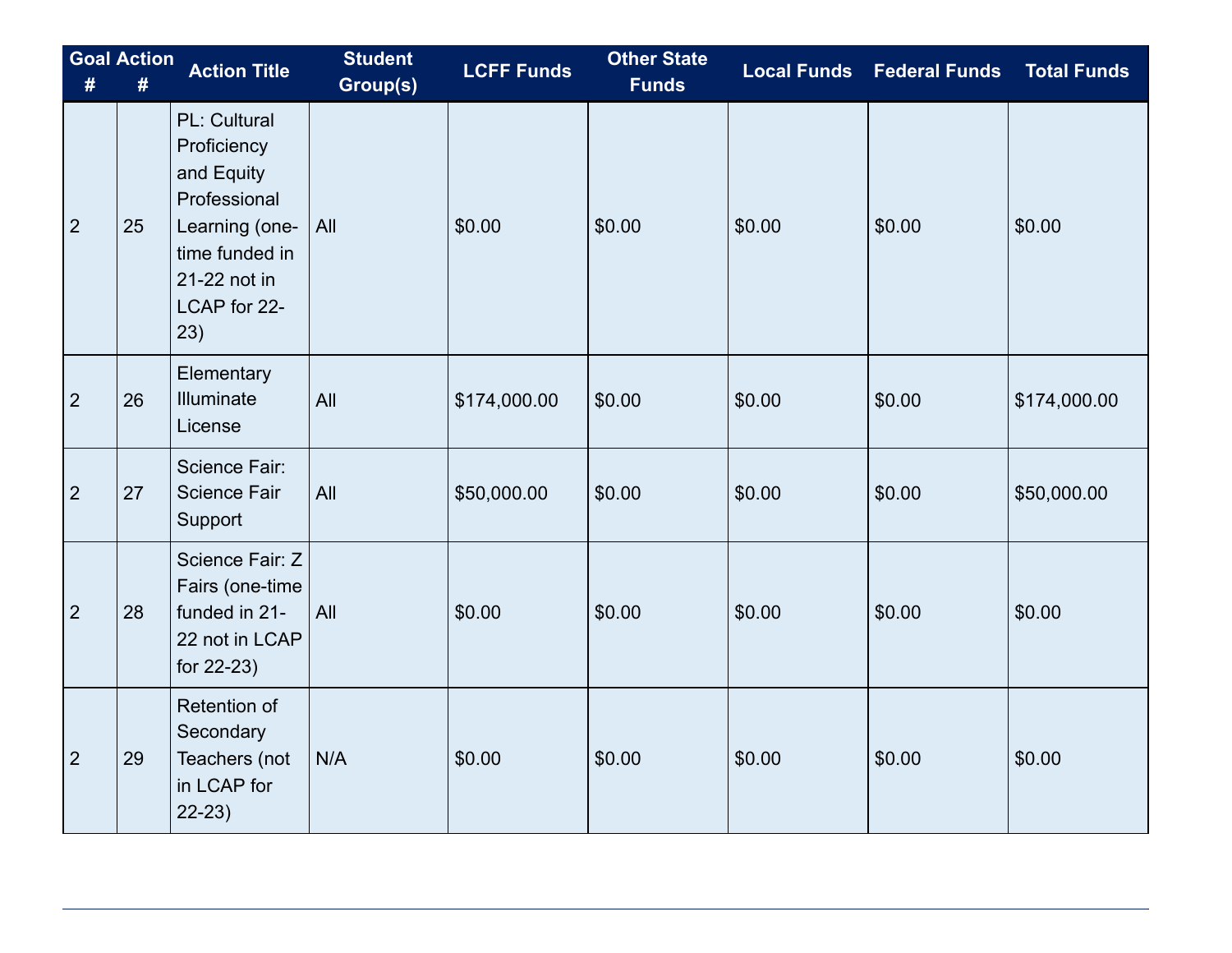| #              | <b>Goal Action</b><br># | <b>Action Title</b>                                                                               | <b>Student</b><br>Group(s) | <b>LCFF Funds</b> | <b>Other State</b><br><b>Funds</b> | <b>Local Funds</b> | <b>Federal Funds</b> | <b>Total Funds</b> |
|----------------|-------------------------|---------------------------------------------------------------------------------------------------|----------------------------|-------------------|------------------------------------|--------------------|----------------------|--------------------|
| 3              | $\mathbf{1}$            | Positive<br><b>Behavior</b><br>Interventions &<br>Support<br>(PBIS): Clinical<br><b>Therapist</b> |                            | \$212,687.00      | \$33,380.00                        | \$0.00             | \$83,450.00          | \$329,517.00       |
| $\mathfrak{S}$ | $\overline{2}$          | <b>PBIS: Student</b><br>Support                                                                   | All                        | \$486,790.00      | \$0.00                             | \$0.00             | \$0.00               | \$486,790.00       |
| 3              | 3                       | PBIS:<br>Assistant<br>Principals<br>Elementary                                                    |                            | \$2,876,316.00    | \$0.00                             | \$0.00             | \$0.00               | \$2,876,316.00     |
| 3              | $\overline{4}$          | PBIS:<br>Assistant<br>Principals/Instructional<br>Deans High<br>School                            |                            | \$2,343,122.00    | \$0.00                             | \$0.00             | \$0.00               | \$2,343,122.00     |
| 3              | 5                       | <b>PBIS: SART &amp;</b><br><b>SARB Misc.</b><br><b>Services</b>                                   | All                        | \$1,000.00        | \$0.00                             | \$0.00             | \$0.00               | \$1,000.00         |
| 3              | $6\phantom{1}6$         | PBIS: Foster &<br>Low Income<br>Support<br><b>Services</b>                                        |                            | \$100,000.00      | \$0.00                             | \$0.00             | \$0.00               | \$100,000.00       |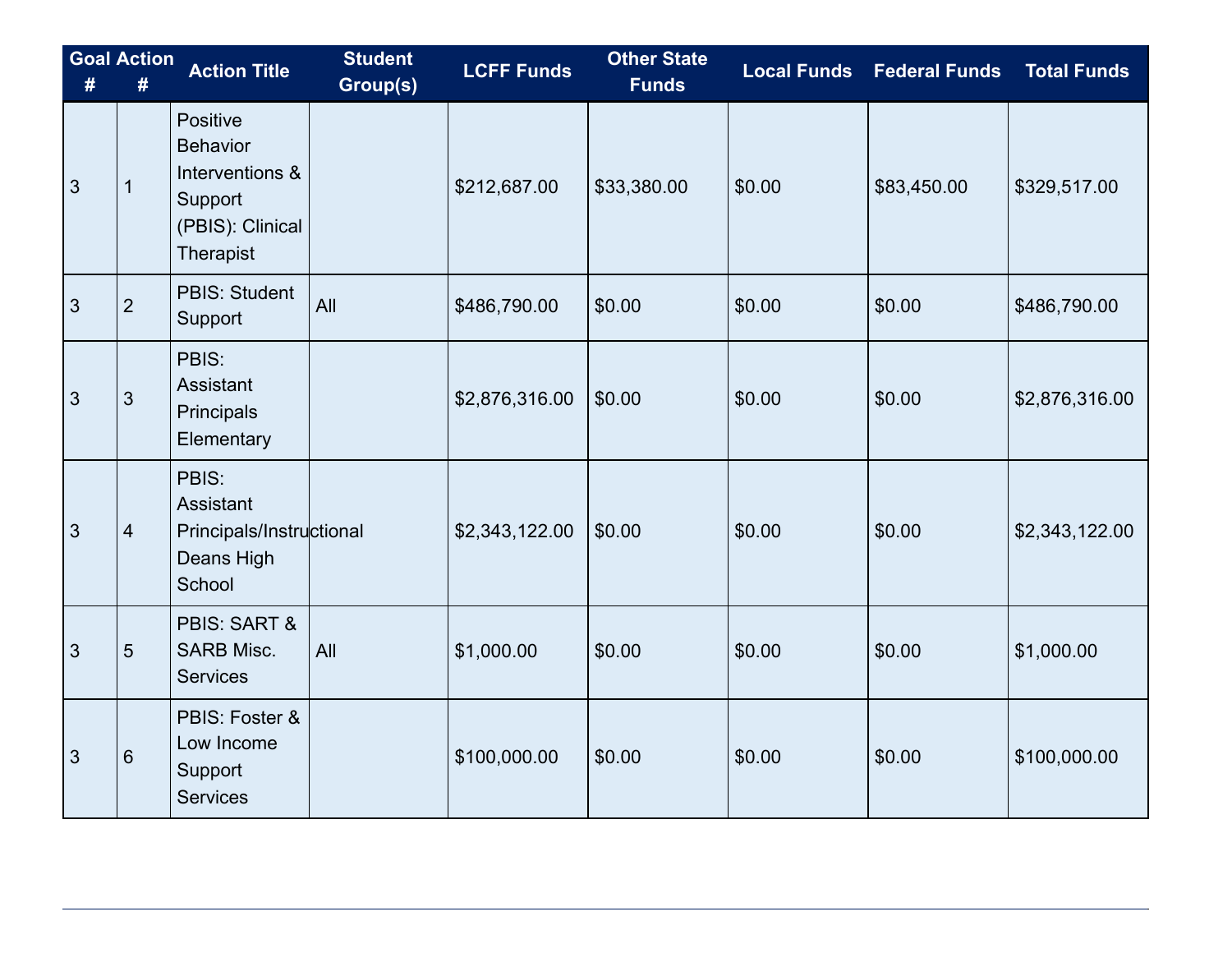| # | <b>Goal Action</b><br>$\pmb{\#}$ | <b>Action Title</b>                                                                           | <b>Student</b><br>Group(s) | <b>LCFF Funds</b> | <b>Other State</b><br><b>Funds</b> |        | <b>Local Funds Federal Funds</b> | <b>Total Funds</b> |
|---|----------------------------------|-----------------------------------------------------------------------------------------------|----------------------------|-------------------|------------------------------------|--------|----------------------------------|--------------------|
| 3 | $\overline{7}$                   | PBIS: Extra-<br>Duty (no<br>longer funded<br>using LCAP in<br>$22-23$                         | All                        | \$0.00            | \$0.00                             | \$0.00 | \$0.00                           | \$0.00             |
| 3 | $\boldsymbol{8}$                 | <b>Student</b><br>Safety:<br>Crossing<br>Guards                                               |                            | \$325,909.00      | \$0.00                             | \$0.00 | \$0.00                           | \$325,909.00       |
| 3 | $9$                              | <b>Student</b><br>Safety: School<br>Resource<br><b>Officers</b>                               | All                        | \$669,243.00      | \$0.00                             | \$0.00 | \$0.00                           | \$669,243.00       |
| 3 | 10                               | <b>Student</b><br>Safety:<br>Probation<br>Officer-offset<br>by County                         | All                        | \$32,235.00       | \$0.00                             | \$0.00 | \$0.00                           | \$32,235.00        |
| 3 | 11                               | <b>Student</b><br>Safety: Safety<br>Supplies (no<br>longer funded<br>using LCAP in<br>$22-23$ | All                        | \$0.00            | \$0.00                             | \$0.00 | \$0.00                           | \$0.00             |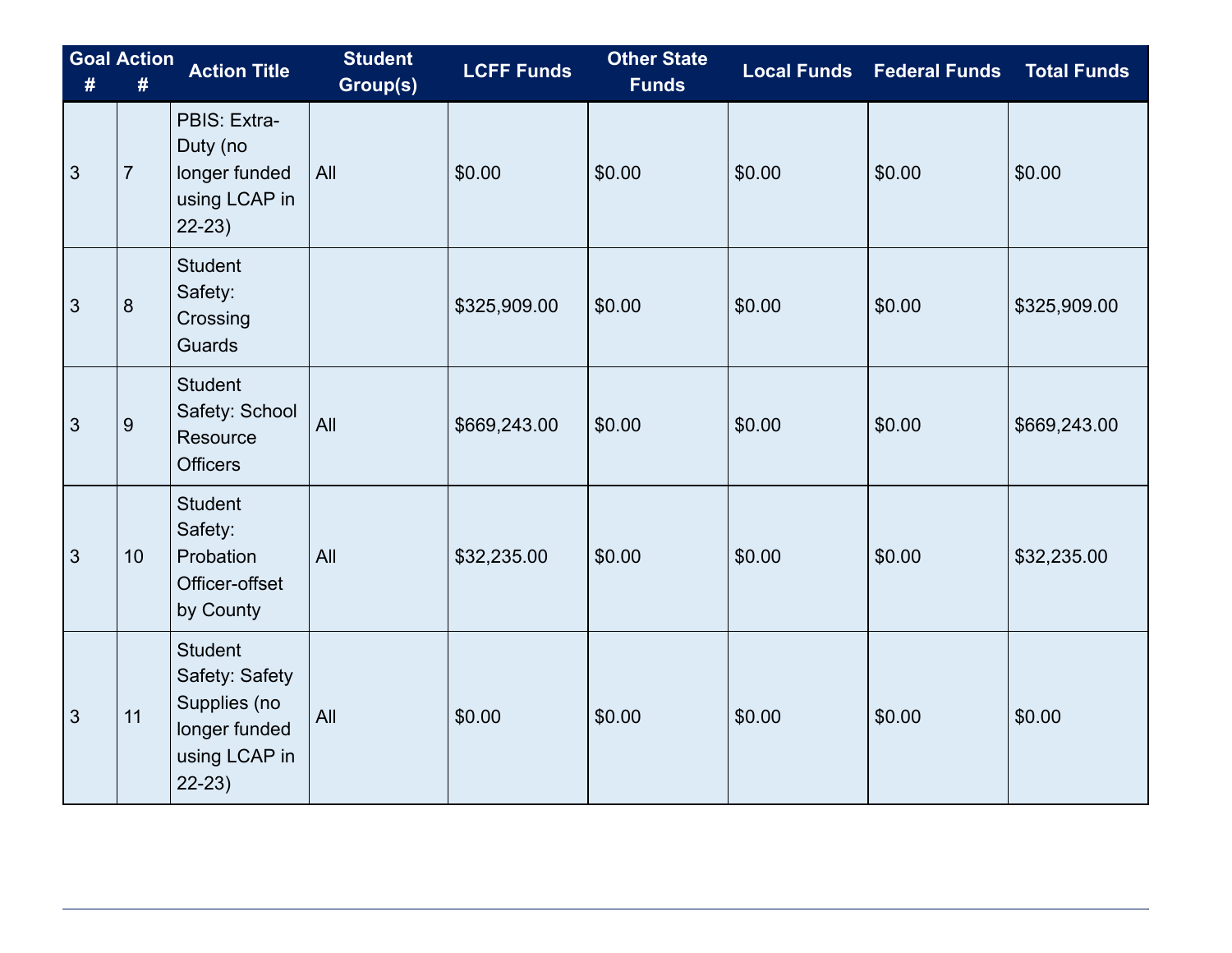| # | <b>Goal Action</b> | <b>Action Title</b>                                                                                                 | <b>Student</b><br>Group(s) | <b>LCFF Funds</b> | <b>Other State</b><br><b>Funds</b> | <b>Local Funds</b> | <b>Federal Funds</b> | <b>Total Funds</b> |
|---|--------------------|---------------------------------------------------------------------------------------------------------------------|----------------------------|-------------------|------------------------------------|--------------------|----------------------|--------------------|
| 3 | 12                 | <b>Student</b><br>Safety: Safety<br><b>Executive Task</b><br>Force (no<br>longer funded<br>using LCAP in<br>$22-23$ | All                        | \$0.00            | \$0.00                             | \$0.00             | \$0.00               | \$0.00             |
| 3 | 13                 | Physical &<br>Mental Health:<br>Nurses (8)                                                                          |                            | \$1,624,311.00    | \$0.00                             | \$0.00             | \$0.00               | \$1,624,311.00     |
| 3 | 14                 | Physical &<br>Mental Health:<br>Health<br>Assistants (25)                                                           |                            | \$1,199,426.00    | \$0.00                             | \$0.00             | \$0.00               | \$1,199,426.00     |
| 3 | 15                 | Physical &<br><b>Mental Health:</b><br>Behavioral &<br><b>Mental Health</b><br>Manager (1)                          |                            | \$204,536.00      | \$0.00                             | \$0.00             | \$0.00               | \$204,536.00       |
| 3 | 16                 | Physical &<br>Mental Health:<br>Comprehensive All<br>School<br>Counseling                                           |                            | \$6,456,785.00    | \$0.00                             | \$0.00             | \$0.00               | \$6,456,785.00     |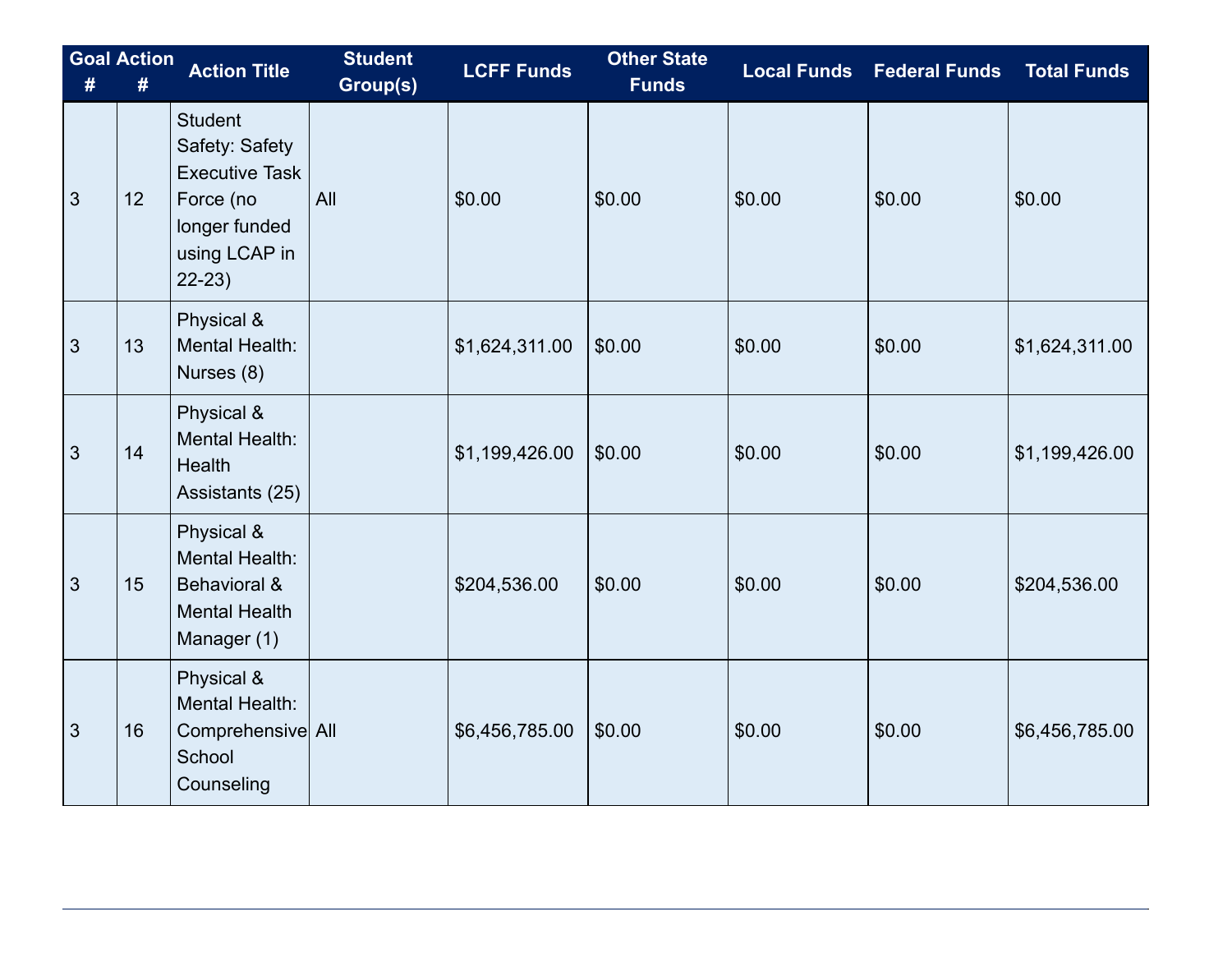| #              | <b>Goal Action</b><br># | <b>Action Title</b>                                                                            | <b>Student</b><br>Group(s) | <b>LCFF Funds</b> | <b>Other State</b><br><b>Funds</b> | <b>Local Funds</b> | <b>Federal Funds</b> | <b>Total Funds</b> |
|----------------|-------------------------|------------------------------------------------------------------------------------------------|----------------------------|-------------------|------------------------------------|--------------------|----------------------|--------------------|
| 3              | 17                      | Physical &<br>Mental Health:<br>Speech<br>Therapist<br>Stipends (15)                           | All                        | \$181,575.00      | \$0.00                             | \$0.00             | \$0.00               | \$181,575.00       |
| $\mathfrak{S}$ | 18                      | Physical &<br>Mental Health:<br>Psychologist<br>Stipends (19)                                  | All                        | \$304,181.00      | \$0.00                             | \$0.00             | \$0.00               | \$304,181.00       |
| 3              | 19                      | Physical &<br>Mental Health:<br>Activity<br>Centers (new<br>action for<br>2022-23)             | All                        | \$1,500,000.00    | \$0.00                             | \$0.00             | \$0.00               | \$1,500,000.00     |
| 3              | 20                      | Physical &<br>Mental Health:<br>Counselor<br>Training (no<br>longer an<br>action in 22-<br>23) | All                        | \$0.00            | \$0.00                             | \$0.00             | \$0.00               | \$0.00             |
| $\overline{4}$ | 1                       | Parent<br>Engagement<br>(PE): Parent<br>Workshops                                              |                            | \$27,500.00       | \$0.00                             | \$0.00             | \$276,754.00         | \$304,254.00       |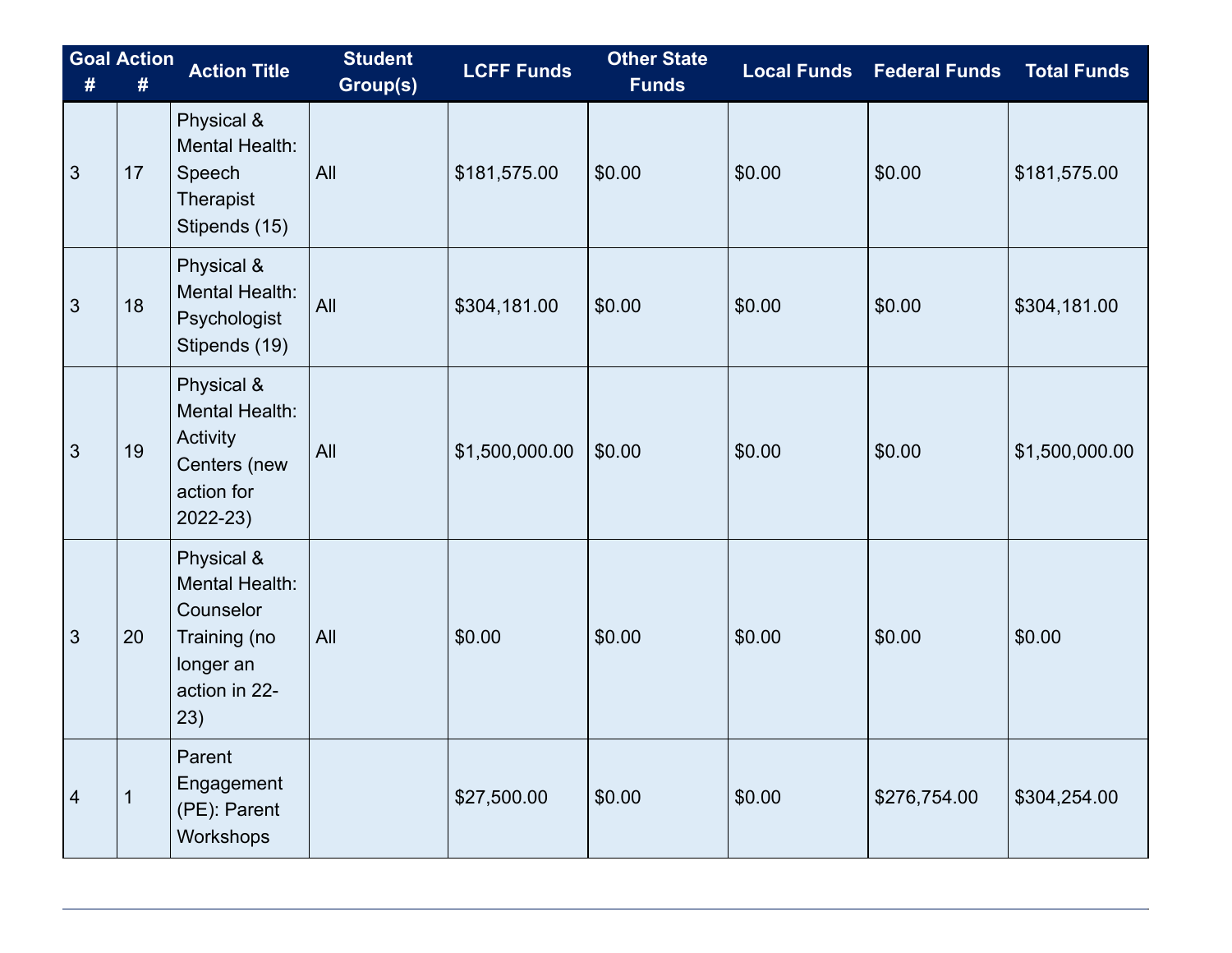| # | <b>Goal Action</b><br># | <b>Action Title</b>                                                                 | <b>Student</b><br>Group(s) | <b>LCFF Funds</b> | Other State<br>Funds | <b>Local Funds</b> | <b>Federal Funds</b> | <b>Total Funds</b> |
|---|-------------------------|-------------------------------------------------------------------------------------|----------------------------|-------------------|----------------------|--------------------|----------------------|--------------------|
| 4 | $\overline{2}$          | PE:<br><b>Communications</b><br>Specialist (1)                                      |                            | \$124,384.00      | \$0.00               | \$0.00             | \$0.00               | \$124,384.00       |
| 4 | 3                       | PE:<br>Community<br>Liaisons:<br><b>Student</b><br>Services (2)                     |                            | \$164,337.00      | \$0.00               | \$0.00             | \$0.00               | \$164,337.00       |
| 4 | $\overline{4}$          | PE:<br>Translator/Interpreter                                                       |                            | \$340,233.00      | \$0.00               | \$0.00             | \$0.00               | \$340,233.00       |
| 4 | $\overline{5}$          | English<br><b>Learner Parent</b><br>Support:<br><b>Bilingual</b><br><b>Stipends</b> |                            | \$111,338.00      | \$0.00               | \$0.00             | \$0.00               | \$111,338.00       |
| 5 | 1                       | Site/Department<br>Allocations                                                      |                            | \$7,488,097.00    | \$0.00               | \$0.00             | \$0.00               | \$7,488,097.00     |
| 5 | $\overline{2}$          | Certificated<br>\$250:<br>Instructional<br><b>Materials</b>                         | All                        | \$400,000.00      | \$0.00               | \$0.00             | \$0.00               | \$400,000.00       |
| 5 | $\mathfrak{S}$          | <b>Teacher</b><br>Induction                                                         |                            | \$132,125.00      | \$0.00               | \$0.00             | \$150,000.00         | \$282,125.00       |
| 5 | $\overline{4}$          | New Employee<br>Onboarding                                                          | All                        | \$10,000.00       | \$0.00               | \$0.00             | \$0.00               | \$10,000.00        |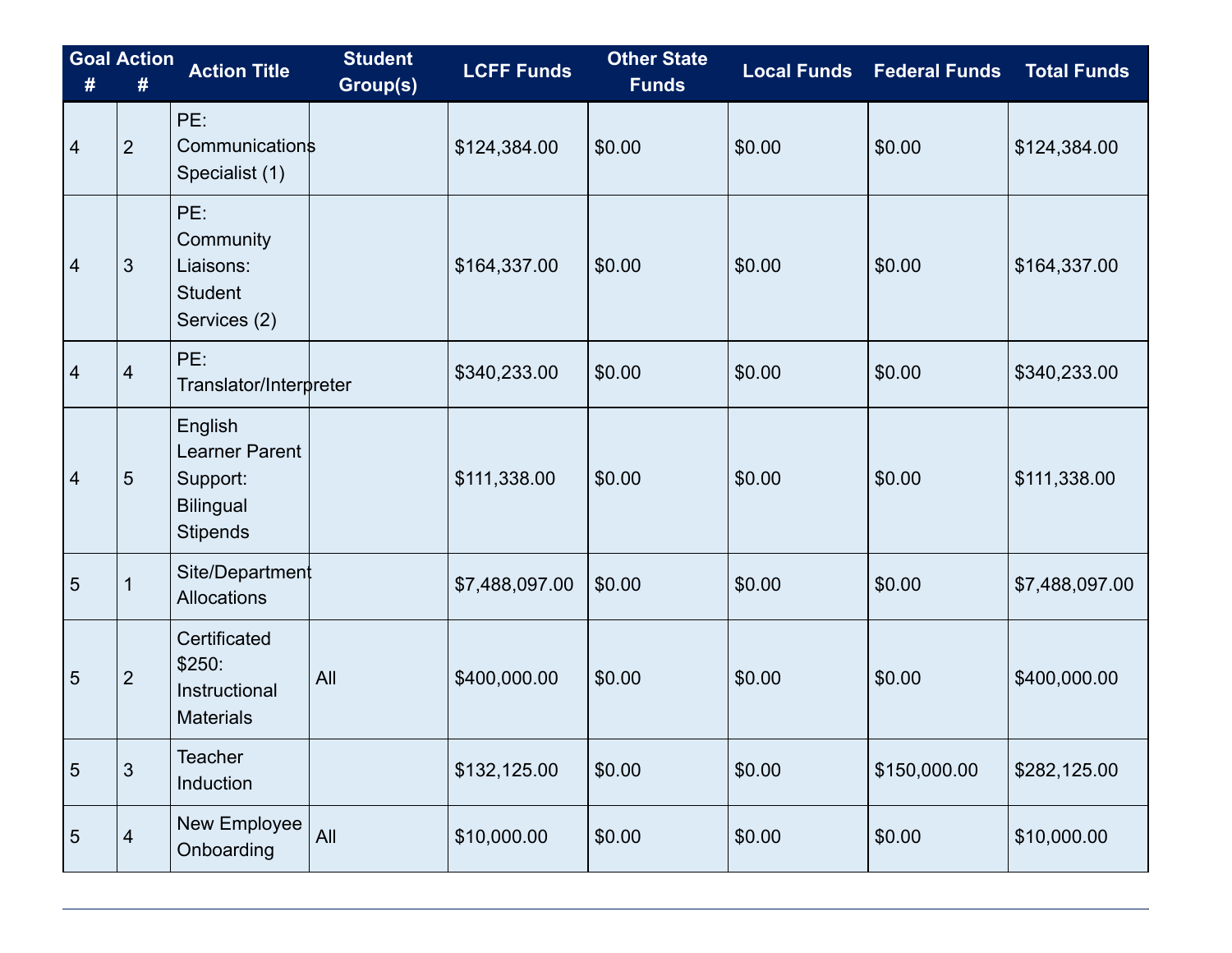| #              | <b>Goal Action</b><br># | <b>Action Title</b>                                                                               | <b>Student</b><br>Group(s) | <b>LCFF Funds</b> | <b>Other State</b><br><b>Funds</b> | <b>Local Funds</b> | <b>Federal Funds</b> | <b>Total Funds</b> |
|----------------|-------------------------|---------------------------------------------------------------------------------------------------|----------------------------|-------------------|------------------------------------|--------------------|----------------------|--------------------|
| 5              | 5                       | <b>Classified Staff</b><br>Development                                                            | All                        | \$10,000.00       | \$0.00                             | \$0.00             | \$0.00               | \$10,000.00        |
| 5              | 6                       | <b>Custodians</b>                                                                                 | All                        | \$751,804.00      | \$0.00                             | \$0.00             | \$0.00               | \$751,804.00       |
| $\overline{5}$ | $\overline{7}$          | Secondary<br>Elective<br><b>Textbooks</b>                                                         | All                        | \$400,000.00      | \$0.00                             | \$0.00             | \$0.00               | \$400,000.00       |
| 5              | 8                       | Additional<br>Secondary<br>Elective<br>Textbooks (no<br>longer funded<br>using LCAP in<br>$22-23$ | All                        | \$0.00            | \$0.00                             | \$0.00             | \$0.00               | \$0.00             |
| 5              | 9                       | NGSS/Math<br><b>Materials TK-</b><br>12                                                           |                            | \$400,000.00      | \$0.00                             | \$0.00             | \$0.00               | \$400,000.00       |
| $\overline{5}$ | 10                      | M&O Staff and<br><b>Materials</b>                                                                 | All                        | \$2,842,092.00    | \$0.00                             | \$0.00             | \$0.00               | \$2,842,092.00     |
| 5              | 11                      | <b>Asset Manager</b><br>& Materials                                                               | All                        | \$131,474.00      | \$0.00                             | \$0.00             | \$0.00               | \$131,474.00       |
| 5              | 12                      | Home-to-<br>School<br>Transportation                                                              |                            | \$7,220,176.00    | \$0.00                             | \$0.00             | \$0.00               | \$7,220,176.00     |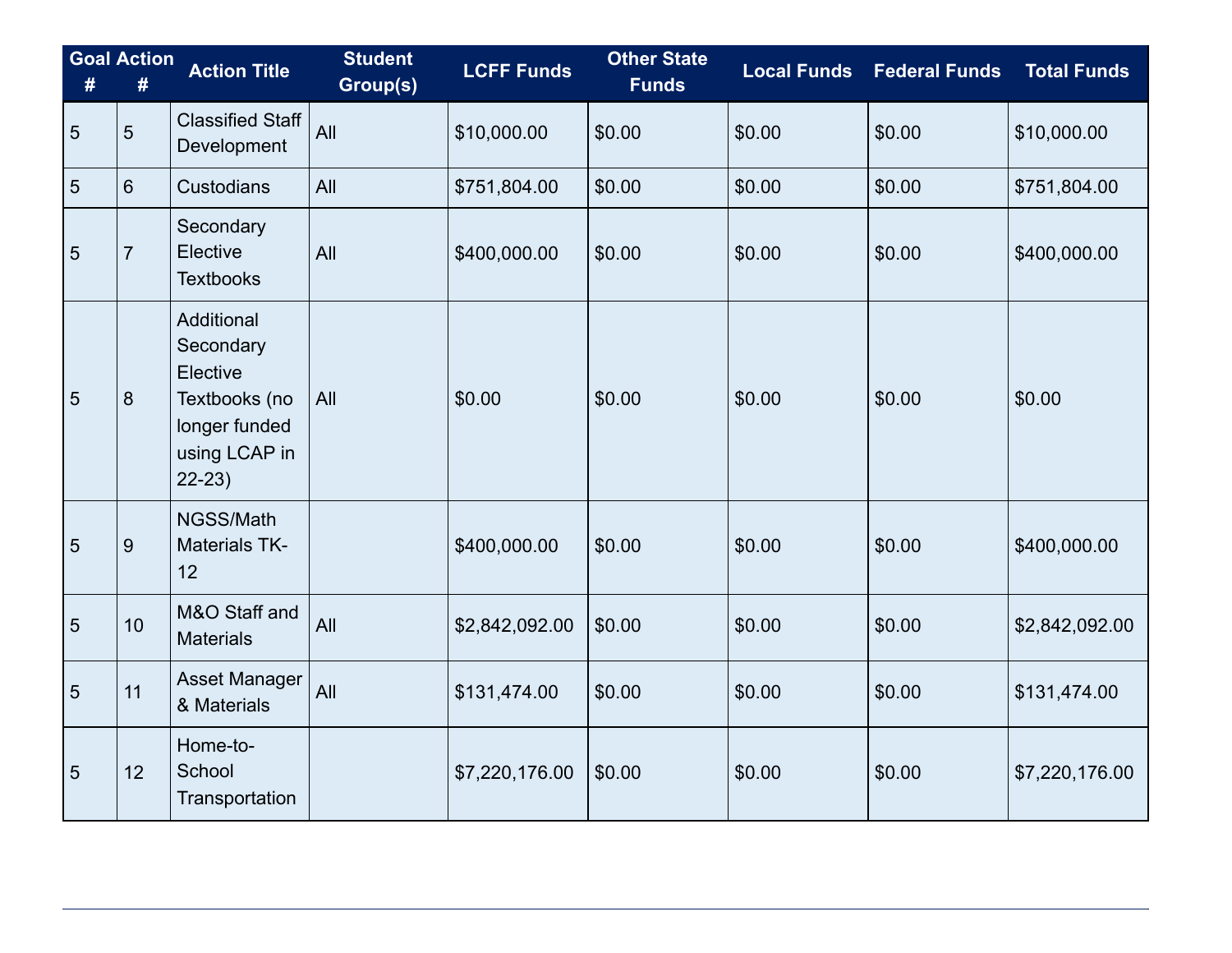| # | <b>Goal Action</b><br># | <b>Action Title</b>                                                      | <b>Student</b><br>Group(s) | <b>LCFF Funds</b> | <b>Other State</b><br><b>Funds</b> |        | <b>Local Funds</b> Federal Funds | <b>Total Funds</b> |
|---|-------------------------|--------------------------------------------------------------------------|----------------------------|-------------------|------------------------------------|--------|----------------------------------|--------------------|
| 5 | 13                      | Playground<br>Equipment (no<br>longer funded<br>using LCAP in<br>$22-23$ | All                        | \$0.00            | \$0.00                             | \$0.00 | \$0.00                           | \$0.00             |
| 5 | 14                      | Substitute<br>Costs                                                      | All                        | \$1,123,730.00    | \$0.00                             | \$0.00 | \$0.00                           | \$1,123,730.00     |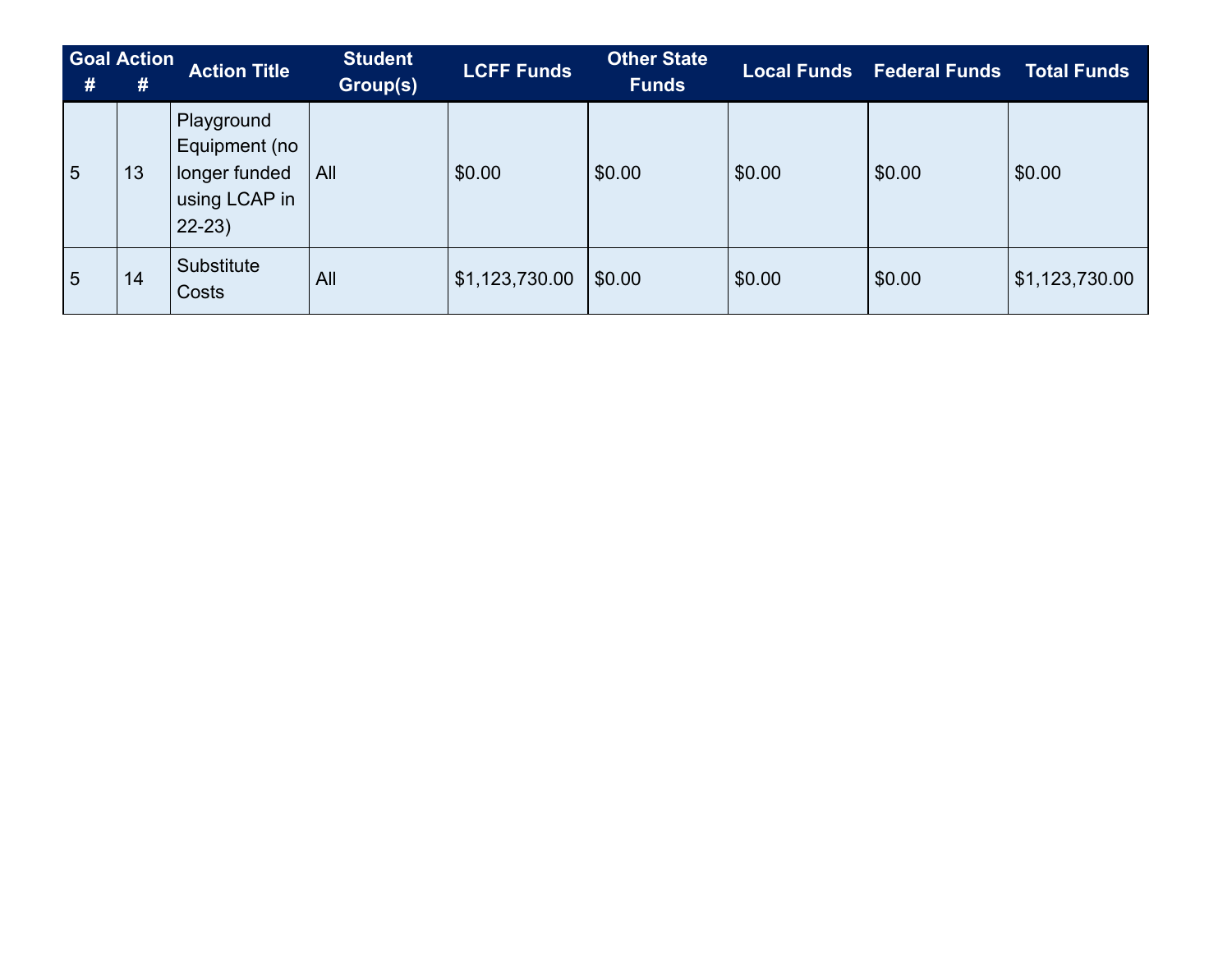## **2022-23 Contributing Actions Tables**

| 1. Projected<br><b>LCFF Base</b><br>Grant | 2. Projected<br><b>LCFF</b><br><b>Supplemental</b><br>and/or<br><b>Concentration</b><br><b>Grants</b> | 3. Projected<br><b>Percentage to</b><br>Increase or<br><b>Improve</b><br><b>Services for</b><br>the Coming<br><b>School Year (2)</b><br>divided by 1) | <b>LCFF</b><br><b>Carryover -</b><br>Percentage<br>(Percentage<br>from Prior<br>Year) | <b>Total</b><br><b>Percentage to</b><br>Increase or<br><b>Improve</b><br><b>Services for</b><br>the Coming<br><b>School Year (3)</b><br>+ Carryover %) | 4. Total<br><b>Planned</b><br><b>Contributing</b><br><b>Expenditures</b><br>(LCFF Funds) | 5. Total<br><b>Planned</b><br>Percentage of<br><b>Improved</b><br>Services (%) | <b>Planned</b><br><b>Percentage to</b><br>Increase or<br><b>Improve</b><br><b>Services for</b><br>the Coming<br><b>School Year (4)</b><br>divided by 1<br>plus 5) |
|-------------------------------------------|-------------------------------------------------------------------------------------------------------|-------------------------------------------------------------------------------------------------------------------------------------------------------|---------------------------------------------------------------------------------------|--------------------------------------------------------------------------------------------------------------------------------------------------------|------------------------------------------------------------------------------------------|--------------------------------------------------------------------------------|-------------------------------------------------------------------------------------------------------------------------------------------------------------------|
| \$193,481,550.00 \$65,275,838.00          |                                                                                                       | 33.74%                                                                                                                                                | $ 0.00\%$                                                                             | 33.74%                                                                                                                                                 | \$73,821,169.00 0.00%                                                                    |                                                                                | 0%                                                                                                                                                                |

| <b>Totals by Type</b>    | <b>Total LCFF Funds</b> | <b>Total Funds</b> |
|--------------------------|-------------------------|--------------------|
| Total:                   | \$73,821,169.00         | \$75,201,745.00    |
| <b>LEA-wide Total:</b>   | \$53,439,297.00         | \$54,008,381.00    |
| <b>Limited Total:</b>    | \$8,762,943.00          | \$9,260,320.00     |
| <b>Schoolwide Total:</b> | \$11,618,929.00         | \$11,933,044.00    |

|                    |                     |                                        |              |                            |                 | <b>Planned</b>                                           |                                 |
|--------------------|---------------------|----------------------------------------|--------------|----------------------------|-----------------|----------------------------------------------------------|---------------------------------|
| <b>Goal Action</b> |                     | <b>Contributing to</b><br>Increased or |              | <b>Unduplicated</b>        |                 | <b>Expenditures</b><br><b>for</b>                        | <b>Planned</b><br>Percentage of |
| #<br>#             | <b>Action Title</b> | <b>Improved</b><br><b>Services?</b>    | <b>Scope</b> | <b>Student</b><br>Group(s) | <b>Location</b> | <b>Contributing</b><br><b>Actions (LCFF Services (%)</b> | <b>Improved</b>                 |
|                    |                     |                                        |              |                            |                 | Funds)                                                   |                                 |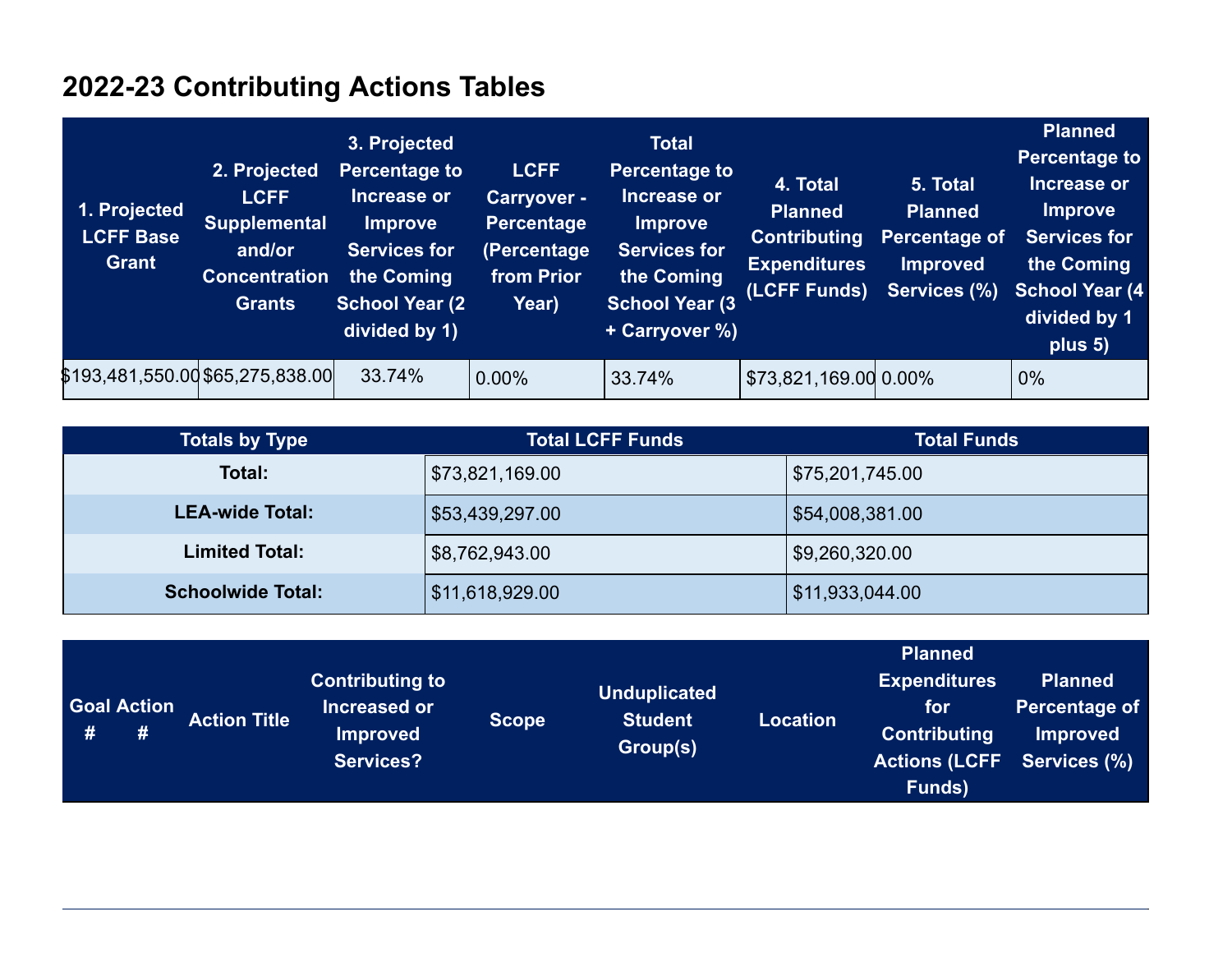|              | <b>Goal Action</b><br># | <b>Action Title</b>                                                         | <b>Contributing to</b><br><b>Increased or</b><br><b>Improved</b><br><b>Services?</b> | <b>Scope</b> | <b>Unduplicated</b><br><b>Student</b><br>Group(s) | Location            | <b>Planned</b><br><b>Expenditures</b><br>for<br><b>Contributing</b><br><b>Actions (LCFF</b><br>Funds) | <b>Planned</b><br><b>Percentage of</b><br><b>Improved</b><br>Services (%) |
|--------------|-------------------------|-----------------------------------------------------------------------------|--------------------------------------------------------------------------------------|--------------|---------------------------------------------------|---------------------|-------------------------------------------------------------------------------------------------------|---------------------------------------------------------------------------|
| $\mathbf 1$  | 1                       | English<br>Learner<br>Support:<br>Language<br>Assessment<br>Center          | Yes                                                                                  | Limited      | English<br>Learner                                | <b>All Schools</b>  | \$362,003.00                                                                                          | 0%                                                                        |
| $\mathbf{1}$ | $\overline{2}$          | English<br>Learner<br>Support:<br>Language<br>Support<br><b>Services</b>    | Yes                                                                                  | Limited      | English<br>Learner                                | <b>All Schools</b>  | \$345,580.00                                                                                          | 0%                                                                        |
| $\mathbf 1$  | $\mathfrak{S}$          | English<br>Learner<br>Support:<br>English<br><b>Learner Site</b><br>Support | Yes                                                                                  | Limited      | English<br>Learner                                | <b>All Schools</b>  | \$759,307.00                                                                                          | 0%                                                                        |
| $\mathbf{1}$ | $\overline{4}$          | English<br>Learner<br>Support:<br>Instruction and<br>Technology             | Yes                                                                                  | Limited      | English<br>Learners                               | <b>Districtwide</b> | \$185,000.00                                                                                          | 0%                                                                        |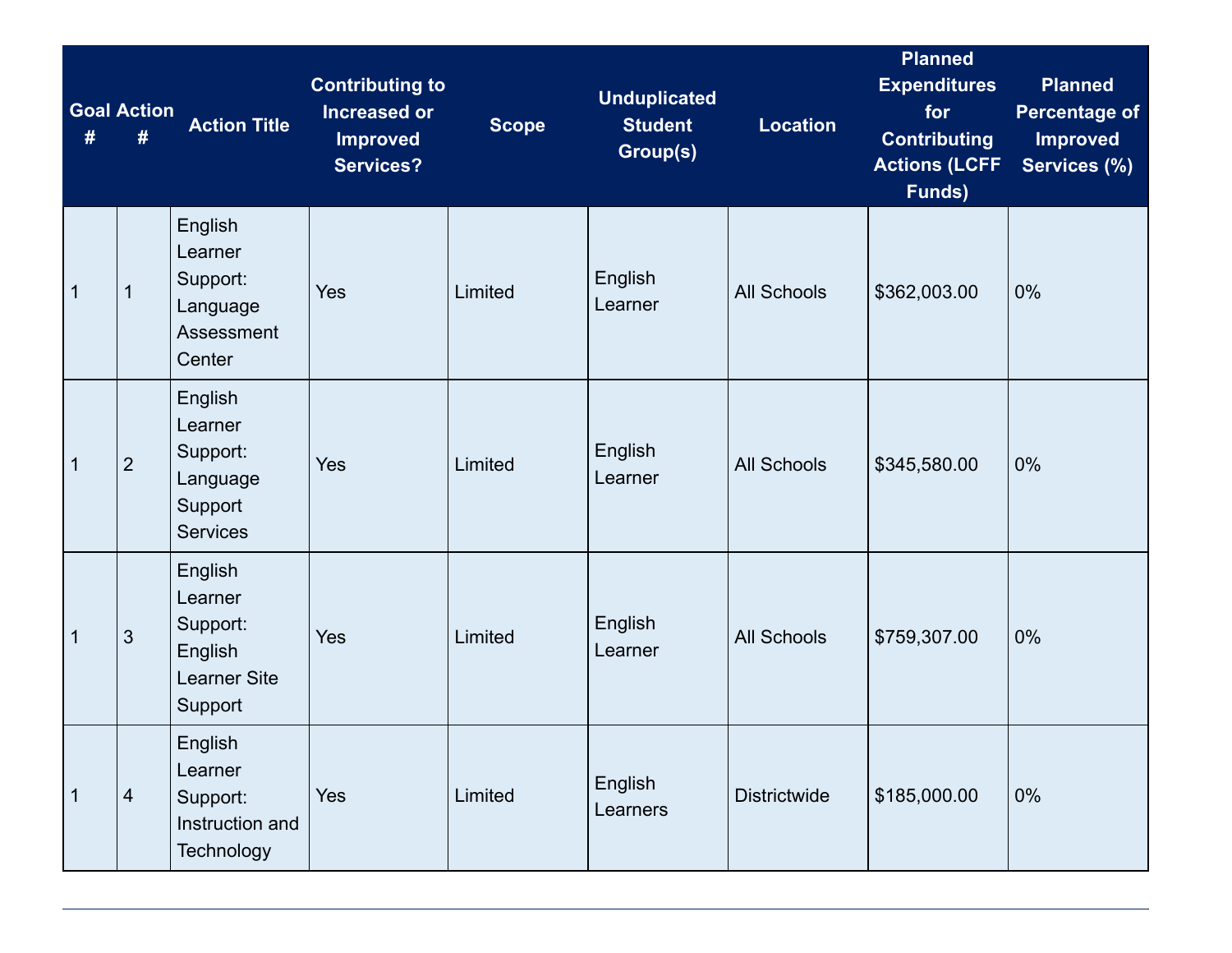|                | <b>Goal Action</b><br># | <b>Action Title</b>                                                 | <b>Contributing to</b><br><b>Increased or</b><br><b>Improved</b><br><b>Services?</b> | <b>Scope</b>    | <b>Unduplicated</b><br><b>Student</b><br>Group(s)          | <b>Location</b>                 | <b>Planned</b><br><b>Expenditures</b><br>for<br><b>Contributing</b><br><b>Actions (LCFF</b><br>Funds) | <b>Planned</b><br><b>Percentage of</b><br><b>Improved</b><br>Services (%) |
|----------------|-------------------------|---------------------------------------------------------------------|--------------------------------------------------------------------------------------|-----------------|------------------------------------------------------------|---------------------------------|-------------------------------------------------------------------------------------------------------|---------------------------------------------------------------------------|
| $\overline{1}$ | 5                       | English<br>Learner<br>Support: Dual<br>Immersion                    | Yes                                                                                  | <b>LEA-wide</b> | Low Income,<br>English<br>Learner                          | Specific<br><b>School Sites</b> | \$12,500.00                                                                                           | 0%                                                                        |
| $\mathbf 1$    | 6                       | English<br>Learner<br>Support: I-<br><b>Station</b><br>License      | Yes                                                                                  | LEA-wide        | Low Income,<br>English<br>Learner                          | Specific<br><b>School Sites</b> | \$25,000.00                                                                                           | 0%                                                                        |
| $\mathbf{1}$   | $\overline{7}$          | English<br>Learner<br>Support: Dual<br>Immersion<br><b>Teachers</b> | Yes                                                                                  | <b>LEA-wide</b> | Low Income,<br>English<br>Learner                          | Specific<br><b>Schools</b>      | \$3,732,605.00                                                                                        | 0%                                                                        |
| $\mathbf{1}$   | 11                      | <b>Student</b><br>Technology: 1<br>to 1 student<br>devices          | Yes                                                                                  | Limited         | Low Income,<br>English<br>Learners,<br><b>Foster Youth</b> | All schools                     | \$5,557,438.00                                                                                        | 0%                                                                        |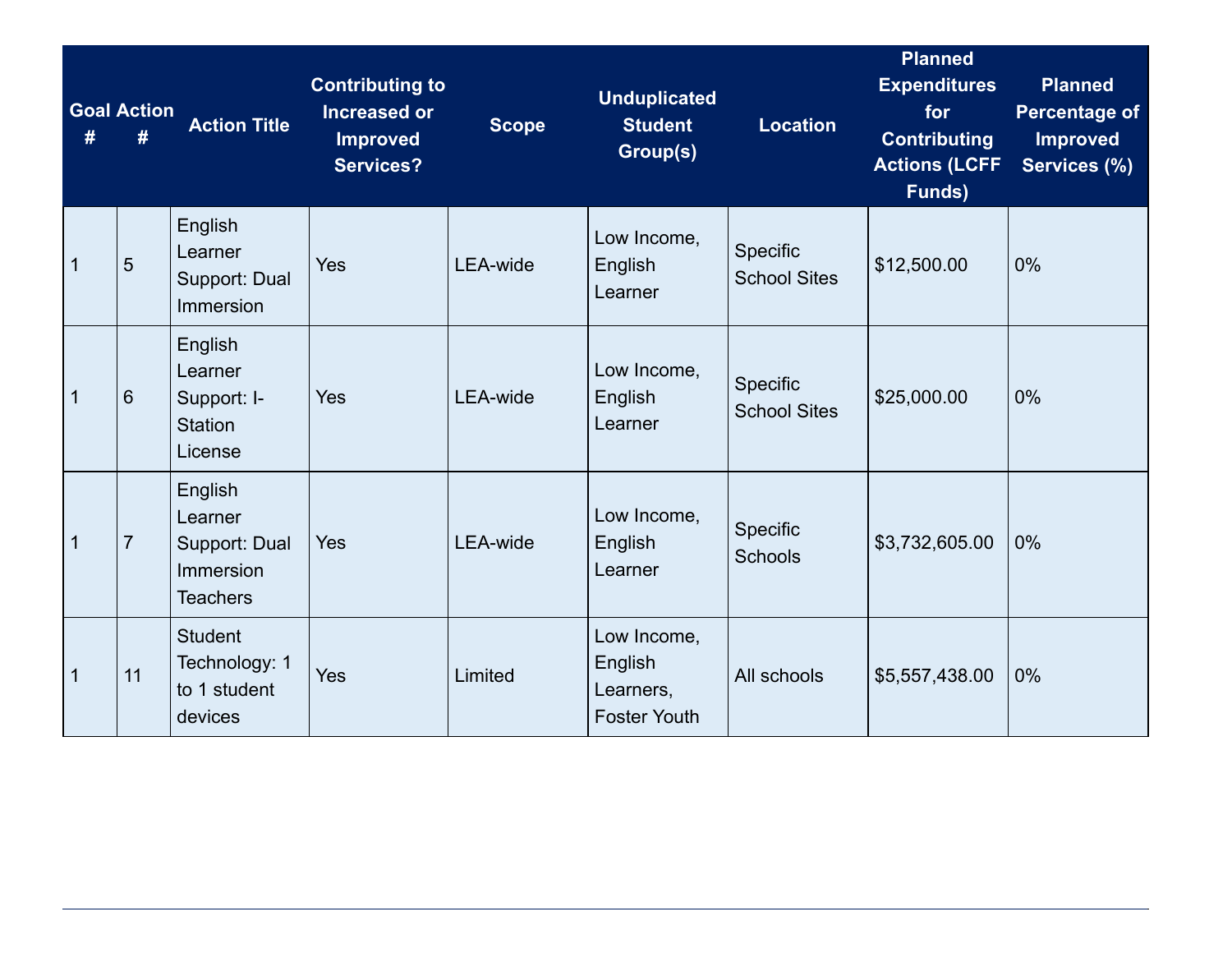|              | <b>Goal Action</b><br># | <b>Action Title</b>                                                                                | <b>Contributing to</b><br><b>Increased or</b><br><b>Improved</b><br><b>Services?</b> | <b>Scope</b> | <b>Unduplicated</b><br><b>Student</b><br>Group(s) | <b>Location</b>                                          | <b>Planned</b><br><b>Expenditures</b><br>for<br><b>Contributing</b><br><b>Actions (LCFF</b><br>Funds) | <b>Planned</b><br><b>Percentage of</b><br><b>Improved</b><br>Services (%) |
|--------------|-------------------------|----------------------------------------------------------------------------------------------------|--------------------------------------------------------------------------------------|--------------|---------------------------------------------------|----------------------------------------------------------|-------------------------------------------------------------------------------------------------------|---------------------------------------------------------------------------|
| $\mathbf{1}$ | 12                      | Career<br><b>Technical</b><br>Education/Linked<br>Learning<br>(CTE/LL): Site<br>Pathway<br>support | Yes                                                                                  | Schoolwide   | Low Income                                        | All<br>Comprehensive \$162,000.00<br><b>High Schools</b> |                                                                                                       | 0%                                                                        |
| $\mathbf 1$  | 13                      | CTE/LL: Work-<br>based learning                                                                    | Yes                                                                                  | Schoolwide   | Low Income                                        | All<br>Comprehensive \$341,423.00<br><b>High Schools</b> |                                                                                                       | 0%                                                                        |
| $\mathbf{1}$ | 14                      | CTE/LL:<br>Pathway<br>Promotion                                                                    | Yes                                                                                  | Schoolwide   | Low Income                                        | All<br>Comprehensive \$30,000.00<br><b>High Schools</b>  |                                                                                                       | 0%                                                                        |
| $\mathbf 1$  | 15                      | CTE/LL:<br>Professional<br>Development                                                             | Yes                                                                                  | Schoolwide   | Low Income                                        | <b>High Schools</b>                                      | \$30,000.00                                                                                           | 0%                                                                        |
| $\mathbf{1}$ | 16                      | CTE/LL:<br>Curriculum<br>Program<br>Specialist                                                     | Yes                                                                                  | Schoolwide   | Low Income                                        | <b>High Schools</b>                                      | \$141,496.00                                                                                          | 0%                                                                        |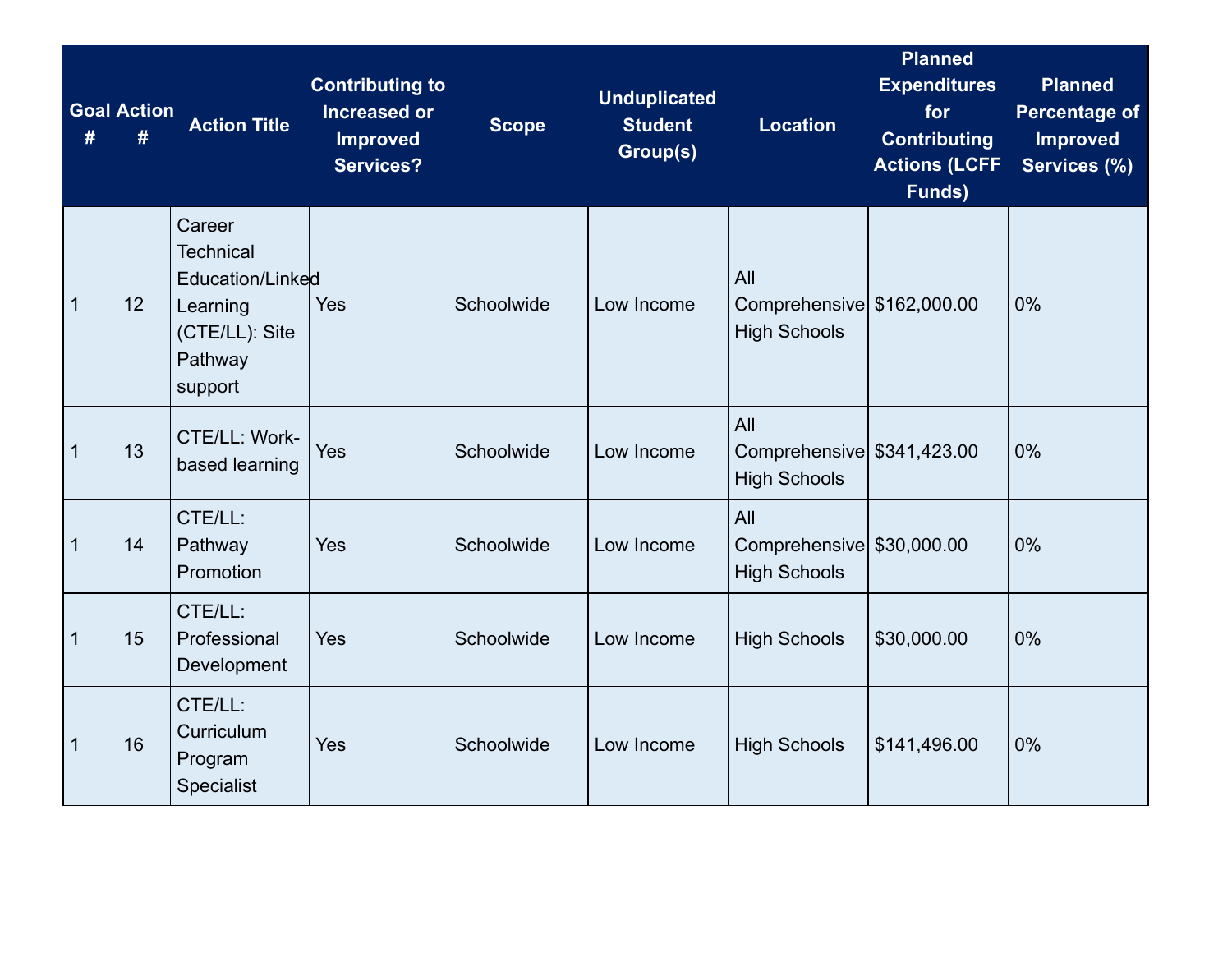|              | <b>Goal Action</b><br># | <b>Action Title</b>                                                                           | <b>Contributing to</b><br><b>Increased or</b><br><b>Improved</b><br><b>Services?</b> | <b>Scope</b>    | <b>Unduplicated</b><br><b>Student</b><br>Group(s)  | <b>Location</b>                                         | <b>Planned</b><br><b>Expenditures</b><br>for<br><b>Contributing</b><br><b>Actions (LCFF</b><br>Funds) | <b>Planned</b><br><b>Percentage of</b><br><b>Improved</b><br>Services (%) |
|--------------|-------------------------|-----------------------------------------------------------------------------------------------|--------------------------------------------------------------------------------------|-----------------|----------------------------------------------------|---------------------------------------------------------|-------------------------------------------------------------------------------------------------------|---------------------------------------------------------------------------|
| $\mathbf 1$  | 17                      | Career<br><b>Technical</b><br>Education:<br><b>ROP Program</b>                                | Yes                                                                                  | <b>LEA-wide</b> | Low Income,<br>English<br>Learner, Foster<br>Youth | All High<br><b>Schools</b>                              | \$5,254,332.00                                                                                        | 0%                                                                        |
| $\mathbf 1$  | 18                      | Advancement<br>Via Individual<br>Determination<br>(AVID): Site<br>Support                     | Yes                                                                                  | Schoolwide      | Low Income,<br>English<br>Learner                  | Middle & High<br>Schools,<br>Jurupa Vista<br>Elementary | \$680,212.00                                                                                          | 0%                                                                        |
| $\mathbf 1$  | 19                      | <b>AVID: PSAT</b><br>Testing for 8th<br>grade                                                 | Yes                                                                                  | Schoolwide      | Low Income                                         | <b>All Middle</b><br><b>Schools</b>                     | \$25,000.00                                                                                           | 0%                                                                        |
| $\mathbf{1}$ | 20                      | <b>AVID: AVID</b><br><b>Teachers</b>                                                          | Yes                                                                                  | Schoolwide      | Low Income,<br>English<br>Learner                  | Specific<br><b>Schools</b>                              | \$1,343,333.00                                                                                        | 0%                                                                        |
| $\mathbf{1}$ | 21                      | Gifted and<br><b>Talented</b><br>Education<br>$(GATE)$ :<br><b>Teacher</b><br><b>Stipends</b> | Yes                                                                                  | LEA-wide        | Low Income,<br>English<br>Learner                  | <b>All Elementary</b><br><b>Schools</b>                 | \$48,638.00                                                                                           | 0%                                                                        |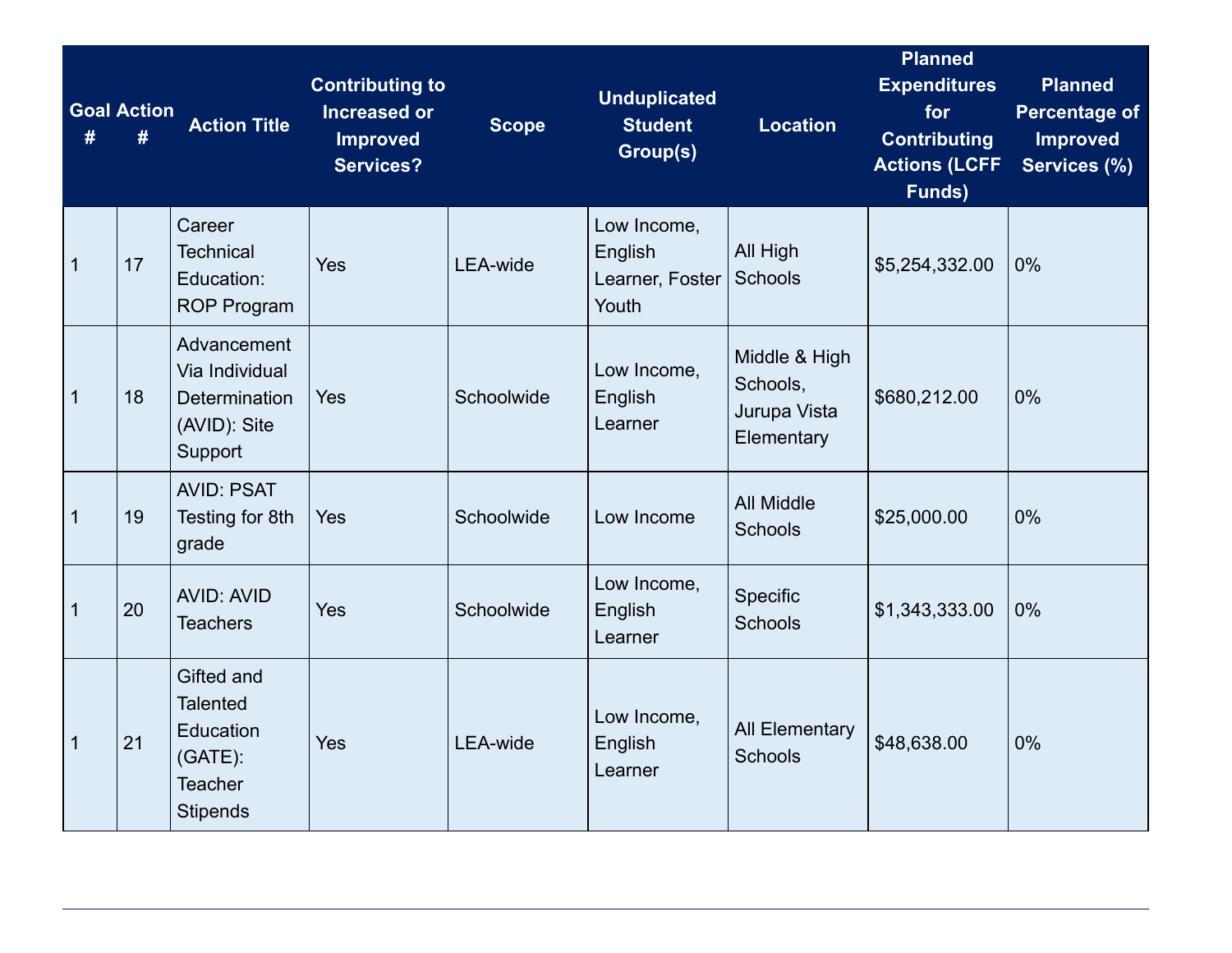|              | <b>Goal Action</b><br># | <b>Action Title</b>                                            | <b>Contributing to</b><br><b>Increased or</b><br><b>Improved</b><br><b>Services?</b> | <b>Scope</b>    | <b>Unduplicated</b><br><b>Student</b><br>Group(s)  | <b>Location</b>                         | <b>Planned</b><br><b>Expenditures</b><br>for<br><b>Contributing</b><br><b>Actions (LCFF</b><br>Funds) | <b>Planned</b><br><b>Percentage of</b><br><b>Improved</b><br>Services (%) |
|--------------|-------------------------|----------------------------------------------------------------|--------------------------------------------------------------------------------------|-----------------|----------------------------------------------------|-----------------------------------------|-------------------------------------------------------------------------------------------------------|---------------------------------------------------------------------------|
| $\mathbf{1}$ | 22                      | GATE:<br>Teacher<br>Conferences                                | Yes                                                                                  | <b>LEA-wide</b> | Low Income,<br>English<br>Learner                  | <b>All Elementary</b><br><b>Schools</b> | \$7,000.00                                                                                            | 0%                                                                        |
| $\mathbf{1}$ | 23                      | GATE:<br>Elementary<br><b>Site GATE</b><br><b>Funds</b>        | Yes                                                                                  | <b>LEA-wide</b> | Low Income,<br>English<br>Learner                  | <b>All Elementary</b><br><b>Schools</b> | \$46,085.00                                                                                           | 0%                                                                        |
| $\mathbf{1}$ | 24                      | <b>GATE: Middle</b><br><b>School Site</b><br><b>GATE</b> funds | Yes                                                                                  | <b>LEA-wide</b> | Low Income                                         | <b>All Middle</b><br><b>Schools</b>     | \$40,000.00                                                                                           | 0%                                                                        |
| $\mathbf 1$  | 25                      | <b>GATE: AP</b><br>Testing<br>Support                          | Yes                                                                                  | <b>LEA-wide</b> | Low Income,<br>English<br>Learner                  | <b>High Schools</b>                     | \$15,000.00                                                                                           | 0%                                                                        |
| $\mathbf{1}$ | 26                      | Library: Middle<br>School<br>Librarians (4)                    | Yes                                                                                  | Schoolwide      | Low Income,<br>English<br>Learner, Foster<br>Youth | <b>All Middle</b><br>Schools            | \$558,237.00                                                                                          | 0%                                                                        |
| $\mathbf{1}$ | 27                      | Library: Library<br>Media<br><b>Technicians</b>                | Yes                                                                                  | <b>LEA-wide</b> | Low Income,<br>English<br>Learner, Foster<br>Youth | <b>All Schools</b>                      | \$1,880,088.00                                                                                        | 0%                                                                        |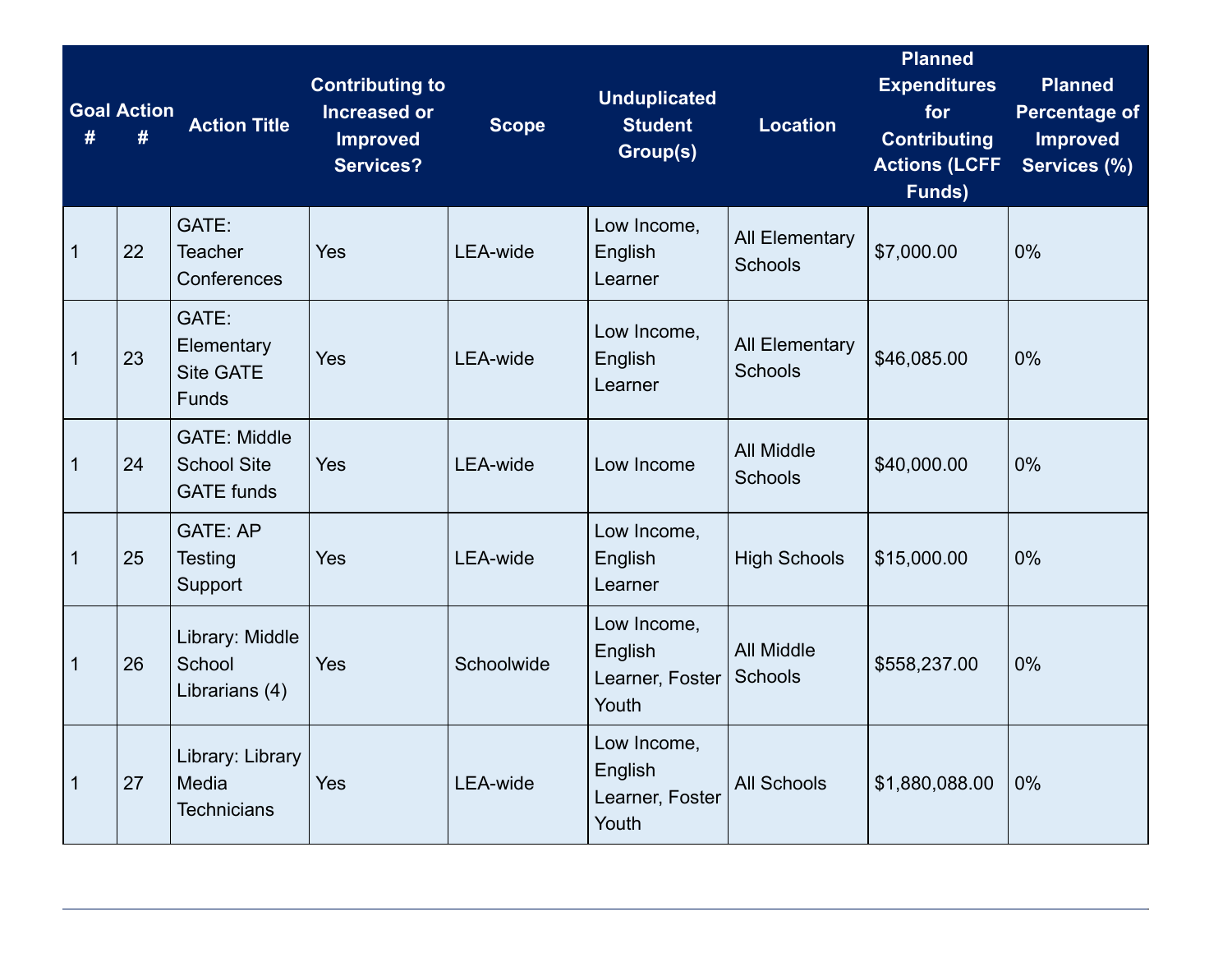| #           | <b>Goal Action</b><br># | <b>Action Title</b>                                                                | <b>Contributing to</b><br><b>Increased or</b><br><b>Improved</b><br><b>Services?</b> | <b>Scope</b>    | <b>Unduplicated</b><br><b>Student</b><br>Group(s)          | <b>Location</b>                                                                                                               | <b>Planned</b><br><b>Expenditures</b><br>for<br><b>Contributing</b><br><b>Actions (LCFF</b><br>Funds) | <b>Planned</b><br><b>Percentage of</b><br><b>Improved</b><br>Services (%) |
|-------------|-------------------------|------------------------------------------------------------------------------------|--------------------------------------------------------------------------------------|-----------------|------------------------------------------------------------|-------------------------------------------------------------------------------------------------------------------------------|-------------------------------------------------------------------------------------------------------|---------------------------------------------------------------------------|
| 1           | 28                      | Library: K-12<br>Library<br>Support                                                | Yes                                                                                  | <b>LEA-wide</b> | Low Income,<br>English<br>Learner, Foster<br>Youth         | <b>All Schools</b>                                                                                                            | \$350,000.00                                                                                          | 0%                                                                        |
| $\mathbf 1$ | 29                      | Library: Books<br>in English &<br>Spanish                                          | Yes                                                                                  | Limited         | English<br>Learner                                         | <b>All Schools</b>                                                                                                            | \$600,000.00                                                                                          | 0%                                                                        |
| 1           | 30                      | <b>Visual and</b><br>Performing<br>Arts (VAPA):<br>Elementary<br><b>VAPA Funds</b> | Yes                                                                                  | Schoolwide      | Low Income                                                 | Elementary<br><b>Schools</b>                                                                                                  | \$100,000.00                                                                                          | 0%                                                                        |
| 1           | 31                      | VAPA:<br>Elementary<br>Expanded<br>Learning<br>Teachers (9)                        | Yes                                                                                  | Schoolwide      | Low Income,<br>English<br>Learners,<br><b>Foster Youth</b> | Elementary<br>Schools:<br>Birney, Wilson,<br>Lincoln,<br>McKinley,<br>Rogers, Grant,<br>Smith,<br>Zimmerman,<br>and Crestmore | \$1,359,427.00                                                                                        | 0%                                                                        |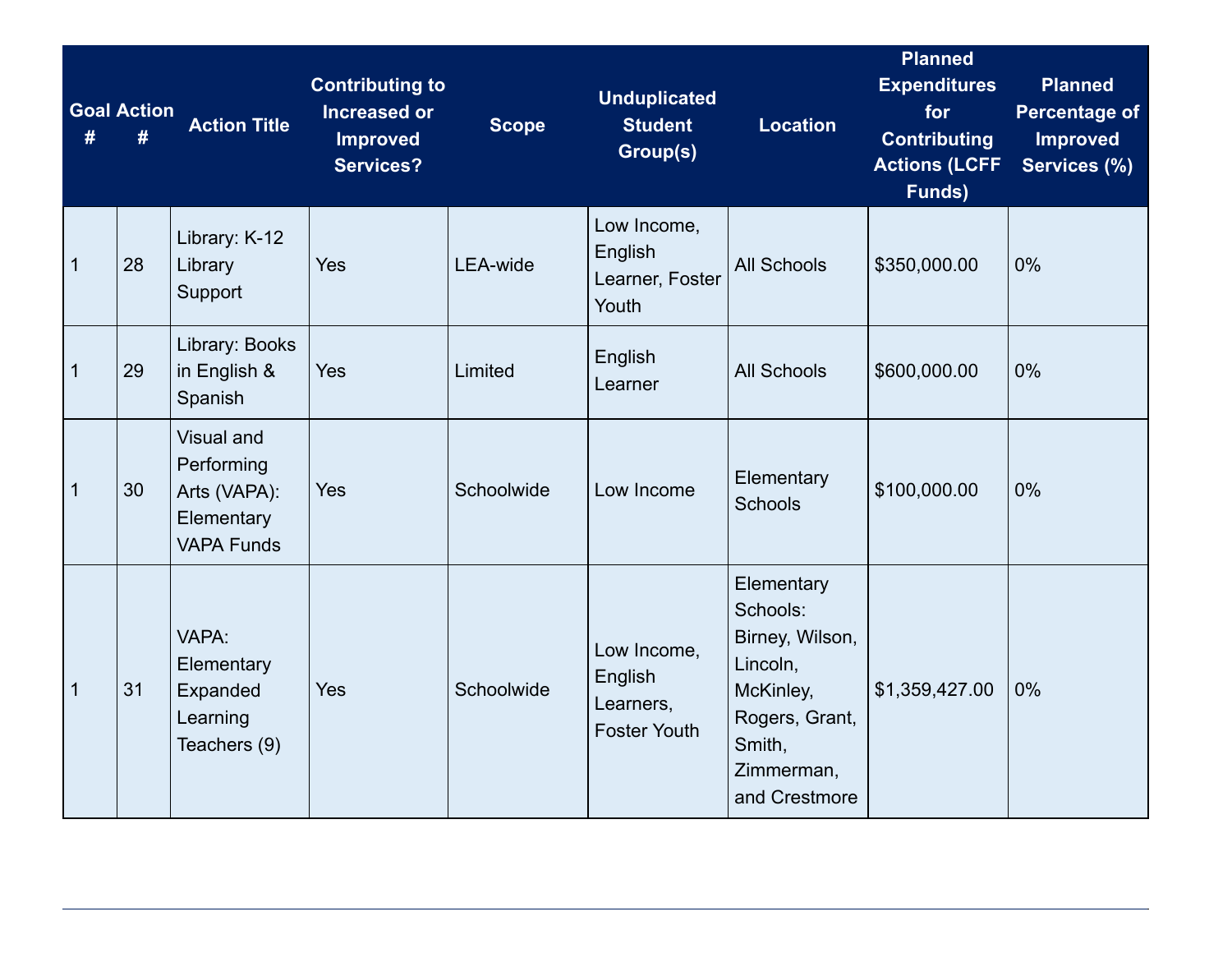| #            | <b>Goal Action</b><br># | <b>Action Title</b>                                                                                                     | <b>Contributing to</b><br><b>Increased or</b><br><b>Improved</b><br><b>Services?</b> | <b>Scope</b>    | <b>Unduplicated</b><br><b>Student</b><br>Group(s)  | <b>Location</b>                                                                                      | <b>Planned</b><br><b>Expenditures</b><br>for<br><b>Contributing</b><br><b>Actions (LCFF</b><br>Funds) | <b>Planned</b><br><b>Percentage of</b><br><b>Improved</b><br>Services (%) |
|--------------|-------------------------|-------------------------------------------------------------------------------------------------------------------------|--------------------------------------------------------------------------------------|-----------------|----------------------------------------------------|------------------------------------------------------------------------------------------------------|-------------------------------------------------------------------------------------------------------|---------------------------------------------------------------------------|
| $\mathbf{1}$ | 32                      | VAPA: High<br>School and<br>Middle School<br><b>VAPA Support</b>                                                        | Yes                                                                                  | Schoolwide      | Low Income                                         | Middle & High<br><b>Schools</b>                                                                      | \$230,000.00                                                                                          | 0%                                                                        |
| $\mathbf{1}$ | 33                      | English<br>Learner<br>Support:<br><b>Bilingual</b><br>Instructional<br><b>Assistants</b><br>(new action for<br>2022-23) | Yes                                                                                  | Limited         | English<br>Learners                                | <b>Birney Grand</b><br>Terrace, and<br><b>Grimes</b><br>Elementary,<br>and Joe Baca<br>Middle School | \$237,707.00                                                                                          | 0%                                                                        |
| $\mathbf 1$  | 34                      | VAPA: Band<br>and Music<br><b>Teachers</b>                                                                              | Yes                                                                                  | <b>LEA-wide</b> | Low Income,<br>English<br>Learner, Foster<br>Youth | <b>All Schools</b>                                                                                   | \$736,677.00                                                                                          | 0%                                                                        |
| $\mathbf{1}$ | 35                      | <b>VAPA: Site</b><br><b>Band Support</b>                                                                                | Yes                                                                                  | <b>LEA-wide</b> | Low Income                                         | <b>All Schools</b>                                                                                   | \$236,000.00                                                                                          | 0%                                                                        |
| $\mathbf 1$  | 36                      | VAPA:<br><b>NJROTC</b><br>Support                                                                                       | Yes                                                                                  | Schoolwide      | Low Income                                         | <b>Specific High</b><br><b>Schools</b>                                                               | \$10,000.00                                                                                           | 0%                                                                        |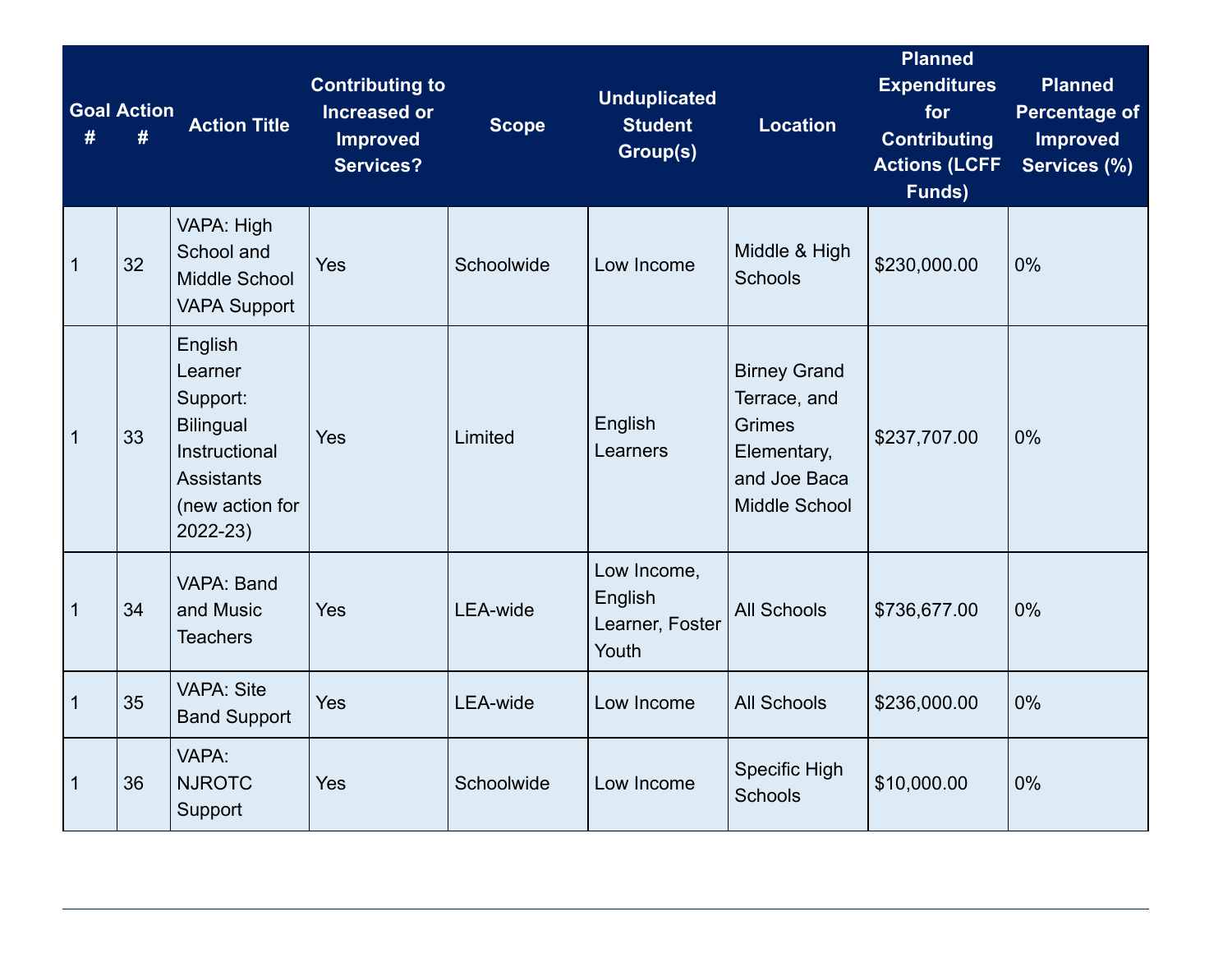| #              | <b>Goal Action</b><br># | <b>Action Title</b>                                                                        | <b>Contributing to</b><br><b>Increased or</b><br><b>Improved</b><br><b>Services?</b> | <b>Scope</b>    | <b>Unduplicated</b><br><b>Student</b><br>Group(s)   | <b>Location</b>                     | <b>Planned</b><br><b>Expenditures</b><br>for<br><b>Contributing</b><br><b>Actions (LCFF</b><br>Funds) | <b>Planned</b><br><b>Percentage of</b><br><b>Improved</b><br>Services (%) |
|----------------|-------------------------|--------------------------------------------------------------------------------------------|--------------------------------------------------------------------------------------|-----------------|-----------------------------------------------------|-------------------------------------|-------------------------------------------------------------------------------------------------------|---------------------------------------------------------------------------|
| $\mathbf{1}$   | 37                      | <b>Student Field</b><br><b>Trips</b>                                                       | Yes                                                                                  | <b>LEA-wide</b> | Low Income,<br>English<br>Learner, Foster<br>Yout   | <b>All Schools</b>                  | \$148,263.00                                                                                          | 0%                                                                        |
| $\mathbf 1$    | 38                      | Athletics:<br><b>Middle School</b><br>and Alternative<br>Ed Intramural<br><b>Athletics</b> | Yes                                                                                  | Schoolwide      | Low Income                                          | <b>All Middle</b><br><b>Schools</b> | \$130,000.00                                                                                          | 0%                                                                        |
| $\mathbf 1$    | 42                      | <b>District Design</b><br>Plan<br>implementation                                           | Yes                                                                                  | <b>LEA-wide</b> | low income,<br>English<br>learners, foster<br>youth | <b>LEA-wide</b>                     | \$200,000.00                                                                                          | 0%                                                                        |
| $\overline{2}$ | $\mathbf{1}$            | English<br>Language Arts<br>(ELA): MS<br><b>ELA Support</b><br><b>Teachers</b>             | Yes                                                                                  | <b>LEA-wide</b> | Low Income,<br>English<br>Learner, Foster<br>Youth  | <b>All Middle</b><br><b>Schools</b> | \$500,175.00                                                                                          | 0%                                                                        |
| $\overline{2}$ | $\overline{2}$          | ELA: HS ELA<br>Support<br><b>Teachers</b>                                                  | Yes                                                                                  | <b>LEA-wide</b> | Low Income,<br>English<br>Learner, Foster<br>Youth  | All High<br><b>Schools</b>          | \$217,699.00                                                                                          | 0%                                                                        |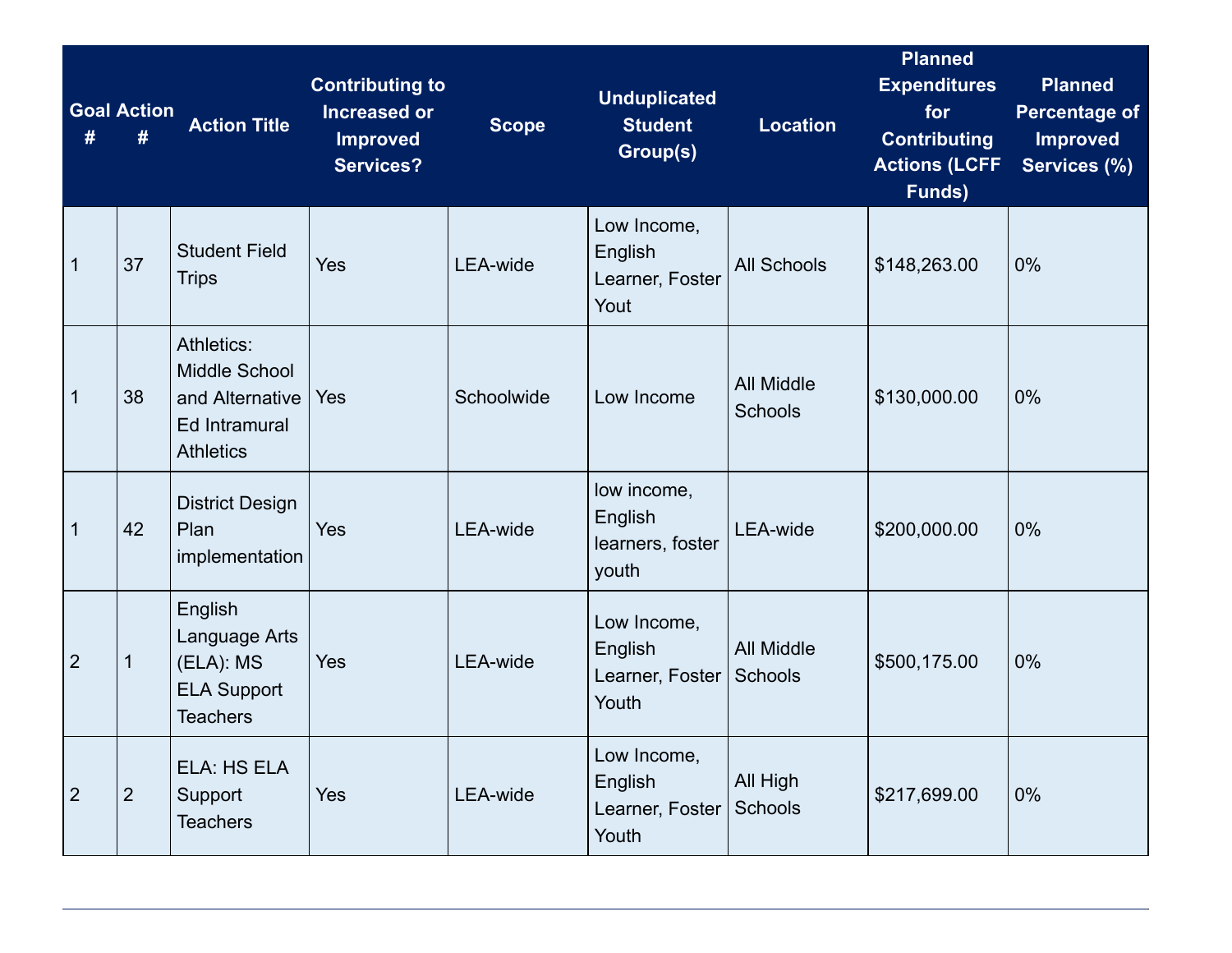| #              | <b>Goal Action</b><br># | <b>Action Title</b>                                                                                                | <b>Contributing to</b><br><b>Increased or</b><br><b>Improved</b><br><b>Services?</b> | <b>Scope</b>    | <b>Unduplicated</b><br><b>Student</b><br>Group(s)  | <b>Location</b>              | <b>Planned</b><br><b>Expenditures</b><br>for<br><b>Contributing</b><br><b>Actions (LCFF</b><br>Funds) | <b>Planned</b><br><b>Percentage of</b><br><b>Improved</b><br>Services (%) |
|----------------|-------------------------|--------------------------------------------------------------------------------------------------------------------|--------------------------------------------------------------------------------------|-----------------|----------------------------------------------------|------------------------------|-------------------------------------------------------------------------------------------------------|---------------------------------------------------------------------------|
| $\overline{2}$ | 3                       | ELA: HS ELA<br><b>TOA's</b>                                                                                        | Yes                                                                                  | Schoolwide      | Low Income,<br>English<br>Learner, Foster<br>Youth | All High<br>Schools          | \$375,068.00                                                                                          | 0%                                                                        |
| $\overline{2}$ | $\overline{4}$          | English<br>Language Arts<br>(ELA)<br><b>Curriculum</b><br>Program<br>Specialist (no<br>longer in LCAP<br>in 22-23) | Yes                                                                                  | <b>LEA-wide</b> | Low Income,<br>English<br>Learner, Foster<br>Youth | <b>LEA-wide</b>              | \$0.00                                                                                                | 0%                                                                        |
| $\overline{2}$ | $5\phantom{.0}$         | <b>Mathematics</b><br>(Math): MS<br><b>Math Support</b><br><b>Teachers</b>                                         | Yes                                                                                  | LEA-wide        | Low Income,<br>English<br>Learner, Foster<br>Youth | <b>All Middle</b><br>Schools | \$490,493.00                                                                                          | 0%                                                                        |
| $\overline{2}$ | 6                       | Math: HS Math<br>Support<br><b>Teachers</b>                                                                        | Yes                                                                                  | <b>LEA-wide</b> | Low Income,<br>English<br>Learner, Foster<br>Youth | All High<br>Schools          | \$383,321.00                                                                                          | 0%                                                                        |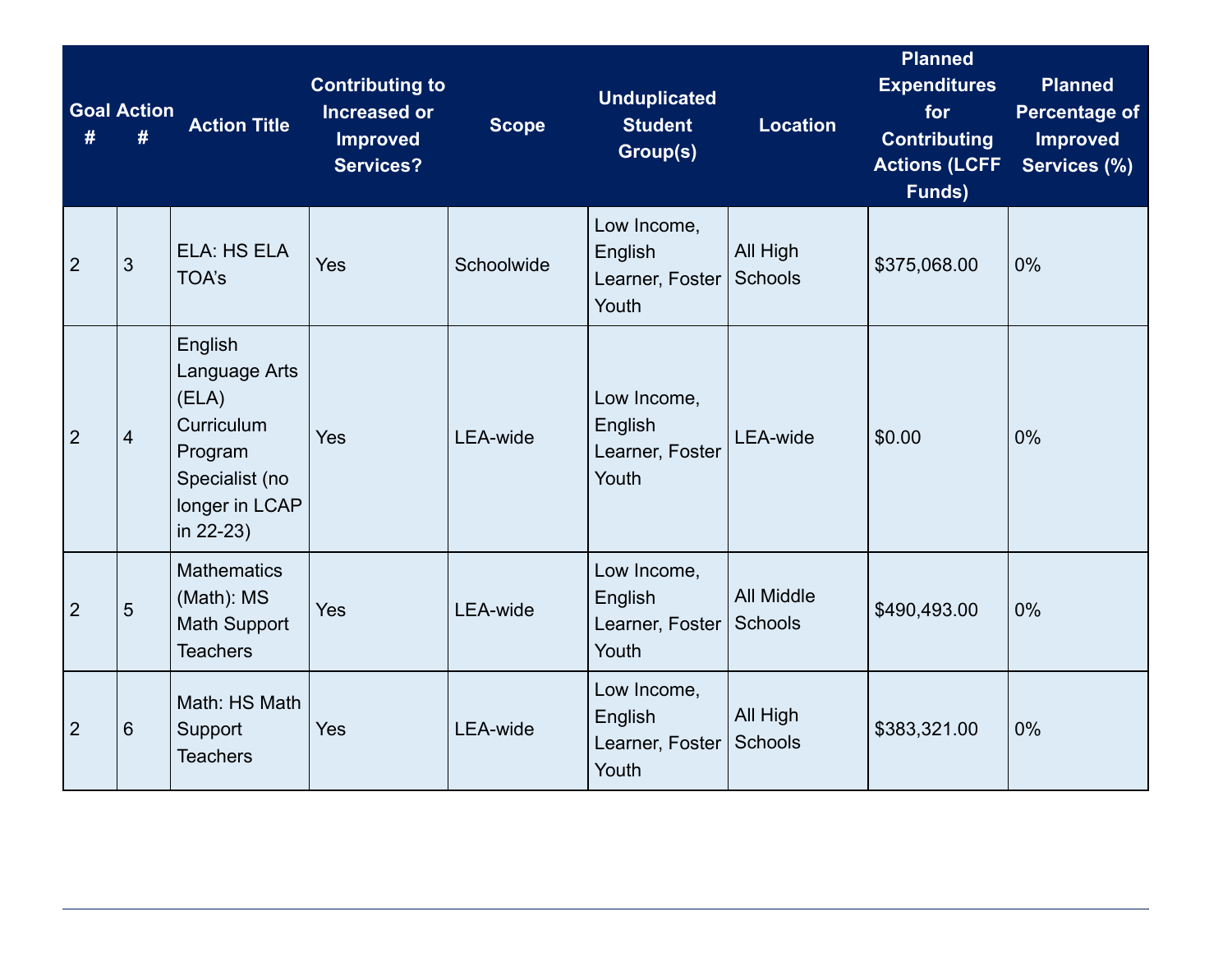| #              | <b>Goal Action</b><br># | <b>Action Title</b>                                            | <b>Contributing to</b><br><b>Increased or</b><br><b>Improved</b><br><b>Services?</b> | <b>Scope</b>    | <b>Unduplicated</b><br><b>Student</b><br>Group(s)  | <b>Location</b>                         | <b>Planned</b><br><b>Expenditures</b><br>for<br><b>Contributing</b><br><b>Actions (LCFF</b><br>Funds) | <b>Planned</b><br><b>Percentage of</b><br><b>Improved</b><br>Services (%) |
|----------------|-------------------------|----------------------------------------------------------------|--------------------------------------------------------------------------------------|-----------------|----------------------------------------------------|-----------------------------------------|-------------------------------------------------------------------------------------------------------|---------------------------------------------------------------------------|
| $\overline{2}$ | $\overline{7}$          | Math: HS Math<br><b>TOA's</b>                                  | Yes                                                                                  | Schoolwide      | Low Income,<br>English<br>Learner, Foster<br>Youth | All High<br><b>Schools</b>              | \$383,320.00                                                                                          | 0%                                                                        |
| $\overline{2}$ | 8                       | Summer<br>School (SS):<br>Instructional<br><b>Materials</b>    | Yes                                                                                  | <b>LEA-wide</b> | Low Income,<br>English<br>Learner, Foster<br>Youth | Middle & High<br><b>Schools</b>         | \$25,000.00                                                                                           | 0%                                                                        |
| $\overline{2}$ | 9                       | Summer<br>School (SS):<br>Salaries and<br><b>Benefits</b>      | Yes                                                                                  | <b>LEA-wide</b> | Low Income,<br>English<br>Learner, Foster<br>Youth | Middle & High<br><b>Schools</b>         | \$1,075,000.00                                                                                        | 0%                                                                        |
| $\overline{2}$ | 10 <sup>1</sup>         | Elementary<br>TOA's: One<br>per site (18)                      | Yes                                                                                  | <b>LEA-wide</b> | Low Income,<br>English<br>Learner, Foster<br>Youth | <b>All Elementary</b><br><b>Schools</b> | \$2,604,268.00                                                                                        | 0%                                                                        |
| $\overline{2}$ | 11                      | Elementary<br>TOA's:<br>training,<br>supplies and<br>equipment | Yes                                                                                  | <b>LEA-wide</b> | Low Income,<br>English<br>Learner, Foster<br>Youth | <b>All Elementary</b><br>Schools        | \$414,984.00                                                                                          | 0%                                                                        |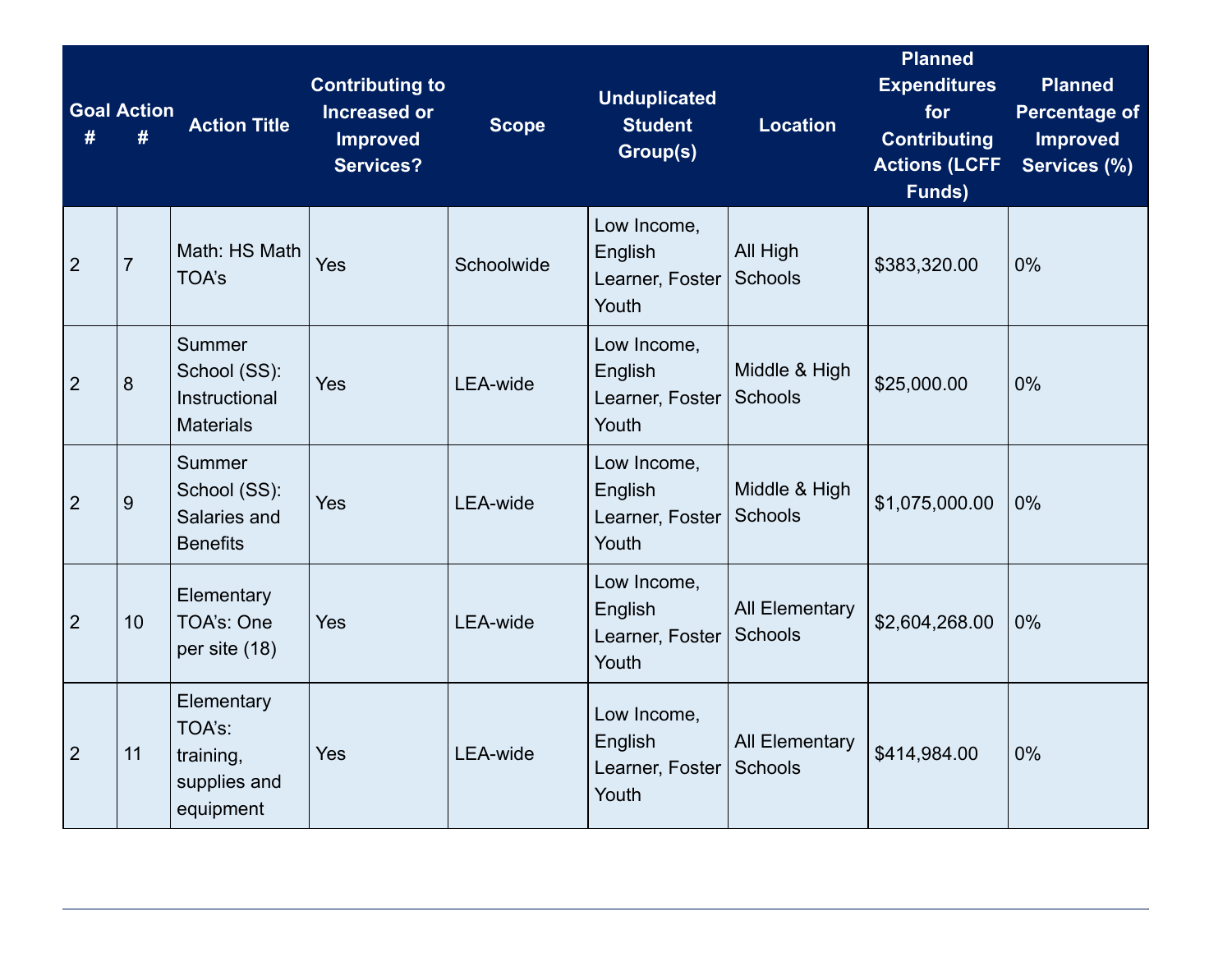|                | <b>Goal Action</b> | <b>Action Title</b>                                                        | <b>Contributing to</b><br><b>Increased or</b><br><b>Improved</b><br><b>Services?</b> | <b>Scope</b>    | <b>Unduplicated</b><br><b>Student</b><br>Group(s)  | <b>Location</b>                                         | <b>Planned</b><br><b>Expenditures</b><br>for<br><b>Contributing</b><br><b>Actions (LCFF</b><br>Funds) | <b>Planned</b><br><b>Percentage of</b><br><b>Improved</b><br>Services (%) |
|----------------|--------------------|----------------------------------------------------------------------------|--------------------------------------------------------------------------------------|-----------------|----------------------------------------------------|---------------------------------------------------------|-------------------------------------------------------------------------------------------------------|---------------------------------------------------------------------------|
| $\overline{2}$ | 12                 | Literacy:<br><b>DIBELS</b><br><b>Amplify Online</b>                        | Yes                                                                                  | <b>LEA-wide</b> | Low Income,<br>English<br>Learner, Foster<br>Youth | <b>All Elementary</b><br>Schools,<br>Grades K-1<br>only | \$206,241.00                                                                                          | 0%                                                                        |
| $\overline{2}$ | 13                 | <b>MS MESA:</b><br><b>MESA</b><br>Teachers (4)                             | Yes                                                                                  | Schoolwide      | Low Income,<br>English<br>Learner                  | <b>All Middle</b><br><b>Schools</b>                     | \$469,975.00                                                                                          | 0%                                                                        |
| $\overline{2}$ | 14                 | <b>MS MESA:</b><br>Instructional<br>materials                              | Yes                                                                                  | Schoolwide      | Low Income,<br>English<br>Learner                  | <b>All Middle</b><br><b>Schools</b>                     | \$30,000.00                                                                                           | 0%                                                                        |
| $\overline{2}$ | 15                 | Technology:<br>Curriculum<br>Program<br>Specialists (4)                    | Yes                                                                                  | <b>LEA-wide</b> | Low<br>Income, English<br>Learner, Foster<br>Youth | <b>All Schools</b>                                      | \$650,750.00                                                                                          | 0%                                                                        |
| $\overline{2}$ | 16                 | Technology:<br>Technology<br><b>Support Staff</b>                          | Yes                                                                                  | LEA-wide        | Low Income,<br>English<br>Learner, Foster<br>Youth | <b>All Schools</b>                                      | \$2,824,012.00                                                                                        | 0%                                                                        |
| $\overline{2}$ | 18                 | <b>Teacher</b><br>Collaboration:<br><b>Teacher</b><br>Collaboration<br>Day | Yes                                                                                  | LEA-wide        | Low Income,<br>English<br>Learner, Foster<br>Youth | <b>All Schools</b>                                      | \$368,839.00                                                                                          | $0\%$                                                                     |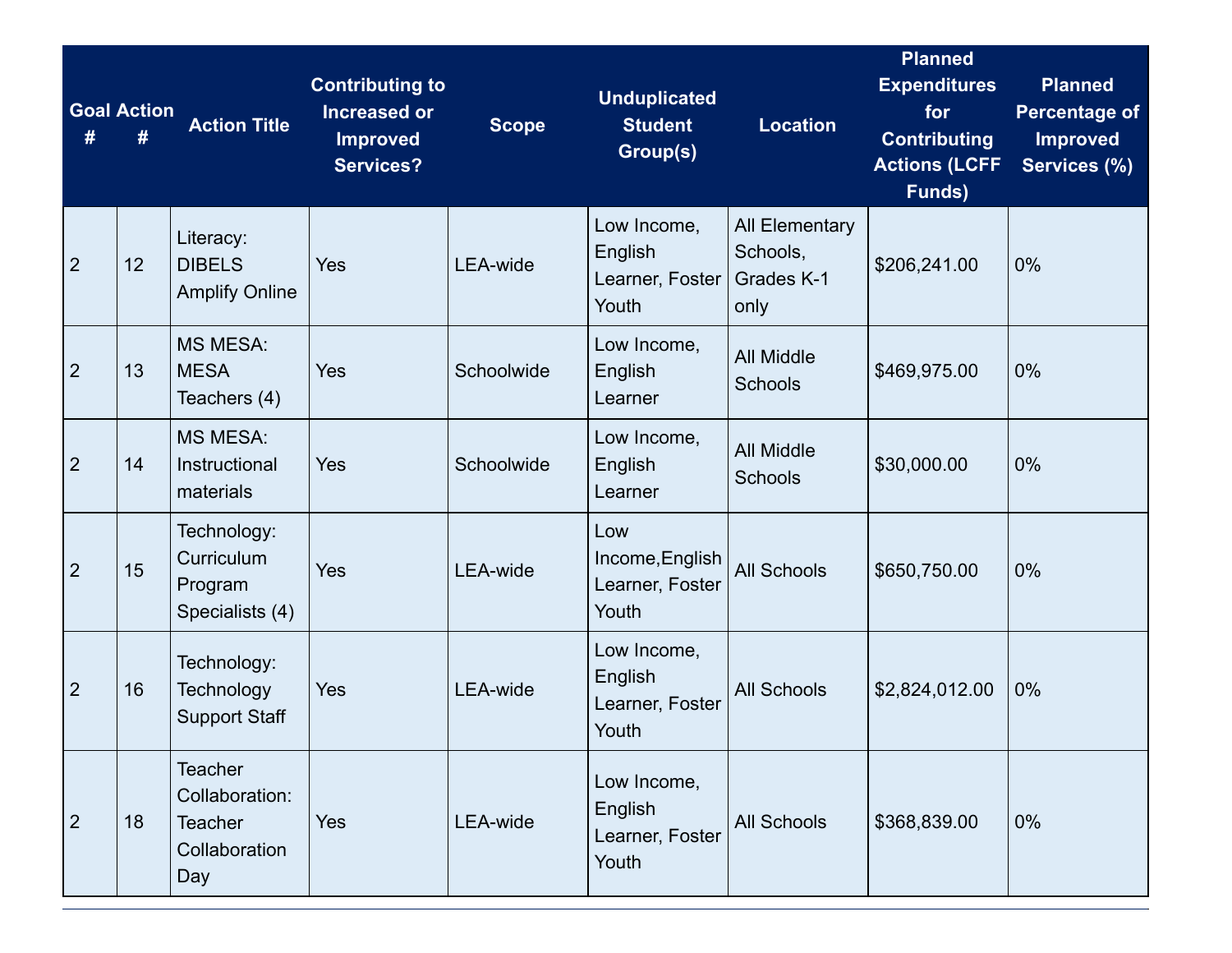| #              | <b>Goal Action</b><br># | <b>Action Title</b>                                                                    | <b>Contributing to</b><br><b>Increased or</b><br><b>Improved</b><br><b>Services?</b> | <b>Scope</b>    | <b>Unduplicated</b><br><b>Student</b><br>Group(s)      | <b>Location</b>                         | <b>Planned</b><br><b>Expenditures</b><br>for<br><b>Contributing</b><br><b>Actions (LCFF</b><br>Funds) | <b>Planned</b><br><b>Percentage of</b><br><b>Improved</b><br>Services (%) |
|----------------|-------------------------|----------------------------------------------------------------------------------------|--------------------------------------------------------------------------------------|-----------------|--------------------------------------------------------|-----------------------------------------|-------------------------------------------------------------------------------------------------------|---------------------------------------------------------------------------|
| $\overline{2}$ | 19                      | Instructional<br><b>Assistants</b>                                                     | Yes                                                                                  | <b>LEA-wide</b> | Low income,<br>foster youth<br>and English<br>Learners | <b>All Schools</b>                      | \$1,972,345.00                                                                                        | 0%                                                                        |
| $\overline{2}$ | 20                      | Professional<br>Learning (PL):<br>Online<br>Professional<br>Learning<br><b>Stipend</b> | Yes                                                                                  | <b>LEA-wide</b> | Low Income,<br>English<br>Learner, Foster<br>Youth     | <b>All Schools</b>                      | \$50,000.00                                                                                           | 0%                                                                        |
| $\overline{2}$ | 21                      | PL: Alludo<br>License                                                                  | Yes                                                                                  | <b>LEA-wide</b> | Low income,<br>English<br>Learner, Foster<br>Youth     | <b>All Schools</b>                      | \$11,500.00                                                                                           | 0%                                                                        |
| $\overline{2}$ | 26                      | Elementary<br>Illuminate<br>License                                                    | Yes                                                                                  | <b>LEA-wide</b> | Low income,<br>English<br>Learners,<br>foster youth    | <b>All Elementary</b><br><b>Schools</b> | \$174,000.00                                                                                          | 0%                                                                        |
| $\overline{2}$ | 27                      | Science Fair:<br><b>Science Fair</b><br>Support                                        | Yes                                                                                  | <b>LEA-wide</b> | Low Income,<br>English<br>Learner, Foster<br>Youth     | <b>All School</b><br><b>Sites</b>       | \$50,000.00                                                                                           | 0%                                                                        |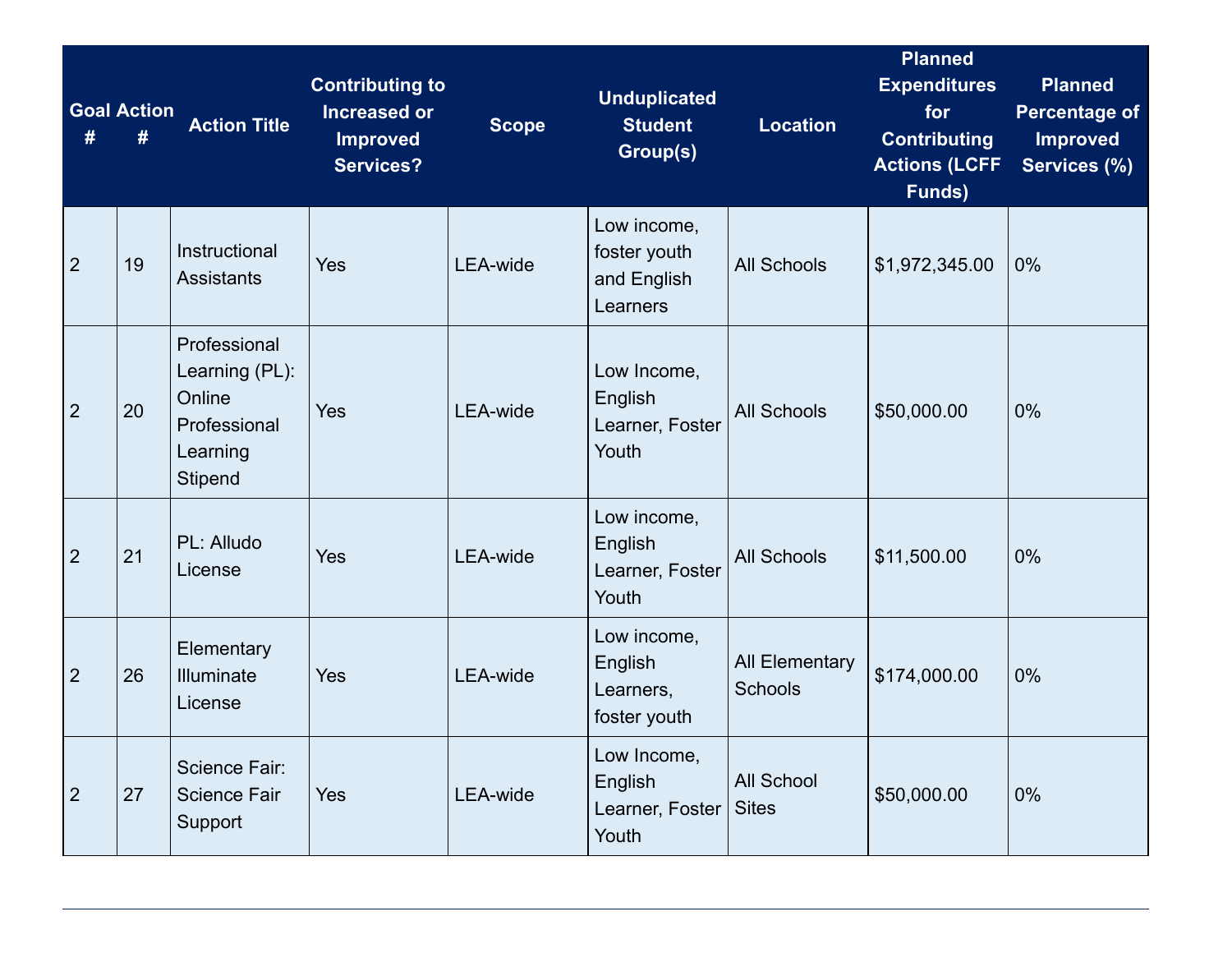|                | <b>Goal Action</b><br># | <b>Action Title</b>                                                                               | <b>Contributing to</b><br><b>Increased or</b><br><b>Improved</b><br><b>Services?</b> | <b>Scope</b>    | <b>Unduplicated</b><br><b>Student</b><br>Group(s)          | <b>Location</b>                                            | <b>Planned</b><br><b>Expenditures</b><br>for<br><b>Contributing</b><br><b>Actions (LCFF</b><br>Funds) | <b>Planned</b><br><b>Percentage of</b><br><b>Improved</b><br>Services (%) |
|----------------|-------------------------|---------------------------------------------------------------------------------------------------|--------------------------------------------------------------------------------------|-----------------|------------------------------------------------------------|------------------------------------------------------------|-------------------------------------------------------------------------------------------------------|---------------------------------------------------------------------------|
| $\mathfrak{S}$ | $\mathbf 1$             | Positive<br><b>Behavior</b><br>Interventions &<br>Support<br>(PBIS): Clinical<br><b>Therapist</b> | Yes                                                                                  | <b>LEA-wide</b> | Low Income,<br>English<br>Learners,<br><b>Foster Youth</b> | <b>All School</b><br><b>Sites</b>                          | \$212,687.00                                                                                          | 0%                                                                        |
| 3              | $\overline{2}$          | <b>PBIS: Student</b><br>Support                                                                   | Yes                                                                                  | <b>LEA-wide</b> | low income,<br>foster youth,<br>English<br>learners        | <b>All School</b><br><b>Sites</b>                          | \$486,790.00                                                                                          | 0%                                                                        |
| 3              | 3                       | PBIS:<br>Assistant<br>Principals<br>Elementary                                                    | Yes                                                                                  | Schoolwide      | Low Income,<br>English<br>Learner, Foster<br>Youth         | Elementary<br>Schools                                      | \$2,876,316.00                                                                                        | 0%                                                                        |
| 3              | $\overline{4}$          | PBIS:<br>Assistant<br>Principals/Instructional<br>Deans High<br>School                            |                                                                                      | Schoolwide      | All                                                        | All<br>Comprehensive \$2,343,122.00<br><b>High Schools</b> |                                                                                                       | 0%                                                                        |
| $\mathbf{3}$   | 6                       | PBIS: Foster &<br>Low Income<br>Support<br><b>Services</b>                                        | Yes                                                                                  | Limited         | Low Income,<br><b>Foster Youth</b>                         | <b>All Schools</b>                                         | \$100,000.00                                                                                          | 0%                                                                        |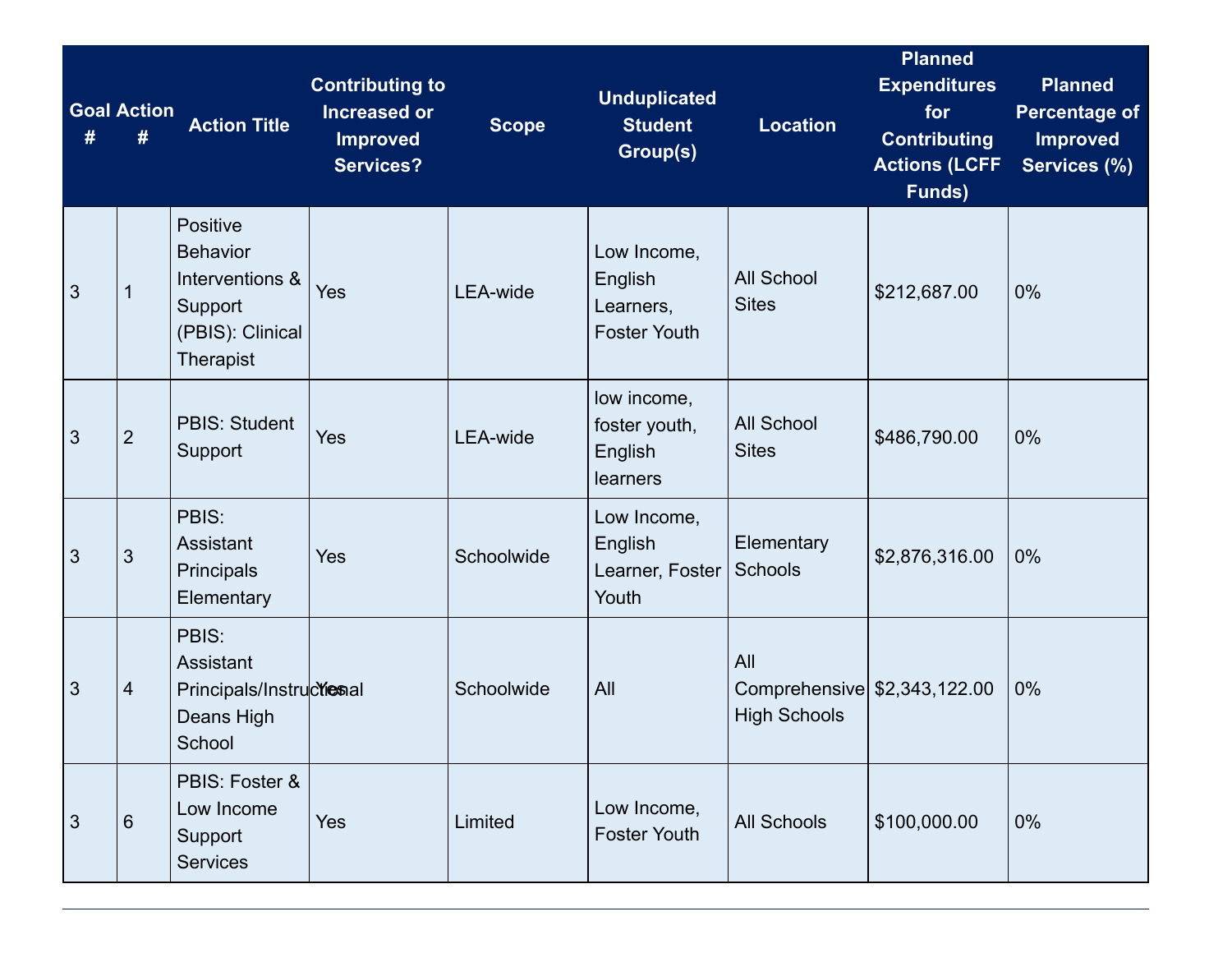| # | <b>Goal Action</b><br># | <b>Action Title</b>                                                                 | <b>Contributing to</b><br><b>Increased or</b><br><b>Improved</b><br><b>Services?</b> | <b>Scope</b>    | <b>Unduplicated</b><br><b>Student</b><br>Group(s)  | <b>Location</b>              | <b>Planned</b><br><b>Expenditures</b><br>for<br><b>Contributing</b><br><b>Actions (LCFF</b><br>Funds) | <b>Planned</b><br><b>Percentage of</b><br><b>Improved</b><br>Services (%) |
|---|-------------------------|-------------------------------------------------------------------------------------|--------------------------------------------------------------------------------------|-----------------|----------------------------------------------------|------------------------------|-------------------------------------------------------------------------------------------------------|---------------------------------------------------------------------------|
| 3 | 8                       | <b>Student</b><br>Safety:<br>Crossing<br>Guards                                     | <b>Yes</b>                                                                           | <b>LEA-wide</b> | Low Income                                         | Elementary<br><b>Schools</b> | \$325,909.00                                                                                          | 0%                                                                        |
| 3 | 13                      | Physical &<br><b>Mental Health:</b><br>Nurses (8)                                   | <b>Yes</b>                                                                           | <b>LEA-wide</b> | Low Income,<br>English<br>Learner, Foster<br>Youth | <b>All Schools</b>           | \$1,624,311.00                                                                                        | 0%                                                                        |
| 3 | 14                      | Physical &<br><b>Mental Health:</b><br>Health<br>Assistants (25)                    | Yes                                                                                  | <b>LEA-wide</b> | Low Income,<br>English<br>Learner, Foster<br>Youth | <b>All Schools</b>           | \$1,199,426.00                                                                                        | 0%                                                                        |
| 3 | 15                      | Physical &<br>Mental Health:<br>Behavioral &<br><b>Mental Health</b><br>Manager (1) | Yes                                                                                  | <b>LEA-wide</b> | Low Income,<br>English<br>Learner, Foster<br>Youth | <b>All Schools</b>           | \$204,536.00                                                                                          | 0%                                                                        |
| 3 | 16                      | Physical &<br>Mental Health:<br>Comprehensive Yes<br>School<br>Counseling           |                                                                                      | <b>LEA-wide</b> | Low Income,<br>English<br>Learner, Foster<br>Youth | All schools                  | \$6,456,785.00                                                                                        | 0%                                                                        |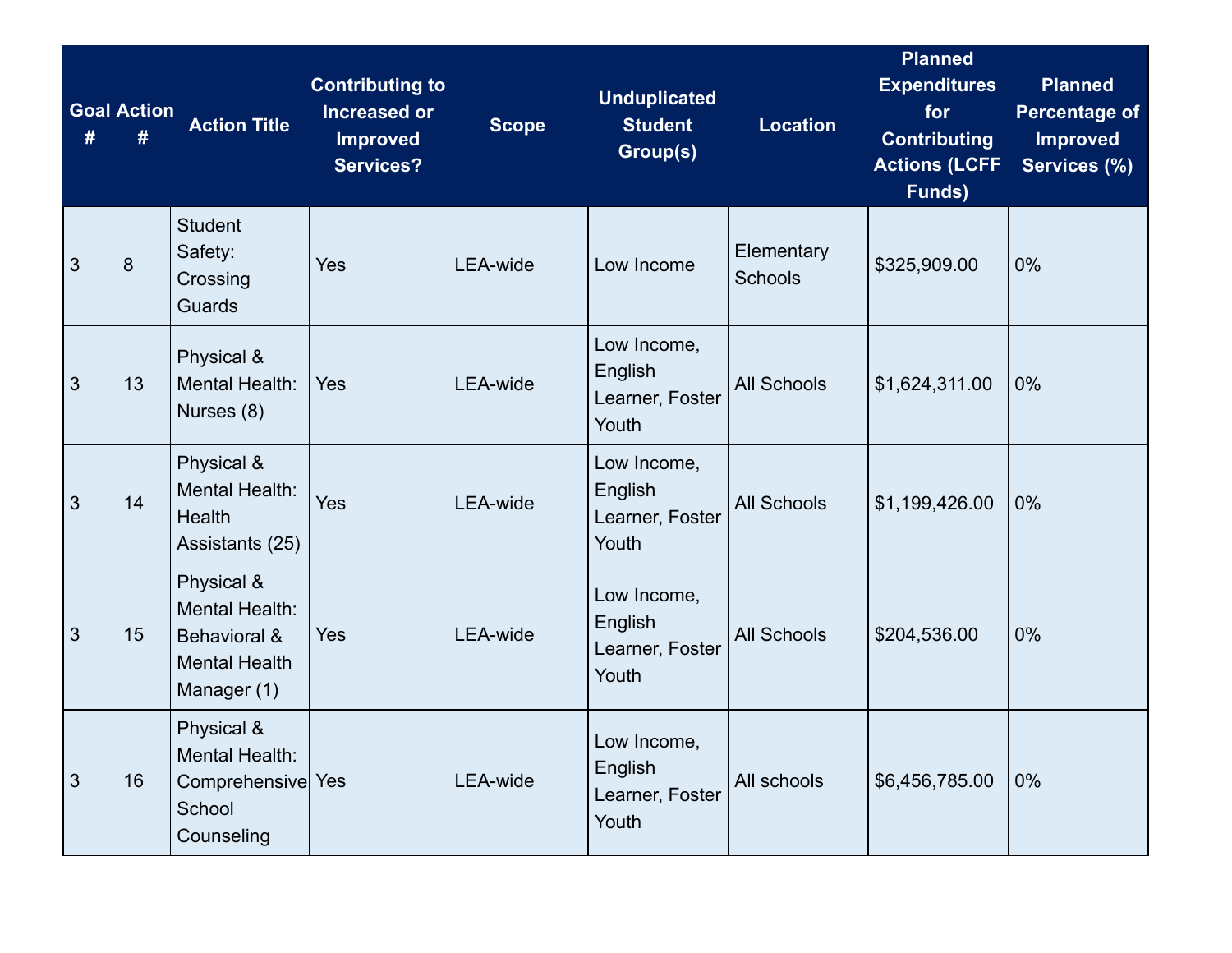|                | <b>Goal Action</b><br># | <b>Action Title</b>                                                                | <b>Contributing to</b><br><b>Increased or</b><br><b>Improved</b><br><b>Services?</b> | <b>Scope</b>    | <b>Unduplicated</b><br><b>Student</b><br>Group(s)              | <b>Location</b>    | <b>Planned</b><br><b>Expenditures</b><br>for<br><b>Contributing</b><br><b>Actions (LCFF</b><br>Funds) | <b>Planned</b><br><b>Percentage of</b><br><b>Improved</b><br>Services (%) |
|----------------|-------------------------|------------------------------------------------------------------------------------|--------------------------------------------------------------------------------------|-----------------|----------------------------------------------------------------|--------------------|-------------------------------------------------------------------------------------------------------|---------------------------------------------------------------------------|
| $\mathbf{3}$   | 17                      | Physical &<br>Mental Health:<br>Speech<br><b>Therapist</b><br>Stipends (15)        | Yes                                                                                  | LEA-wide        | Low Income,<br>English<br>Learner, Foster<br>Youth             | <b>All Schools</b> | \$181,575.00                                                                                          | 0%                                                                        |
| 3              | 18                      | Physical &<br>Mental Health:<br>Psychologist<br>Stipends (19)                      | Yes                                                                                  | LEA-wide        | Low Income,<br>English<br>Learner, Foster<br>Youth             | <b>All Schools</b> | \$304,181.00                                                                                          | 0%                                                                        |
| $\mathbf{3}$   | 19                      | Physical &<br>Mental Health:<br>Activity<br>Centers (new<br>action for<br>2022-23) | Yes                                                                                  | <b>LEA-wide</b> | Low income,<br>English<br>Learners, and<br><b>Foster Youth</b> | <b>LEA-wide</b>    | \$1,500,000.00                                                                                        | 0%                                                                        |
| $\overline{4}$ | $\mathbf 1$             | Parent<br>Engagement<br>(PE): Parent<br>Workshops                                  | Yes                                                                                  | <b>LEA-wide</b> | Low Income,<br>English<br>Learner, Foster<br>Youth             | <b>All Schools</b> | \$27,500.00                                                                                           | 0%                                                                        |
| $\overline{4}$ | $\overline{2}$          | PE:<br><b>Communications Yes</b><br>Specialist (1)                                 |                                                                                      | LEA-wide        | Low Income,<br>English<br>Learner, Foster<br>Youth             | <b>All Schools</b> | \$124,384.00                                                                                          | 0%                                                                        |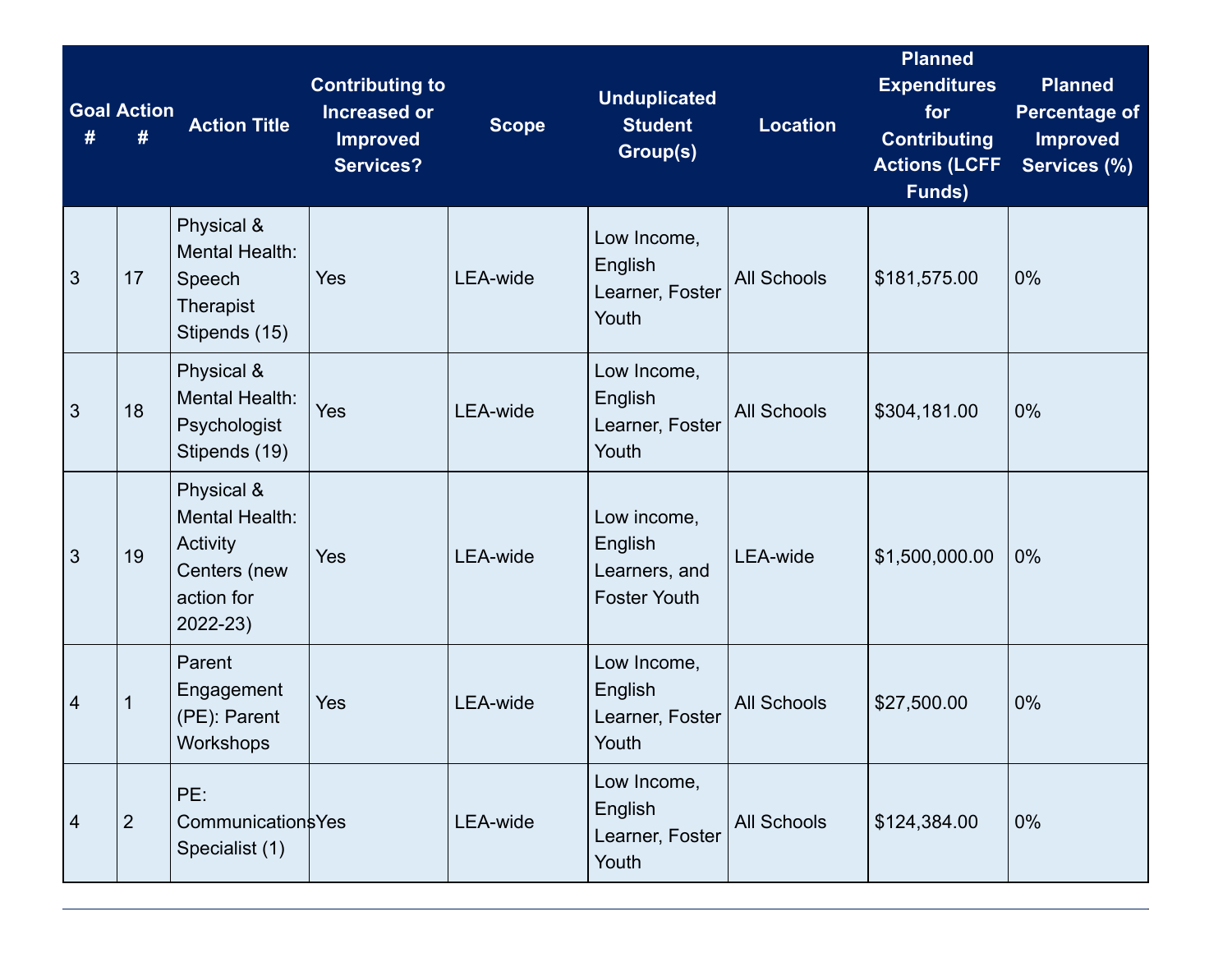| #              | <b>Goal Action</b><br># | <b>Action Title</b>                                                                 | <b>Contributing to</b><br><b>Increased or</b><br><b>Improved</b><br><b>Services?</b> | <b>Scope</b>    | <b>Unduplicated</b><br><b>Student</b><br>Group(s)  | <b>Location</b>    | <b>Planned</b><br><b>Expenditures</b><br>for<br><b>Contributing</b><br><b>Actions (LCFF</b><br>Funds) | <b>Planned</b><br><b>Percentage of</b><br><b>Improved</b><br>Services (%) |
|----------------|-------------------------|-------------------------------------------------------------------------------------|--------------------------------------------------------------------------------------|-----------------|----------------------------------------------------|--------------------|-------------------------------------------------------------------------------------------------------|---------------------------------------------------------------------------|
| 4              | 3                       | PE:<br>Community<br>Liaisons:<br><b>Student</b><br>Services (2)                     | Yes                                                                                  | Limited         | Low Income,<br>English<br>Learner, Foster<br>Youth | <b>All Schools</b> | \$164,337.00                                                                                          | 0%                                                                        |
| $\overline{4}$ | 4                       | PE:<br>Pes<br>Translator/Interpreter                                                |                                                                                      | Limited         | <b>English</b><br>Learner                          | <b>All Schools</b> | \$340,233.00                                                                                          | 0%                                                                        |
| 4              | $\overline{5}$          | English<br><b>Learner Parent</b><br>Support:<br><b>Bilingual</b><br><b>Stipends</b> | Yes                                                                                  | Limited         | English<br>Learner                                 | <b>All Schools</b> | \$111,338.00                                                                                          | 0%                                                                        |
| 5              | 1                       | Site/Department<br>Allocations                                                      | Yes                                                                                  | <b>LEA-wide</b> | Low Income,<br>English<br>Learner, Foster<br>Youth | <b>All Schools</b> | \$7,488,097.00                                                                                        | 0%                                                                        |
| 5              | $\overline{2}$          | Certificated<br>\$250:<br>Instructional<br><b>Materials</b>                         | Yes                                                                                  | LEA-wide        | Low Income                                         | All Schools        | \$400,000.00                                                                                          | 0%                                                                        |
| 5              | 3                       | Teacher<br>Induction                                                                | Yes                                                                                  | LEA-wide        | Low Income,<br>English<br>Learner                  | <b>All Schools</b> | \$132,125.00                                                                                          | 0%                                                                        |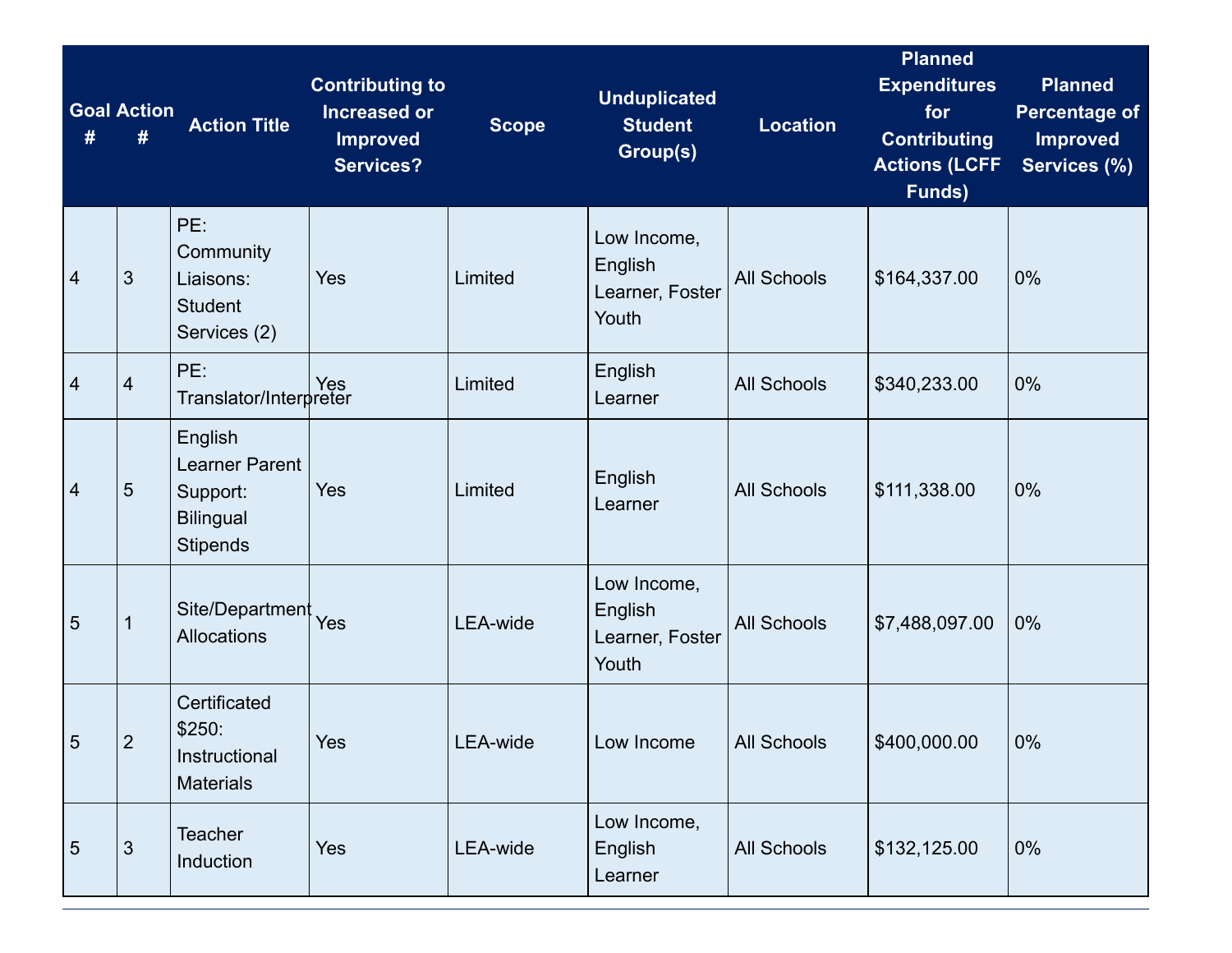|   | <b>Goal Action</b> | <b>Action Title</b>                       | <b>Contributing to</b><br>Increased or<br><b>Improved</b><br><b>Services?</b> | <b>Scope</b>    | <b>Unduplicated</b><br><b>Student</b><br>Group(s)         | <b>Location</b>                     | <b>Planned</b><br><b>Expenditures</b><br>for<br><b>Contributing</b><br><b>Actions (LCFF</b><br>Funds) | <b>Planned</b><br>Percentage of<br><b>Improved</b><br>Services (%) |
|---|--------------------|-------------------------------------------|-------------------------------------------------------------------------------|-----------------|-----------------------------------------------------------|-------------------------------------|-------------------------------------------------------------------------------------------------------|--------------------------------------------------------------------|
| 5 | $\overline{7}$     | Secondary<br>Elective<br><b>Textbooks</b> | <b>Yes</b>                                                                    | <b>LEA-wide</b> | Low Income,<br>English<br>Learner, Foster<br>Youth        | All Middle &<br><b>High Schools</b> | \$400,000.00                                                                                          | $0\%$                                                              |
| 5 | 9                  | NGSS/Math<br><b>Materials TK-</b><br>12   | <b>Yes</b>                                                                    | <b>LEA-wide</b> | Low Income,<br>English<br>Learner, Foster<br><b>YOuth</b> | <b>All Schools</b>                  | \$400,000.00                                                                                          | $0\%$                                                              |
| 5 | 12                 | Home-to-<br>School<br>Transportation      | Yes                                                                           | LEA-wide        | Low Income,<br>English<br>Learner, Foster<br>Youth        | <b>All Schools</b>                  | \$7,220,176.00                                                                                        | $0\%$                                                              |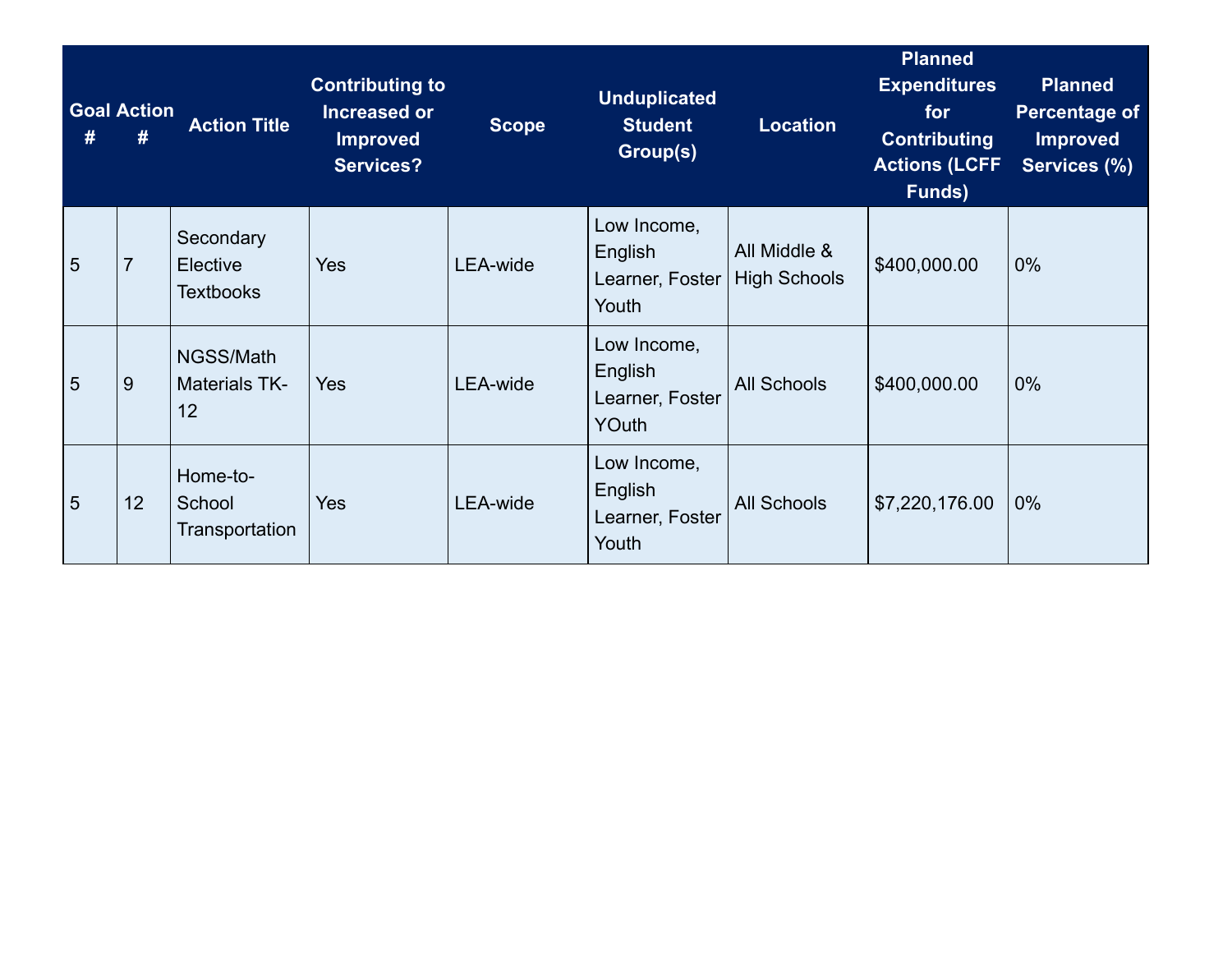## **2021-22 Annual Update Table**

| <b>Totals</b> ' | Last Year's Total Planned Expenditures (Total Funds) | Total Estimated Actual Expenditures (Total Funds) \ |
|-----------------|------------------------------------------------------|-----------------------------------------------------|
| Totals          | $1$ \$93,752,286.00                                  | \$85,031,448.00                                     |

| #            | <b>Last Last</b><br>Year'sYear's<br><b>Goal Action</b><br># | <b>Action Title</b>                                                       | <b>Contributed to Increased</b><br>or Improved Services? | <b>Last Year's Total Planned</b><br><b>Expenditures (Total Funds)</b> | <b>Estimated Actual</b><br><b>Expenditures (Input Total</b><br>Funds) |
|--------------|-------------------------------------------------------------|---------------------------------------------------------------------------|----------------------------------------------------------|-----------------------------------------------------------------------|-----------------------------------------------------------------------|
| $\mathbf{1}$ | $\mathbf 1$                                                 | <b>English Learner Support:</b><br>Language Assessment<br>Center          | Yes                                                      | \$352,802.00                                                          | \$382,061.00                                                          |
| $\mathbf 1$  | $\overline{2}$                                              | <b>English Learner Support:</b><br><b>Language Support Services</b>       | Yes                                                      | \$785,981.00                                                          | \$816,373.00                                                          |
| $\mathbf{1}$ | 3                                                           | <b>English Learner Support:</b><br><b>English Learner Site</b><br>Support | <b>Yes</b>                                               | \$723,601.00                                                          | \$612,428.00                                                          |
| $\mathbf{1}$ | $\overline{4}$                                              | <b>English Learner Support:</b><br>Instruction and Technology             | Yes                                                      | \$188,011.00                                                          | \$187,284.00                                                          |
| $\mathbf{1}$ | 5                                                           | <b>English Learner Support:</b><br><b>Dual Immersion</b>                  | Yes                                                      | \$12,500.00                                                           | \$17,500.00                                                           |
| $\mathbf{1}$ | 6                                                           | English Learner Support: I-<br><b>Station License</b>                     | Yes                                                      | \$40,000.00                                                           | \$14,360.00                                                           |
| $\mathbf 1$  | $\overline{7}$                                              | <b>English Learner Support:</b><br><b>Dual Immersion Teachers</b>         | Yes                                                      | \$1,432,567.00                                                        | \$2,515,267.00                                                        |
| $\mathbf{1}$ | 8                                                           | <b>Special Education: Middle</b><br>school support                        | <b>No</b>                                                | \$180,004.00                                                          | \$277,000.00                                                          |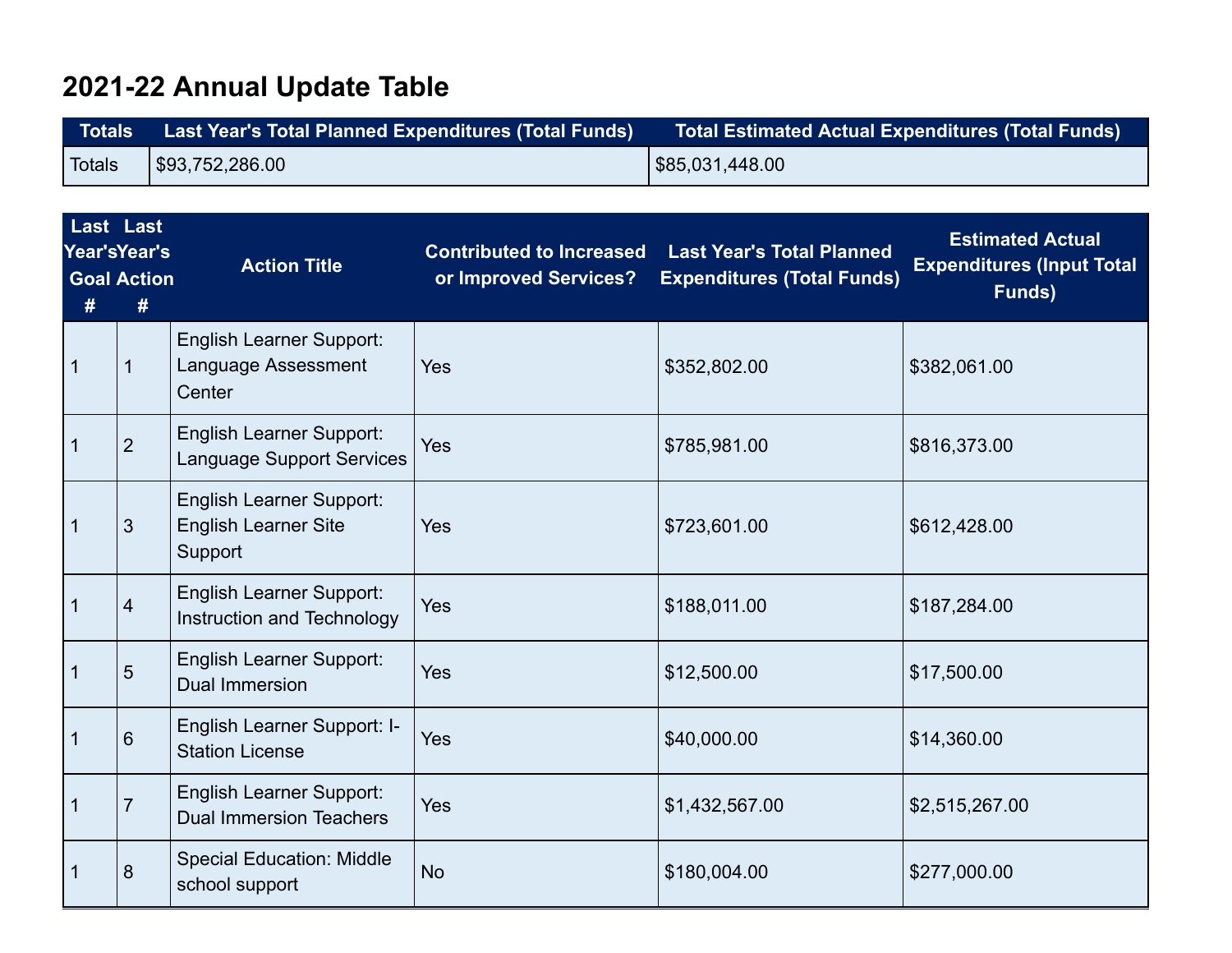| #            | Last Last<br>Year'sYear's<br><b>Goal Action</b><br># | <b>Action Title</b>                                                                              | <b>Contributed to Increased</b><br>or Improved Services? | <b>Last Year's Total Planned</b><br><b>Expenditures (Total Funds)</b> | <b>Estimated Actual</b><br><b>Expenditures (Input Total</b><br>Funds) |
|--------------|------------------------------------------------------|--------------------------------------------------------------------------------------------------|----------------------------------------------------------|-----------------------------------------------------------------------|-----------------------------------------------------------------------|
|              | 9                                                    | <b>Special Education:</b><br><b>Instructional Assistant</b><br>support                           | <b>No</b>                                                | \$7,398,288.00                                                        | \$6,120,038.00                                                        |
| 1            | 10                                                   | <b>Special Education:</b><br>Instructional materials<br>support                                  | <b>No</b>                                                | \$50,000.00                                                           | \$15,000.00                                                           |
| 1            | 11                                                   | Student Technology: 1 to 1<br>student devices                                                    | Yes                                                      | \$6,146,800.00                                                        | \$7,859,511.00                                                        |
| $\mathbf{1}$ | 12                                                   | <b>Career Technical</b><br><b>Education/Linked Learning</b><br>(CTE/LL): Site Pathway<br>support | Yes                                                      | \$667,317.00                                                          | \$725,545.00                                                          |
| 1            | 13                                                   | CTE/LL: Work-based<br>learning                                                                   | Yes                                                      | \$95,516.00                                                           | \$328,132.00                                                          |
| $\mathbf{1}$ | 14                                                   | CTE/LL: Pathway<br>Promotion                                                                     | Yes                                                      | \$15,000.00                                                           | \$13,924.00                                                           |
| $\mathbf 1$  | 15                                                   | <b>CTE/LL: Professional</b><br>Development                                                       | Yes                                                      | \$30,000.00                                                           | \$7,581.00                                                            |
| $\mathbf 1$  | 16                                                   | CTE/LL: Curriculum<br><b>Program Specialist</b>                                                  | Yes                                                      | \$133,268.00                                                          | \$141,207.00                                                          |
|              | 17                                                   | <b>Career Technical</b><br><b>Education: ROP Program</b>                                         | Yes                                                      | \$4,295,197.00                                                        | \$5,284,833.00                                                        |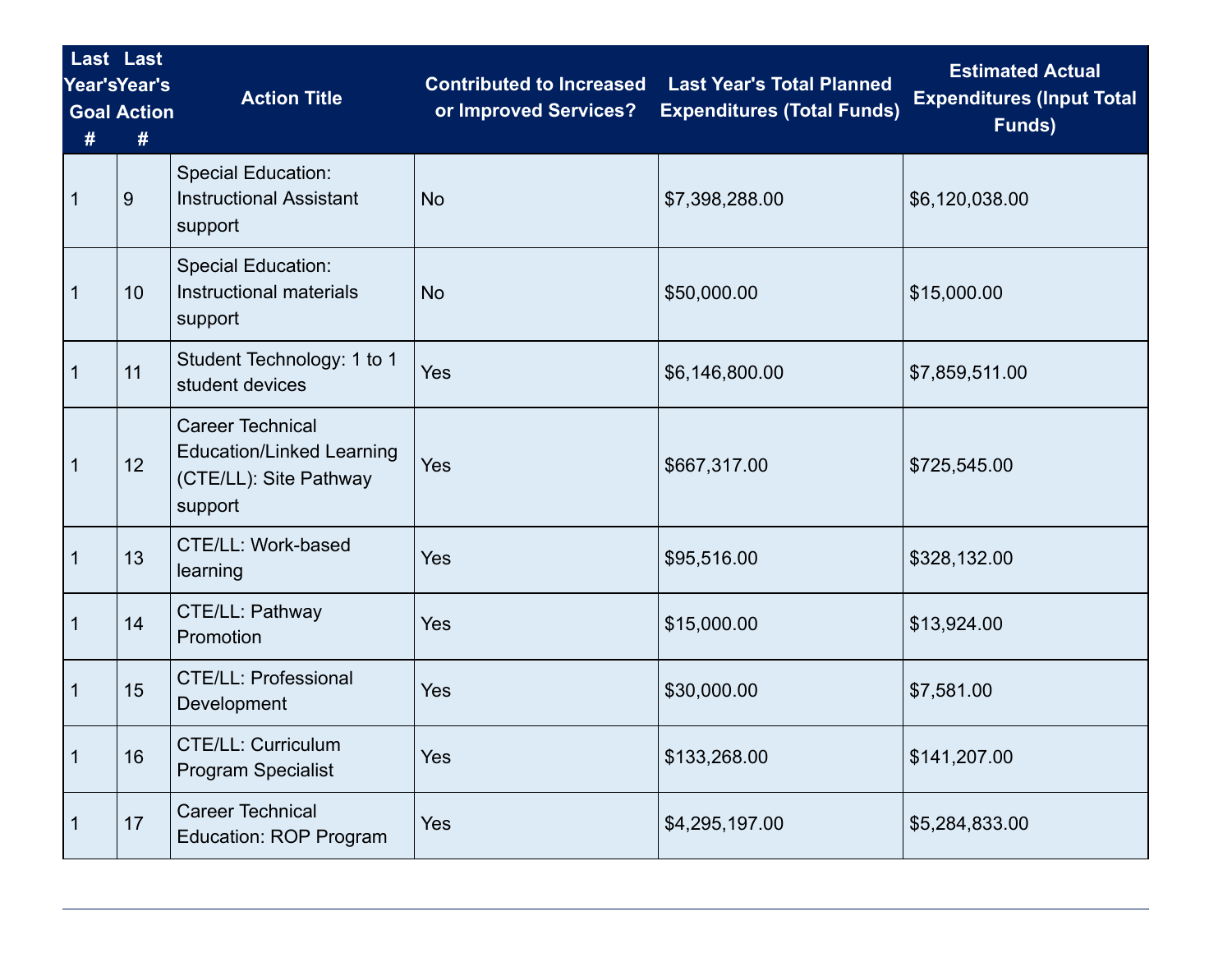| #           | Last Last<br>Year'sYear's<br><b>Goal Action</b><br># | <b>Action Title</b>                                                        | <b>Contributed to Increased</b><br>or Improved Services? | <b>Last Year's Total Planned</b><br><b>Expenditures (Total Funds)</b> | <b>Estimated Actual</b><br><b>Expenditures (Input Total</b><br>Funds) |  |
|-------------|------------------------------------------------------|----------------------------------------------------------------------------|----------------------------------------------------------|-----------------------------------------------------------------------|-----------------------------------------------------------------------|--|
| 1           | 18                                                   | Advancement Via Individual<br>Determination (AVID): Site<br>Support        | Yes                                                      | \$459,292.00                                                          | \$320,812.00                                                          |  |
| 1           | 19                                                   | AVID: PSAT Testing for 8th<br>grade                                        | Yes                                                      | \$25,000.00                                                           | \$22,600.00                                                           |  |
| 1           | 20                                                   | <b>AVID: AVID Teachers</b>                                                 | Yes                                                      | \$1,247,304.00                                                        | \$1,271,097.00                                                        |  |
| $\mathbf 1$ | 21                                                   | <b>Gifted and Talented</b><br>Education (GATE): Teacher<br><b>Stipends</b> | Yes                                                      | \$48,128.00                                                           | \$46,628.00                                                           |  |
| 1           | 22                                                   | <b>GATE: Teacher</b><br>Conferences                                        | Yes                                                      | \$7,000.00                                                            | \$300.00                                                              |  |
| 1           | 23                                                   | <b>GATE: Elementary Site</b><br><b>GATE Funds</b>                          | Yes                                                      | \$46,085.00                                                           | \$33,483.00                                                           |  |
| 1           | 24                                                   | <b>GATE: Middle School Site</b><br><b>GATE</b> funds                       | Yes                                                      | \$30,000.00                                                           | \$15,000.00                                                           |  |
| 1           | 25                                                   | <b>GATE: AP Testing Support</b>                                            | Yes                                                      | \$120,000.00                                                          | \$56,027.00                                                           |  |
| 1           | 26                                                   | Library: Middle School<br>Librarians (4)                                   | Yes                                                      | \$511,167.00                                                          | \$547,744.00                                                          |  |
|             | 27                                                   | Library: Library Media<br><b>Technicians</b>                               | Yes                                                      | \$1,317,994.00                                                        | \$1,266,843.00                                                        |  |
|             | 28                                                   | Library: K-12 Library<br>Support                                           | Yes                                                      | \$350,000.00                                                          | \$322,876.00                                                          |  |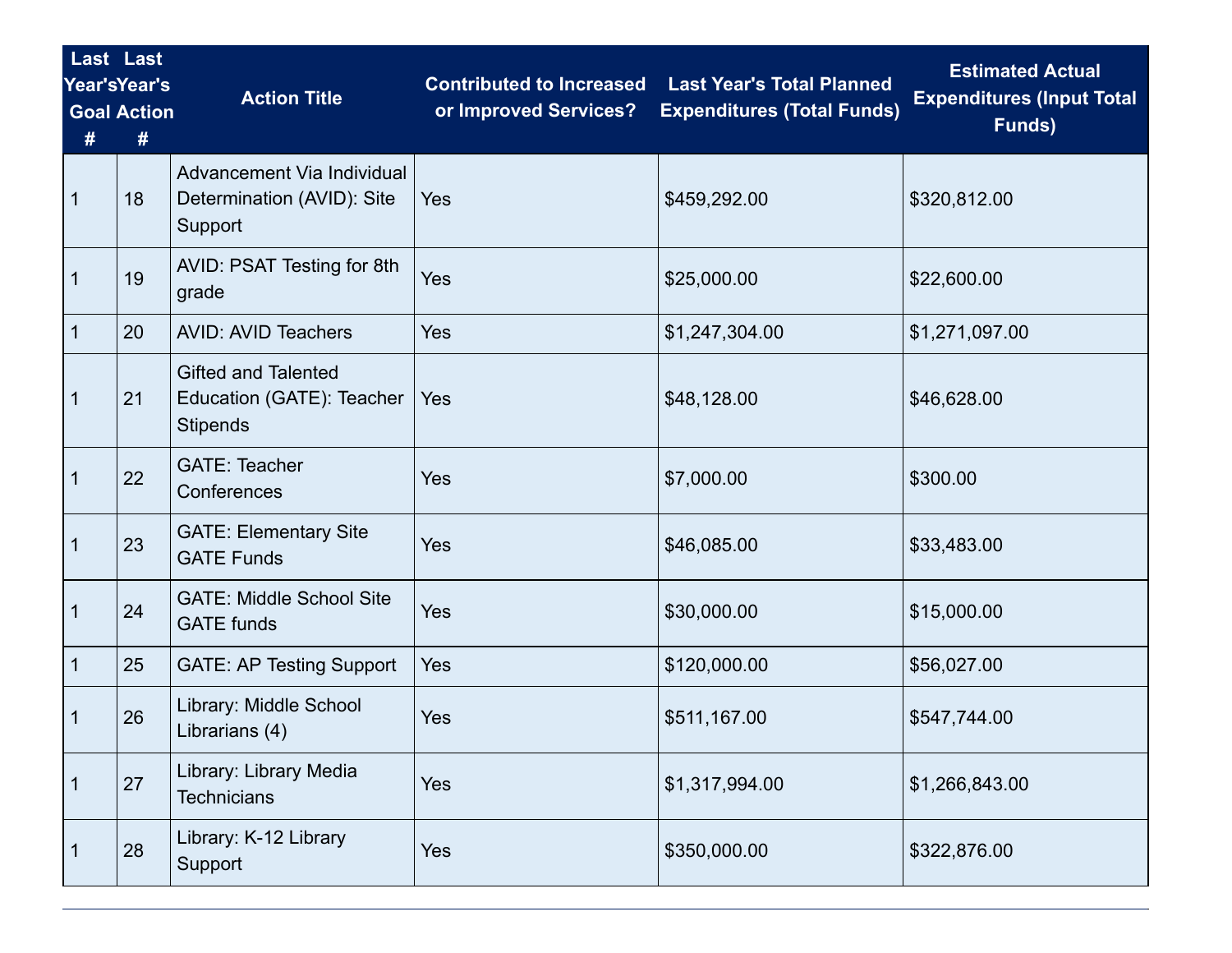| #           | Last Last<br><b>Year'sYear's</b><br><b>Goal Action</b><br># | <b>Action Title</b>                                                          | <b>Contributed to Increased</b><br>or Improved Services? | <b>Last Year's Total Planned</b><br><b>Expenditures (Total Funds)</b> | <b>Estimated Actual</b><br><b>Expenditures (Input Total</b><br>Funds) |
|-------------|-------------------------------------------------------------|------------------------------------------------------------------------------|----------------------------------------------------------|-----------------------------------------------------------------------|-----------------------------------------------------------------------|
| 1           | 29                                                          | Library: Books in English &<br>Spanish                                       | Yes                                                      | \$28,000.00                                                           | \$11,581.00                                                           |
| 1           | 30                                                          | <b>Visual and Performing Arts</b><br>(VAPA): Elementary VAPA<br><b>Funds</b> | <b>Yes</b>                                               | \$100,000.00                                                          | \$96,395.00                                                           |
| 1           | 31                                                          | <b>VAPA: Elementary Band</b><br>Teacher (1)                                  | Yes                                                      | \$86,707.00                                                           | \$93,405.00                                                           |
| 1           | 32                                                          | VAPA: High School and<br><b>Middle School VAPA</b><br>Support                | Yes                                                      | \$145,000.00                                                          | \$122,802.00                                                          |
| $\mathbf 1$ | 33                                                          | <b>VAPA: MusicFirst License</b>                                              | Yes                                                      | \$23,000.00                                                           | \$21,735.00                                                           |
| 1           | 34                                                          | <b>VAPA: Band and Music</b><br><b>Teachers</b>                               | Yes                                                      | \$454,346.00                                                          | \$480,951.00                                                          |
| 1           | 35                                                          | <b>VAPA: Site Band Support</b>                                               | Yes                                                      | \$110,075.00                                                          | \$52,316.00                                                           |
| 1           | 36                                                          | <b>VAPA: NJROTC Support</b>                                                  | Yes                                                      | \$2,000.00                                                            | \$768.00                                                              |
| 1           | 37                                                          | <b>Student Field Trips</b>                                                   | Yes                                                      | \$216,250.00                                                          | \$10,597.00                                                           |
|             | 38                                                          | <b>Athletics: Middle School</b><br><b>Intramural Athletics</b>               | Yes                                                      | \$90,000.00                                                           | \$40,738.00                                                           |
| 1           | 39                                                          | <b>Athletics: High School</b><br><b>Athletics Programs</b>                   | <b>No</b>                                                | \$840,000.00                                                          | \$986,393.00                                                          |
| 1           | 40                                                          | <b>Athletics: Additional</b><br><b>Athletics Support</b>                     | <b>No</b>                                                | \$200,000.00                                                          | \$193,563.00                                                          |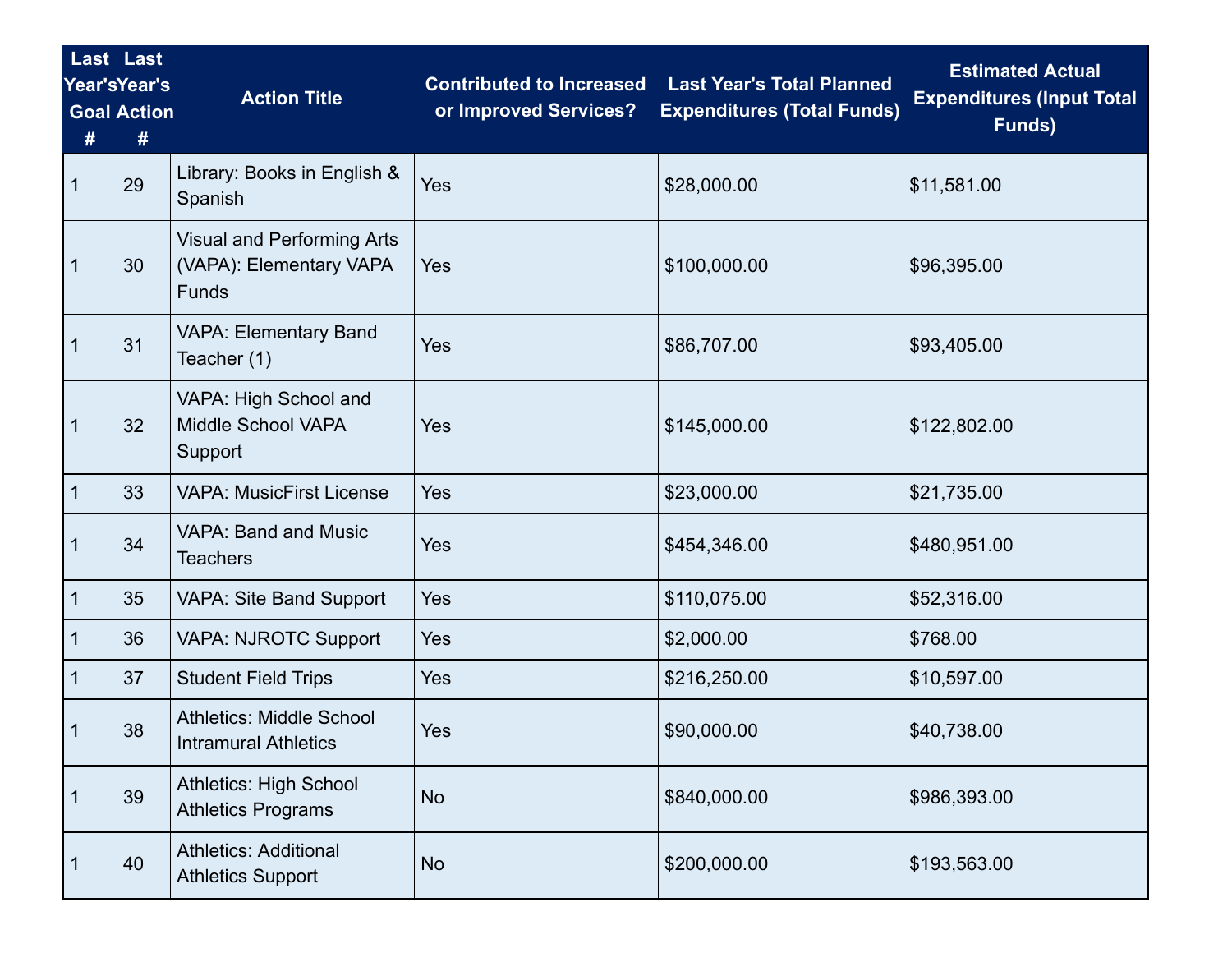| #              | Last Last<br>Year'sYear's<br><b>Goal Action</b><br># | <b>Action Title</b>                                                         | <b>Contributed to Increased</b><br>or Improved Services? | <b>Last Year's Total Planned</b><br><b>Expenditures (Total Funds)</b> | <b>Estimated Actual</b><br><b>Expenditures (Input Total</b><br>Funds) |  |
|----------------|------------------------------------------------------|-----------------------------------------------------------------------------|----------------------------------------------------------|-----------------------------------------------------------------------|-----------------------------------------------------------------------|--|
| $\mathbf{1}$   | 41                                                   | <b>Athletics: Athletic Directors</b>                                        | <b>No</b>                                                | \$335,382.00                                                          | \$350,795.00                                                          |  |
| $\mathbf{1}$   | 42                                                   | <b>District System Design</b><br>Partnership (DSDP): Plan<br>implementation | <b>No</b>                                                | \$75,000.00                                                           | \$60,762.00                                                           |  |
| $\overline{2}$ | 1                                                    | English Language Arts<br>(ELA): MS ELA Support<br><b>Teachers</b>           | Yes                                                      | \$451,193.00                                                          | \$487,166.00                                                          |  |
| $\overline{2}$ | $\overline{2}$                                       | ELA: HS ELA Support<br><b>Teachers</b>                                      | Yes                                                      | \$193,421.00                                                          | \$210,172.00                                                          |  |
| $\overline{2}$ | 3                                                    | <b>ELA: HS ELA TOA's</b>                                                    | Yes                                                      | \$354,099.00                                                          | \$369,932.00                                                          |  |
| $\overline{2}$ | 4                                                    | <b>English Language Arts</b><br>(ELA) Curriculum Program<br>Specialist      | Yes                                                      | \$115,817.00                                                          | \$0.00                                                                |  |
| $\overline{2}$ | 5                                                    | Mathematics (Math): MS<br><b>Math Support Teachers</b>                      | Yes                                                      | \$283,691.00                                                          | \$310,578.00                                                          |  |
| $\overline{2}$ | 6                                                    | Math: HS Math Support<br><b>Teachers</b>                                    | Yes                                                      | \$344,730.00                                                          | \$373,842.00                                                          |  |
| $\overline{2}$ |                                                      | Math: HS Math TOA's                                                         | Yes                                                      | \$383,921.00                                                          | \$418,158.00                                                          |  |
| $\overline{2}$ | 8                                                    | Summer School (SS):<br><b>Instructional Materials</b>                       | Yes                                                      | \$354,918.00                                                          | \$25,000.00                                                           |  |
| $\overline{2}$ | 9                                                    | <b>SS Salaries and Benefits</b>                                             | Yes                                                      | \$270,000.00                                                          | \$775,000.00                                                          |  |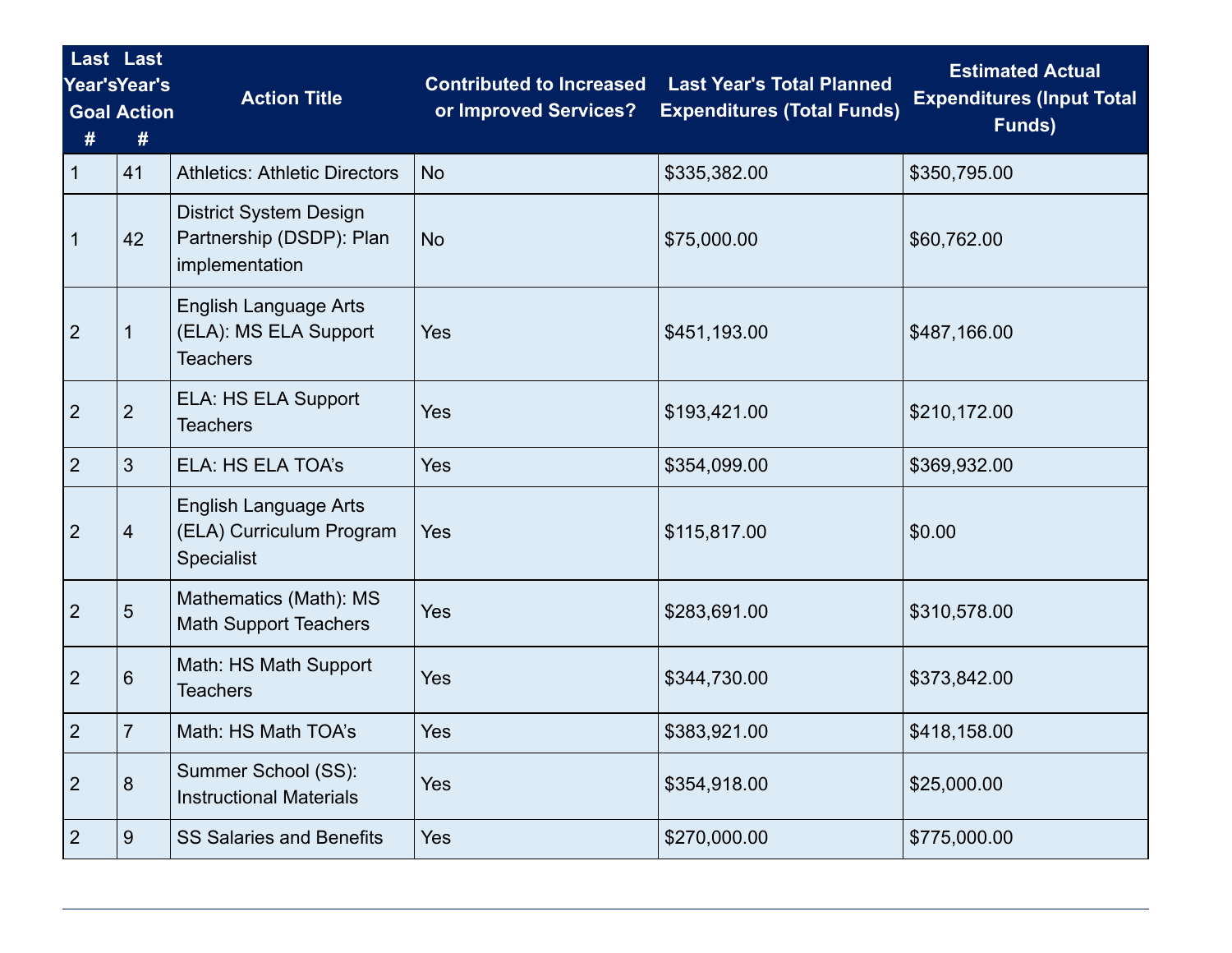| #              | Last Last<br>Year'sYear's<br><b>Goal Action</b><br># | <b>Action Title</b>                                                | <b>Last Year's Total Planned</b><br><b>Contributed to Increased</b><br><b>Expenditures (Total Funds)</b><br>or Improved Services? |                | <b>Estimated Actual</b><br><b>Expenditures (Input Total</b><br>Funds) |  |
|----------------|------------------------------------------------------|--------------------------------------------------------------------|-----------------------------------------------------------------------------------------------------------------------------------|----------------|-----------------------------------------------------------------------|--|
| 2              | 10                                                   | Elementary TOA's: One per<br>site (18)                             | Yes                                                                                                                               | \$4,555,951.00 | \$4,427,949.00                                                        |  |
| $\overline{2}$ | 11                                                   | Elementary TOA's: training,<br>supplies and equipment              | Yes                                                                                                                               | \$359,120.00   | \$205,828.00                                                          |  |
| $\overline{2}$ | 12 <sup>2</sup>                                      | <b>Literacy: DIBELS Amplify</b><br>Online                          | Yes                                                                                                                               | \$206,241.00   | \$56,850.00                                                           |  |
| $\overline{2}$ | 13                                                   | MS MESA Teachers (4)                                               | Yes                                                                                                                               | \$320,681.00   | \$461,857.00                                                          |  |
| $\overline{2}$ | 14                                                   | <b>MS MESA: Instructional</b><br>materials                         | Yes                                                                                                                               | \$30,000.00    | \$20,640.00                                                           |  |
| 2              | 15                                                   | Technology: Curriculum<br>Program Specialists (4)                  | Yes                                                                                                                               | \$604,397.00   | \$632,204.00                                                          |  |
| $\overline{2}$ | 16                                                   | Technology: Technology<br><b>Support Staff</b>                     | Yes                                                                                                                               | \$1,760,266.00 | \$2,129,975.00                                                        |  |
| $\overline{2}$ | 17                                                   | <b>Teacher Collaboration:</b><br>Teacher Prep Days (2)             | <b>No</b>                                                                                                                         | \$1,393,520.00 | \$1,701,635.00                                                        |  |
| $\overline{2}$ | 18                                                   | <b>Teacher Collaboration:</b><br><b>Teacher Collaboration Day</b>  | Yes                                                                                                                               | \$940,394.00   | \$222,343.00                                                          |  |
| $\overline{2}$ | 19                                                   | Teacher Collaboration:<br>SPED & GenEd<br><b>Collaboration Day</b> | <b>No</b>                                                                                                                         | \$200,000.00   | \$0.00                                                                |  |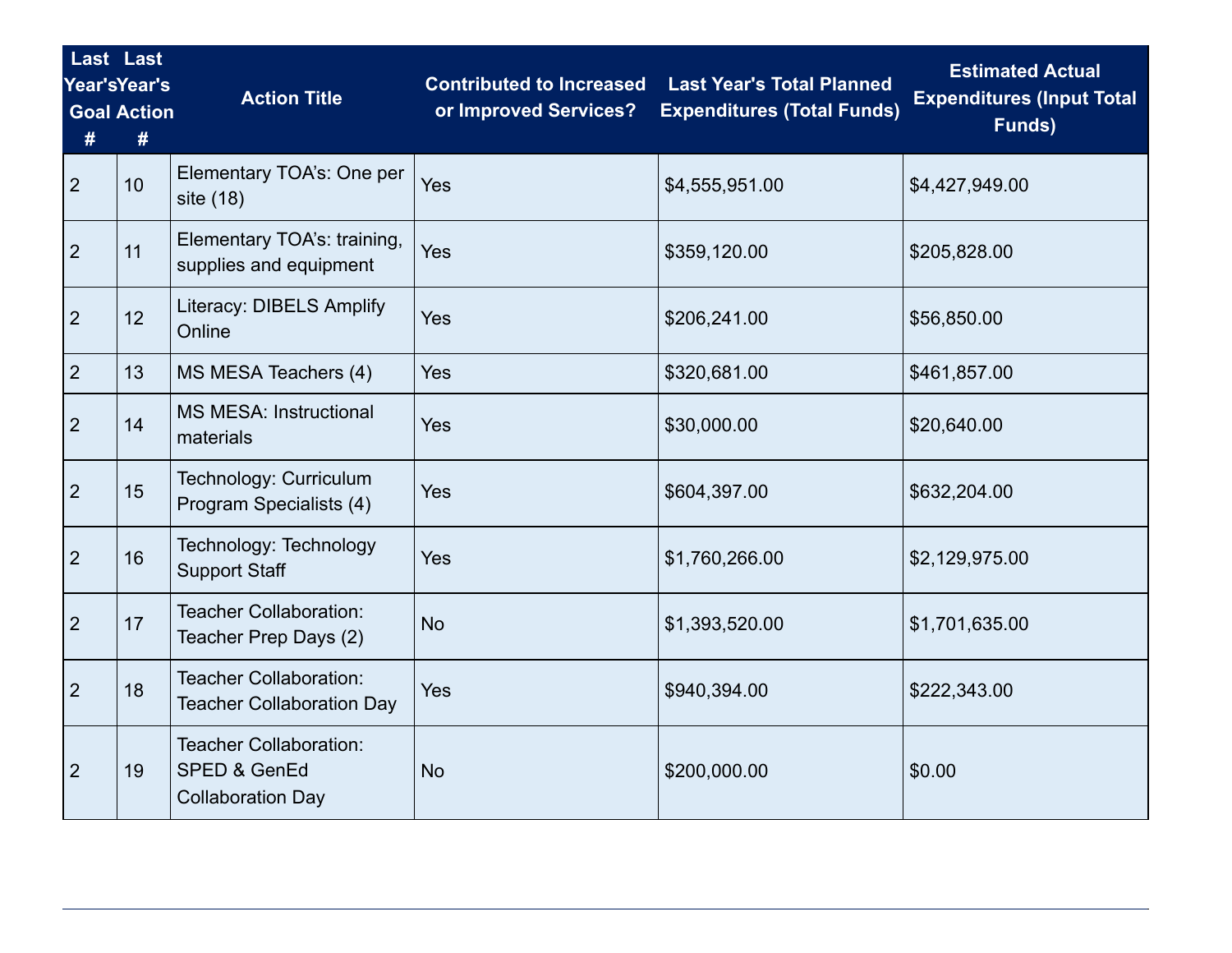| #              | Last Last<br>Year'sYear's<br><b>Goal Action</b><br># | <b>Action Title</b>                                                                  | <b>Contributed to Increased</b><br>or Improved Services? | <b>Last Year's Total Planned</b><br><b>Expenditures (Total Funds)</b> | <b>Estimated Actual</b><br><b>Expenditures (Input Total</b><br>Funds) |
|----------------|------------------------------------------------------|--------------------------------------------------------------------------------------|----------------------------------------------------------|-----------------------------------------------------------------------|-----------------------------------------------------------------------|
| $\overline{2}$ | 20                                                   | Professional Learning (PL):<br><b>Online Professional</b><br><b>Learning Stipend</b> | Yes                                                      | \$22,500.00                                                           | \$165,832.00                                                          |
| $\overline{2}$ | 21                                                   | PL: Alludo License                                                                   | Yes                                                      | \$32,128.00                                                           | \$21,542.00                                                           |
| $\overline{2}$ | 22                                                   | <b>PL: LETRS Training</b>                                                            | Yes                                                      | \$80,000.00                                                           | \$45,000.00                                                           |
| $\overline{2}$ | 23                                                   | PL: Elementary Science &<br><b>Social Studies</b>                                    | Yes                                                      | \$80,000.00                                                           | \$71,688.00                                                           |
| $\overline{2}$ | 24                                                   | PL: Support for<br><b>Professional Learning</b><br>without substitutes.              | <b>No</b>                                                | \$84,000.00                                                           | \$36,557.00                                                           |
| $\overline{2}$ | 25                                                   | PL: Cultural Proficiency and<br><b>Equity Professional</b><br>Learning               | Yes                                                      | \$50,000.00                                                           | \$6,352.00                                                            |
| $\overline{2}$ | 26                                                   | <b>Elementary Assessment:</b><br><b>Illuminate License</b>                           | <b>No</b>                                                | \$153,560.00                                                          | \$166,611.00                                                          |
| $\overline{2}$ | 27                                                   | Science Fair: Science Fair<br>Support                                                | Yes                                                      | \$20,813.00                                                           | \$20,815.00                                                           |
| $\overline{2}$ | 28                                                   | Science Fair: Z Fairs                                                                | <b>No</b>                                                | \$20,000.00                                                           | \$2,500.00                                                            |
| $\overline{2}$ | 29                                                   | <b>Retention of Secondary</b><br><b>Teachers</b>                                     | Yes                                                      | \$6,220,651.00                                                        | \$6,282,858.00                                                        |
| $\overline{2}$ | 30                                                   | N/A                                                                                  | <b>No</b>                                                | \$0.00                                                                | \$0.00                                                                |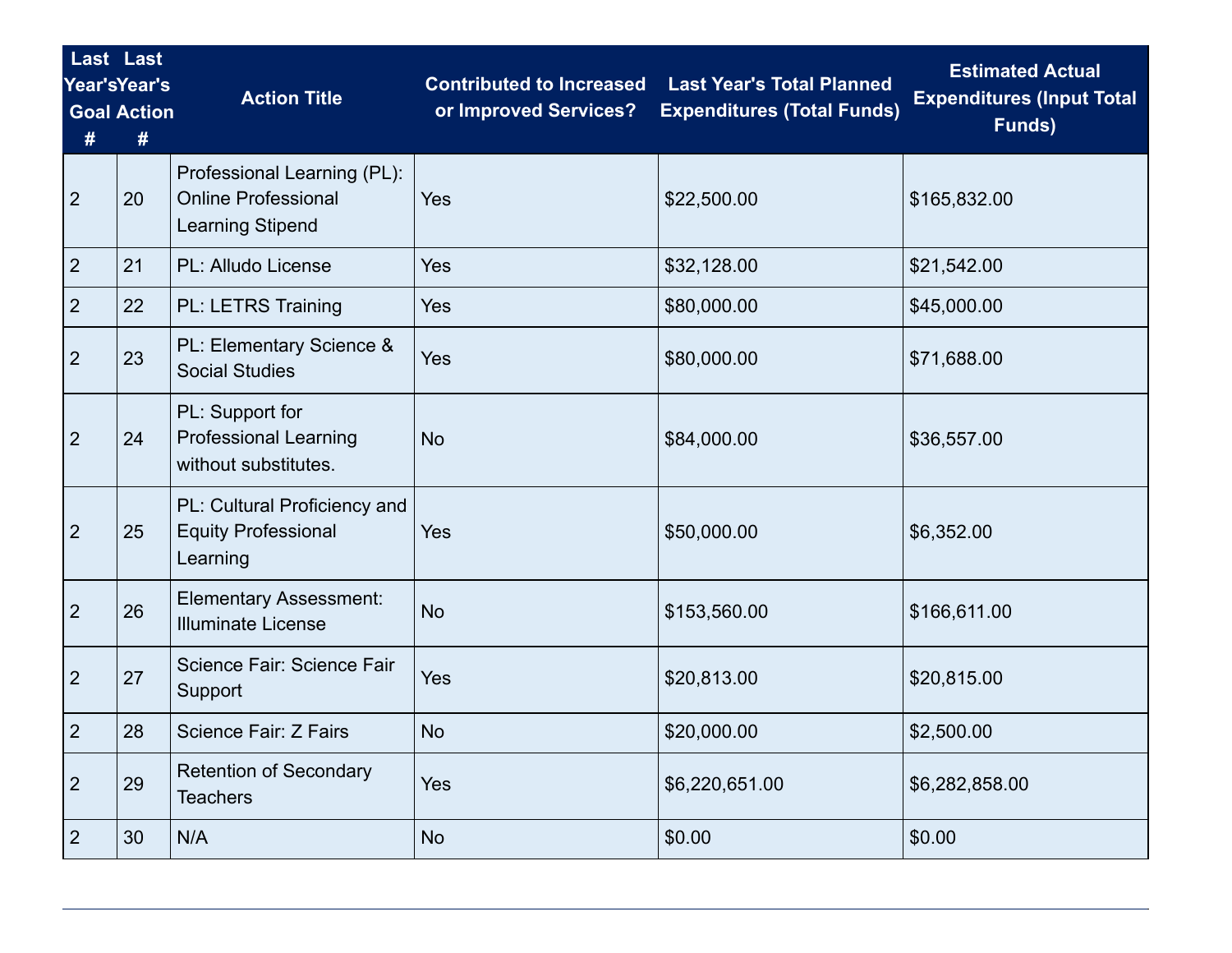| #              | Last Last<br><b>Year'sYear's</b><br><b>Goal Action</b><br># | <b>Action Title</b>                                                               | <b>Contributed to Increased</b><br>or Improved Services? | <b>Last Year's Total Planned</b><br><b>Expenditures (Total Funds)</b> | <b>Estimated Actual</b><br><b>Expenditures (Input Total</b><br>Funds) |  |
|----------------|-------------------------------------------------------------|-----------------------------------------------------------------------------------|----------------------------------------------------------|-----------------------------------------------------------------------|-----------------------------------------------------------------------|--|
| 3              |                                                             | <b>Positive Behavior</b><br>Interventions & Support<br>(PBIS): Clinical Therapist | Yes                                                      | \$155,534.00                                                          | \$160,770.00                                                          |  |
| $\mathbf{3}$   | $\overline{2}$                                              | PBIS: Program Support                                                             | <b>No</b>                                                | \$474,314.00                                                          | \$380,507.00                                                          |  |
| 3              | 3                                                           | <b>PBIS: Assistant Principals</b><br>Elementary                                   | Yes                                                      | \$2,437,547.00                                                        | \$2,365,892.00                                                        |  |
| 3              | 4                                                           | <b>PBIS: Assistant Principals</b><br><b>High School</b>                           | Yes                                                      | \$2,021,801.00                                                        | \$2,025,943.00                                                        |  |
| 3              | 5                                                           | PBIS: SART & SARB Misc.<br><b>Services</b>                                        | <b>No</b>                                                | \$1,000.00                                                            | \$0.00                                                                |  |
| 3              | 6                                                           | PBIS: Foster & Low Income<br><b>Support Services</b>                              | Yes                                                      | \$100,000.00                                                          | \$47,300.00                                                           |  |
| 3              | 7                                                           | PBIS: Extra-Duty                                                                  | <b>No</b>                                                | \$20,000.00                                                           | \$0.00                                                                |  |
| 3              | 8                                                           | <b>Student Safety: Crossing</b><br>Guards                                         | Yes                                                      | \$230,306.00                                                          | \$230,300.00                                                          |  |
| 3              | 9                                                           | <b>Student Safety: School</b><br><b>Resource Officers</b>                         | <b>No</b>                                                | \$636,865.00                                                          | \$669,243.00                                                          |  |
| $\mathfrak{S}$ | 10                                                          | <b>Student Safety: Probation</b><br><b>Officer-offset by County</b>               | <b>No</b>                                                | \$31,235.00                                                           | \$31,235.00                                                           |  |
| 3              | 11                                                          | <b>Student Safety: Safety</b><br><b>Supplies</b>                                  | <b>No</b>                                                | \$70,000.00                                                           | \$0.00                                                                |  |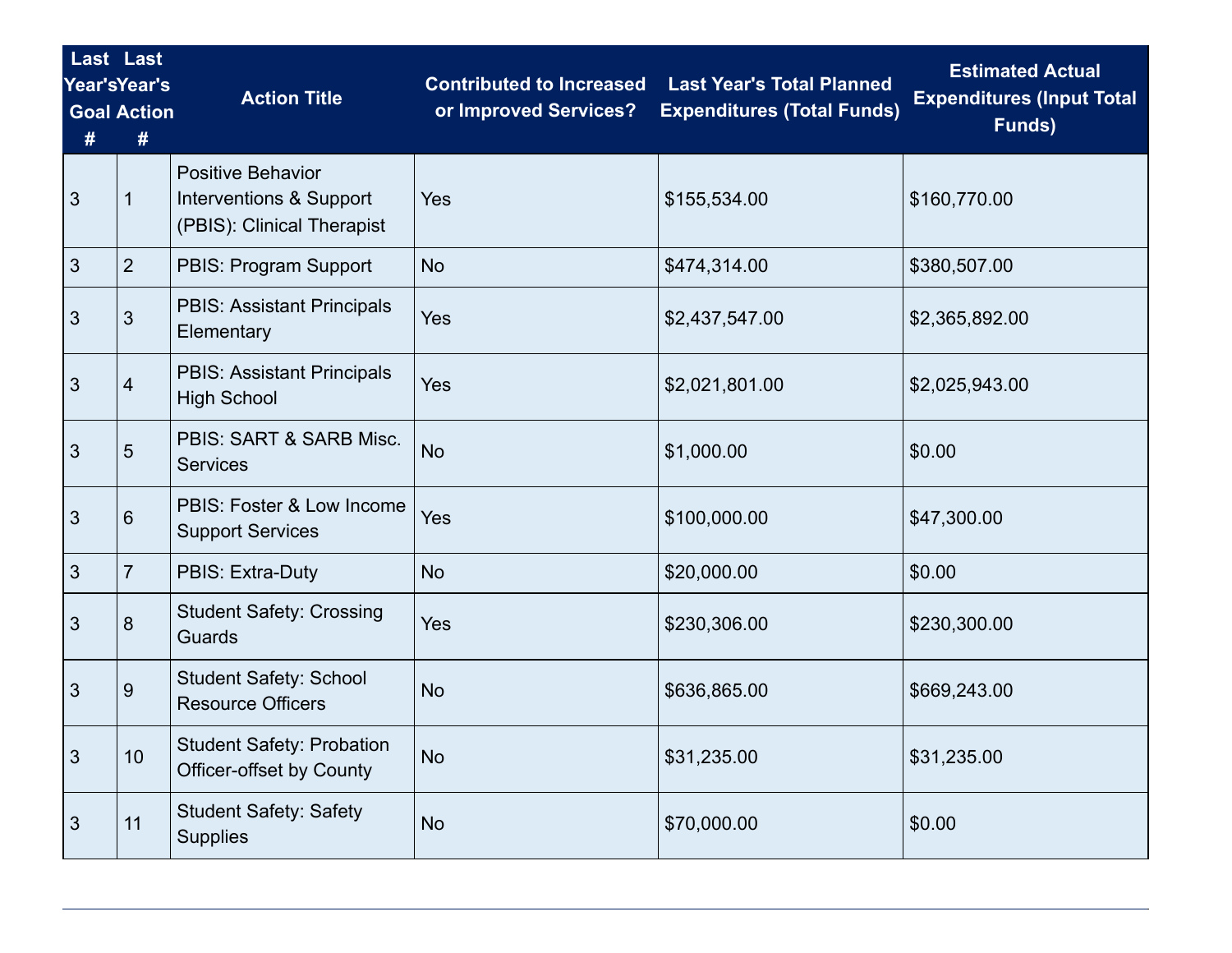| #              | Last Last<br>Year'sYear's<br><b>Goal Action</b><br># | <b>Action Title</b>                                                               | <b>Contributed to Increased</b><br>or Improved Services? | <b>Last Year's Total Planned</b><br><b>Expenditures (Total Funds)</b> | <b>Estimated Actual</b><br><b>Expenditures (Input Total</b><br>Funds) |  |
|----------------|------------------------------------------------------|-----------------------------------------------------------------------------------|----------------------------------------------------------|-----------------------------------------------------------------------|-----------------------------------------------------------------------|--|
| 3              | 12 <sup>°</sup>                                      | <b>Student Safety: Safety</b><br><b>Executive Task Force</b>                      | <b>No</b>                                                | \$50,000.00                                                           | \$0.00                                                                |  |
| 3              | 13                                                   | Physical & Mental Health:<br>Nurses (4)                                           | Yes                                                      | \$1,050,239.00                                                        | \$1,138,627.00                                                        |  |
| 3              | 14                                                   | Physical & Mental Health:<br>Health Assistants (25)                               | Yes                                                      | \$738,604.00                                                          | \$641,915.00                                                          |  |
| $\mathfrak{Z}$ | 15                                                   | Physical & Mental Health:<br><b>Behavioral &amp; Mental Health</b><br>Manager (1) | Yes                                                      | \$173,195.00                                                          | \$161,883.00                                                          |  |
| $\mathbf{3}$   | 16                                                   | Physical & Mental Health:<br>Counselors:                                          | Yes                                                      | \$1,905,969.00                                                        | \$2,105,506.00                                                        |  |
| $\mathbf{3}$   | 17                                                   | Physical & Mental Health:<br><b>Speech Therapist Stipends</b><br>(15)             | Yes                                                      | \$191,072.00                                                          | \$178,311.00                                                          |  |
| 3              | 18                                                   | Physical & Mental Health:<br>Psychologist Stipends (19)                           | Yes                                                      | \$316,983.00                                                          | \$333,370.00                                                          |  |
| 3              | 19                                                   | Physical & Mental Health:<br><b>Kelvin License</b>                                | <b>No</b>                                                | \$70,000.00                                                           | \$68,376.00                                                           |  |
| 3              | 20                                                   | Physical & Mental Health:<br><b>Counselor Training</b>                            | Yes                                                      | \$50,000.00                                                           | \$60,000.00                                                           |  |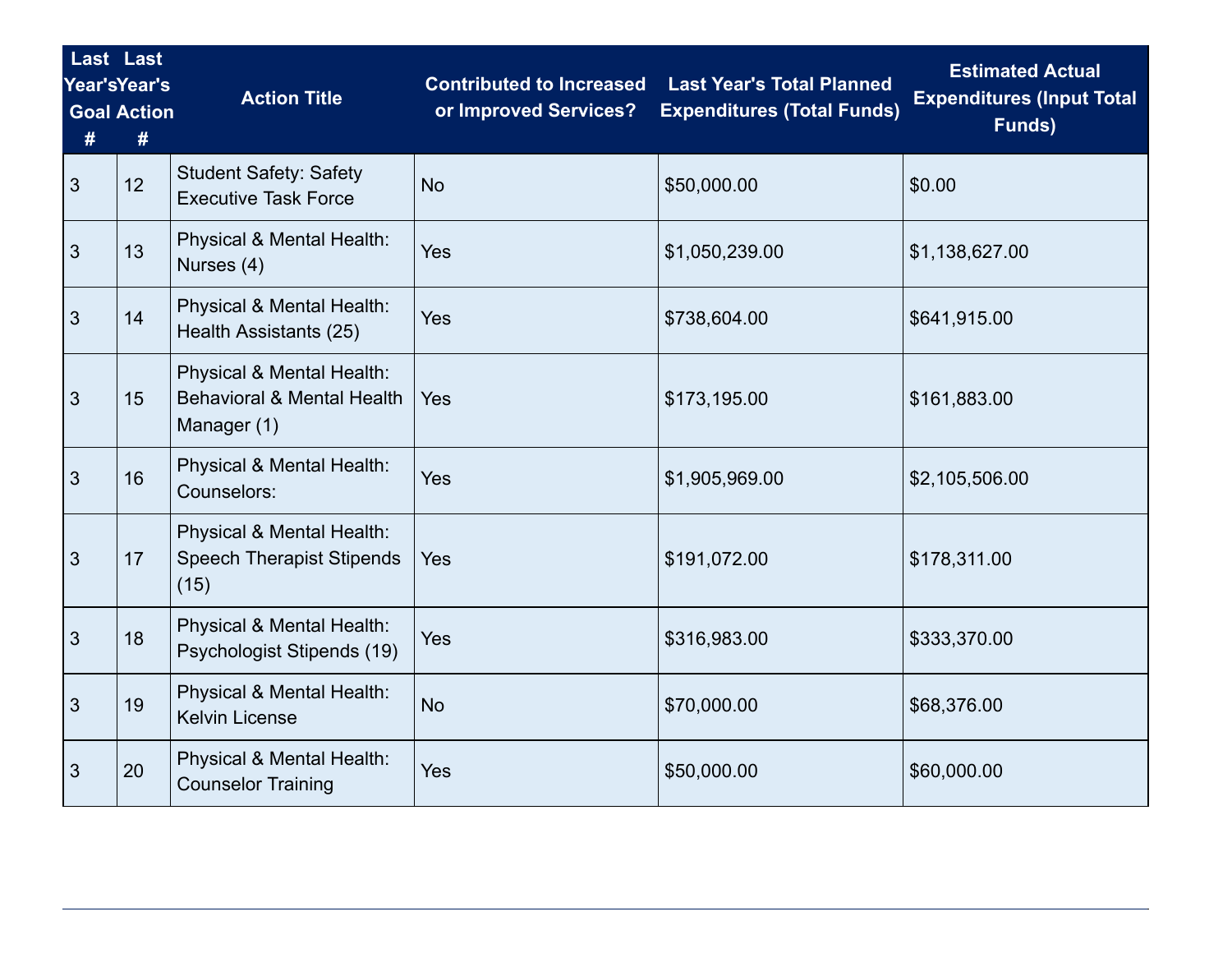| # | Last Last<br>Year'sYear's<br><b>Goal Action</b><br># | <b>Action Title</b>                                                                                       | <b>Contributed to Increased</b><br><b>Last Year's Total Planned</b><br>or Improved Services?<br><b>Expenditures (Total Funds)</b> |                | <b>Estimated Actual</b><br><b>Expenditures (Input Total</b><br>Funds) |  |
|---|------------------------------------------------------|-----------------------------------------------------------------------------------------------------------|-----------------------------------------------------------------------------------------------------------------------------------|----------------|-----------------------------------------------------------------------|--|
| 3 | 21                                                   | Physical & Mental Health:<br>Comprehensive<br><b>Counseling-Middle School</b><br>& High School Counselors | Yes                                                                                                                               | \$4,240,851.00 | \$4,303,045.00                                                        |  |
| 4 |                                                      | Parent Engagement (PE):<br><b>Parent Workshops</b>                                                        | Yes                                                                                                                               | \$331,946.00   | \$267,555.00                                                          |  |
| 4 | $\overline{2}$                                       | <b>PE: Communications</b><br>Specialist (1)                                                               | Yes                                                                                                                               | \$115,008.00   | \$190,188.00                                                          |  |
| 4 | $\mathfrak{S}$                                       | PE: Community Liaisons:<br><b>Student Services (2)</b>                                                    | Yes                                                                                                                               | \$154,130.00   | \$162,772.00                                                          |  |
| 4 | $\overline{4}$                                       | PE: Translator/Interpreter                                                                                | Yes                                                                                                                               | \$309,363.00   | \$329,503.00                                                          |  |
| 4 | 5                                                    | <b>English Learner Parent</b><br><b>Support: Bilingual Stipends</b>                                       | Yes                                                                                                                               | \$111,338.00   | \$105,000.00                                                          |  |
| 5 |                                                      | <b>Site/Department Allocations</b>                                                                        | Yes                                                                                                                               | \$6,405,016.00 | \$4,495,138.00                                                        |  |
| 5 | $\overline{2}$                                       | Certificated \$250:<br><b>Instructional Materials</b>                                                     | Yes                                                                                                                               | \$400,000.00   | \$215,000.00                                                          |  |
| 5 | 3                                                    | <b>Teacher Induction</b>                                                                                  | Yes                                                                                                                               | \$286,600.00   | \$283,168.00                                                          |  |
| 5 |                                                      | New Employee Onboarding   No                                                                              |                                                                                                                                   | \$10,000.00    | \$0.00                                                                |  |
| 5 | $5\phantom{.0}$                                      | <b>Classified Staff</b><br>Development                                                                    | <b>No</b>                                                                                                                         | \$57,000.00    | \$31,781.00                                                           |  |
| 5 | $6\phantom{1}$                                       | <b>Replacement Textbooks</b>                                                                              | <b>No</b>                                                                                                                         | \$6,881,584.00 | \$2,222,127.00                                                        |  |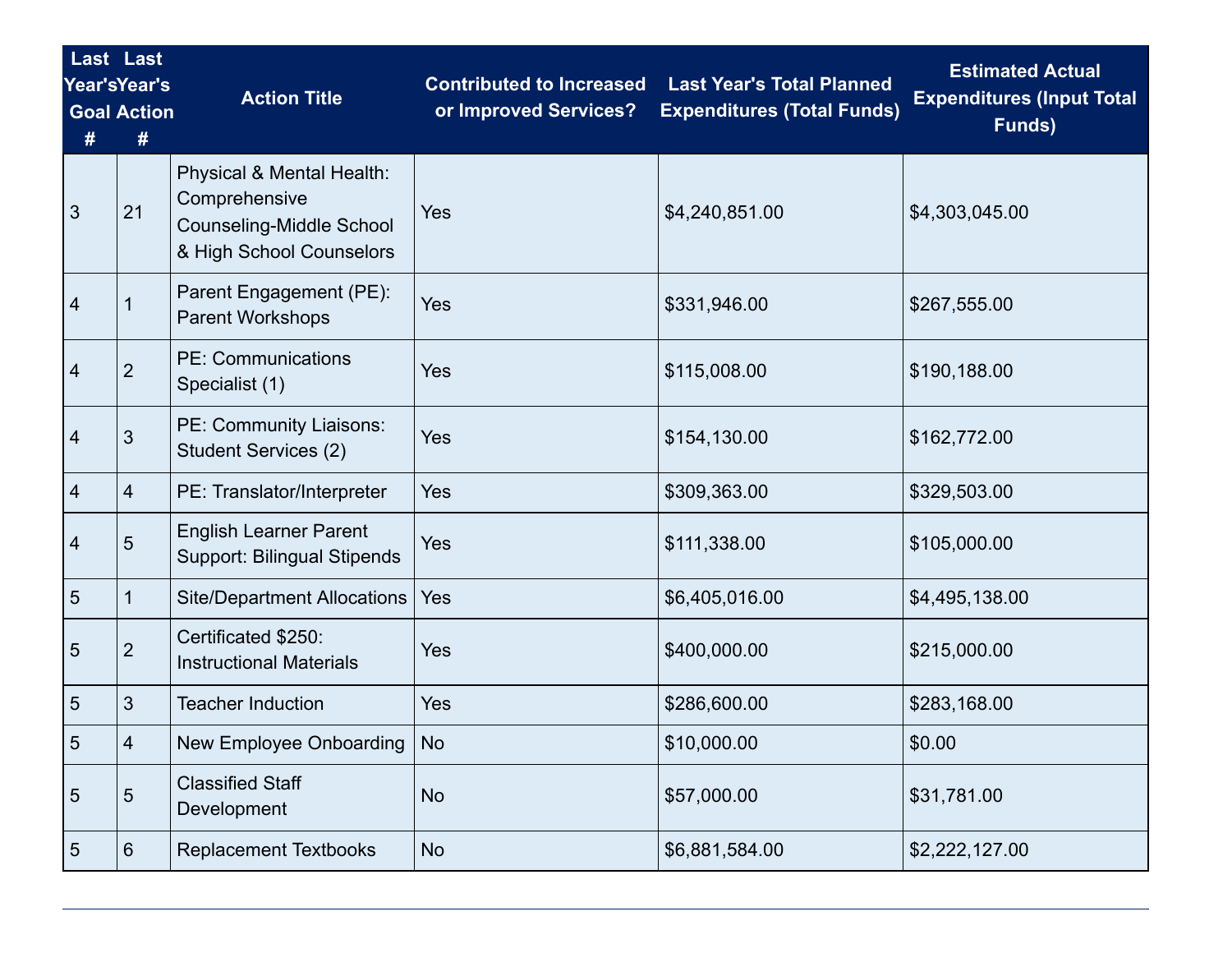| # | Last Last<br>Year'sYear's<br><b>Goal Action</b><br># | <b>Action Title</b>                                      | <b>Contributed to Increased</b><br>or Improved Services? | <b>Last Year's Total Planned</b><br><b>Expenditures (Total Funds)</b> | <b>Estimated Actual</b><br><b>Expenditures (Input Total</b><br>Funds) |  |
|---|------------------------------------------------------|----------------------------------------------------------|----------------------------------------------------------|-----------------------------------------------------------------------|-----------------------------------------------------------------------|--|
| 5 | $\overline{7}$                                       | <b>Secondary Elective</b><br><b>Textbooks</b>            | Yes                                                      | \$200,000.00                                                          | \$0.00                                                                |  |
| 5 | 8                                                    | <b>Additional Secondary</b><br><b>Elective Textbooks</b> | Yes                                                      | \$200,000.00                                                          | \$0.00                                                                |  |
| 5 | 9                                                    | <b>NGSS Materials K-12</b>                               | Yes                                                      | \$150,000.00                                                          | \$0.00                                                                |  |
| 5 | 10 <sup>°</sup>                                      | <b>M&amp;O Staff and Materials</b>                       | <b>No</b>                                                | \$2,534,520.00                                                        | \$2,478,155.00                                                        |  |
| 5 | 11                                                   | Asset Manager & Materials                                | <b>No</b>                                                | \$123,663.00                                                          | \$125,079.00                                                          |  |
| 5 | 12                                                   | Home-to-School<br>Transportation                         | Yes                                                      | \$8,716,009.00                                                        | \$6,012,856.00                                                        |  |
| 5 | 13                                                   | <b>Playground Equipment</b>                              | <b>No</b>                                                | \$1,500,000.00                                                        | \$385,662.00                                                          |  |
| 5 | 14                                                   | <b>Substitute Costs</b>                                  | <b>No</b>                                                | \$1,000,000.00                                                        | \$1,432,102.00                                                        |  |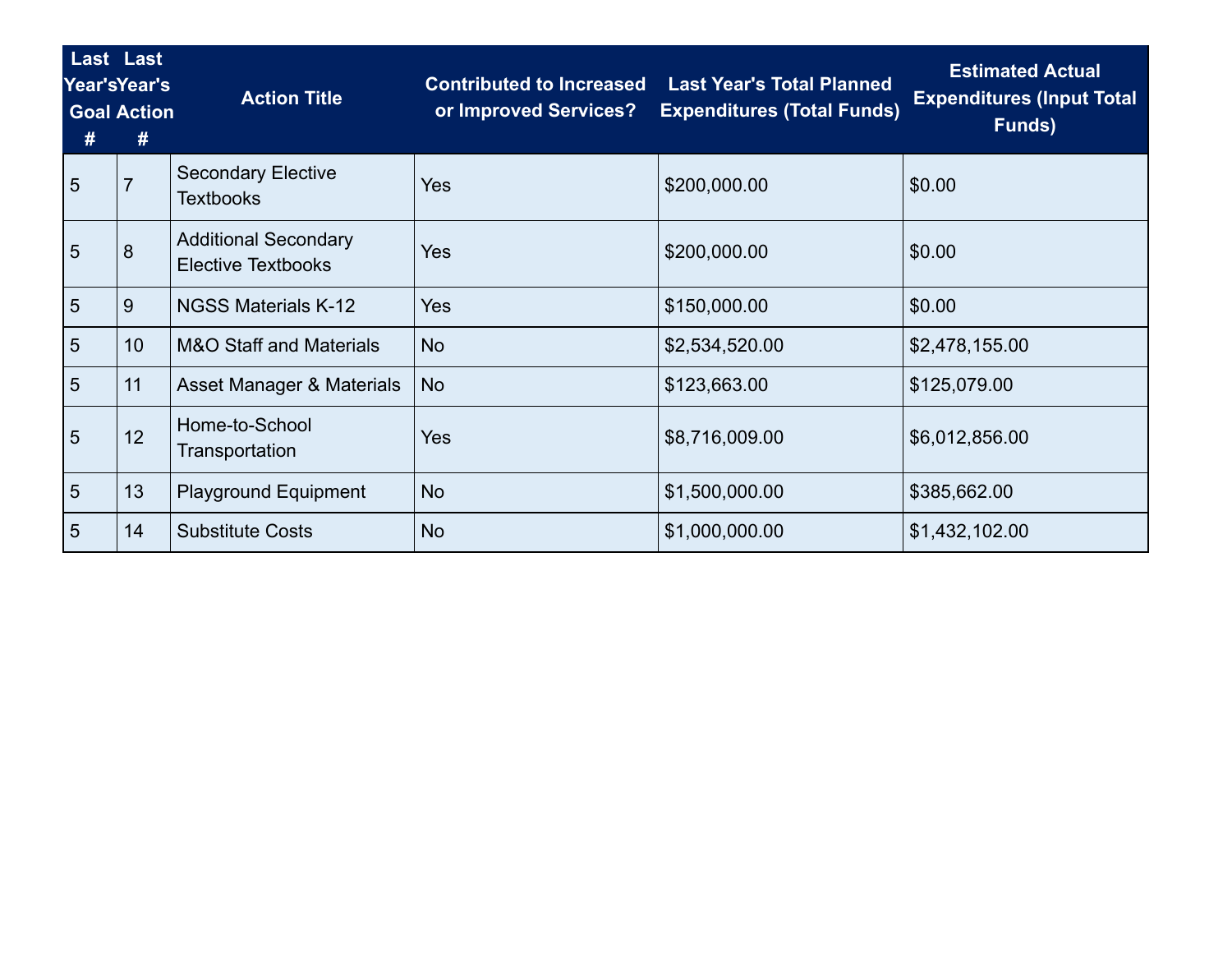## **2021-22 Contributing Actions Annual Update Table**

| 6. Estimated Actual LCFF<br>Supplemental and/or<br><b>Concentration Grants</b><br>(Input Dollar Amount) |                 | 4. Total Planned<br>Contributing<br><b>Expenditures</b><br>(LCFF Funds) | 7. Total Estimated Actual Expenditures for<br><b>Contributing Actions</b><br>(LCFF Funds) | <b>Difference Between</b><br><b>Planned and Estimated</b><br>for Contributing<br><b>Actions</b><br>(Subtract 7 from 4) | Actual Expenditures 5. Total Planned Percentage of Improved Services (%) Actual Percentage of | 8. Total Estimated<br>Improved Services<br>$(\%)$ | Difference Between<br><b>Planned and</b><br><b>Estimated Actual</b><br>Percentage of<br><b>Improved Services</b><br>(Subtract 5 from 8) |
|---------------------------------------------------------------------------------------------------------|-----------------|-------------------------------------------------------------------------|-------------------------------------------------------------------------------------------|------------------------------------------------------------------------------------------------------------------------|-----------------------------------------------------------------------------------------------|---------------------------------------------------|-----------------------------------------------------------------------------------------------------------------------------------------|
|                                                                                                         | $62,670,345$ \$ | 52,917,128 \$                                                           | 62,866,901 \$                                                                             | (9,949,773)                                                                                                            | 0.00%                                                                                         |                                                   | 0.00% 0.00% - No Difference                                                                                                             |

| <b>Last Year's Goal #</b> | <b>Last Year's Action #</b> | <b>Prior Action/Service Title</b>                                            | <b>Contributed to</b><br><b>Increased or Improved</b><br>Services? | <b>Estimated Actual</b><br>Last Year's Planned Expenditures for Contributing<br><b>Expenditures for</b><br><b>Actions (LCFF Funds)</b><br><b>Contributing Actions</b><br>(Input LCFF Funds) |                                            | <b>Planned Percentage</b><br>of Improved Services | <b>Estimated Actual</b><br>Percentage of<br><b>Improved Services</b><br>(Input Percentage) |
|---------------------------|-----------------------------|------------------------------------------------------------------------------|--------------------------------------------------------------------|---------------------------------------------------------------------------------------------------------------------------------------------------------------------------------------------|--------------------------------------------|---------------------------------------------------|--------------------------------------------------------------------------------------------|
| $\overline{\mathbf{1}}$   | $\blacksquare$              | English Learner Support: Language Assessment<br>Center                       | <b>Yes</b>                                                         | $\mathbb{S}$<br>$352,802$ \$                                                                                                                                                                | 382.061.00                                 | 0.00%                                             | 0.00%                                                                                      |
|                           | $\overline{2}$              | English Learner Support: Languange Support<br>Services                       | Yes                                                                | $323,963$ \$<br>\$.                                                                                                                                                                         | 318,996.00                                 | 0.00%                                             | 0.00%                                                                                      |
|                           | $\mathbf{3}$                | English Learner Support: English Learner Site<br>Support                     | <b>Yes</b>                                                         | $\mathfrak{s}$<br>723,601                                                                                                                                                                   | $\sqrt{3}$<br>612,428.00                   | 0.00%                                             | 0.00%                                                                                      |
|                           | 4                           | English Learner Support: Instruction and Technology Yes                      |                                                                    | $185,000$ \$<br>\$                                                                                                                                                                          | 125,000.00                                 | 0.00%                                             | 0.00%                                                                                      |
|                           | 5 <sup>5</sup>              | English Learner Support: Dual Immersion                                      | Yes                                                                | $\mathfrak{s}$<br>$12,500$ \$                                                                                                                                                               | 17,500.00                                  | 0.00%                                             | 0.00%                                                                                      |
|                           | 6                           | English Learner Support: I-Station License                                   | Yes                                                                | $40,000$ \$<br>\$                                                                                                                                                                           | 14,360.00                                  | 0.00%                                             | 0.00%                                                                                      |
|                           | $\overline{7}$              | English Learner Support: Dual Immersion Teachers Yes                         |                                                                    | $1,432,567$ \$<br>$\mathbb{S}$                                                                                                                                                              | 2,515,267.00                               | 0.00%                                             | 0.00%                                                                                      |
|                           | 8                           | Special Education: Middle School support                                     | <b>No</b>                                                          | \$                                                                                                                                                                                          | $\mathfrak{s}$<br>$\overline{\phantom{a}}$ | 0.00%                                             | 0.00%                                                                                      |
|                           | 9                           | Special Education: Instructional Assistants support                          | <b>No</b>                                                          | $\mathfrak{s}$<br>$\blacksquare$                                                                                                                                                            | $\mathbf{\$}$<br>÷.                        | $0.00\%$                                          | 0.00%                                                                                      |
|                           | 10                          | Special Education: Instructional Materials support                           | <b>No</b>                                                          | \$                                                                                                                                                                                          | $\mathfrak{s}$                             | 0.00%                                             | 0.00%                                                                                      |
|                           | 11                          | Student Technology: 1 to 1 student devices                                   | Yes                                                                | $\mathbb{S}$<br>$5,100,800$   \$                                                                                                                                                            | 7,859,511.00                               | 0.00%                                             | 0.00%                                                                                      |
|                           | 12                          | Career Technical Edcuation/Linked Learning<br>(CTE/LL): Site Pathway support | Yes                                                                | $112,000$   \$<br>\$.                                                                                                                                                                       | 72,820.00                                  | 0.00%                                             | 0.00%                                                                                      |
|                           | 13                          | <b>CTE/LL: Workbased Learning</b>                                            | <b>Yes</b>                                                         | $30,000$ \$<br>$\mathbf{s}$                                                                                                                                                                 | 328,132.00                                 | 0.00%                                             | 0.00%                                                                                      |
|                           | 14                          | <b>CTE/LL: Pathway Promotion</b>                                             | Yes                                                                | $15,000$ \$<br>\$                                                                                                                                                                           | 13,924.00                                  | 0.00%                                             | 0.00%                                                                                      |
|                           | 15                          | <b>CTE/LL: Teacher Collaboration</b>                                         | Yes                                                                | $30,000$ \$<br>\$                                                                                                                                                                           | 7,581.00                                   | 0.00%                                             | 0.00%                                                                                      |
|                           | 16                          | CTE/LL: Curriculum Program Specialist                                        | Yes                                                                | $133,268$ \$<br>\$                                                                                                                                                                          | 141,207.00                                 | 0.00%                                             | 0.00%                                                                                      |
|                           | 17                          | Career Technical Education: ROP Program                                      | Yes                                                                | $\mathfrak{s}$<br>$3,403,000$ \$                                                                                                                                                            | 5,284,833.00                               | 0.00%                                             | 0.00%                                                                                      |
| -1                        | 18                          | Advancement Via Individual Determination (AVID):<br><b>Site Support</b>      | Yes                                                                | $459,292$ \$<br>\$                                                                                                                                                                          | 320,812.00                                 | 0.00%                                             | 0.00%                                                                                      |
|                           | 19                          | AVID: PSAT Testing for 8th grade                                             | Yes                                                                | $25,000$ \$<br>\$                                                                                                                                                                           | 22,600.00                                  | 0.00%                                             | 0.00%                                                                                      |
| -1                        | 20                          | <b>AVID: AVID Teachers</b>                                                   | Yes                                                                | $40,864$ \$<br>\$                                                                                                                                                                           | 1,271,097.00                               | 0.00%                                             | 0.00%                                                                                      |
|                           | 21                          | Gifted and Talented Education (GATE): Teacher<br><b>Stipends</b>             | Yes                                                                | $48,128$ \$<br>$\mathfrak s$                                                                                                                                                                | 46,628.00                                  | 0.00%                                             | 0.00%                                                                                      |
|                           | 22                          | <b>GATE: Teacher Conferences</b>                                             | Yes                                                                | $7,000$ \$<br>\$                                                                                                                                                                            | 300.00                                     | 0.00%                                             | 0.00%                                                                                      |
|                           | 23                          | <b>GATE: Elementary Site GATE Funds</b>                                      | Yes                                                                | $46,085$ \$<br>$\mathbf{F}$                                                                                                                                                                 | 33,483.00                                  | 0.00%                                             | 0.00%                                                                                      |
|                           | 24                          | GATE: Middle School Site GATE Funds                                          | Yes                                                                | \$<br>30,000                                                                                                                                                                                | $\mathsf{I}$<br>15,000.00                  | 0.00%                                             | 0.00%                                                                                      |
|                           | 25                          | <b>GATE: AP Testing Support</b>                                              | Yes                                                                | \$                                                                                                                                                                                          | $\mathfrak{s}$<br>15,000.00                | 0.00%                                             | 0.00%                                                                                      |
|                           | 26                          | Library: Middle School Librarians                                            | Yes                                                                | $511,167$ \$<br>\$                                                                                                                                                                          | 547,744.00                                 | 0.00%                                             | 0.00%                                                                                      |
|                           | 27                          | Library: Library Media Technicians                                           | Yes                                                                | 1,317,994<br>\$                                                                                                                                                                             | 1,266,843.00<br>$\mathsf{I}$ \$            | 0.00%                                             | 0.00%                                                                                      |
|                           | 28                          | Library: K-12 Library Support                                                | Yes                                                                | $350,000$ \$<br>$\mathfrak{L}$                                                                                                                                                              | 322,876.00                                 | 0.00%                                             | 0.00%                                                                                      |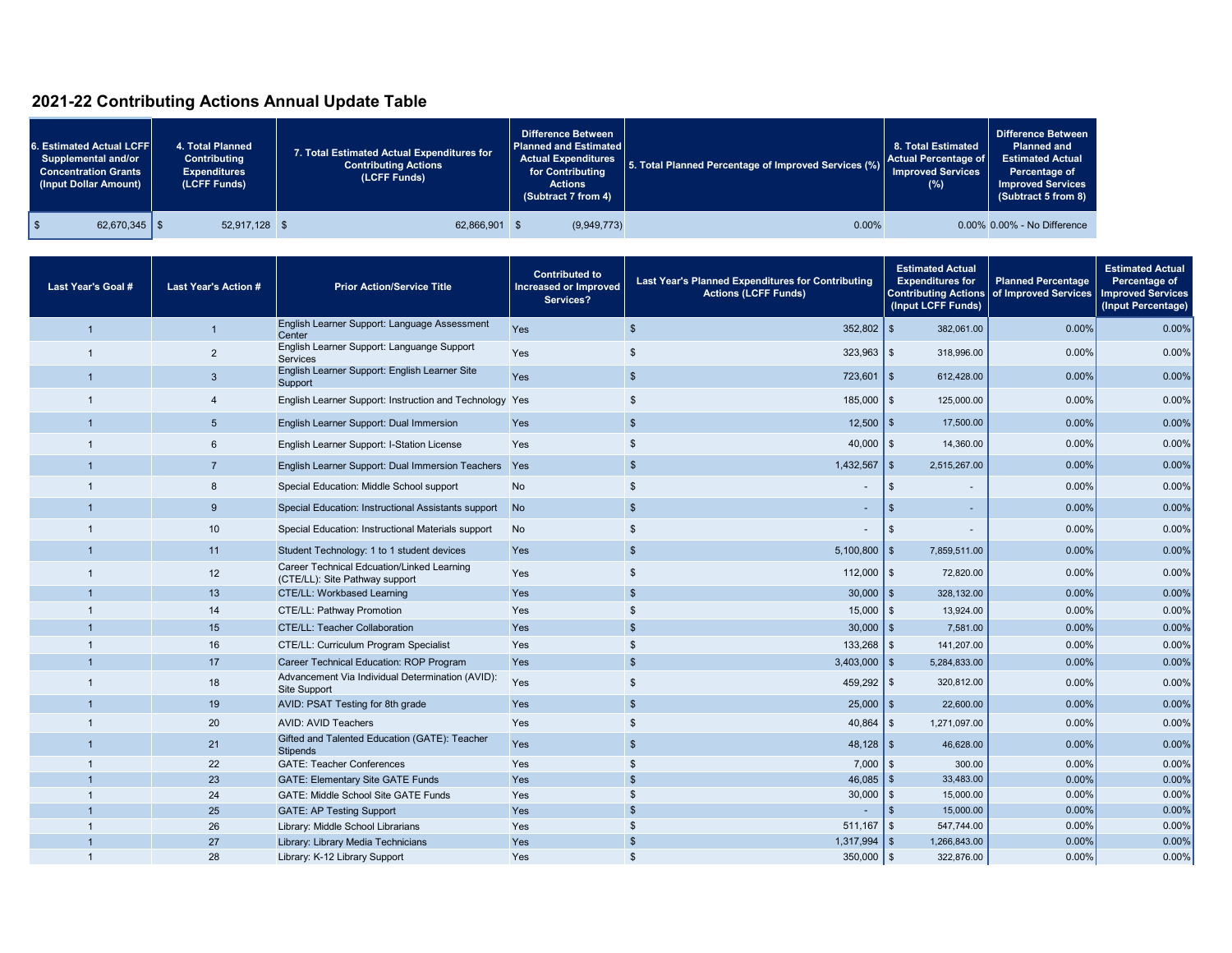| Last Year's Goal # | <b>Last Year's Action #</b> | <b>Prior Action/Service Title</b>                                          | <b>Contributed to</b><br>Increased or Improved<br>Services? | Last Year's Planned Expenditures for Contributing<br><b>Actions (LCFF Funds)</b> | <b>Estimated Actual</b><br><b>Expenditures for</b><br>(Input LCFF Funds) | <b>Planned Percentage</b><br>Contributing Actions of Improved Services | <b>Estimated Actual</b><br>Percentage of<br><b>Improved Services</b><br>(Input Percentage) |
|--------------------|-----------------------------|----------------------------------------------------------------------------|-------------------------------------------------------------|----------------------------------------------------------------------------------|--------------------------------------------------------------------------|------------------------------------------------------------------------|--------------------------------------------------------------------------------------------|
| $\overline{1}$     | 29                          | Library: Books in English & Spanish                                        | Yes                                                         | $\mathbb{S}$<br>28,000                                                           | l s<br>11.581.00                                                         | $0.00\%$                                                               | 0.00%                                                                                      |
| $\overline{1}$     | 30                          | Visual and Performing Arts (VAPA): Elementary<br><b>VAPA Funds</b>         | Yes                                                         | $\mathbb{S}$<br>100,000                                                          | l \$<br>96,395.00                                                        | 0.00%                                                                  | 0.00%                                                                                      |
|                    | 31                          | VAPA: Elementary Band Teacher (1)                                          | Yes                                                         | \$<br>86,707                                                                     | 93,405.00<br>l \$                                                        | 0.00%                                                                  | 0.00%                                                                                      |
|                    | 32                          | VAPA: High School and Middle School VAPA<br>Support                        | Yes                                                         | $\mathbf{s}$<br>$145,000$ \$                                                     | 122,802.00                                                               | 0.00%                                                                  | 0.00%                                                                                      |
|                    | 33                          | <b>MusicFirst License</b>                                                  | Yes                                                         | $\mathbb{S}$<br>23,000                                                           | l \$<br>21,735.00                                                        | 0.00%                                                                  | 0.00%                                                                                      |
|                    | 34                          | VAPA: Band and Music Teachers                                              | Yes                                                         | $\mathbf{s}$<br>454.346                                                          | <b>S</b><br>480,951.00                                                   | 0.00%                                                                  | 0.00%                                                                                      |
|                    | 35                          | <b>VAPA: Site Band Support</b>                                             | Yes                                                         | $\mathbb{S}$<br>76,000                                                           | l \$<br>52,316.00                                                        | 0.00%                                                                  | 0.00%                                                                                      |
| $\overline{1}$     | 36                          | VAPA: NJROTC Support                                                       | Yes                                                         | $\mathbb{S}$<br>2,000                                                            | 768.00<br>l \$                                                           | 0.00%                                                                  | 0.00%                                                                                      |
|                    | 37                          | <b>Student Field Trips</b>                                                 | Yes                                                         | $\mathbb{S}$<br>191.250                                                          | l \$<br>8,188.00                                                         | 0.00%                                                                  | 0.00%                                                                                      |
|                    | 38                          | Athletics: Middle School Intramural Athletics                              | Yes                                                         | $\mathbb{S}$<br>90,000                                                           | 40,738.00<br>$\mathfrak{L}$                                              | 0.00%                                                                  | 0.00%                                                                                      |
|                    | 39                          | Athletics: High School Athletics Programs                                  | <b>No</b>                                                   | $\mathbb{S}$                                                                     | S<br>٠                                                                   | 0.00%                                                                  | 0.00%                                                                                      |
|                    | 40                          | <b>Athletics: Additional Athletics Support</b>                             | <b>No</b>                                                   | $\mathbb{S}$                                                                     | $\mathfrak{s}$<br>٠                                                      | 0.00%                                                                  | 0.00%                                                                                      |
|                    | 41                          | <b>Athletics: Athletic Directors</b>                                       | <b>No</b>                                                   | $\mathbb{S}$                                                                     | $\mathfrak{L}$<br>$\overline{\phantom{a}}$                               | 0.00%                                                                  | 0.00%                                                                                      |
| -1                 | 42                          | District System Design Support Partnership (DSDP): No<br>Plan support      |                                                             | $\mathfrak{s}$                                                                   | $\mathfrak{L}$                                                           | 0.00%                                                                  | 0.00%                                                                                      |
| $\overline{2}$     | $\mathbf{1}$                | English Language Arts (ELA): MS ELA Support<br>Teachers                    | Yes                                                         | \$<br>$451,193$ \$                                                               | 487,166.00                                                               | 0.00%                                                                  | 0.00%                                                                                      |
| $\overline{2}$     | 2                           | ELA: HS ELA Support Teachers                                               | Yes                                                         | $\mathbb{S}$<br>193,421                                                          | l \$<br>210,172.00                                                       | 0.00%                                                                  | 0.00%                                                                                      |
| $\mathcal{P}$      | $\mathbf{3}$                | ELA: HS ELA TOA's                                                          | Yes                                                         | \$<br>354,099                                                                    | $\mathfrak{s}$<br>369,932.00                                             | 0.00%                                                                  | 0.00%                                                                                      |
| 2                  | $\overline{4}$              | ELA: Curriculum Program Specialist                                         | Yes                                                         | $\sqrt[6]{3}$<br>115,817                                                         |                                                                          | 0.00%                                                                  | 0.00%                                                                                      |
| $\mathcal{P}$      | $5\phantom{.0}$             | Mathematics (Math): MS Math Support Teachers                               | Yes                                                         | $\mathbf{s}$<br>283,691                                                          | 310,578.00<br>ls.                                                        | 0.00%                                                                  | 0.00%                                                                                      |
| $\overline{2}$     | $6\phantom{1}$              | Math: HS Math Support Teachers                                             | Yes                                                         | $\mathbb{S}$<br>344,730                                                          | $\sqrt{3}$<br>373,842.00                                                 | 0.00%                                                                  | 0.00%                                                                                      |
| $\mathcal{P}$      | $\overline{7}$              | Math: HS Math TOA's                                                        | <b>Yes</b>                                                  | $\mathbf{s}$<br>383,921                                                          | l \$<br>418,158.00                                                       | 0.00%                                                                  | 0.00%                                                                                      |
| 2                  | 8                           | Summer School (SS): Instructional Materials                                | Yes                                                         | $\mathbb{S}$<br>354,918                                                          | \$<br>25,000.00                                                          | 0.00%                                                                  | 0.00%                                                                                      |
| $\mathcal{P}$      | 9                           | SS: Salaries and Benefits                                                  | Yes                                                         | \$<br>775,000                                                                    | l \$<br>775,000.00                                                       | 0.00%                                                                  | 0.00%                                                                                      |
| $\overline{2}$     | 10                          | Elementary TOA's: One per site (18)                                        | Yes                                                         | \$<br>$2,466,118$ \$                                                             | 2,641,672.00                                                             | 0.00%                                                                  | 0.00%                                                                                      |
| $\mathcal{P}$      | 11                          | Elementary TOA's: training, supplies, and equipment Yes                    |                                                             | $\mathbb{S}$<br>359,120                                                          | l \$<br>205,828.00                                                       | 0.00%                                                                  | 0.00%                                                                                      |
| $\overline{2}$     | 12                          | Literacy: DIBELS Amplify Online                                            | Yes                                                         | $\mathbb{S}$<br>206,241                                                          | $\sqrt{3}$<br>56,850.00                                                  | 0.00%                                                                  | 0.00%                                                                                      |
| $\mathcal{P}$      | 13                          | MS MESA: Teachers (4)                                                      | Yes                                                         | $\mathbb{S}$<br>320.681                                                          | ls.<br>461,857.00                                                        | 0.00%                                                                  | 0.00%                                                                                      |
| $\overline{2}$     | 14                          | MS MESA: Instructional materials                                           | Yes                                                         | $\mathbb{S}$<br>30,000                                                           | \$<br>20,640.00                                                          | 0.00%                                                                  | 0.00%                                                                                      |
| $\mathcal{P}$      | 15                          | Technology: Curriculum Program Specialists (4)                             | Yes                                                         | $\mathfrak{s}$<br>604,397                                                        | l \$<br>632,204.00                                                       | 0.00%                                                                  | 0.00%                                                                                      |
| $\overline{2}$     | 16                          | Technology: Technology Support Staff                                       | Yes                                                         | $\mathfrak{s}$<br>647,322                                                        | l \$<br>2,129,975.00                                                     | 0.00%                                                                  | 0.00%                                                                                      |
| $\mathfrak{p}$     | 17                          | Teacher Collaboration: Teacher Prep Days (2)                               | <b>No</b>                                                   | $\mathfrak{s}$<br>٠                                                              | $\sqrt{3}$                                                               | 0.00%                                                                  | 0.00%                                                                                      |
| $\overline{2}$     | 18                          | Teacher Collaboration: Teacher Collaboration Day                           | Yes                                                         | $\mathbb{S}$<br>364,970                                                          | l \$<br>112,350.00                                                       | 0.00%                                                                  | 0.00%                                                                                      |
| $\overline{2}$     | 19                          | Teacher Collaboration: SPED & GenEd Day                                    | <b>No</b>                                                   | $\mathfrak{s}$                                                                   | \$<br>٠                                                                  | 0.00%                                                                  | 0.00%                                                                                      |
| 2                  | 20                          | Professional Learning (PL): Online Professional<br><b>Learning Stipend</b> | Yes                                                         | 22,500<br>\$                                                                     | ls:<br>90,162.00                                                         | 0.00%                                                                  | 0.00%                                                                                      |
| $\mathcal{P}$      | 21                          | PL: Alludo License                                                         | Yes                                                         | $\mathbb{S}$<br>11,500                                                           | \$<br>11,500.00                                                          | 0.00%                                                                  | 0.00%                                                                                      |
| 2                  | 22                          | PL: LETRS Training                                                         | Yes                                                         | $\mathfrak{s}$<br>80,000                                                         | 45,000.00<br>$\mathfrak{s}$                                              | 0.00%                                                                  | 0.00%                                                                                      |
| $\overline{2}$     | 23                          | PL: Elementary Science & Social Studies                                    | Yes                                                         | $\mathbb{S}$<br>80,000                                                           | \$<br>71,688.00                                                          | 0.00%                                                                  | 0.00%                                                                                      |
| $\overline{2}$     | 24                          | PL: Support for Professional Learning without<br>substitutes               | <b>No</b>                                                   | $\mathfrak{s}$                                                                   | \$                                                                       | 0.00%                                                                  | 0.00%                                                                                      |
| 2                  | 25                          | PL: Cultural Proficiency and Equity Professional<br>Learning               | Yes                                                         | \$<br>$50,000$   \$                                                              | 6,352.00                                                                 | 0.00%                                                                  | 0.00%                                                                                      |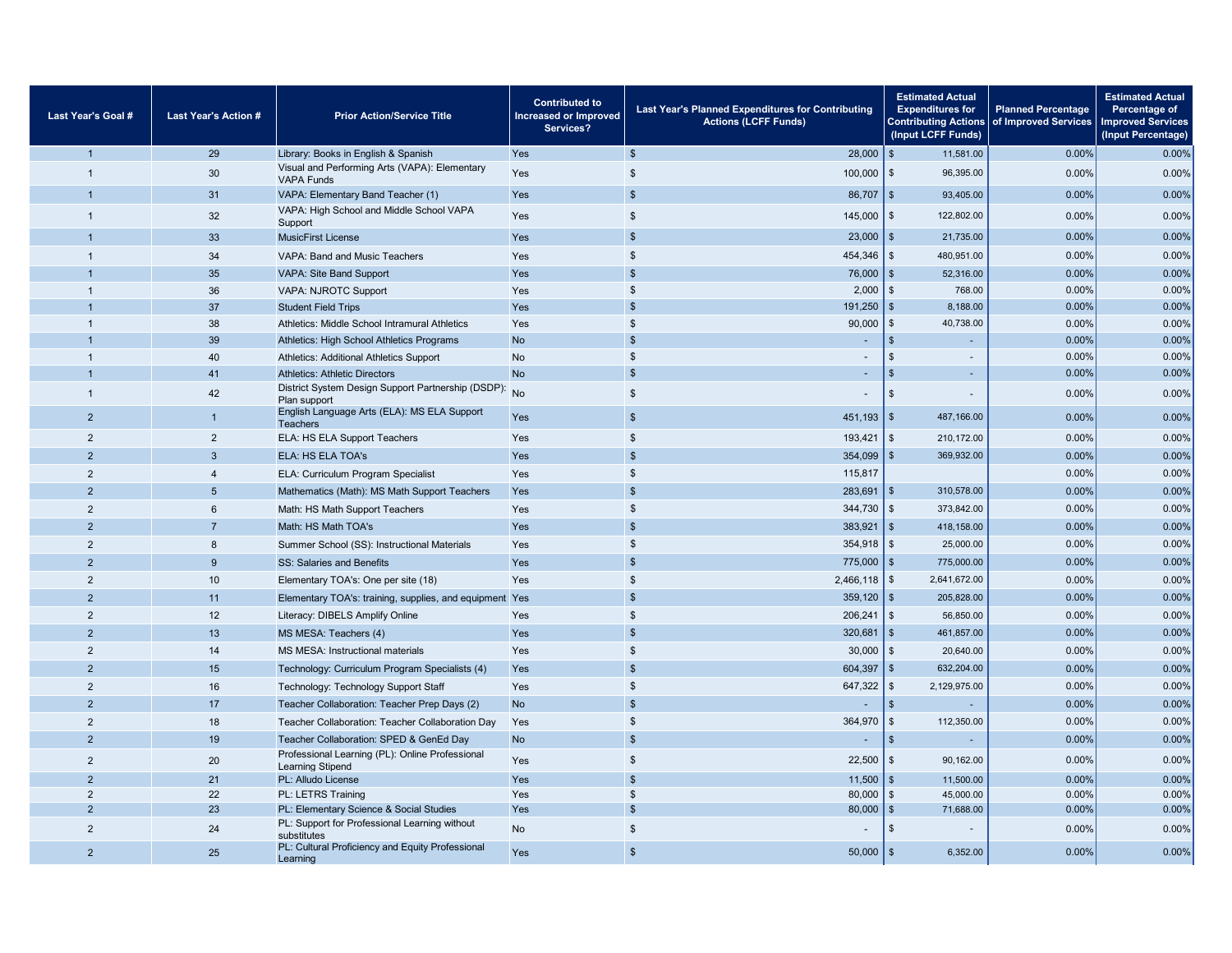| Last Year's Goal #  | <b>Last Year's Action #</b>    | <b>Prior Action/Service Title</b>                                                            | <b>Contributed to</b><br><b>Increased or Improved</b><br>Services? | <b>Estimated Actual</b><br>Last Year's Planned Expenditures for Contributing<br><b>Expenditures for</b><br><b>Actions (LCFF Funds)</b><br>(Input LCFF Funds) |                                            | <b>Planned Percentage</b><br>Contributing Actions of Improved Services | <b>Estimated Actual</b><br>Percentage of<br><b>Improved Services</b><br>(Input Percentage) |
|---------------------|--------------------------------|----------------------------------------------------------------------------------------------|--------------------------------------------------------------------|--------------------------------------------------------------------------------------------------------------------------------------------------------------|--------------------------------------------|------------------------------------------------------------------------|--------------------------------------------------------------------------------------------|
| $\overline{2}$      | 26                             | Elementary Assessment: Illuminate License                                                    | <b>No</b>                                                          | $\sqrt[6]{2}$<br>$\sim$                                                                                                                                      | $\mathfrak{L}$<br>$\overline{\phantom{a}}$ | 0.00%                                                                  | 0.00%                                                                                      |
| $\mathfrak{p}$      | 27                             | Science Fair: Science Fair Support                                                           | Yes                                                                | $\mathbf{s}$<br>20,813                                                                                                                                       | 20,815.00<br>l s                           | 0.00%                                                                  | 0.00%                                                                                      |
| 2                   | 28                             | Science Fair: Z Fairs                                                                        | No                                                                 | $\mathfrak{S}$                                                                                                                                               | $\mathfrak{L}$                             | 0.00%                                                                  | 0.00%                                                                                      |
| 2                   | 29                             | Retention of Secondary Teachers                                                              | Yes                                                                | $\mathsf{s}$<br>6,220,651                                                                                                                                    | \$<br>6,282,858.00<br>$\mathfrak{s}$       | 0.00%                                                                  | 0.00%                                                                                      |
| $\overline{2}$<br>3 | 30<br>$\mathbf{1}$             | N/A<br>Positive Behavior Interventions & Support (PBIS):                                     | No<br>Yes                                                          | $\frac{2}{3}$<br>$\overline{\phantom{a}}$<br>\$<br>46,662                                                                                                    | $\sim$<br>l s<br>49,167.00                 | 0.00%<br>0.00%                                                         | 0.00%<br>0.00%                                                                             |
| 3                   | $\overline{2}$                 | <b>Clinical Therapist</b><br>PBIS: Program Support                                           | <b>No</b>                                                          | $\mathfrak{s}$                                                                                                                                               | \$                                         | 0.00%                                                                  | 0.00%                                                                                      |
| $\mathcal{R}$       | $\mathbf{3}$                   | PBIS: Assistant Principals Elementary                                                        | Yes                                                                | $\mathfrak{s}$<br>1,087,790                                                                                                                                  | l \$<br>2,365,892.00                       | 0.00%                                                                  | 0.00%                                                                                      |
| 3                   | $\overline{4}$                 | PBIS: Assistant Principals High School                                                       | Yes                                                                | $\mathfrak{s}$<br>504,806                                                                                                                                    | 2,025,943.00<br>  \$                       | 0.00%                                                                  | 0.00%                                                                                      |
| $\mathcal{R}$       | 5                              | PBIS: SART & SARB Misc. Services                                                             | <b>No</b>                                                          | \$<br>$\sim$                                                                                                                                                 | l s                                        | 0.00%                                                                  | 0.00%                                                                                      |
| 3                   | $6\phantom{1}$                 | PBIS: Foster & Low Income Support Services                                                   | Yes                                                                | $\mathfrak{s}$<br>100,000                                                                                                                                    | 47,300.00<br>  \$                          | 0.00%                                                                  | 0.00%                                                                                      |
| $\mathcal{R}$       | $\overline{7}$                 | PBIS: Extra-Duty                                                                             | <b>No</b>                                                          | $\mathfrak{s}$                                                                                                                                               | \$                                         | 0.00%                                                                  | 0.00%                                                                                      |
| 3                   | 8                              | <b>Stuent Safety: Crossing Guards</b>                                                        | Yes                                                                | $\frac{2}{3}$<br>230,306                                                                                                                                     | l \$<br>230,300.00                         | 0.00%                                                                  | 0.00%                                                                                      |
| $\mathbf{3}$        | 9                              | Student Safety: School Resource Officers                                                     | <b>No</b>                                                          | \$                                                                                                                                                           | <sub>\$</sub><br>×.                        | 0.00%                                                                  | 0.00%                                                                                      |
| $\mathbf{3}$        | 10                             | Student Safety: Probation Officer-offset by County                                           | <b>No</b>                                                          | $\mathfrak{s}$                                                                                                                                               | \$<br>٠                                    | 0.00%                                                                  | 0.00%                                                                                      |
| $\mathbf{3}$        | 11                             | <b>Student Safety: Safety Supplies</b>                                                       | <b>No</b>                                                          | $\mathfrak{s}$<br>  \$                                                                                                                                       |                                            | 0.00%                                                                  | 0.00%                                                                                      |
| 3                   | 12                             | Student Safety: Safety Executive Task Force                                                  | $\mathfrak{s}$<br><b>No</b>                                        |                                                                                                                                                              | l \$                                       | 0.00%                                                                  | 0.00%                                                                                      |
| 3                   | 13                             | <b>Physical &amp; Mental Health: Nurses</b>                                                  | Yes                                                                | $\mathfrak{s}$<br>437,095                                                                                                                                    | l \$<br>972,389.00                         | 0.00%                                                                  | 0.00%                                                                                      |
| 3                   | 14                             | Physical & Mental Health: Health Assistants (25)                                             | Yes                                                                | $\frac{2}{3}$<br>738,604                                                                                                                                     | 641,915.00<br>  \$                         | 0.00%                                                                  | 0.00%                                                                                      |
| $\mathbf{3}$        | 15                             | Physical & Mental Health: Mental Health Director                                             | Yes                                                                | \$<br>173,195                                                                                                                                                | l \$<br>161,883.00                         | 0.00%                                                                  | 0.00%                                                                                      |
| 3                   | 16                             | Physical & Mental Health: Counselors: Elementary<br>(18)                                     | Yes                                                                | $\mathfrak{S}$<br>$1,905,969$ \$                                                                                                                             | 2,105,506.00                               | 0.00%                                                                  | 0.00%                                                                                      |
| 3                   | 17                             | Physical & Mental Health: Speech Therapist<br>Stipends (15)                                  | Yes                                                                | \$<br>$191,072$ \$                                                                                                                                           | 178,311.00                                 | 0.00%                                                                  | 0.00%                                                                                      |
| 3                   | 18                             | Physical & Mental Health: Psychologist Stipends (19) Yes                                     |                                                                    | $\mathfrak{S}$<br>316,983                                                                                                                                    | l \$<br>333,370.00                         | 0.00%                                                                  | 0.00%                                                                                      |
| 3                   | 20                             | Physical & Mental Health: Counselor Training                                                 | Yes                                                                | $\mathfrak{s}$<br>50,000                                                                                                                                     | \$                                         | 0.00%                                                                  |                                                                                            |
| 3                   | 21                             | Physical & Mental Health: Comprehensive<br>Counseling-Middle School & High School Counselors | Yes                                                                | $\mathfrak s$<br>4,240,851                                                                                                                                   | $\vert$ \$<br>4,303,045.00                 | 0.00%                                                                  | 0.00%                                                                                      |
| $\Delta$            | $\overline{1}$                 | Parent Engagement (PE): Parent Workshops                                                     | Yes                                                                | \$<br>$27,500$ \$                                                                                                                                            | 30,224.00                                  | 0.00%                                                                  | 0.00%                                                                                      |
| $\overline{4}$      | $\overline{2}$                 | PE: Communications Specialist (1)                                                            | Yes                                                                | $\mathsf{s}$<br>115,008                                                                                                                                      | l \$<br>190,188.00                         | 0.00%                                                                  | 0.00%                                                                                      |
| $\Delta$            | $\overline{3}$                 | PE: Community Liaisons: Student Services (2)                                                 | Yes                                                                | $\mathfrak{s}$<br>154,130                                                                                                                                    | l \$<br>162,772.00                         | 0.00%                                                                  | 0.00%                                                                                      |
| $\overline{4}$      | $\overline{4}$                 | PE: Translator/Interpreter (4)                                                               | Yes                                                                | $\mathsf{s}$<br>77,002                                                                                                                                       | l \$<br>329,503.00                         | 0.00%                                                                  | 0.00%                                                                                      |
|                     | 5                              | EL Parent Support: Bilingual Stipends                                                        | $\mathfrak{s}$<br>Yes<br>111,338<br>l \$                           |                                                                                                                                                              | 105,000.00                                 | 0.00%                                                                  | 0.00%                                                                                      |
| 5<br>5              | $\mathbf{1}$<br>$\overline{2}$ | <b>Site/Department Allocations</b>                                                           | Yes<br>Yes                                                         | $\mathfrak{S}$<br>5,941,566<br>$\mathsf{s}$<br>400,000                                                                                                       | \$<br>4,028,688.00<br>  \$<br>215,000.00   | 0.00%<br>0.00%                                                         | 0.00%<br>0.00%                                                                             |
| 5                   | $\mathbf{3}$                   | Certificated \$250: Instructional Materials<br><b>Teacher Induction</b>                      | Yes                                                                | $\mathsf{s}$<br>136,600                                                                                                                                      | 133,168.00<br>l \$                         | 0.00%                                                                  | 0.00%                                                                                      |
| 5                   | $\overline{4}$                 | New Employee Onboarding                                                                      | <b>No</b>                                                          | \$                                                                                                                                                           | $\mathfrak{L}$                             | 0.00%                                                                  | 0.00%                                                                                      |
| 5                   | 5                              | <b>Classified Staff Development</b>                                                          | No                                                                 | $\mathsf{s}$                                                                                                                                                 | $\mathfrak{L}$                             | 0.00%                                                                  | 0.00%                                                                                      |
| 5                   | 6                              | <b>Replacement Textbooks</b>                                                                 | <b>No</b>                                                          | $\mathfrak{s}$                                                                                                                                               | $\mathfrak{F}$<br>×.                       | 0.00%                                                                  | 0.00%                                                                                      |
| 5                   | $\overline{7}$                 | <b>Secondary Elective Textbooks</b>                                                          | Yes                                                                | $\mathsf{\$}$<br>200,000                                                                                                                                     | \$<br>$\overline{\phantom{a}}$             | 0.00%                                                                  |                                                                                            |
| 5                   | 8                              | <b>Additional Secondary Elective Textbooks</b>                                               | Yes                                                                | $\mathbf{s}$<br>200,000                                                                                                                                      | $\mathfrak{L}$<br>×.                       | 0.00%                                                                  |                                                                                            |
| 5                   | 9                              | <b>NGSS Materials K-12</b>                                                                   | Yes                                                                | $\mathsf{s}$<br>150,000                                                                                                                                      | <sub>\$</sub><br>$\overline{\phantom{m}}$  | 0.00%                                                                  |                                                                                            |
| 5                   | 10                             | <b>M&amp;O Staff and Materials</b>                                                           | <b>No</b>                                                          | $\mathbf{\hat{s}}$                                                                                                                                           | <sub>\$</sub><br>÷.                        | 0.00%                                                                  | 0.00%                                                                                      |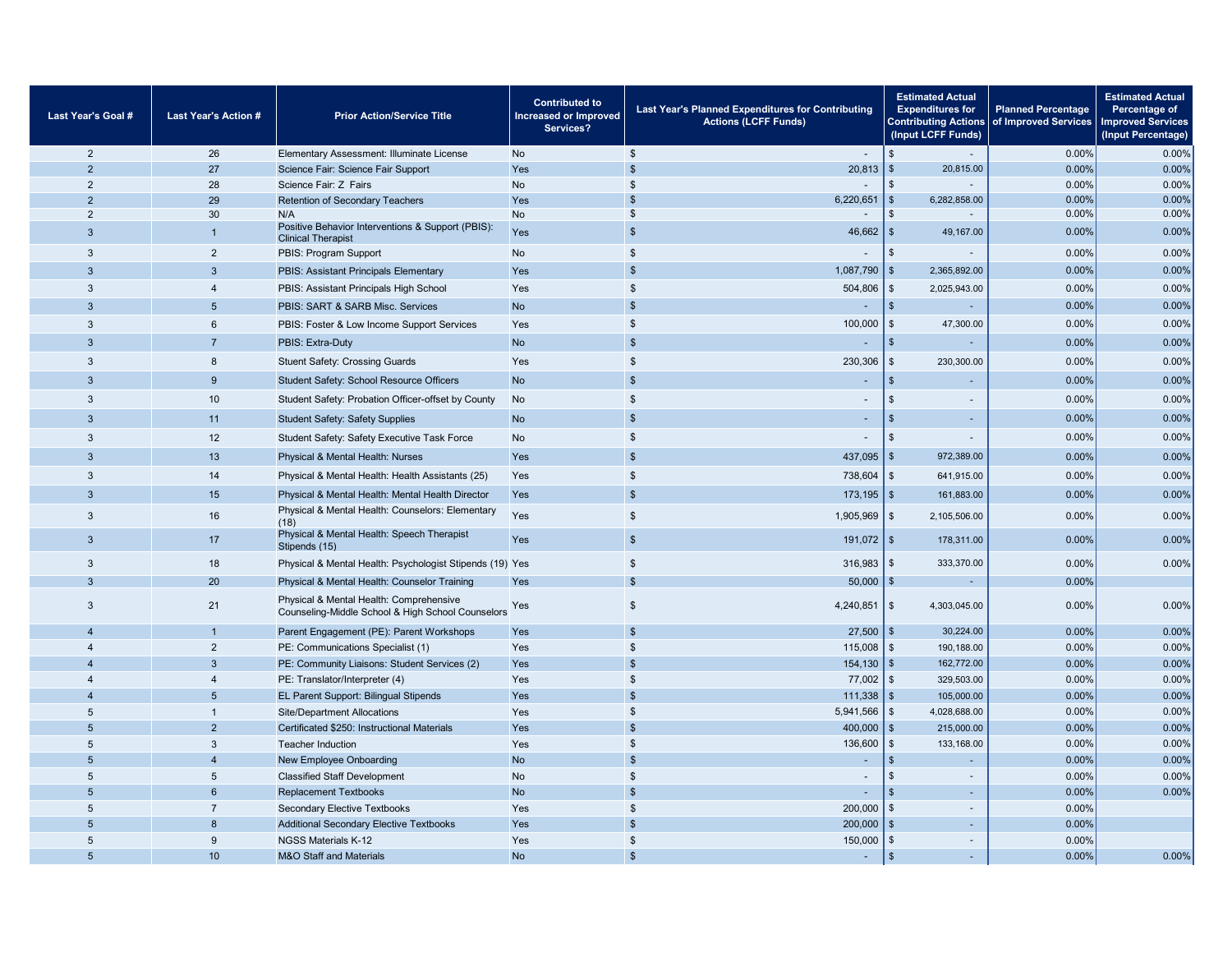|                                                                                          | (Input Percentage) |
|------------------------------------------------------------------------------------------|--------------------|
| $0.00\%$<br><b>No</b><br>Asset Manager & Materials                                       | 0.00%              |
| $0.00\%$<br>Yes<br>$4,713,214$ \$<br>6,012,856.00<br>Home-to-School Transportation<br>12 | 0.00%              |
| <b>No</b><br>$0.00\%$<br>Playground Equipment                                            | 0.00%              |
| <b>No</b><br>$0.00\%$<br><b>Sustitute Costs</b><br>14                                    | 0.00%              |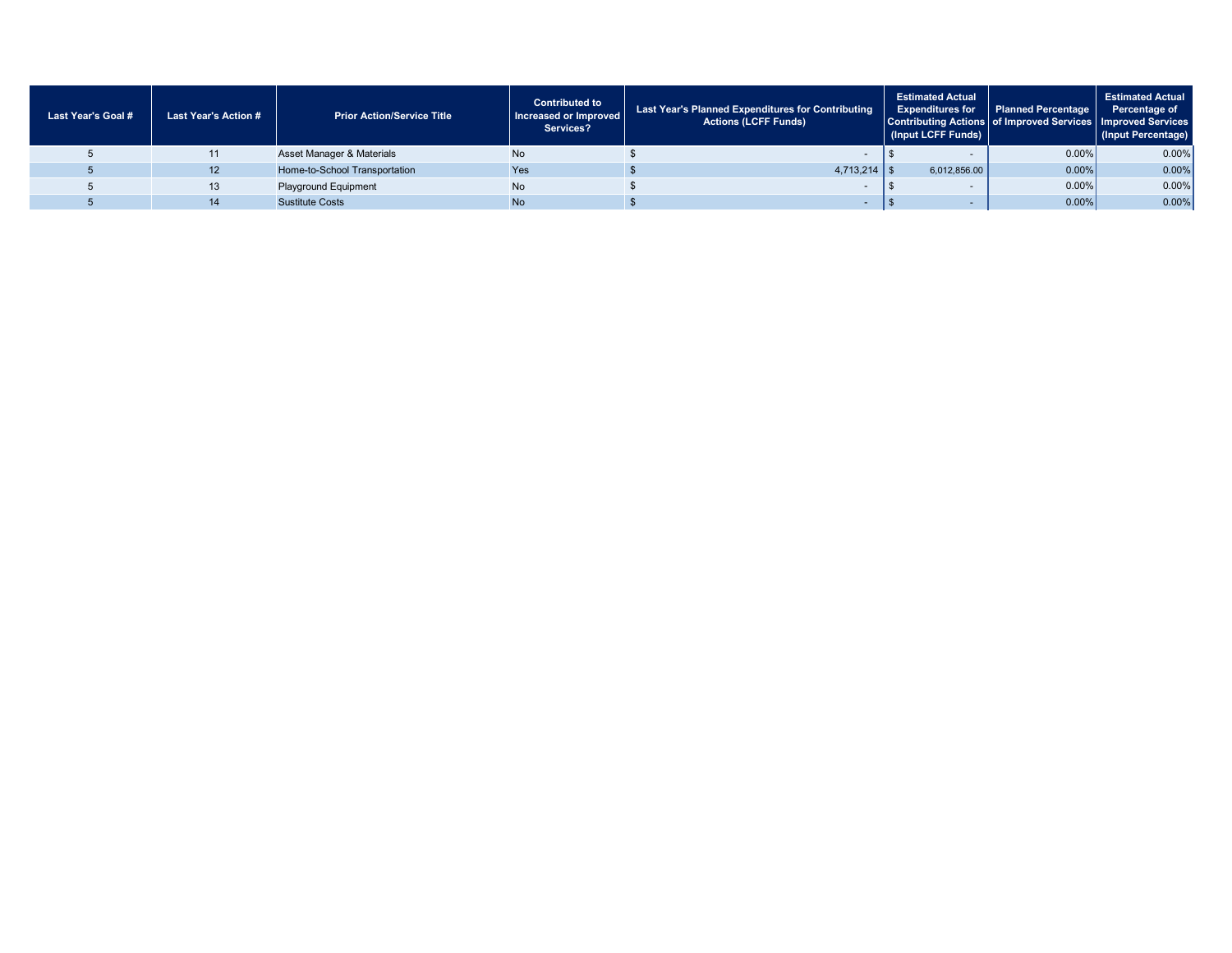## **2021-22 LCFF Carryover Table**

| 9. Estimated Actual<br><b>LCFF Base Grant</b><br>(Input Dollar<br>Amount) | 6. Estimated Actual<br><b>LCFF Supplemental</b><br>and/or<br>Concentration<br><b>Grants</b> | LCFF Carryover -<br>Percentage<br>(Percentage from<br>Prior Year) | 10. Total Percentage<br>to Increase or<br>Improve Services for Actual Expenditures<br>the Current School<br>Year<br>$(6 \div 6)$ divided by $9 +$<br>Carryover %) | 7. Total Estimated<br>for Contributing<br><b>Actions</b><br>(LCFF Funds) | 8. Total Estimated Actual<br>Percentage of Improved<br><b>Services</b><br>$(\%)$ | 11. Estimated Actual<br>Percentage of Increased or<br><b>Improved Services</b><br>(7 divided by 9, plus 8) | 12. LCFF Carryover - Dollar<br>Amount<br>(Subtract 11 from 10 and<br>multiply by 9) | 13. LCFF Carryover -<br>Percentage<br>(12 divided by 9) |
|---------------------------------------------------------------------------|---------------------------------------------------------------------------------------------|-------------------------------------------------------------------|-------------------------------------------------------------------------------------------------------------------------------------------------------------------|--------------------------------------------------------------------------|----------------------------------------------------------------------------------|------------------------------------------------------------------------------------------------------------|-------------------------------------------------------------------------------------|---------------------------------------------------------|
| $183,951,234$   \$<br>l \$                                                | 62,670,345                                                                                  | 0.00%                                                             | 34.07% \$                                                                                                                                                         | 62,866,901                                                               | 0.00%                                                                            |                                                                                                            | 34.18% \$0.00 - No Carryover                                                        | 0.00% - No Carryover                                    |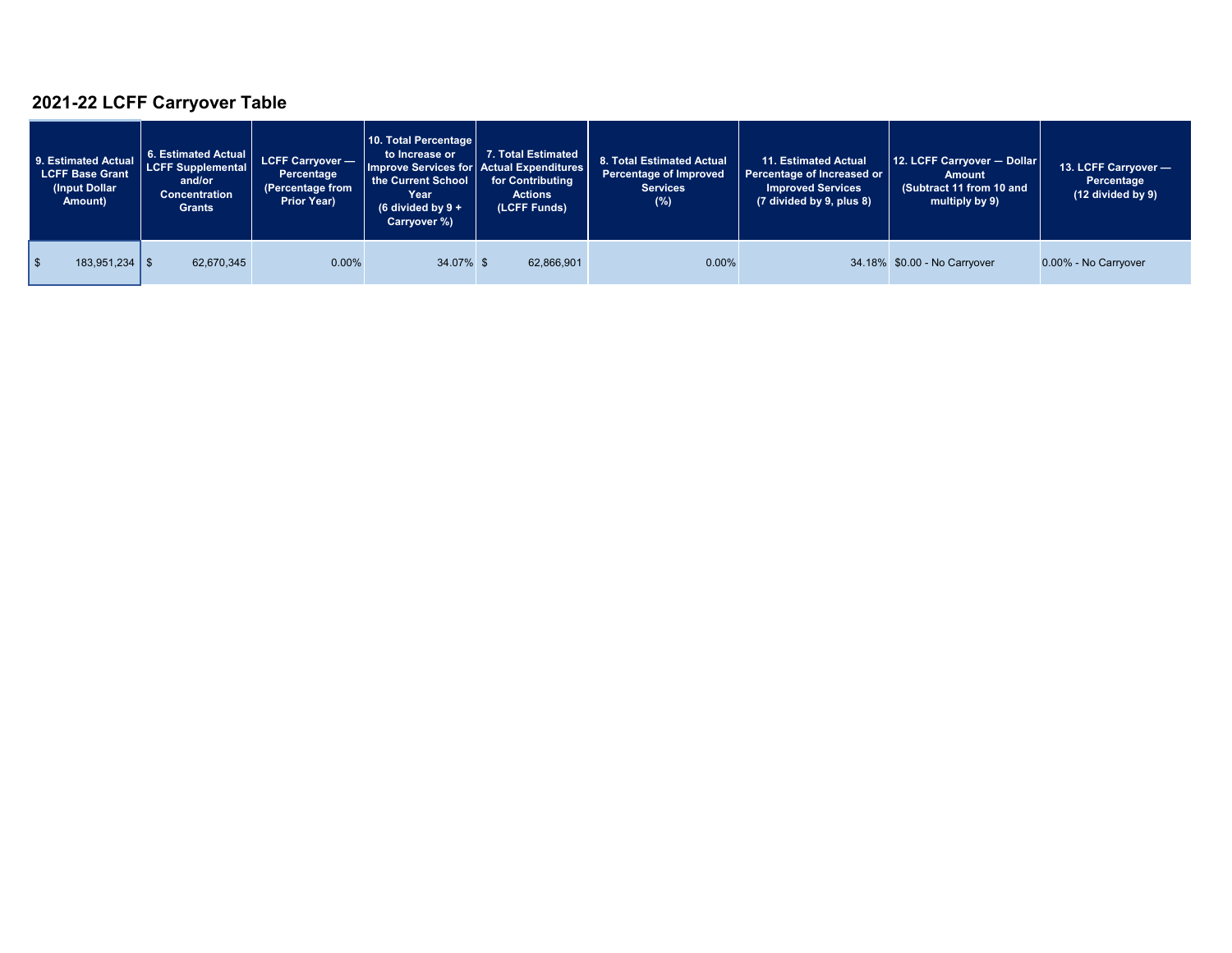### **Instructions**

- Plan Summary  $\bullet$
- Engaging Educational Partners  $\bullet$
- Goals and Actions  $\bullet$
- Increased or Improved Services  $\bullet$

*For additional questions or technical assistance related to the completion of the LCAP template, please contact the local COE, or the California Department of Education's (CDE's) Local Agency Systems Support Office by phone at 916-319-0809 or by email at lcff@cde.ca.gov.*

# **Introduction and Instructions**

The Local Control Funding Formula (LCFF) requires local educational agencies (LEAs) to engage their local educational partners in an annual planning process to evaluate their progress within eight state priority areas encompassing all statutory metrics (COEs have 10 state priorities). LEAs document the results of this planning process in the LCAP using the template adopted by the State Board of Education.

The LCAP development process serves three distinct, but related functions:

- **Comprehensive Strategic Planning:** The process of developing and annually updating the LCAP supports comprehensive strategic planning (California Education Code [EC] Section 52064[e][1]). Strategic planning that is comprehensive connects budgetary decisions to teaching and learning performance data. LEAs should continually evaluate the hard choices they make about the use of limited resources to meet student and community needs to ensure opportunities and outcomes are improved for all students.
- **Meaningful Engagement of Educational Partners:** The LCAP development process should result in an LCAP that reflects  $\bullet$ decisions made through meaningful engagement (EC Section 52064[e][1]). Local educational partners possess valuable perspectives and insights about an LEA's programs and services. Effective strategic planning will incorporate these perspectives and insights in order to identify potential goals and actions to be included in the LCAP.
- **Accountability and Compliance:** The LCAP serves an important accountability function because aspects of the LCAP  $\bullet$ template require LEAs to show that they have complied with various requirements specified in the LCFF statutes and regulations, most notably: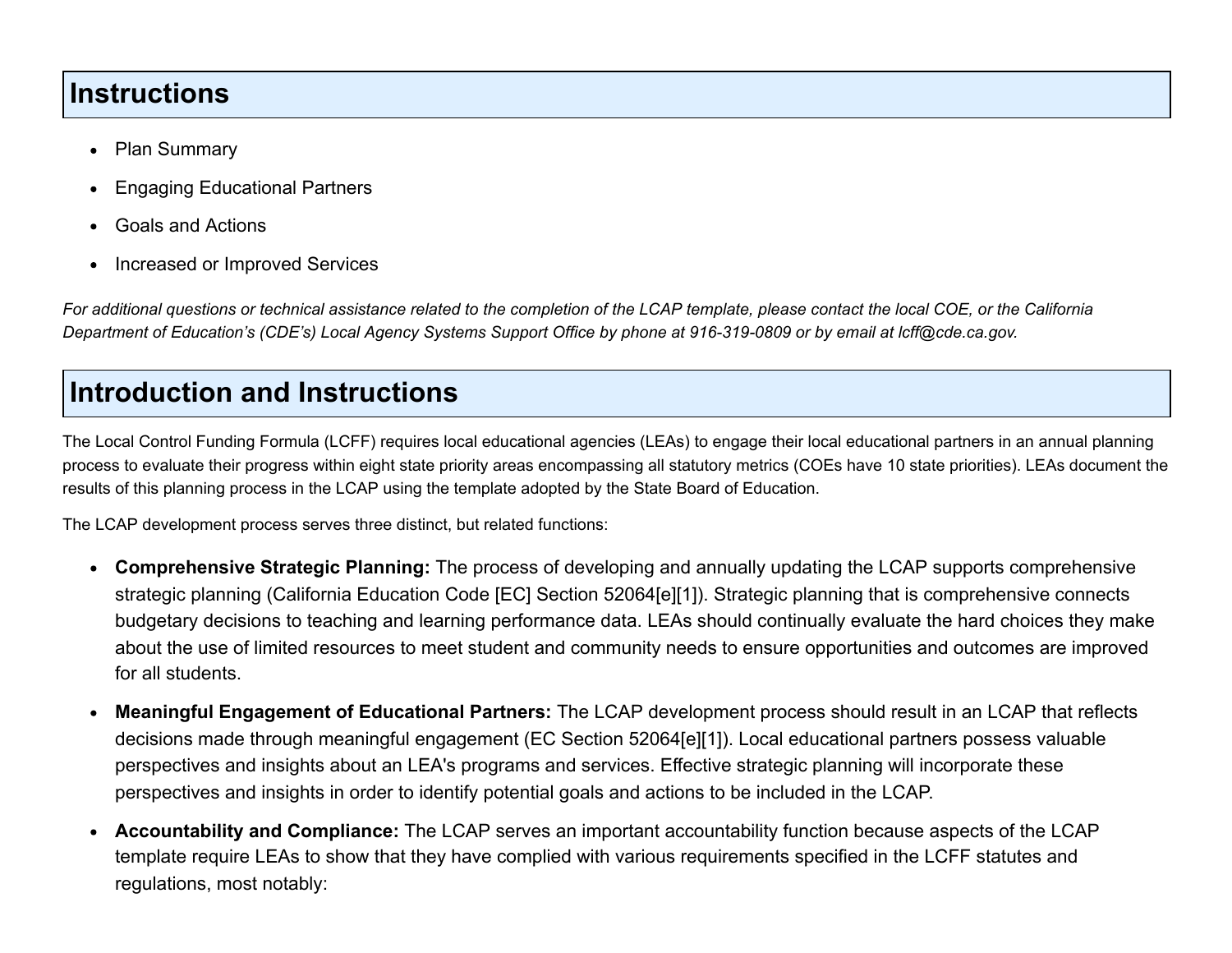- Demonstrating that LEAs are increasing or improving services for foster youth, English learners, and low-income students in proportion to the amount of additional funding those students generate under LCFF (EC Section 52064[b][4- 6]).
- Establishing goals, supported by actions and related expenditures, that address the statutory priority areas and statutory  $\circ$ metrics (EC sections 52064[b][1] and [2]).
- Annually reviewing and updating the LCAP to reflect progress toward the goals (EC Section 52064[b][7]).

The LCAP template, like each LEA's final adopted LCAP, is a document, not a process. LEAs must use the template to memorialize the outcome of their LCAP development process, which should: (a) reflect comprehensive strategic planning (b) through meaningful engagement with educational partners that (c) meets legal requirements, as reflected in the final adopted LCAP. The sections included within the LCAP template do not and cannot reflect the full development process, just as the LCAP template itself is not intended as a tool for engaging educational partners.

If a county superintendent of schools has jurisdiction over a single school district, the county board of education and the governing board of the school district may adopt and file for review and approval a single LCAP consistent with the requirements in EC sections 52060, 52062, 52066, 52068, and 52070. The LCAP must clearly articulate to which entity's budget (school district or county superintendent of schools) all budgeted and actual expenditures are aligned.

The revised LCAP template for the 2021–22, 2022–23, and 2023–24 school years reflects statutory changes made through Assembly Bill 1840 (Committee on Budget), Chapter 243, Statutes of 2018. These statutory changes enhance transparency regarding expenditures on actions included in the LCAP, including actions that contribute to meeting the requirement to increase or improve services for foster youth, English learners, and low-income students, and to streamline the information presented within the LCAP to make adopted LCAPs more accessible for educational partners and the public.

At its most basic, the adopted LCAP should attempt to distill not just what the LEA is doing for students in transitional kindergarten through grade twelve (TK–12), but also allow educational partners to understand why, and whether those strategies are leading to improved opportunities and outcomes for students. LEAs are strongly encouraged to use language and a level of detail in their adopted LCAPs intended to be meaningful and accessible for the LEA's diverse educational partners and the broader public.

In developing and finalizing the LCAP for adoption, LEAs are encouraged to keep the following overarching frame at the forefront of the strategic planning and educational partner engagement functions: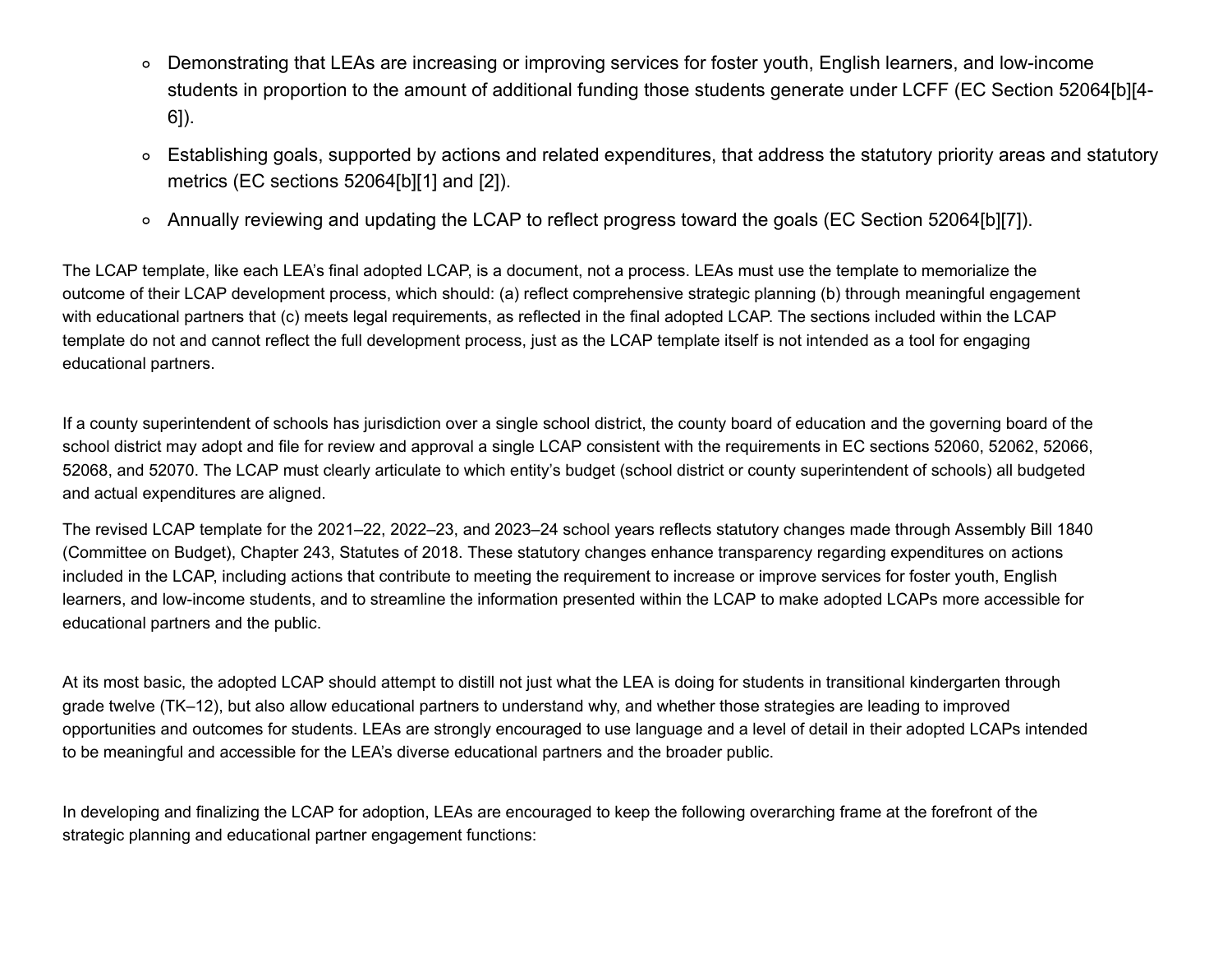Given present performance across the state priorities and on indicators in the California School Dashboard (Dashboard), how is the LEA using its budgetary resources to respond to TK–12 student and community needs, and address any performance gaps, including by meeting its obligation to increase or improve services for foster youth, English learners, and low-income students?

LEAs are encouraged to focus on a set of metrics and actions that the LEA believes, based on input gathered from educational partners, research, and experience, will have the biggest impact on behalf of its TK–12 students.

These instructions address the requirements for each section of the LCAP, but may include information about effective practices when developing the LCAP and completing the LCAP itself. Additionally, information is included at the beginning of each section emphasizing the purpose that each section serves.

# **Plan Summary**

# **Purpose**

A well-developed Plan Summary section provides a meaningful context for the LCAP. This section provides information about an LEA's community as well as relevant information about student needs and performance. In order to provide a meaningful context for the rest of the LCAP, the content of this section should be clearly and meaningfully related to the content included in the subsequent sections of the LCAP.

# **Requirements and Instructions**

#### **General Information**

Briefly describe the LEA, its schools, and its students in grades TK–12, as applicable to the LEA. For example, information about an LEA in terms of geography, enrollment, or employment, the number and size of specific schools, recent community challenges, and other such information as an LEA wishes to include can enable a reader to more fully understand an LEA's LCAP.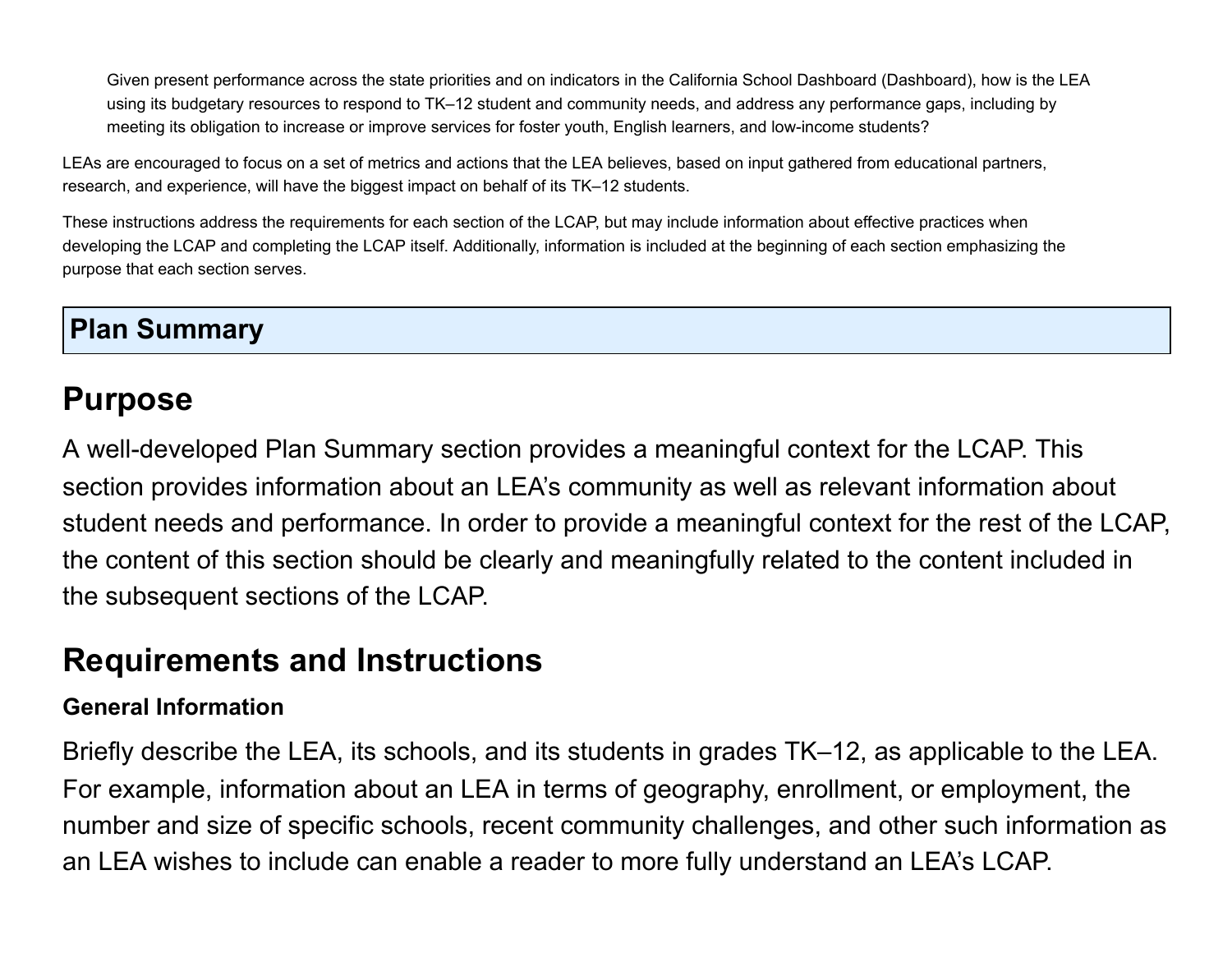#### **Reflections: Successes**

Based on a review of performance on the state indicators and local performance indicators included in the Dashboard, progress toward LCAP goals, local self-assessment tools, input from educational partners, and any other information, what progress is the LEA most proud of and how does the LEA plan to maintain or build upon that success? This may include identifying specific examples of how past increases or improvements in services for foster youth, English learners, and low-income students have led to improved performance for these students.

#### **Reflections: Identified Need**

Referring to the Dashboard, identify: (a) any state indicator for which overall performance was in the "Red" or "Orange" performance category or any local indicator where the LEA received a "Not Met" or "Not Met for Two or More Years" rating AND (b) any state indicator for which performance for any student group was two or more performance levels below the "all student" performance. What steps is the LEA planning to take to address these areas of low performance and performance gaps? An LEA that is required to include a goal to address one or more consistently low-performing student groups or low-performing schools must identify that it is required to include this goal and must also identify the applicable student group(s) and/or school(s). Other needs may be identified using locally collected data including data collected to inform the selfreflection tools and reporting local indicators on the Dashboard.

#### **LCAP Highlights**

Identify and briefly summarize the key features of this year's LCAP.

#### **Comprehensive Support and Improvement**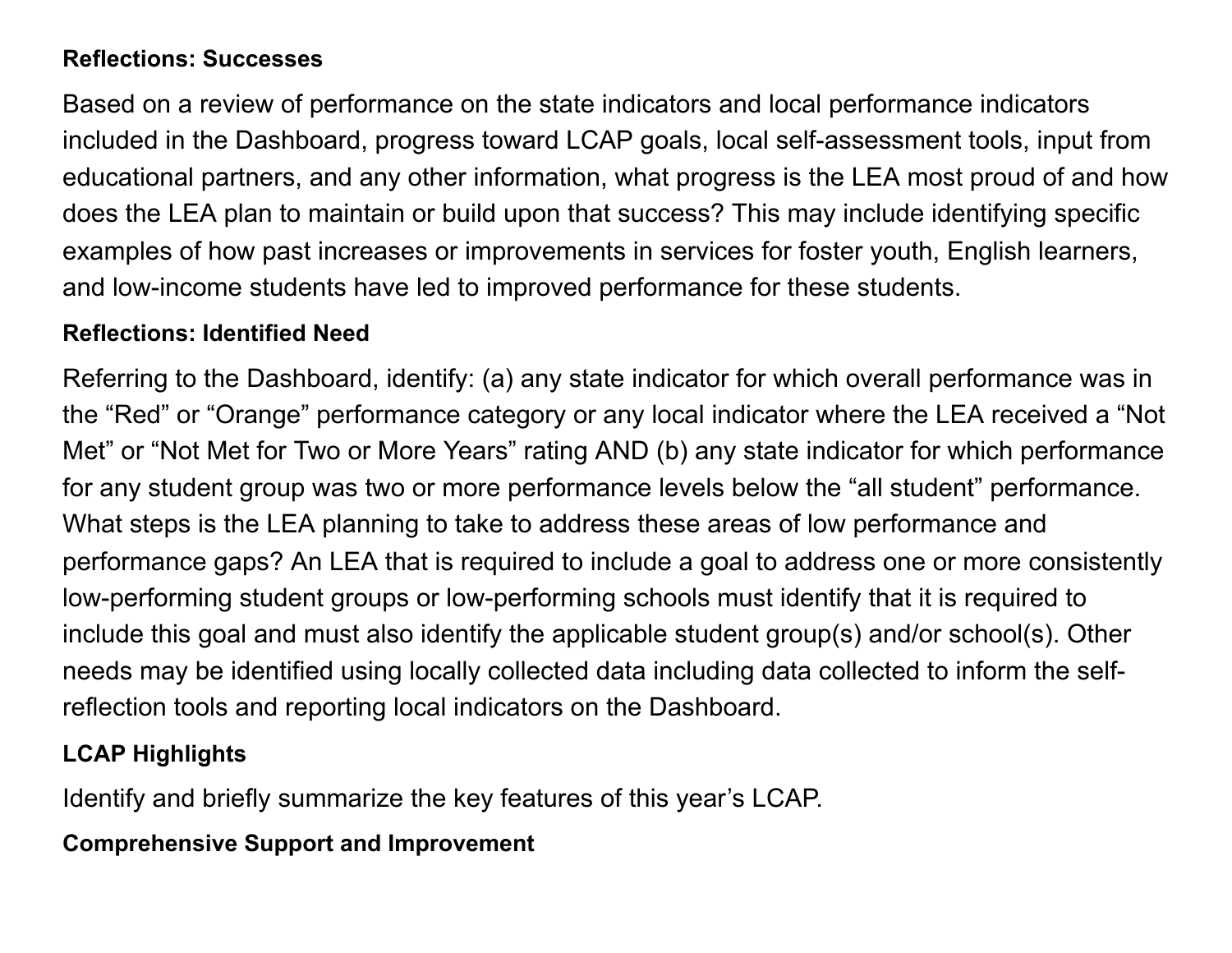An LEA with a school or schools identified for comprehensive support and improvement (CSI) under the Every Student Succeeds Act must respond to the following prompts:

### **Schools Identified:**

Identify the schools within the LEA that have been identified for CSI.

# **Support for Identified Schools:**

Describe how the LEA has or will support the identified schools in developing CSI plans that included a school-level needs assessment, evidence-based interventions, and the identification of any resource inequities to be addressed through the implementation of the CSI plan.

# **Monitoring and Evaluating Effectiveness:**

Describe how the LEA will monitor and evaluate the implementation and effectiveness of the CSI plan to support student and school improvement.

# **Engaging Educational Partners**

# **Purpose**

Significant and purposeful engagement of parents, students, educators, and other educational partners, including those representing the student groups identified by LCFF, is critical to the development of the LCAP and the budget process. Consistent with statute, such engagement should support comprehensive strategic planning, accountability, and improvement across the state priorities and locally identified priorities (EC Section 52064[e][1]). Engagement of educational partners is an ongoing, annual process.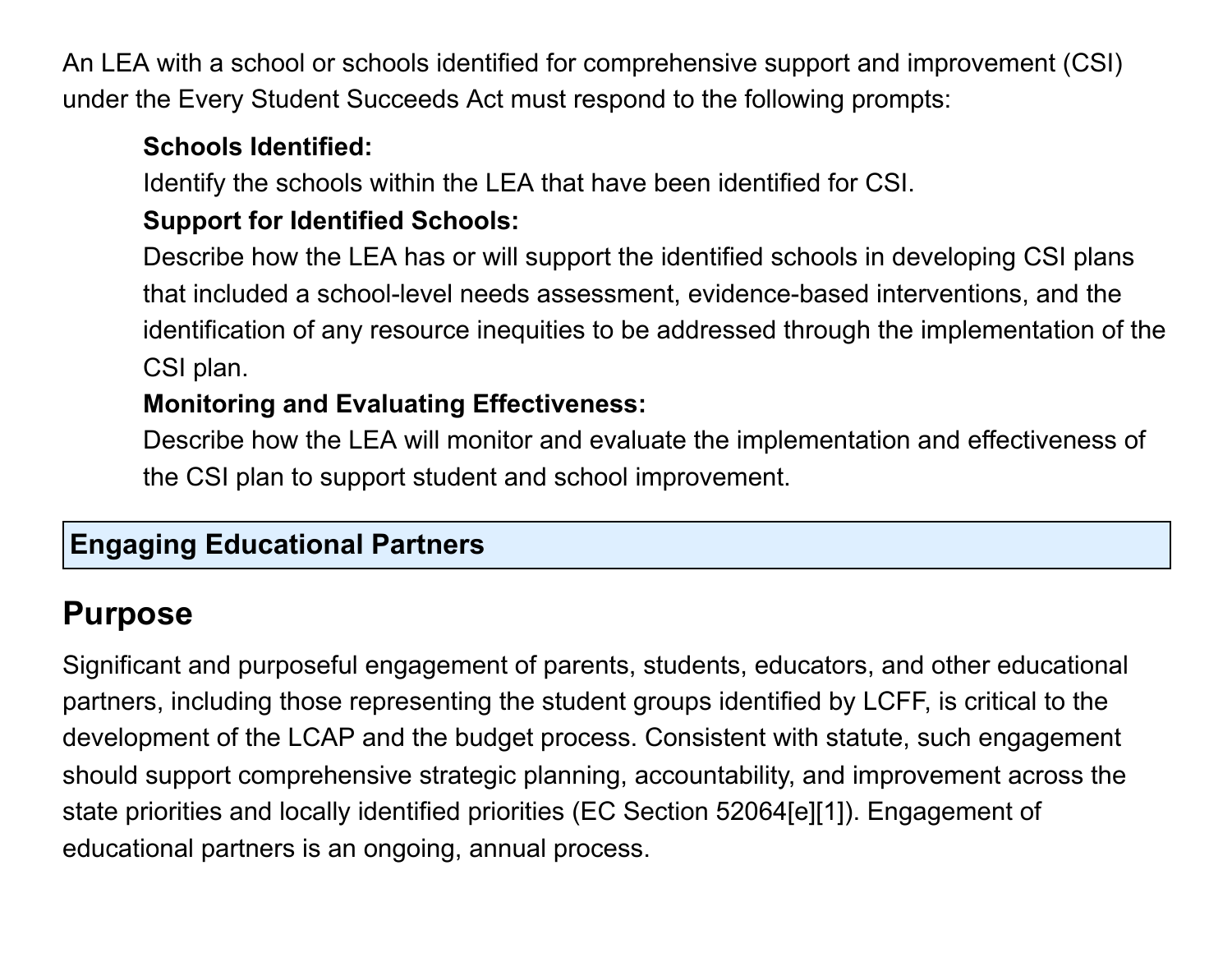This section is designed to reflect how the engagement of educational partners influenced the decisions reflected in the adopted LCAP. The goal is to allow educational partners that participated in the LCAP development process and the broader public understand how the LEA engaged educational partners and the impact of that engagement. LEAs are encouraged to keep this goal in the forefront when completing this section.

Statute and regulations specify the educational partners that school districts and COEs must consult when developing the LCAP: teachers, principals, administrators, other school personnel, local bargaining units of the LEA, parents, and students. Before adopting the LCAP, school districts and COEs must share it with the Parent Advisory Committee and, if applicable, to its English Learner Parent Advisory Committee. The superintendent is required by statute to respond in writing to the comments received from these committees. School districts and COEs must also consult with the special education local plan area administrator(s) when developing the LCAP.

Statute requires charter schools to consult with teachers, principals, administrators, other school personnel, parents, and students in developing the LCAP. The LCAP should also be shared with, and LEAs should request input from, schoolsite-level advisory groups, as applicable (e.g., schoolsite councils, English Learner Advisory Councils, student advisory groups, etc.), to facilitate alignment between schoolsite and districtlevel goals and actions.

Information and resources that support effective engagement, define student consultation, and provide the requirements for advisory group composition, can be found under Resources on the following web page of the CDE's website: https://www.cde.ca.gov/re/lc/.

# **Requirements and Instructions**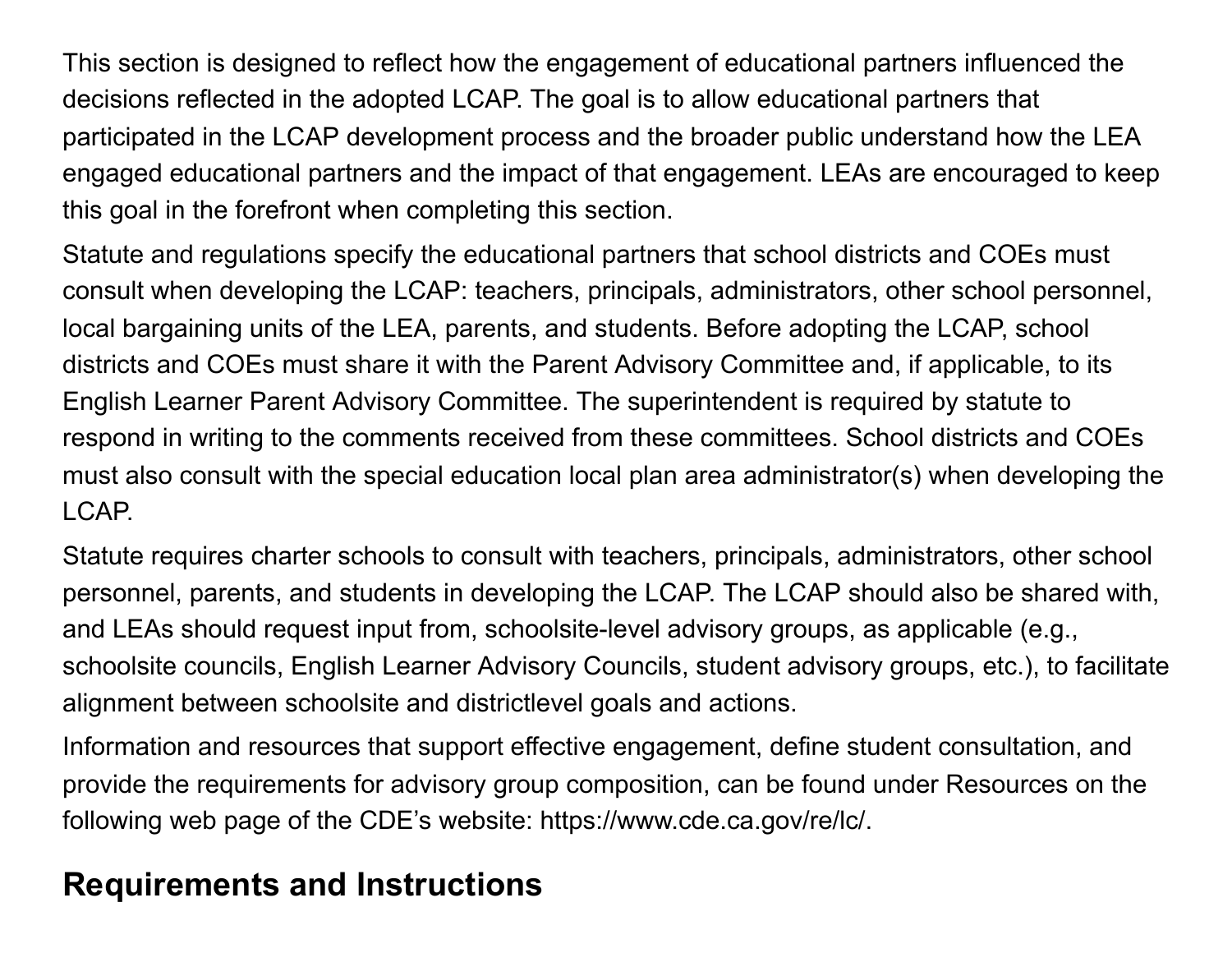Below is an excerpt from the 2018–19 *Guide for Annual Audits of K–12 Local Education Agencies and State Compliance Reporting*, which is provided to highlight the legal requirements for engagement of educational partners in the LCAP development process:

# **Local Control and Accountability Plan:**

For county offices of education and school districts only, verify the LEA:

- a. Presented the local control and accountability plan to the parent advisory committee in accordance with Education Code section 52062(a)(1) or 52068(a)(1), as appropriate.
- b. If applicable, presented the local control and accountability plan to the English learner parent advisory committee, in accordance with Education Code section 52062(a)(2) or 52068(a)(2), as appropriate.
- c. Notified members of the public of the opportunity to submit comments regarding specific actions and expenditures proposed to be included in the local control and accountability plan in accordance with Education Code section 52062(a)(3) or 52068(a)(3), as appropriate.
- d. Held at least one public hearing in accordance with Education Code section 52062(b)(1) or 52068(b)(1), as appropriate.
- e. Adopted the local control and accountability plan in a public meeting in accordance with Education Code section 52062(b)(2) or 52068(b)(2), as appropriate.

**Prompt 1: "A summary of the process used to engage educational partners and how this engagement was considered before finalizing the LCAP."**

Describe the engagement process used by the LEA to involve educational partners in the development of the LCAP, including, at a minimum, describing how the LEA met its obligation to consult with all statutorily required educational partners as applicable to the type of LEA. A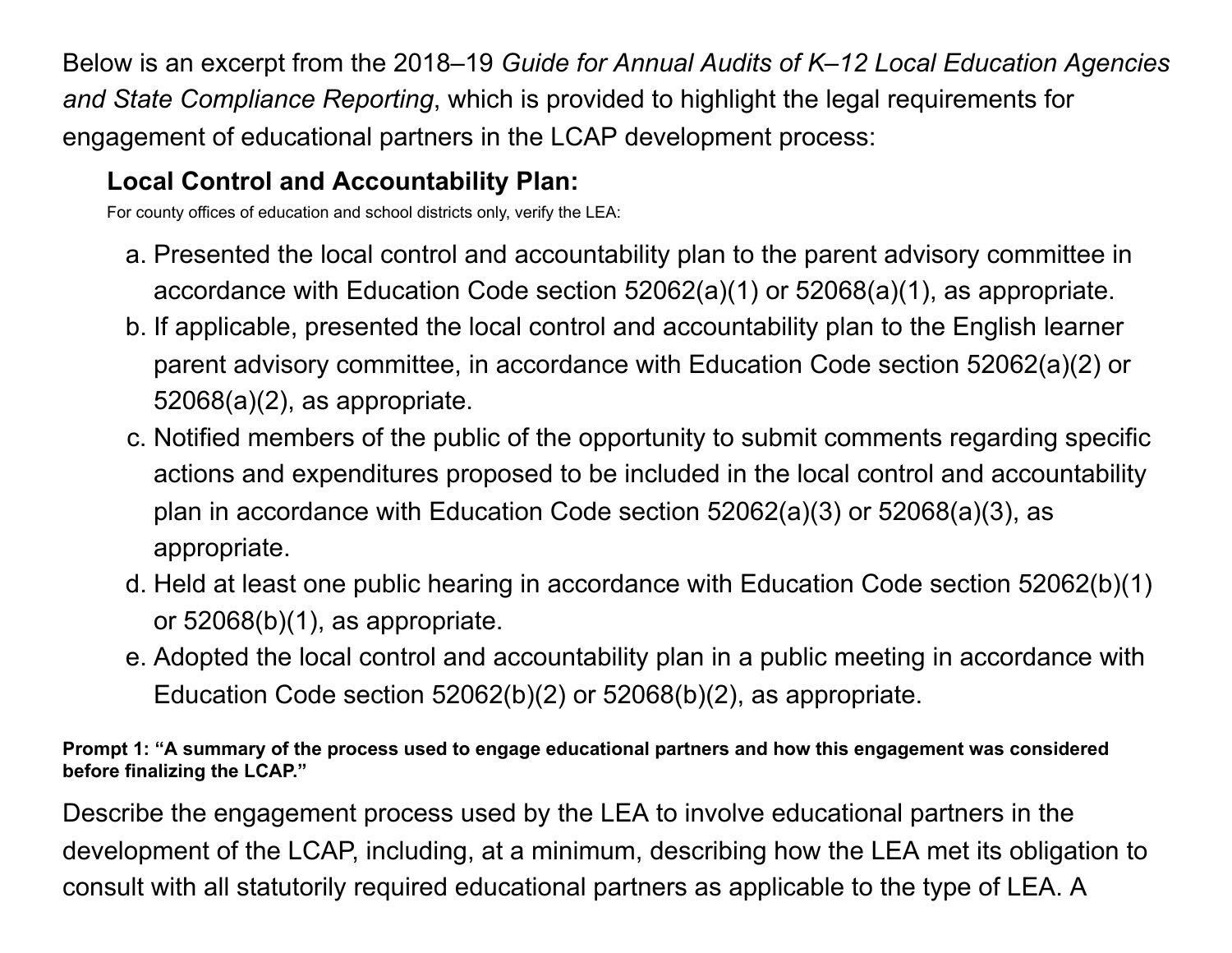sufficient response to this prompt must include general information about the timeline of the process and meetings or other engagement strategies with educational partners. A response may also include information about an LEA's philosophical approach to engaging its educational partners.

**Prompt 2: "A summary of the feedback provided by specific educational partners."**

Describe and summarize the feedback provided by specific educational partners. A sufficient response to this prompt will indicate ideas, trends, or inputs that emerged from an analysis of the feedback received from educational partners.

**Prompt 3: "A description of the aspects of the LCAP that were influenced by specific input from educational partners."**

A sufficient response to this prompt will provide educational partners and the public with clear, specific information about how the engagement process influenced the development of the LCAP. The response must describe aspects of the LCAP that were influenced by or developed in response to the educational partner feedback described in response to Prompt 2. This may include a description of how the LEA prioritized requests of educational partners within the context of the budgetary resources available or otherwise prioritized areas of focus within the LCAP. For the purposes of this prompt, "aspects" of an LCAP that may have been influenced by educational partner input can include, but are not necessarily limited to:

- Inclusion of a goal or decision to pursue a Focus Goal (as described below)
- Inclusion of metrics other than the statutorily required metrics
- Determination of the desired outcome on one or more metrics  $\bullet$
- Inclusion of performance by one or more student groups in the Measuring and Reporting Results subsection  $\bullet$
- Inclusion of action(s) or a group of actions $\bullet$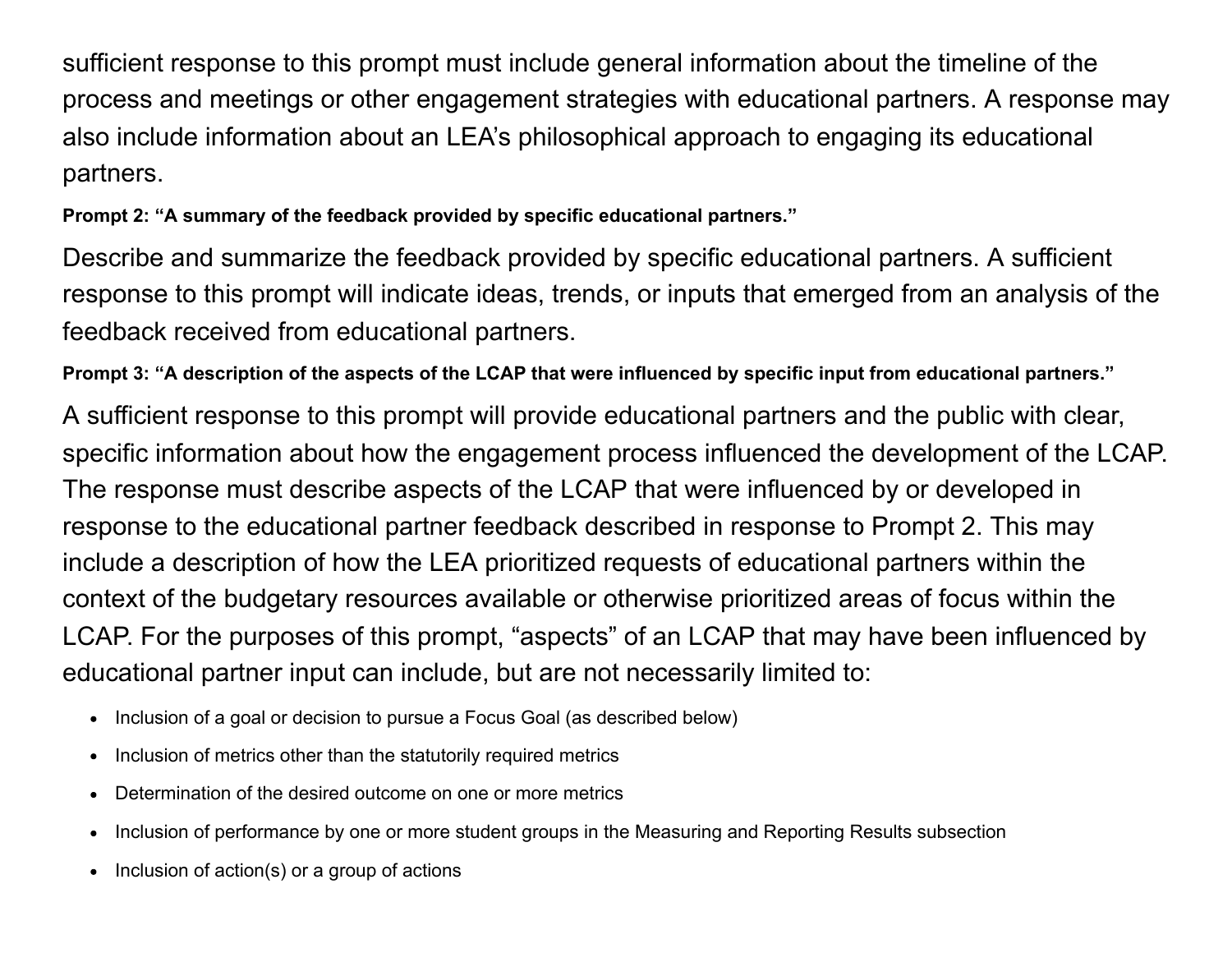- Elimination of action(s) or group of actions  $\bullet$
- Changes to the level of proposed expenditures for one or more actions  $\bullet$
- Inclusion of action(s) as contributing to increased or improved services for unduplicated services  $\bullet$
- Determination of effectiveness of the specific actions to achieve the goal  $\bullet$
- Determination of material differences in expenditures  $\bullet$
- Determination of changes made to a goal for the ensuing LCAP year based on the annual update process  $\bullet$
- Determination of challenges or successes in the implementation of actions  $\bullet$

## **Goals and Actions**

# **Purpose**

Well-developed goals will clearly communicate to educational partners what the LEA plans to accomplish, what the LEA plans to do in order to accomplish the goal, and how the LEA will know when it has accomplished the goal. A goal statement, associated metrics and expected outcomes, and the actions included in the goal should be in alignment. The explanation for why the LEA included a goal is an opportunity for LEAs to clearly communicate to educational partners and the public why, among the various strengths and areas for improvement highlighted by performance data and strategies and actions that could be pursued, the LEA decided to pursue this goal, and the related metrics, expected outcomes, actions, and expenditures.

A well-developed goal can be focused on the performance relative to a metric or metrics for all students, a specific student group(s), narrowing performance gaps, or implementing programs or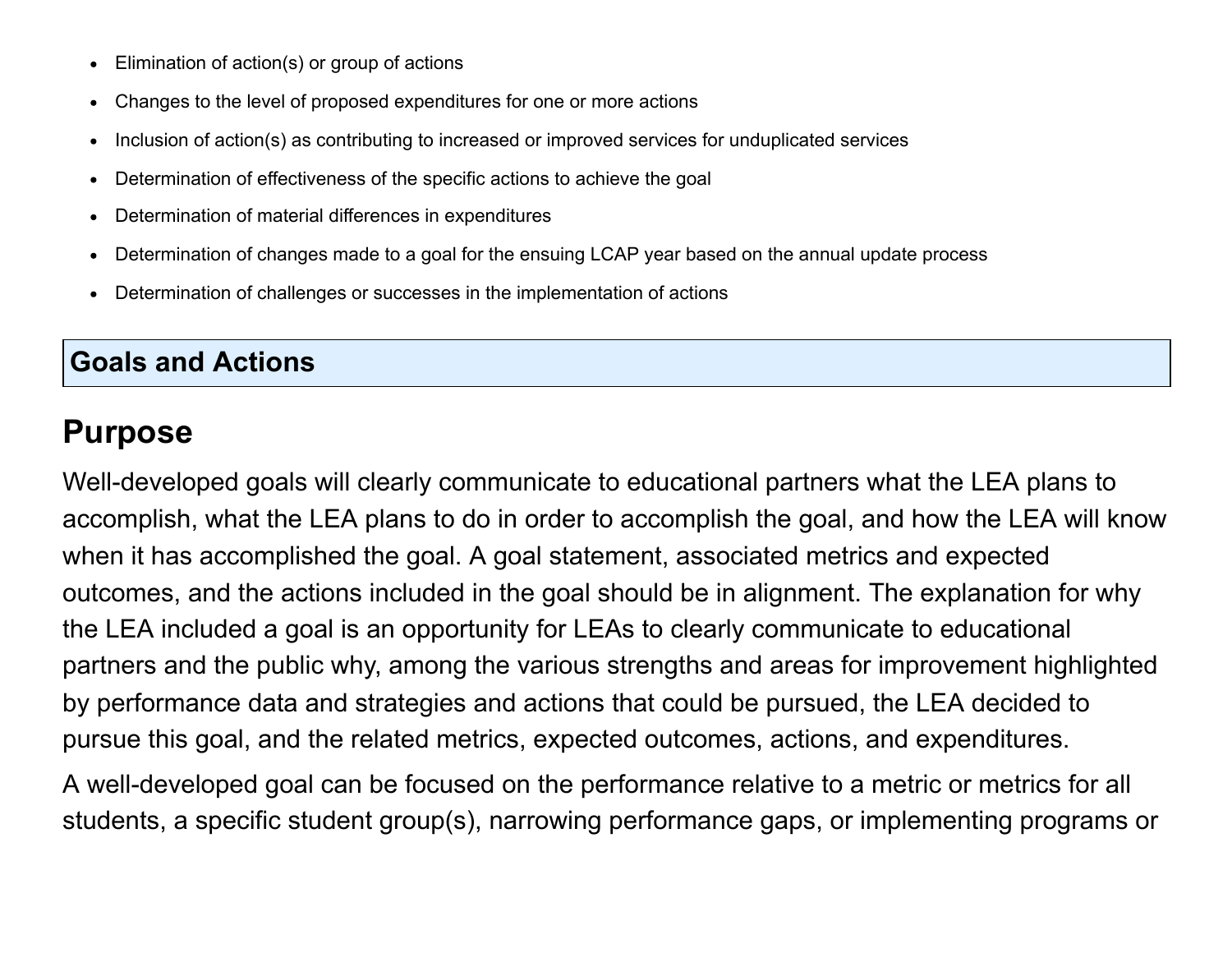strategies expected to impact outcomes. LEAs should assess the performance of their student groups when developing goals and the related actions to achieve such goals.

# **Requirements and Instructions**

LEAs should prioritize the goals, specific actions, and related expenditures included within the LCAP within one or more state priorities. LEAs should consider performance on the state and local indicators, including their locally collected and reported data for the local indicators that are included in the Dashboard in determining whether and how to prioritize its goals within the LCAP. In order to support prioritization of goals, the LCAP template provides LEAs with the option of developing three different kinds of goals:

- **Focus Goal:** A Focus Goal is relatively more concentrated in scope and may focus on a fewer number of metrics to measure improvement. A Focus Goal statement will be time bound and make clear how the goal is to be measured.
- **Broad Goal:** A Broad Goal is relatively less concentrated in its scope and may focus on improving performance across a wide range of metrics.
- **Maintenance of Progress Goal:** A Maintenance of Progress Goal includes actions that may be ongoing without significant changes and allows an LEA to track performance on any metrics not addressed in the other goals of the LCAP.

At a minimum, the LCAP must address all LCFF priorities and associated metrics.

#### **Focus Goal(s)**

*Goal Description:* The description provided for a Focus Goal must be specific, measurable, and time bound. An LEA develops a Focus Goal to address areas of need that may require or benefit from a more specific and data intensive approach. The Focus Goal can explicitly reference the metric(s) by which achievement of the goal will be measured and the time frame according to which the LEA expects to achieve the goal.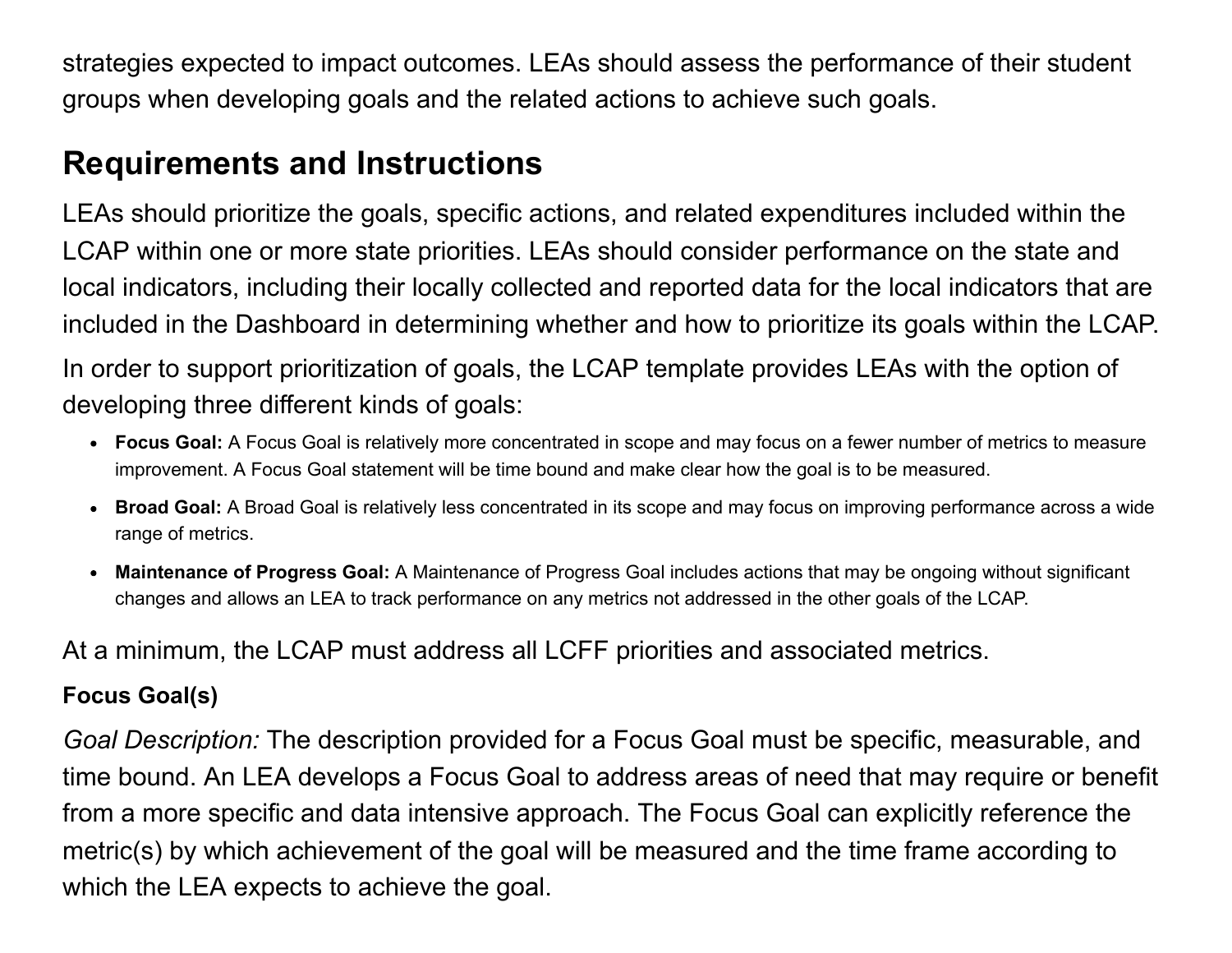*Explanation of why the LEA has developed this goal:* Explain why the LEA has chosen to prioritize this goal. An explanation must be based on Dashboard data or other locally collected data. LEAs must describe how the LEA identified this goal for focused attention, including relevant consultation with educational partners. LEAs are encouraged to promote transparency and understanding around the decision to pursue a focus goal.

### **Broad Goal**

*Goal Description:* Describe what the LEA plans to achieve through the actions included in the goal. The description of a broad goal will be clearly aligned with the expected measurable outcomes included for the goal. The goal description organizes the actions and expected outcomes in a cohesive and consistent manner. A goal description is specific enough to be measurable in either quantitative or qualitative terms. A broad goal is not as specific as a focus goal. While it is specific enough to be measurable, there are many different metrics for measuring progress toward the goal.

*Explanation of why the LEA has developed this goal:* Explain why the LEA developed this goal and how the actions and metrics grouped together will help achieve the goal.

### **Maintenance of Progress Goal**

*Goal Description:* Describe how the LEA intends to maintain the progress made in the LCFF State Priorities not addressed by the other goals in the LCAP. Use this type of goal to address the state priorities and applicable metrics not addressed within the other goals in the LCAP. The state priorities and metrics to be addressed in this section are those for which the LEA, in consultation with educational partners, has determined to maintain actions and monitor progress while focusing implementation efforts on the actions covered by other goals in the LCAP.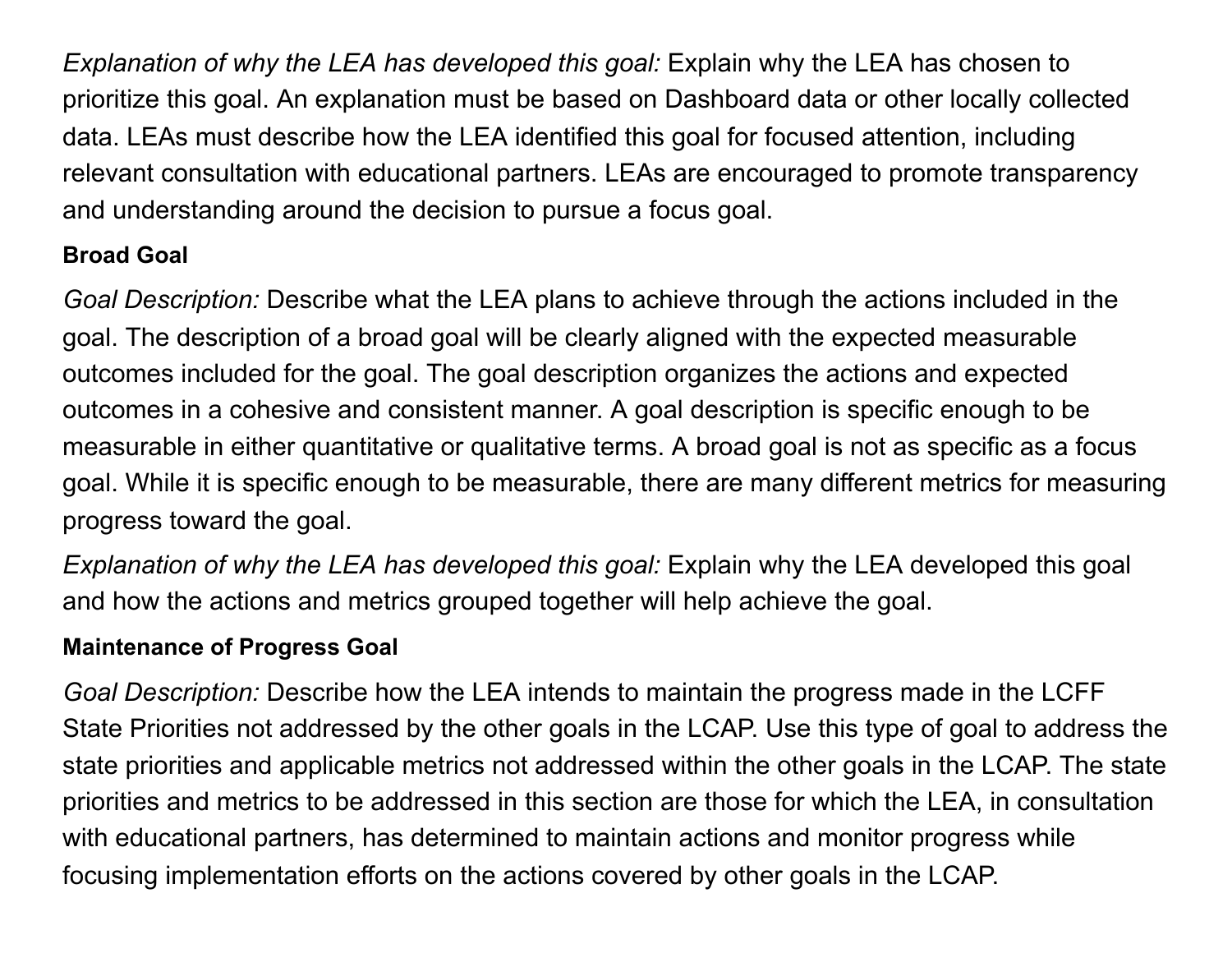*Explanation of why the LEA has developed this goal:* Explain how the actions will sustain the progress exemplified by the related metrics.

#### **Required Goals**

In general, LEAs have flexibility in determining what goals to include in the LCAP and what those goals will address; however, beginning with the development of the 2022–23 LCAP, LEAs that meet certain criteria are required to include a specific goal in their LCAP.

*Consistently low-performing student group(s) criteria:* An LEA is eligible for Differentiated Assistance for three or more consecutive years based on the performance of the same student group or groups in the Dashboard. A list of the LEAs required to include a goal in the LCAP based on student group performance, and the student group(s) that lead to identification, may be found on the CDE's Local Control Funding Formula web page at https://www.cde.ca.gov/fg/aa/lc/.

- *Consistently low-performing student group(s) goal requirement:* An LEA meeting the consistently low-performing student group(s) criteria must include a goal in its LCAP focused on improving the performance of the student group or groups that led to the LEA's eligibility for Differentiated Assistance. This goal must include metrics, outcomes, actions, and expenditures specific to addressing the needs of, and improving outcomes for, this student group or groups. An LEA required to address multiple student groups is not required to have a goal to address each student group; however, each student group must be specifically addressed in the goal. This requirement may not be met by combining this required goal with another goal.
- *Goal Description:* Describe the outcomes the LEA plans to achieve to address the needs of, and improve outcomes for, the student group or groups that led to the LEA's eligibility for Differentiated Assistance.
- *Explanation of why the LEA has developed this goal:* Explain why the LEA is required to develop this goal, including identifying the student group(s) that lead to the LEA being required to develop this goal, how the actions and associated metrics included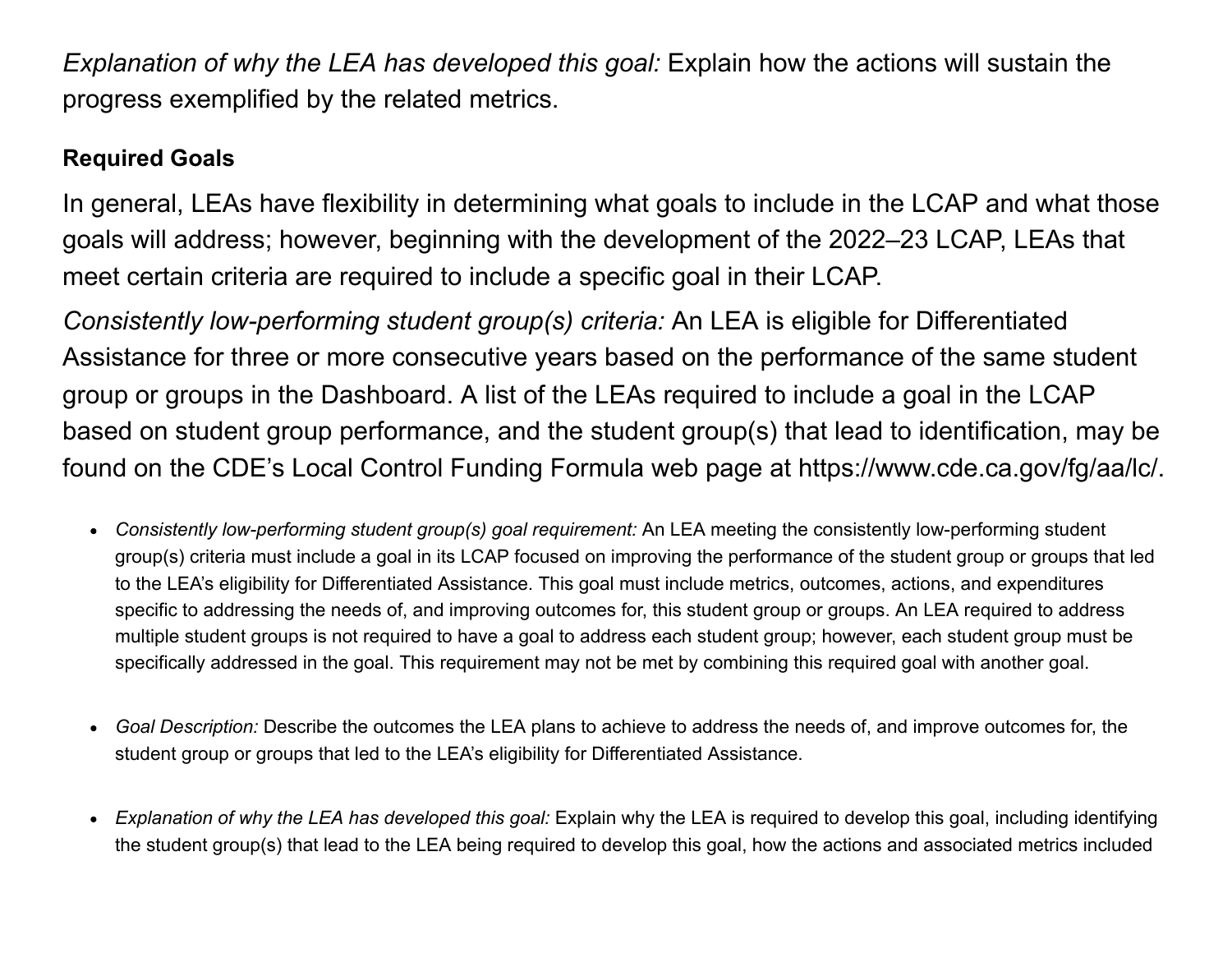in this goal differ from previous efforts to improve outcomes for the student group(s), and why the LEA believes the actions, metrics, and expenditures included in this goal will help achieve the outcomes identified in the goal description.

*Low-performing school(s) criteria:* The following criteria only applies to a school district or COE with two or more schools; it does not apply to a single-school district. A school district or COE has one or more schools that, for two consecutive years, received the two lowest performance levels on all but one of the state indicators for which the school(s) receive performance levels in the Dashboard and the performance of the "All Students" student group for the LEA is at least one performance level higher in all of those indicators. A list of the LEAs required to include a goal in the LCAP based on school performance, and the school(s) that lead to identification, may be found on the CDE's Local Control Funding Formula web page at https://www.cde.ca.gov/fg/aa/lc/.

- *Low-performing school(s) goal requirement:* A school district or COE meeting the low-performing school(s) criteria must include a goal in its LCAP focusing on addressing the disparities in performance between the school(s) and the LEA as a whole. This goal must include metrics, outcomes, actions, and expenditures specific to addressing the needs of, and improving outcomes for, the students enrolled at the low-performing school or schools. An LEA required to address multiple schools is not required to have a goal to address each school; however, each school must be specifically addressed in the goal. This requirement may not be met by combining this goal with another goal.
- *Goal Description:* Describe what outcomes the LEA plans to achieve to address the disparities in performance between the  $\bullet$ students enrolled at the low-performing school(s) and the students enrolled at the LEA as a whole.
- *Explanation of why the LEA has developed this goal:* Explain why the LEA is required to develop this goal, including identifying the schools(s) that lead to the LEA being required to develop this goal; how the actions and associated metrics included in this goal differ from previous efforts to improve outcomes for the school(s); and why the LEA believes the actions, metrics, and expenditures included in this goal will help achieve the outcomes for students enrolled at the low-performing school or schools identified in the goal description.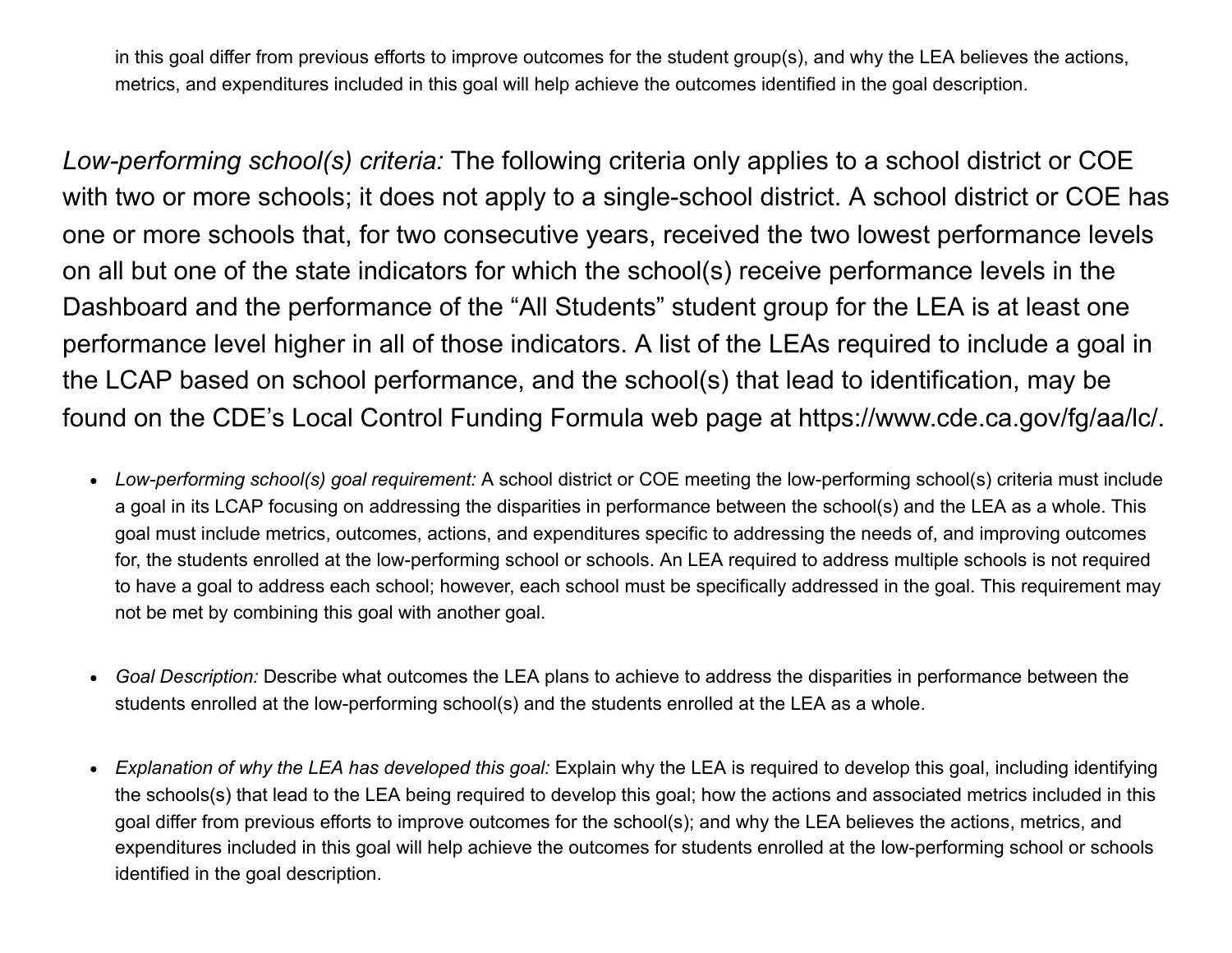# **Measuring and Reporting Results:**

For each LCAP year, identify the metric(s) that the LEA will use to track progress toward the expected outcomes. LEAs are encouraged to identify metrics for specific student groups, as appropriate, including expected outcomes that would reflect narrowing of any existing performance gaps.

Include in the baseline column the most recent data associated with this metric available at the time of adoption of the LCAP for the first year of the three-year plan. LEAs may use data as reported on the 2019 Dashboard for the baseline of a metric only if that data represents the most recent available (e.g. high school graduation rate).

Using the most recent data available may involve reviewing data the LEA is preparing for submission to the California Longitudinal Pupil Achievement Data System (CALPADS) or data that the LEA has recently submitted to CALPADS. Because final 2020–21 outcomes on some metrics may not be computable at the time the 2021–24 LCAP is adopted (e.g., graduation rate, suspension rate), the most recent data available may include a point in time calculation taken each year on the same date for comparability purposes.

The baseline data shall remain unchanged throughout the three-year LCAP.

Complete the table as follows:

- **Metric:** Indicate how progress is being measured using a metric.
- **Baseline:** Enter the baseline when completing the LCAP for 2021–22. As described above, the baseline is the most recent data associated with a metric. Indicate the school year to which the data applies, consistent with the instructions above.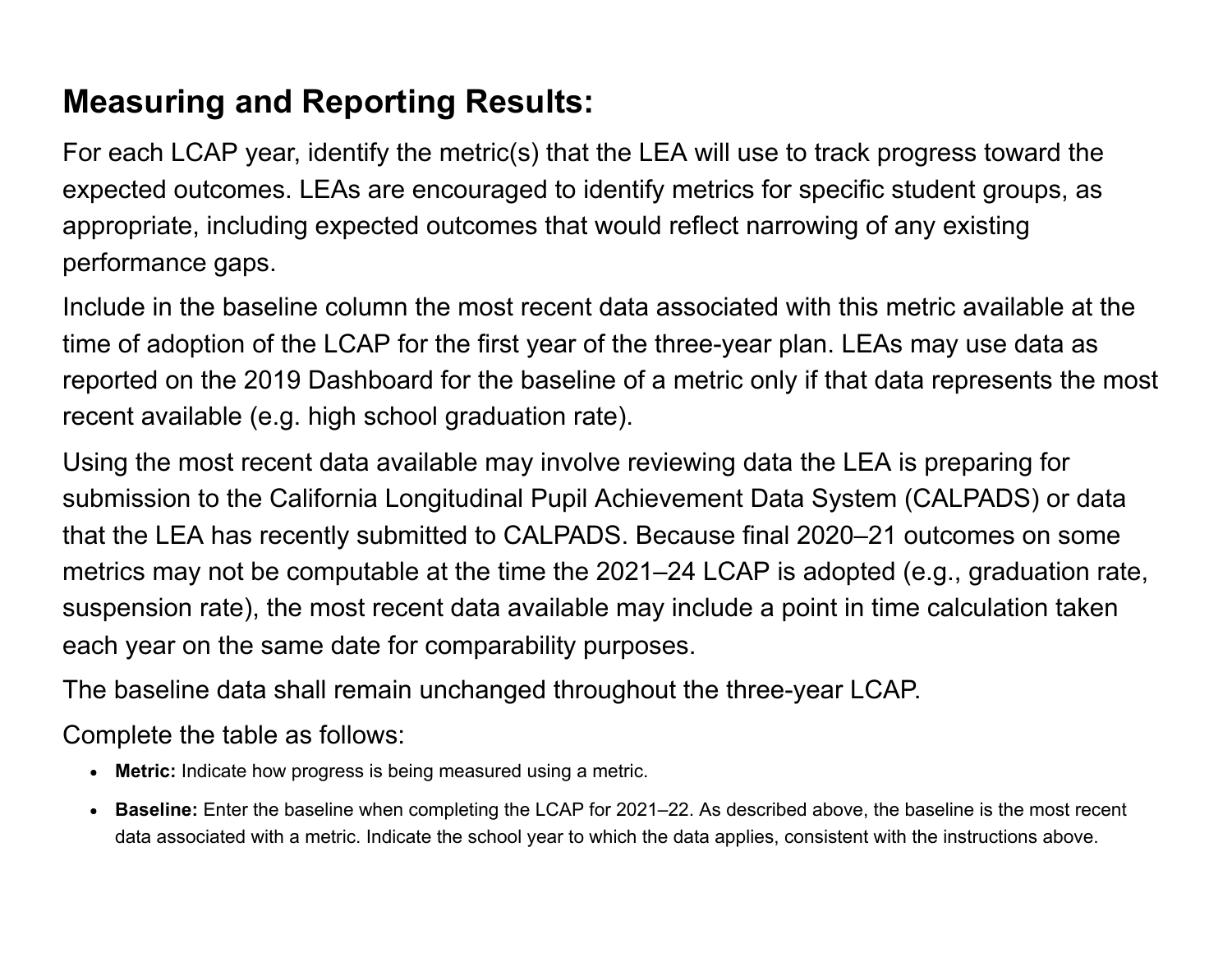- **Year 1 Outcome:** When completing the LCAP for 2022–23, enter the most recent data available. Indicate the school year to which the data applies, consistent with the instructions above.
- **Year 2 Outcome:** When completing the LCAP for 2023–24, enter the most recent data available. Indicate the school year to  $\bullet$ which the data applies, consistent with the instructions above.
- **Year 3 Outcome:** When completing the LCAP for 2024–25, enter the most recent data available. Indicate the school year to  $\bullet$ which the data applies, consistent with the instructions above. The 2024–25 LCAP will be the first year in the next three-year cycle. Completing this column will be part of the Annual Update for that year.
- **Desired Outcome for 2023-24:** When completing the first year of the LCAP, enter the desired outcome for the relevant metric the LEA expects to achieve by the end of the 2023–24 LCAP year.

| Metric                                                                       | <b>Baseline</b>                                                              | Year 1 Outcome                                                                                             | Year 2 Outcome                                                                                             | Year 3 Outcome                                                                                             | <b>Desired Outcome</b><br>for Year 3 (2023-24)                                                                 |
|------------------------------------------------------------------------------|------------------------------------------------------------------------------|------------------------------------------------------------------------------------------------------------|------------------------------------------------------------------------------------------------------------|------------------------------------------------------------------------------------------------------------|----------------------------------------------------------------------------------------------------------------|
| Enter information in<br>this box when<br>completing the<br>LCAP for 2021-22. | Enter information in<br>this box when<br>completing the<br>LCAP for 2021-22. | Enter information in<br>this box when<br>completing the<br>LCAP for 2022-23.<br>Leave blank until<br>then. | Enter information in<br>this box when<br>completing the<br>LCAP for 2023-24.<br>Leave blank until<br>then. | Enter information in<br>this box when<br>completing the<br>LCAP for 2024-25.<br>Leave blank until<br>then. | Enter information in<br>this box when<br>completing the<br>LCAP for 2021-22<br>or when adding a<br>new metric. |

# Timeline for completing the **"Measuring and Reporting Results"** part of the Goal.

The metrics may be quantitative or qualitative; but at minimum, an LEA's LCAP must include goals that are measured using all of the applicable metrics for the related state priorities, in each LCAP year as applicable to the type of LEA. To the extent a state priority does not specify one or more metrics (e.g., implementation of state academic content and performance standards), the LEA must identify a metric to use within the LCAP. For these state priorities, LEAs are encouraged to use metrics based on or reported through the relevant self-reflection tool for local indicators within the Dashboard.

#### **Actions:**

Enter the action number. Provide a short title for the action. This title will also appear in the action tables. Provide a description of the action. Enter the total amount of expenditures associated with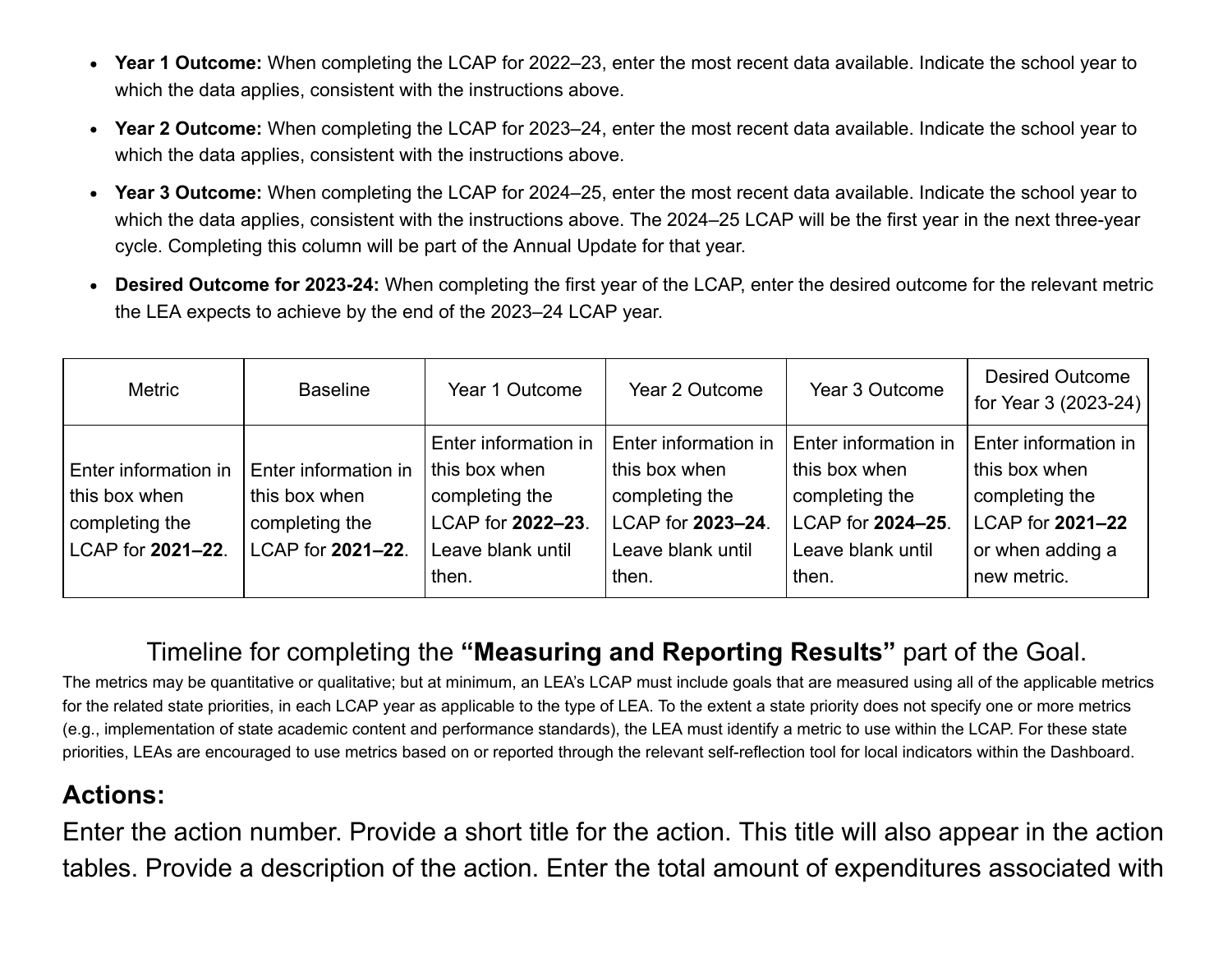this action. Budgeted expenditures from specific fund sources will be provided in the summary tables. Indicate whether the action contributes to meeting the increase or improved services requirement as described in the Increased or Improved Services section using a "Y" for Yes or an "N" for No. (Note: for each such action offered on an LEA-wide or schoolwide basis, the LEA will need to provide additional information in the Increased or Improved Summary Section to address the requirements in California Code of Regulations, Title 5 [5 CCR] Section 15496(b) in the Increased or Improved Services Section of the LCAP).

### **Actions for English Learners:**

School districts, COEs, and charter schools that have a numerically significant English learner student subgroup must include specific actions in the LCAP related to, at a minimum, the language acquisition programs, as defined in EC Section 306, provided to students and professional development activities specific to English learners.

### **Actions for Foster Youth:**

School districts, COEs, and charter schools that have a numerically significant Foster Youth student subgroup are encouraged to include specific actions in the LCAP designed to meet needs specific to Foster Youth students.

## **Goal Analysis:**

Enter the LCAP Year

Using actual annual measurable outcome data, including data from the Dashboard, analyze whether the planned actions were effective in achieving the goal. Respond to the prompts as instructed.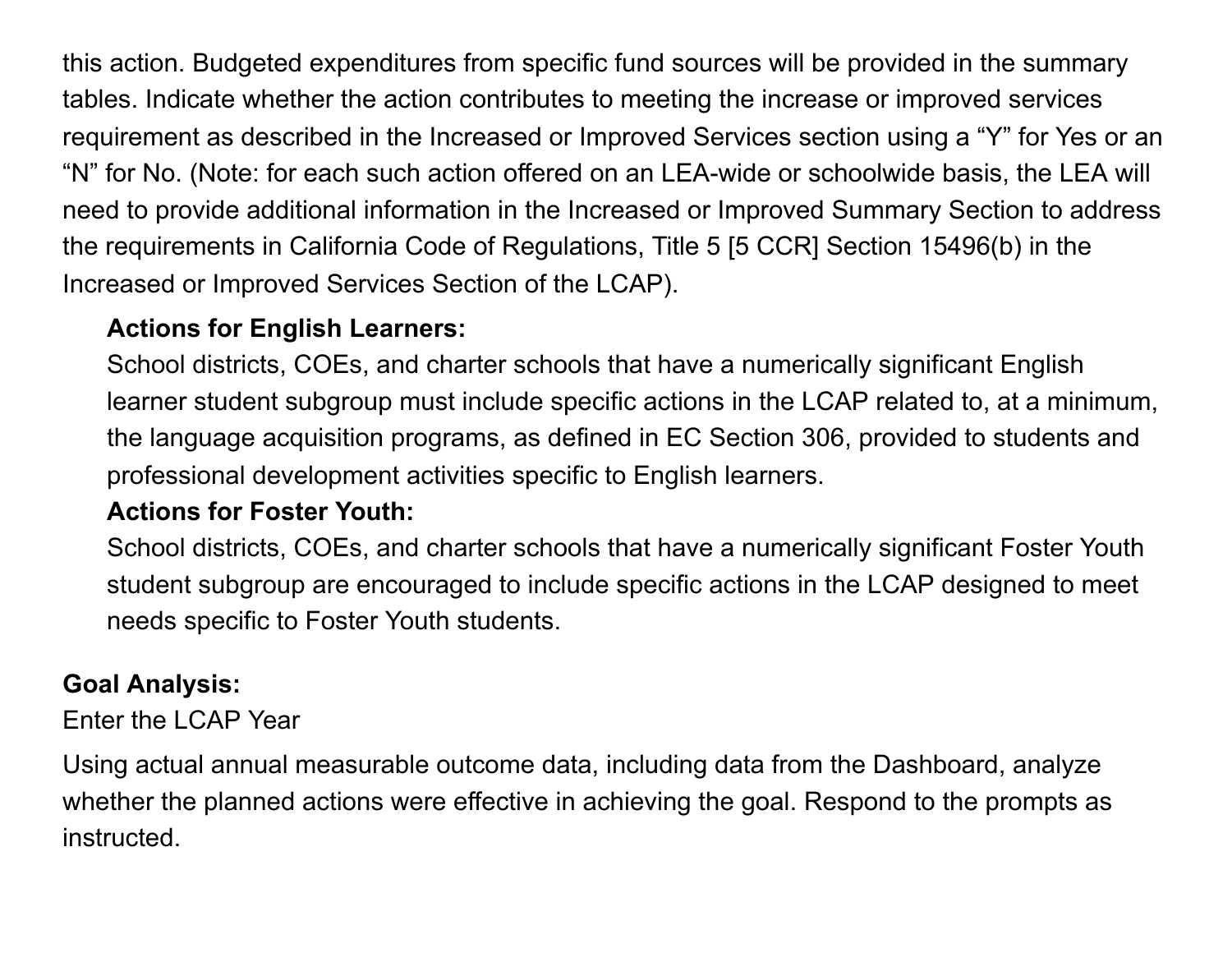- Describe the overall implementation of the actions to achieve the articulated goal. Include a discussion of relevant challenges  $\bullet$ and successes experienced with the implementation process. This must include any instance where the LEA did not implement a planned action or implemented a planned action in a manner that differs substantively from how it was described in the adopted LCAP.
- Explain material differences between Budgeted Expenditures and Estimated Actual Expenditures and between the Planned  $\bullet$ Percentages of Improved Services and Estimated Actual Percentages of Improved Services, as applicable. Minor variances in expenditures or percentages do not need to be addressed, and a dollar-for-dollar accounting is not required.
- Describe the effectiveness of the specific actions to achieve the articulated goal as measured by the LEA. In some cases, not all actions in a goal will be intended to improve performance on all of the metrics associated with the goal. When responding to this prompt, LEAs may assess the effectiveness of a single action or group of actions within the goal in the context of performance on a single metric or group of specific metrics within the goal that are applicable to the action(s). Grouping actions with metrics will allow for more robust analysis of whether the strategy the LEA is using to impact a specified set of metrics is working and increase transparency for educational partners. LEAs are encouraged to use such an approach when goals include multiple actions and metrics that are not closely associated.
- Describe any changes made to this goal, expected outcomes, metrics, or actions to achieve this goal as a result of this analysis  $\bullet$ and analysis of the data provided in the Dashboard or other local data, as applicable.

### **Increased or Improved Services for Foster Youth, English Learners, and Low-Income Students**

# **Purpose**

A well-written Increased or Improved Services section provides educational partners with a comprehensive description, within a single dedicated section, of how an LEA plans to increase or improve services for its unduplicated students in grades TK–12 as compared to all students in grades TK–12, as applicable, and how LEA-wide or schoolwide actions identified for this purpose meet regulatory requirements. Descriptions provided should include sufficient detail yet be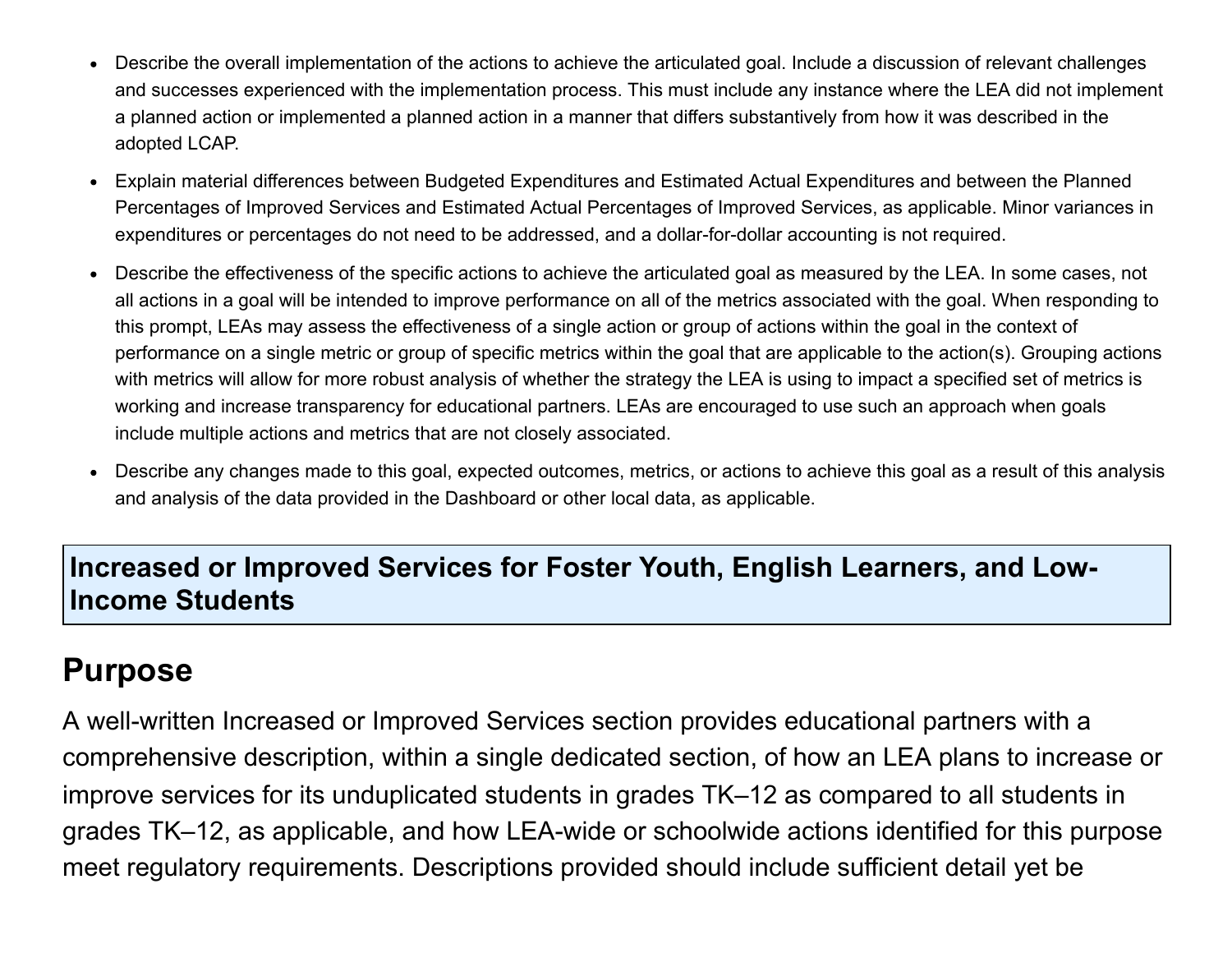sufficiently succinct to promote a broader understanding of educational partners to facilitate their ability to provide input. An LEA's description in this section must align with the actions included in the Goals and Actions section as contributing.

# **Requirements and Instructions**

*Projected LCFF Supplemental and/or Concentration Grants:* Specify the amount of LCFF supplemental and concentration grant funds the LEA estimates it will receive in the coming year based on the number and concentration of low income, foster youth, and English learner students.

*Projected Additional LCFF Concentration Grant (15 percent):* Specify the amount of additional LCFF concentration grant add-on funding, as described in EC Section 42238.02, that the LEA estimates it will receive in the coming year.

*Projected Percentage to Increase or Improve Services for the Coming School Year:* Specify the estimated percentage by which services for unduplicated pupils must be increased or improved as compared to the services provided to all students in the LCAP year as calculated pursuant to 5 CCR Section 15496(a)(7).

*LCFF Carryover — Percentage:* Specify the LCFF Carryover — Percentage identified in the LCFF Carryover Table. If a carryover percentage is not identified in the LCFF Carryover Table, specify a percentage of zero (0.00%).

*LCFF Carryover — Dollar:* Specify the LCFF Carryover — Dollar amount identified in the LCFF Carryover Table. If a carryover amount is not identified in the LCFF Carryover Table, specify an amount of zero (\$0).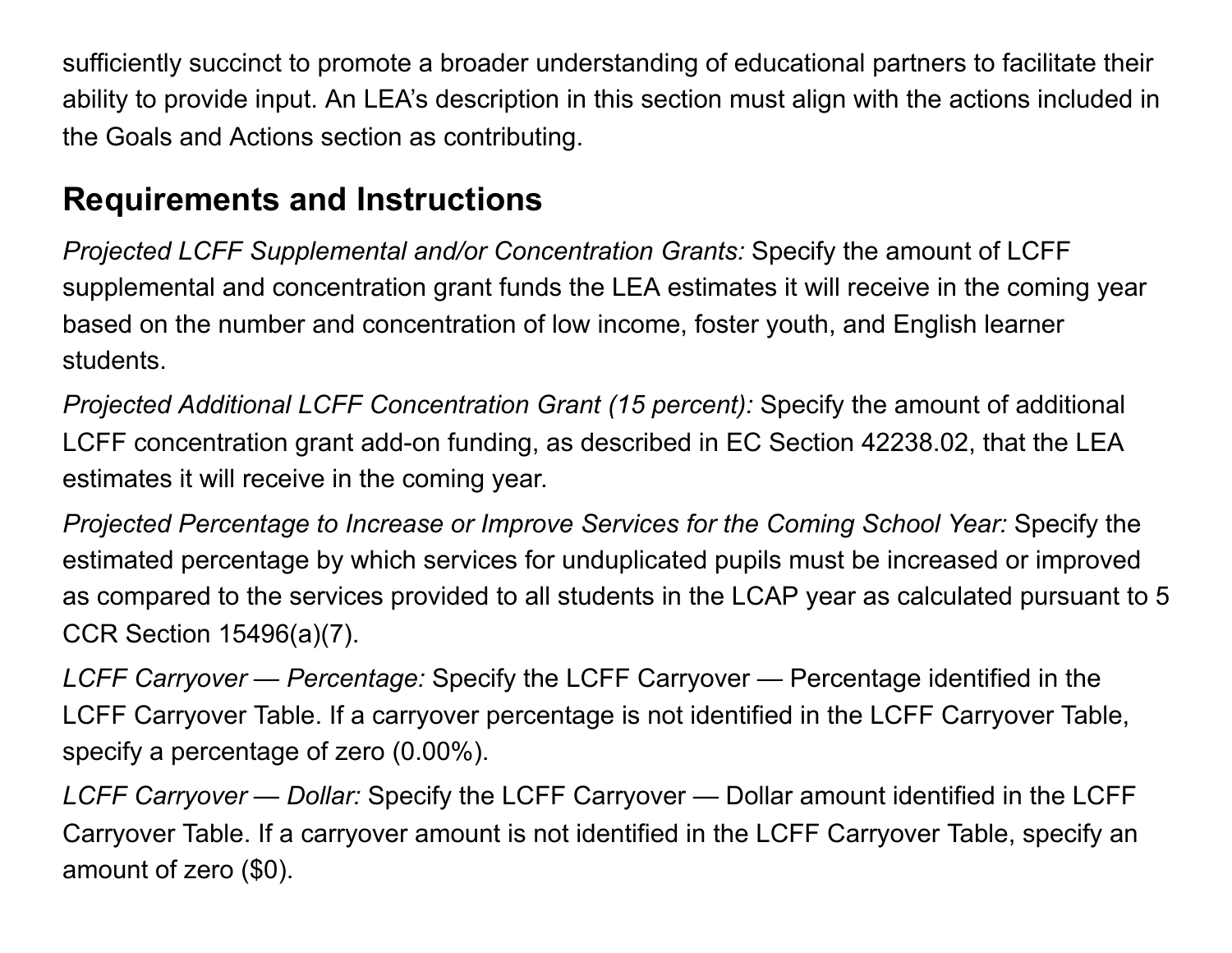*Total Percentage to Increase or Improve Services for the Coming School Year:* Add the Projected Percentage to Increase or Improve Services for the Coming School Year and the Proportional LCFF Required Carryover Percentage and specify the percentage. This is the LEAs percentage by which services for unduplicated pupils must be increased or improved as compared to the services provided to all students in the LCAP year, as calculated pursuant to 5 CCR Section 15496(a)(7).

#### **Required Descriptions:**

For each action being provided to an entire school, or across the entire school district or COE, an explanation of (1) how the needs of foster youth, English learners, and low-income students were considered first, and (2) how these actions are effective in meeting the goals for these students.

For each action included in the Goals and Actions section as contributing to the increased or improved services requirement for unduplicated pupils and provided on an LEA-wide or schoolwide basis, the LEA must include an explanation consistent with 5 CCR Section 15496(b). For any such actions continued into the 2021–24 LCAP from the 2017–2020 LCAP, the LEA must determine whether or not the action was effective as expected, and this determination must reflect evidence of outcome data or actual implementation to date.

## **Principally Directed and Effective:**

An LEA demonstrates how an action is principally directed towards and effective in meeting the LEA's goals for unduplicated students when the LEA explains how:

It considers the needs, conditions, or circumstances of its unduplicated pupils;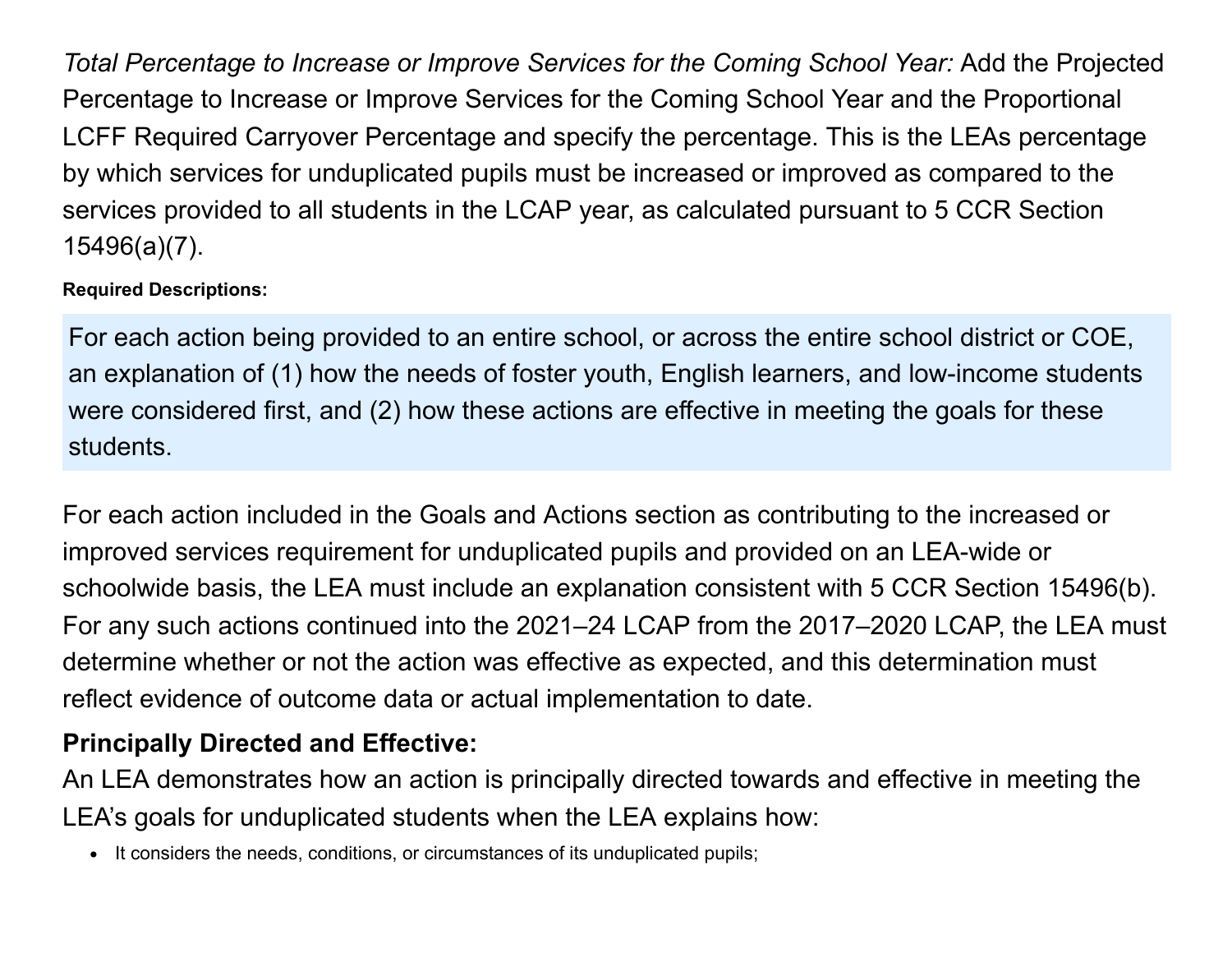- The action, or aspect(s) of the action (including, for example, its design, content, methods, or location), is based on these  $\bullet$ considerations; and
- The action is intended to help achieve an expected measurable outcome of the associated goal.  $\bullet$

As such, the response provided in this section may rely on a needs assessment of unduplicated students.

Conclusory statements that a service will help achieve an expected outcome for the goal, without an explicit connection or further explanation as to how, are not sufficient. Further, simply stating that an LEA has a high enrollment percentage of a specific student group or groups does not meet the increase or improve services standard because enrolling students is not the same as serving students.

For example, if an LEA determines that low-income students have a significantly lower attendance rate than the attendance rate for all students, it might justify LEA-wide or schoolwide actions to address this area of need in the following way:

- After assessing the needs, conditions, and circumstances of our low-income students, we learned that the attendance rate of our low- income students is 7 percent lower than the attendance rate for all students. (Needs, Conditions, Circumstances [Principally Directed])
- In order to address this condition of our low-income students, we will develop and implement a new attendance program that is designed to address some of the major causes of absenteeism, including lack of reliable transportation and food, as well as a school climate that does not emphasize the importance of attendance. Goal N, Actions X, Y, and Z provide additional transportation and nutritional resources as well as a districtwide educational campaign on the benefits of high attendance rates. (Contributing Action[s])
- These actions are being provided on an LEA-wide basis and we expect/hope that all students with less than a 100 percent  $\bullet$ attendance rate will benefit. However, because of the significantly lower attendance rate of low-income students, and because the actions meet needs most associated with the chronic stresses and experiences of a socio-economically disadvantaged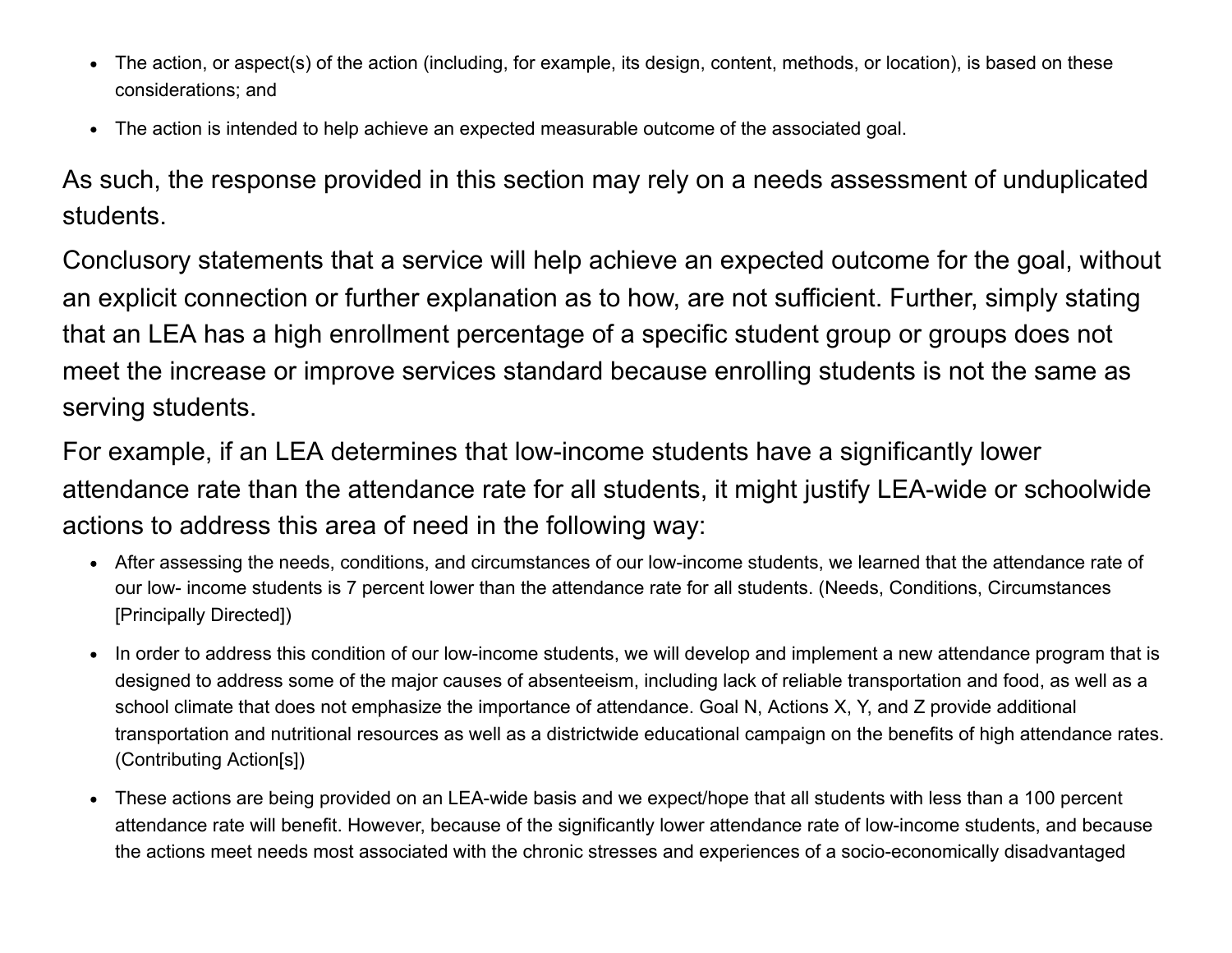status, we expect that the attendance rate for our low-income students will increase significantly more than the average attendance rate of all other students. (Measurable Outcomes [Effective In])

## **COEs and Charter Schools:**

Describe how actions included as contributing to meeting the increased or improved services requirement on an LEA-wide basis are principally directed to and effective in meeting its goals for unduplicated pupils in the state and any local priorities as described above. In the case of COEs and charter schools, schoolwide and LEA-wide are considered to be synonymous.

# **For School Districts Only:**

#### **Actions Provided on an LEA-Wide Basis:**

### **Unduplicated Percentage > 55%:**

For school districts with an unduplicated pupil percentage of 55 percent or more, describe how these actions are principally directed to and effective in meeting its goals for unduplicated pupils in the state and any local priorities as described above.

#### **Unduplicated Percentage < 55%:**

For school districts with an unduplicated pupil percentage of less than 55 percent, describe how these actions are principally directed to and effective in meeting its goals for unduplicated pupils in the state and any local priorities. Also describe how the actions are the most effective use of the funds to meet these goals for its unduplicated pupils. Provide the basis for this determination, including any alternatives considered, supporting research, experience, or educational theory.

#### **Actions Provided on a Schoolwide Basis:**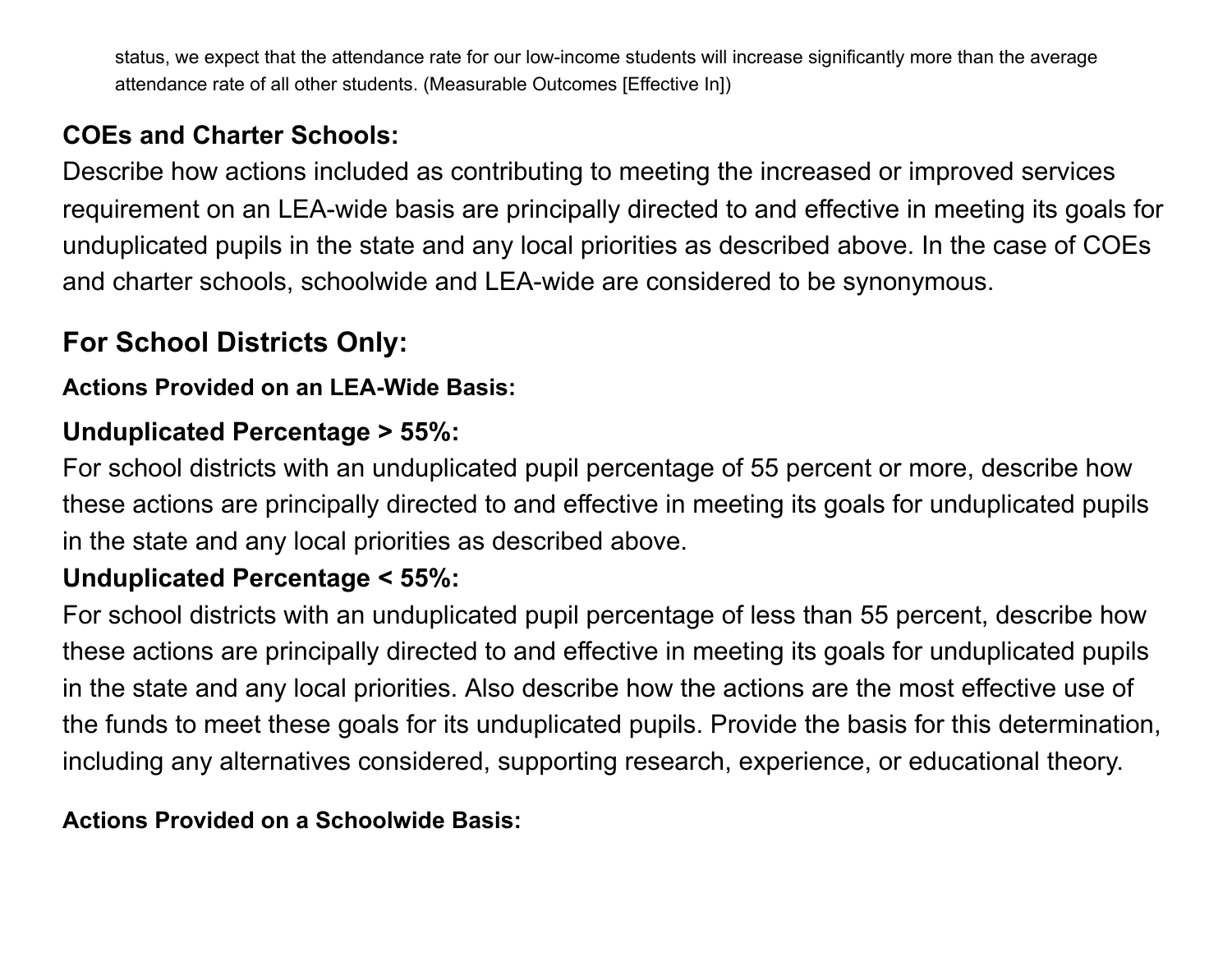School Districts must identify in the description those actions being funded and provided on a schoolwide basis, and include the required description supporting the use of the funds on a schoolwide basis.

## **For schools with 40% or more enrollment of unduplicated pupils:**

Describe how these actions are principally directed to and effective in meeting its goals for its unduplicated pupils in the state and any local priorities.

# **For school districts expending funds on a schoolwide basis at a school with less than 40% enrollment of unduplicated pupils:**

Describe how these actions are principally directed to and how the actions are the most effective use of the funds to meet its goals for foster youth, English learners, and low-income students in the state and any local priorities.

# **A description of how services for foster youth, English learners, and low-income students are being increased or improved by the percentage required.**

Consistent with the requirements of 5 CCR Section 15496, describe how services provided for unduplicated pupils are increased or improved by at least the percentage calculated as compared to the services provided for all students in the LCAP year. To improve services means to grow services in quality and to increase services means to grow services in quantity. Services are increased or improved by those actions in the LCAP that are included in the Goals and Actions section as contributing to the increased or improved services requirement, whether they are provided on an LEA-wide or schoolwide basis or provided on a limited basis to unduplicated students. A limited action is an action that only serves foster youth, English learners, and/or lowincome students. This description must address how these action(s) are expected to result in the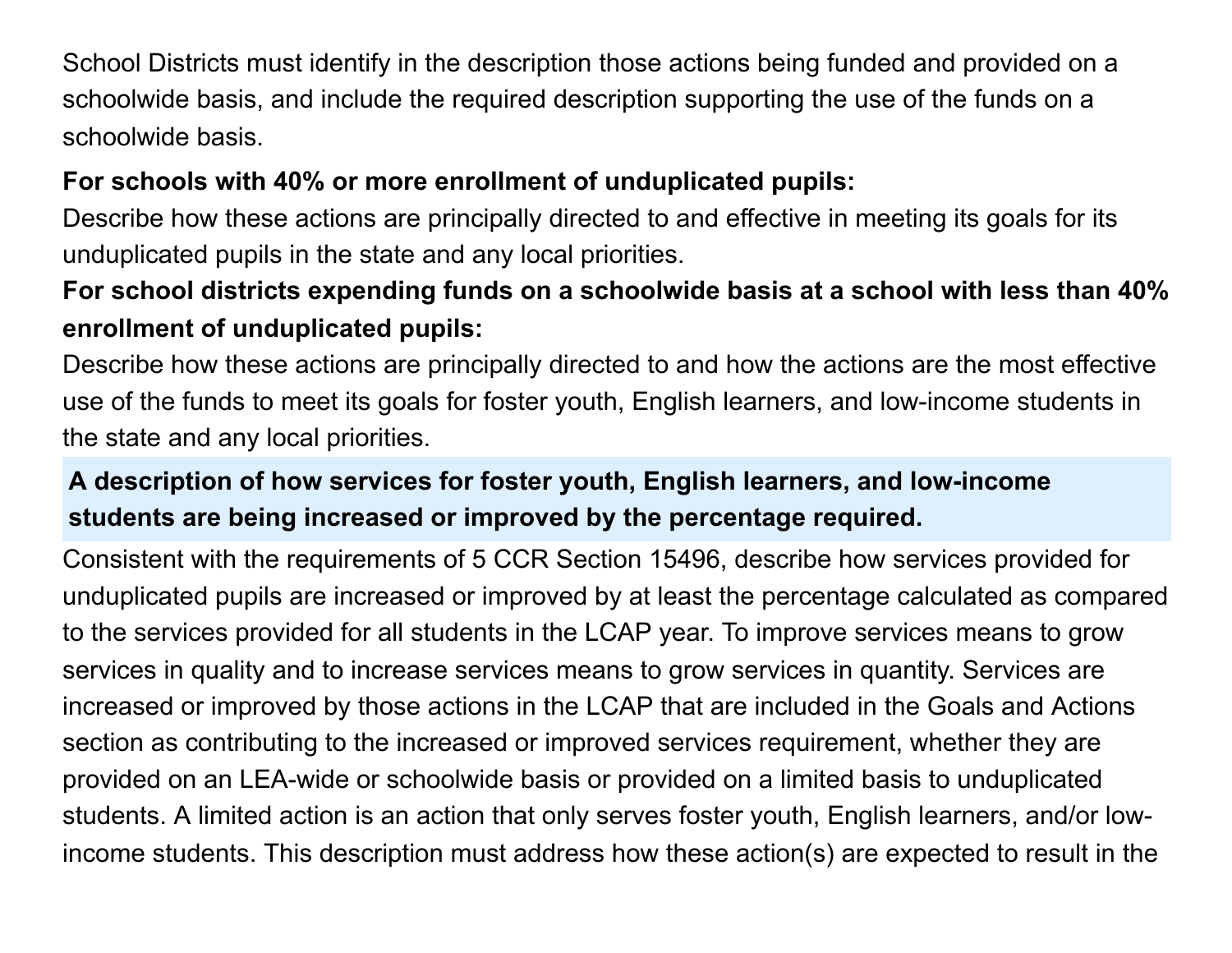required proportional increase or improvement in services for unduplicated pupils as compared to the services the LEA provides to all students for the relevant LCAP year.

For any action contributing to meeting the increased or improved services requirement that is associated with a Planned Percentage of Improved Services in the Contributing Summary Table rather than an expenditure of LCFF funds, describe the methodology that was used to determine the contribution of the action towards the proportional percentage. See the instructions for determining the Planned Percentage of Improved Services for information on calculating the Percentage of Improved Services.

**A description of the plan for how the additional concentration grant add-on funding identified above will be used to increase the number of staff providing direct services to students at schools that have a high concentration (above 55 percent) of foster youth, English learners, and low-income students, as applicable.**

An LEA that receives the additional concentration grant add-on described in EC Section 42238.02 is required to demonstrate how it is using these funds to increase the number of staff who provide direct services to students at schools with an enrollment of unduplicated students that is greater than 55 percent as compared to the number of staff who provide direct services to students at schools with an enrollment of unduplicated students that is equal to or less than 55 percent. The staff who provide direct services to students must be certificated staff and/or classified staff employed by the LEA; classified staff includes custodial staff.

Provide the following descriptions, as applicable to the LEA:

An LEA that does not receive a concentration grant or the concentration grant add-on must indicate that a response to this prompt is not applicable.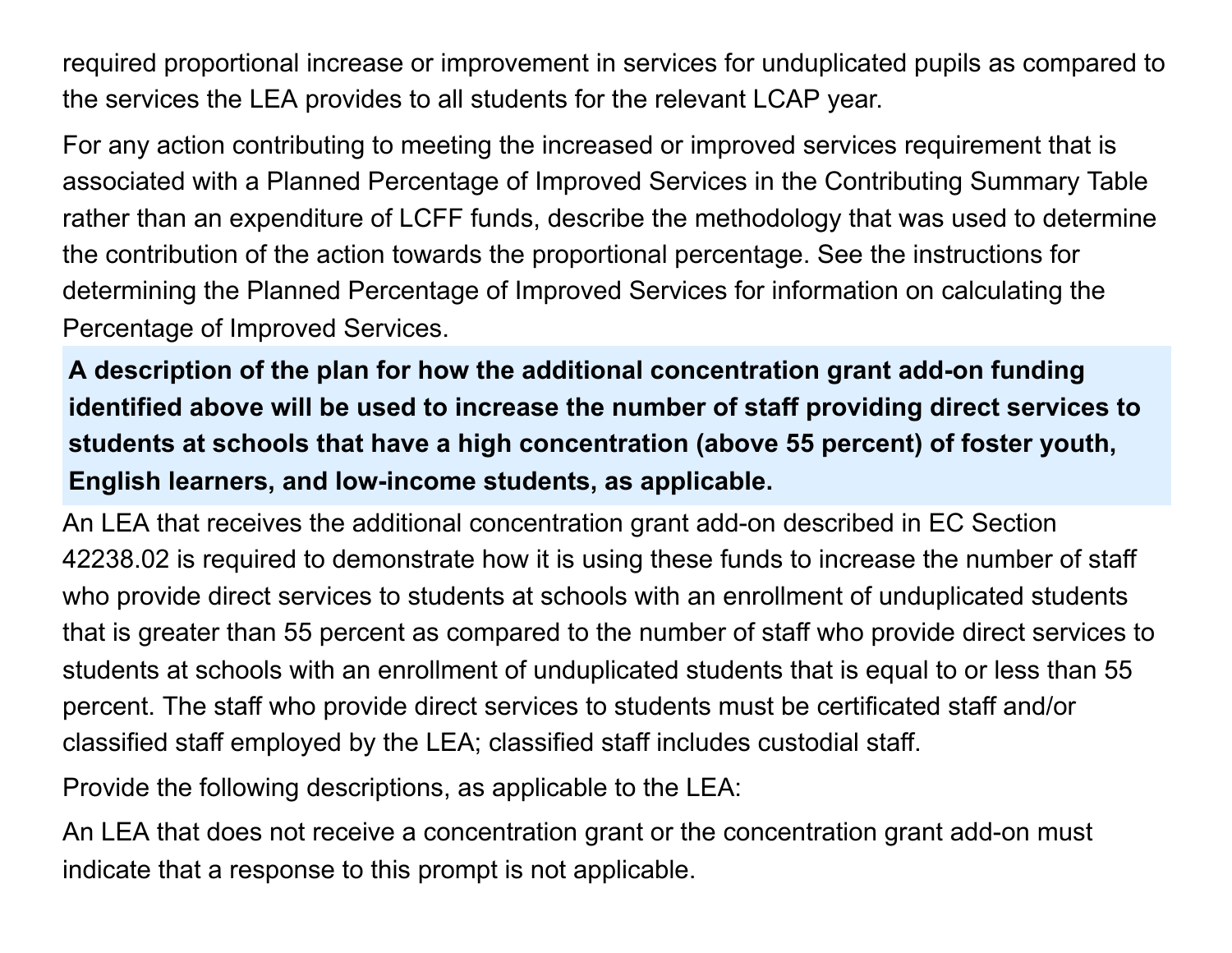Identify the goal and action numbers of the actions in the LCAP that the LEA is implementing to meet the requirement to increase the number of staff who provide direct services to students at schools with an enrollment of unduplicated students that is greater than 55 percent.

An LEA that does not have comparison schools from which to describe how it is using the concentration grant add-on funds, such as an LEA that only has schools with an enrollment of unduplicated students that is greater than 55 percent, must describe how it is using the funds to increase the number of credentialed staff, classified staff, or both, including custodial staff, who provide direct services to students at selected schools and the criteria used to determine which schools require additional staffing support.

In the event that an additional concentration grant add-on is not sufficient to increase staff providing direct services to students at a school with an enrollment of unduplicated students that is greater than 55 percent, the LEA must describe how it is using the funds to retain staff providing direct services to students at a school with an enrollment of unduplicated students that is greater than 55 percent.

#### Complete the table as follows:

- Provide the staff-to-student ratio of classified staff providing direct services to students with a concentration of unduplicated students that is 55 percent or less and the staff-to-student ratio of classified staff providing direct services to students at schools with a concentration of unduplicated students that is greater than 55 percent, as applicable to the LEA. The LEA may group its schools by grade span (Elementary, Middle/Junior High, and High Schools), as applicable to the LEA. The staff-tostudent ratio must be based on the number of full time equivalent (FTE) staff and the number of enrolled students as counted on the first Wednesday in October of each year.
- Provide the staff-to-student ratio of certificated staff providing direct services to students at schools with a concentration of unduplicated students that is 55 percent or less and the staff-to-student ratio of certificated staff providing direct services to students at schools with a concentration of unduplicated students that is greater than 55 percent, as applicable to the LEA. The LEA may group its schools by grade span (Elementary, Middle/Junior High, and High Schools), as applicable to the LEA. The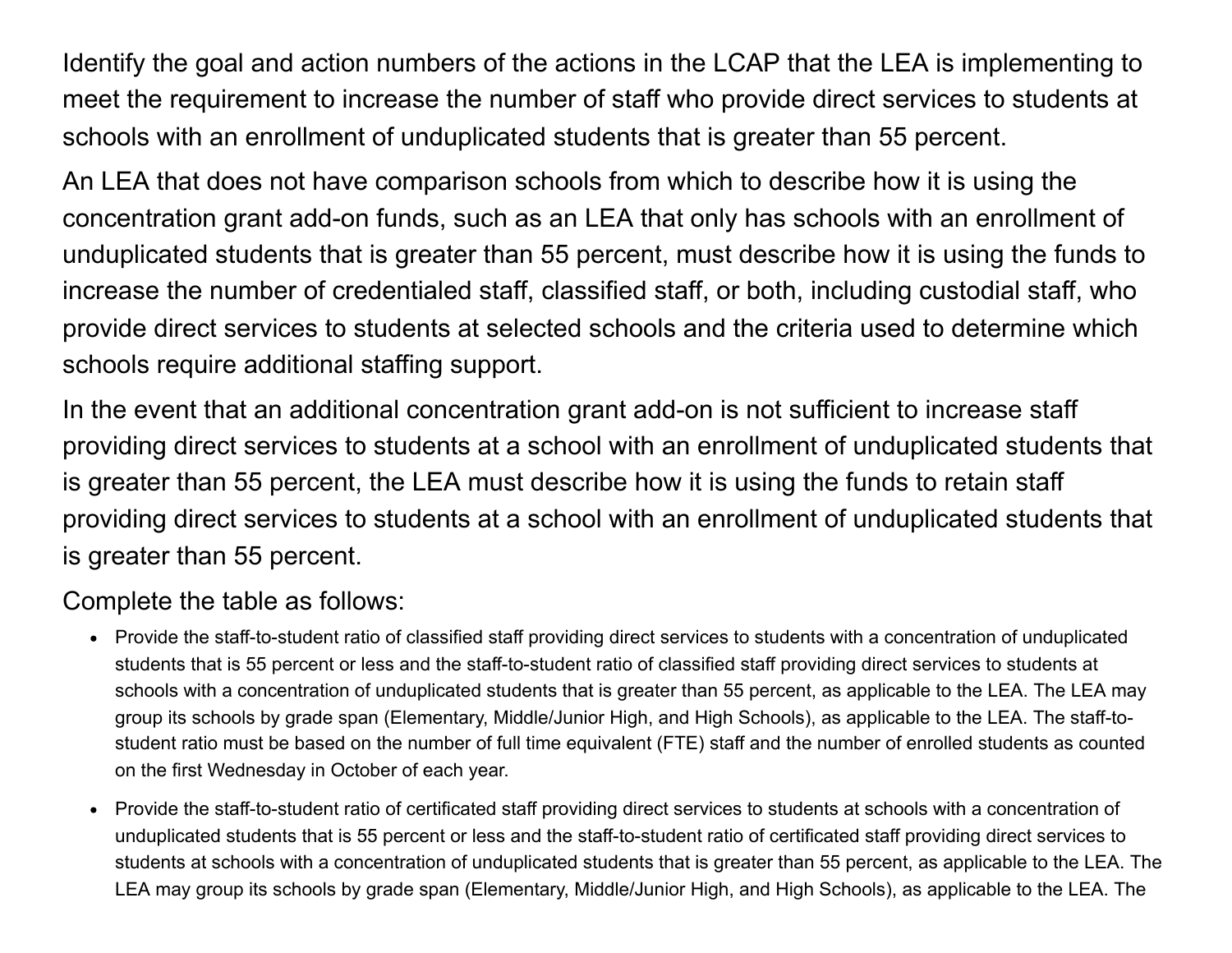staff-to-student ratio must be based on the number of FTE staff and the number of enrolled students as counted on the first Wednesday in October of each year.

### **Action Tables**

Complete the Data Entry Table for each action in the LCAP. The information entered into this table will automatically populate the other Action Tables. Information is only entered into the Data Entry Table, the Annual Update Table, the Contributing Actions Annual Update Table, and the LCFF Carryover Table. With the exception of the Data Entry Table, the word "input" has been added to column headers to aid in identifying the column(s) where information will be entered. Information is not entered on the remaining Action tables.

The following action tables are required to be included in the LCAP as adopted by the local governing board or governing body:

- Table 1: Total Planned Expenditures Table (for the coming LCAP Year)  $\bullet$
- Table 2: Contributing Actions Table (for the coming LCAP Year)  $\bullet$
- Table 3: Annual Update Table (for the current LCAP Year)  $\bullet$
- Table 4: Contributing Actions Annual Update Table (for the current LCAP Year)  $\bullet$
- Table 5: LCFF Carryover Table (for the current LCAP Year)  $\bullet$

Note: The coming LCAP Year is the year that is being planned for, while the current LCAP year is the current year of implementation. For example, when developing the 2022–23 LCAP, 2022–23 will be the coming LCAP Year and 2021–22 will be the current LCAP Year.

# **Data Entry Table**

The Data Entry Table may be included in the LCAP as adopted by the local governing board or governing body, but is not required to be included. In the Data Entry Table, input the following information for each action in the LCAP for that applicable LCAP year:

- *LCAP Year:* Identify the applicable LCAP Year.
- *1. Projected LCFF Base Grant:* Provide the total amount of LCFF funding the LEA estimates it will receive for the coming school year, excluding the supplemental and concentration grants and the add-ons for the Targeted Instructional Improvement Grant Program and the Home to School Transportation Program, pursuant to 5 CCR Section 15496(a)(8).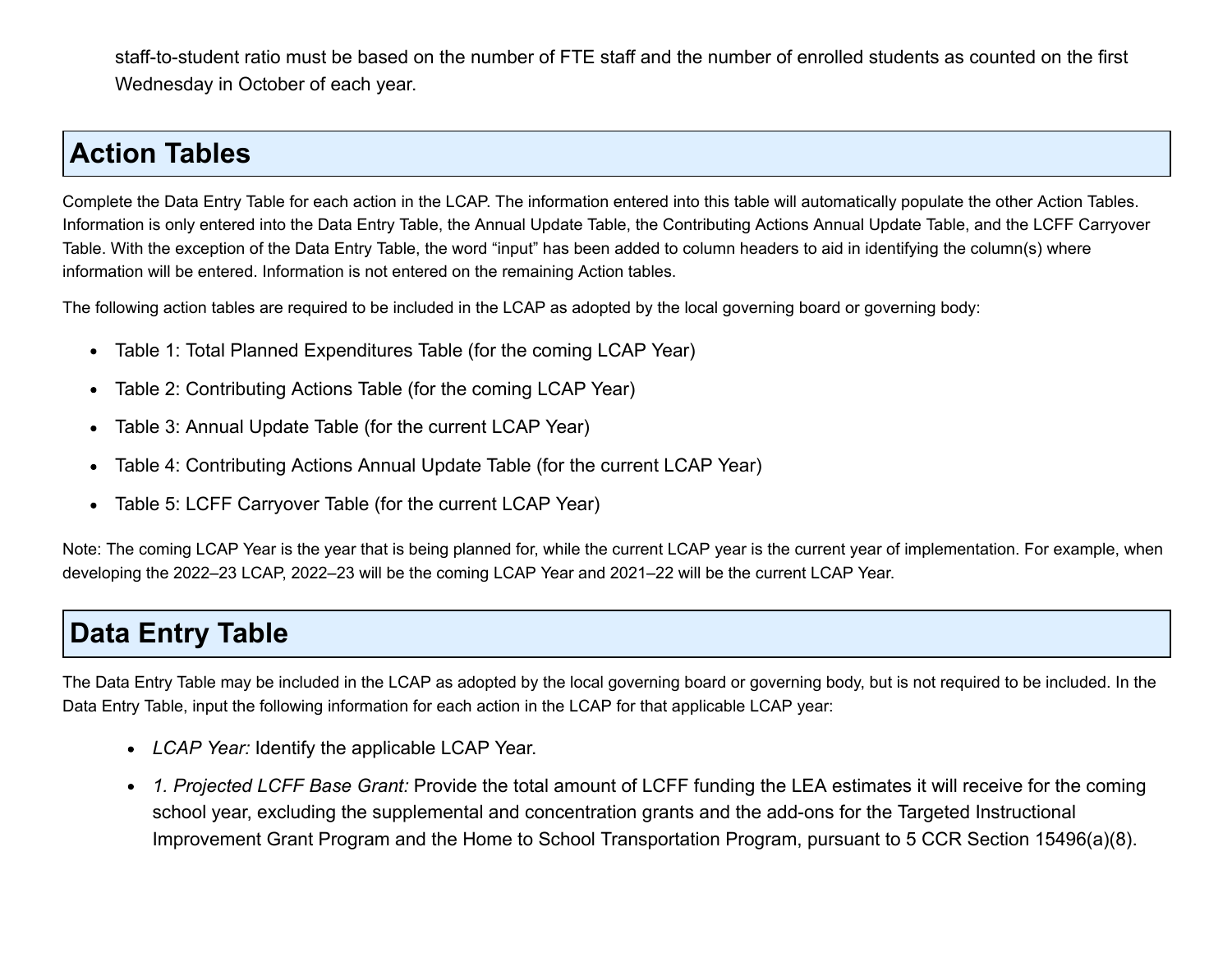See *EC* sections 2574 (for COEs) and 42238.02 (for school districts and charter schools), as applicable, for LCFF apportionment calculations.

- *2. Projected LCFF Supplemental and/or Concentration Grants:* Provide the total amount of LCFF supplemental and concentration grants the LEA estimates it will receive on the basis of the number and concentration of unduplicated students for the coming school year.
- *3. Projected Percentage to Increase or Improve Services for the Coming School Year:* This percentage will not be entered; it is calculated based on the Projected LCFF Base Grant and the Projected LCFF Supplemental and/or Concentration Grants, pursuant to 5 CCR Section 15496(a)(8). This is the percentage by which services for unduplicated pupils must be increased or improved as compared to the services provided to all students in the coming LCAP year.
- *LCFF Carryover Percentage:* Specify the LCFF Carryover Percentage identified in the LCFF Carryover Table from the prior LCAP year. If a carryover percentage is not identified in the LCFF Carryover Table, specify a percentage of zero (0.00%).
- *Total Percentage to Increase or Improve Services for the Coming School Year:* This percentage will not be entered; it is calculated based on the Projected Percentage to Increase or Improve Services for the Coming School Year and the LCFF Carryover — Percentage. This is the percentage by which the LEA must increase or improve services for unduplicated pupils as compared to the services provided to all students in the coming LCAP year.

#### **Goal #:**

Enter the LCAP Goal number for the action.

#### **Action #:**

Enter the action's number as indicated in the LCAP Goal.

### **Action Title:**

Provide a title of the action.

### **Student Group(s):**

Indicate the student group or groups who will be the primary beneficiary of the action by entering "All", or by entering a specific student group or groups.

## **Contributing to Increased or Improved Services?:**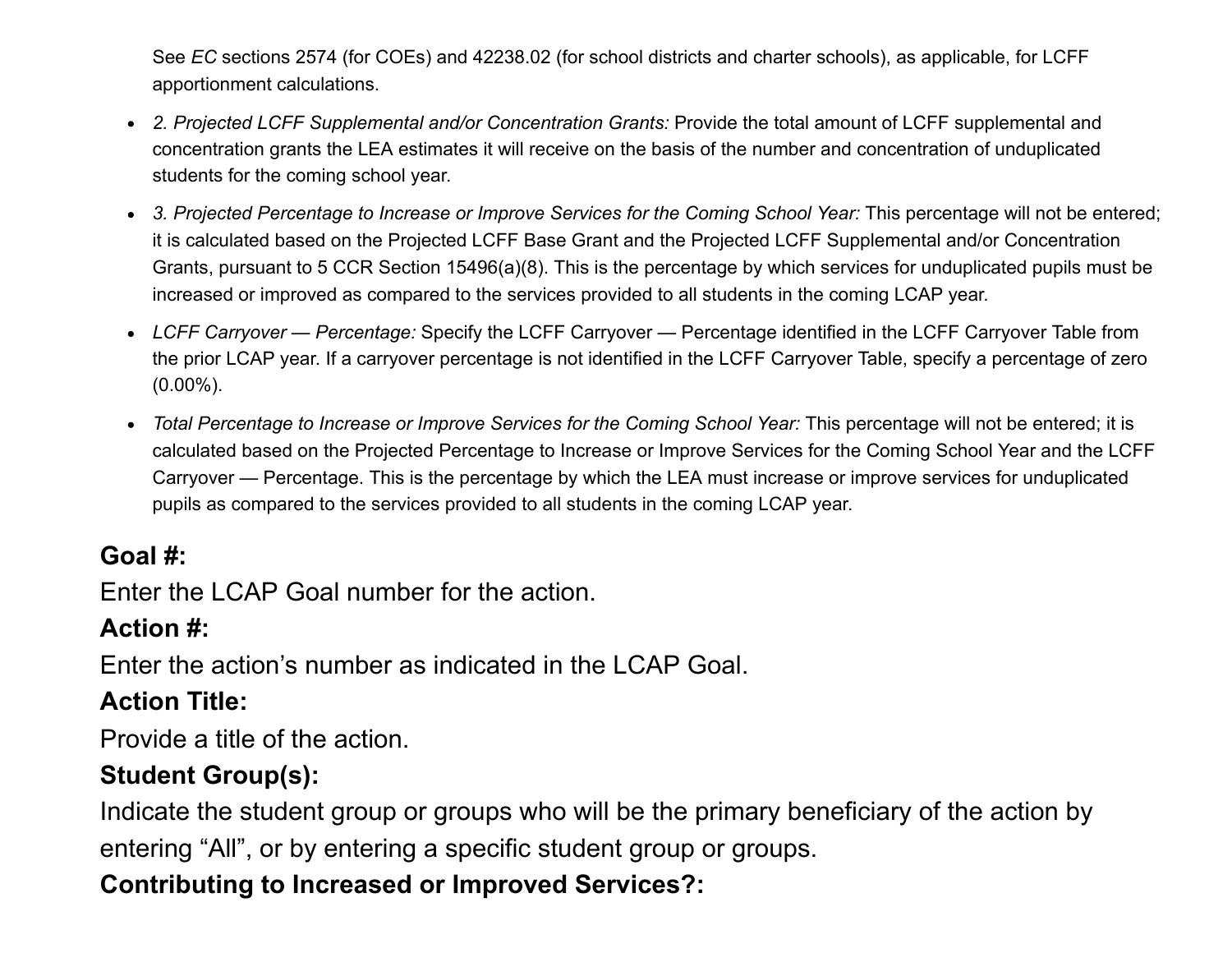Type "Yes" if the action is included as contributing to meeting the increased or improved services; OR, type "No" if the action is not included as contributing to meeting the increased or improved services.

If "Yes" is entered into the Contributing column, then complete the following columns:

# **Scope:**

The scope of an action may be LEA-wide (i.e., districtwide, countywide, or charterwide), schoolwide, or limited. An action that is LEA-wide in scope upgrades the entire educational program of the LEA. An action that is schoolwide in scope upgrades the entire educational program of a single school. An action that is limited in its scope is an action that serves only one or more unduplicated student groups.

# **Unduplicated Student Group(s)**

Regardless of scope, contributing actions serve one or more unduplicated student groups. Indicate one or more unduplicated student groups for whom services are being increased or improved as compared to what all students receive.

## **Location:**

Identify the location where the action will be provided. If the action is provided to all schools within the LEA, the LEA must indicate "All Schools". If the action is provided to specific schools within the LEA or specific grade spans only, the LEA must enter "Specific Schools" or "Specific Grade Spans". Identify the inpidual school or a subset of schools or grade spans (e.g., all high schools or grades K-5), as appropriate.

### **Time Span:**

Enter "ongoing" if the action will be implemented for an indeterminate period of time. Otherwise, indicate the span of time for which the action will be implemented. For example, an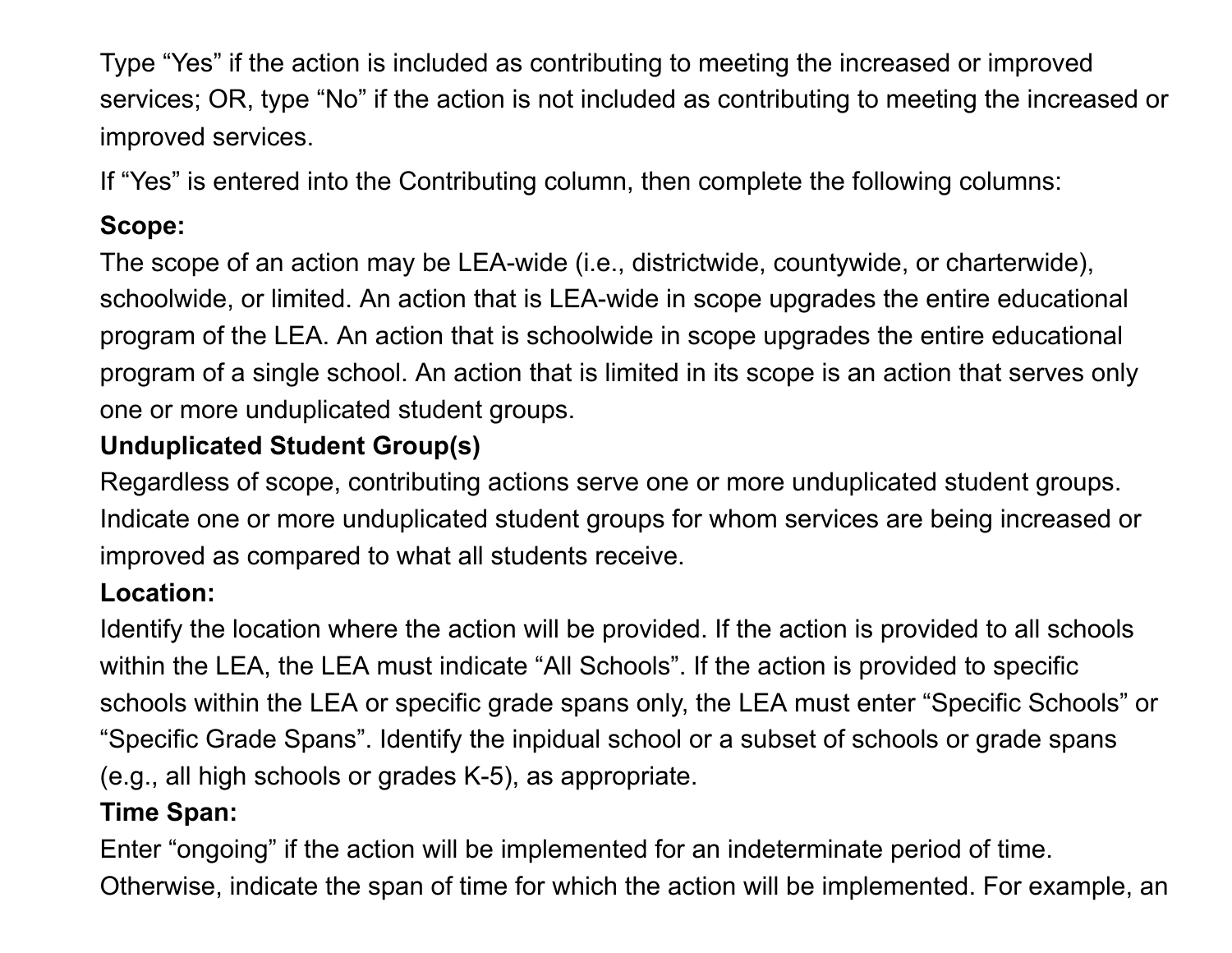LEA might enter "1 Year", or "2 Years", or "6 Months".

### **Personnel Expense:**

This column will be automatically calculated based on information provided in the following columns:

# **Total Personnel:**

Enter the total amount of personnel expenditures utilized to implement this action.

# **Total Non-personnel:**

This amount will be automatically calculated based on information provided in the Total Personnel column and the Total Funds column.

# **LCFF Funds:**

Enter the total amount of LCFF funds utilized to implement this action, if any. LCFF funds include all funds that make up an LEA's total LCFF target (i.e., base grant, grade span adjustment, supplemental grant, concentration grant, Targeted Instructional Improvement Block Grant, and Home-To-School Transportation).

*Note:* For an action to contribute towards meeting the increased or improved services requirement it must include some measure of LCFF funding. The action may also include funding from other sources, however the extent to which an action contributes to meeting the increased or improved services requirement is based on the LCFF funding being used to implement the action.

# **Other State Funds:**

Enter the total amount of Other State Funds utilized to implement this action, if any. **Local Funds:**

Enter the total amount of Local Funds utilized to implement this action, if any. **Federal Funds:**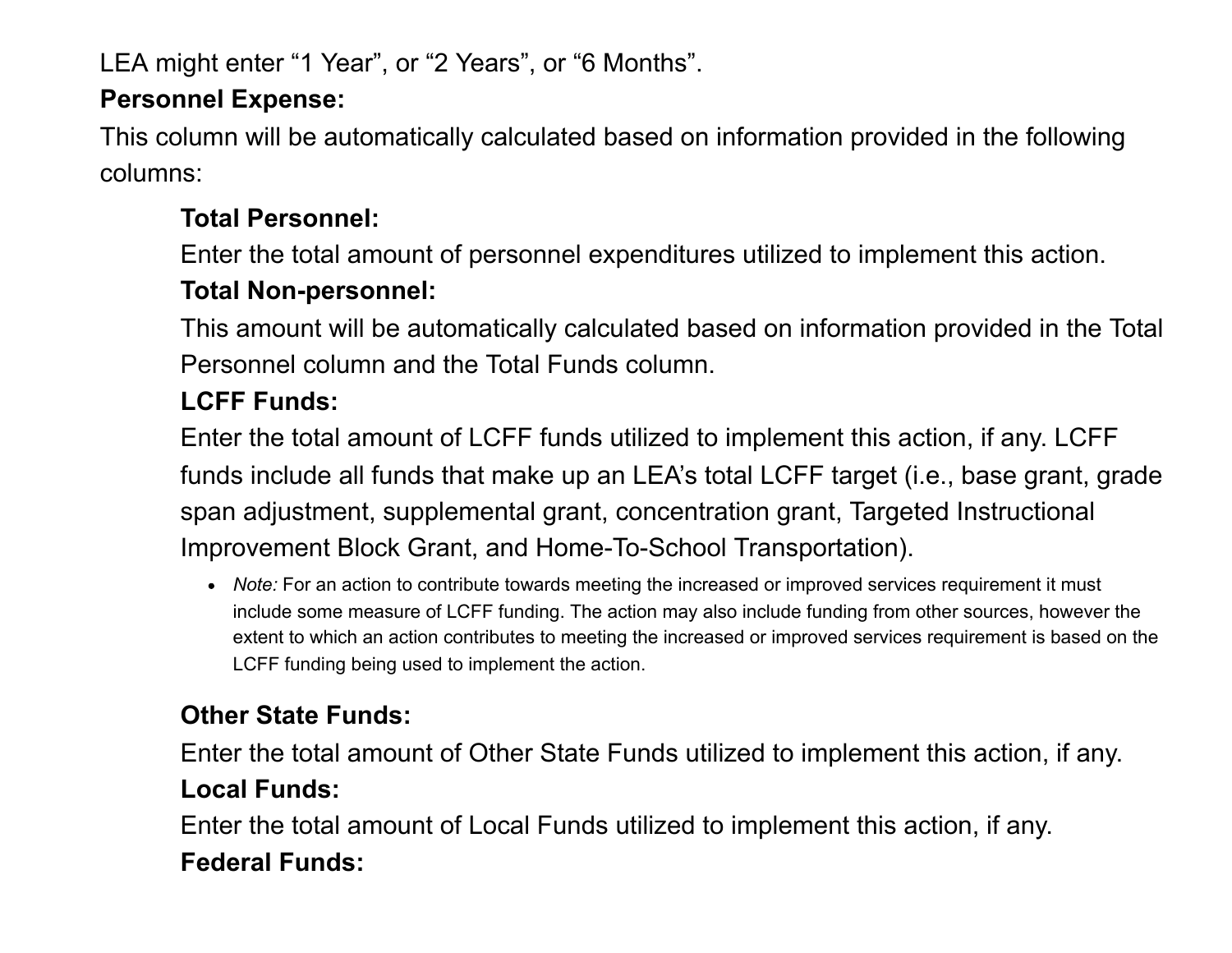Enter the total amount of Federal Funds utilized to implement this action, if any. **Total Funds:**

Enter the total amount of Federal Funds utilized to implement this action, if any.

#### **Planned Percentage of Improved Services:**

For any action identified as contributing, being provided on a Limited basis to unduplicated students, and that does not have funding associated with the action, enter the planned quality improvement anticipated for the action as a percentage rounded to the nearest hundredth (0.00%). A limited action is an action that only serves foster youth, English learners, and/or low-income students.

As noted in the instructions for the Increased or Improved Services section, when identifying a Planned Percentage of Improved Services, the LEA must describe the methodology that it used to determine the contribution of the action towards the proportional percentage. The percentage of improved services for an action corresponds to the amount of LCFF funding that the LEA estimates it would expend to implement the action if it were funded.

For example, an LEA determines that there is a need to analyze data to ensure that instructional aides and expanded learning providers know what targeted supports to provide to students who are foster youth. The LEA could implement this action by hiring additional staff to collect and analyze data and to coordinate supports for students, which the LEA estimates would cost \$165,000. Instead, the LEA chooses to utilize a portion of existing staff time to analyze data relating to students who are foster youth. This analysis will then be shared with site principals who will use the data to coordinate services provided by instructional assistants and expanded learning providers to target support to students. In this example, the LEA would divide the estimated cost of \$165,000 by the amount of LCFF Funding identified in the Data Entry Table and then convert the quotient to a percentage. This percentage is the Planned Percentage of Improved Service for the action.

# **Contributing Actions Table**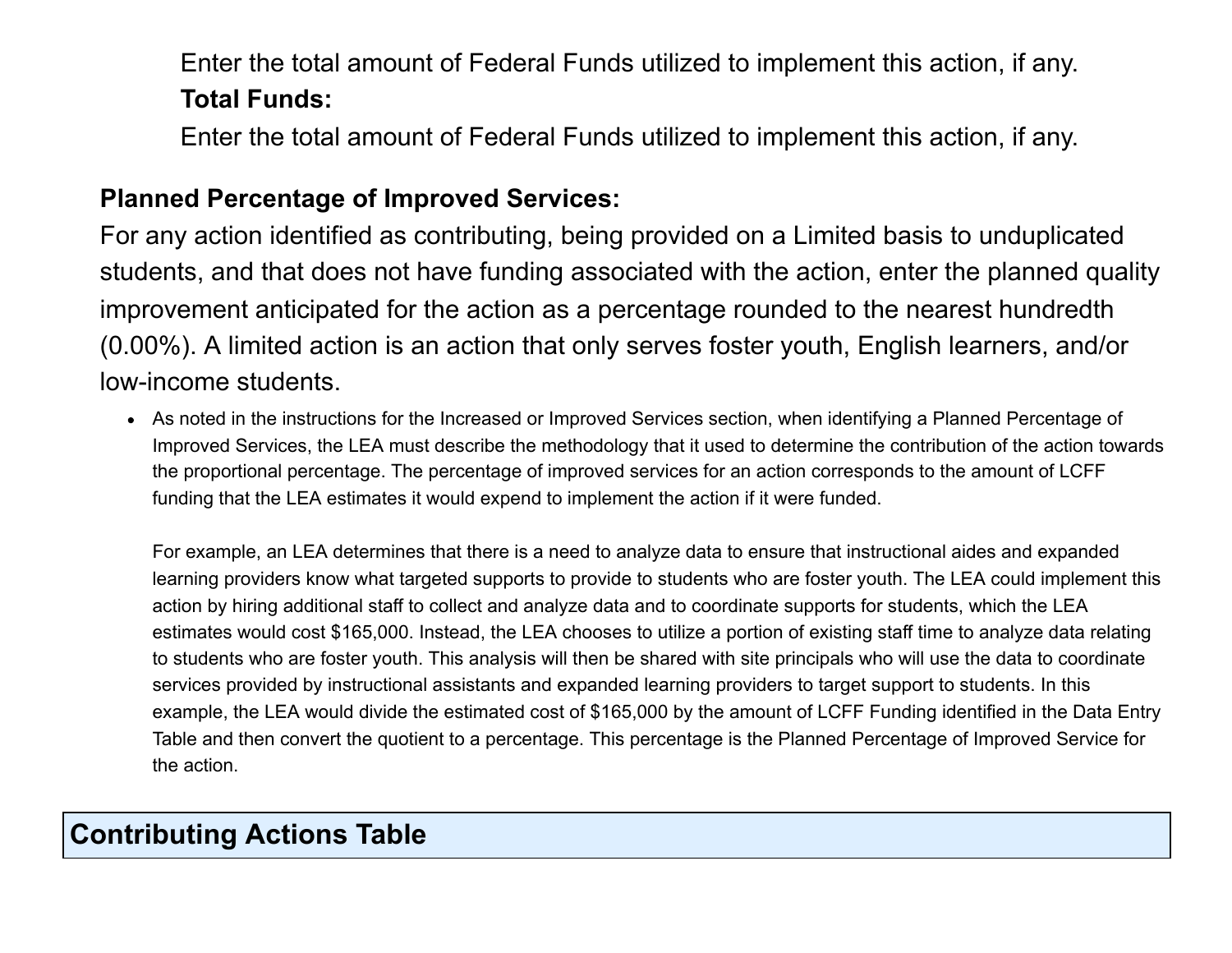As noted above, information will not be entered in the Contributing Actions Table; however, the 'Contributing to Increased or Improved Services?' column will need to be checked to ensure that only actions with a "Yes" are displaying. If actions with a "No" are displayed or if actions that are contributing are not displaying in the column, use the drop-down menu in the column header to filter only the "Yes" responses.

# **Annual Update Table**

In the Annual Update Table, provide the following information for each action in the LCAP for the relevant LCAP year:

Estimated Actual Expenditures: Enter the total estimated actual expenditures to implement this action, if any.

# **Contributing Actions Annual Update Table**

In the Contributing Actions Annual Update Table, check the 'Contributing to Increased or Improved Services?' column to ensure that only actions with a "Yes" are displaying. If actions with a "No" are displayed or if actions that are contributing are not displaying in the column, use the drop-down menu in the column header to filter only the "Yes" responses. Provide the following information for each contributing action in the LCAP for the relevant LCAP year:

- *6. Estimated Actual LCFF Supplemental and/or Concentration Grants:* Provide the total amount of LCFF supplemental and concentration grants the LEA estimates it will actually receive based on of the number and concentration of unduplicated students in the current school year.
- *Estimated Actual Expenditures for Contributing Actions:* Enter the total estimated actual expenditure of LCFF funds used to  $\bullet$ implement this action, if any.
- *Estimated Actual Percentage of Improved Services:* For any action identified as contributing, being provided on a Limited basis  $\bullet$ only to unduplicated students, and that does not have funding associated with the action, enter the total estimated actual quality improvement anticipated for the action as a percentage rounded to the nearest hundredth (0.00%).
- Building on the example provided above for calculating the Planned Percentage of Improved Services, the LEA in the example  $\bullet$ implements the action. As part of the annual update process, the LEA reviews implementation and student outcome data and determines that the action was implemented with fidelity and that outcomes for foster youth students improved. The LEA reviews the original estimated cost for the action and determines that had it hired additional staff to collect and analyze data and to coordinate supports for students that estimated actual cost would have been \$169,500 due to a cost of living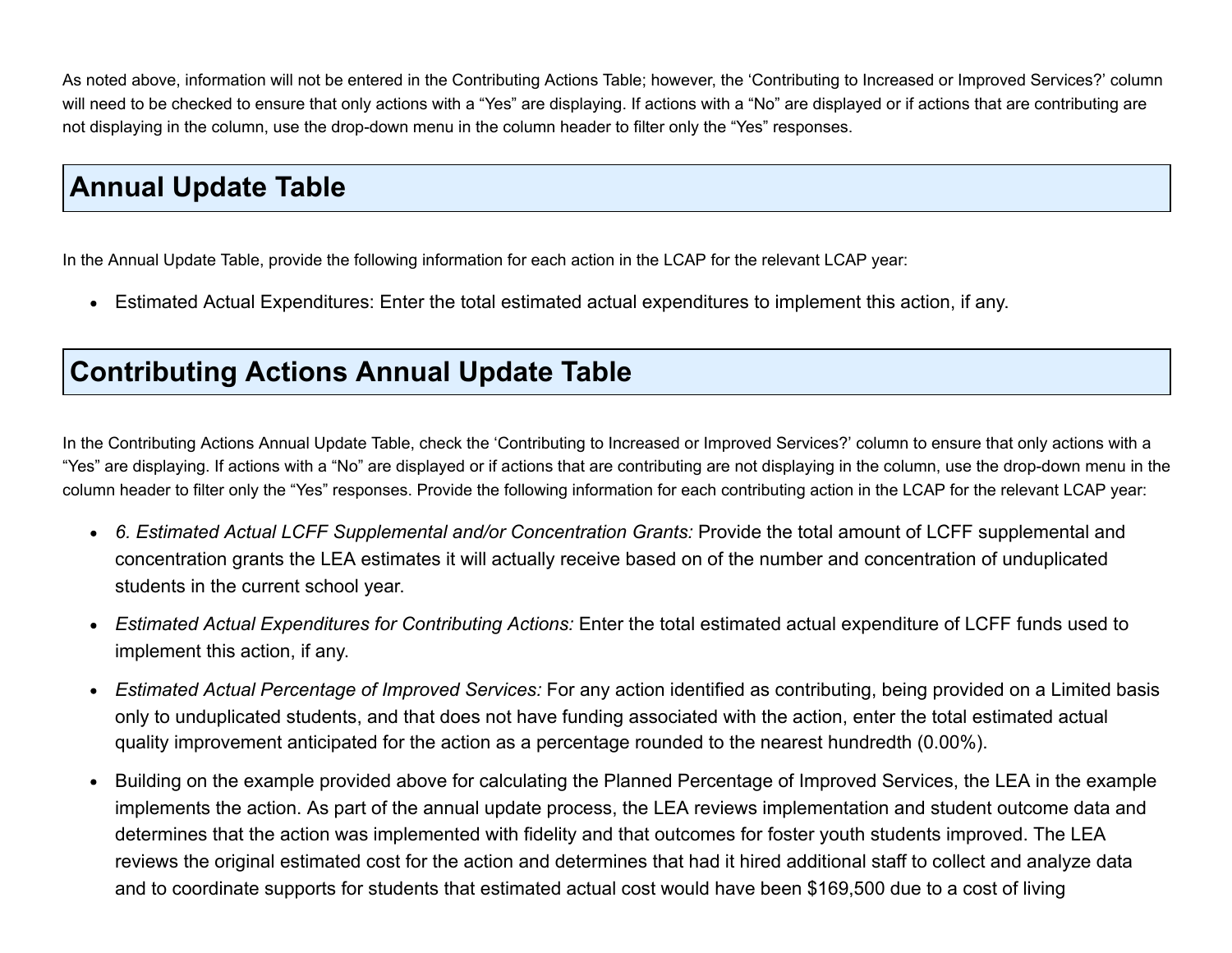adjustment. The LEA would divide the estimated actual cost of \$169,500 by the amount of LCFF Funding identified in the Data Entry Table and then convert the quotient to a percentage. This percentage is the Estimated Actual Percentage of Improved Services for the action.

# **LCFF Carryover Table**

- *9. Estimated Actual LCFF Base Grant:* Provide the total amount of LCFF funding the LEA estimates it will receive for the  $\bullet$ current school year, excluding the supplemental and concentration grants and the add-ons for the Targeted Instructional Improvement Grant Program and the Home to School Transportation Program, pursuant to 5 CCR Section 15496(a)(8).
- *10. Total Percentage to Increase or Improve Services for the Current School Year:* This percentage will not be entered. The  $\bullet$ percentage is calculated based on the amounts of the Estimated Actual LCFF Base Grant (9) and the Estimated Actual LCFF Supplemental and/or Concentration Grants (6), pursuant to 5 CCR Section 15496(a)(8), plus the LCFF Carryover – Percentage from the prior year. This is the percentage by which services for unduplicated pupils must be increased or improved as compared to the services provided to all students in the current LCAP year.

# **Calculations in the Action Tables**

To reduce the duplication of effort of LEAs, the Action Tables include functionality such as pre-population of fields and cells based on the information provided in the Data Entry Table, the Annual Update Summary Table, and the Contributing Actions Table. For transparency, the functionality and calculations used are provided below.

#### *Contributing Actions Table*

- 4. Total Planned Contributing Expenditures (LCFF Funds)
	- This amount is the total of the Planned Expenditures for Contributing Actions (LCFF Funds) column
- 5. Total Planned Percentage of Improved Services
	- This percentage is the total of the Planned Percentage of Improved Services column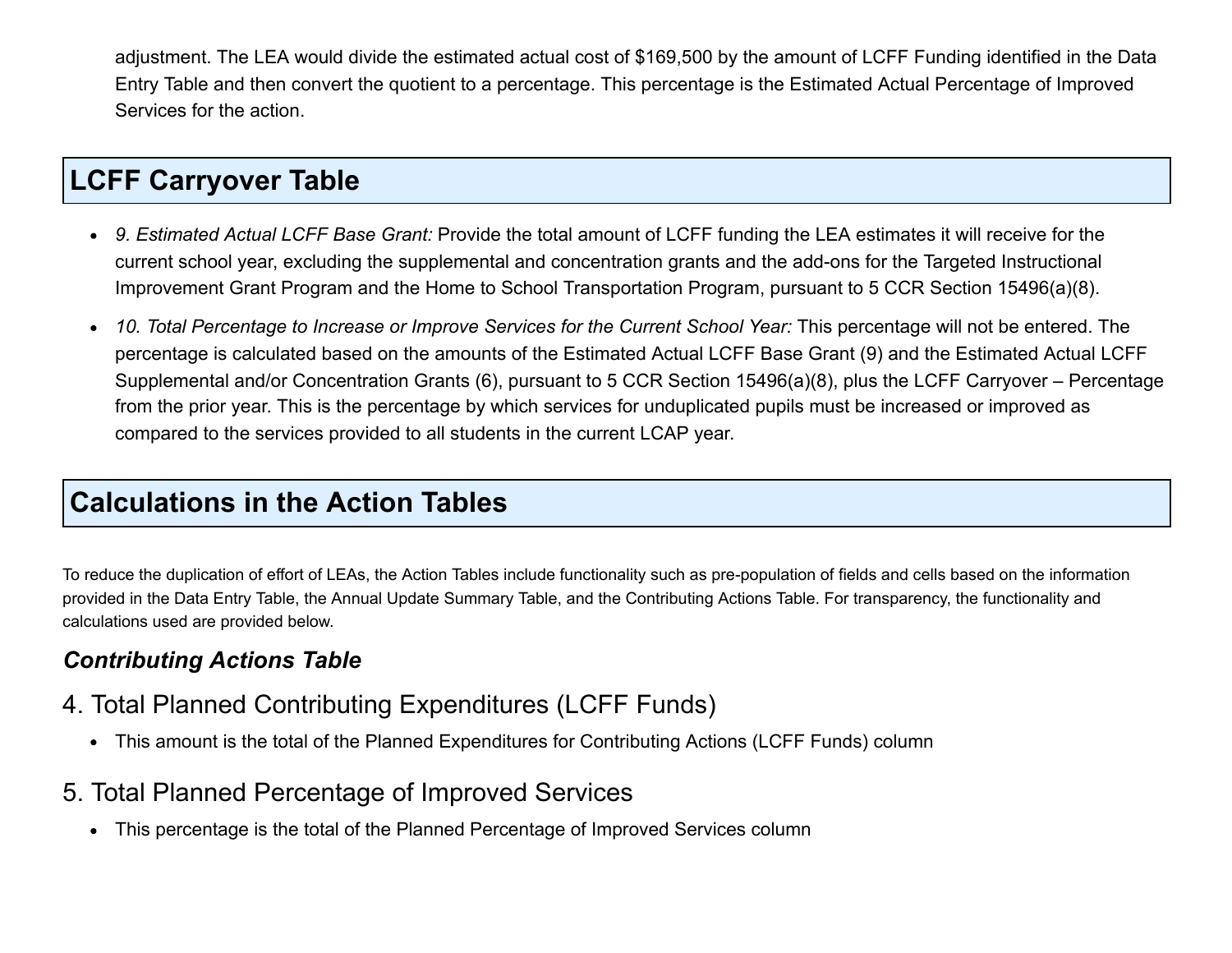Planned Percentage to Increase or Improve Services for the coming school year (4 divided by 1, plus 5)

This percentage is calculated by dividing the Total Planned Contributing Expenditures (4) by the Projected LCFF Base Grant (1), converting the quotient to a percentage, and adding it to the Total Planned Percentage of Improved Services (5).

# **Contributing Actions Annual Update Table**

Pursuant to EC Section 42238.07(c)(2), if the Total Planned Contributing Expenditures (4) is less than the Estimated Actual LCFF Supplemental and Concentration Grants (6), the LEA is required to calculate the difference between the Total Planned Percentage of Improved Services (5) and the Total Estimated Actual Percentage of Improved Services (7). If the Total Planned Contributing Expenditures (4) is equal to or greater than the Estimated Actual LCFF Supplemental and Concentration Grants (6), the Difference Between Planned and Estimated Actual Percentage of Improved Services will display "Not Required."

### 6. Estimated Actual LCFF Supplemental and Concentration Grants

This is the total amount of LCFF supplemental and concentration grants the LEA estimates it will actually receive based on of the number and concentration of unduplicated students in the current school year.

### 4. Total Planned Contributing Expenditures (LCFF Funds)

This amount is the total of the Last Year's Planned Expenditures for Contributing Actions (LCFF Funds)

### 7. Total Estimated Actual Expenditures for Contributing Actions

This amount is the total of the Estimated Actual Expenditures for Contributing Actions (LCFF Funds)

# Difference Between Planned and Estimated Actual Expenditures for Contributing Actions (Subtract 7 from 4)

- This amount is the Total Estimated Actual Expenditures for Contributing Actions (7) subtracted from the Total Planned Contributing Expenditures (4)
- 5. Total Planned Percentage of Improved Services (%)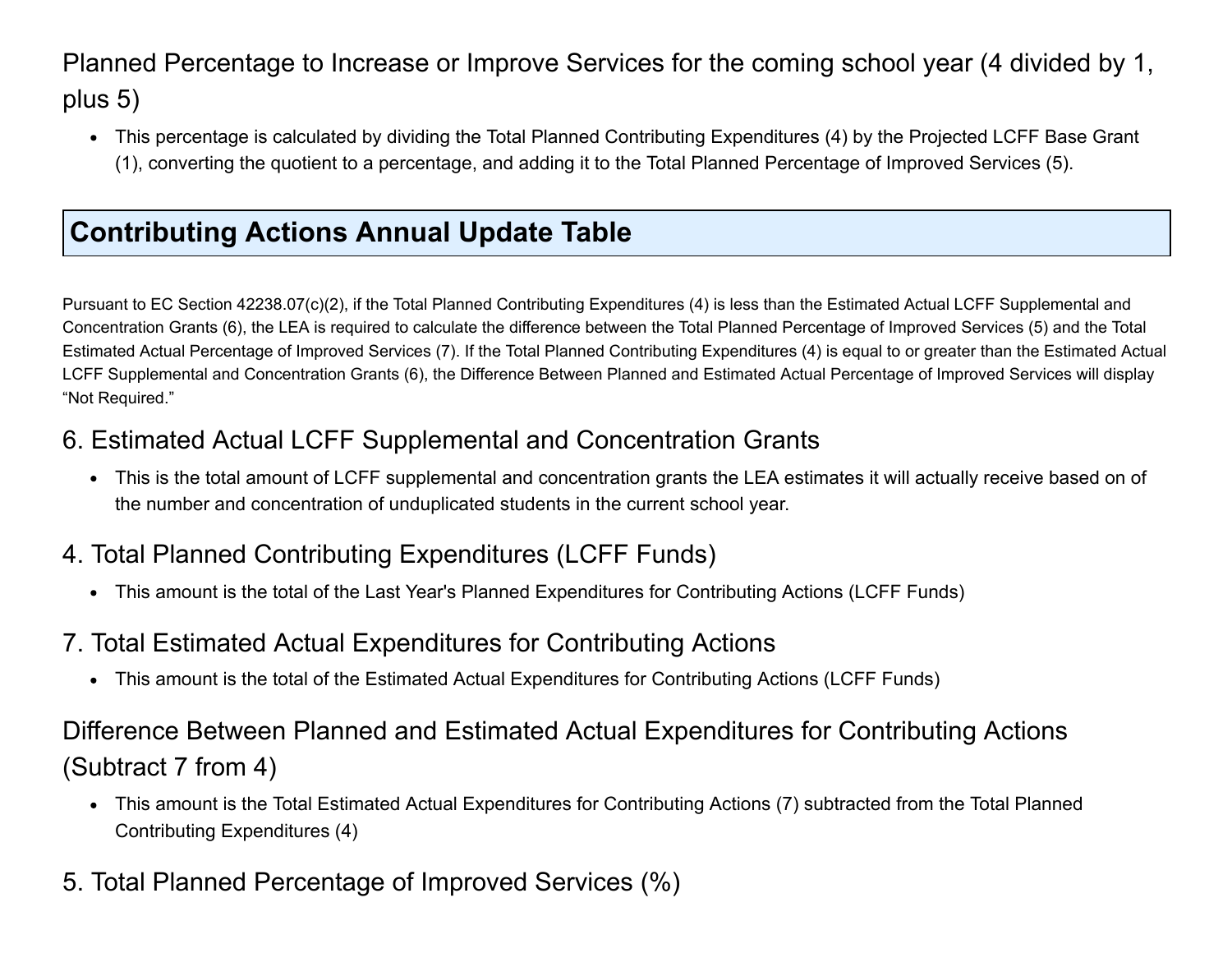- This amount is the total of the Planned Percentage of Improved Services column
- 8. Total Estimated Actual Percentage of Improved Services (%)
	- This amount is the total of the Estimated Actual Percentage of Improved Services column

# Difference Between Planned and Estimated Actual Percentage of Improved Services (Subtract 5 from 8)

This amount is the Total Planned Percentage of Improved Services (5) subtracted from the Total Estimated Actual Percentage of Improved Services (8)

# **LCFF Carryover Table**

- 10. Total Percentage to Increase or Improve Services for the Current School Year (6 divided by 9
- + Carryover %)
	- This percentage is the Estimated Actual LCFF Supplemental and/or Concentration Grants (6) divided by the Estimated Actual LCFF Base Grant (9) plus the LCFF Carryover – Percentage from the prior year.

### 11. Estimated Actual Percentage of Increased or Improved Services (7 divided by 9, plus 8)

This percentage is the Total Estimated Actual Expenditures for Contributing Actions (7) divided by the LCFF Funding (9), then converting the quotient to a percentage and adding the Total Estimated Actual Percentage of Improved Services (8).

## 12. LCFF Carryover — Dollar Amount LCFF Carryover (Subtract 11 from 10 and multiply by 9)

• If the Estimated Actual Percentage of Increased or Improved Services (11) is less than the Estimated Actual Percentage to Increase or Improve Services (10), the LEA is required to carry over LCFF funds.

The amount of LCFF funds is calculated by subtracting the Estimated Actual Percentage to Increase or Improve Services (11) from the Estimated Actual Percentage of Increased or Improved Services (10) and then multiplying by the Estimated Actual LCFF Base Grant (9). This amount is the amount of LCFF funds that is required to be carried over to the coming year.